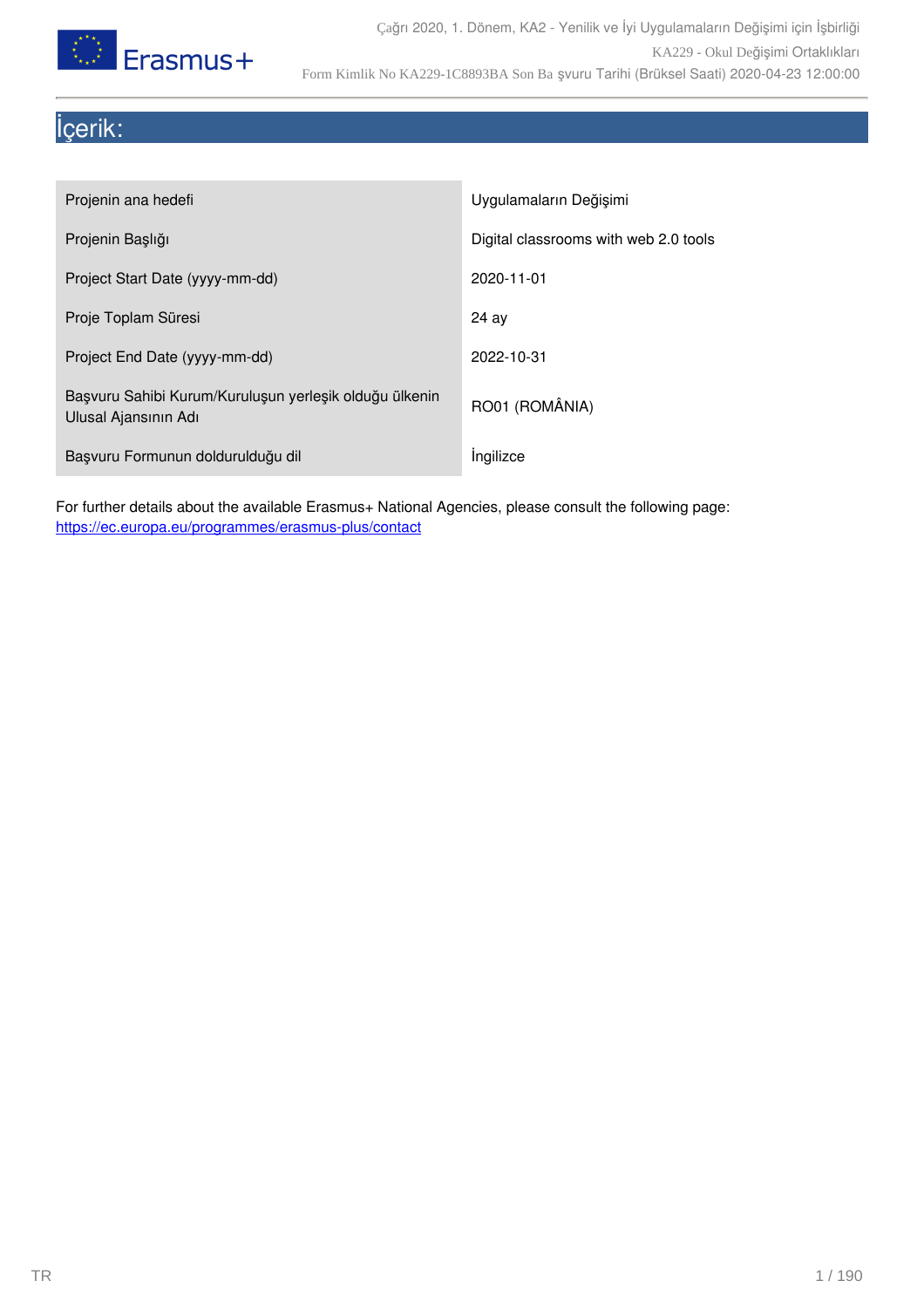

# Proje Özeti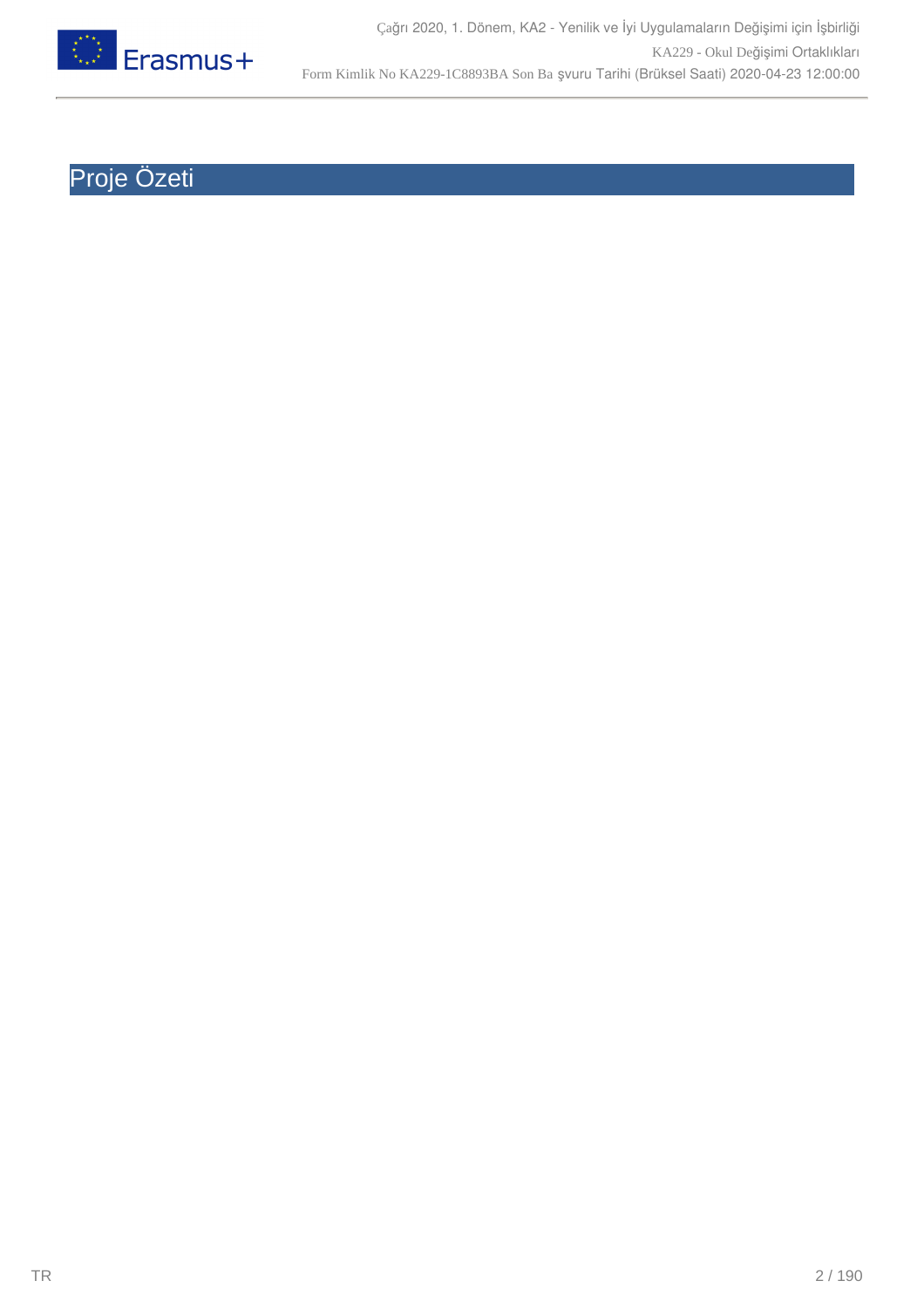

Please provide a short summary of your project. Please recall that this section (or part of it) may be used by the European Commission, Executive Agency or National Agencies in their publications. It will also feed the Erasmus+ Project Results Platform.

Be concise and clear and mention at least the following elements: context/background of project; objectives of your project; number and profile of participants; description of activities; methodology to be used in carrying out the project; a short description of the results and impact envisaged and finally the potential longer term benefits. The summary will be publicly available in case your project is awarded.

In view of further publication on the Erasmus+ Project Results Platform, please also be aware that a comprehensive public summary of project results will be requested at report stage(s). Final payment provisions in the contract will be linked to the availability of such summary.

The aim of the project is to enable both teachers and students to use the web 2.0 tools in their lessons effectively. Today's children are called 'Z generation' and are able to do many things digitally. When we look at eurostatd data, we can see that web 2.0 tools aren't sufficiently used in schools. It will be a mistake not to use technology sufficiently in education for this generation that uses technology at every area in the best way. Thanks to this project, our students will be able to integrate their digital abilities into their courses. As today's children are interested in technology so much, the project'll help them learn while having so much fun and this will increase students' motivation and interests in the lessons. Acording to The Europan Commission, recent reports have highlighted the increasing importance of digital competence. One of the activities of this project is coding and within the European Commission's current Digital Education Action Plan (European Commission, 2018), one action is specifically devoted to coding. However, for the 2017/18 school year, the 2nd Survey of Schools on ICT in Education shows that coding is rarely practised on a daily basis in secondary education, while between 76 % and 79 % of students in upper and lower secondary education, respectively, never or almost never undertake coding activities (European Commission, 2019, p. 66-68). There are also gender differences even as early as lower secondary education, where more male students than female engage in coding/programming activities, and this becomes even more apparent in upper secondary education (85 % of female students never or almost never engage in coding/programming while this is the case for only 66 % of male students (European Commission, 2019, p. 68-69) There'll be 4 students (two girls and two boys) for each mobility and this will eliminate the gender discrimination in terms of the use of technology and will increase the digital competence of both teachers and students. Also, there'll be 2 teachers for each mobility. Great attention will be paid to the participation of different teachers in every mobility and it will help the dissemination and expansion of the project.

There're six partners in the project (Romania, Portugal, Macedonia, Italy and two partners from Turkey). The partners of the project were selected through an eTwinning project created by Turkish partners on the same topic five months before the project was submitted. As the continuity of the project is very important for the project partners, this eTwinning project will continue for the expansion and dissemination of the K229 project after it's completed. Activities of the project have been planned according to the digital competence of the partners and students to ensure the active participaton of them. Each activity is planned for 5 days and the first mobility will start in March which means the project'll continue one more year.

According to European Commission, parental involvement is essential for the development of student digital competences for many reasons. PISA 2012 data (OECD, 2016b) shows that young people spend more time on internet activities outside school than in school, which means that parents have an important role in encouraging their children to become critical and confident users of technology. In this context, family participation will be provided in one of the events (panoramic photo competition) and this competition will be held in nature. All the participants will have a picnic at the time of the competition. Family participation and nature activities will make our project different from other projects, and will increase both expansion and students' love of nature.

The activities of the project is defined as:

- 1) Image editing tools, in Macedonia.
- 2) Ebook tools in Niğde, Turkey
- 3) Mind-mapping tools, in Romania.
- 4) Coding education in Adana, Turkey.
- 5) Video tools, in Italy.
- 6) Web tools, in Portugal.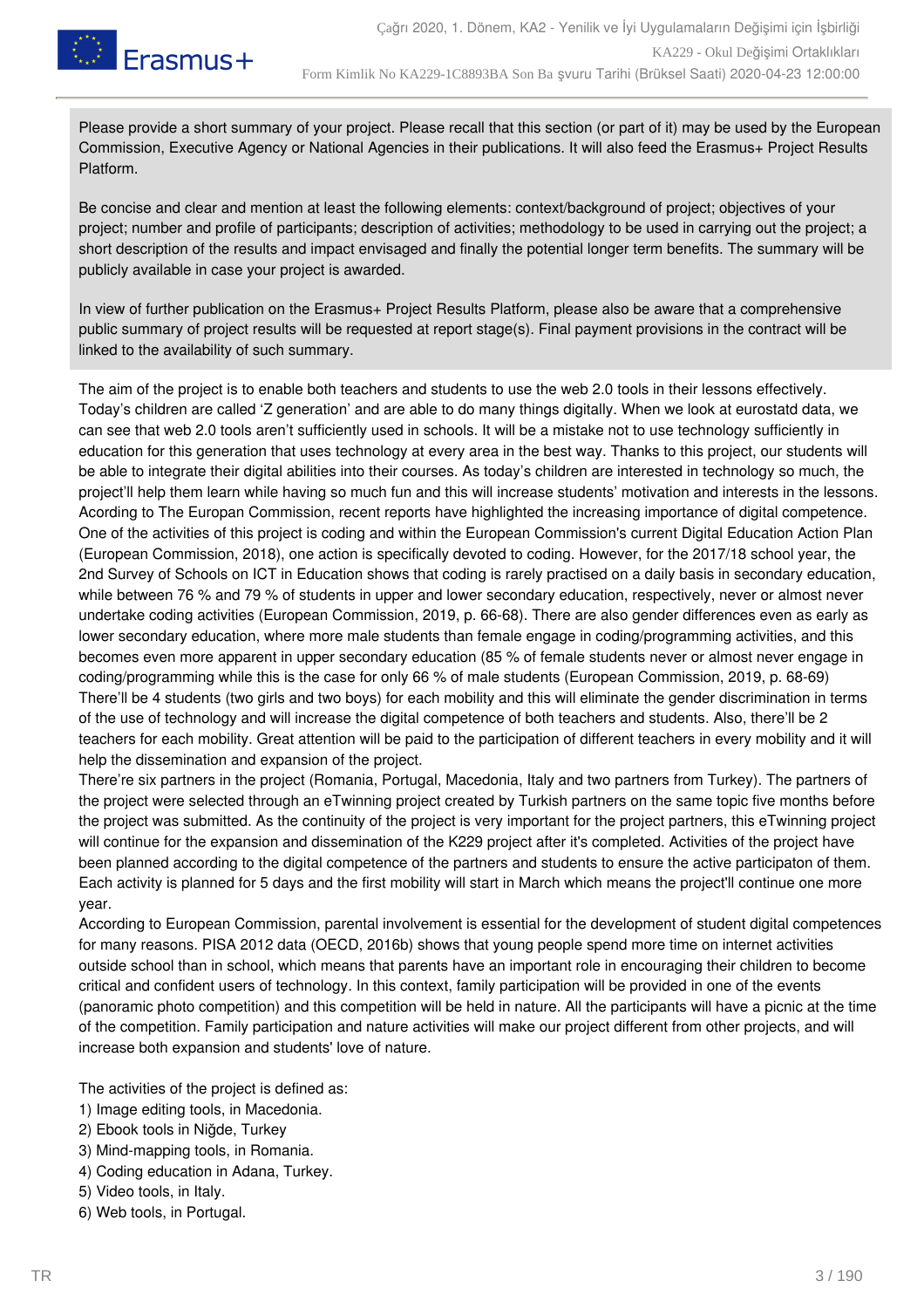

Before each mobility, preliminary preparations will be made and a new project product (web site, video, poster, emblem, e-journal, mind maps, etc) will be created after each mobility. Since the products will be prepared with web 2.0 tools, the project will meet its own needs without any extra costs.The product will also be used in project dissemination and promotion activities. Moreover, students'll continue the project with their own products, so there'll be a motivation for students to prepare and protect their own works. This makes the project more functional and effective. Participants of the project're from different cultures and socio-economic environments. This will give the students the chance to recognize different cultures, to respect them, and to adopt them. Also, this will give the chance to the students from different cultures to come and work together which will provide them equal opportunities in education and the importance of human rights will also be understood in this way.

Lütfen ingilizce bir çeviri yapın. Projenizin verilmesi durumunda bu özet kamuya açık olacaktır.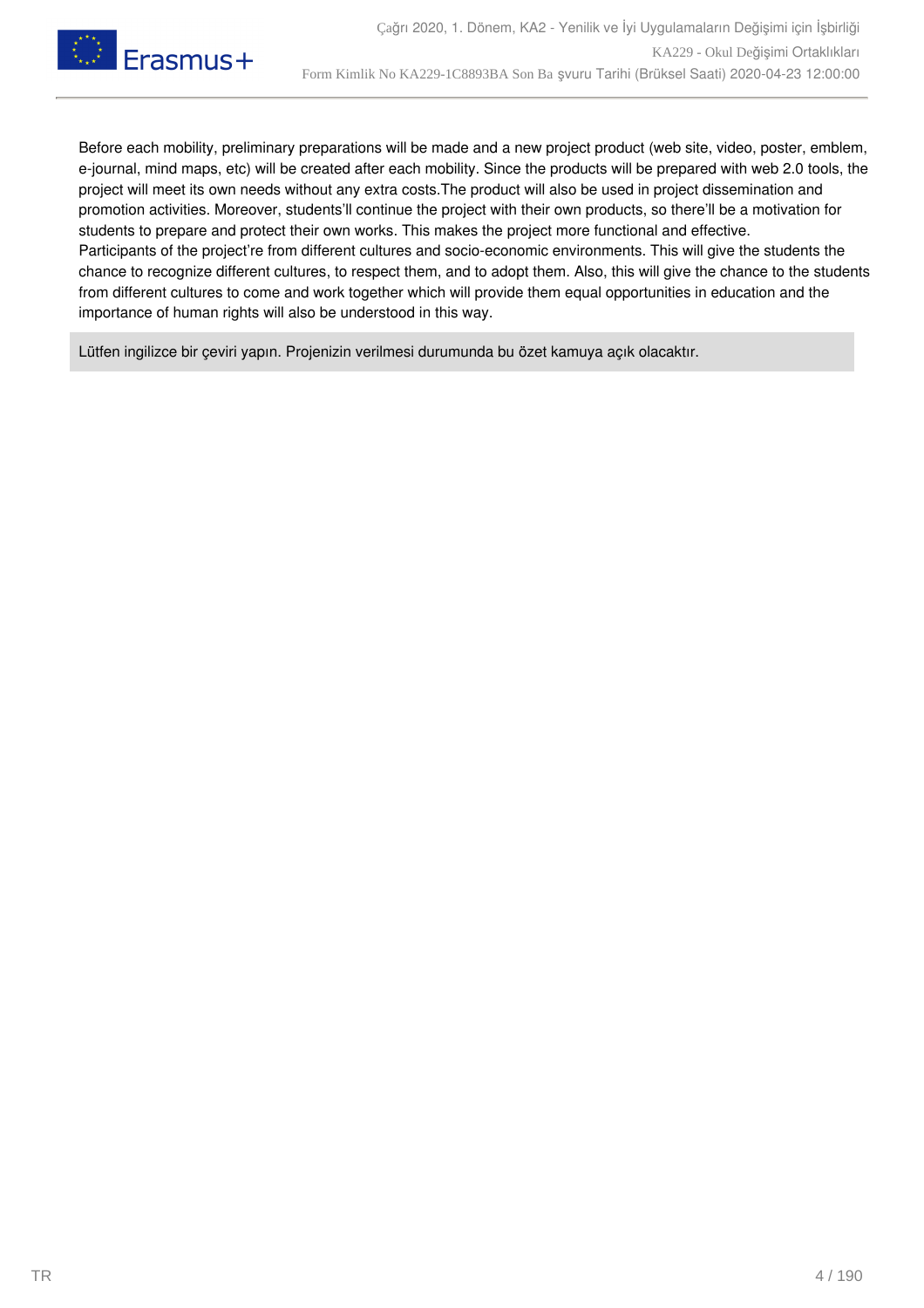

# Katılımcı Kurum/Kuruluşlar

# Applicant Organisation

| <b>Organisation ID</b> | Legal Name               | <b>Country</b> |
|------------------------|--------------------------|----------------|
| E10085840              | Scoala gimnaziala Nr.168 | Romanya        |

## Partner Organisations

| <b>Organisation ID</b> | <b>Legal Name</b>                     | <b>Country</b>              |
|------------------------|---------------------------------------|-----------------------------|
| E10180077              | abdulhamit han ortaokulu              | Türkiye                     |
| E10022565              | BÜYÜKMANGIT ORTAOKULU                 | Türkiye                     |
| E10076375              | Agrupamento de Escolas de São Gonçalo | Portekiz                    |
| E10070547              | OOU Mirce Acev Gjorce Petrov Skopje   | Kuzey Makedonya Cumhuriyeti |
| E10008839              | Istituto Comprensivo Cena             | İtalya                      |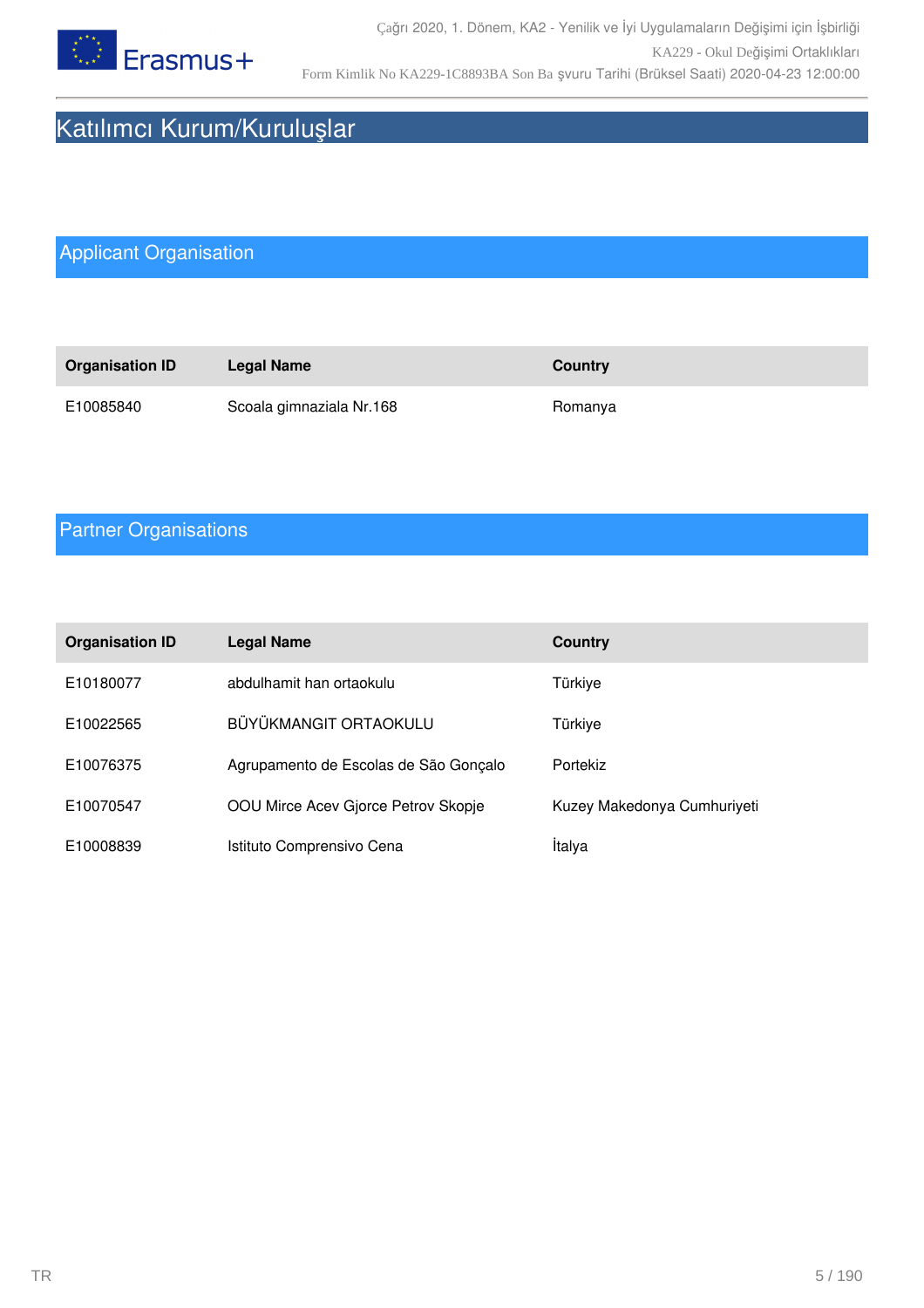

## Bütçe Özeti

This section summarises the budget you have requested and provides a breakdown per participating school. In case your project is approved, each of the participating schools will be offered a separate contract with their own budget.

Note on budget capping: According to the Programme Guide, the project budget for School Exchange Partnerships is limited to 16 500 EUR per school and per year of project duration (Special Needs Support and Exceptional Costs for Expensive Travel do not count for this cap). For your project, the current budget cap is 198,000 EUR. Please note that this cap applies to the partnership as a whole, while there is no limitation on how these funds can be divided between the schools participating in the project.

#### Project Budget Summary

| <b>Budget items</b>                    | Grant          |
|----------------------------------------|----------------|
| Project Management and Implementation  | 42.000,00 EUR  |
| Learning, Teaching Training Activities | 149.640,00 EUR |
| <b>Total Grant</b>                     | 191.640,00 EUR |

#### Learning, Teaching, Training Activities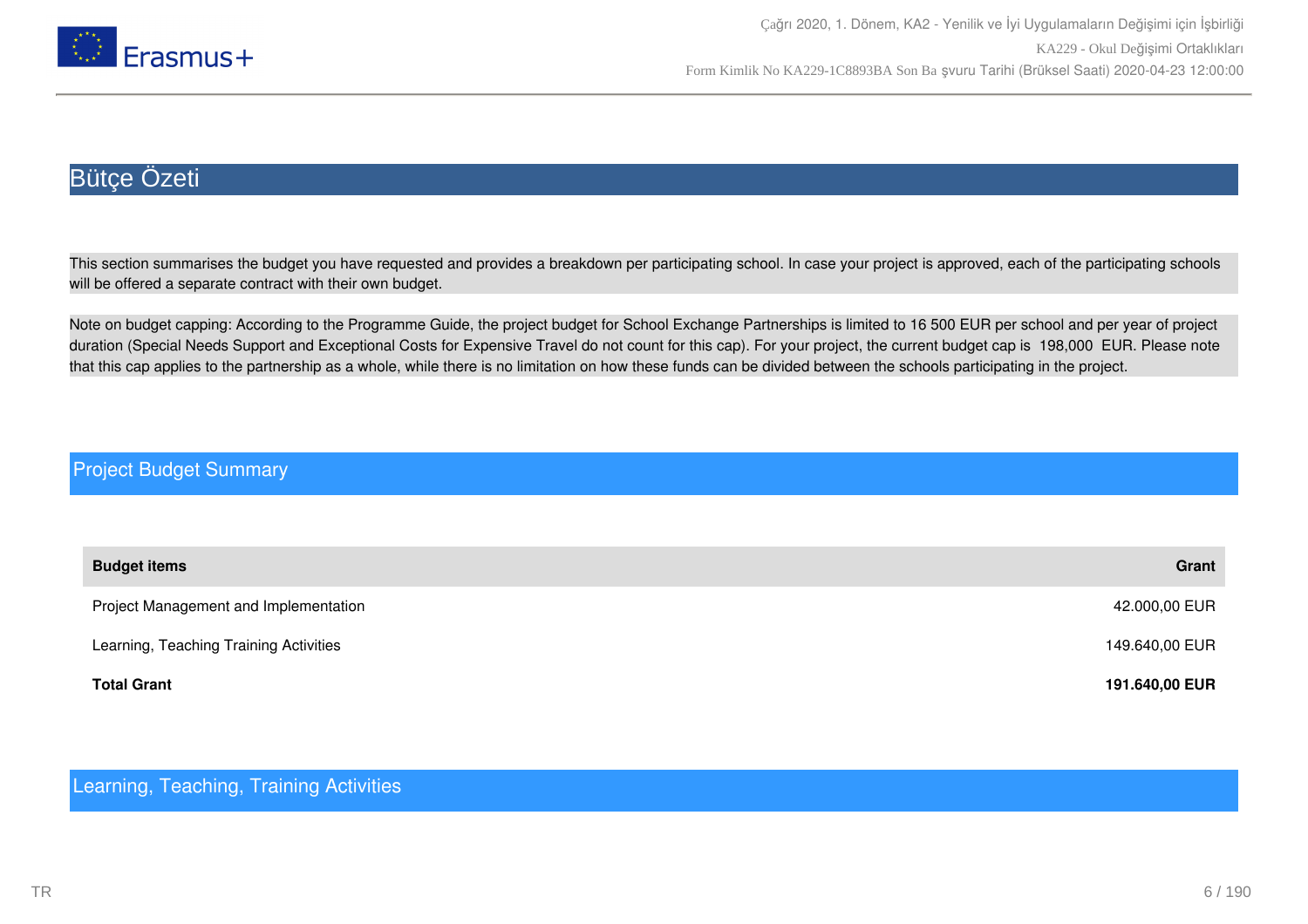

Çağrı 2020, 1. Dönem, KA2 - Yenilik ve İyi Uygulamaların Değişimi için İşbirliği KA229 - Okul Değişimi Ortaklıkları Form Kimlik No KA229-1C8893BA Son Ba şvuru Tarihi (Brüksel Saati) 2020-04-23 12:00:00

| ID                 | Faaliyet türü                                      | <b>Seyahat Hibesi</b> | <b>Grant for</b><br><b>Exceptional Costs</b><br>for Expensive Travel | <b>Individual Support</b><br>Grant | Dil Desteği Hibesi | Grant          |
|--------------------|----------------------------------------------------|-----------------------|----------------------------------------------------------------------|------------------------------------|--------------------|----------------|
| C <sub>1</sub>     | Öğrenci gruplarının<br>kısa dönemli<br>değişimleri | 8.190,00 EUR          | 0,00 EUR                                                             | 15.540,00 EUR                      | 0,00 EUR           | 23.730,00 EUR  |
| C <sub>2</sub>     | Öğrenci gruplarının<br>kısa dönemli<br>değişimleri | 9.210,00 EUR          | 0,00 EUR                                                             | 15.540,00 EUR                      | 0,00 EUR           | 24.750,00 EUR  |
| C <sub>3</sub>     | Öğrenci gruplarının<br>kısa dönemli<br>değişimleri | 8.190,00 EUR          | 0,00 EUR                                                             | 15.540,00 EUR                      | 0,00 EUR           | 23.730,00 EUR  |
| C <sub>4</sub>     | Öğrenci gruplarının<br>kısa dönemli<br>değişimleri | 9.720,00 EUR          | 0,00 EUR                                                             | 15.540,00 EUR                      | 0,00 EUR           | 25.260,00 EUR  |
| C <sub>5</sub>     | Öğrenci gruplarının<br>kısa dönemli<br>değişimleri | 8.760,00 EUR          | 0,00 EUR                                                             | 15.540,00 EUR                      | 0,00 EUR           | 24.300,00 EUR  |
| C <sub>6</sub>     | Öğrenci gruplarının<br>kısa dönemli<br>değişimleri | 12.330,00 EUR         | 0,00 EUR                                                             | 15.540,00 EUR                      | 0,00 EUR           | 27.870,00 EUR  |
| <b>Total Grant</b> |                                                    | 56.400,00 EUR         | 0,00 EUR                                                             | 93.240,00 EUR                      | 0,00 EUR           | 149.640,00 EUR |

# Budget per Organisation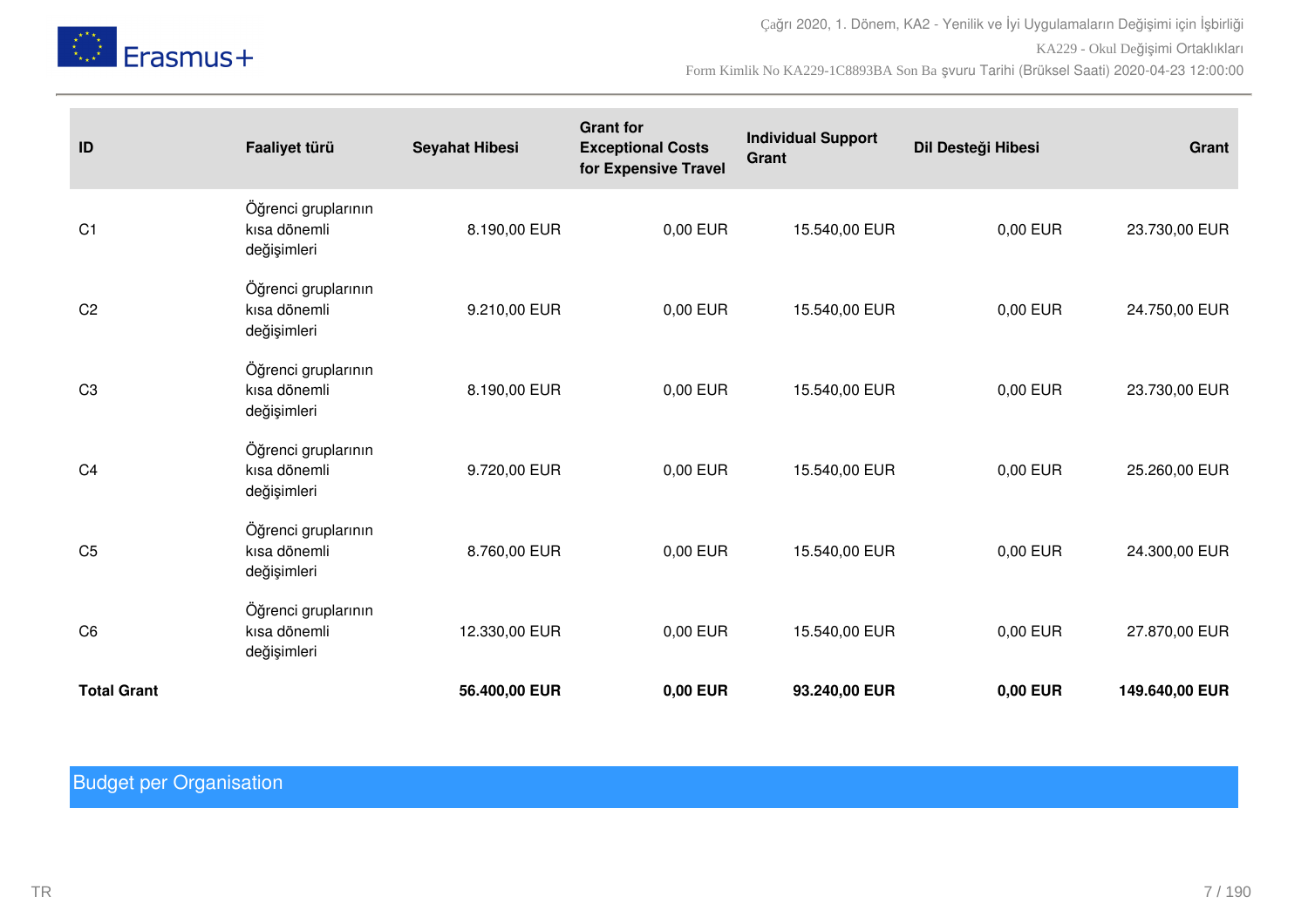

| Organisation                          | <b>Country of Organisation</b> | Grant         |
|---------------------------------------|--------------------------------|---------------|
| Istituto Comprensivo Cena             | İtalya                         | 30.300,00 EUR |
| BÜYÜKMANGIT ORTAOKULU                 | Türkiye                        | 31.260,00 EUR |
| OOU Mirce Acev Gjorce Petrov Skopje   | Kuzey Makedonya Cumhuriyeti    | 29.730,00 EUR |
| Agrupamento de Escolas de São Gonçalo | Portekiz                       | 33.870,00 EUR |
| Scoala gimnaziala Nr.168              | Romanya                        | 35.730,00 EUR |
| abdulhamit han ortaokulu              | Türkiye                        | 30.750,00 EUR |

Budget details Istituto Comprensivo Cena - E10008839

| <b>Budget items</b>                    | Grant         |
|----------------------------------------|---------------|
| Project Management and Implementation  | 6.000,00 EUR  |
| Learning, Teaching Training Activities | 24.300,00 EUR |
| <b>Total Grant</b>                     | 30.300,00 EUR |

Budget details BÜYÜKMANGIT ORTAOKULU - E10022565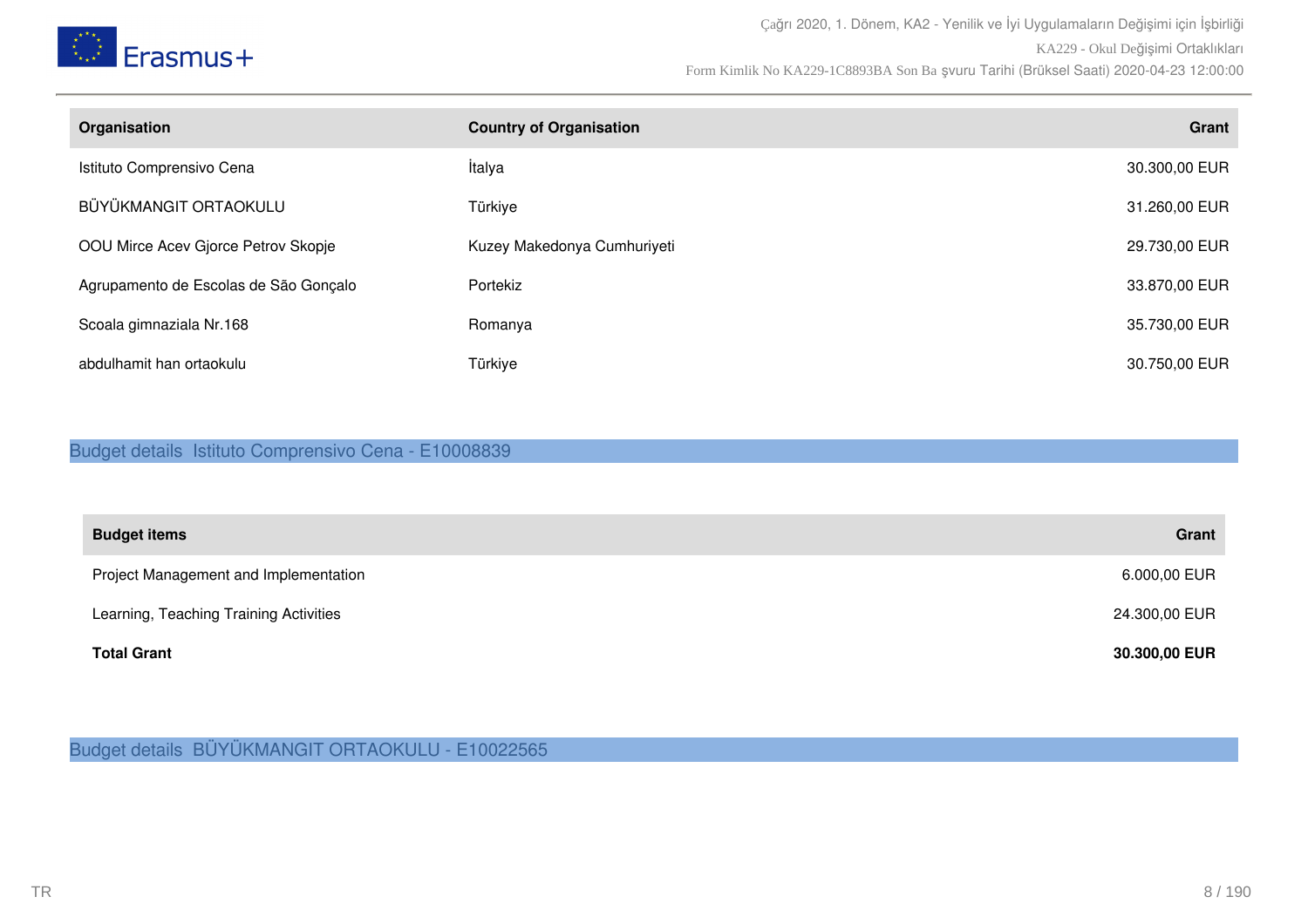

| <b>Budget items</b>                    | Grant         |
|----------------------------------------|---------------|
| Project Management and Implementation  | 6.000,00 EUR  |
| Learning, Teaching Training Activities | 25.260,00 EUR |
| <b>Total Grant</b>                     | 31.260,00 EUR |

### Budget details OOU Mirce Acev Gjorce Petrov Skopje - E10070547

| <b>Budget items</b>                    | Grant         |
|----------------------------------------|---------------|
| Project Management and Implementation  | 6.000,00 EUR  |
| Learning, Teaching Training Activities | 23.730,00 EUR |
| <b>Total Grant</b>                     | 29.730,00 EUR |

Budget details Agrupamento de Escolas de São Gonçalo - E10076375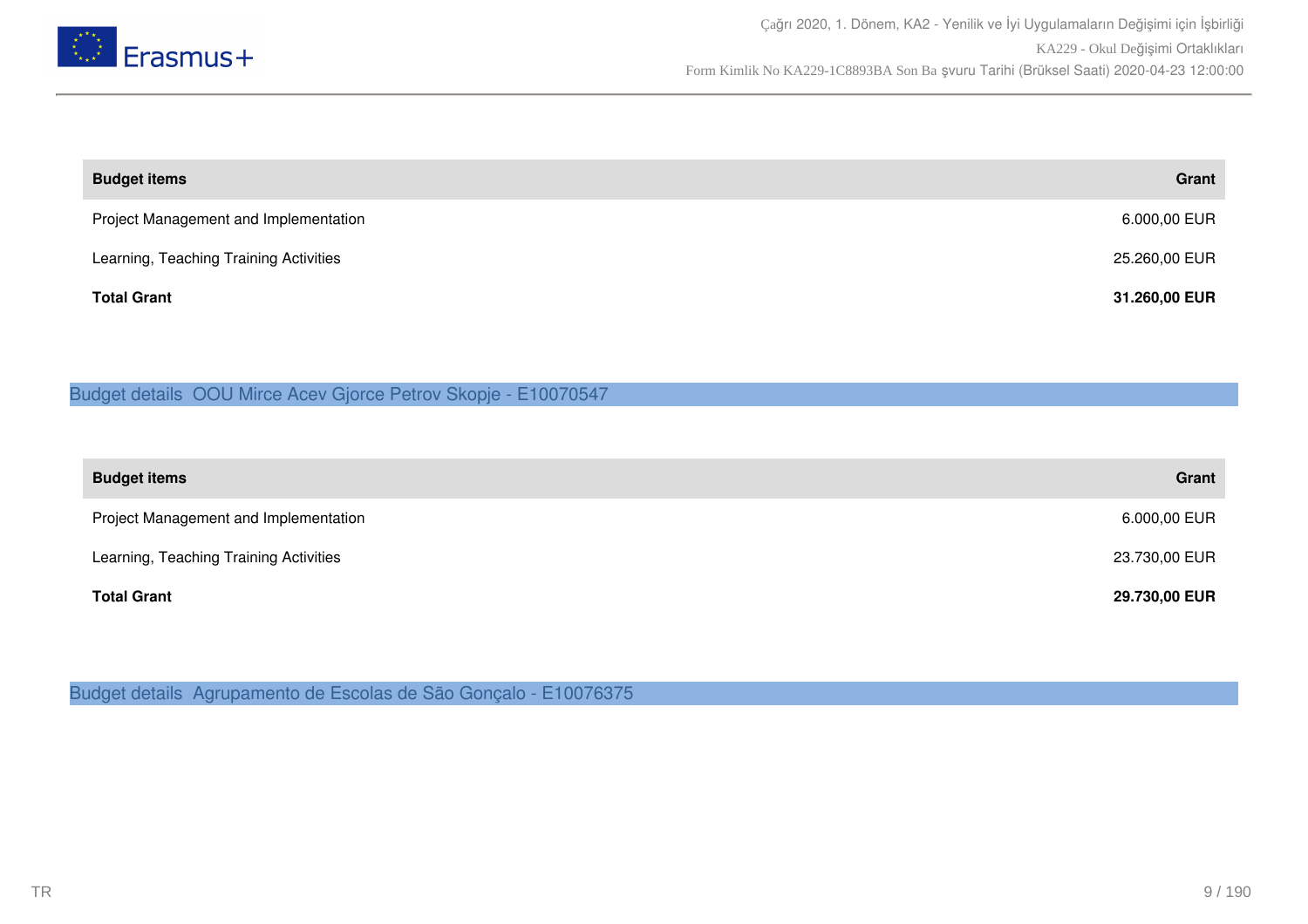

| <b>Budget items</b>                    | Grant         |
|----------------------------------------|---------------|
| Project Management and Implementation  | 6.000,00 EUR  |
| Learning, Teaching Training Activities | 27.870,00 EUR |
| <b>Total Grant</b>                     | 33.870,00 EUR |

#### Budget details Scoala gimnaziala Nr.168 - E10085840

| <b>Budget items</b>                    | Grant         |
|----------------------------------------|---------------|
| Project Management and Implementation  | 12.000,00 EUR |
| Learning, Teaching Training Activities | 23.730,00 EUR |
| <b>Total Grant</b>                     | 35.730,00 EUR |

Budget details abdulhamit han ortaokulu - E10180077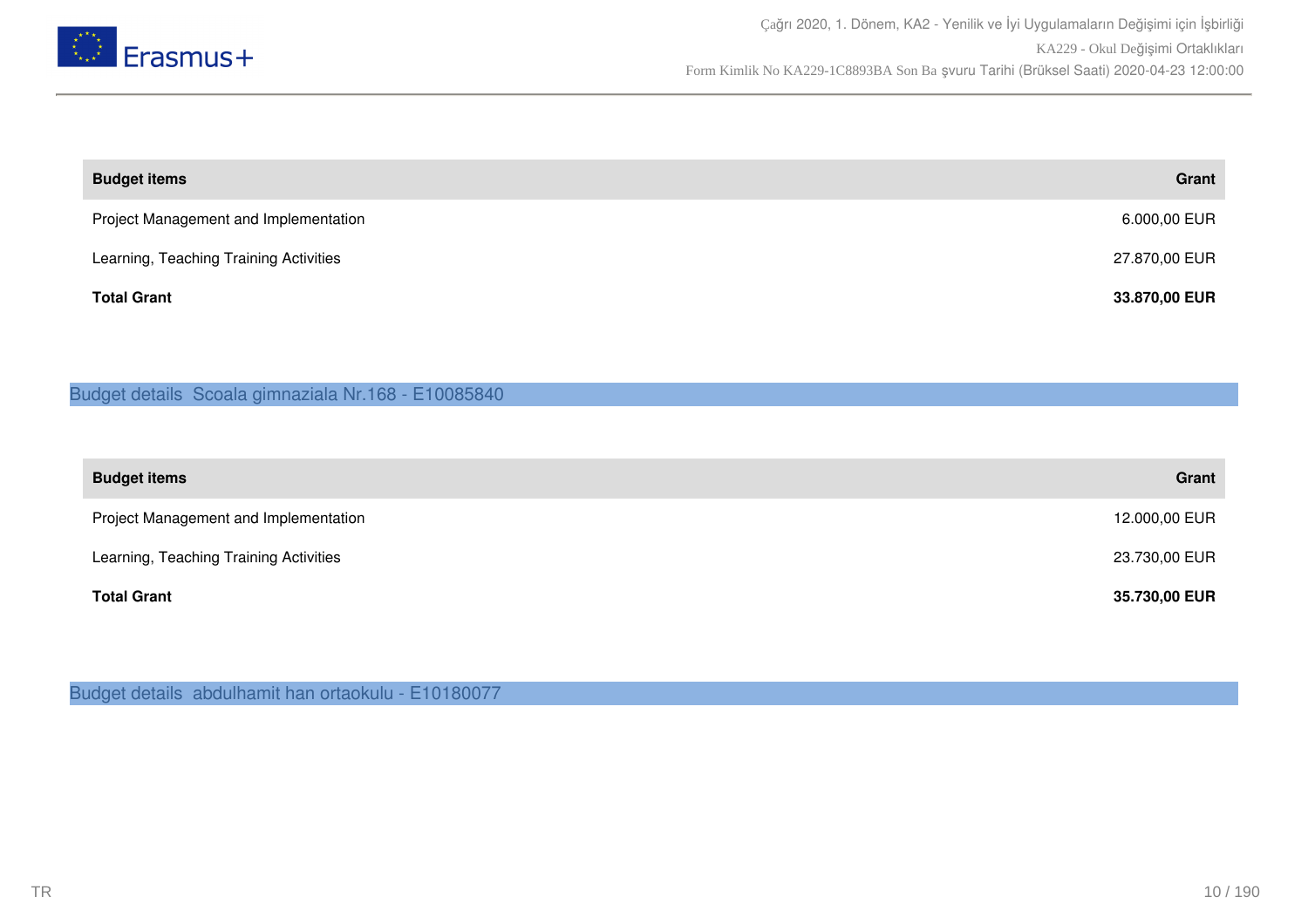

| <b>Budget items</b>                    | Grant         |
|----------------------------------------|---------------|
| Project Management and Implementation  | 6.000,00 EUR  |
| Learning, Teaching Training Activities | 24.750,00 EUR |
| <b>Total Grant</b>                     | 30.750,00 EUR |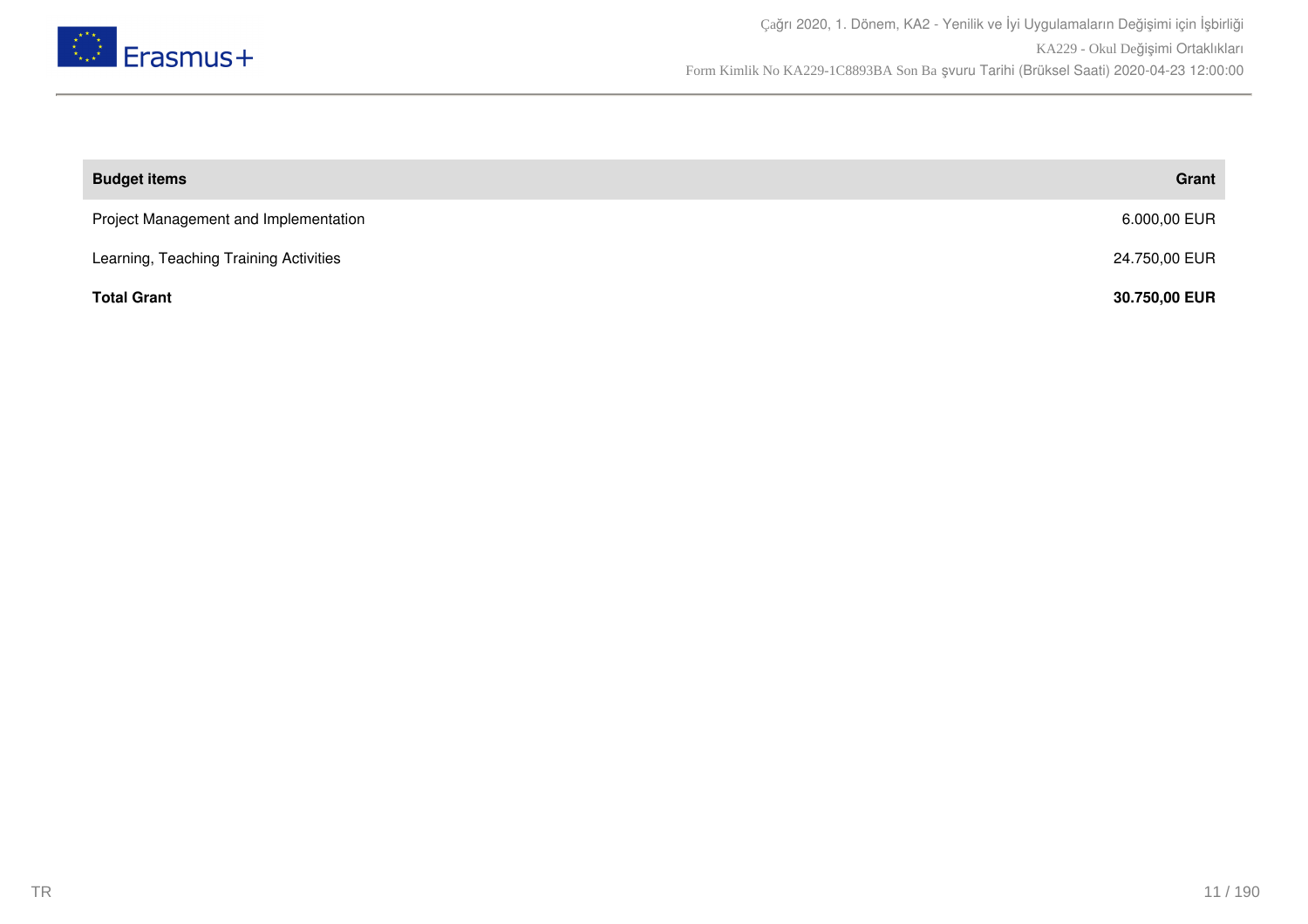

## **Timetable**

Please list and describe all project activities and indicate an approximate timing when they will start. In particular, you should include project activities other than the Learning, Teaching, Training activities, for example: project management meetings, dissemination activities and other local activities and events in each school.

Note that Learning, Teaching and Training activities will be listed in this table automatically once you have created them in the dedicated section of the form:Learning Teaching Training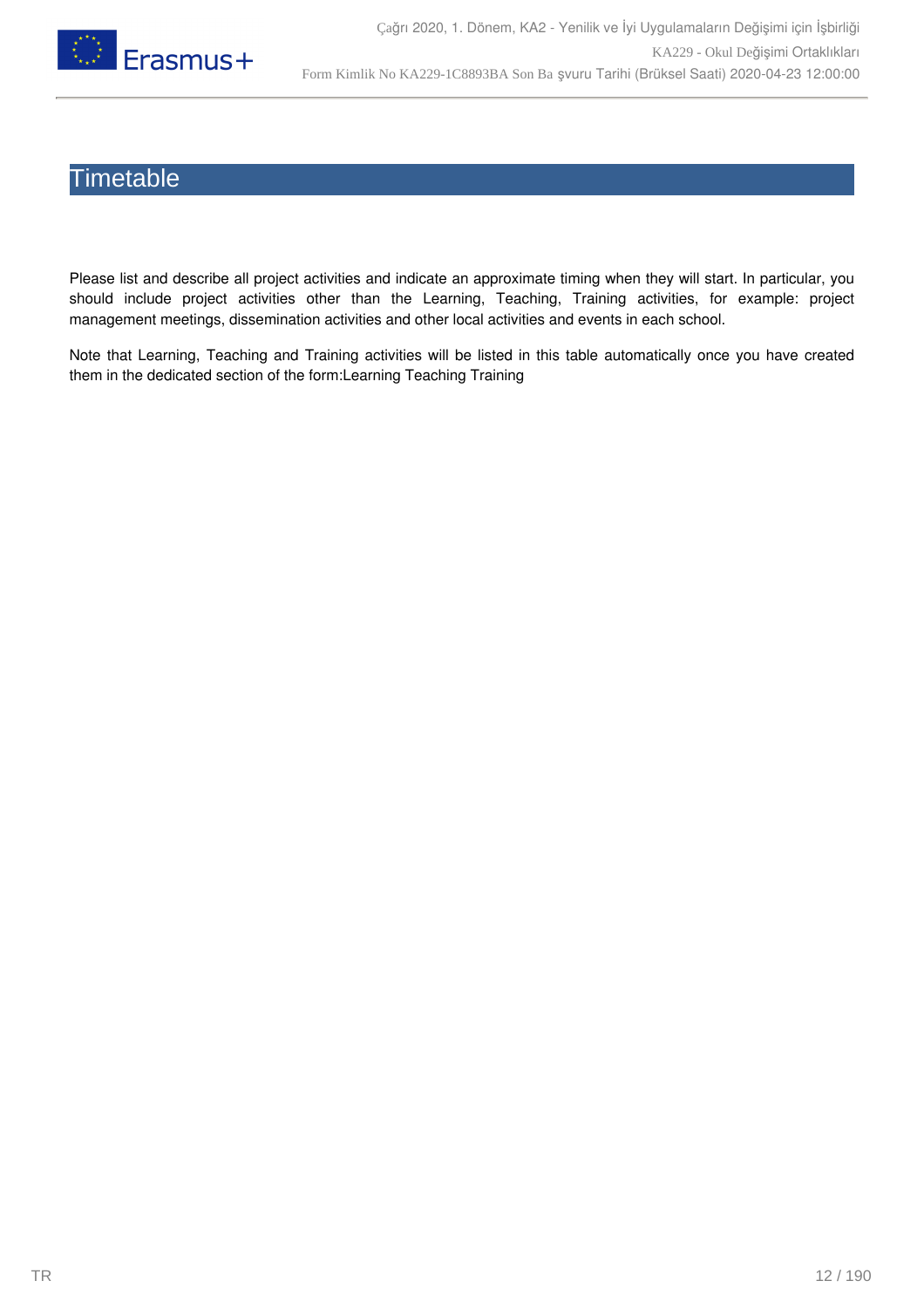

Çağrı 2020, 1. Dönem, KA2 - Yenilik ve İyi Uygulamaların Değişimi için İşbirliği KA229 - Okul Değişimi Ortaklıkları Form Kimlik No KA229-1C8893BA Son Ba şvuru Tarihi (Brüksel Saati) 2020-04-23 12:00:00

| ID             | Faaliyet türü                                   | <b>Starting Period</b> | <b>Description</b>                                                                                                                                                                                                                                                                                                                                                                                                                                                                                                             |
|----------------|-------------------------------------------------|------------------------|--------------------------------------------------------------------------------------------------------------------------------------------------------------------------------------------------------------------------------------------------------------------------------------------------------------------------------------------------------------------------------------------------------------------------------------------------------------------------------------------------------------------------------|
| P <sub>1</sub> | <b>Other Project Events</b>                     | 11-2020                | Establishment of the project realization team.<br>Adding Erasmus link to school websites.<br>Preparing the Erasmus corner at school.<br>Informing students about Erasmus.<br>Making video conferences with partners and sharing the tasks.<br>Determining the domain name and server for the project.                                                                                                                                                                                                                          |
| P <sub>2</sub> | <b>Other Project Events</b>                     | 12-2020                | Logo contest'll take place in all partners.<br>Establishment of the project in social environments.<br>Updating the Etwinning group and encouraging participation.                                                                                                                                                                                                                                                                                                                                                             |
| P <sub>3</sub> | <b>Other Project Events</b>                     | $01 - 2021$            | Making panoramic photography competition for the environment in all schools.<br>(Neighborhood-town-wide).<br>Collection of pictures of the panoramic photography competition and selection of pictures<br>Sharing the mobility on social media and the website.<br>Holding mobility evaluation meeting for C-1.<br>Providing language support to participants before mobility.                                                                                                                                                 |
| P4             | <b>Other Project Events</b>                     | 02-2021                | Schools will start the poster competition.<br>Determination of the posters to be used for mobility as a result of the posters competition.<br>Participant list will be sent to the Romanian partner for C-1.<br>Holding the preparatory meeting before C-1.<br>Review of the content of C-1 mobility.<br>Providing language and cultural support to participants before mobility.<br>Travel and insurance transactions of the participants will be made.<br>Emergency phones will be determined and given to the participants. |
| C <sub>1</sub> | Öğrenci gruplarının kısa dönemli<br>değişimleri | 03-2021                | <b>IMAGE EDITING TOOLS</b>                                                                                                                                                                                                                                                                                                                                                                                                                                                                                                     |
| P <sub>5</sub> | <b>Other Project Events</b>                     | 03-2021                | Presentation of the posters prepared by the schools for the common use.                                                                                                                                                                                                                                                                                                                                                                                                                                                        |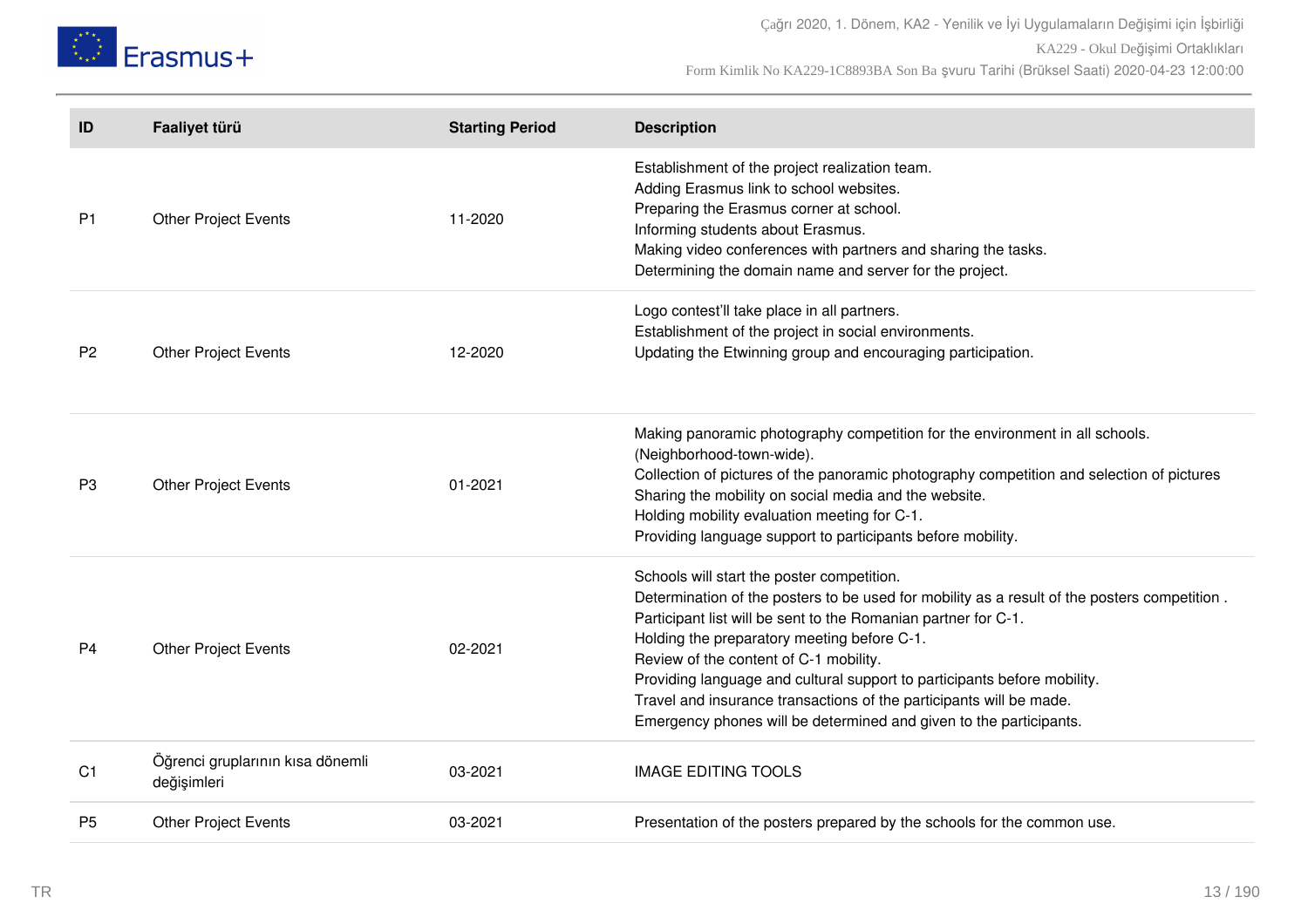

|                |                                                 |         | Organizing the posters according to their own countries.<br>Hanging the selected posters in the poster competition to the school Erasmus boards and<br>distributing them to the necessary places.<br>Publishing the prepared posters on e-twinning and social media.<br>Realization of C1 mobility.<br>Sharing the mobility on social media and the website.<br>Holding C-1 mobility assessment meeting.                                                                                                                       |
|----------------|-------------------------------------------------|---------|--------------------------------------------------------------------------------------------------------------------------------------------------------------------------------------------------------------------------------------------------------------------------------------------------------------------------------------------------------------------------------------------------------------------------------------------------------------------------------------------------------------------------------|
| P <sub>6</sub> | <b>Other Project Events</b>                     | 04-2021 | Publishing prepared e-magazines on school websites and social media.<br>Organizing social media events by responsible partners.<br>Updating the website content.<br>Participant list'll be sent to the Romanian partner for C-2.<br>Holding the preparatory meeting before C-2<br>Review of the content of C-2 mobility.<br>Providing cultural support and language support to participants before mobility.                                                                                                                   |
| <b>P7</b>      | <b>Other Project Events</b>                     | 05-2021 | Travel and insurance transactions of the participants will be made.<br>Emergency phones will be determined and given to the participants.                                                                                                                                                                                                                                                                                                                                                                                      |
| C <sub>2</sub> | Öğrenci gruplarının kısa dönemli<br>değişimleri | 06-2021 | eBOOK TOOLS                                                                                                                                                                                                                                                                                                                                                                                                                                                                                                                    |
| P <sub>8</sub> | <b>Other Project Events</b>                     | 06-2021 | Putting together the journals prepared for e-Journal by the organizing country and publishing<br>the journal on the website, social media and eTwinning.<br>Each partner will prepare a 6 page area for E-Magazine for the subject that is happening or<br>will take place in its own country.<br>Publishing the prepared e-journal on the project website and on the schools' own sites.<br>Realization of C-2 mobility.<br>Sharing the mobility on social media and the website.<br>Holding C-2 mobility assessment meeting. |
| P <sub>9</sub> | <b>Other Project Events</b>                     | 09-2021 | The book 'Little Prince' will be given as an assignment to be read.<br>Problems in the book will be determined by the students.<br>Participant list will be sent to the Romanian partner for C-3.<br>Holding the preparatory meeting before C-3.                                                                                                                                                                                                                                                                               |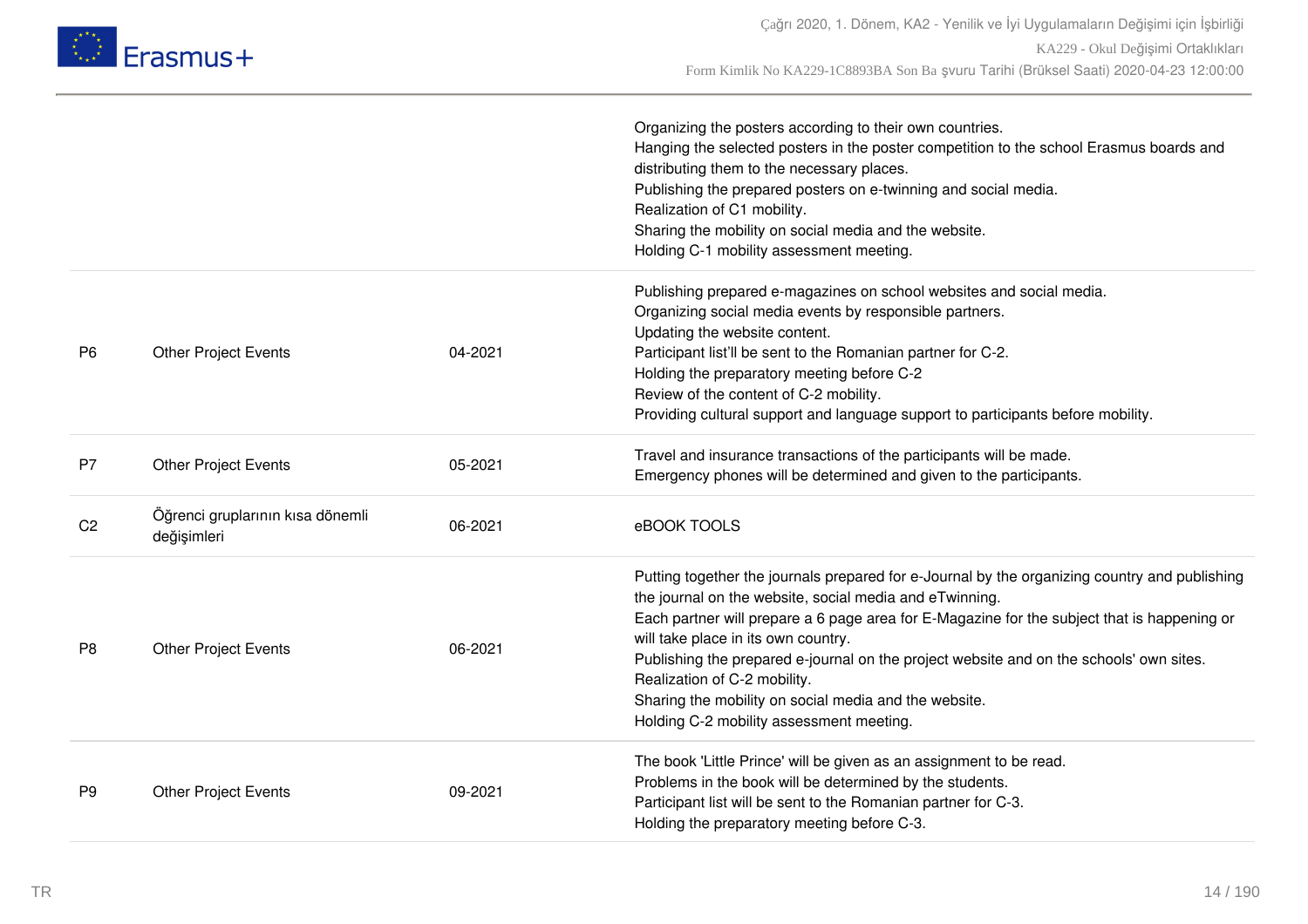

|                 |                                                 |         | Review of the content of C-3 mobility.<br>Providing language and cultural support to participants before mobility.<br>Travel and insurance transactions of the participants will be made.<br>Emergency phones will be determined and given to the participants.                                                                                                                                                                                                                                                                                                                                       |
|-----------------|-------------------------------------------------|---------|-------------------------------------------------------------------------------------------------------------------------------------------------------------------------------------------------------------------------------------------------------------------------------------------------------------------------------------------------------------------------------------------------------------------------------------------------------------------------------------------------------------------------------------------------------------------------------------------------------|
| C3              | Öğrenci gruplarının kısa dönemli<br>değişimleri | 10-2021 | <b>MIND-MAPPING TOOLS</b>                                                                                                                                                                                                                                                                                                                                                                                                                                                                                                                                                                             |
| P <sub>10</sub> | <b>Other Project Events</b>                     | 10-2021 | Realization of C-3 mobility.<br>The mind map of the book 'Little Prince' will be designed and presented by each country.<br>Problems predetermined by students will be discussed and the most important problems will<br>be selected.<br>A mind map will be designed for the solutions of selected problems and presented by each<br>country.<br>These mind maps will be shared on the website and social media.<br>Holding C-3 mobility assessment meeting.                                                                                                                                          |
| P11             | <b>Other Project Events</b>                     | 02-2022 | Creating account from Code.org for coding training of all partners and giving students their<br>accounts                                                                                                                                                                                                                                                                                                                                                                                                                                                                                              |
| P <sub>12</sub> | <b>Other Project Events</b>                     | 03-2022 | Selection of students and teachers for C4.<br>Publishing robot competition pictures on social media and eTwinning.<br>Organizing social media events by responsible partners.<br>Updating the website content.<br>Participant list'll be sent to the Romanian partner for C-4.<br>Holding the preparatory meeting before C-4.<br>Review of the content of C-4 mobility.<br>Giving cultural support and language support to participants before mobility.<br>Travel and insurance transactions of the participants will be made.<br>Emergency phones will be determined and given to the participants. |
| C4              | Öğrenci gruplarının kısa dönemli<br>değişimleri | 04-2022 | <b>CODING EDUCATION</b>                                                                                                                                                                                                                                                                                                                                                                                                                                                                                                                                                                               |
| P <sub>13</sub> | <b>Other Project Events</b>                     | 04-2022 | All partners will launch a map competition on the code.org site.                                                                                                                                                                                                                                                                                                                                                                                                                                                                                                                                      |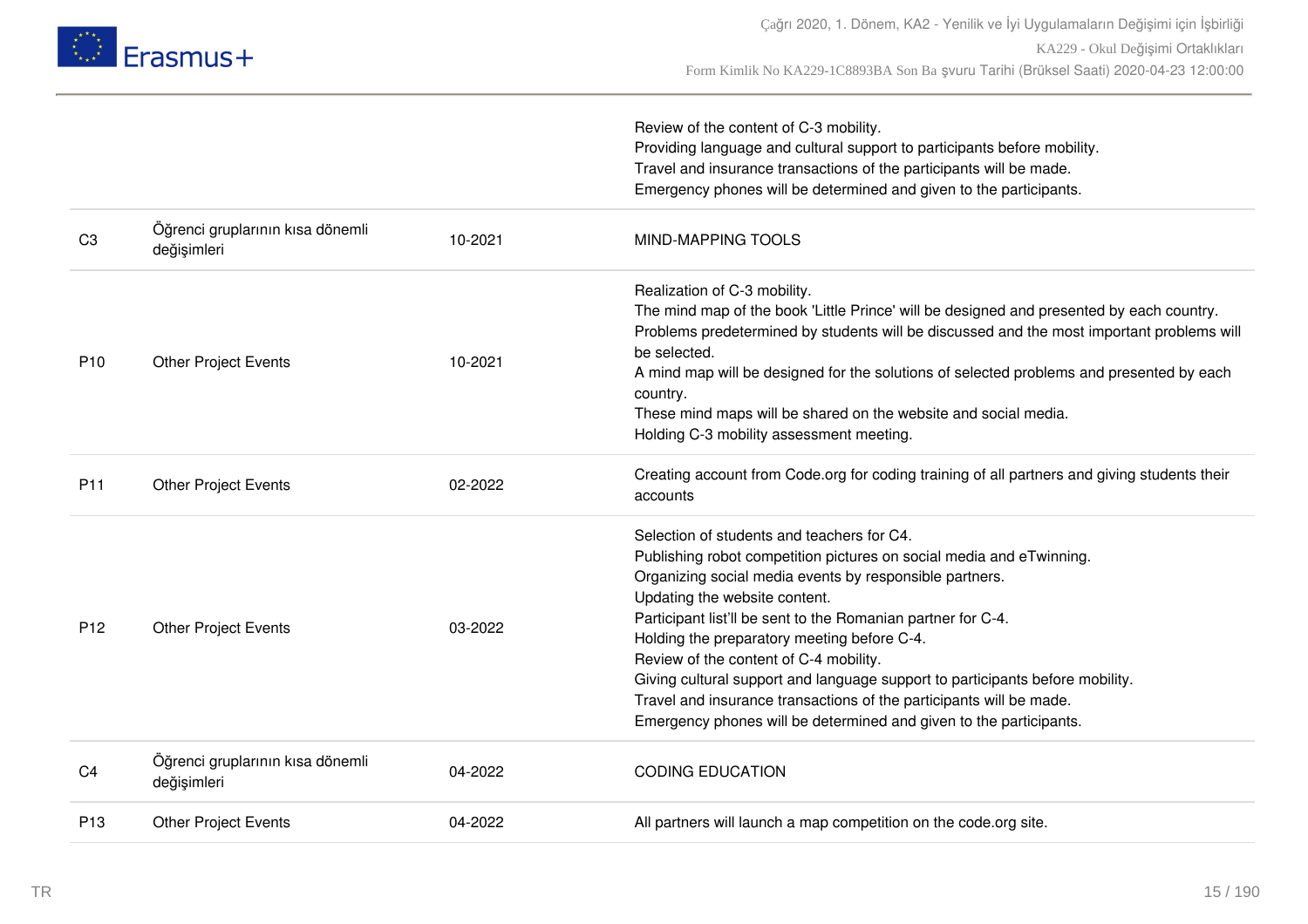

|                 |                                                 |         | C-4 mobility will be realized.<br>Maps will be designed for coding.<br>The designed maps will be shared with other partners.<br>These mind maps will be shared on the website and social media.<br>C-4 mobility assessment meeting will be held.                                                                                                                                                                                                                                                                                                                    |
|-----------------|-------------------------------------------------|---------|---------------------------------------------------------------------------------------------------------------------------------------------------------------------------------------------------------------------------------------------------------------------------------------------------------------------------------------------------------------------------------------------------------------------------------------------------------------------------------------------------------------------------------------------------------------------|
| P <sub>14</sub> | <b>Other Project Events</b>                     | 05-2022 | Starting a video promotion competition named "My school" in each school.<br>Selection of videos taken by students.<br>Ensuring that selected videos are shared on social media.<br>Participant list will be sent to the Romanian partner for C-5.<br>Holding the preparatory meeting before C-5.<br>Review of the content of C-5 mobility.<br>Providing language and cultural support to participants before mobility.<br>Travel and insurance transactions of the participants will be made.<br>Emergency phones will be determined and given to the participants. |
| C <sub>5</sub>  | Öğrenci gruplarının kısa dönemli<br>değişimleri | 06-2022 | <b>VIDEO TOOLS</b>                                                                                                                                                                                                                                                                                                                                                                                                                                                                                                                                                  |
| P <sub>15</sub> | <b>Other Project Events</b>                     | 06-2022 | Realization of C-5 mobility.<br>Every partner will bring a determined video and host country will combine them and prepare<br>the common video with them.<br>Sharing the selected videos on social media, eTwinning, and website.<br>Holding C-5 assessment mobility.                                                                                                                                                                                                                                                                                               |
| P <sub>16</sub> | <b>Other Project Events</b>                     | 08-2022 | Starting studies for schools to prepare their own introducton pages to be published on the<br>project page.<br>Determination of web page standards.<br>Students'll create a web page including their own topics for the project.<br>Adding previously prepared posters and videos to their own pages (Each school's own<br>poster, its own presentation).                                                                                                                                                                                                           |
| P <sub>17</sub> | <b>Other Project Events</b>                     | 09-2022 | Preparing documents to be added to the project introduction page for mobility (Picture,<br>Slogan, Video etc.)<br>Participant list will be sent to the Romanian partner for C-6.                                                                                                                                                                                                                                                                                                                                                                                    |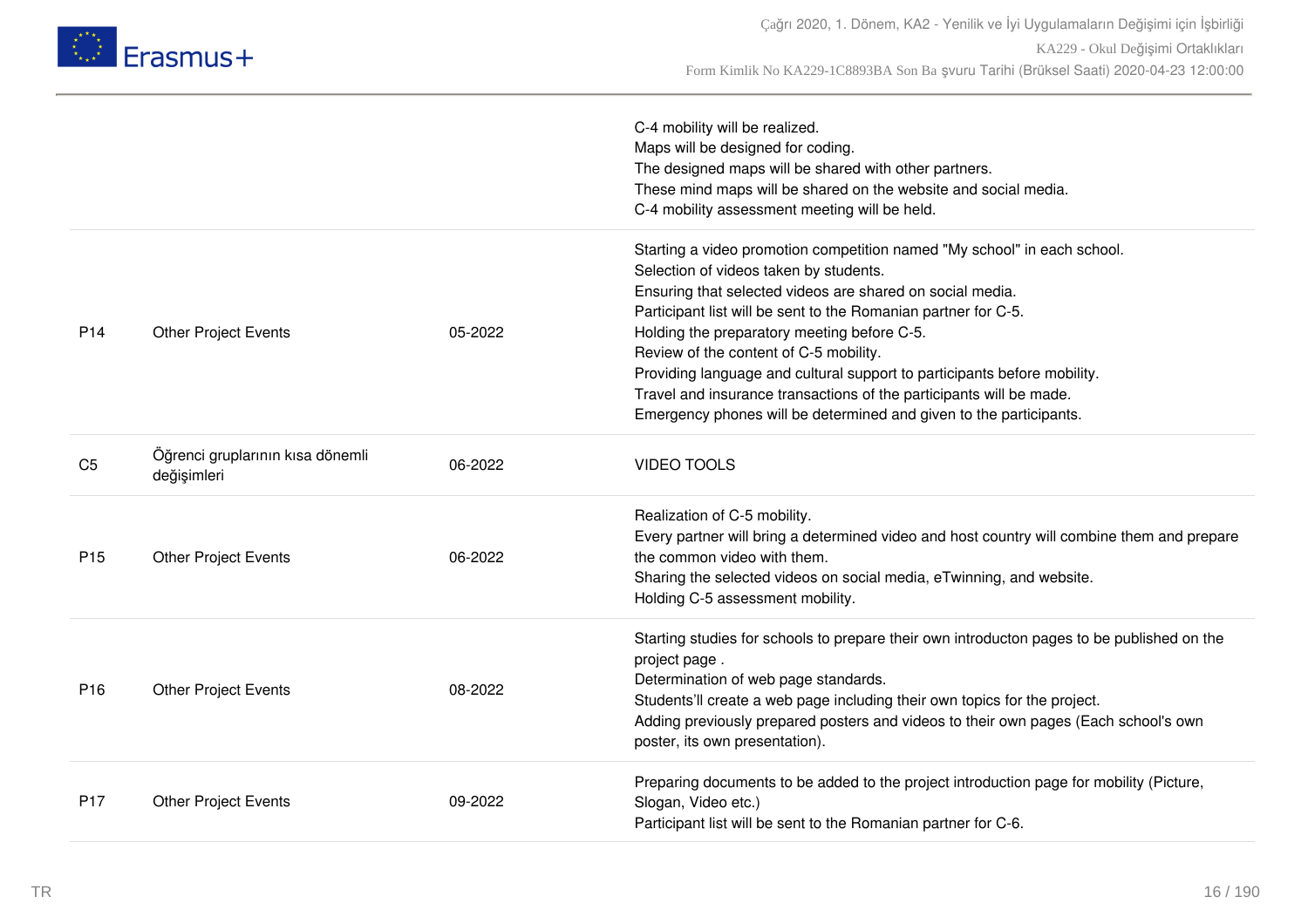

|                 |                                                 |         | Holding the preparatory meeting before C-6.<br>Review of the content of C-6 mobility.<br>Providing language and cultural support to participants before mobility.<br>Travel and insurance transactions of the participants will be made.<br>Emergency phones will be determined and given to the participants. |
|-----------------|-------------------------------------------------|---------|----------------------------------------------------------------------------------------------------------------------------------------------------------------------------------------------------------------------------------------------------------------------------------------------------------------|
| C <sub>6</sub>  | Öğrenci gruplarının kısa dönemli<br>değişimleri | 10-2022 | <b>WEB TOOLS</b>                                                                                                                                                                                                                                                                                               |
| P <sub>19</sub> | <b>Other Project Events</b>                     | 10-2022 | Preparing a survey to evaluate the project and evaluation of the result of the survey.<br>Creating an eTwinning plan to make the project more efficient.<br>Preparation of the final report of the Erasmus Project.<br>Ending the project.                                                                     |
| P <sub>18</sub> | <b>Other Project Events</b>                     | 10-2022 | Realization of C-6 mobility.<br>Adding each school's own area to the project website.<br>Creating a page for the project during the mobility and adding this page to the project<br>website.<br>Sharing the mobility on social media and the website.<br>Holding C-6 mobility assessment meeting.              |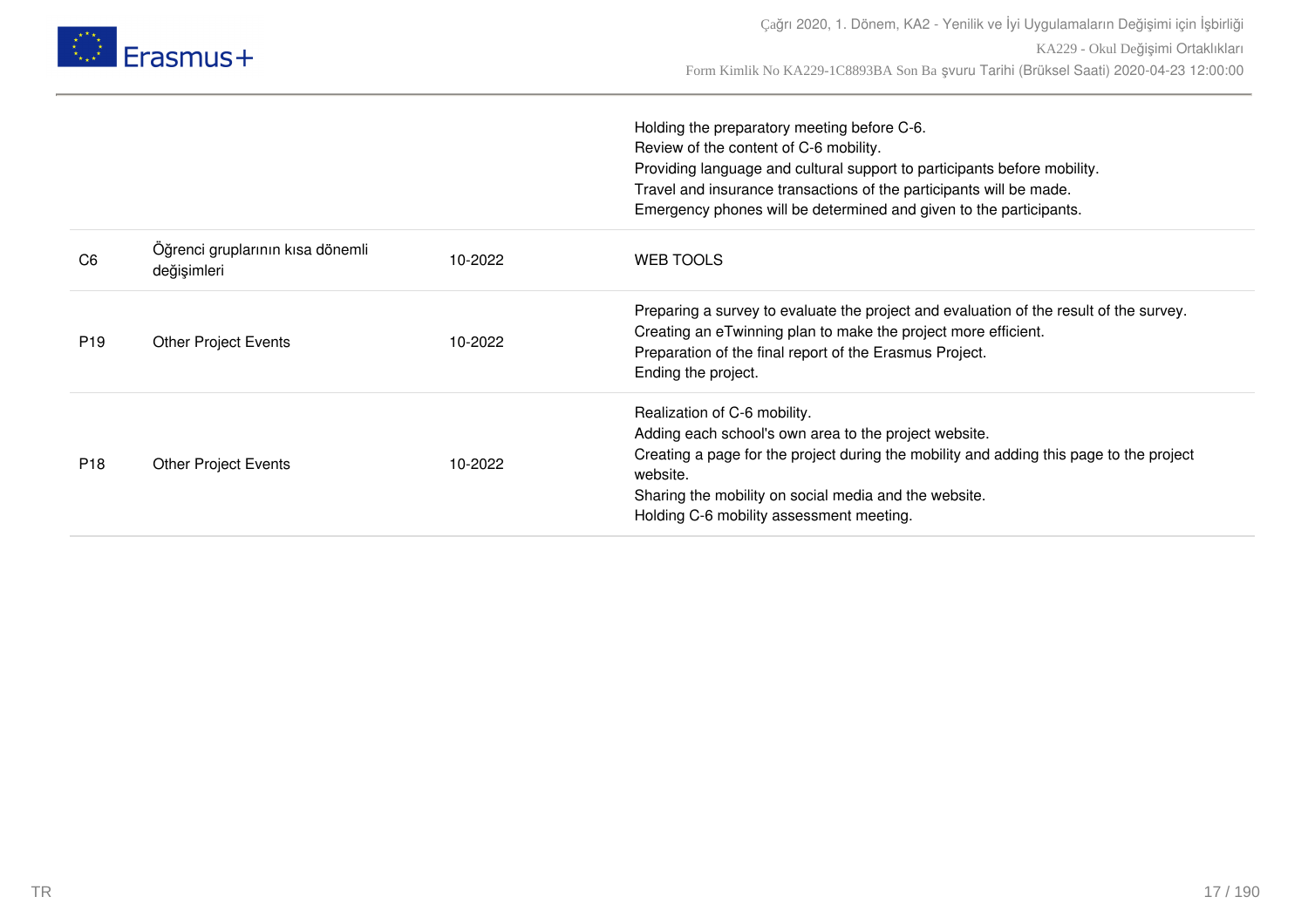

# Katılımcı Kurum/Kuruluşlar

# Applicant Organisation Details

| Organisation ID                | E10085840                 |
|--------------------------------|---------------------------|
| Legal name                     | Scoala gimnaziala Nr.168  |
| Legal name (National language) | Scoala gimnaziala Nr. 168 |
| National ID (if applicable)    | 32243288                  |
| <b>Address</b>                 | Alizeului nr. 9           |
| Country                        | Romanya                   |
| <b>Postal Code</b>             | Unknown                   |
| City                           | <b>Bucuresti</b>          |
| Website                        | scoala168.ro              |
| Telephone                      | +40216370490              |
| Fax                            | +40216370490              |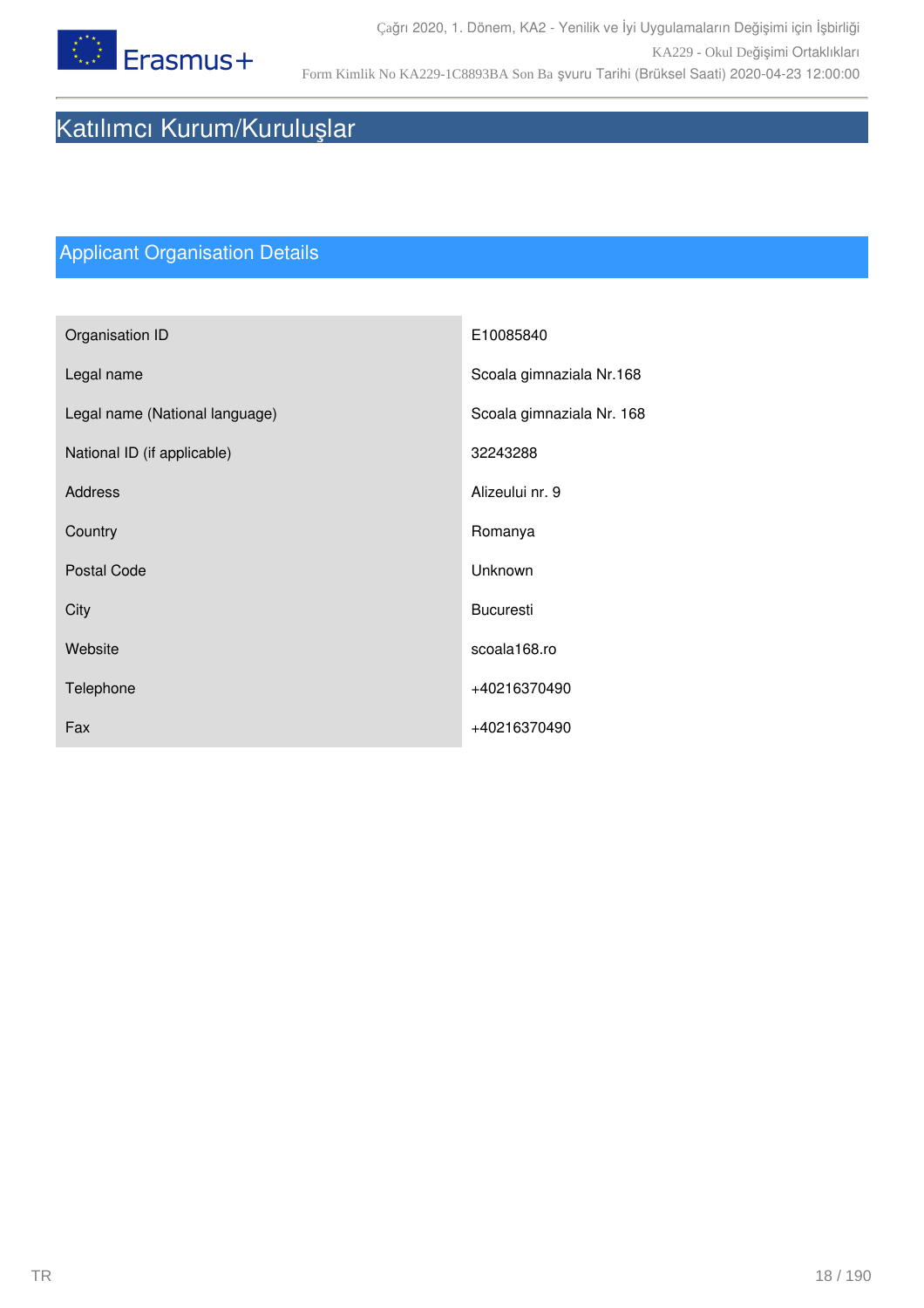

### Profile

| Kuruluşun Türü                     | Okul/Enstitü/Eğitim merkezi; Genel eğitim (ilkokul<br>düzeyinde) |
|------------------------------------|------------------------------------------------------------------|
| Is the organisation a public body? | Evet                                                             |
| Is the organisation a non-profit?  | Evet                                                             |
|                                    |                                                                  |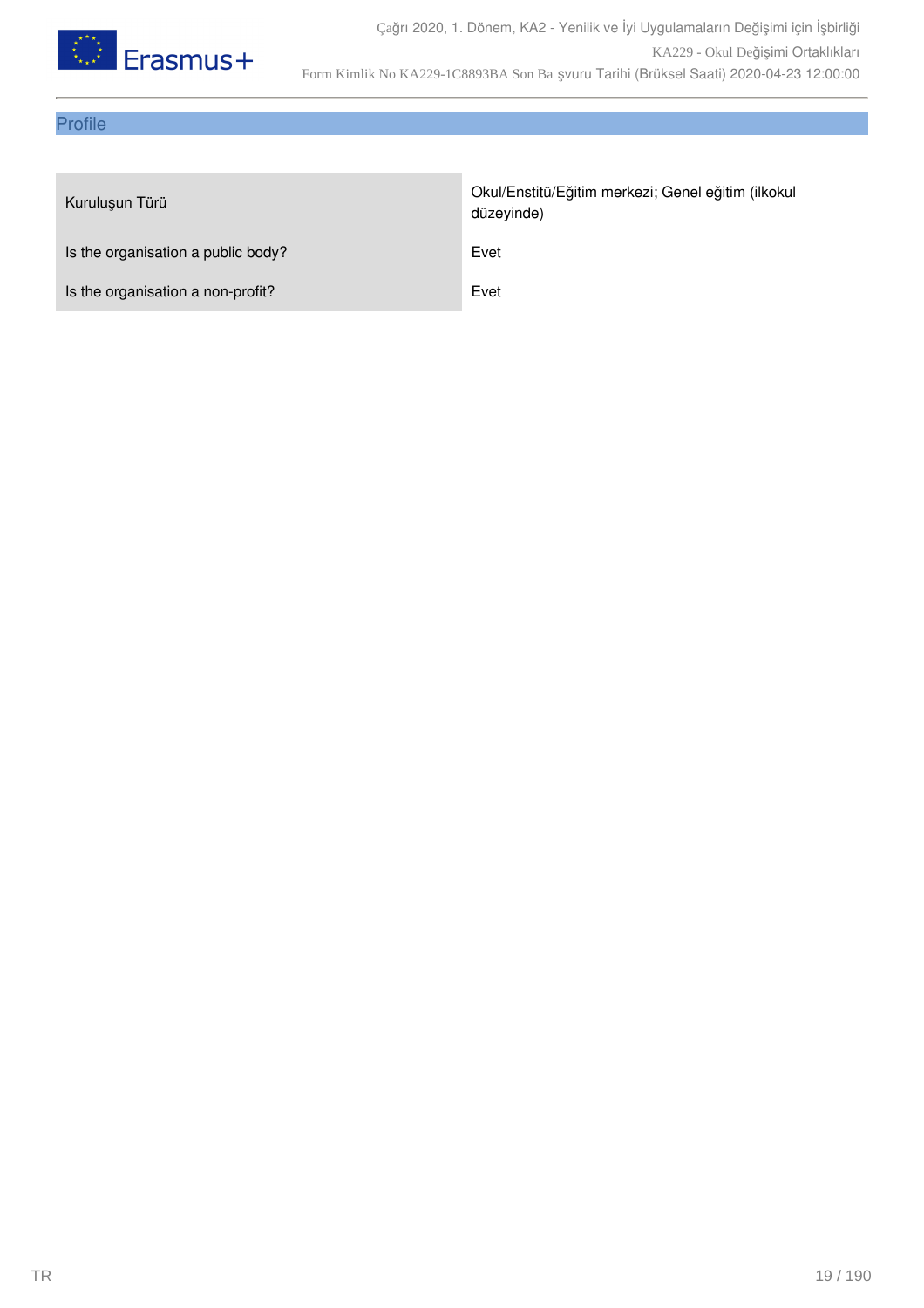

### Yasal Temsilci

| <b>Title</b>                 | Ms                   |
|------------------------------|----------------------|
| Gender                       | Kadın                |
| <b>First Name</b>            | Carmen               |
| <b>Family Name</b>           | <b>Busu</b>          |
| Position                     | Principal            |
| E-mail                       | busucarmen@yahoo.com |
| Telephone                    | +40314326090         |
| <b>Preferred Contact</b>     | Hayır                |
| Same address as organisation | Evet                 |
| <b>Address</b>               | Alizeului nr. 9      |
| Country                      | Romanya              |
| <b>Postal Code</b>           | 060243               |
| City                         | <b>Bucuresti</b>     |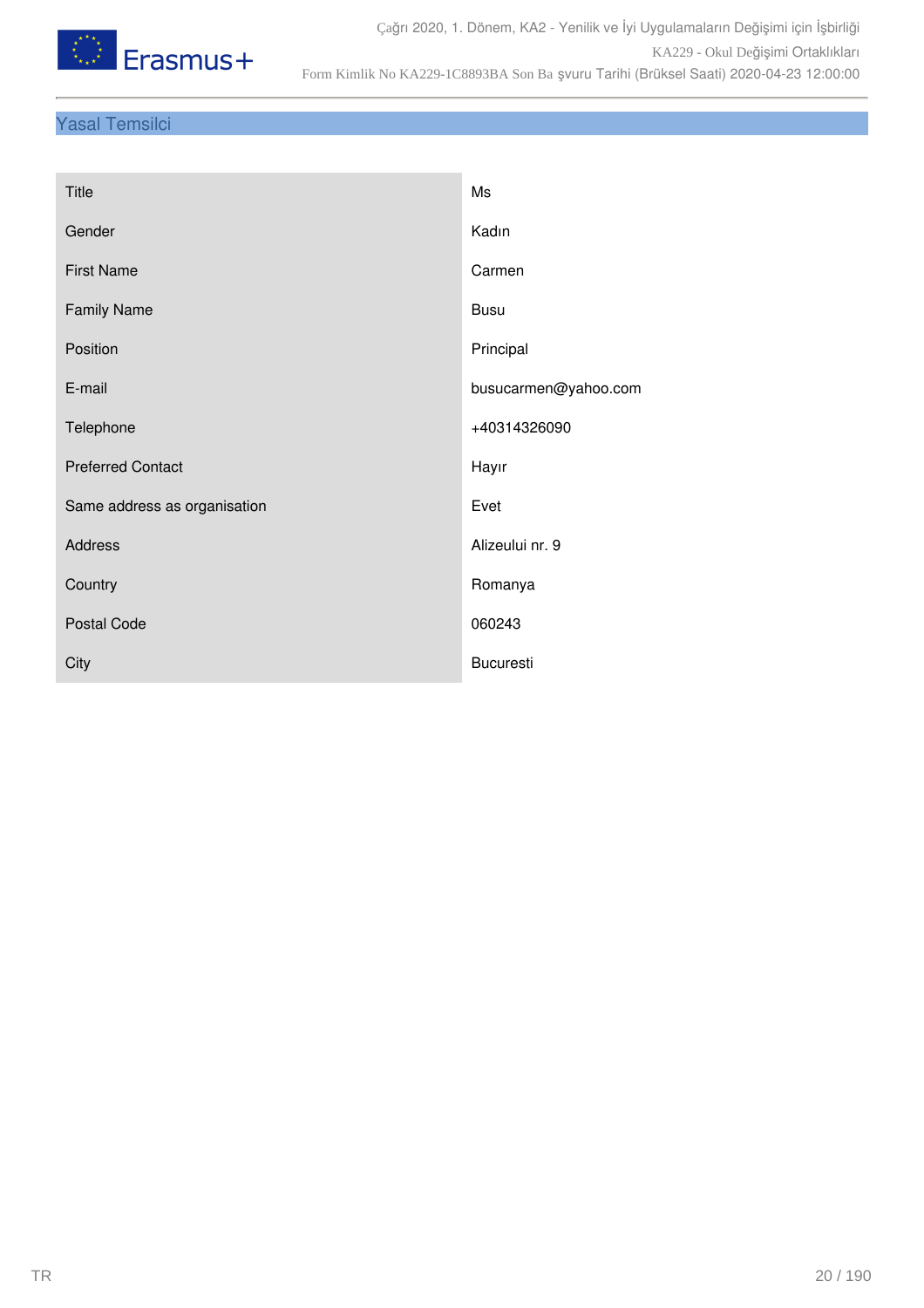

### İrtibat Kişisi

| Title                        | Ms.                  |
|------------------------------|----------------------|
| Gender                       | Kadın                |
| <b>First Name</b>            | Carmen               |
| <b>Family Name</b>           | <b>Busu</b>          |
| Position                     | Principal            |
| E-mail                       | busucarmen@yahoo.com |
| Telephone                    | +40729358161         |
| <b>Preferred Contact</b>     | Evet                 |
| Same address as organisation | Evet                 |
| Address                      | Alizeului nr. 9      |
| Country                      | Romanya              |
| <b>Postal Code</b>           | 060243               |
| City                         | <b>Bucuresti</b>     |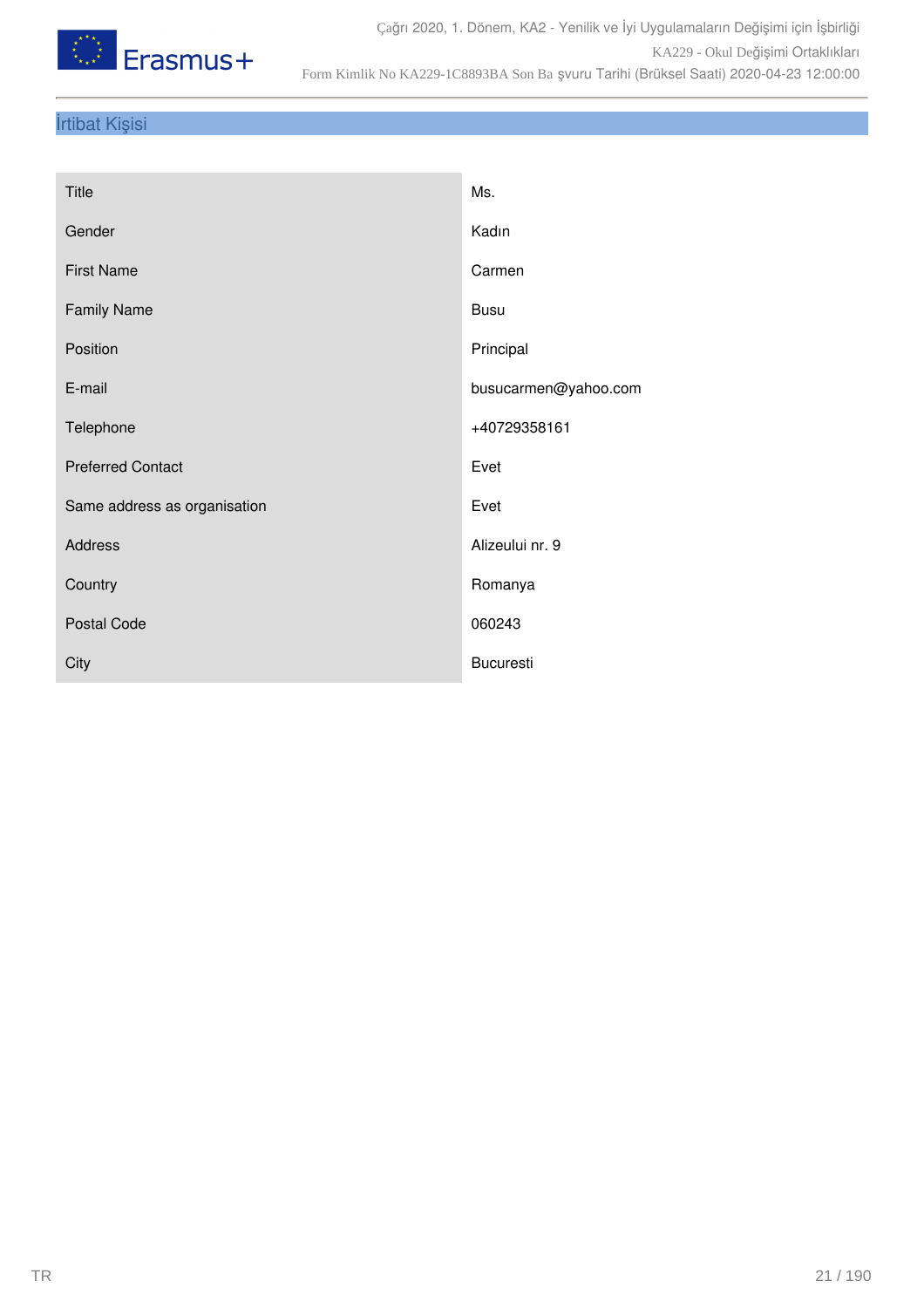

#### Background And Experience

Please briefly present the school and include the following information:

- General information (e.g. the covered programmes/levels of education, number of staff and learners in the school)
- What is the school's motivation to join this project?
- Who will be the key people in charge of running the project in your school? In case these persons leave their post in the future, who will take over their role?
- Is there any specific experience or expertise that this school and its staff can contribute to the project?

School no 168 has 634 students and children in three levels: kindergarten, primary and secondary, 43 teachers and 6 auxiliary teachers. We have, also, Second chance programme for adults who hasn't finished their compulsory education. Our school is situated in Giulesti and we have a lot of students coming from disadvantaged families, many students being helped with social scholarships (45% in primary school and 24% in secondary school). School no 168 is at the beginning of implementing Erasmus + projects, the project 2018-1-RO01-KA201-049519 being the first European project implemented. This project named "Exchange of good practices for implementing CLIL method to cater for the needs of disadvantaged and special needs groups and to reduce the differences in learning outcomes linked to the socio-economic disparities", is in implementation during November 1st, 2018- October 31st, 2020 and has partners from Italy (a school and an NGO), Turkey (a school) and Ireland ( a school) and Greece (and NGO). In the Romanian gymnasium curriculum, their is one hour of ICT for all the grades. 10 teachers from School no 168 learned to use google instruments and kahoot for their classes during the project 2018-1-RO01-KA201-049519.

Ms Carmen Busu is the headmaster of the school, methodologist of European projects at School Inspectorate of Bucharest, has experience in implementing European project as manager or member of the team in KA 201 and KA 229 projects, 8 Comenius and VET mobilities, advanced communication competencies both in Romanian and in English and coordination competencies (20 years of coordination activity); she is the manager of 2018-1-RO01-KA201-049519 project.

Elisabeta Ana Naghi, has a great experience in implementing European projects, actions KA1, KA2, KA3, ROSA and ESA projects, communication competencies in English, communication competencies in English, is member of the implementing team for strategic project 2018-1-RO01-KA201-049519, she is a trainer, facilitator, coordinator and organizing.

Cantacuz Aurelia is authorized accountant with over 10 years of experience and Experience in strategic Erasmus + projects, because she is the financial responsible of the project 2018-1-RO01-KA201-049519 Our vision is of successful education and equal opportunities for our students and our mission is to be a school that encourages the development of all students competencies from the perspective of long life learning, personal development competencies, responsible citizens in an inclusive and sustainable society.

Does this school have a valid eTwinning school label?

Hayır

Various labels exist for successful eTwinning projects and schools. Before answering this question, please make sure that you are familiar with the concept of the eTwinning school label. You can find more information about the eTwinning school label here: <https://www.etwinning.net/en/pub/recognition/etwinning-school-labels.htm>

Has the organisation participated in a European Union granted project in the 3 years preceding this application?

Evet

Please indicate: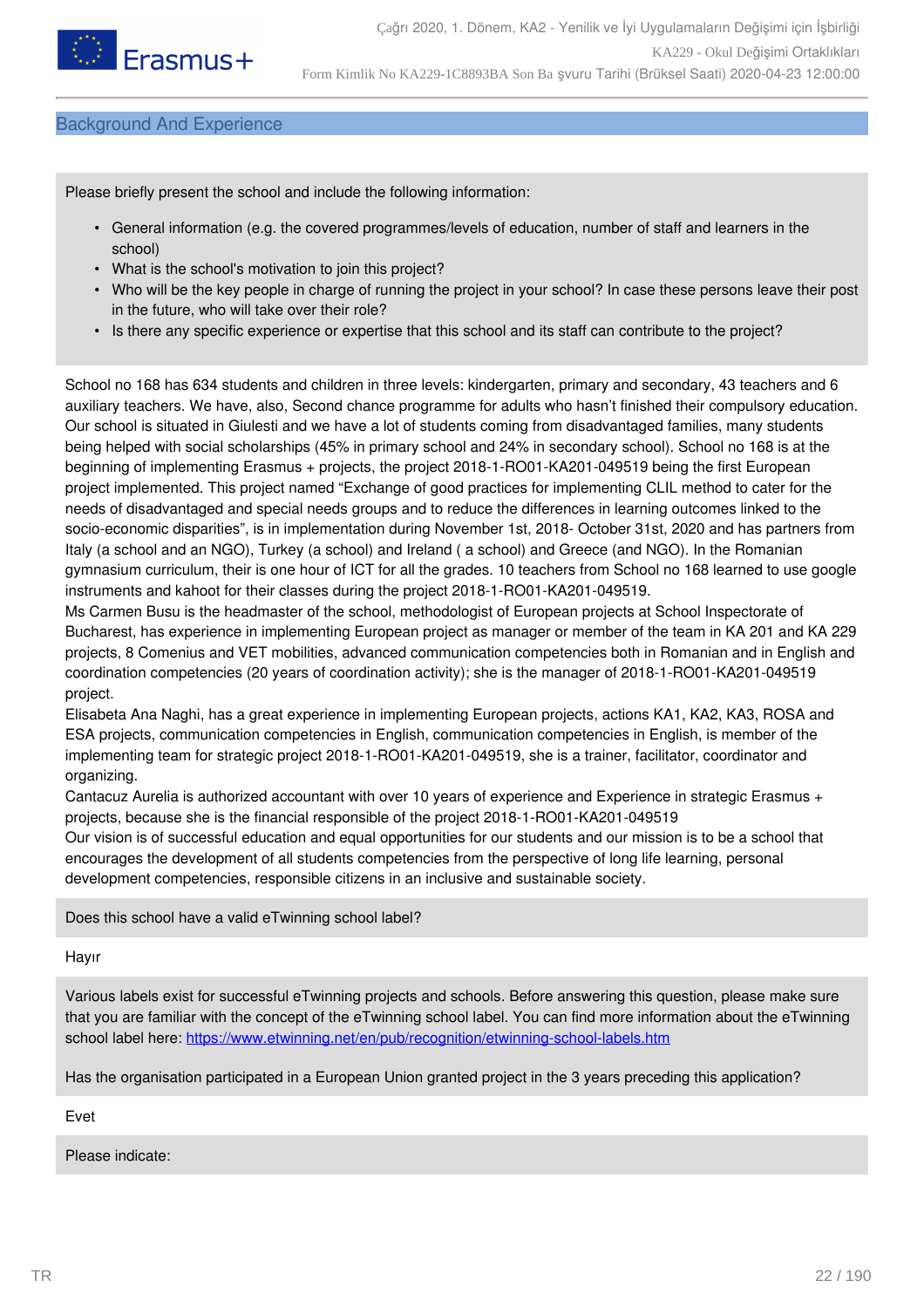| <b>A. Erasmus+</b>  |      |                                                                                                              | KA229 - Okul Değişimi Ortaklıkları |
|---------------------|------|--------------------------------------------------------------------------------------------------------------|------------------------------------|
| <b>EU Programme</b> | Year | Form Kimlik No KA229-1C839föjectoldentification bi BrüksApplicant/Beneficialy00:00<br><b>Contract Number</b> | <b>Name</b>                        |
|                     |      |                                                                                                              |                                    |
| <b>KA201</b>        | 2018 | 2018-1-RO01-KA201-<br>049519                                                                                 | Scoala gimnaziala Nr.168           |

 $\mathbb{R}^{k \times k}$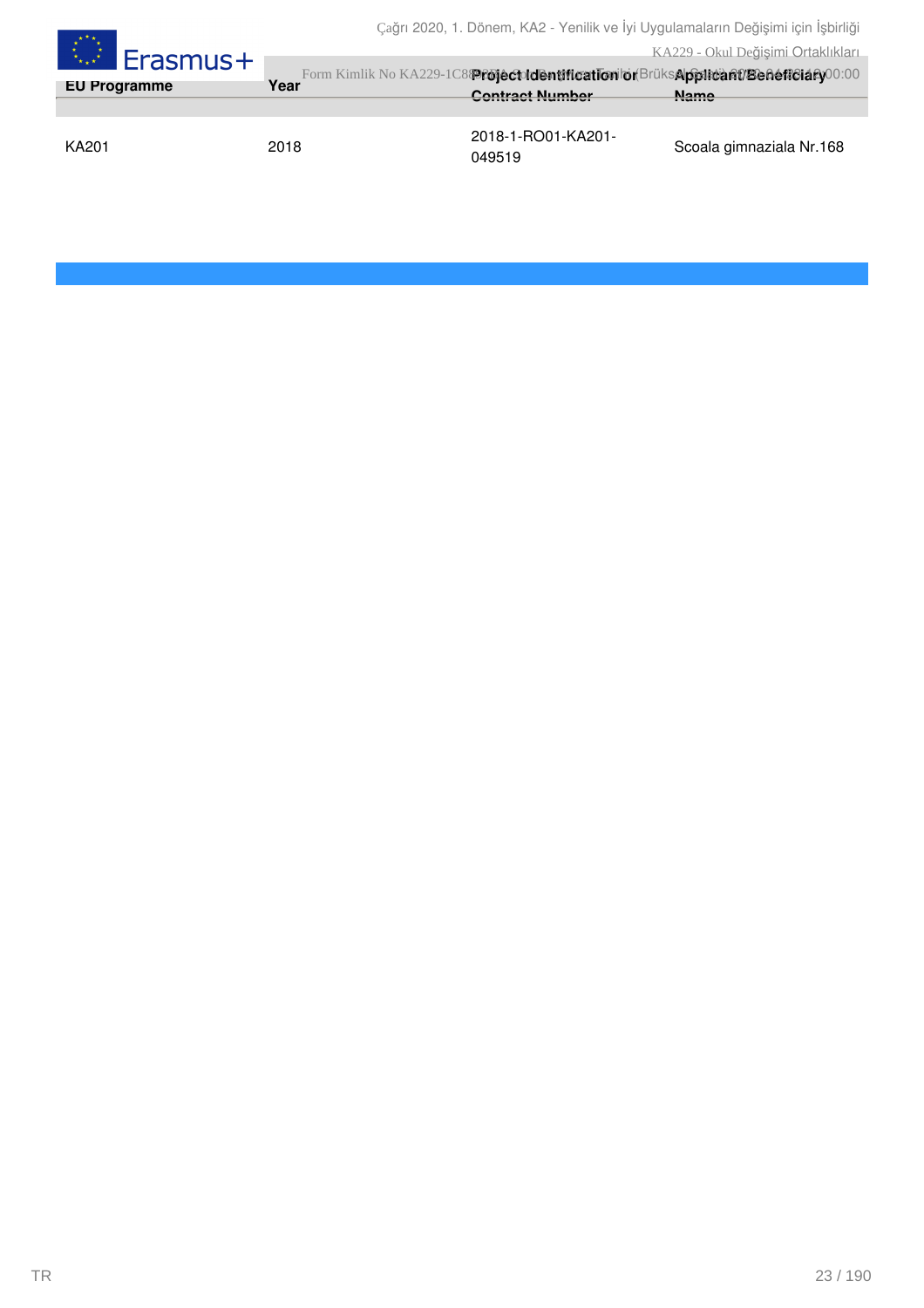

# Partner Organisation details

| Organisation ID                | E10180077                                      |
|--------------------------------|------------------------------------------------|
| Legal name                     | abdulhamit han ortaokulu                       |
| Legal name (National language) |                                                |
| National ID (if applicable)    | 721215                                         |
| <b>Address</b>                 | kumluca mahallesi bereketli sokak no 12/1      |
| Country                        | Türkiye                                        |
| <b>Postal Code</b>             | 51100                                          |
| City                           | niğde                                          |
| Website                        | http://nigdeabdulhamithanortaokulu.meb.k12.tr/ |
| Telephone                      | +903882213027, +905052598475                   |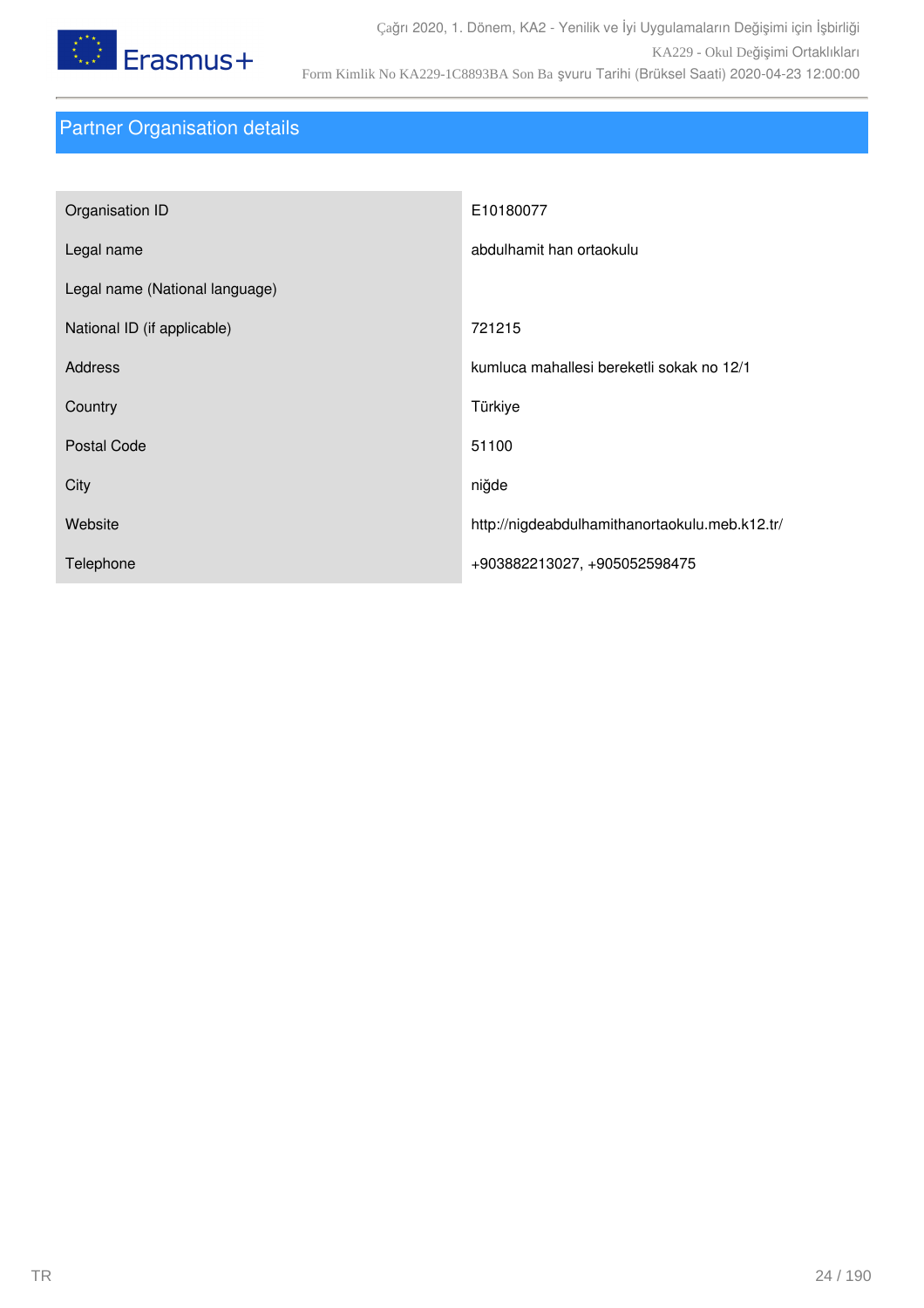

### Profile

| Kuruluşun Türü                     | Okul/Enstitü/Eğitim merkezi; Genel eğitim (ilkokul<br>düzeyinde) |
|------------------------------------|------------------------------------------------------------------|
| Is the organisation a public body? | Evet                                                             |
| Is the organisation a non-profit?  | Evet                                                             |
|                                    |                                                                  |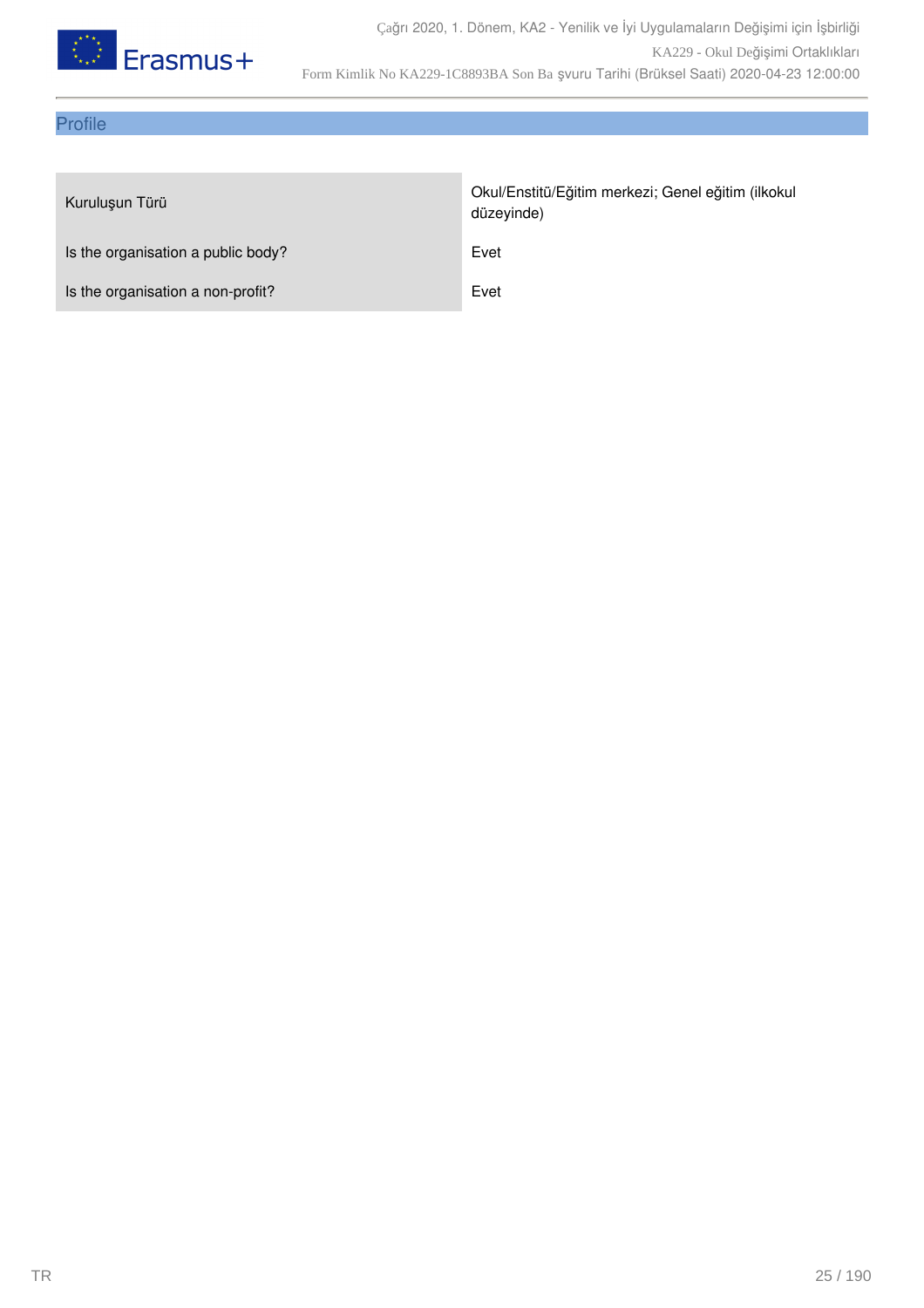

### Yasal Temsilci

| Title                        | Mr                                        |
|------------------------------|-------------------------------------------|
| Gender                       | Erkek                                     |
| <b>First Name</b>            | Ramazan                                   |
| <b>Family Name</b>           | Koyuncu                                   |
| Position                     | Principal                                 |
| E-mail                       | ramkoyuncu@gmail.com                      |
| Telephone                    | +903882213027                             |
| <b>Preferred Contact</b>     | Hayır                                     |
| Same address as organisation | Evet                                      |
| Address                      | kumluca mahallesi bereketli sokak no 12/1 |
| Country                      | Türkiye                                   |
| <b>Postal Code</b>           | 51100                                     |
| City                         | niğde                                     |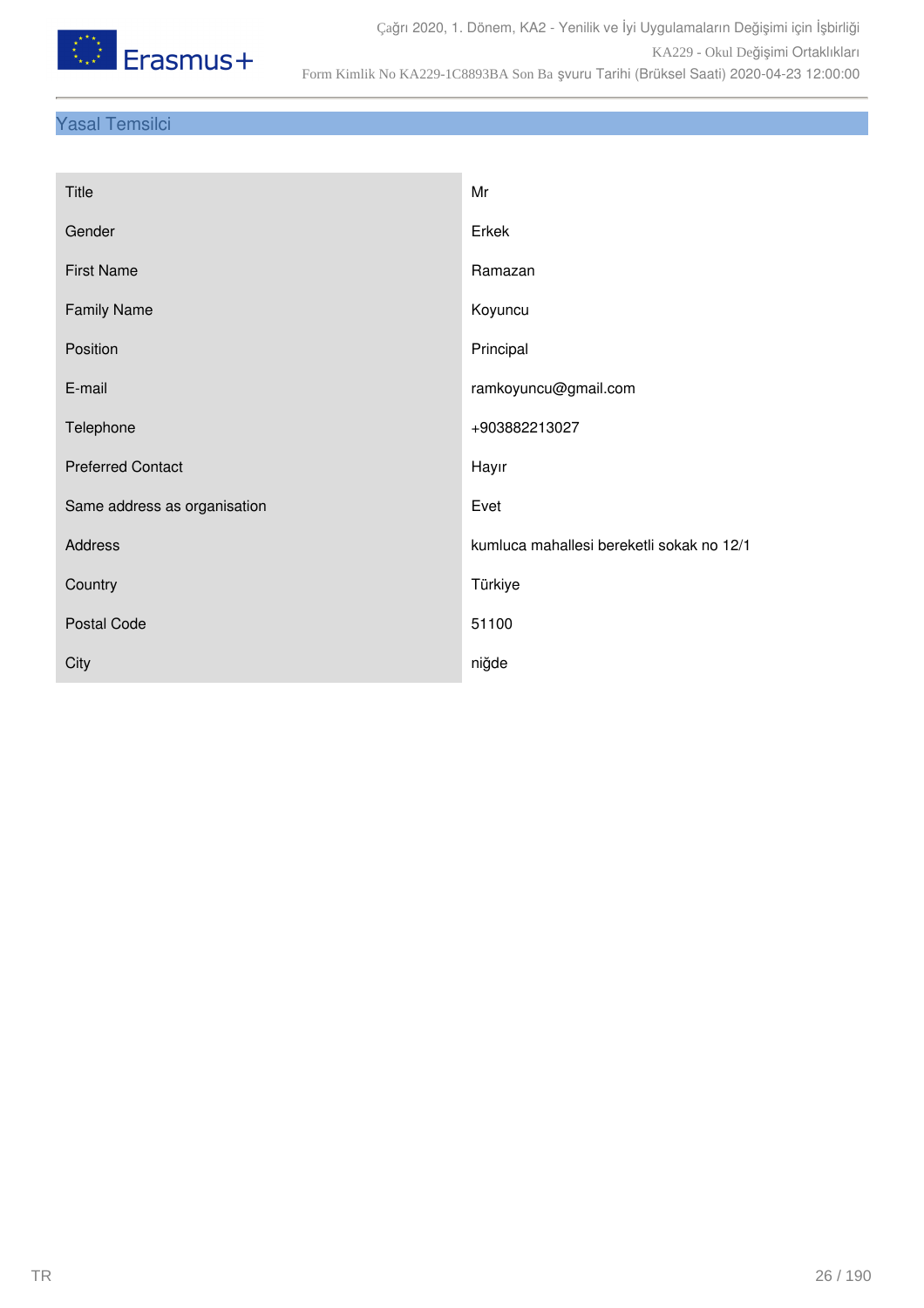

### İrtibat Kişisi

| Title                        | Mrs                                       |
|------------------------------|-------------------------------------------|
| Gender                       | Kadın                                     |
| <b>First Name</b>            | Saadet                                    |
| <b>Family Name</b>           | Mandacı                                   |
| Position                     | <b>English Teacher</b>                    |
| E-mail                       | saadetmandaci@gmail.com                   |
| Telephone                    | +905058218291                             |
| <b>Preferred Contact</b>     | Evet                                      |
| Same address as organisation | Evet                                      |
| Address                      | kumluca mahallesi bereketli sokak no 12/1 |
| Country                      | Türkiye                                   |
| Postal Code                  | 51100                                     |
| City                         | niğde                                     |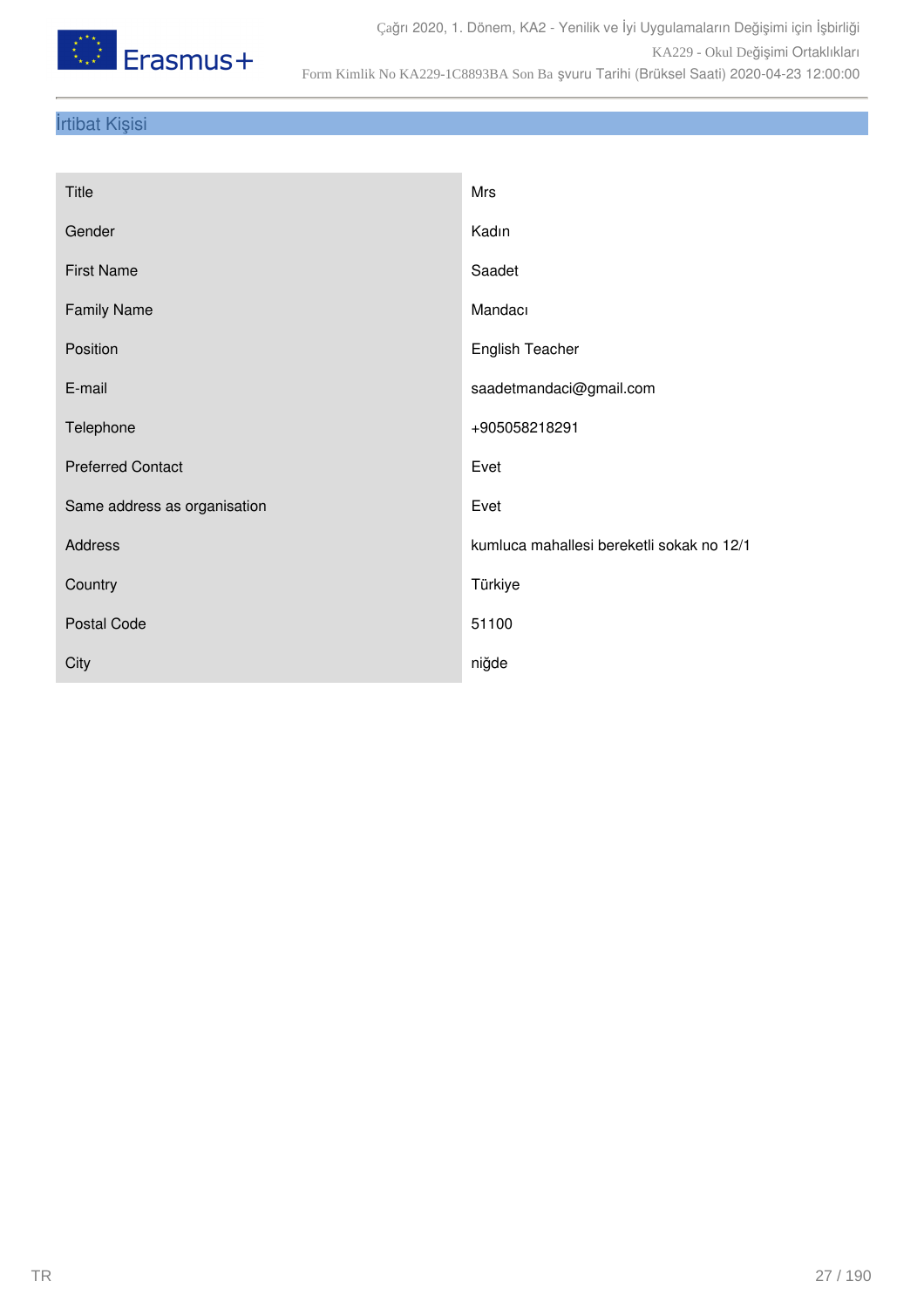

#### Background And Experience

Please briefly present the school and include the following information:

- General information (e.g. the covered programmes/levels of education, number of staff and learners in the school)
- What is the school's motivation to join this project?
- Who will be the key people in charge of running the project in your school? In case these persons leave their post in the future, who will take over their role?
- Is there any specific experience or expertise that this school and its staff can contribute to the project?

It was previously Kemal Aydoğan Secondary School and was built in 1990 by Kemal Aydoğan. In the 2018-2019 Education year, it has changed its name to Abdulhamit Han Secondary School with its new building. It is in the city center of Niğde, which is in the Cappadocia Region. Our school has forty -five teachers and one headmaster and two assistant directors. We have 871 students and their age range is 11-14. In our school, there are 1 science laboratory, 1 IT class, 2 workshop classes,1 English, 1 Maths and 1 Music class and 1 Art class.

In 2017-2018 and 2018-2019 Education year our school was the most successful school of all the other schools in terms of examination success. Teachers of our school have been preparing and carrying out different projects via the eTwinning platform. Our teachers also receive online training from E-twinning Eba and use the E-twinning portal actively. The Energy Infrastructure of the Ministry of Development has benefited from the energy infrastructure as a project partner from the financial support program and some of its electricity needs are met by solar energy, which is one of the renewable energy sources.

Participants who will take part in project mobility are experienced in issues such as multi-intelligence theory, STEMbased learning, learning and teaching with peer-to-peer learning, and cross-cultural studies of interdisciplinary collaboration. Our school principal has encouraged us to prepare projects. He always supports the professional development of their teachers with his innovative vision. He has been involved in project activities in different countries before. A project team has been created by the teachers in our school. The members of this project team are trying to carry out E-twinning projects, too. Our teachers' professional experiences vary between 10-20 years. Our teachers are dominant and successful ones on their own branches and make different educational projects especially in science, try to integrate innovative approaches to their lessons and use technology effectively. Some of our teachers attended some courses or took part in some Erasmus+projects before. Our headmaster participated in an Erasmus+project. Also, our English teacher participated in

the 'Motivating Activities for Learners' course in the UK within the scope of learning mobility and she shared her experiences in this subject with the school teachers. Our school is coordinating an Erasmus K101 project the topic of which is gamification.

Does this school have a valid eTwinning school label?

Hayır

Various labels exist for successful eTwinning projects and schools. Before answering this question, please make sure that you are familiar with the concept of the eTwinning school label. You can find more information about the eTwinning school label here: <https://www.etwinning.net/en/pub/recognition/etwinning-school-labels.htm>

Has the organisation participated in a European Union granted project in the 3 years preceding this application?

Evet

Please indicate: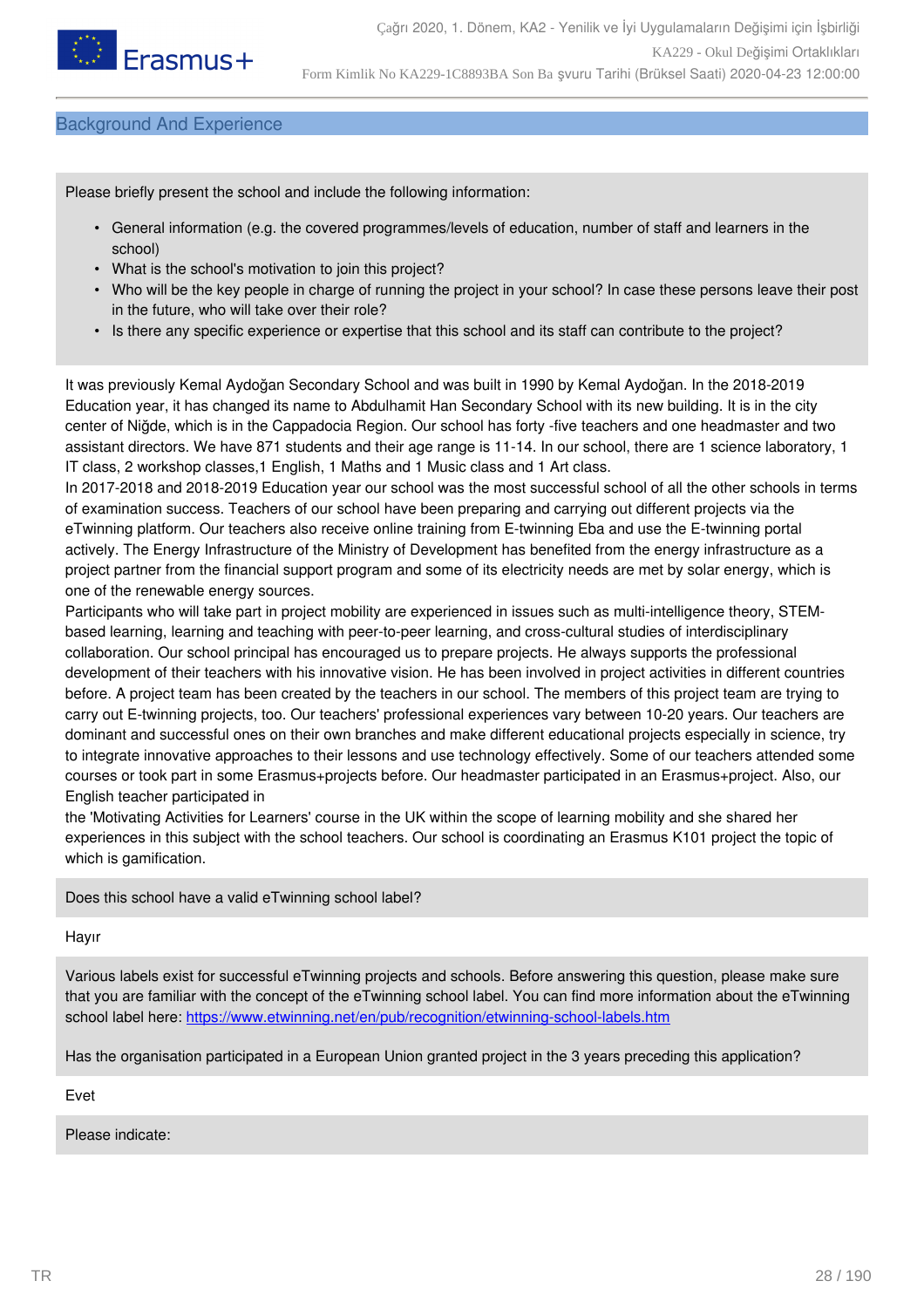| $\begin{array}{c} \star^{\star} \star_{\star} \\ \star_{\star} \star \\ \star_{\star \star} \star \end{array}$<br>⊿Erasmus+<br><b>EU Programme</b> | Year | Cagri 2020, T. Dorletti, NAZ - Yetilik ve iyi Oygulamaların Değişimi için işbirliği<br>Form Kimlik No KA229-1C839föjéctotentification bi BrüksApplicant/Benéticiany00:00<br><b>Contract Number</b> | KA229 - Okul Değişimi Ortaklıkları<br><b>Name</b> |
|----------------------------------------------------------------------------------------------------------------------------------------------------|------|----------------------------------------------------------------------------------------------------------------------------------------------------------------------------------------------------|---------------------------------------------------|
| KA101                                                                                                                                              | 2019 | 2019-1-TR01-KA101-<br>073553                                                                                                                                                                       | Abdulhamit Han Ortaokulu                          |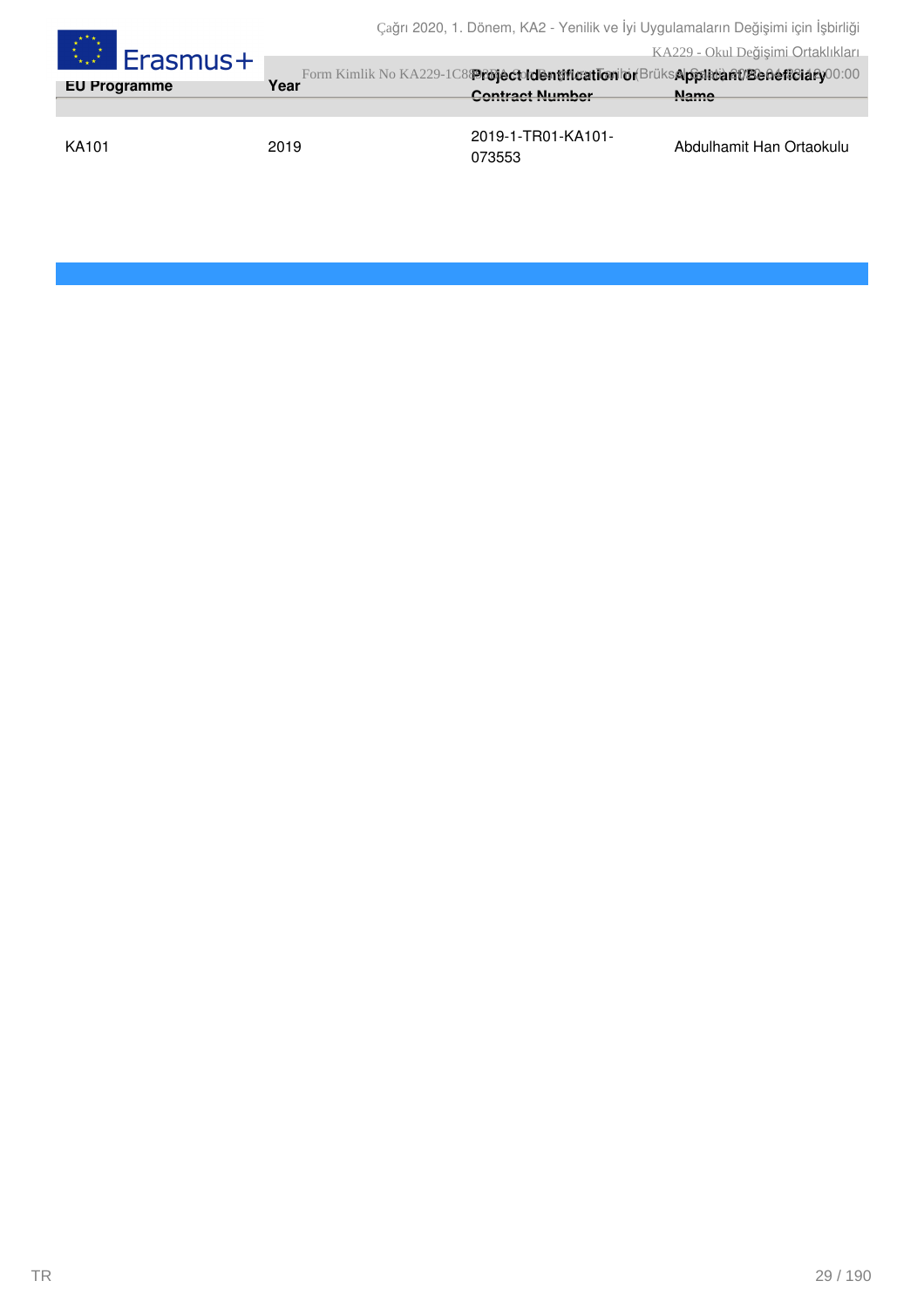

# Partner Organisation details

| Organisation ID                | E10022565                       |
|--------------------------------|---------------------------------|
| Legal name                     | BÜYÜKMANGIT ORTAOKULU           |
| Legal name (National language) |                                 |
| National ID (if applicable)    | TR1940337287                    |
| <b>Address</b>                 | BÜYÜKMANGIT ORTAOKULU           |
| Country                        | Türkiye                         |
| Postal Code                    | 01160                           |
| City                           | <b>ADANA</b>                    |
| Website                        | buyukmangitortaokulu.meb.k12.tr |
| Telephone                      | +903226138273                   |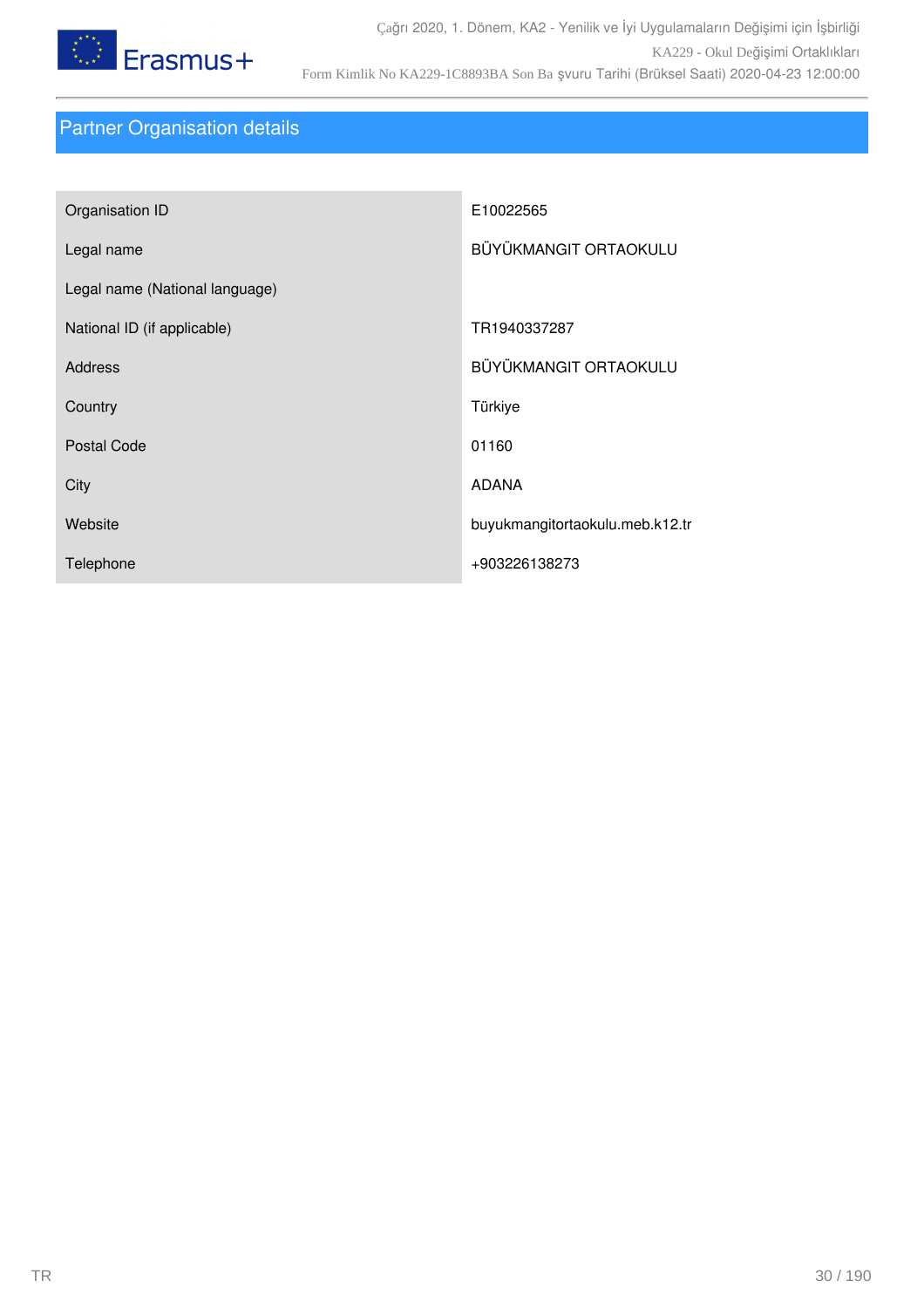

### Profile

| Kuruluşun Türü                     | Okul/Enstitü/Eğitim merkezi; Genel eğitim (ilkokul<br>düzeyinde) |
|------------------------------------|------------------------------------------------------------------|
| Is the organisation a public body? | Hayır                                                            |
| Is the organisation a non-profit?  | Hayır                                                            |
|                                    |                                                                  |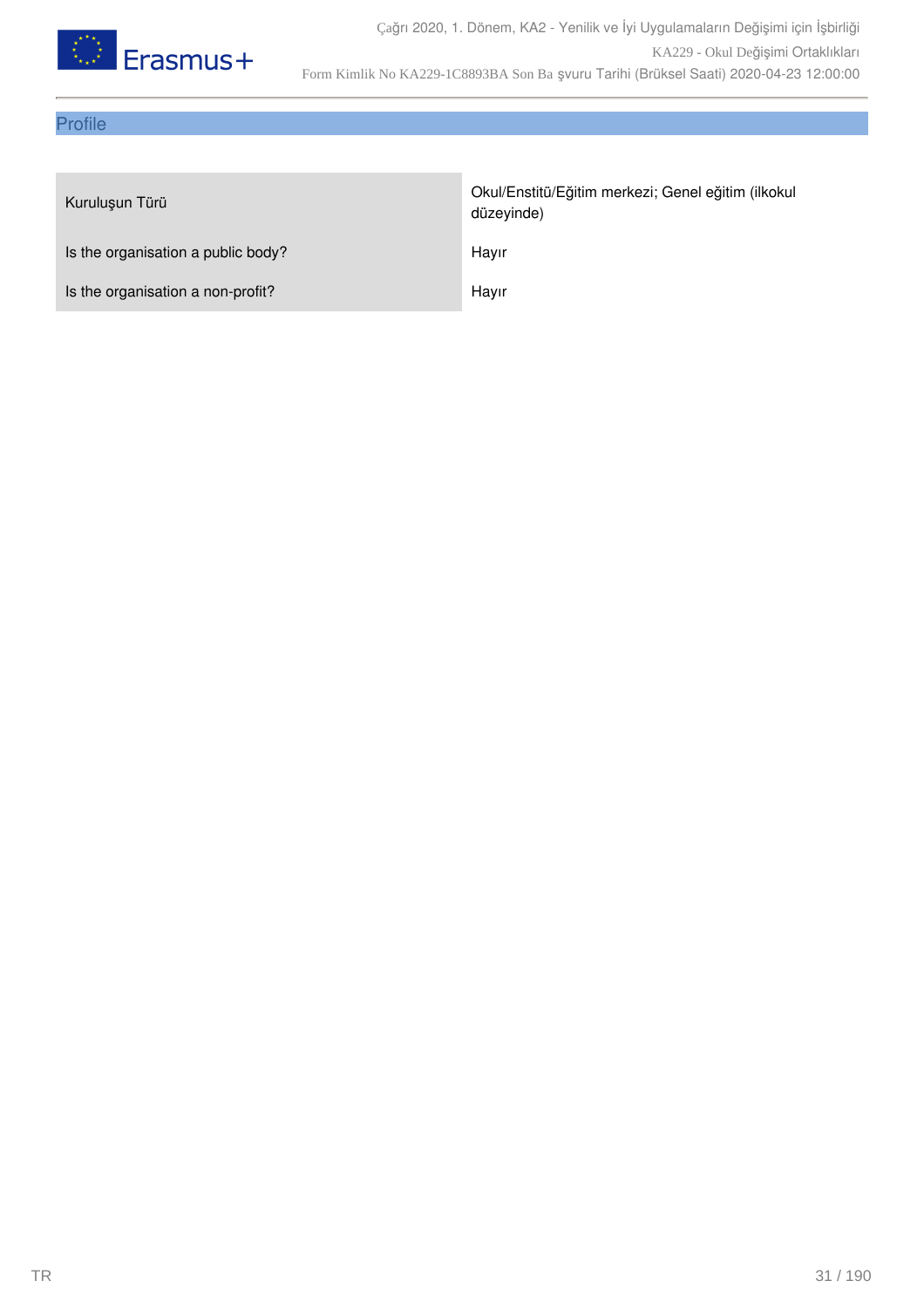

### Yasal Temsilci

| Gender<br>Erkek<br>SELÇUK<br><b>First Name</b><br>AÇIL<br><b>Family Name</b> |
|------------------------------------------------------------------------------|
|                                                                              |
|                                                                              |
|                                                                              |
| Position<br>Principal                                                        |
| E-mail<br>selcukacil@hotmail.com                                             |
| Telephone<br>+905326935848                                                   |
| <b>Preferred Contact</b><br>Hayır                                            |
| Evet<br>Same address as organisation                                         |
| BÜYÜKMANGIT ORTAOKULU<br>Address                                             |
| Türkiye<br>Country                                                           |
| Postal Code<br>01160                                                         |
| <b>ADANA</b><br>City                                                         |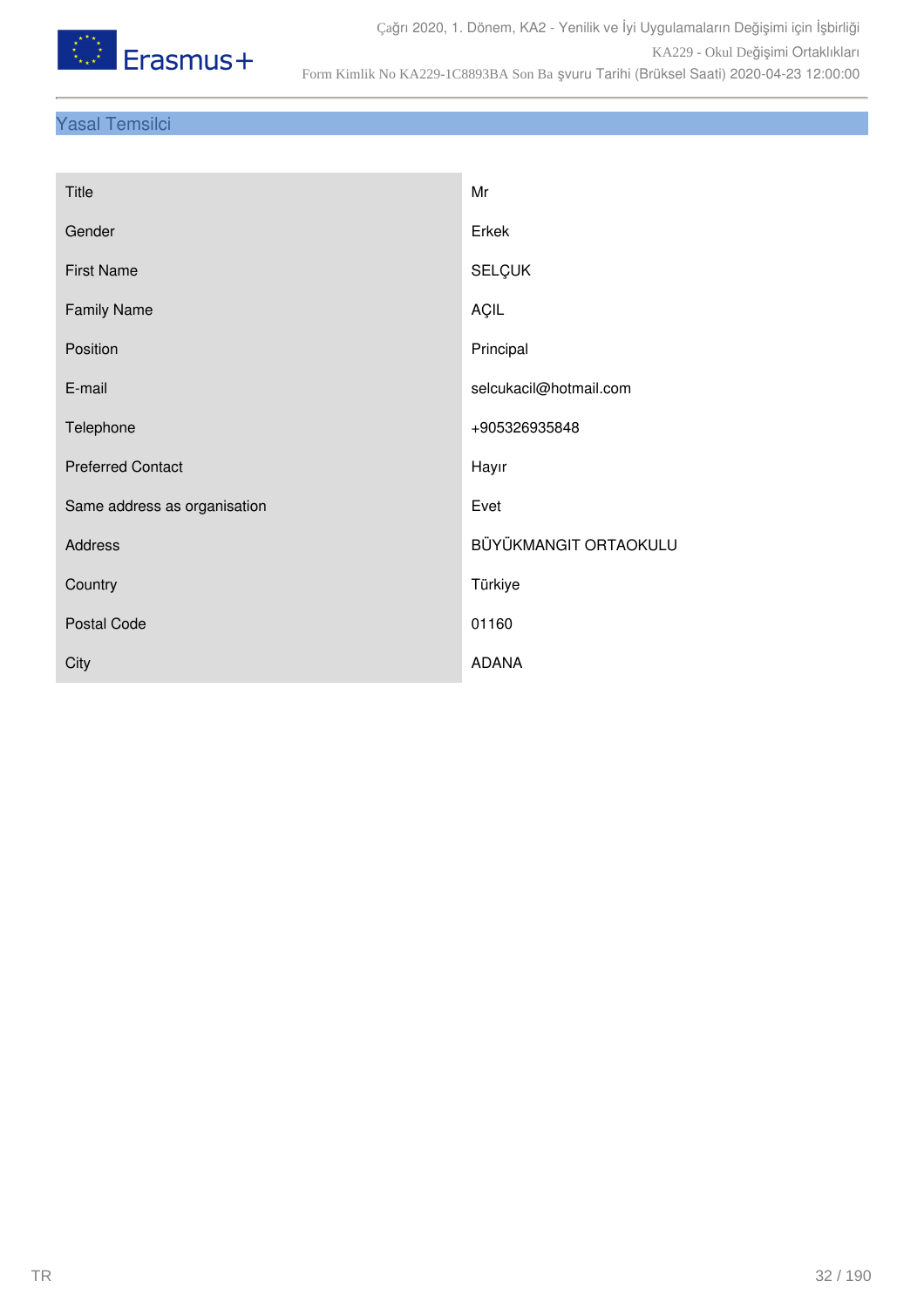

### İrtibat Kişisi

| <b>Title</b>                 | Mr                           |
|------------------------------|------------------------------|
| Gender                       | Erkek                        |
| <b>First Name</b>            | <b>EMİN TEMUÇİN</b>          |
| <b>Family Name</b>           | ÖRSDEMİR                     |
| Position                     | <b>ICT Teacher</b>           |
| E-mail                       | temucin_orsdemir@hotmail.com |
| Telephone                    | +905065430055                |
| <b>Preferred Contact</b>     | Evet                         |
| Same address as organisation | Evet                         |
| Address                      | BÜYÜKMANGIT ORTAOKULU        |
| Country                      | Türkiye                      |
| Postal Code                  | 01160                        |
| City                         | <b>ADANA</b>                 |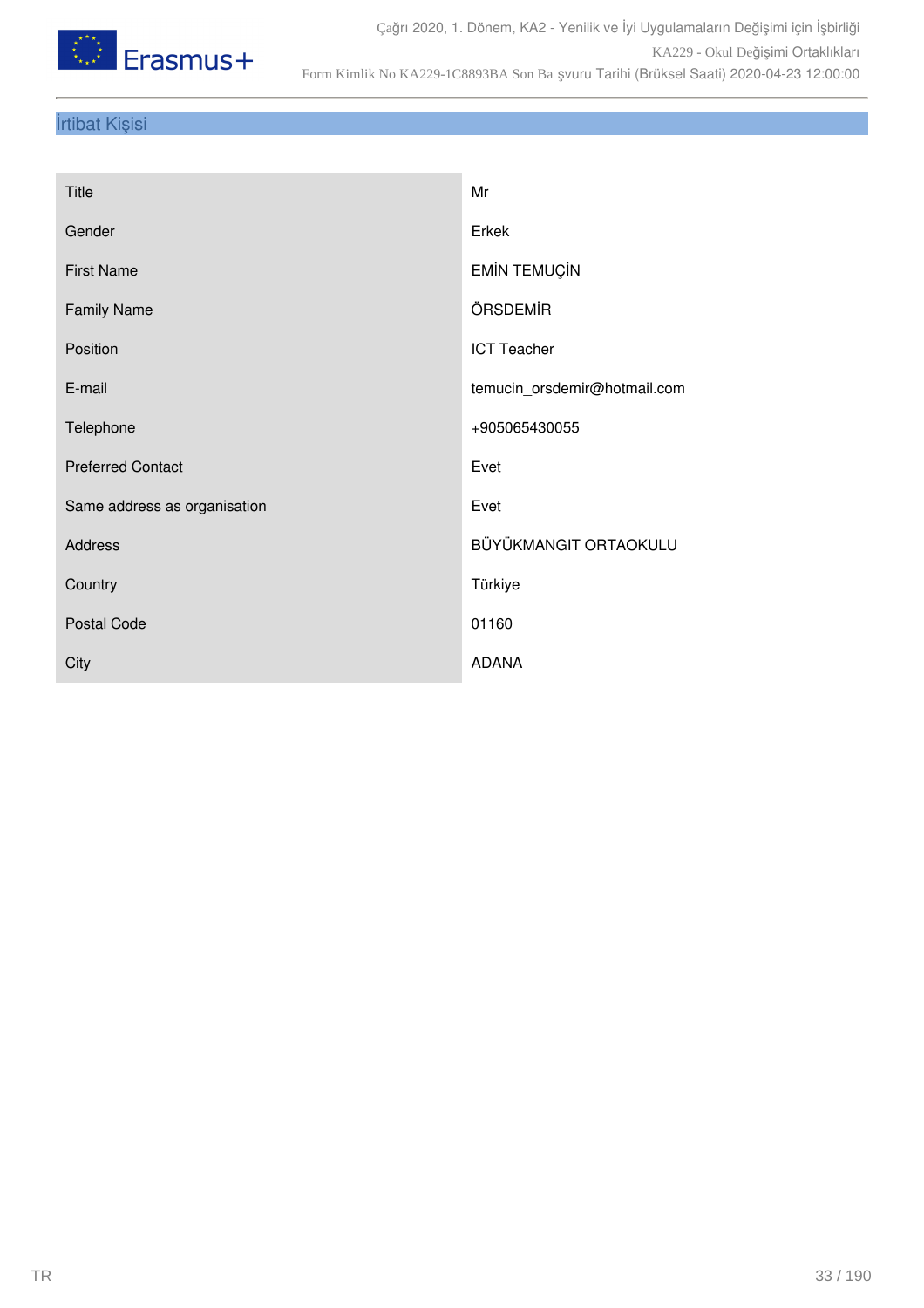

#### Background And Experience

Please briefly present the school and include the following information:

- General information (e.g. the covered programmes/levels of education, number of staff and learners in the school)
- What is the school's motivation to join this project?
- Who will be the key people in charge of running the project in your school? In case these persons leave their post in the future, who will take over their role?
- Is there any specific experience or expertise that this school and its staff can contribute to the project?

Our institution is a secondary school that gives education between the ages of 11-15. The school has 158 students and 12 teachers. All of the teachers are young and dynamic. There is no staff over the age of 40. School teachers and students met with Erasmus projects last year and two projects were written with staff and student mobility. Our student mobility project has been funded. After explaining the Erasmus projects to the students, there was a certain increase in their desires and success levels to the school. Especially 5,6,7. This increase in grade levels was more pronounced. There is also a high level of desire for the project among teachers. Each teacher promised to help with the project. The school administration and the school information technology teacher undertook the main task in carrying out the project. All teachers were informed about the project at every step in order not to experience any difficulties in the future task changes, and all teachers in the institution were informed about the project. Their teachers are all willing, expert, young and dynamic people. 80% of the school started working at this institution in the 2018-2019 academic year, all of them are in solidarity and solidarity. We believe that our project will be realized this year and our school's education and social responsibility will be taken to a higher level. Every teacher in our school is knowledgeable and expert in the field. The institution, which is experienced in social issues, organizes excursions and organizations every month, in which 50% of the school participates within the framework of an activity. Excursions and activities in the first period of 2018-2019 academic year \* Adana New Archeology Museum trip with 90 students and 4 teachers \* Adana Cinema Museum and Atatürk House visit with 80 students and 3 teachers \* Adana Book Fair with 92 students and 5 teachers Çukurova Municipality Theater show with visit \* 100 students and 4 teachers \* Autumn picnic with the participation of 65 students and 10 teachers The activities for the first semester are positive for the integration and fusion of the students and increased our desire to successfully exit this project.

Does this school have a valid eTwinning school label?

#### Hayır

Various labels exist for successful eTwinning projects and schools. Before answering this question, please make sure that you are familiar with the concept of the eTwinning school label. You can find more information about the eTwinning school label here: <https://www.etwinning.net/en/pub/recognition/etwinning-school-labels.htm>

Has the organisation participated in a European Union granted project in the 3 years preceding this application?

Evet

Please indicate:

| <b>EU Programme</b> | Year | <b>Project Identification or</b><br><b>Contract Number</b> | <b>Applicant/Beneficiary</b><br><b>Name</b> |
|---------------------|------|------------------------------------------------------------|---------------------------------------------|
| KA229               | 2019 | 2019-1-TR01-KA229-<br>073788-1                             | BÜYÜKMANGIT<br><b>ORTAOKULU</b>             |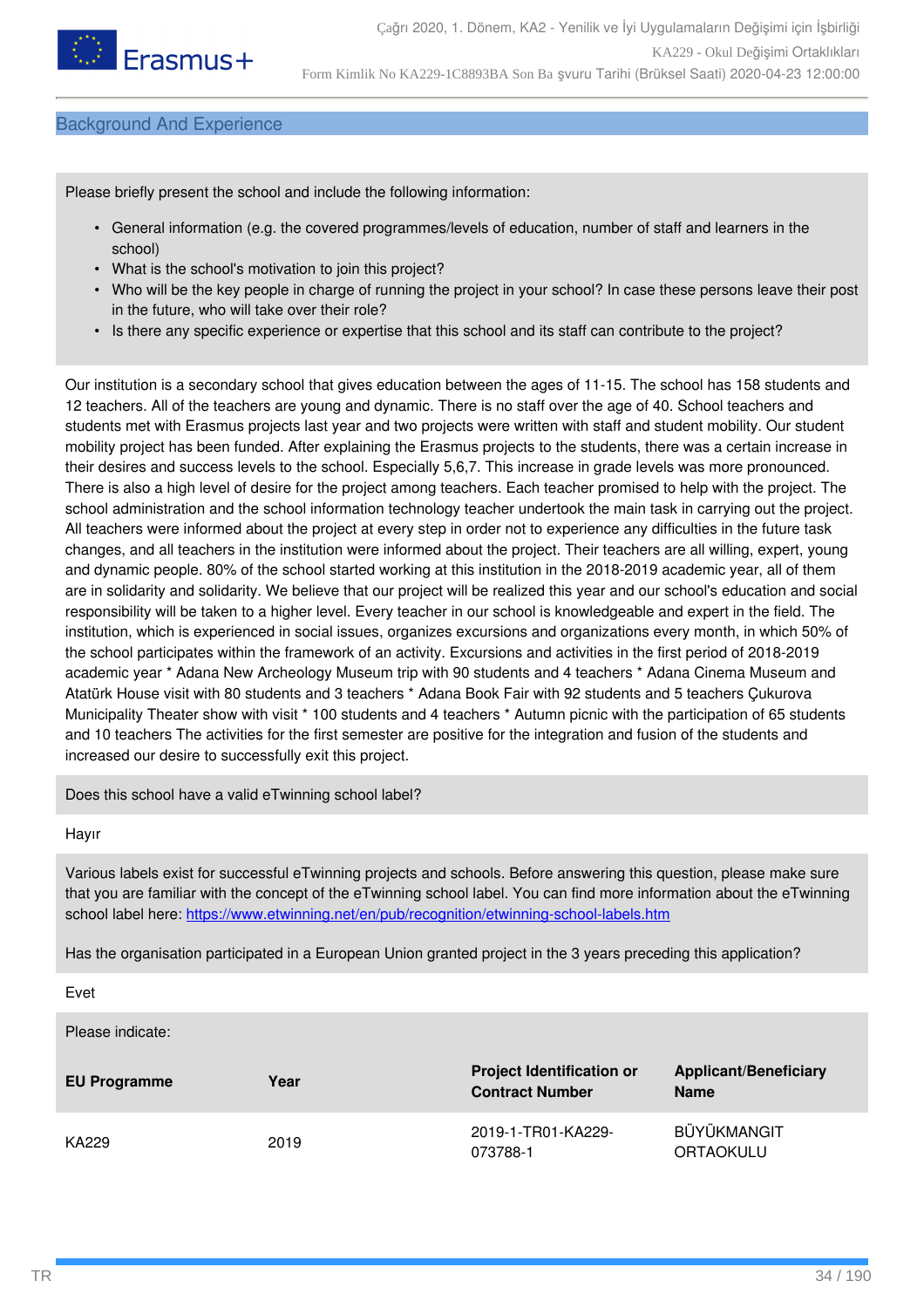

# Partner Organisation details

| Organisation ID                | E10076375                             |
|--------------------------------|---------------------------------------|
| Legal name                     | Agrupamento de Escolas de São Gonçalo |
| Legal name (National language) | Agrupamento de Escolas de São Gonçalo |
| National ID (if applicable)    | 600073017                             |
| <b>Address</b>                 | Estrada da Serra da Vila              |
| Country                        | Portekiz                              |
| <b>Postal Code</b>             | 2560-581                              |
| City                           | <b>Torres Vedras</b>                  |
| Website                        | www.moodle.ag-sg.net                  |
| Telephone                      | +351261315003, +351261 321 999        |
| Fax                            | +351261315120                         |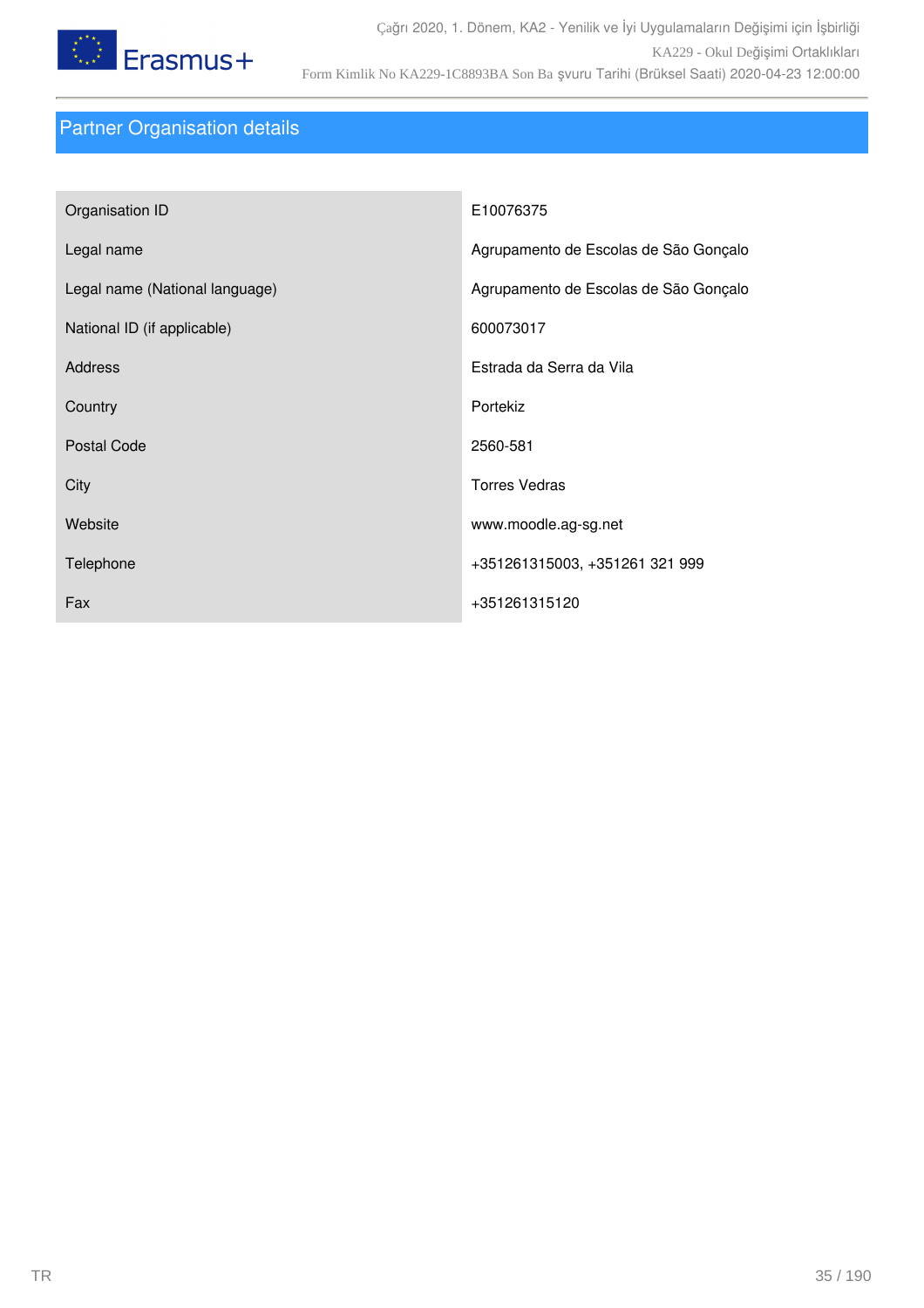

### Profile

| Kuruluşun Türü                     | Okul/Enstitü/Eğitim merkezi; Genel eğitim (ilkokul<br>düzeyinde) |
|------------------------------------|------------------------------------------------------------------|
| Is the organisation a public body? | Evet                                                             |
| Is the organisation a non-profit?  | Evet                                                             |
|                                    |                                                                  |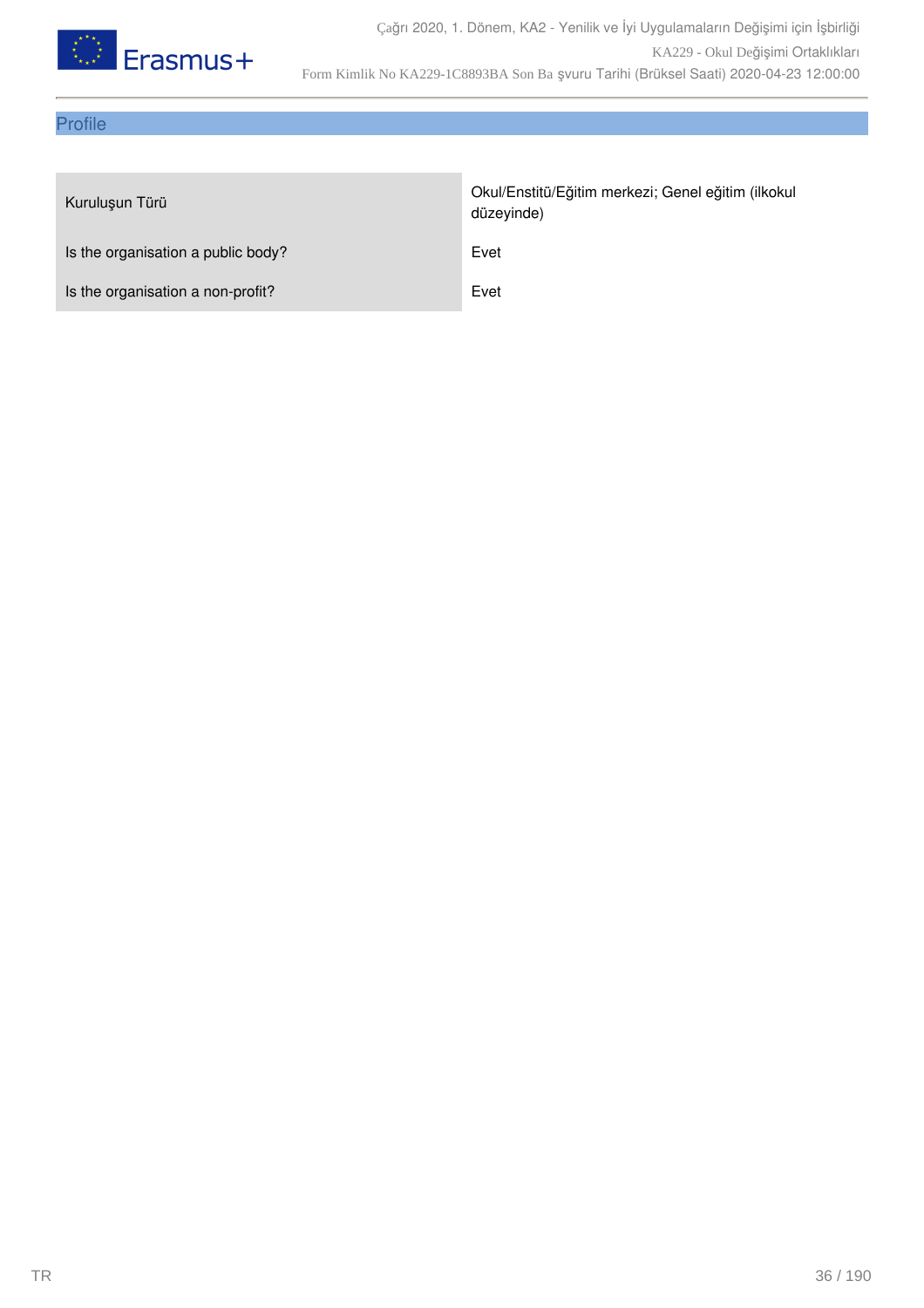

## Yasal Temsilci

| <b>Title</b>                 | Mr                       |
|------------------------------|--------------------------|
| Gender                       | Erkek                    |
| <b>First Name</b>            | Victor                   |
| <b>Family Name</b>           | Santos                   |
| Position                     | Principal                |
| E-mail                       | direcao@ag-sg.net        |
| Telephone                    | +351261315003            |
| <b>Preferred Contact</b>     | Hayır                    |
| Same address as organisation | Evet                     |
| <b>Address</b>               | Estrada da Serra da Vila |
| Country                      | Portekiz                 |
| <b>Postal Code</b>           | 2560-581                 |
| City                         | <b>Torres Vedras</b>     |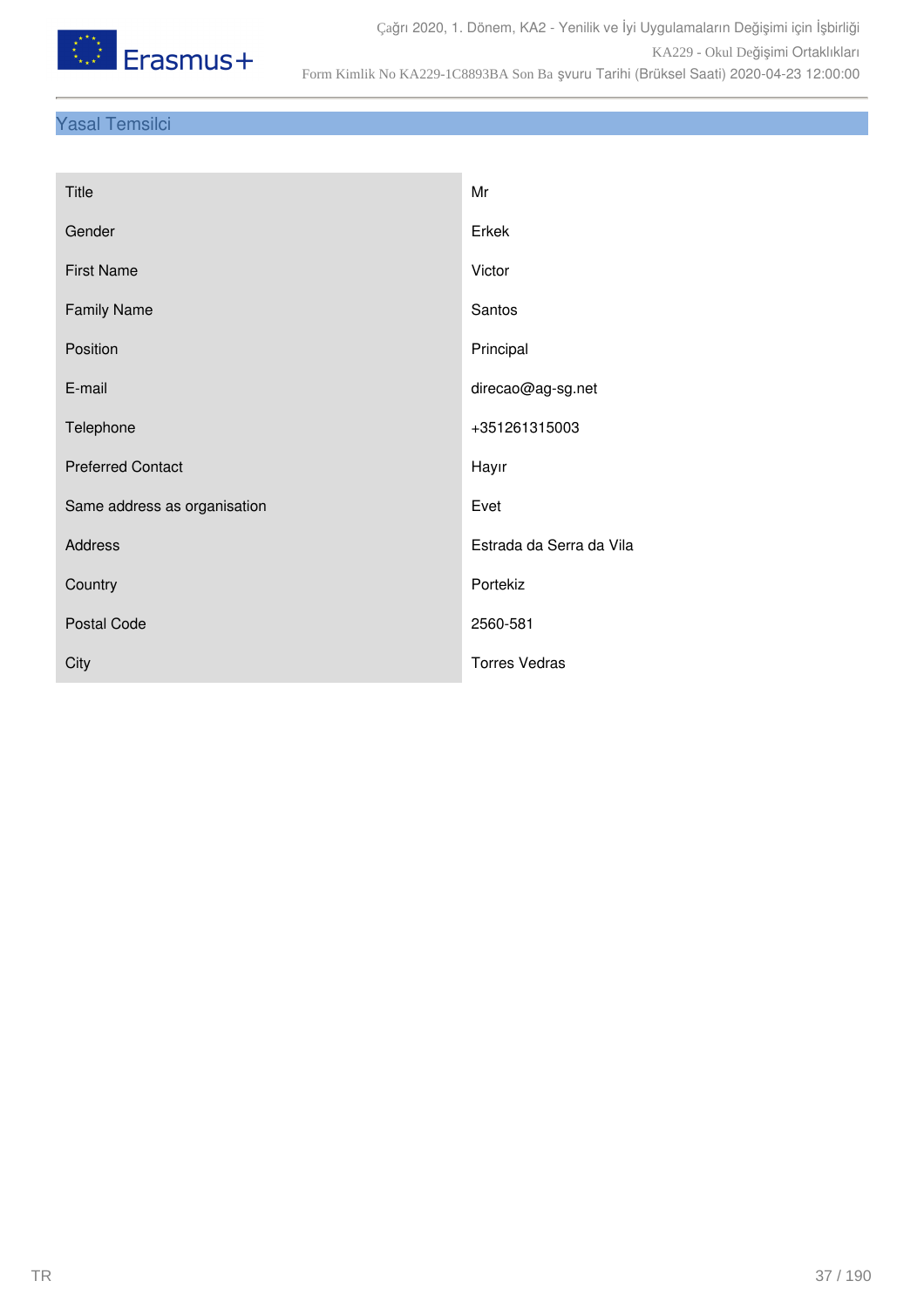

## İrtibat Kişisi

| <b>Title</b>                 | Mrs                                                                         |
|------------------------------|-----------------------------------------------------------------------------|
| Gender                       | Kadın                                                                       |
| <b>First Name</b>            | Teresa                                                                      |
| <b>Family Name</b>           | Carmo                                                                       |
| Department                   | <b>History and Social Sciences</b>                                          |
| Position                     | History and Citizenship Teacher, European Club and<br>Erasmus + Coordinator |
| E-mail                       | carmo.teresa@gmail.com                                                      |
| Telephone                    | +351966063855                                                               |
| <b>Preferred Contact</b>     | Evet                                                                        |
| Same address as organisation | Evet                                                                        |
| Address                      | Estrada da Serra da Vila                                                    |
| Country                      | Portekiz                                                                    |
| <b>Postal Code</b>           | 2560-581                                                                    |
| City                         | <b>Torres Vedras</b>                                                        |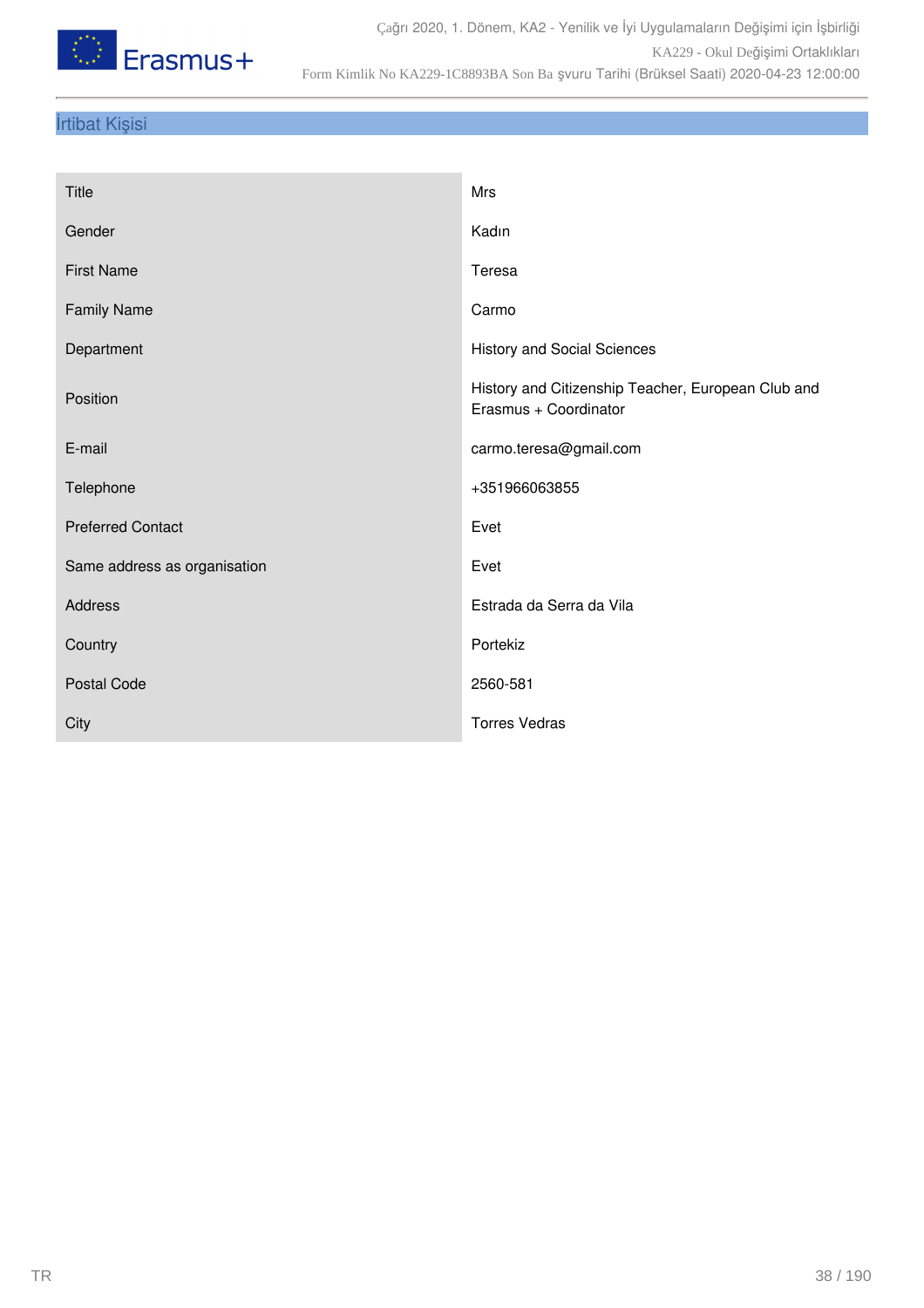

### Background And Experience

Please briefly present the school and include the following information:

- General information (e.g. the covered programmes/levels of education, number of staff and learners in the school)
- What is the school's motivation to join this project?
- Who will be the key people in charge of running the project in your school? In case these persons leave their post in the future, who will take over their role?
- Is there any specific experience or expertise that this school and its staff can contribute to the project?

AGRUPAMENTO DE ESCOLAS de SÃO GONÇALO is located in the urban area of Torres Vedras, 40 km far from Lisbon, in the littoral, and it includes nine Kindergartens, nine Primary schools and two Junior Secondary schools, with a population of 3100 students and around 300 teachers. The Kindergartens have pupils aged from 3 to 6, primary schools from 6 to 10 and the junior secondary schools from 10 to 16 years old. The head office of the Group of Schools Agrupamento de Escolas de São Gonçalo is located in our school, Escola Básica de São Gonçalo. 3 levels of education: pre-school; primary school and junior secondary school.

Our school, Escola Básica de S. Gonçalo, is a junior secondary school, with 5 different grades (5th to 9th grade). Pupils belong to different social backgrounds (working class, lower and upper middle class) and there is a small group of students who belong to disadvantaged social contexts (immigrants from Brazil, Ukraine, Romania, Moldavia and China) and there are many children with special needs (around 180). The schools have centers to support inclusive learning. Children with specific learning needs or disabilities are often integrated into ordinary classes as far as their abilities allow them to follow ordinary lessons. We have different projects in order to develop the importance of citizenship and to enhance a humanistic approach: Young parliament, ICT projects and namely projects concerning environment protection like eco-schools. Quite a lot of students are members of the European club and work on such topics as the young and civic participation, democratic values and principles of democracy and preservation of cultural heritage and climate changes.

Our school has a national curriculum and meets the democratic and constitutional principle of improving the personal and educational level of every pupil, trying to preserve the individuality of each student as well as the culture of school. The Junior Secondary School offers some specific extracurricular activities and clubs: the Music Club, the European Club, the Robotic club, Environment Club, Arts Club, Cooking club, Eco- school, Sports – football, table tennis, handball, volleyball, swimming, foreign languages( English and French), and technological areas.

Our curriculum includes a course on ICT that all students have once a week during one semester.

Does this school have a valid eTwinning school label?

Hayır

Various labels exist for successful eTwinning projects and schools. Before answering this question, please make sure that you are familiar with the concept of the eTwinning school label. You can find more information about the eTwinning school label here: <https://www.etwinning.net/en/pub/recognition/etwinning-school-labels.htm>

Has the organisation participated in a European Union granted project in the 3 years preceding this application?

Evet

Please indicate: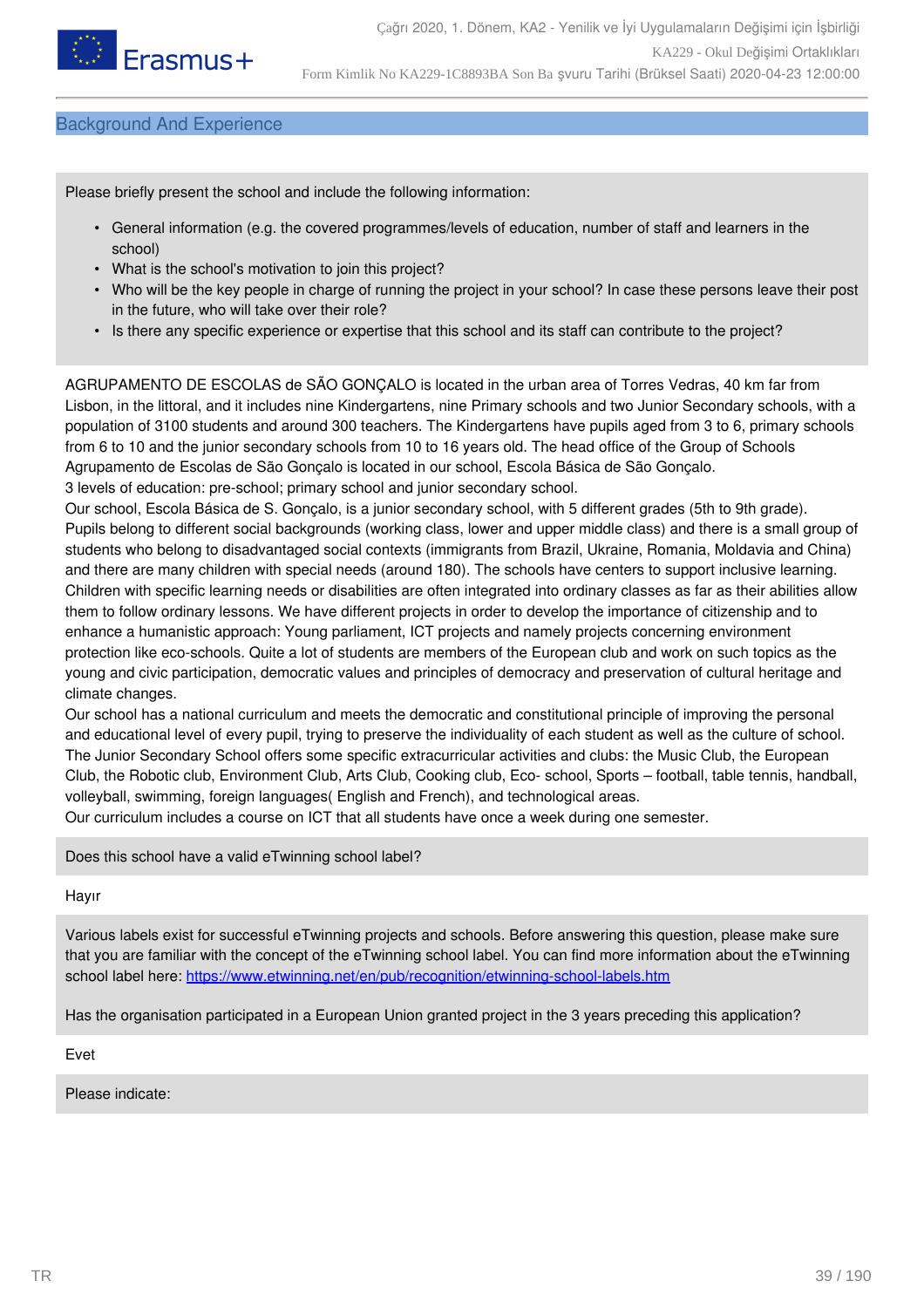Çağrı 2020, 1. Dönem, KA2 - Yenilik ve İyi Uygulamaların Değişimi için İşbirliği

### KA229 - Okul Değişimi Ortaklıkları

| Erasmus+            |      |                                                                                                              | KA229 - Okul Değişimi Ortaklıkları       |
|---------------------|------|--------------------------------------------------------------------------------------------------------------|------------------------------------------|
| <b>EU Programme</b> | Year | Form Kimlik No KA229-1C889föjéctvidentification bi BrüksApplicant/Benéffeiany00:00<br><b>Contract Number</b> | <b>Name</b>                              |
|                     |      |                                                                                                              |                                          |
| KA101               | 2018 | 2018-1-PT01-KA101-<br>047228                                                                                 | Agrupamento de Escolas<br>de São Gonçalo |
| KA101               | 2019 | 2019-1-PT01-KA101-<br>060446                                                                                 | Agrupamento de Escolas<br>de São Gonçalo |

 $\star^{\star\star}$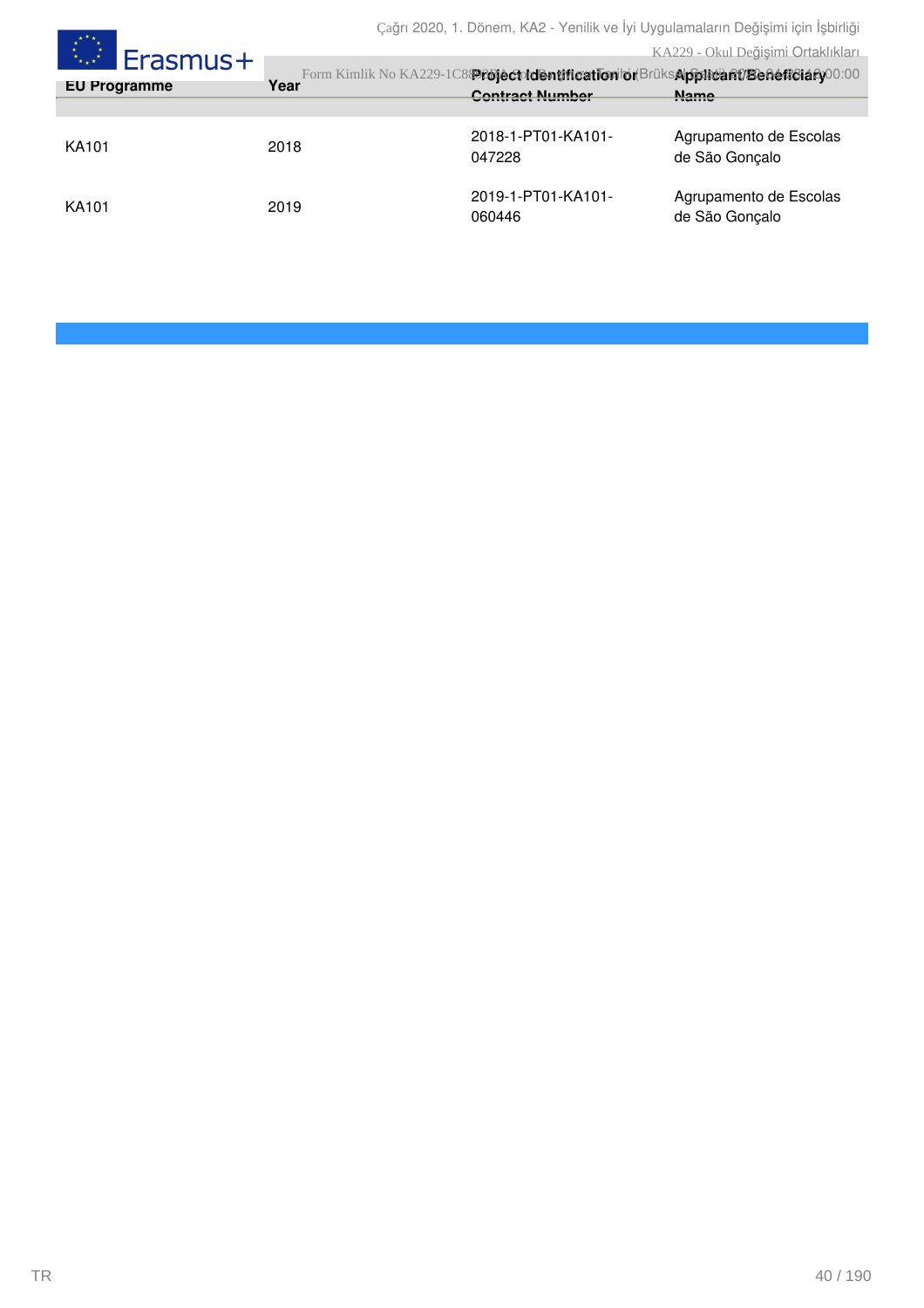

## Partner Organisation details

| Organisation ID                | E10070547                           |
|--------------------------------|-------------------------------------|
| Legal name                     | OOU Mirce Acev Gjorce Petrov Skopje |
| Legal name (National language) |                                     |
| National ID (if applicable)    | 4062868                             |
| <b>Address</b>                 | str. "Meckin Kamen" No.26           |
| Country                        | Kuzey Makedonya Cumhuriyeti         |
| <b>Postal Code</b>             | 1060                                |
| City                           | Skopje                              |
| Website                        | www.oumirceacev.edu.mk              |
| Telephone                      | +38922041509, +38971293811          |
| Fax                            | +38922041509                        |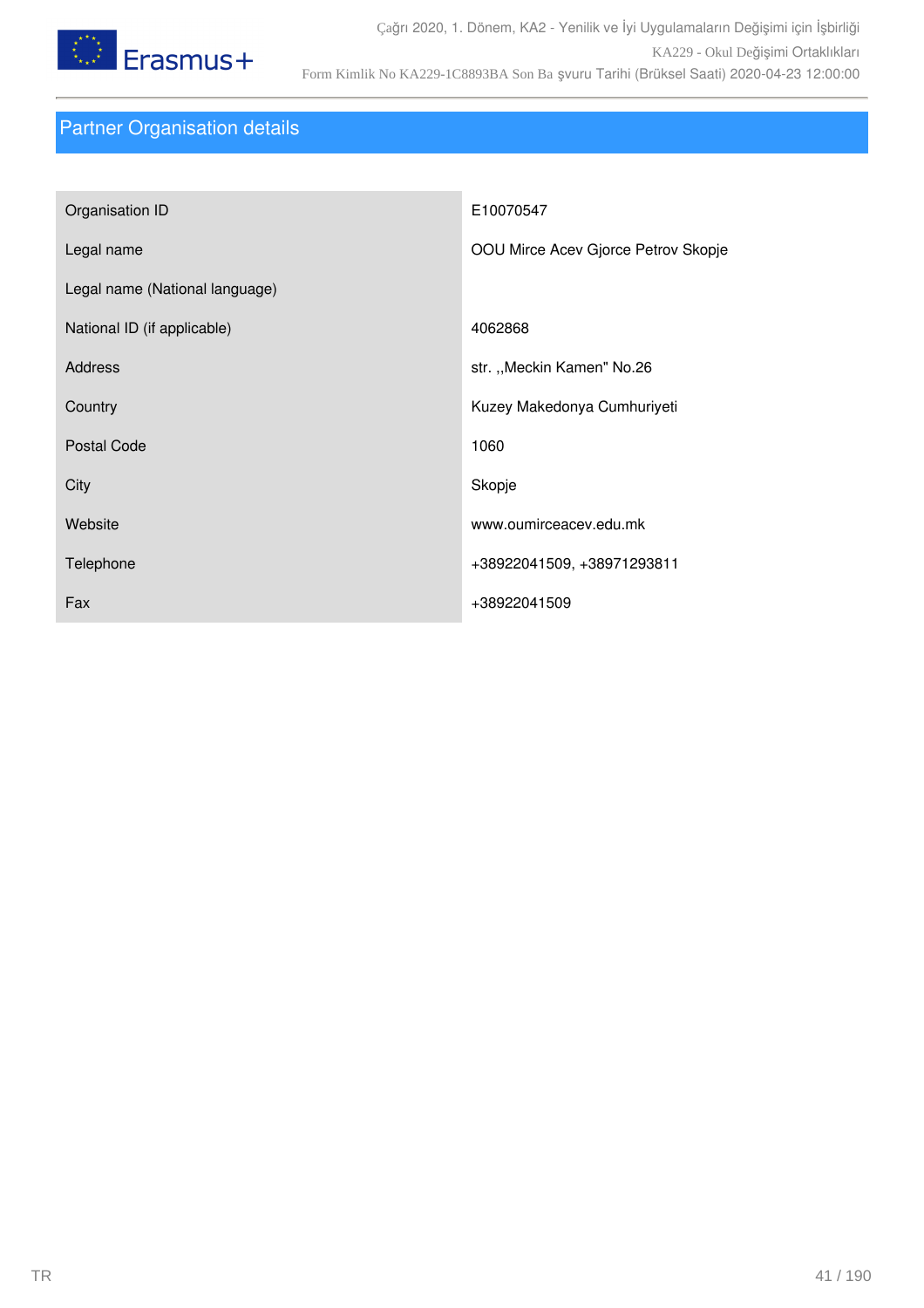

## Profile

| Kuruluşun Türü                     | Okul/Enstitü/Eğitim merkezi; Genel eğitim (ilkokul<br>düzeyinde) |
|------------------------------------|------------------------------------------------------------------|
| Is the organisation a public body? | Evet                                                             |
| Is the organisation a non-profit?  | Evet                                                             |
|                                    |                                                                  |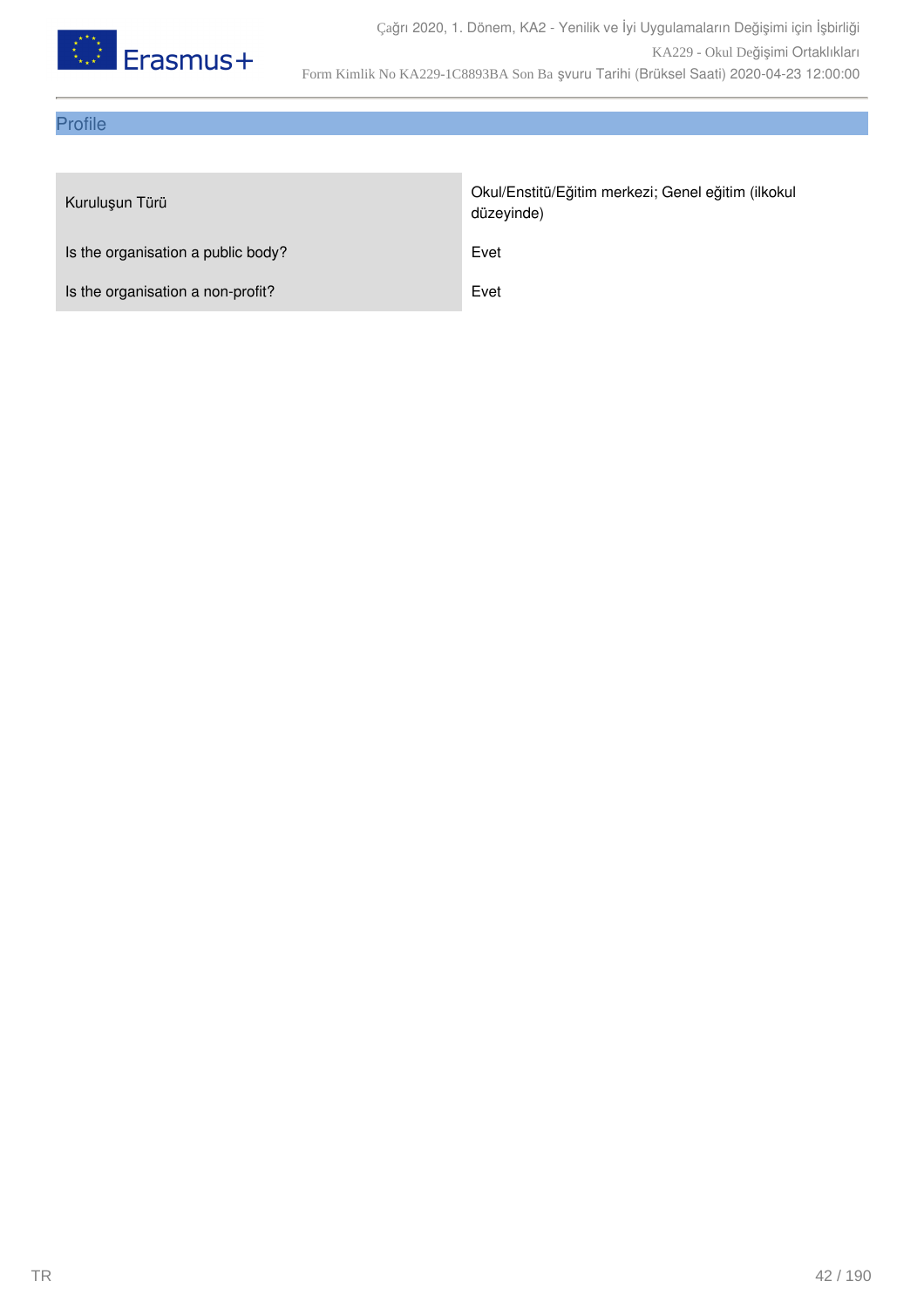

## Yasal Temsilci

| <b>Title</b>                 | Mrs.                           |
|------------------------------|--------------------------------|
| Gender                       | Kadın                          |
| <b>First Name</b>            | Gjurgjica                      |
| <b>Family Name</b>           | Batalakova                     |
| Position                     | Principal                      |
| E-mail                       | djurdjica.batalakova@yahoo.com |
| Telephone                    | +38922041509                   |
| <b>Preferred Contact</b>     | Hayır                          |
| Same address as organisation | Evet                           |
| Address                      | str. "Meckin Kamen" No.26      |
| Country                      | Kuzey Makedonya Cumhuriyeti    |
| Postal Code                  | 1060                           |
| City                         | Skopje                         |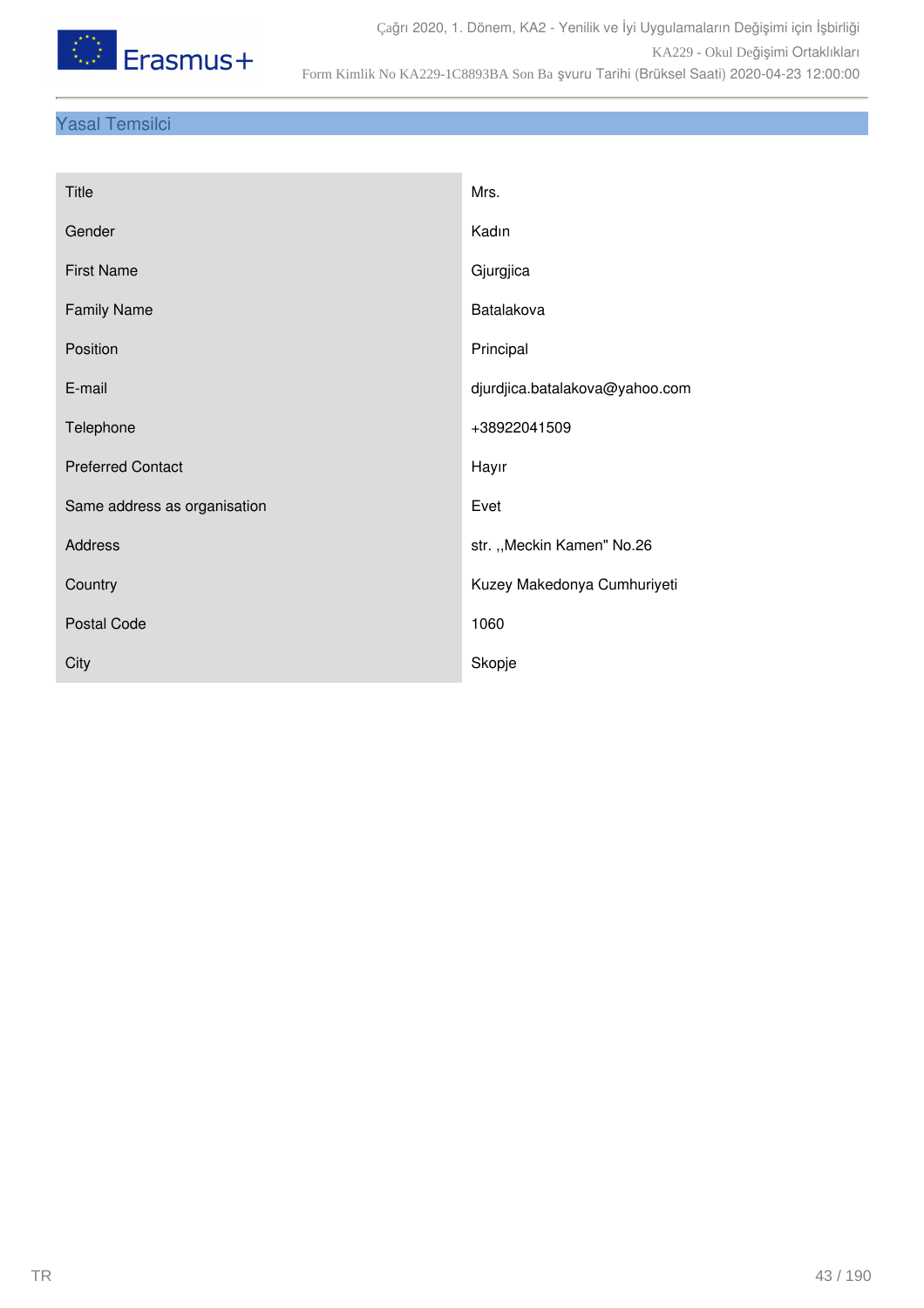

## İrtibat Kişisi

| <b>Title</b>                 | Mrs.                         |
|------------------------------|------------------------------|
| Gender                       | Kadın                        |
| <b>First Name</b>            | Gordana                      |
| <b>Family Name</b>           | Naskovska                    |
| Position                     | Biology teacher              |
| E-mail                       | gordana.bilbiloska@yahoo.com |
| Telephone                    | +38971293811                 |
| <b>Preferred Contact</b>     | Evet                         |
| Same address as organisation | Evet                         |
| <b>Address</b>               | str. "Meckin Kamen" No.26    |
| Country                      | Kuzey Makedonya Cumhuriyeti  |
| Postal Code                  | 1060                         |
| City                         | Skopje                       |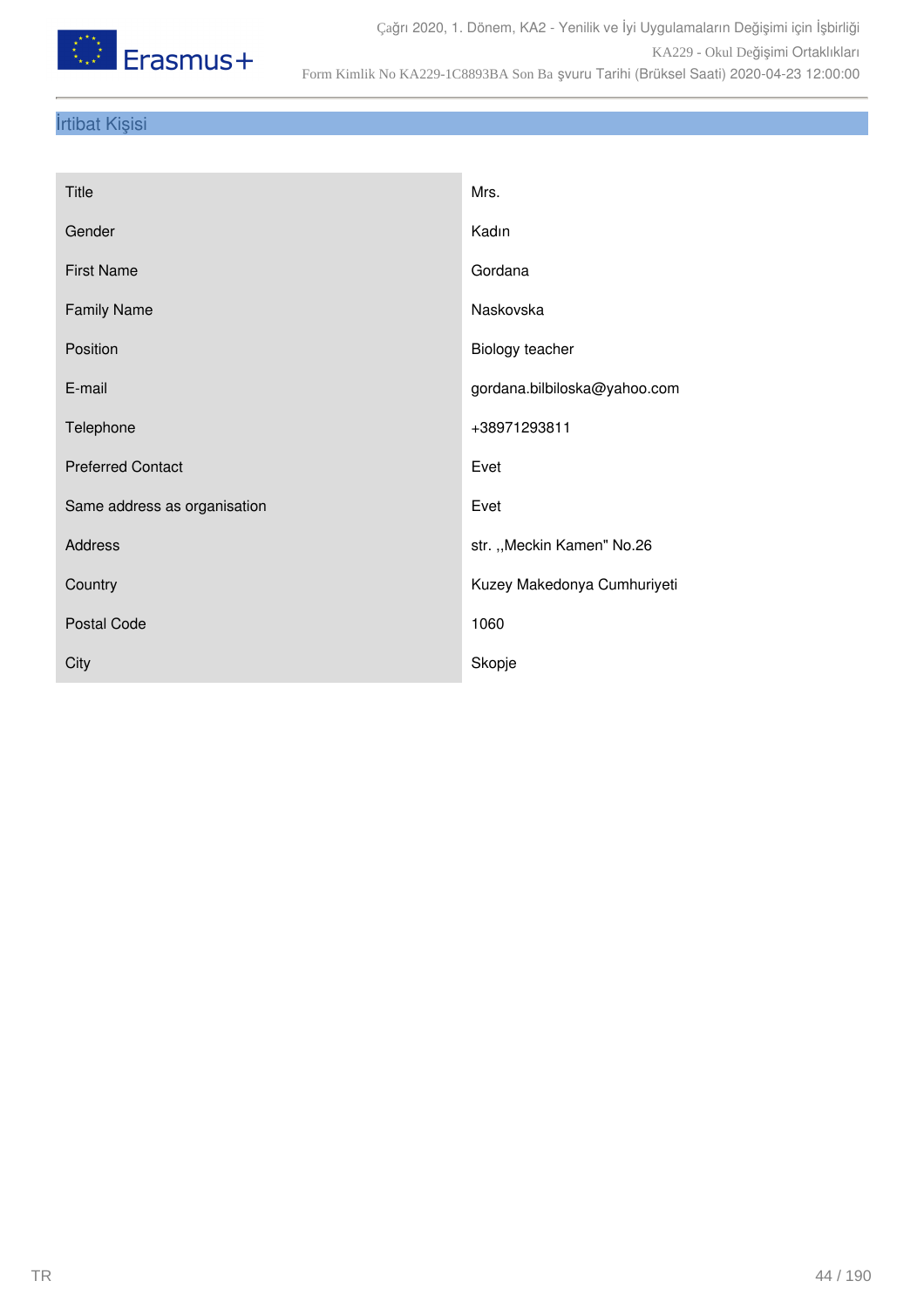

### Background And Experience

Please briefly present the school and include the following information:

- General information (e.g. the covered programmes/levels of education, number of staff and learners in the school)
- What is the school's motivation to join this project?
- Who will be the key people in charge of running the project in your school? In case these persons leave their post in the future, who will take over their role?
- Is there any specific experience or expertise that this school and its staff can contribute to the project?

Mirce Acev is a municipal elementary school with 75 years of tradition. It employs 49 teachers (teaching lower grades and different subjects) and 4 professional associates, as well as administrative and technical personnel. Exactly 393 boys and 387 girls from 1st to 9th grade study in the school in the school year 2018-19. The school provides quality teaching tailored to the opportunities, needs and interests of students in which personal responsibility, self-discipline, tolerance, mutual respect and motivation of all participants in the school life are concerned. We encourage the development of personality and sports spirit, humanity, ecological awareness, critical thinking and building positive values systems in order to successfully respond to the needs of the society. We empower students to respect diversity and coexistence in a multicultural society. We are building a modern, innovative and open school that can meet the challenges of the 21st century. We strengthen the professional competencies of the employees in order to constantly improve the quality of the educational process. We do have a well-equipped school in which they acquire functional knowledge.

Within and outside our school there are a great number of various activities. They promote healthy environment for students, coexistence, introducing diversity of people, creative teaching, IT within the teaching process, learning about culture, customs, tradition, friendship. Several projects have been implemented:

• Interethnic Integration in Education, signed a partnership for cooperation with school where classes are conducted in the Albanian language.

• Project: Spor School Police

• Travel, tearn fellowship where students attend religious buildings and get familiar with different religions

• Strengthening families, supported by MON - UNDP and the American Embassy, which was implemented in our school. Those included parents, students and teachers in a variety of workshops

- IT in the etaching process
- Edubuntu in the teaching process
- Implementing and applying Tool kids and Gcomprise in the teaching process
- DO & LEARN, international E-Twining project for using Educational tools within the teaching process (Web 2.0)
- Project "Readers are Leaders" is a project for strengthening the linguistic and mathematical literacy of students
- Project: Tell me and I'll forget, show me and I'll learn, different and yet the same

• Learning by doing project for practical using of PV and termal solar modules in school subjects supported by Erasmus+, Key action 2.

- Project "Enhancing the Learning Environment"
- Project "Teachers Leaders"
- Project "Green package junior" in teaching
- Eco school where students and staff worked on environmental awareness in schools and beyond.

Does this school have a valid eTwinning school label?

Hayır

Various labels exist for successful eTwinning projects and schools. Before answering this question, please make sure that you are familiar with the concept of the eTwinning school label. You can find more information about the eTwinning school label here: <https://www.etwinning.net/en/pub/recognition/etwinning-school-labels.htm>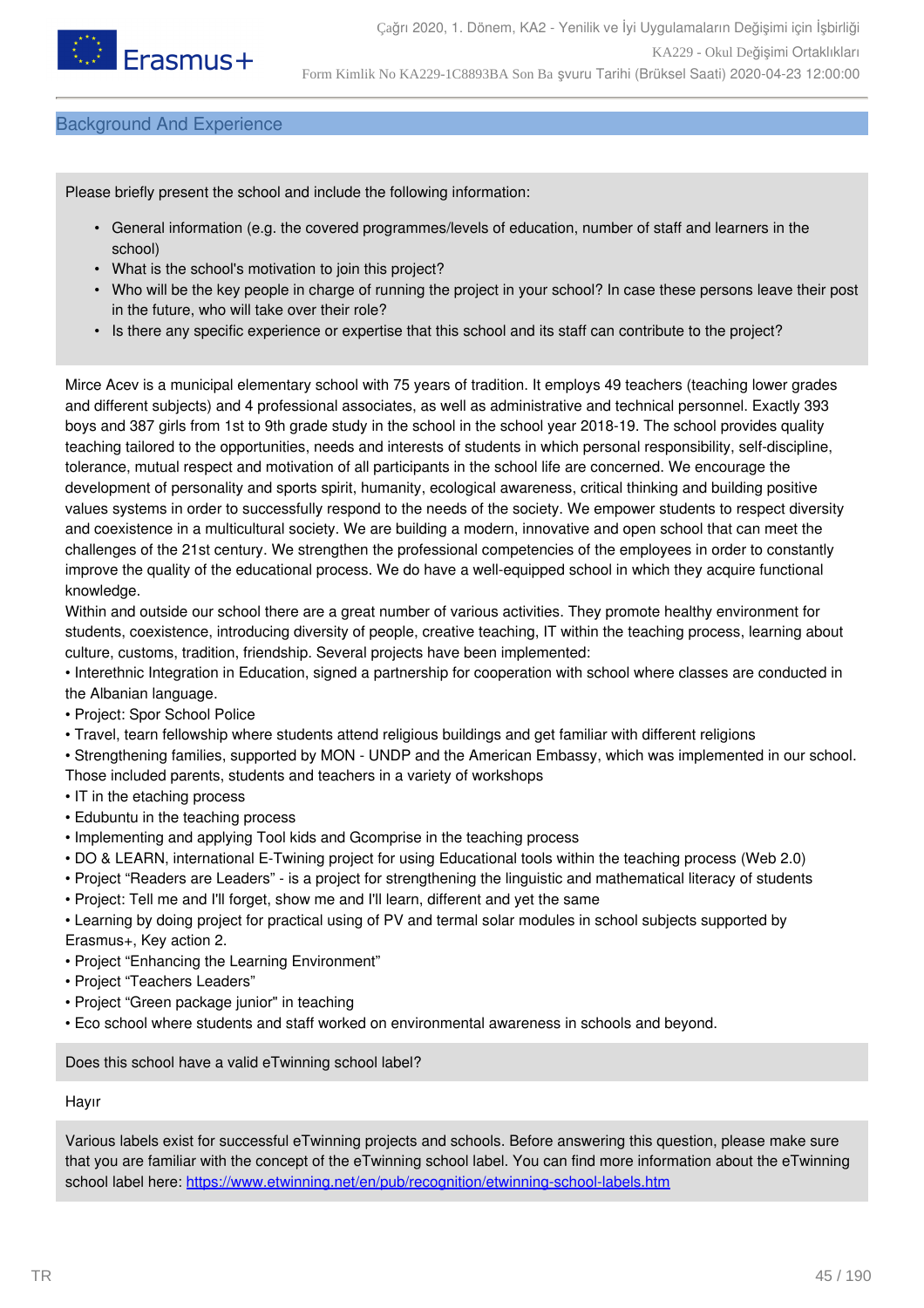

Evet

Please indicate:

| <b>EU Programme</b> | Year | <b>Project Identification or</b><br><b>Contract Number</b> | <b>Applicant/Beneficiary</b><br><b>Name</b> |
|---------------------|------|------------------------------------------------------------|---------------------------------------------|
| KA229               | 2018 | 2018-1-MT01-KA229-<br>038477 3                             | Malta                                       |
| KA229               | 2018 | 2018-1-RO01-KA229-<br>049620 4                             | Romania                                     |
| KA229               | 2019 | 2019-1-TR01-KA229-<br>075315 4                             | Turkey                                      |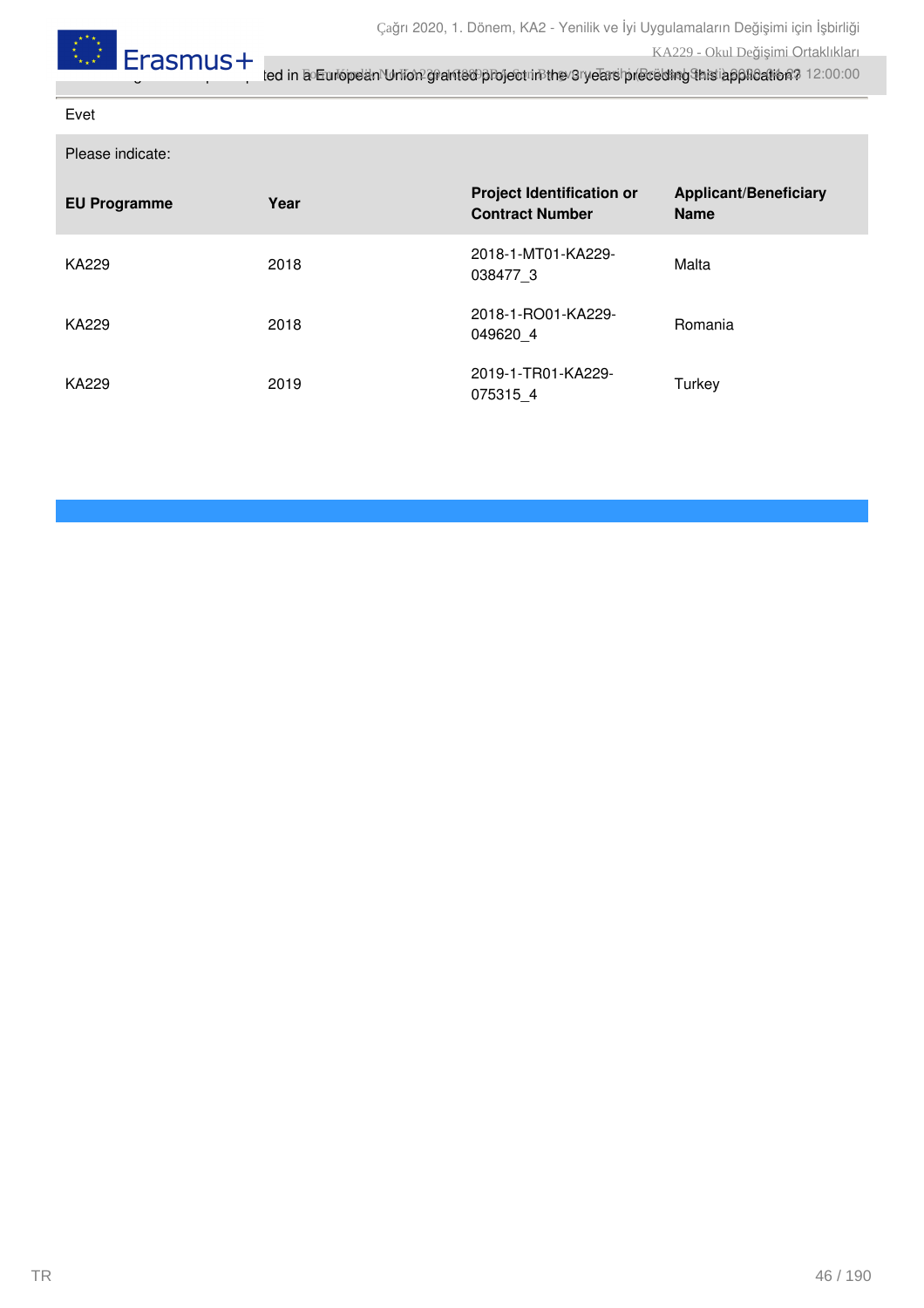

## Partner Organisation details

| Organisation ID                | E10008839                   |
|--------------------------------|-----------------------------|
| Legal name                     | Istituto Comprensivo Cena   |
| Legal name (National language) | Istituto Comprensivo Cena   |
| National ID (if applicable)    | 01-01-1900                  |
| <b>Address</b>                 | Via Settevene Palo 338      |
| Country                        | İtalya                      |
| <b>Postal Code</b>             | 00052                       |
| City                           | Cerveteri                   |
| Website                        | www.iccena.edu.it           |
| Telephone                      | +39069943579, +393291140090 |
| Fax                            | +39069943579                |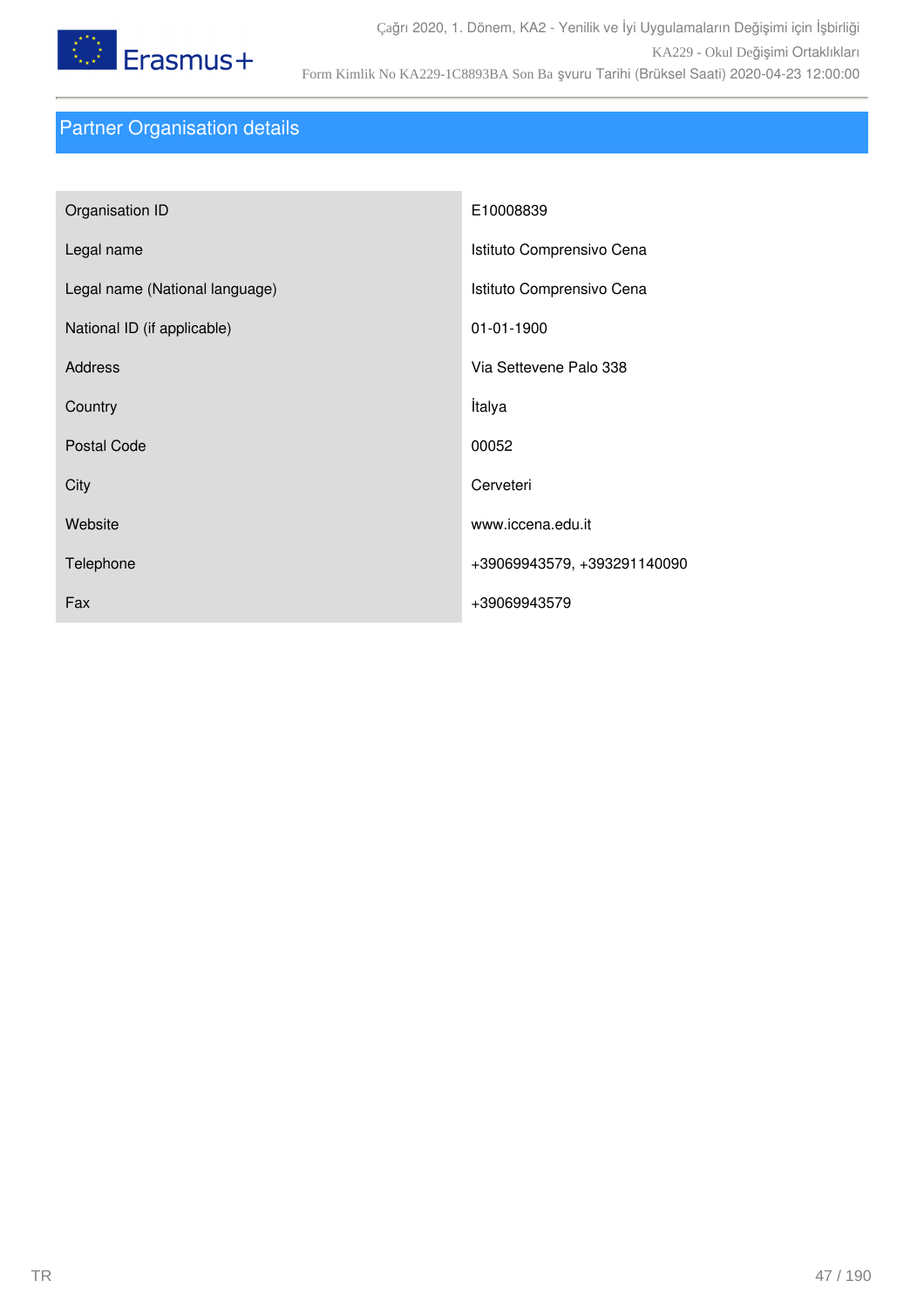

## Profile

| Kuruluşun Türü                     | Okul/Enstitü/Eğitim merkezi; Genel eğitim (ilkokul<br>düzeyinde) |
|------------------------------------|------------------------------------------------------------------|
| Is the organisation a public body? | Evet                                                             |
| Is the organisation a non-profit?  | Evet                                                             |
|                                    |                                                                  |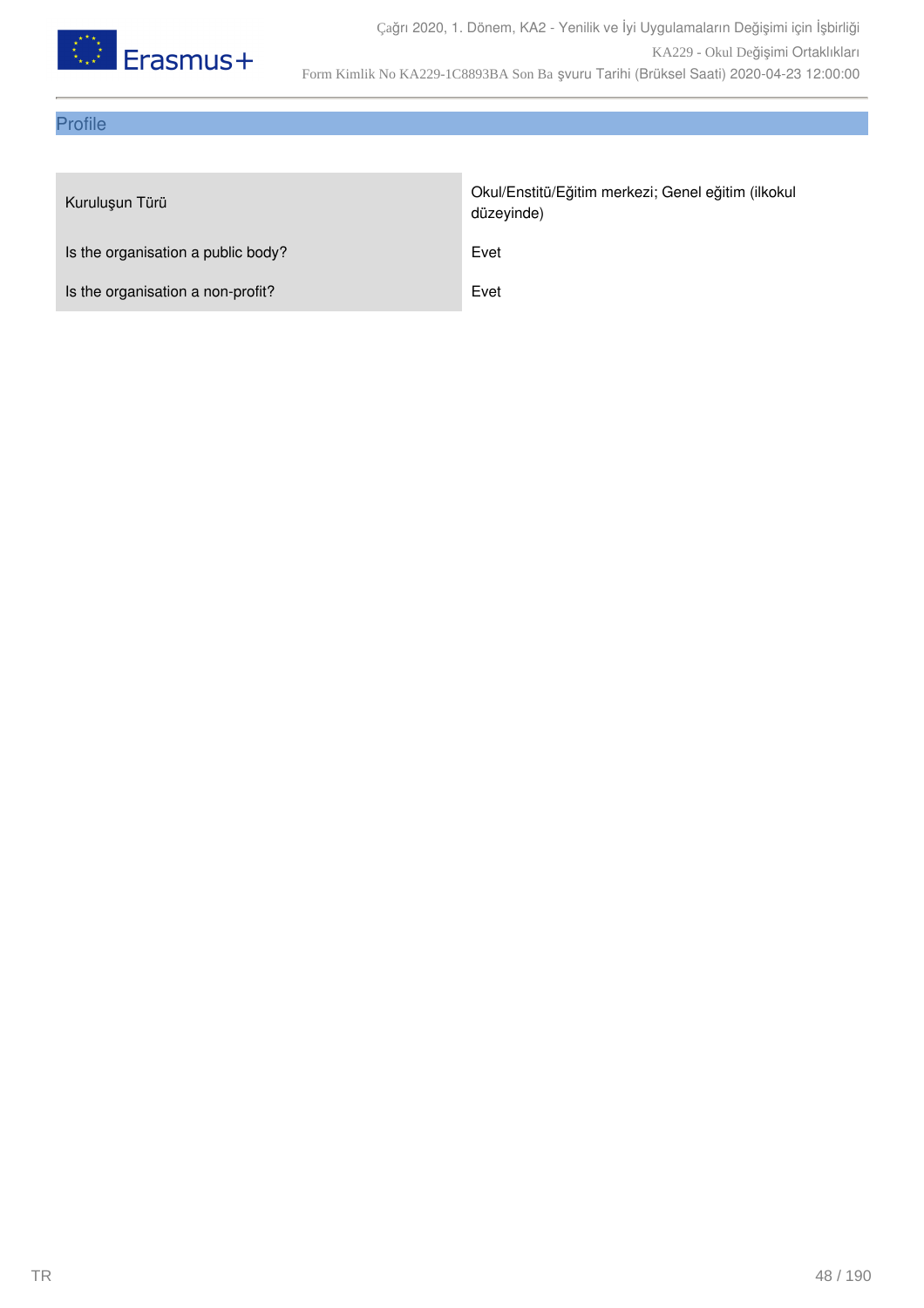

## Yasal Temsilci

| <b>Title</b>                 | Mr                       |
|------------------------------|--------------------------|
| Gender                       | Erkek                    |
| <b>First Name</b>            | <b>VINCENZO</b>          |
| <b>Family Name</b>           | <b>COLUCCI</b>           |
| Department                   | <b>EDUCATION</b>         |
| Position                     | <b>HEADMASTER</b>        |
| E-mail                       | RMIC8DD00N@ISTRUZIONE.IT |
| Telephone                    | +39069943579             |
| <b>Preferred Contact</b>     | Hayır                    |
| Same address as organisation | Evet                     |
| Address                      | Via Settevene Palo 338   |
| Country                      | İtalya                   |
| Postal Code                  | 00052                    |
| City                         | Cerveteri                |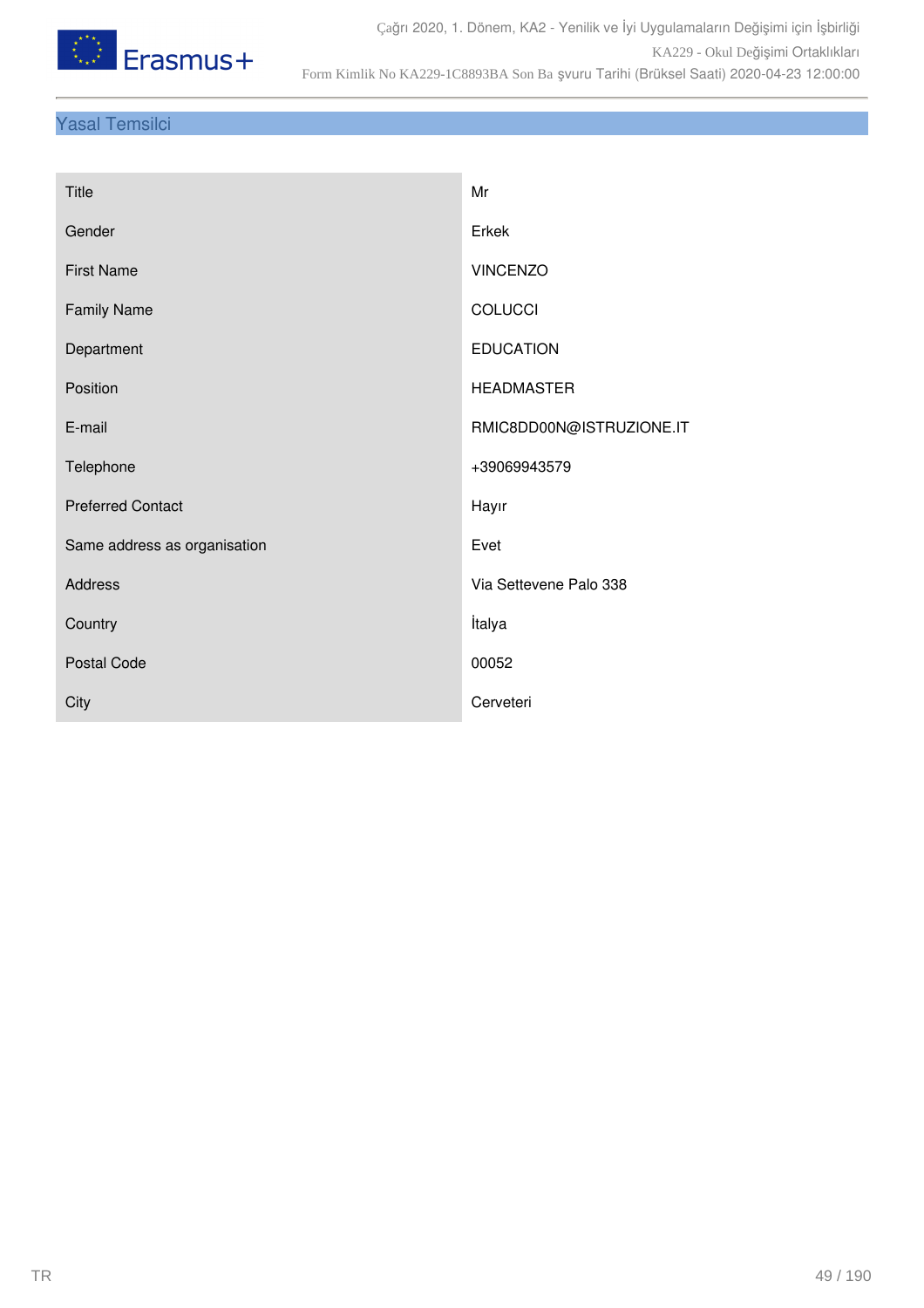

## İrtibat Kişisi

| Title                        | <b>MRS</b>              |
|------------------------------|-------------------------|
| Gender                       | Kadın                   |
| <b>First Name</b>            | LAURA                   |
| <b>Family Name</b>           | <b>TIMPANO</b>          |
| Department                   | <b>EDUCATION</b>        |
| Position                     | <b>TEACHER</b>          |
| E-mail                       | LAURA.TIMPANO@GMAIL.COM |
| Telephone                    | +393291140090           |
| <b>Preferred Contact</b>     | Evet                    |
| Same address as organisation | Evet                    |
| Address                      | Via Settevene Palo 338  |
| Country                      | İtalya                  |
| Postal Code                  | 00052                   |
| City                         | Cerveteri               |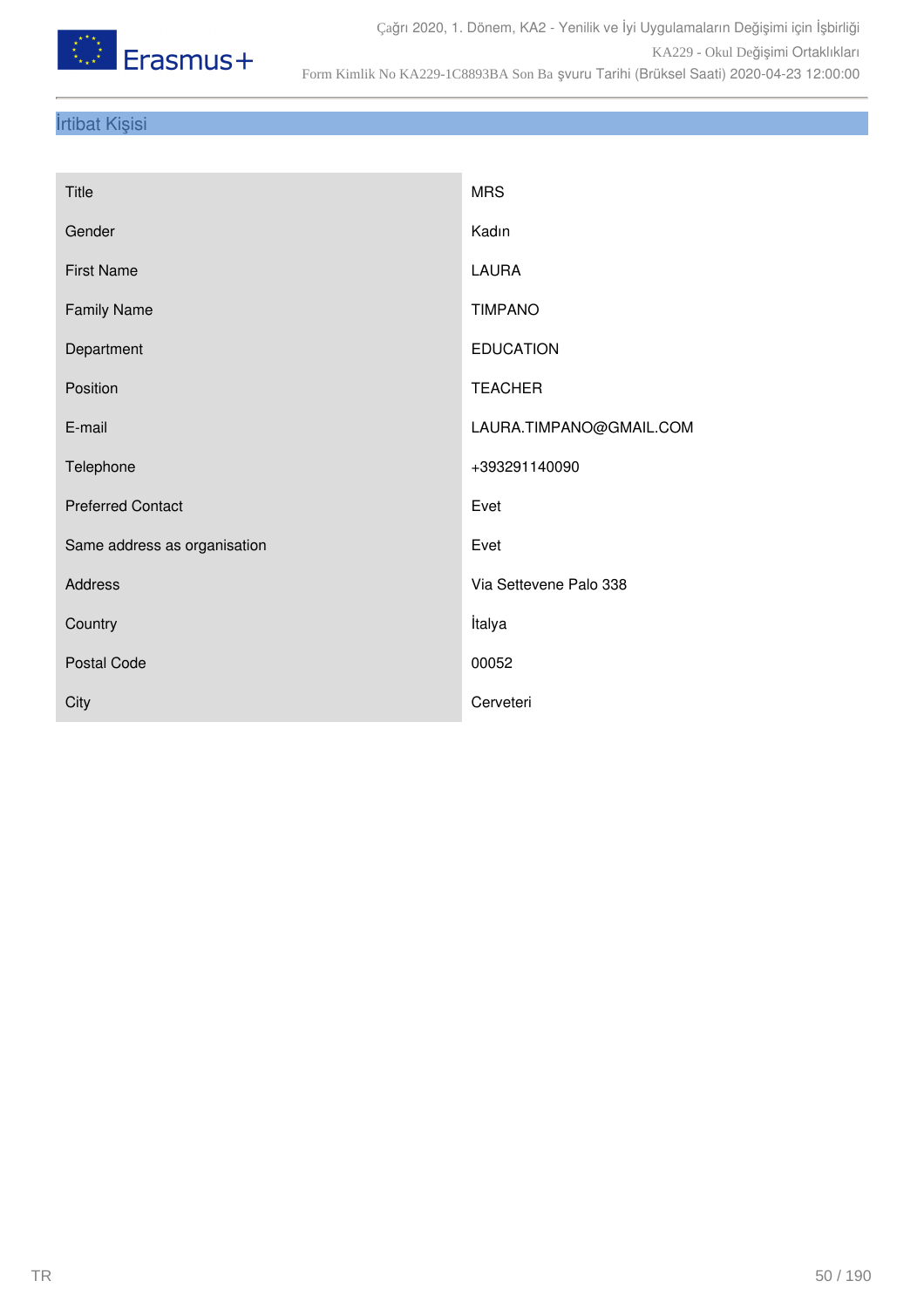

### Background And Experience

Please briefly present the school and include the following information:

- General information (e.g. the covered programmes/levels of education, number of staff and learners in the school)
- What is the school's motivation to join this project?
- Who will be the key people in charge of running the project in your school? In case these persons leave their post in the future, who will take over their role?
- Is there any specific experience or expertise that this school and its staff can contribute to the project?

The school, with about 90 teachers and 820 students is in Cerveteri, is not far from Rome. It is a Comprehensive Institute with kindergarten, primary and secondary school. Cerveteri is included in Unesco patrimony due to the famous Etruscan Necropolis. The school has implemented ICT teaching through different subjects, and it is equipped with a technology lab, and other devices. it is a school working with 2.0 tools. The school is a registered Trinity exams center to certificate the English language skills. A point of strength of the school are official teacher trainers employed as full-time staff, who cooperate together to develop new teaching methods and materials. There are also recognized expert teachers experienced in assessment and evaluation, members of the national evaluation boards in education. Cerveteri is an economically and socially disadvantaged area . Alongside with the high unemployment rate of more than 30% in the whole country, in the past few years there is a steep rise in the immigration rate, resulting in a large number of families who need an educational support.

The school answers to these social needs focusing on the social situation and paying attention to the awkwardness of students and parents, making them feel more comforted through the involvement in special activities . We point to motivate the students and to make them realize their own potential , the strengthening of personal identity , self-esteem and students' autonomy. All this in order to prevent early school leaving, and future forms of deviance and social maladjustment.. We want to accompany our students giving them the keys to open the door for their future. (The fields we are focusing on are ICT , English, European Citizenship, Art and European culture as declared in the official plan of the educational offer of the school)

I.C. Cena has a good experience in European projects , actually there are 5 running projects . four of them are going to finish in 2020.

Team group is made by:

experts in teaching ICT and digital resources

teacher with expertise in evaluation and assessment who collaborates with our national system of evaluation INVALSI, English teachers, Science teachers, Art teachers

Around some of these figures a project team has been established to share the load of the activities and bring their expertise to the projects.

The Italian coordinator, is a teacher trainer and ICT specialist, and will provide high expertise in this project. She will also support the successful delivery of the outputs of the project. Furthermore she has experience in project management.

The other Erasmus PLus referent teachers in the school , have a great experience in European projects and , will cooperate in managing the project.

The Technology teacher will coordinate the students activities.

Beside this, we have a group of experienced teachers of various subjects who can substitute any teacher in case of leaving the place of work.

Does this school have a valid eTwinning school label?

#### Hayır

Various labels exist for successful eTwinning projects and schools. Before answering this question, please make sure that you are familiar with the concept of the eTwinning school label. You can find more information about the eTwinning school label here: <https://www.etwinning.net/en/pub/recognition/etwinning-school-labels.htm>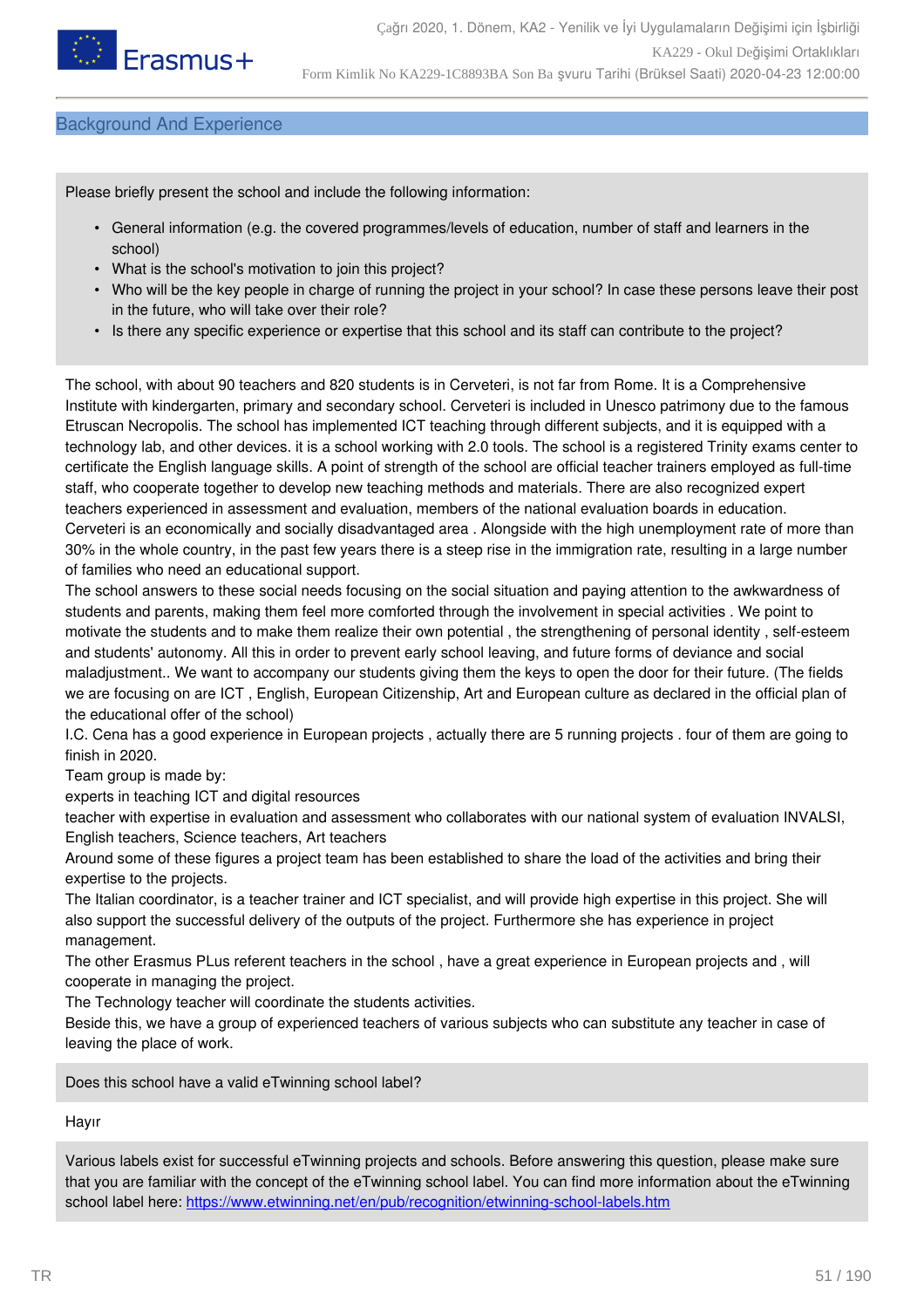

Evet

Please indicate:

| <b>EU Programme</b> | Year | <b>Project Identification or</b><br><b>Contract Number</b> | <b>Applicant/Beneficiary</b><br><b>Name</b> |
|---------------------|------|------------------------------------------------------------|---------------------------------------------|
| KA229               | 2018 | 2018-1-IT02-KA229-<br>048610 1                             | <b>ISTITUTO COMPRENSIVO</b><br><b>CENA</b>  |
| KA229               | 2018 | 2018-1-TR01-KA229-<br>058418 2                             | <b>ISTITUTO COMPRENSIVO</b><br><b>CENA</b>  |
| KA229               | 2018 | 2018-1-DE03-KA229-<br>047161 4                             | <b>ISTITUTO COMPRENSIVO</b><br><b>CENA</b>  |
| KA229               | 2018 | 2018-1-CZ01-KA229-<br>048069 5                             | <b>ISTITUTO COMPRENSIVO</b><br><b>CENA</b>  |
| KA229               | 2019 | 2019-1-BG01-ka229-<br>062379 2                             | <b>ISTITUTO COMPRENSIVO</b><br><b>CENA</b>  |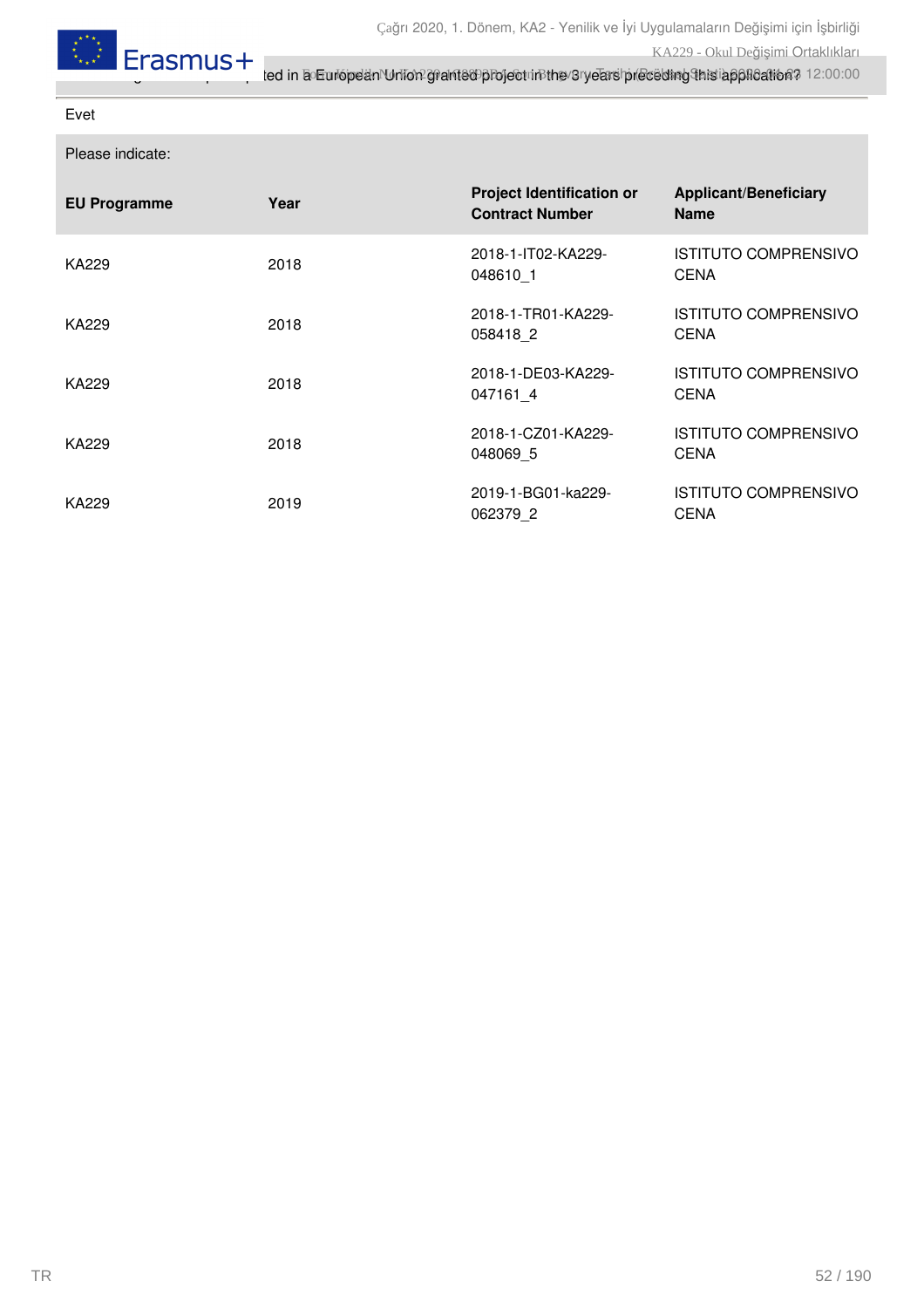

## Proje Tanımı

### Priorities and Topics

Please select the most relevant horizontal or sectoral priority according to the objectives of your project.

HORIZONTAL:Innovative practices in a digital era

If relevant, please select up to two additional priorities according to the objectives of your project.

HORIZONTAL: Supporting individuals in acquiring and developing basic skills and key competences

YOUTH: Promoting engaging, connecting and empowering young people

Please select up to three topics addressed by your project

- BİT yeni teknolojiler dijital yeterlilikler
- Yeni yenilikçi müfredat/eğitimsel yöntemler/eğitim derslerinin gelişimi

Uluslararası işbirliği, uluslararası ilişkiler, kalkınma işbirliği

### **Description**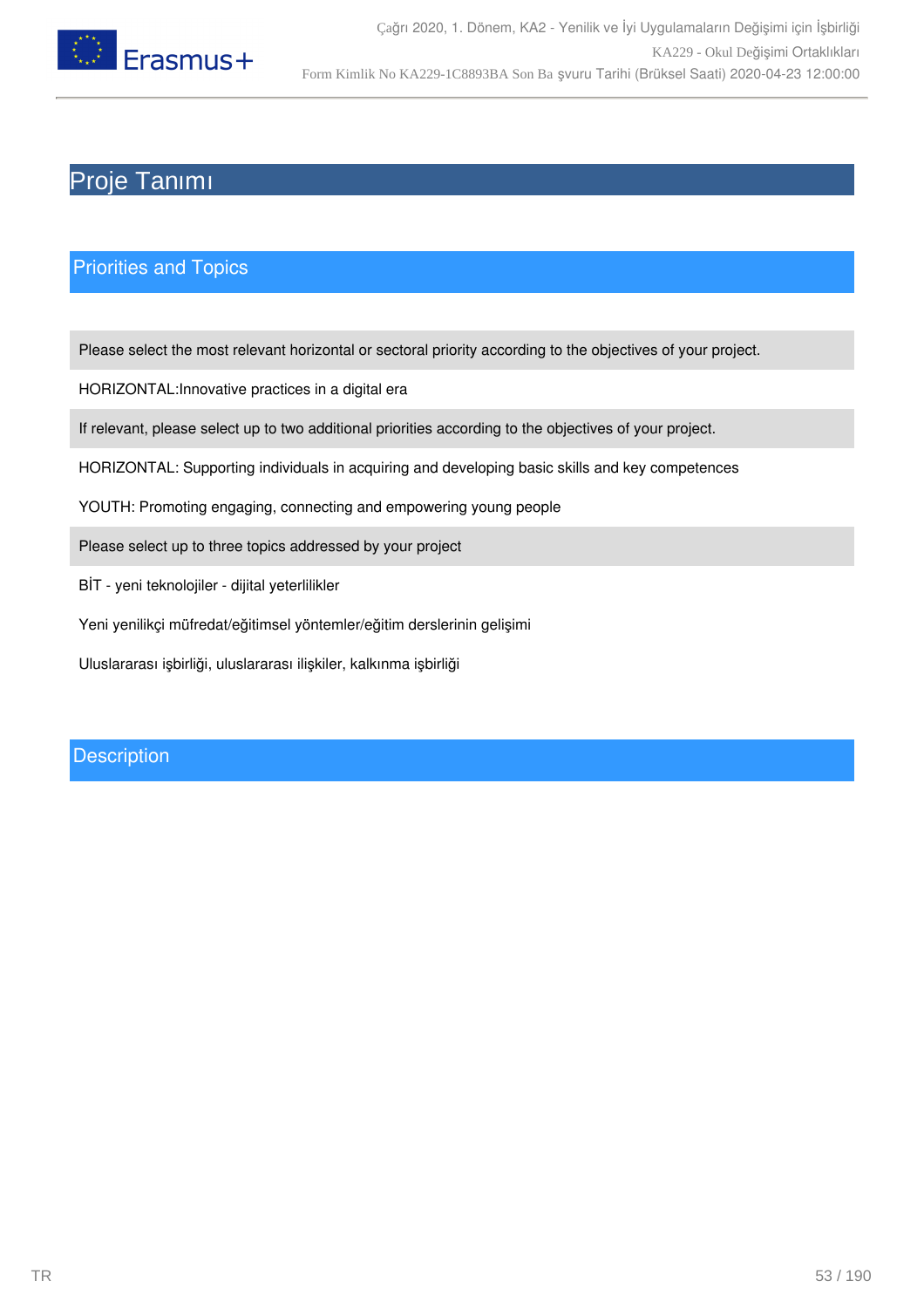

#### Please describe the motivation for your project and explain why it should be funded.

With the rapid development of technology, our world has become like a small village. Communication is developing so fast that data is transmitted from one part of the world to the other in seconds. We are aware of this and try to adapt technology to education in the best way. We are experiencing difficulties about these matters. According to National Strategy Digital Agenda 2014 - 2020 for Romania, one of the areas the strategy focuses on is ICT in education. The goals are: to provide ICT infrastructure in schools (leading to improved digital literacy among students, social inclusion of those in disadvantaged areas, better management of educational materials etc.); to develop the digital skills of pupils and teachers; to use ICT (OER, Web 2.0) in the learning process including in lifelong learning. Timeframe: 2015-2020 (all educational levels) Website: https://www.comunicatii.gov.ro/agenda-digitala-pentru-romania-2020/ And also The 5G strategy for Romania envisages an action plan that includes specific tasks and deadlines aimed at launching services by 2020 and covering 5G services of all city centers by 2025.

According to the data of European Commission, school surveys (European Commission, 2019, p. 77) show that 29 % of secondary level and 41 % of primary level students are taught by teachers that have participated in an online community for ICT related professional development. The website of the data: "https://eacea.ec.europa.eu/nationalpolicies/eurydice/sites/eurydice/files/en\_digital\_education\_n.pdf' When you consider these rates across Europa, they're so low and we see that technology is not sufficiently integrated into education.This project is important in increasing the digital literacy of both students and teachers, seeing the practices in different countries and increasing their selfconfidence. Within the scope of the European Union 2025 targets, we will increase the opportunities of the students to use technology and make them use the technology more effective and correctly according to the principle of effective use of technology in education and equal opportunity principle. It is not enough for students to be called the 'Z and digital generation' just as they have the ability to use the technology in many aspects but they should also be good at integrating it into education. So if they are directed correctly, they will be so successful to use it in education, too.

The development purpose of this project is based on the Etwining site. The project partners started a project about web 2.0 tools (which is a more common topic and a must for digital literacy) on this site and turn this project into mobility and dissemination. As this project is based on the eTwinning project, our students will get to know their partners more closely and will have the chance to see the projects realized with these partners in person. And also they will keep their motivation high with the competitions taking place at every stage.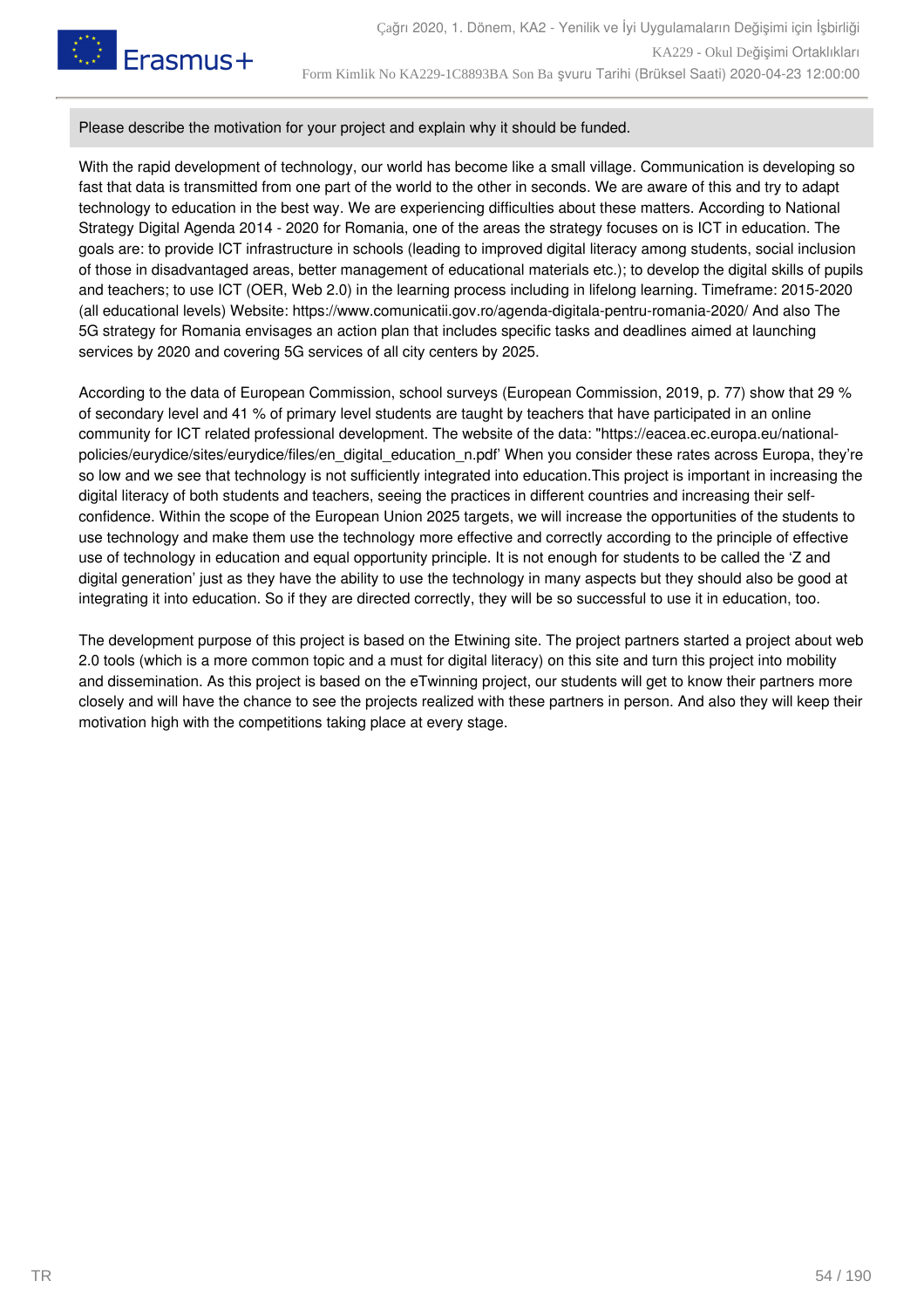

What are the objectives you would like to achieve and concrete results you would like to produce? How are these objectives linked to the priorities you have selected?

It is aimed to increase digital literacy rates and increase self-confidence and motivation of the participants. Every individual involved in this project will increase their productivity while experiencing the feeling of ability that I can succeed with the competitions they prepare or participate in. Other purposes are :

- \* To increase students' interest in technology for educational purposes
- \*To provide students with different perspectives
- \* To provide the integration of technology into education in different countries
- \* To ensure school and environment cooperation.
- \* To increase students' love of nature.

Today children are called as the 'Z generation'. This generation is a generation that is intertwined with technology and can use the technology effectively. We want to educate our students as individuals who use technology effectively and in accordance with today's conditions. The most negative aspect of this generation is that they are socializing only on the Internet. As a school, we aim to eliminate the negativities of their own generations by enabling students to socialize one-to-one. This is the result that will emerge as a goal in our project. Students will have a broader thinking by breaking their shells with the interaction of different cultures and different people. Students will participate in 5-6 different competitions with this project. Some of these competitions will take place within the school, one between parents and students and one with the environment. In this way, the project will be extended and its validity will be increased and the school will not be alienated from the family and the cooperation will be provided with the environment. In general, the projects will be realized first among the partners and then as a joint project. A different issue will be discussed before each mobility and the activity will be started two months in advance. Before each mobility, schools will determine their own products and bring them to a joint meeting. Both the dissemination will be provided and the materials required for the project will be produced. In particular, posters, e-magazines and panoramic painting competitions and materials will be obtained at the stage of dissemination of the project. Thus, the results we have achieved (Poster, panoramic picture, web site, robot competition) will meet our goals. With the products we have obtained, dissemination will be ensured at a lower cost. Each product produced will be translated and used in the languages of the other partners. With the competitions held, school, parents and environment cooperation will be ensured and the impact of the environment on the school will be increased.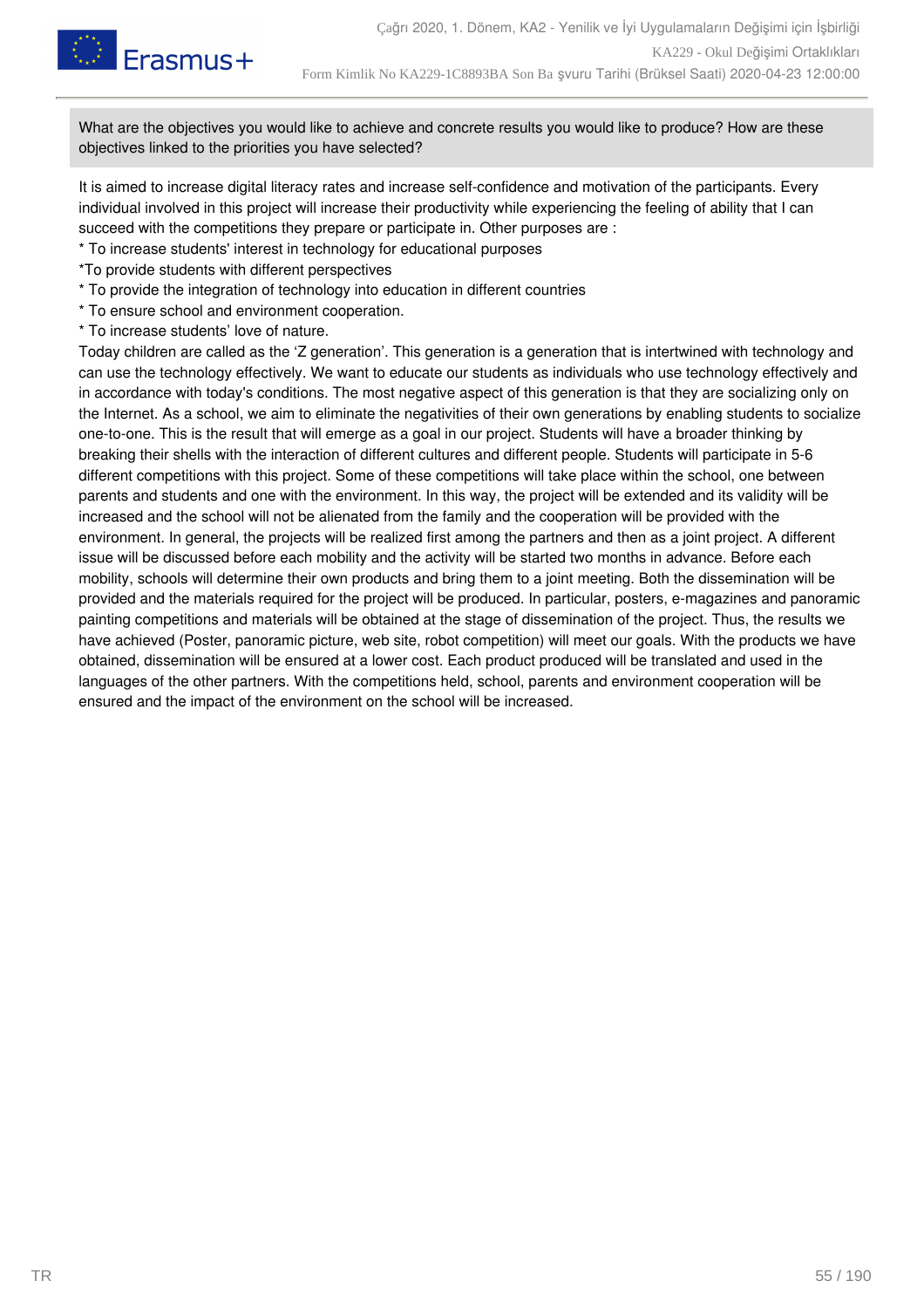

How are the planned activities going to lead to achievement of the project's objectives ?

A main topic will be identified for each partner involved in the project.

1-Coding Training: This is an important stage for students to gain different perspectives and develop their practical skills. The competence to obey of a process and a flow chart of a work, and the competence to be organized will be gained with the coding training. Coding training will highlight creativity that will increase different thinking skills in other stages.

2-Photo editing tools will improve students' creativity and increase their self-confidence. It will strengthen the connection between the school and the environment with the Panoramic Photography Competition. In addition, the students will design the project posters within the competition before the mobility and they will be used in the project dissemination. Students' sense of creativity will develop in this way. The first of the two competitions will be between families and the second between students and they will be held in nature. Here, differently, the participants will use their own products that come from their own thoughts, not photographs of something that exists in nature. The posters of each partner will be used in each country and this'll maximize the cooperation between the partners.

3-E-Book tools: In this section, the participants will collaborate while designing their own journals. So, they'll realize collaborative learning. Since one single page cannot be prepared for each student, each field will be shared. Erasmus project magazine will be published with the e-journal to be held with other partners as in the school. All partners will use the same journal to form a common language. And also all the partners will have a separate page on the journal to introduce their countries. This will help students to know the cultures of the other countries.

4-Web tools: Students will be able to create a new product and be a designer in their schools. They will continue to strengthen the flow chart they learned with coding in this section.

5- Video tools: Today, video is one of the most important methods to impress people. An unfamiliar person can become a very familiar person through various sites. In the same way, the promotion of a place or an advertisement of a product can be made in this way. The social media elements using videos are an indispensable element with technological developments and so important in attracting students' attention and promoting schools.

6- Mind- mapping tools: Students'll be able to create the mind-map of the story 'Little Prince' to be read before. Mind maps tools'll help students transform a long, monotonous long list of information into a colorful, memorable and highly organized scheme that works in accordance with brain's natural working principles. It'll also help students to turn their ideas into notes in a creative, logical and natural structure. Students'll make the presentation of the mind-map and this will increase their speaking skills and self confidence.

#### **eTwinning and Erasmus+ platforms**

Have you used or do you plan to use eTwinning, School Education Gateway or the Erasmus+ Project Results Platform for preparation, implementation or follow-up of your project? If yes, please describe how.

Our project has been prepared by starting on the eTwining site. It is aimed to transform an existing project into a mobility. In this year, various activities were organized in parallel with the project. 'https://live.etwinning.net/projects/ project/205581' page was created by two project partners from Turkey (each of the school in Turkey has one Erasmus project). Romanian (has one Erasmus projects) and Portuguese partners (has three Erasmus projects) also participated in the events. In agreement with the Turkish partners, it was decided to turn the eTwinning project into mobility. Based on this idea, mobility is aimed for students to be more effective and to make the project topics permanent. The etwining partner finding forum was used for the remaining partners, and a title was opened here, summarizing the project and providing brief information about the competitions. Applications were evaluated and partners were selected based on their students' age range and their Erasmus experience. Italy currently has five Erasmus projects and Macedonia has four Erasmus projects. The experiences of the old projects were examined through the School Education platform and our goals were determined accordingly. During the realization of the project, especially the eTwining portal will be used. After Italy and Macedonia have been selected as project partners, they have been added to the eTwinning project as well. In this platform, each competition will be announced and other schools and especially partners will disseminate the project in the surrounding schools. One of the partners will prepare a website and the others will be responsible for using social media for dissemination of the project. In these portals and social environments, the projects will be expanded and the outputs of the projects will be published.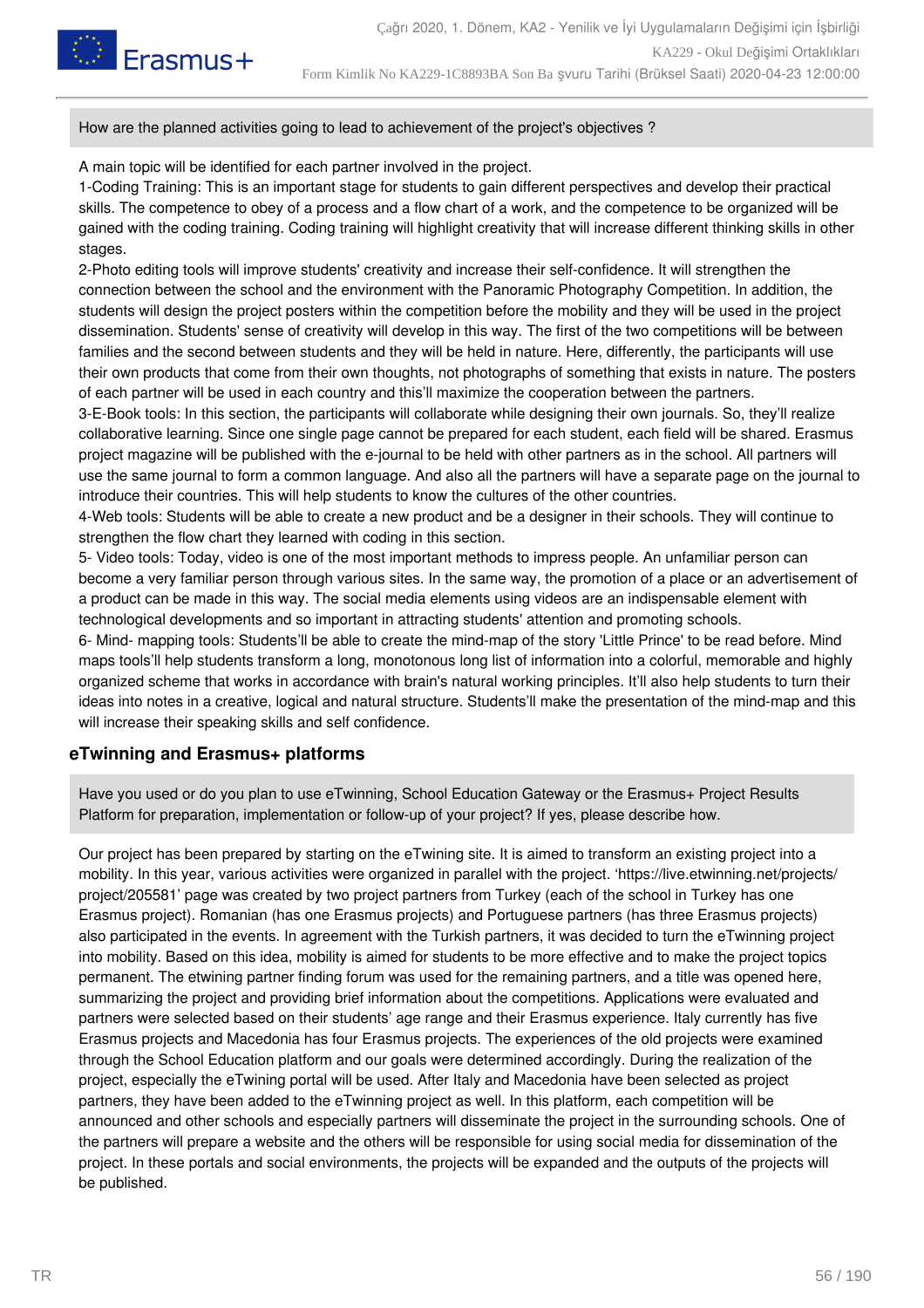

If your project proposal is building on previous or ongoing eTwinning project(s), please explain how you plan to achieve this. Please clearly identify the relevant eTwinning project(s) by including the project title and project ID. In addition to the information provided here, do not forget to provide further information about the eTwinning aspect of your proposal in all other relevant parts of the application form.

Our project started with eTwining platform with our Turkish partners. In agreement with the Turkish partners, it was decided to turn the eTwinning project into mobility to increase the interaction and motivation of the students. 'https:// live.etwinning.net/projects/project/205581' In the later stages of the project, contact has been established with other partners . Particular attention was paid to the experiences of schools that are not founders of the project. All the other partners have Erasmus projects and they're conducting eTwinning projects. We aim to benefit from their experiences in this matter. The joint search was made through the eTwinning platform and the partners were searched with two announcements. Applications have been received from various countries and a selection has been made between the countries not involved in the project. In the selection process, especially the school label, experiences and sensitivity about communication were expressed. We have selected the partners who will be able to reach us as soon as possible with the documents and information we want, and who can carry out the required works on time during the project. The eTwining platform will continue to be used in the project mobility section, too. In parallel with the titles opened, activities have been started in the eTwining platform and these activities will be done in other schools.

Please keep in mind that experts will evaluate your application exclusively on the basis of the information provided in the application form. Therefore, when answering this question make sure to describe the eTwinning project(s) you plan to build on. Likewise, please be aware that independently of the experts' evaluation of the quality of your application, the National Agency may verify the provided information about your eTwinning project(s). In case the information is not correct, your application may be disqualified.

### **Participants**

Please briefly describe who will take part in the project, including:

- Who are the different groups that will take part in the project activities (e.g. pupils, teachers, other school staff, parents, etc.)? Please also include information on local participants (those who will participate in project activities, but will not travel as part of the project).
- How are these groups going to participate?
- If pupils are involved in the project, please specify their age groups.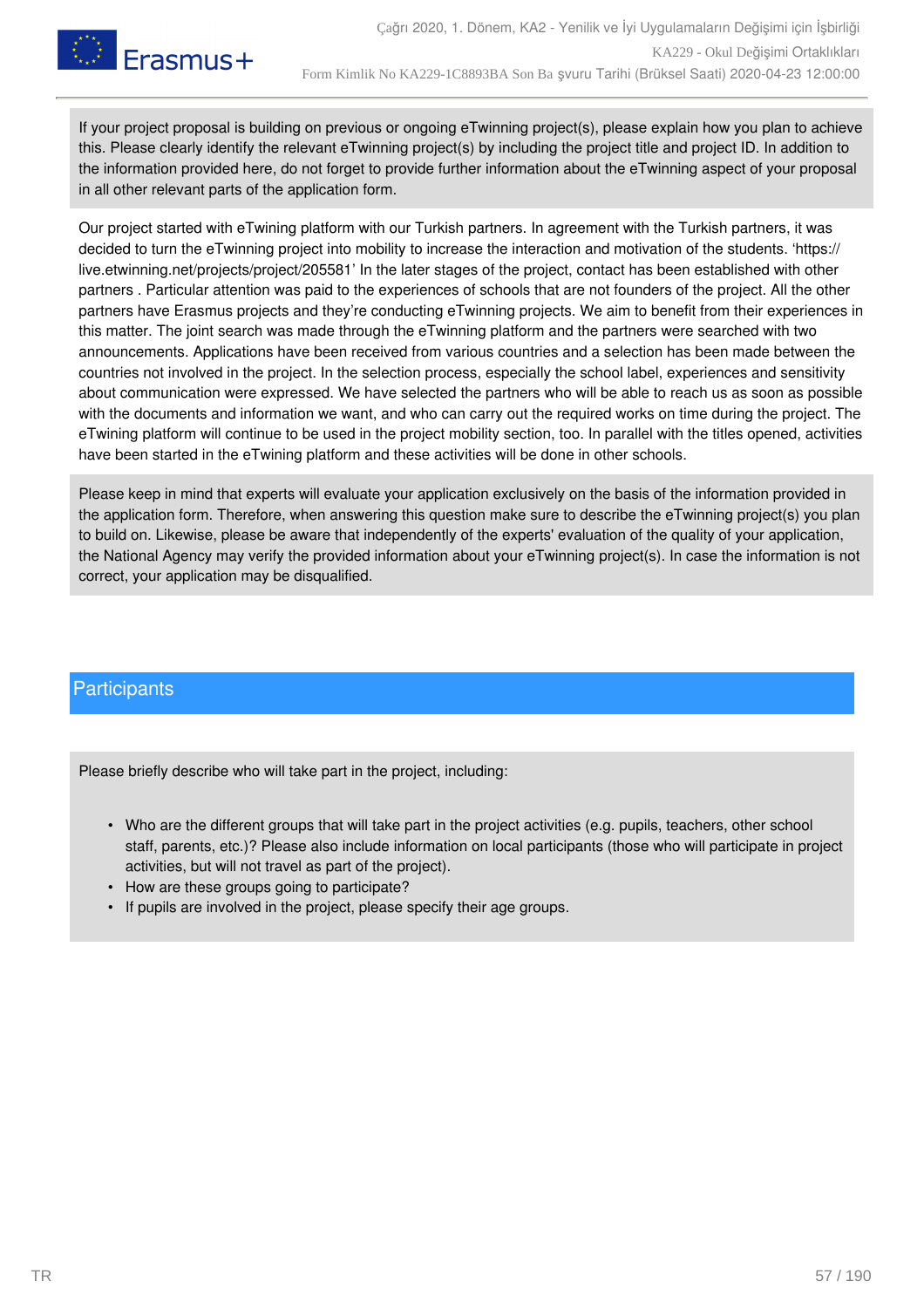

Note that specific details on selection of participants in Learning, teaching and training activities do not need to be repeated here if they are described in the dedicated section of the form: Learning Teaching Training

The main target age of our participants is between 11 and 14 years. Attention has been paid to the selection of partners in this range. For each mobility, each school will participate in the mobilities with 4 students and 2 teachers. The mobilities will take place for 7 days (including 'day route'). Participating students will share their experiences with their peers in this way and the project will be disseminated within the school.

Before each mobility, an event or a competition will be organized in the project. Some of the competitions will be held with parents and students, some with the public, some will be within the school. Thus, the scope of the project will be expanded and more people will contribute to the project.

The activities we will plan will be announced on the eTwinning page, website and social media beforehand. At the end of each project, students will be awarded with small prizes and this will increase the interest and motivation in the project.

It is a standard for each mobility consisting of 4 students and 2 teachers. Since the first meeting will be held as a video conference, there will be no separate budget or student mobility. As the aim of this study is to enable students to learn, socialize and interact with different cultures, the mobilities will be realized with students. It will be ensured that different students will be selected each time for more students to benefit from the mobility.

The terms and conditions for students selection:

\*Not to have a disciplinary action

\*To attend school regularly

\*Not to perform negative actions against their friends and environment

\*Students who are successful in competitions and but not having attended mobility before.

Students who fulfill these conditions will be provided to participate in the mobility.

Volunteering will be the basis for the selection of teachers who will accompany the students.

Terms and conditions for teachers selection: Having a master's degree Intermediate level of English Mastery of technology No traveling obstacle Ability to make organizations To have a good relationship with people Priority will be given to the teachers who have not performed mobility before

Participants with fewer opportunities: does your project involve participants facing situations that make their participation more difficult?

Hayır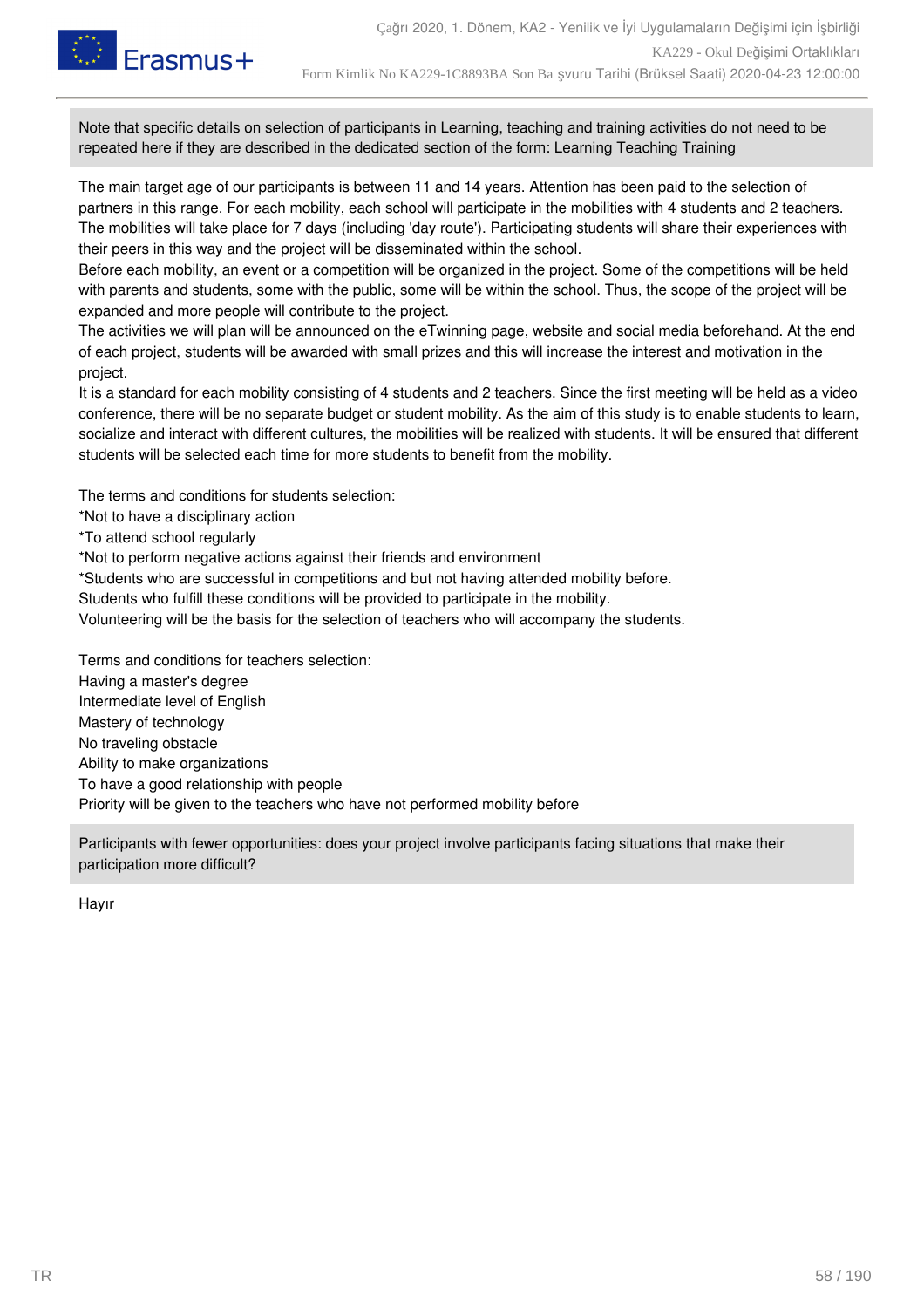

## Management

### Funds for Project Management and Implementation

Funds for "Project Management and Implementation" are provided to all Strategic Partnerships based on the number of participating organisations and duration of the project. The purpose of these funds is to cover diverse expenses that any project may incur, such as planning, communication and project management meetings between partners, small scale project materials, virtual cooperation, local project activities, promotion, dissemination and other similar activities not covered by other types of funding.

| <b>Organisation role</b> | <b>Grant per organisation</b><br>and per month | <b>Number of organisations</b> | Grant         |
|--------------------------|------------------------------------------------|--------------------------------|---------------|
| Coordinator              | 500,00 EUR                                     |                                | 12.000,00 EUR |
| Partner                  | 250,00 EUR 5                                   |                                | 30.000,00 EUR |
| <b>Toplam</b>            |                                                | 6                              | 42.000,00 EUR |

### Project Management and Implementation

Please describe the tasks and responsibilities of each partner school. Explain how you will ensure sound management of the project and good cooperation and communication between partners during project implementati on.

The partners communicated with each other via eTwinning. Information about the project have been made via email addresses and after the approval of the institutions, whatsapp application has been used for faster and more efficient sharing. All mobility and project details will be planned through the group and entries will be made by the coordinating school. In the first stage, a website will be prepared. The Portuguese partner will take over this task. The project coordinator will be responsible for the twinspace and will monitor and communicate with other schools. Accounts will be opened for the project through social media. For this, Facebook, Instagram and Twitter will be used. Turkish partners Twitter, Macedonian partner Instagram and Italian partner will check the facebook account. The partners will hold a video conference on the first Tuesday of each month to carry out the project. The person responsible for this is the coordinating teacher of the school where the next mobility will take place. In addition, information about the project status will be collected and evaluations will be made every two weeks for the next project. The remaining schools will be supported. The main coordinator of the project will share the photos taken in social media to ensure dissemination of the project. Selected topics will be delivered according to the specific field of each country and their competence to use web 2.0 tools.

Please make sure to include all project management meetings, events and local activities of each school in the section: Timetable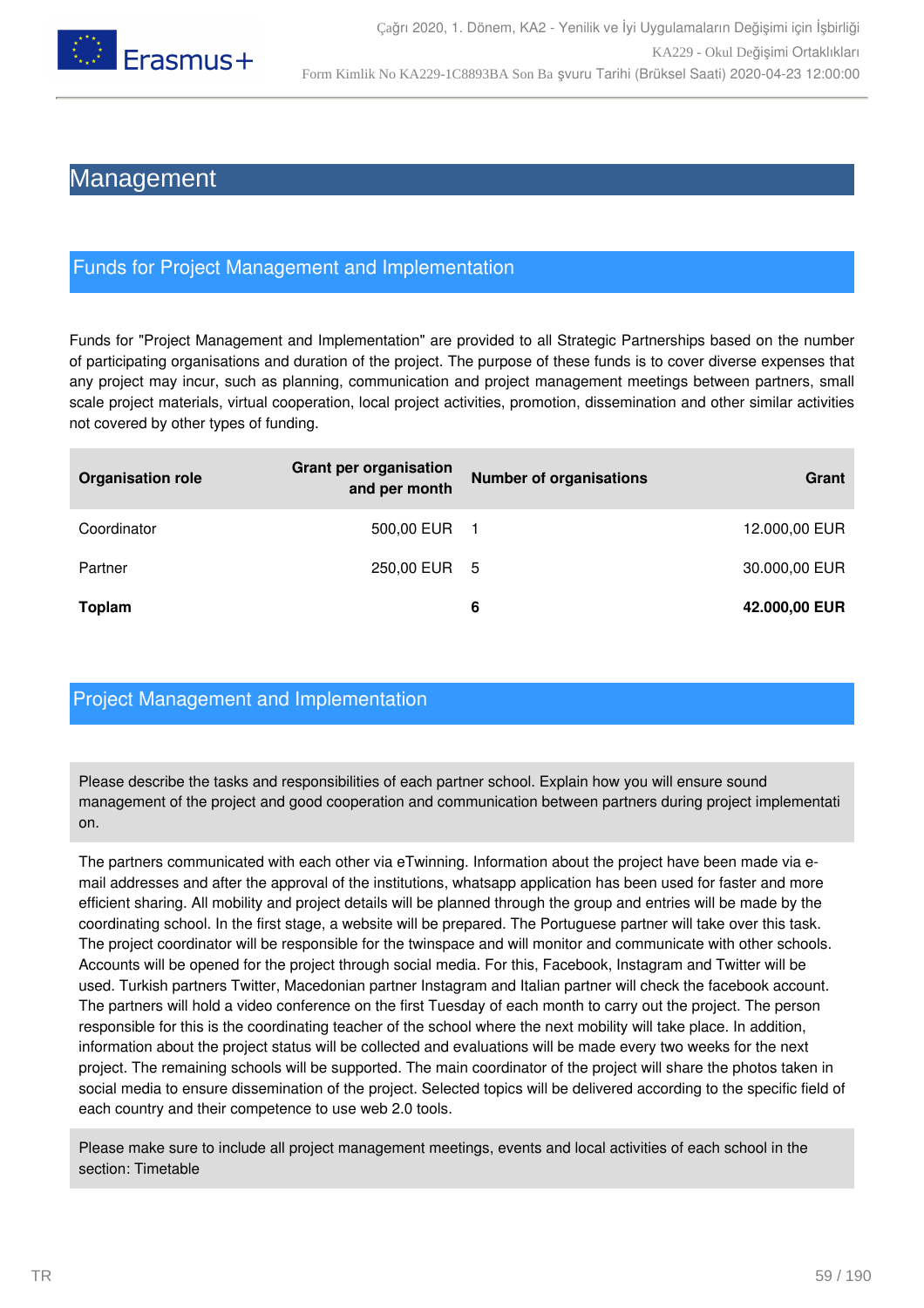

How did you choose the project partners? Does your project involve schools that have never participated in a Strategic Partnership? If yes, please explain how more experienced schools can support less experienced partners during the project.

When selecting the project partners, at the first stage it was examined whether they focused on coding training. Each partner was asked whether they had a coding experience or not, and it was determined that all partners were providing coding training. It was decided to create this project in order to enable students to use technology more effectively and to observe the courses in other countries. Virtual thinking skills have started to develop in an individual who is 10 years old. A Project on eTwinning was started 5 months before the project submission: 'https://live.etwinning.net/projects/ project/205581' Various studies were carried out with the project number 205581. All partners participated in the work here. The partners have aimed to realize the mobility of students to learn the importance of sharing and to integrate them into different cultures. The surveys on Twinspace revealed that technology could not be used effectively in classrooms and teachers could not make use of these technologies correctly.

The partners will be in communication at every stage. Appropriate portals will be selected for the common progress of the projects and the support of the remaining partners. Attention will be paid to the possibility of areas where portals are available for distance education and for immediate evaluation (eg Twinspace, Code.org) In this way, more specialized schools will help the project in a balanced way to help schools in need of support.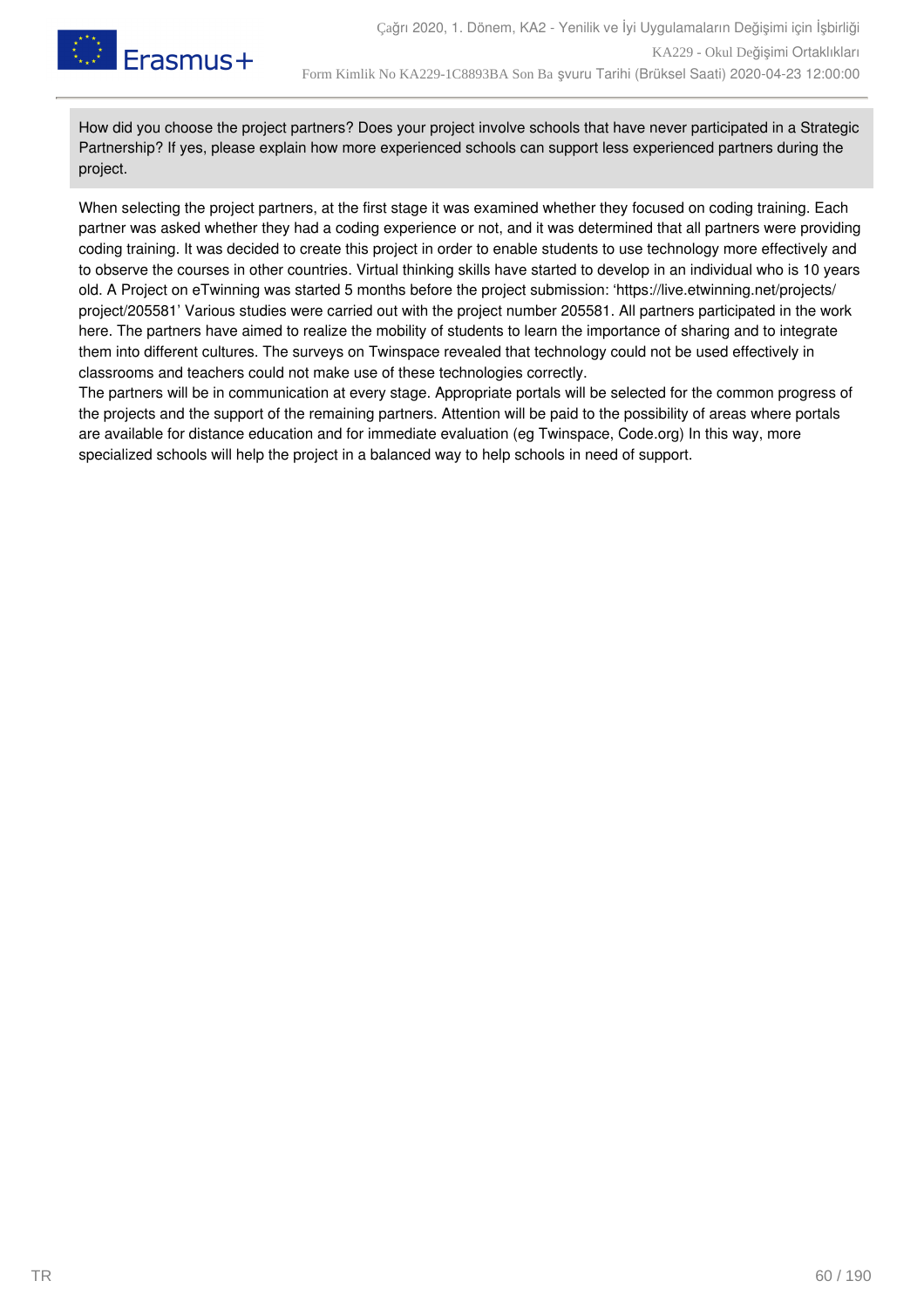

# Learning, Teaching, Training Activities

## Faaliyetlerin Listesi

| Do you plan to include transnational learning, teaching or training activities in your | Evet |
|----------------------------------------------------------------------------------------|------|
| project?                                                                               |      |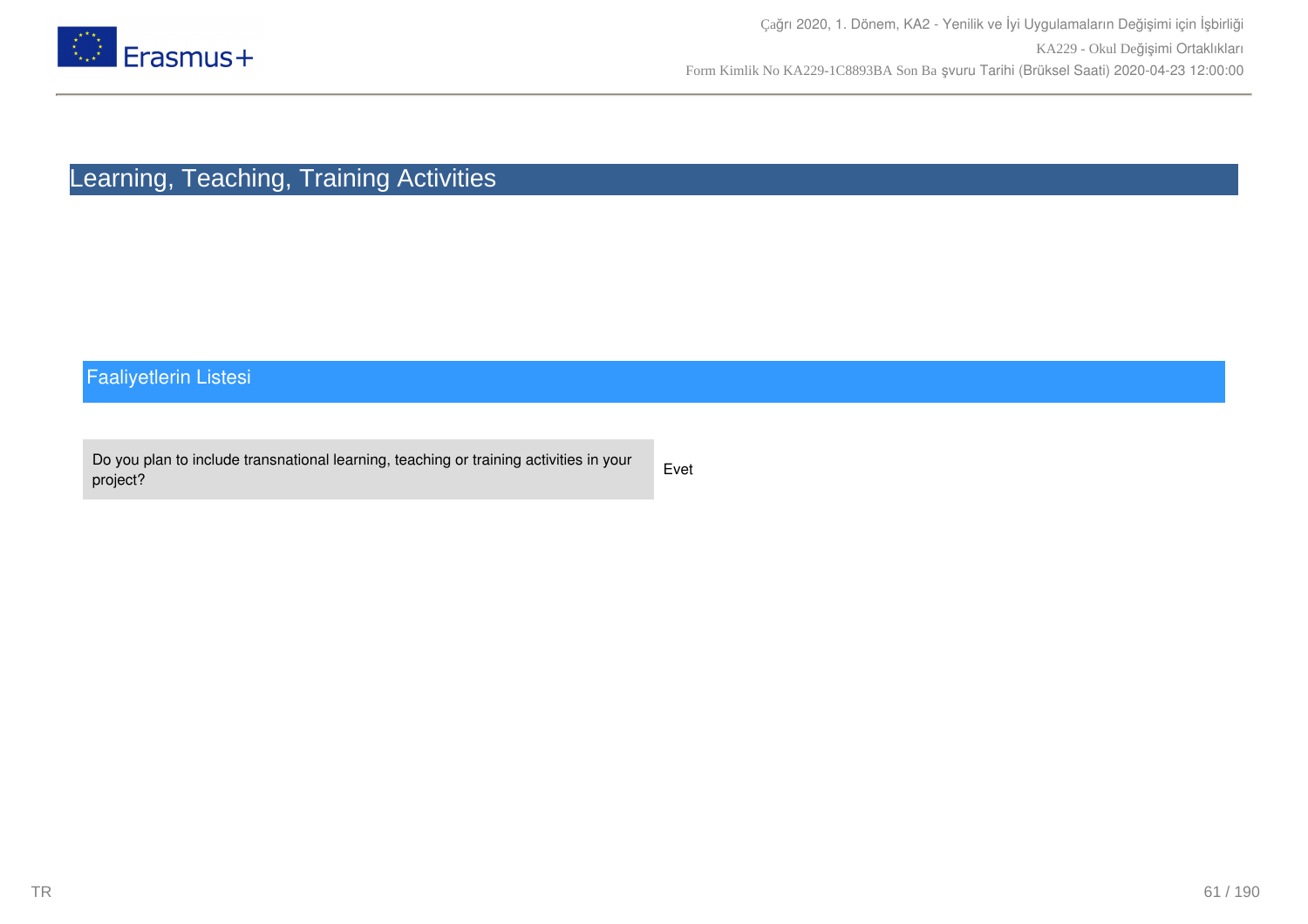

Please describe the practical arrangements for the planned Learning, Teaching and Training activities. How will you select, prepare and support the participants, and ensure their safety?

In the selection of the participants, we discussed students and teachers in two stages. We have evaluated the common suggestions of the project teams for student selection. It was decided to select 4 students and 2 teachers for each mobility. We have set the criteria for 4 students:

- \* First and second most succesful students will participate directly in the activity. The other two students're going to be selected according to these terms and conditions: -Students who have a certificate of permission to participate in the activity
- -Students who don't have a disciplinary penalty
- -Students who have an average of 80 grades and over.
- -Students who attend activities for mobility regularly.
- -Students who are able to express themselves
- -Students who have intermediate level of foreign language skills.

Among the participating students, those who meet these requirements will be included in the mobility. With these conditions, students will be both motivated to increase school success and their interest will be provided to the project. It is aimed that different teachers take part in each mobility in the selection of teachers. The teacher responsible for the mobility will directly participate in the mobility. The following conditions will be sought from those who apply for mobility of the remaining teachers:

- Not having received a disciplinary punishment
- Having done or doing a doctorate
- Having a master's degree or doing
- Having knowledge of intermediate level of English
- Having the ability to work in the group
- -To have sufficient ability to use technologies

A study to be carried out before mobility is linguistic and cultural preparation. One of the 2 teachers who will participate in the mobility will be involved in the project works, while the other will carry out activities to facilitate the mobility of students and teachers. One will provide language support to students one week before mobility. S/he will teach the language of the host country at the simplest level. Students will be taught sentences of 5-10 sentences that they will use in daily life. In addition, the culture, similarities and differences of the host country will be emphasized. Moreover, a file will be created and distributed to all members of the group about chronic diseases, phobias and hobbies of the mobility group. As students prepare for mobility, the teacher in charge of the project will inform and prepare students for the mobility. An emergency action plan will be established during mobility. The meeting point will be determined. In the event of a mishap, the entire team will meet at this point. Students and teachers will be informed about the hospital, police, school locations and how to reach them. In this way, measures will be taken for the safety of the students.

Please specify each of the planned learning, teaching and training activities in the table below.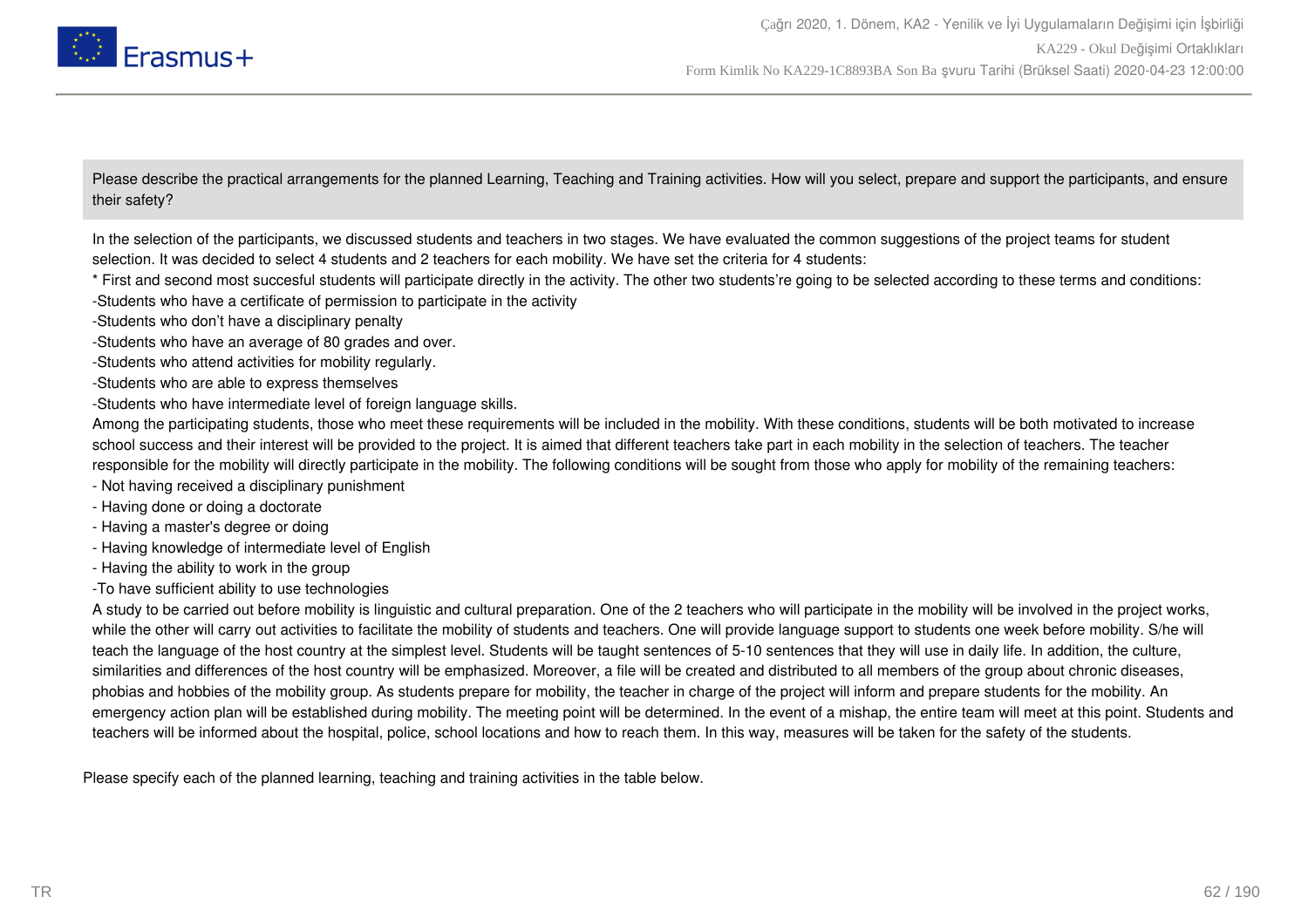

| ID             | <b>Activity Title</b>                | Leading<br>Organisation                                                                 | Faaliyet türü                                         | <b>Starting Period</b> | Katılımcı Sayısı | No. of<br>Accompanying<br><b>Persons</b> | Grant          |
|----------------|--------------------------------------|-----------------------------------------------------------------------------------------|-------------------------------------------------------|------------------------|------------------|------------------------------------------|----------------|
| C <sub>1</sub> | <b>IMAGE EDITING</b><br><b>TOOLS</b> | OOU Mirce Acev<br>Gjorce Petrov<br>Skopje(E10070547,<br>Kuzey Makedonya<br>Cumhuriyeti) | Öğrenci<br>gruplarının kısa<br>dönemli<br>değişimleri | 03-2021                | 20               | 10                                       | 23.730,00 EUR  |
| C <sub>2</sub> | eBOOK TOOLS                          | abdulhamit han<br>ortaokulu(E<br>10180077,<br>Türkiye)                                  | Öğrenci<br>gruplarının kısa<br>dönemli<br>değişimleri | 06-2021                | 20               | 10                                       | 24.750,00 EUR  |
| C <sub>3</sub> | MIND-MAPPING<br><b>TOOLS</b>         | Scoala gimnaziala<br>Nr.168(E10085840,<br>Romanya)                                      | Öğrenci<br>gruplarının kısa<br>dönemli<br>değişimleri | 10-2021                | 20               | 10                                       | 23.730,00 EUR  |
| C <sub>4</sub> | <b>CODING</b><br><b>EDUCATION</b>    | BÜYÜKMANGIT<br>ORTAOKULU(E<br>10022565,<br>Türkiye)                                     | Öğrenci<br>gruplarının kısa<br>dönemli<br>değişimleri | 04-2022                | 20               | 10                                       | 25.260,00 EUR  |
| C <sub>5</sub> | <b>VIDEO TOOLS</b>                   | Istituto<br>Comprensivo<br>Cena(E10008839,<br><i>italya</i> )                           | Öğrenci<br>gruplarının kısa<br>dönemli<br>değişimleri | 06-2022                | 20               | 10                                       | 24.300,00 EUR  |
| C <sub>6</sub> | <b>WEB TOOLS</b>                     | Agrupamento de                                                                          | Öğrenci                                               | 10-2022                | 20               | 10                                       | 27.870,00 EUR  |
| <b>Toplam</b>  |                                      |                                                                                         |                                                       |                        | 120              | 60                                       | 149.640,00 EUR |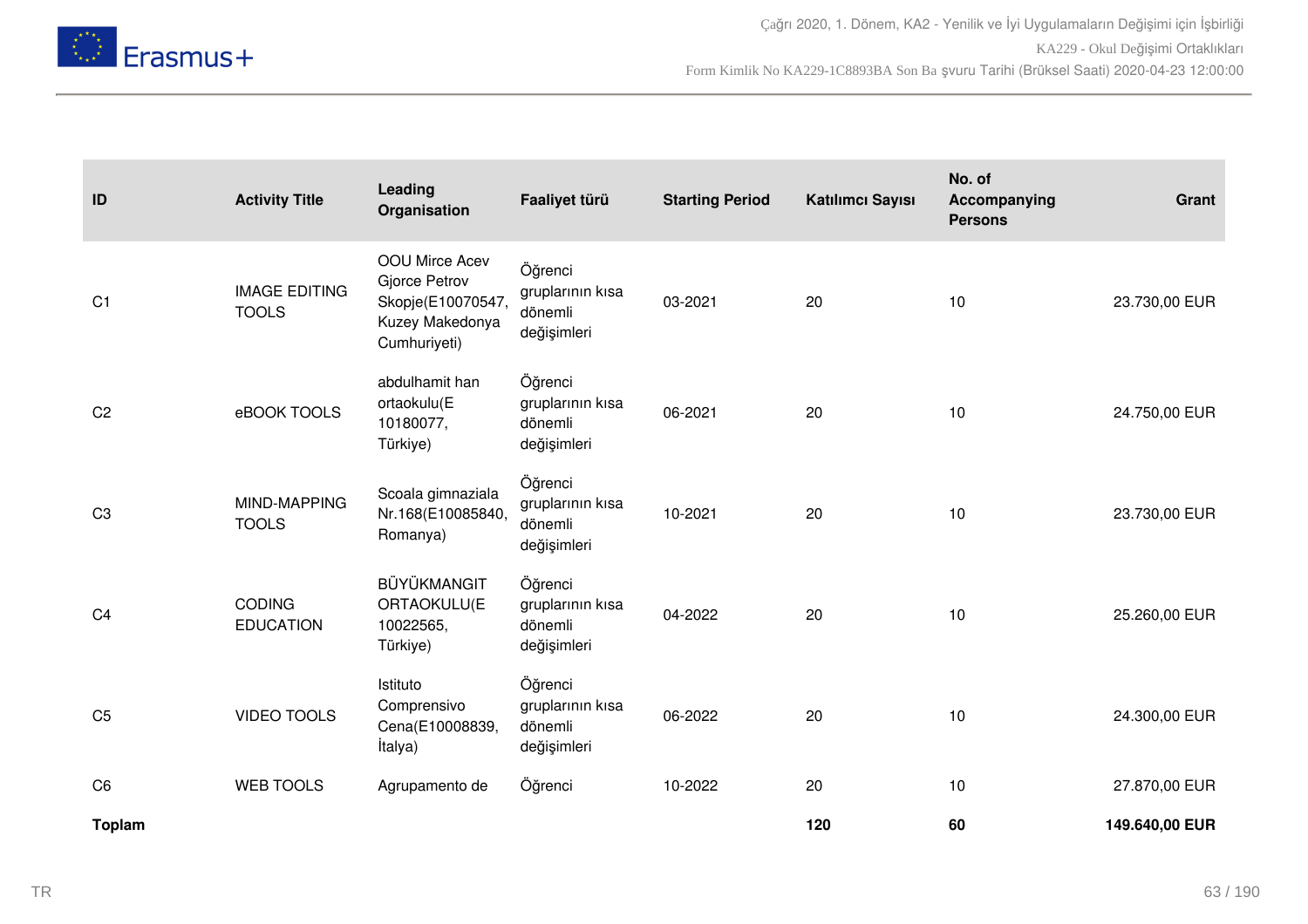

| ID            | <b>Activity Title</b> | Leading<br>Organisation                                  | Faaliyet türü                   | <b>Starting Period</b> | Katılımcı Sayısı | No. of<br>Accompanying<br><b>Persons</b> | Grant          |
|---------------|-----------------------|----------------------------------------------------------|---------------------------------|------------------------|------------------|------------------------------------------|----------------|
|               |                       | Escolas de São<br>Gonçalo(E10076375 dönemli<br>Portekiz) | gruplarının kısa<br>değişimleri |                        |                  |                                          |                |
| <b>Toplam</b> |                       |                                                          |                                 |                        | 120              | 60                                       | 149.640,00 EUR |

### Activity Details (C1)

In this section, you are asked to provide details about this specific activity. The section consists of two parts: Activity Details and Groups of Participants.

In the first part (Activity Details) you are asked to provide information about the planned activity as a whole (e.g. its venue, duration, etc.), to define the activity's lead organisation, and to list the other participating organisations. The lead organisation is typically the one hosting the activity in its premises. In case you decide to organise the activity outside of the lead organisation's premises, you must respect the detailed rules provided in the Programme Guide and you need to provide an explanation for this choice as part of the activity description. The other participating organisations are all project partners who will send their participants to take part in the activity. Adding a partner organisation to the list of participating organisations will allow you to ask funding for their participants in the second part of this section.

In the second part (Groups of Participants) you are asked to provide some details about the participants who will take part in this activity. The main purpose of this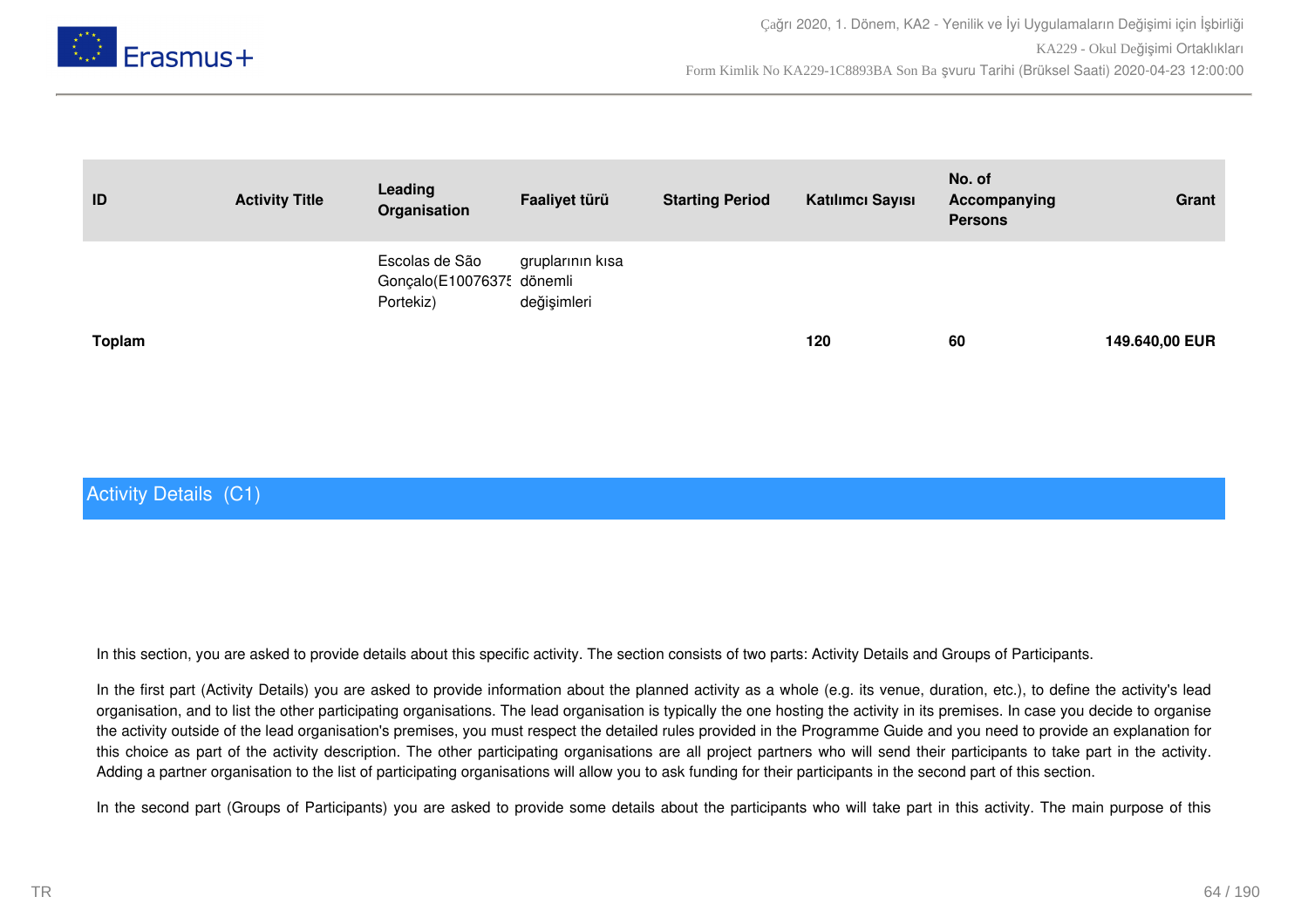

section is to calculate the budget that the project will receive for the participants' travel, individual support and other expenses. The participants are organised in groups for easier calculation. Each group and its budget are linked to their sending organisation.

| <b>Activity Type</b>                                        | Okul Eğitimi                                 |                                                                             | Faaliyet türü |   |                         | Öğrenci gruplarının kısa dönemli<br>değişimleri |                                  |
|-------------------------------------------------------------|----------------------------------------------|-----------------------------------------------------------------------------|---------------|---|-------------------------|-------------------------------------------------|----------------------------------|
| <b>Activity Title</b>                                       |                                              | <b>IMAGE EDITING TOOLS</b>                                                  |               |   |                         |                                                 |                                  |
| <b>Leading Organisation</b>                                 |                                              | OOU Mirce Acev Gjorce Petrov Skopje(E10070547, Kuzey Makedonya Cumhuriyeti) |               |   |                         |                                                 |                                  |
| Katılımcı Kurum/Kuruluşlar                                  |                                              |                                                                             |               |   |                         |                                                 |                                  |
| abdulhamit han ortaokulu(E10180077, Türkiye)                |                                              |                                                                             |               |   |                         |                                                 |                                  |
| Agrupamento de Escolas de São Gonçalo (E10076375, Portekiz) |                                              |                                                                             |               |   |                         |                                                 |                                  |
| BÜYÜKMANGIT ORTAOKULU(E10022565, Türkiye)                   |                                              |                                                                             |               |   |                         |                                                 |                                  |
|                                                             | Istituto Comprensivo Cena(E10008839, İtalya) |                                                                             |               |   |                         |                                                 |                                  |
| Scoala gimnaziala Nr.168(E10085840, Romanya)                |                                              |                                                                             |               |   |                         |                                                 |                                  |
| <b>Starting Period</b>                                      | $03 -$<br>2021                               | Duration(days)                                                              |               | 5 | <b>Country of Venue</b> |                                                 | Kuzey<br>Makedonya<br>Cumhuriyet |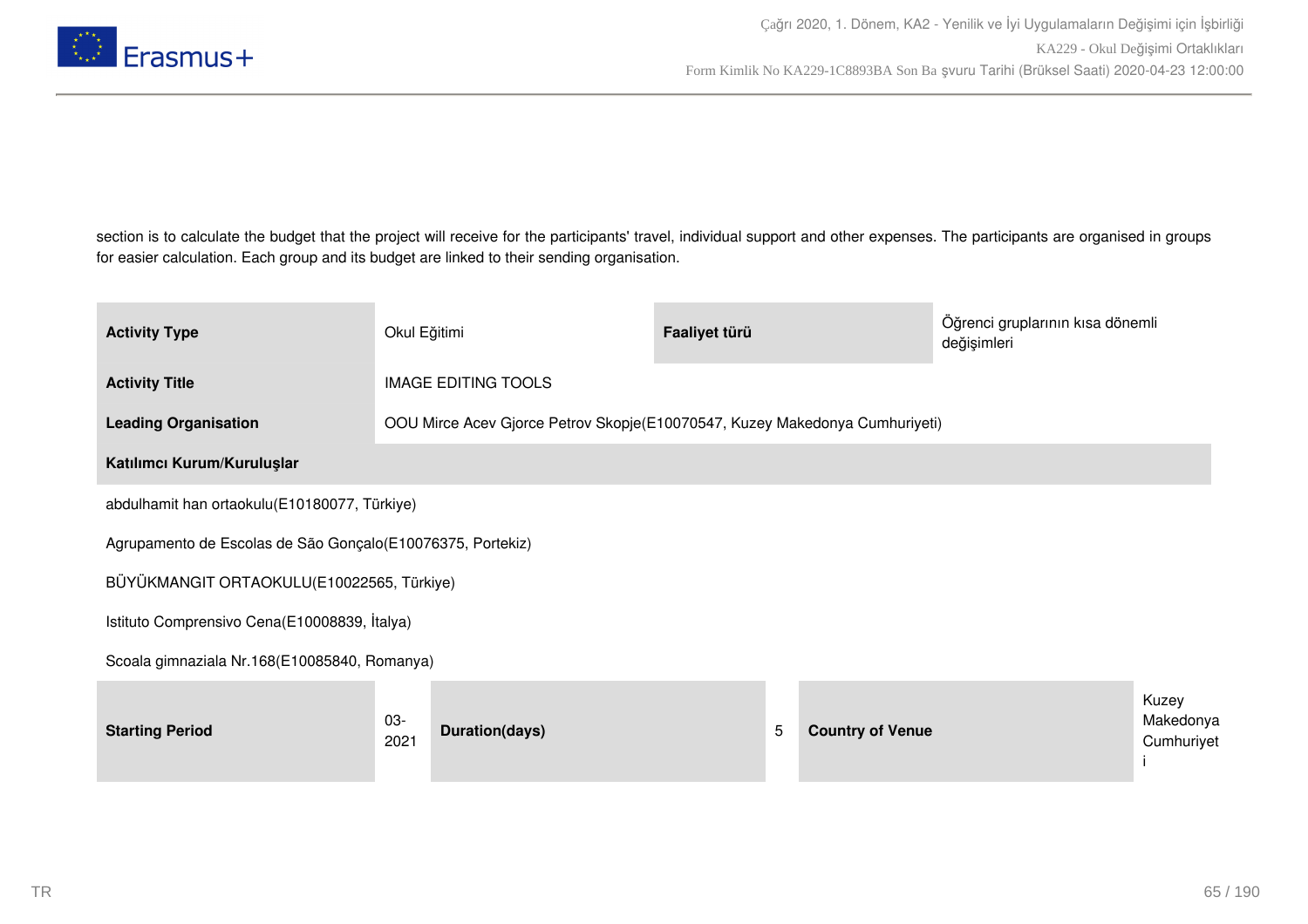

#### **Description of the activity:**

- Describe the content, methodology and expected results of the activity.

- How is it going to be related to or integrated with the normal activities of the involved schools?

The activity will take place in Macedonia. Each country will participate with 4 students and 2 teachers. The activity will take place for 5 days. There will be 2 competitions before the mobility. One of them is the panoramic photo competition, the second is poster competition. The first competition will be open to public. In this way, the interest of the surrounding people to the project will be increased and the school will be integrated with the environment and also, students' love of nature will be increased.

The second competition will be held among the students. Each school will organize its own competitions and bring the products to the common mobility. All posters will be shared here and it will enable the project to be disseminated. In this way, students will participate in the dissemination activities with their own products with no extra costs and will have much more sense to protect their own project.

Each school has its own information technology tools. Image editing tools are the tools that students need when preparing projects and assignments not only in information technology lessons but also in many other lessons. In this way, it is a parallel subject with the school curriculum and meets the needs of students.

| Does this activity combine physical mobility with virtual exchanges through eTwinning? | Evet |
|----------------------------------------------------------------------------------------|------|
|----------------------------------------------------------------------------------------|------|

#### **Please explain how this will be achieved and what the expected benefits are.**

These competitions were organized with the eTwinning project which started before. As a continuation of the project, we decided to turn these competitions into 5 common mobilities. Students' interest in the course will increase with the mobilities. The competitions will continue with the eTwinnig platform and will be presented as instructions that we would like to do within the project period.

Discussions will be initiated through eTwinnig and students will be expected to have different ideas when preparing posters. It has been planned as a competition as well as a cooperation.

The participants will present different ideas, which will enable the students to benefit from these ideas. The posters obtained at the end of the project will be voted and project posters will be selected by eTwinning project partners. In this way, both the participation to our twinspace page will increase and the project will become more widespread (different countries, different schools, different students) and will turn to be a contribution to the project.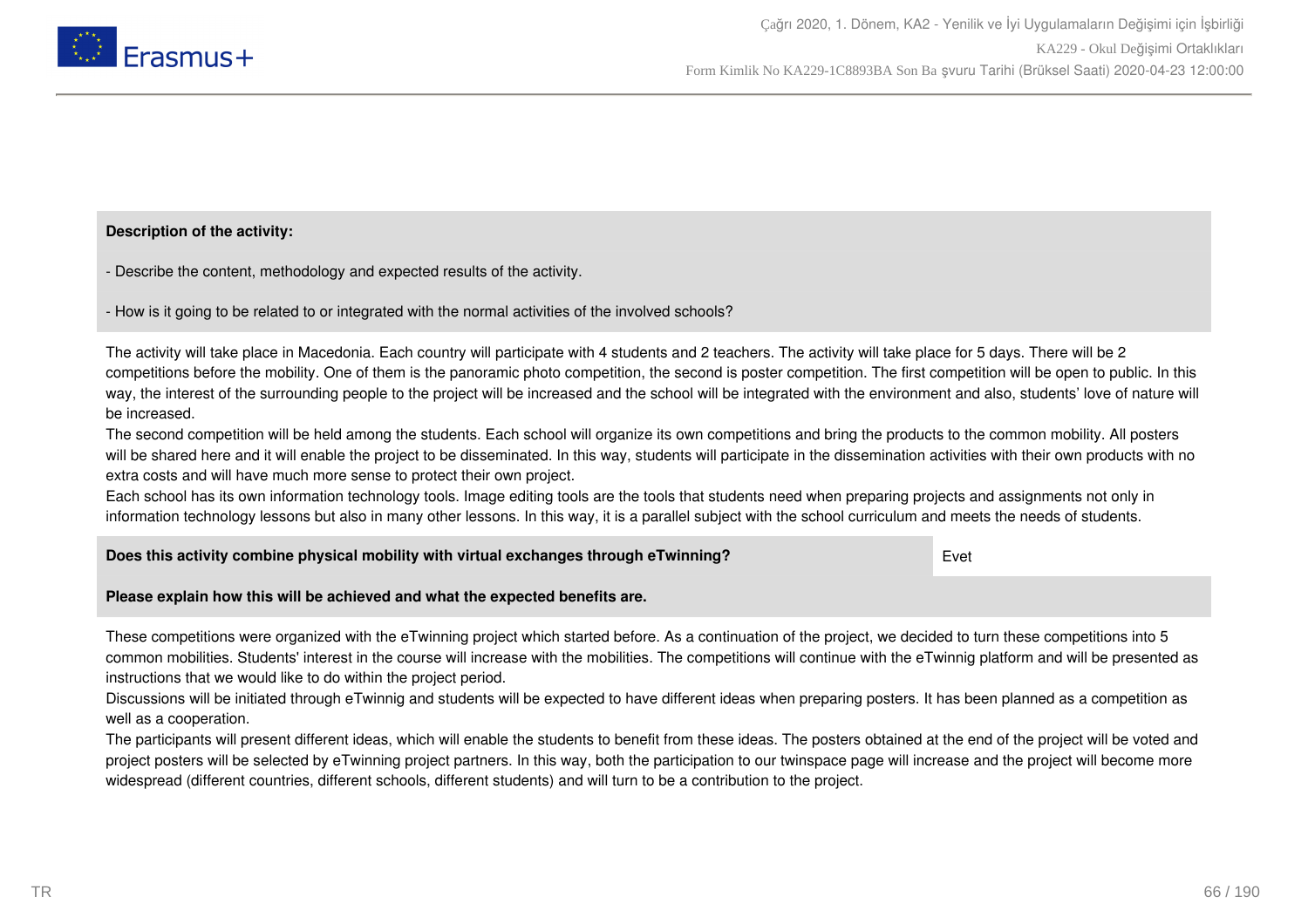

#### **How is participation in this activity going to benefit the involved participants?**

Each school will study this in parallel with their curriculum. This will increase the students' interest and motivation in the subject and enable the course to be more enjoyable. The competitions held and mobility will provide extra motivation to students. This will also give students a sense of accomplishment.

### Summary of Groups of Participants

In the following table, please define the groups of participants who will require funding to participate in this activity. Participants who do not require funding (for example local participants) do not need to be specified in this part.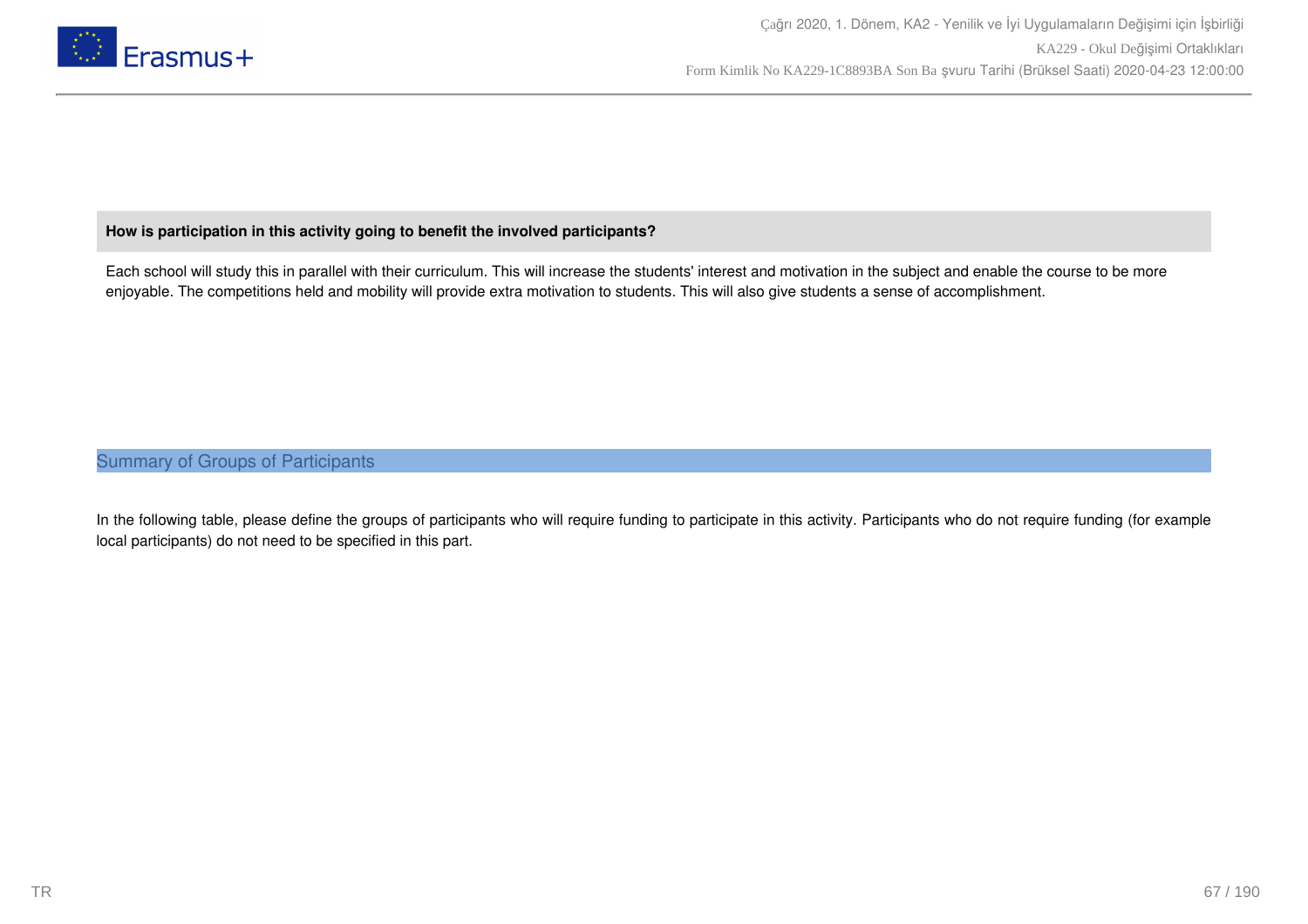

| ID             | <b>Sending Organisati</b><br>on                                     | <b>Distance Band</b> | <b>Duration (days)</b> | Katılımcı Sayısı | No. of<br>Accompanying<br><b>Persons</b> | Grant        |
|----------------|---------------------------------------------------------------------|----------------------|------------------------|------------------|------------------------------------------|--------------|
| $\mathbf{1}$   | abdulhamit han<br>ortaokulu(E<br>10180077, Türkiye)                 | 500-1999 km          | 7                      | 4                | $\overline{c}$                           | 4.758,00 EUR |
| $\overline{c}$ | Agrupamento de<br>Escolas de São<br>Gonçalo(E10076375,<br>Portekiz) | 2000-2999 km         | $\overline{7}$         | 4                | $\overline{c}$                           | 5.268,00 EUR |
| 3              | BÜYÜKMANGIT<br>ORTAOKULU(E<br>10022565, Türkiye)                    | 500-1999 km          | $\overline{7}$         | 4                | $\overline{c}$                           | 4.758,00 EUR |
| 4              | Istituto Comprensivo<br>Cena(E10008839,<br>İtalya)                  | 500-1999 km          | 7                      | 4                | $\overline{c}$                           | 4.758,00 EUR |
| 5              | Scoala gimnaziala<br>Nr.168(E10085840,<br>Romanya)                  | 100-499 km           | 7                      | 4                | $\overline{c}$                           | 4.188,00 EUR |

Group of Participants (1, C1 (IMAGE EDITING TOOLS))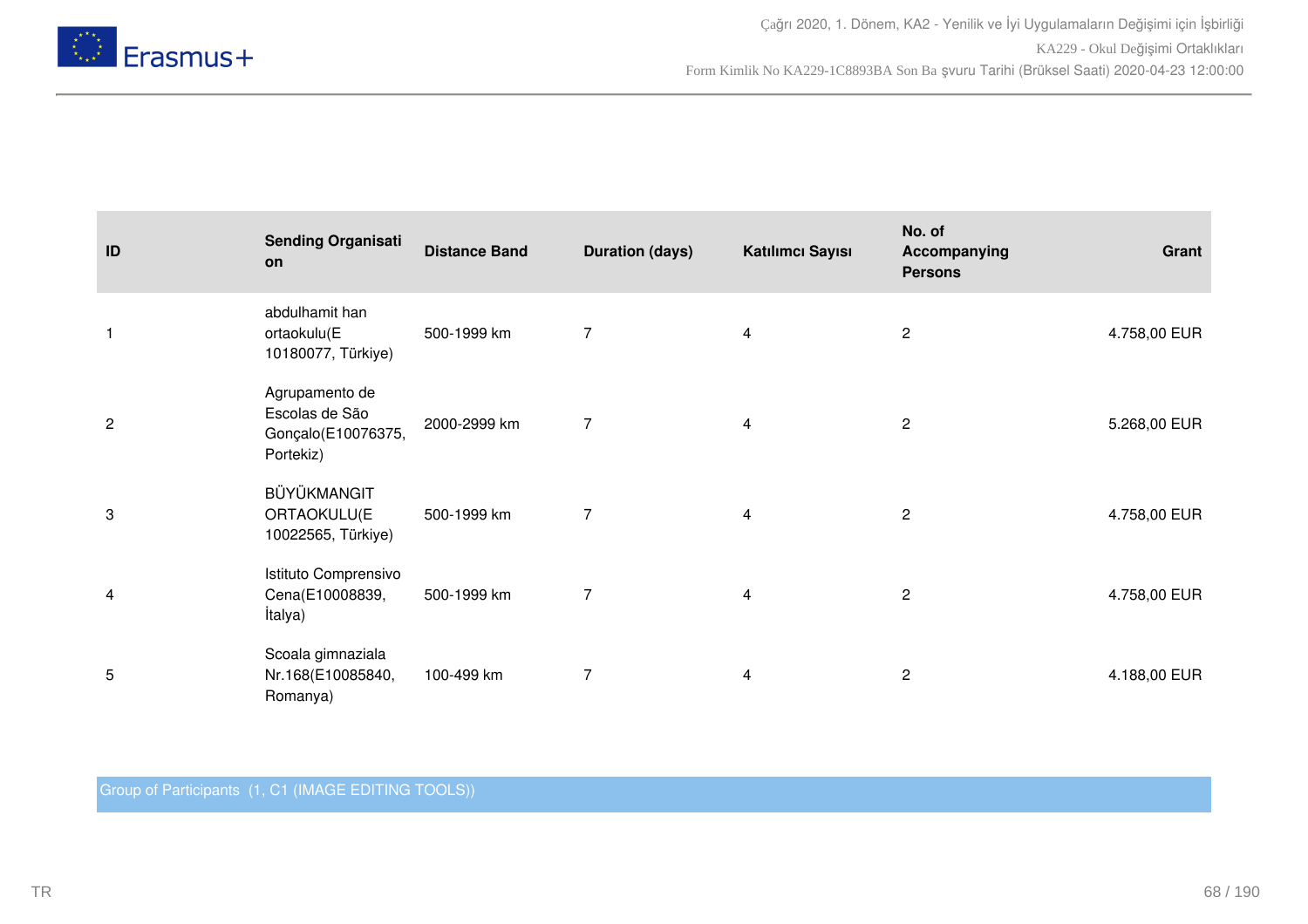

To request funds for participants in this group, please complete the information below.

Please note that there are two categories of persons who can be funded: people directly taking part in the planned activity (always referred to as participants) and accompanying persons. Accompanying persons include teachers or other staff travelling together with pupils, as well as assistants supporting participants with special needs.

Grant rates for Individual Support are different for participants and accompanying persons. Therefore, you need to specify the requested duration for Individual Support separately for the two categories of persons. At the same time, grants for travel are the same for participants and accompanying persons. Therefore, for travel you should add together all persons requiring a grant.

Finally, please be aware that in case later on you decide to modify the information about the activity (e.g. its duration or number of participants), the modification will not be automatically reflected for the different groups of participants and different budget items. Therefore, please make sure that all budget requests are correct before submitting your application.

| Sending Organisation               |                             | Country of Venue            |                                                    |
|------------------------------------|-----------------------------|-----------------------------|----------------------------------------------------|
| abdulhamit han ortaokulu / Türkiye |                             | Kuzey Makedonya Cumhuriyeti |                                                    |
| Katılımcı Sayısı                   | No. of Accompanying Persons |                             | Total No. of Participants and accompanying persons |
|                                    |                             |                             | -6                                                 |

Group of Participants - Budget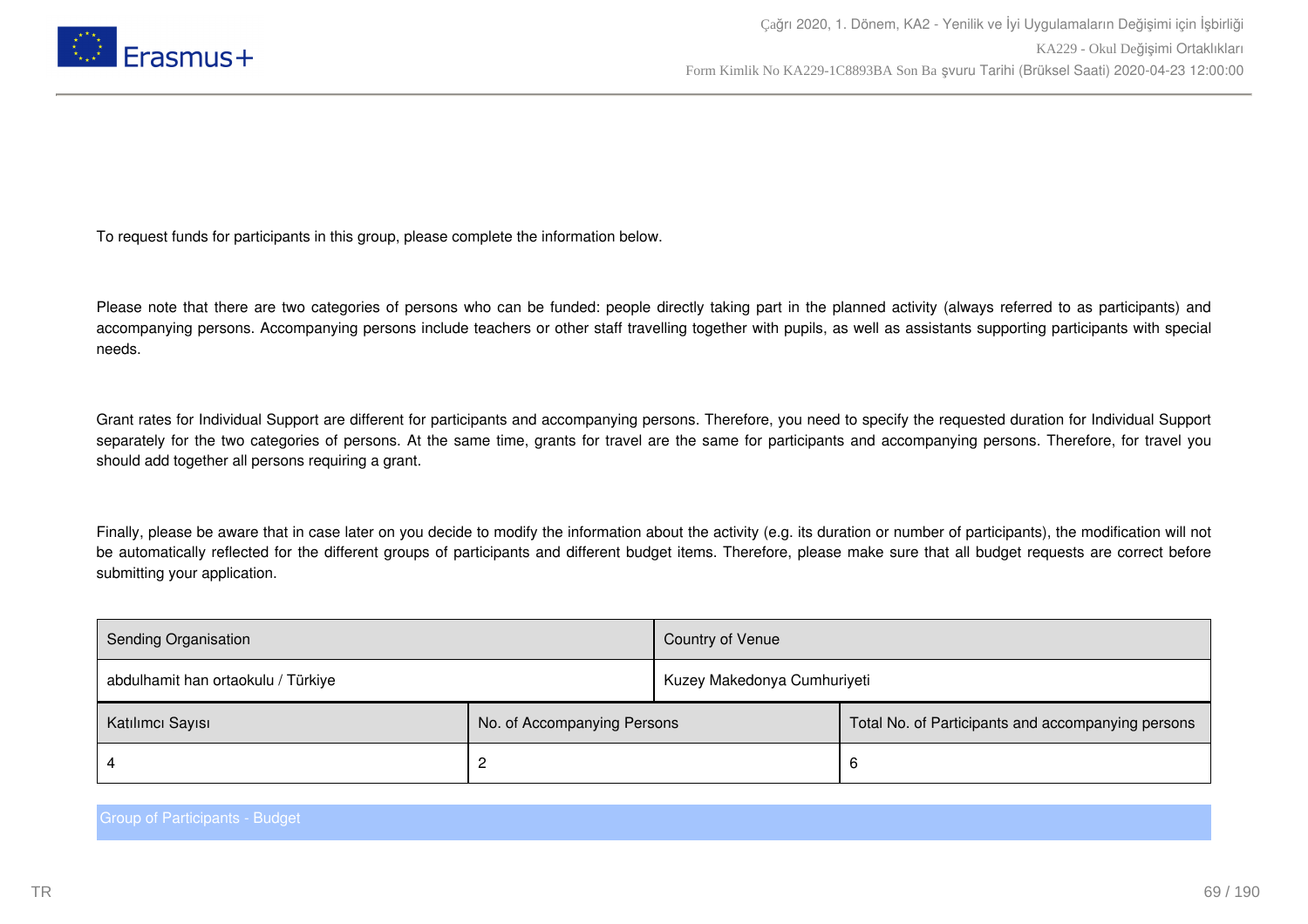

### Bireysel Destek

Please note that additional individual support for up to two travel days may be requested if the participants are required to travel on the day before or after the activity.

| Katılımcı Sayısı | <b>Duration per Participant (days)</b> | <b>Grant per Participant</b> | <b>Total (for Participants)</b> |
|------------------|----------------------------------------|------------------------------|---------------------------------|
|                  |                                        | 406,00 EUR                   | 1.624,00 EUR                    |

| No. of Accompanying Persons | <b>Duration per Accompanying</b><br>Person (days) | <b>Grant per Accompanying Person</b> | <b>Total (for Accompanying Persons)</b> |
|-----------------------------|---------------------------------------------------|--------------------------------------|-----------------------------------------|
|                             |                                                   | 742,00 EUR                           | ⊺.484,00 EUR                            |

| Total Individual Support Grant |              |
|--------------------------------|--------------|
|                                | 3.108,00 EUR |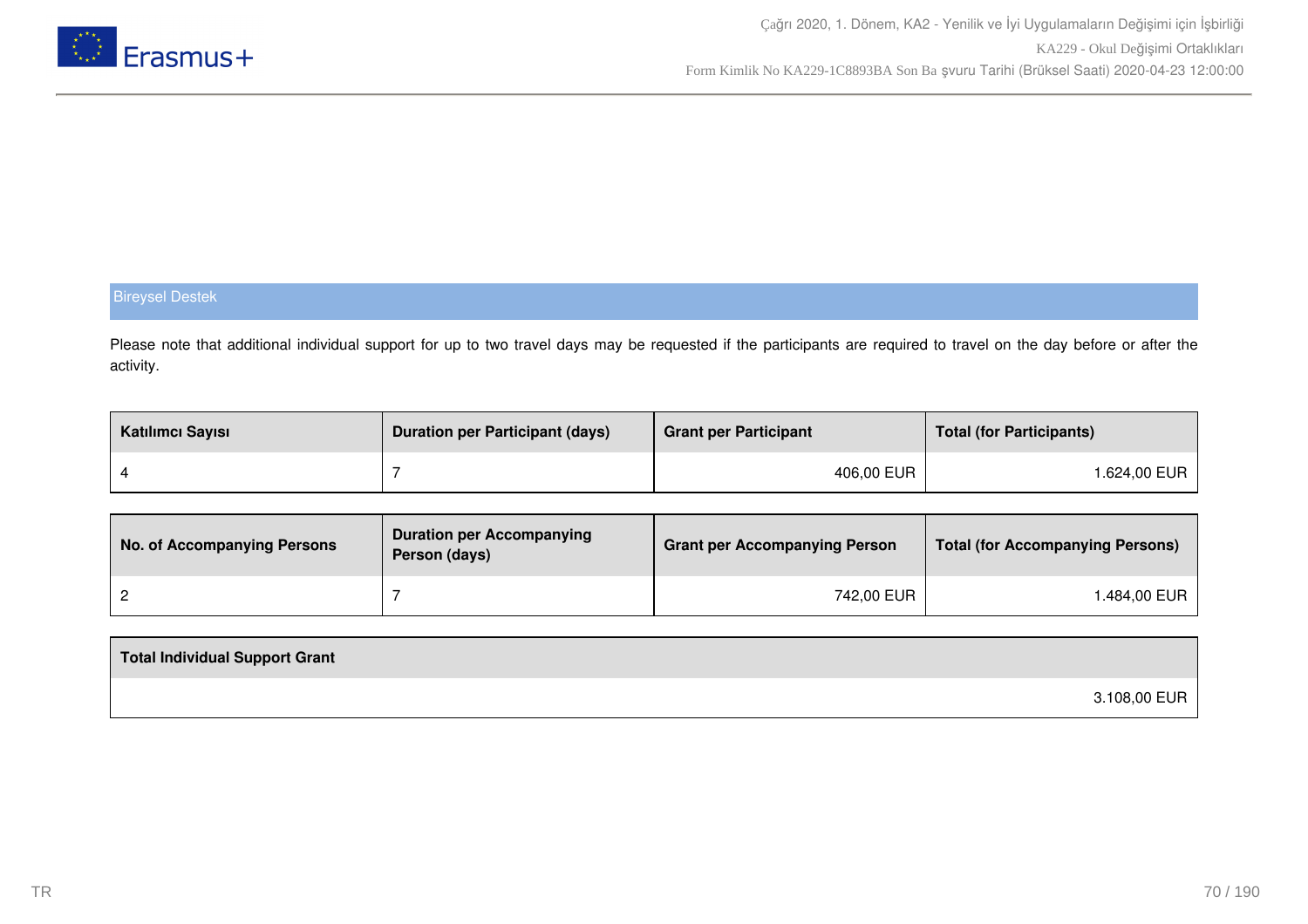

| Seyahat        |                      |                              |                           |  |
|----------------|----------------------|------------------------------|---------------------------|--|
| No. of Persons | <b>Distance band</b> | <b>Grant per Participant</b> | <b>Total Travel Grant</b> |  |
| 6              | 500 - 1999 km        | 275                          | 1.650,00 EUR              |  |

### Exceptional Costs for Expensive Travel

Request Exceptional Costs for Expensive Travel

#### Group of Participants (2, C1 (IMAGE EDITING TOOLS))

To request funds for participants in this group, please complete the information below.

Please note that there are two categories of persons who can be funded: people directly taking part in the planned activity (always referred to as participants) and accompanying persons. Accompanying persons include teachers or other staff travelling together with pupils, as well as assistants supporting participants with special needs.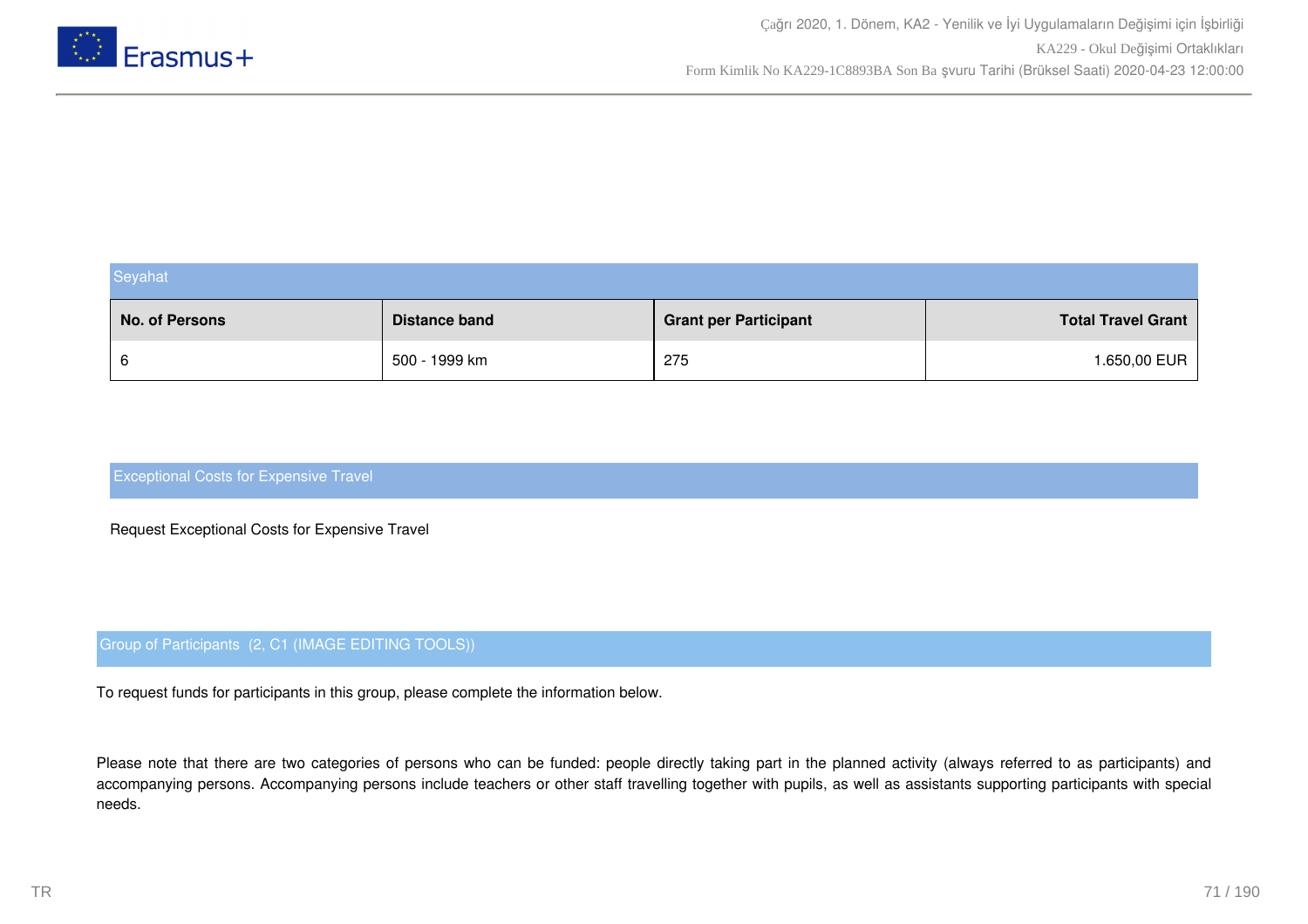

Grant rates for Individual Support are different for participants and accompanying persons. Therefore, you need to specify the requested duration for Individual Support separately for the two categories of persons. At the same time, grants for travel are the same for participants and accompanying persons. Therefore, for travel you should add together all persons requiring a grant.

Finally, please be aware that in case later on you decide to modify the information about the activity (e.g. its duration or number of participants), the modification will not be automatically reflected for the different groups of participants and different budget items. Therefore, please make sure that all budget requests are correct before submitting your application.

| <b>Sending Organisation</b>                      |                             | Country of Venue            |                                                    |
|--------------------------------------------------|-----------------------------|-----------------------------|----------------------------------------------------|
| Agrupamento de Escolas de São Gonçalo / Portekiz |                             | Kuzey Makedonya Cumhuriyeti |                                                    |
| Katılımcı Sayısı                                 | No. of Accompanying Persons |                             | Total No. of Participants and accompanying persons |
|                                                  |                             |                             | 6                                                  |

Group of Participants - Budget

Bireysel Destek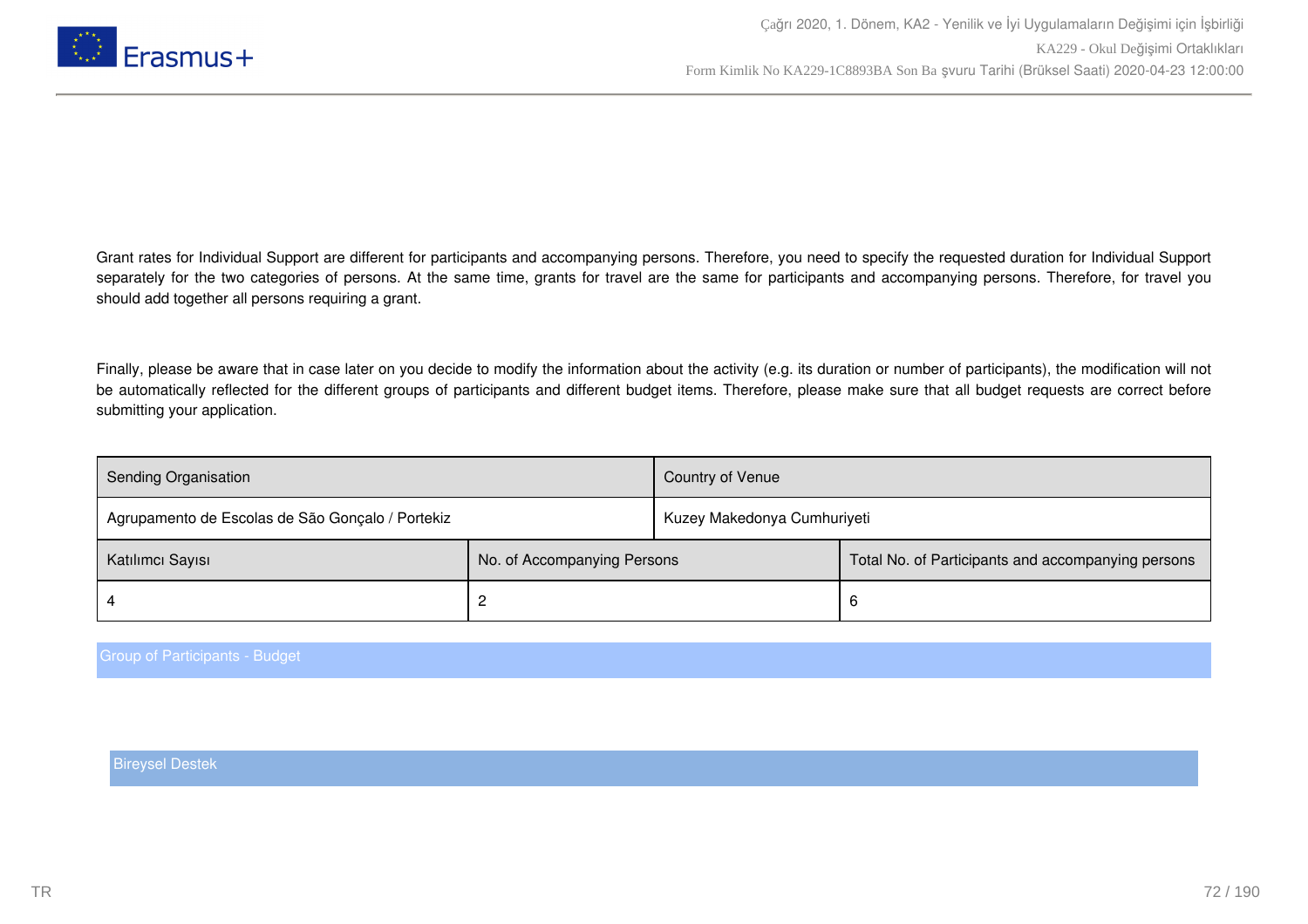

Please note that additional individual support for up to two travel days may be requested if the participants are required to travel on the day before or after the activity.

| Katılımcı Sayısı | <b>Duration per Participant (days)</b> | <b>Grant per Participant</b> | <b>Total (for Participants)</b> |
|------------------|----------------------------------------|------------------------------|---------------------------------|
|                  |                                        | 406,00 EUR                   | 1.624,00 EUR                    |

| No. of Accompanying Persons | <b>Duration per Accompanying</b><br>Person (days) | <b>Grant per Accompanying Person</b> | Total (for Accompanying Persons) |
|-----------------------------|---------------------------------------------------|--------------------------------------|----------------------------------|
|                             |                                                   | 742,00 EUR                           | .484,00 EUR                      |

| 3.108,00 EUR |  |
|--------------|--|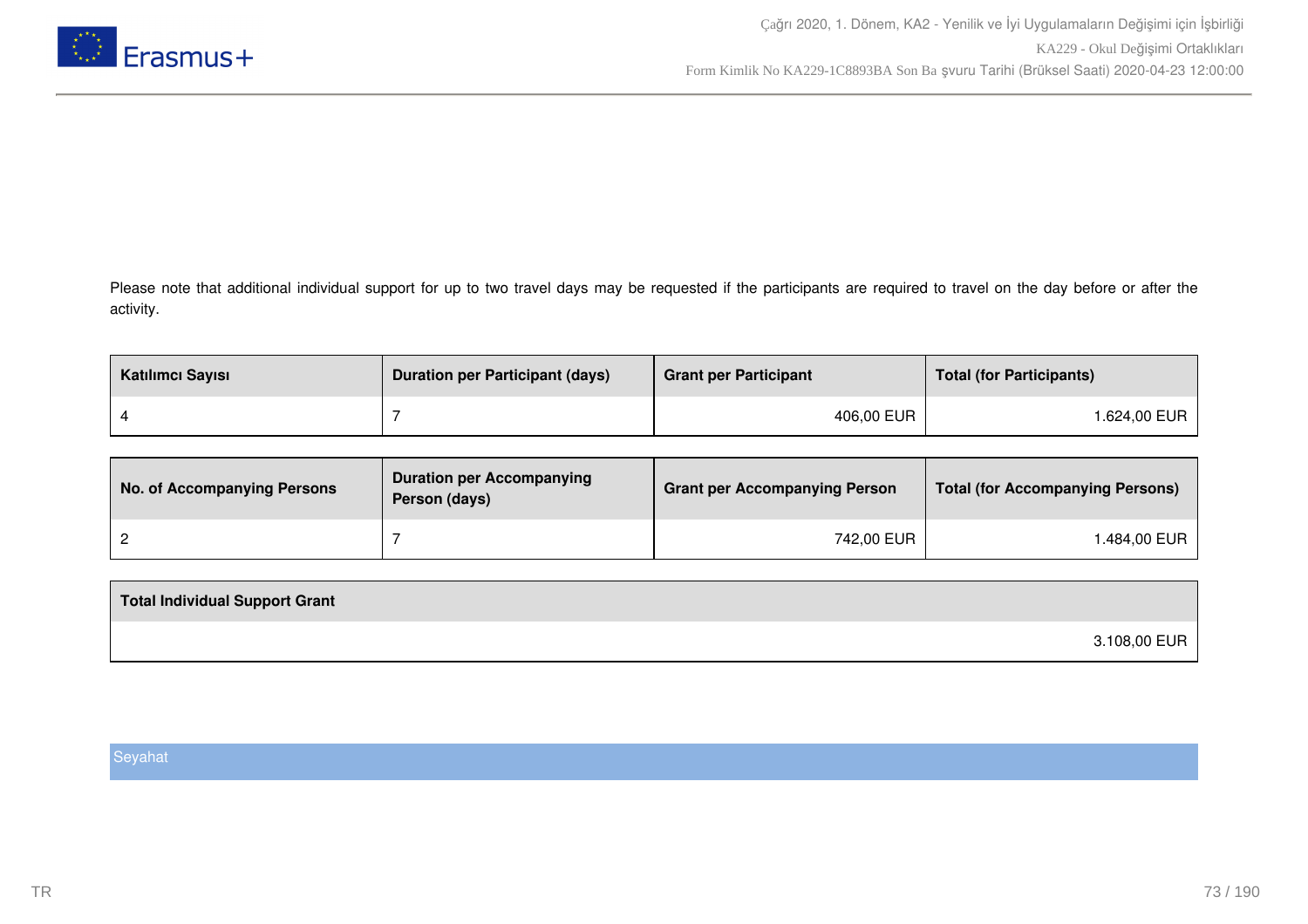

| <b>No. of Persons</b> | Distance band  | <b>Grant per Participant</b> | <b>Total Travel Grant</b> |
|-----------------------|----------------|------------------------------|---------------------------|
|                       | 2000 - 2999 km | 360                          | 2.160,00 EUR              |

Request Exceptional Costs for Expensive Travel

## Group of Participants (3, C1 (IMAGE EDITING TOOLS))

To request funds for participants in this group, please complete the information below.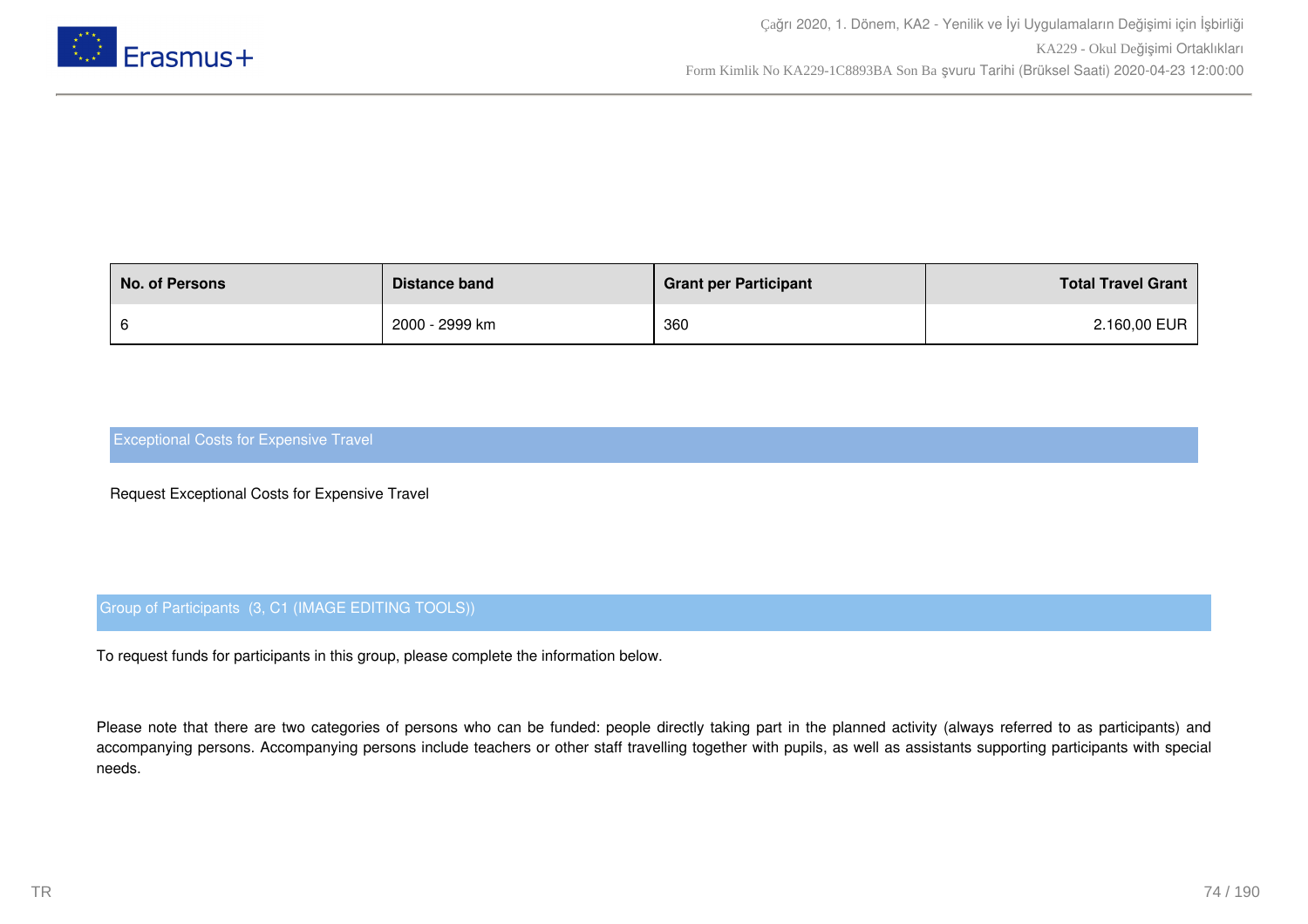

Finally, please be aware that in case later on you decide to modify the information about the activity (e.g. its duration or number of participants), the modification will not be automatically reflected for the different groups of participants and different budget items. Therefore, please make sure that all budget requests are correct before submitting your application.

| <b>Sending Organisation</b>     |                             | Country of Venue            |                                                    |
|---------------------------------|-----------------------------|-----------------------------|----------------------------------------------------|
| BÜYÜKMANGIT ORTAOKULU / Türkiye |                             | Kuzey Makedonya Cumhuriyeti |                                                    |
| Katılımcı Sayısı                | No. of Accompanying Persons |                             | Total No. of Participants and accompanying persons |
|                                 |                             |                             | 6                                                  |

Group of Participants - Budget

#### Bireysel Destek

Please note that additional individual support for up to two travel days may be requested if the participants are required to travel on the day before or after the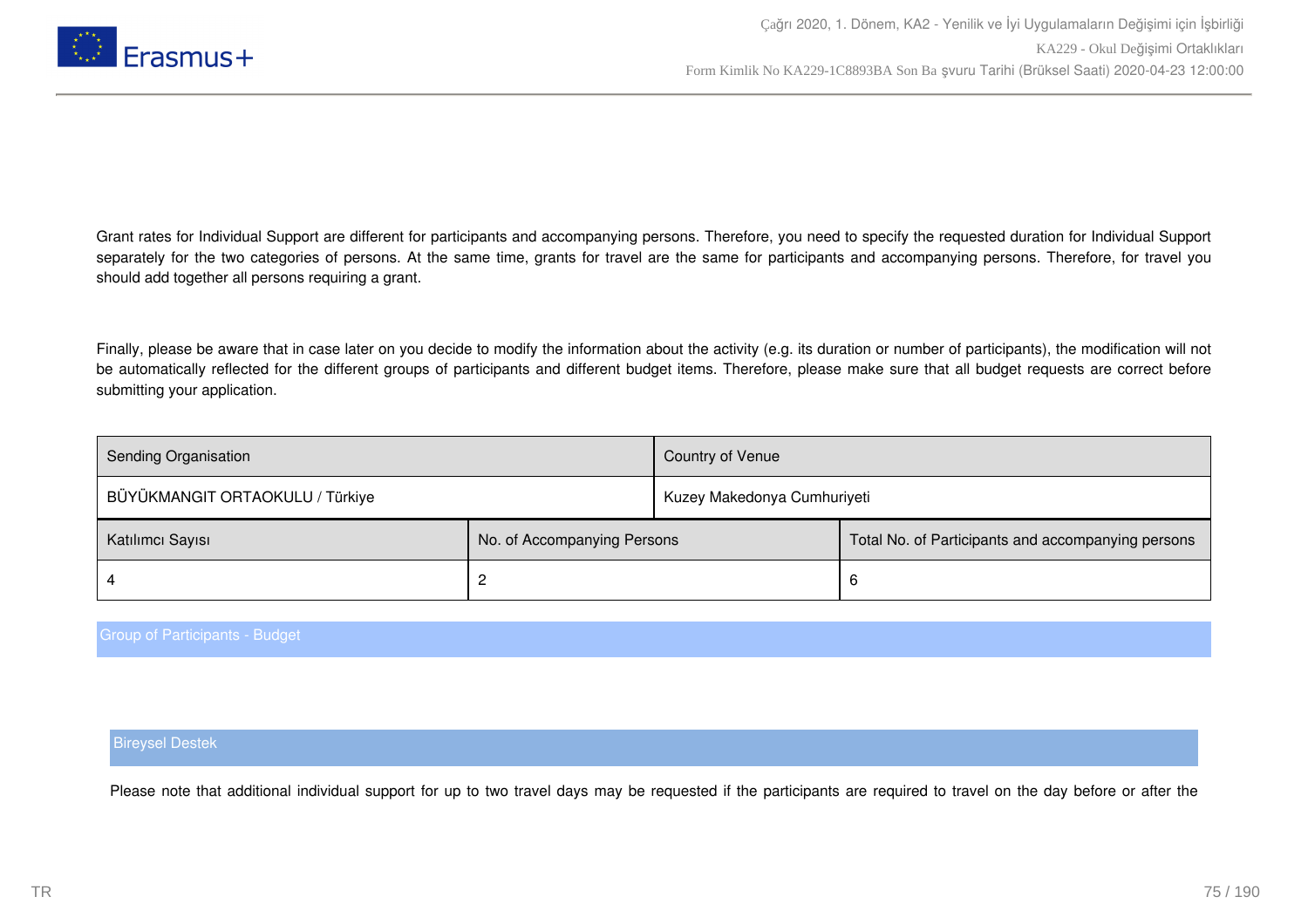

## activity.

| Katılımcı Sayısı | <b>Duration per Participant (days)</b> | <b>Grant per Participant</b> | <b>Total (for Participants)</b> |
|------------------|----------------------------------------|------------------------------|---------------------------------|
|                  |                                        | 406,00 EUR                   | 1.624,00 EUR                    |

| No. of Accompanying Persons | <b>Duration per Accompanying</b><br>Person (days) | <b>Grant per Accompanying Person</b> | <b>Total (for Accompanying Persons)</b> |
|-----------------------------|---------------------------------------------------|--------------------------------------|-----------------------------------------|
|                             |                                                   | 742,00 EUR                           | .484,00 EUR                             |

| <b>Total Individual Support Grant</b> |              |
|---------------------------------------|--------------|
|                                       | 3.108,00 EUR |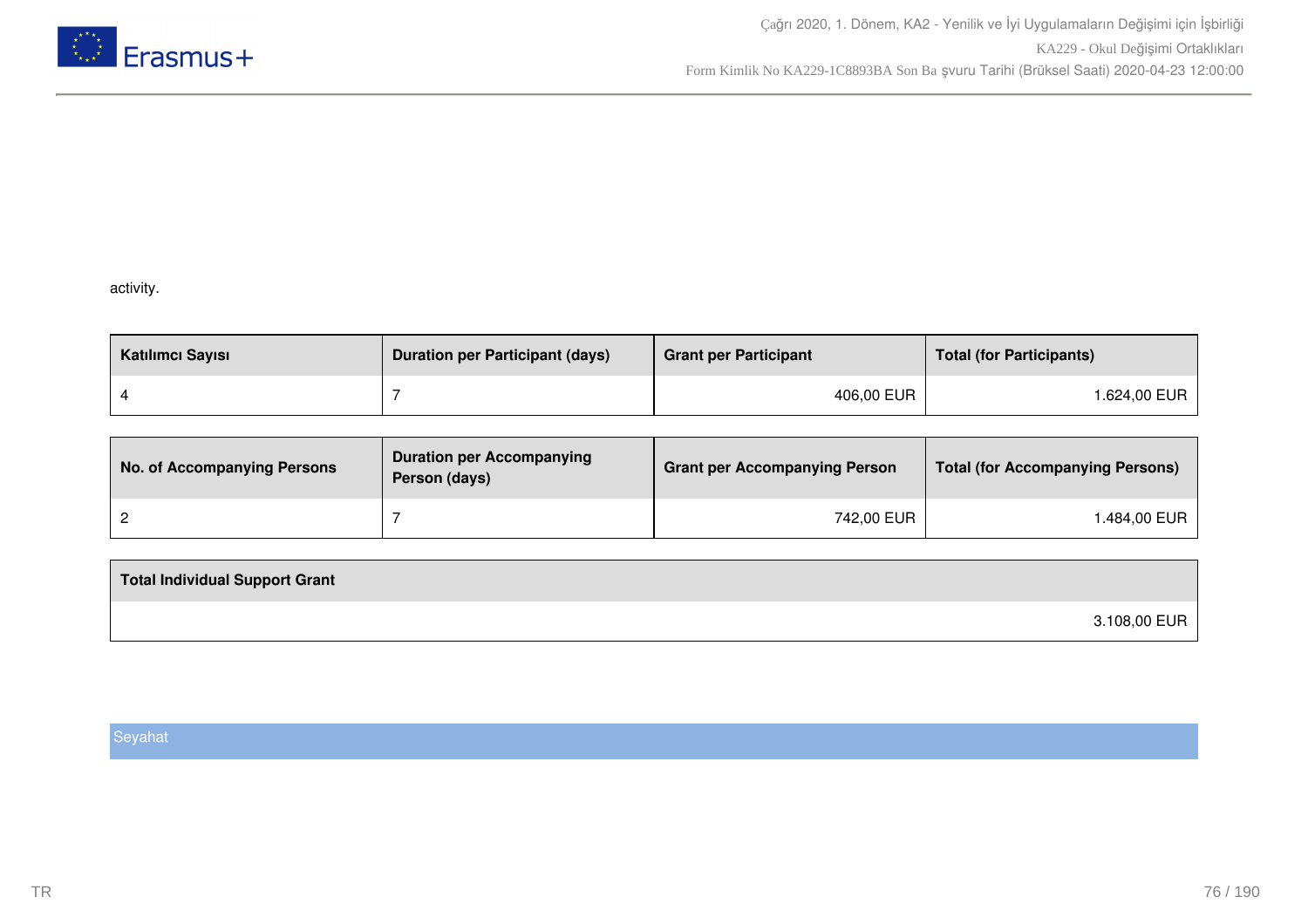

| <b>No. of Persons</b> | Distance band | <b>Grant per Participant</b> | <b>Total Travel Grant</b> |
|-----------------------|---------------|------------------------------|---------------------------|
|                       | 500 - 1999 km | 275                          | <b>.650,00 EUR</b>        |

Request Exceptional Costs for Expensive Travel

## Group of Participants (4, C1 (IMAGE EDITING TOOLS))

To request funds for participants in this group, please complete the information below.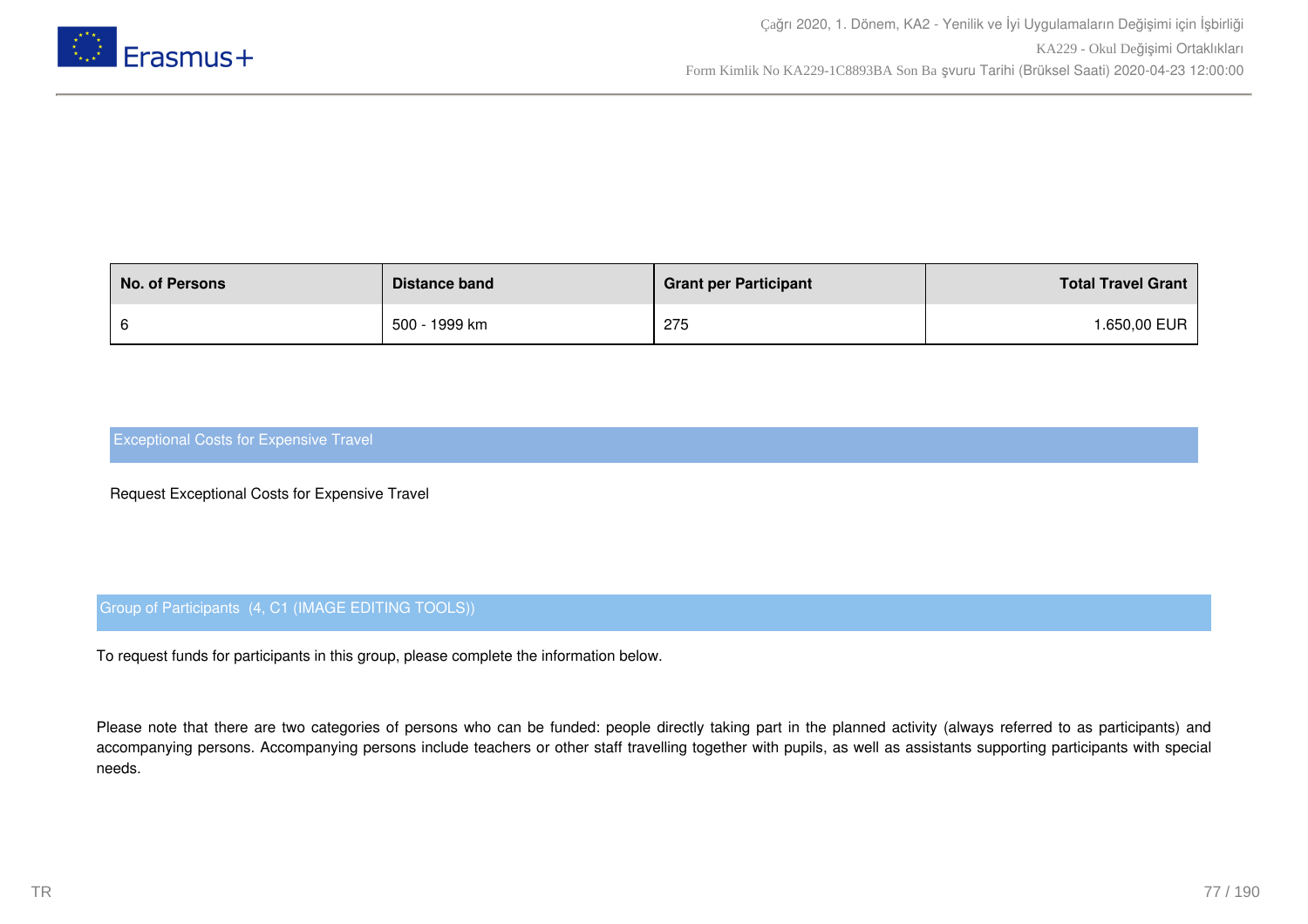

Finally, please be aware that in case later on you decide to modify the information about the activity (e.g. its duration or number of participants), the modification will not be automatically reflected for the different groups of participants and different budget items. Therefore, please make sure that all budget requests are correct before submitting your application.

| Sending Organisation               |                             | Country of Venue            |                                                    |
|------------------------------------|-----------------------------|-----------------------------|----------------------------------------------------|
| Istituto Comprensivo Cena / Italya |                             | Kuzey Makedonya Cumhuriyeti |                                                    |
| Katılımcı Sayısı                   | No. of Accompanying Persons |                             | Total No. of Participants and accompanying persons |
|                                    |                             |                             | 6                                                  |

#### Group of Participants - Budget

#### Bireysel Destek

Please note that additional individual support for up to two travel days may be requested if the participants are required to travel on the day before or after the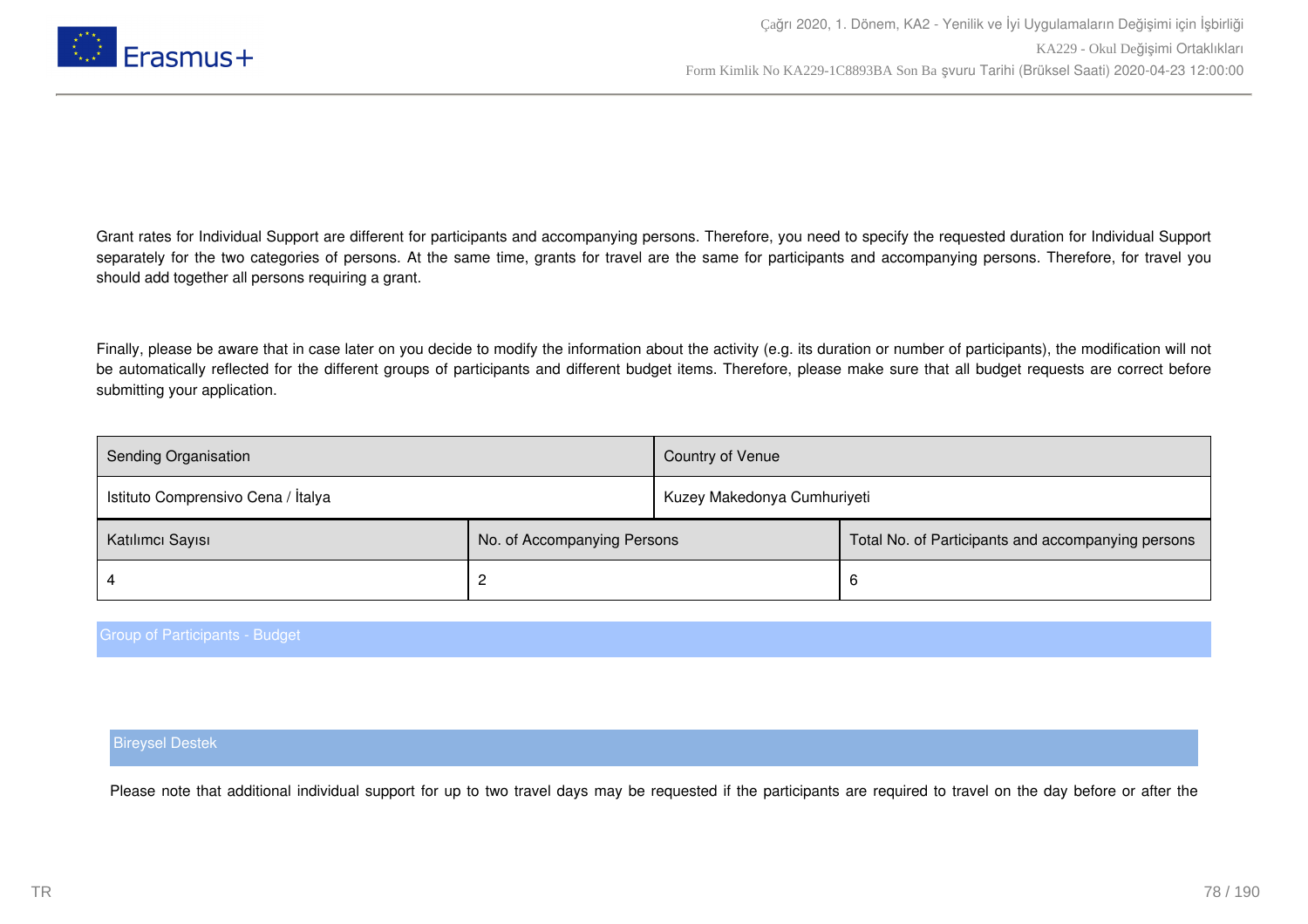

## activity.

| Katılımcı Sayısı | <b>Duration per Participant (days)</b> | <b>Grant per Participant</b> | <b>Total (for Participants)</b> |
|------------------|----------------------------------------|------------------------------|---------------------------------|
|                  |                                        | 406,00 EUR                   | l.624,00 EUR                    |

| No. of Accompanying Persons | <b>Duration per Accompanying</b><br>Person (days) | <b>Grant per Accompanying Person</b> | <b>Total (for Accompanying Persons)</b> |
|-----------------------------|---------------------------------------------------|--------------------------------------|-----------------------------------------|
|                             |                                                   | 742,00 EUR                           | 1.484,00 EUR                            |

| <b>Total Individual Support Grant</b> |              |
|---------------------------------------|--------------|
|                                       | 3.108,00 EUR |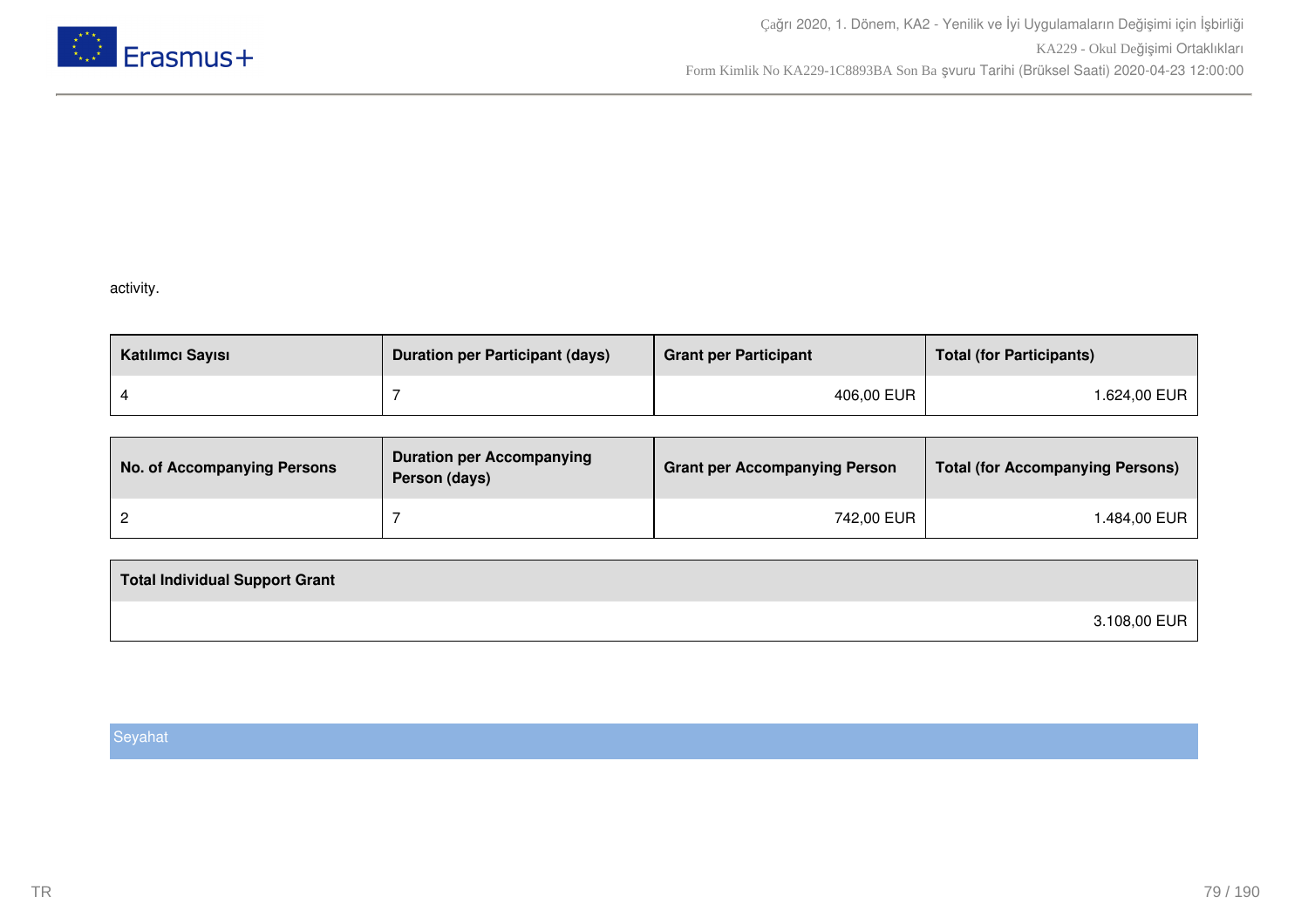

| <b>No. of Persons</b> | Distance band | <b>Grant per Participant</b> | <b>Total Travel Grant</b> |
|-----------------------|---------------|------------------------------|---------------------------|
|                       | 500 - 1999 km | 275                          | <b>.650,00 EUR</b>        |

Request Exceptional Costs for Expensive Travel

## Group of Participants (5, C1 (IMAGE EDITING TOOLS))

To request funds for participants in this group, please complete the information below.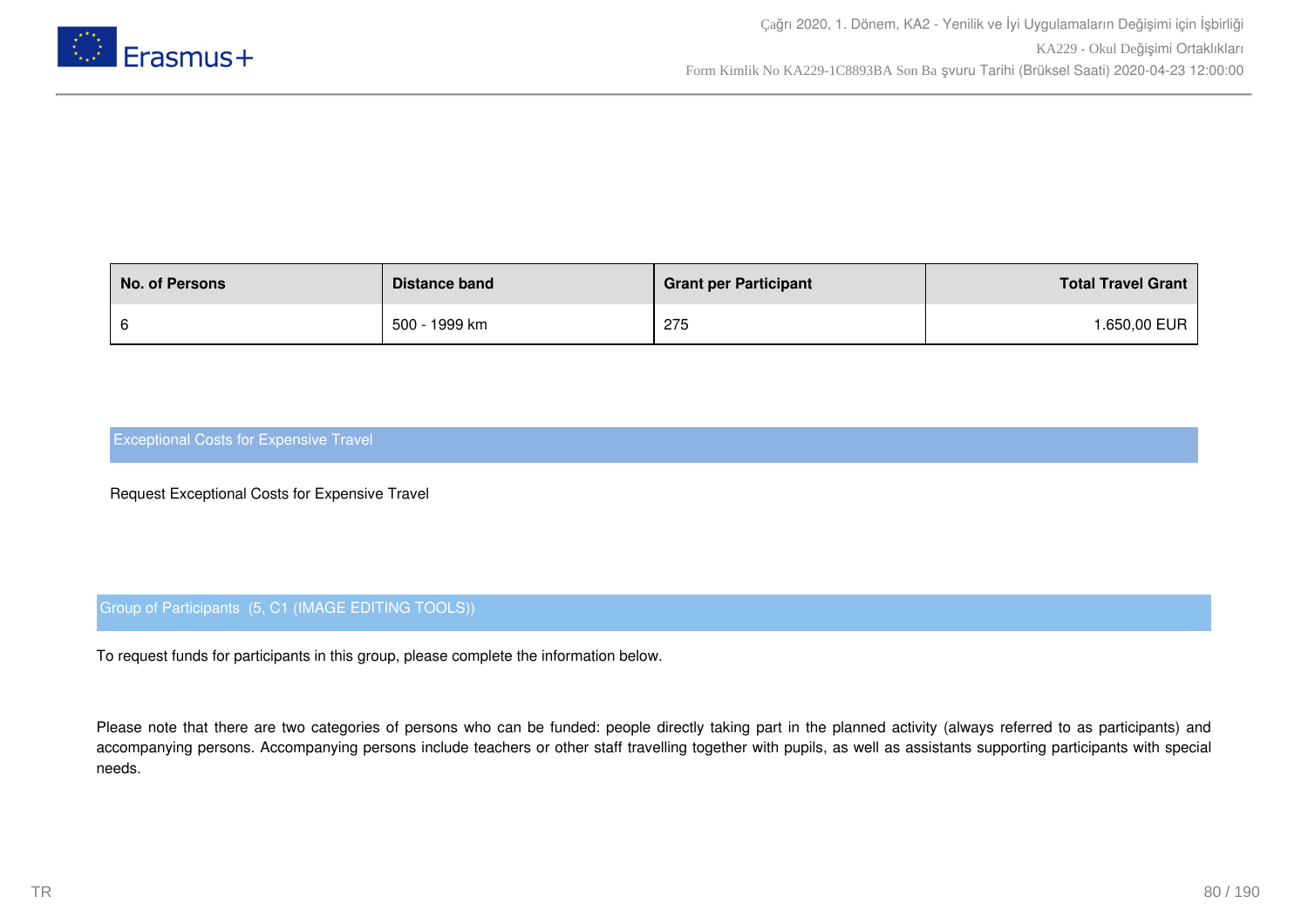

Finally, please be aware that in case later on you decide to modify the information about the activity (e.g. its duration or number of participants), the modification will not be automatically reflected for the different groups of participants and different budget items. Therefore, please make sure that all budget requests are correct before submitting your application.

| Sending Organisation               |                             |                             |                                                    |
|------------------------------------|-----------------------------|-----------------------------|----------------------------------------------------|
| Scoala gimnaziala Nr.168 / Romanya |                             | Kuzey Makedonya Cumhuriyeti |                                                    |
| Katılımcı Sayısı                   | No. of Accompanying Persons |                             | Total No. of Participants and accompanying persons |
|                                    |                             |                             | 6                                                  |

#### Group of Participants - Budget

#### Bireysel Destek

Please note that additional individual support for up to two travel days may be requested if the participants are required to travel on the day before or after the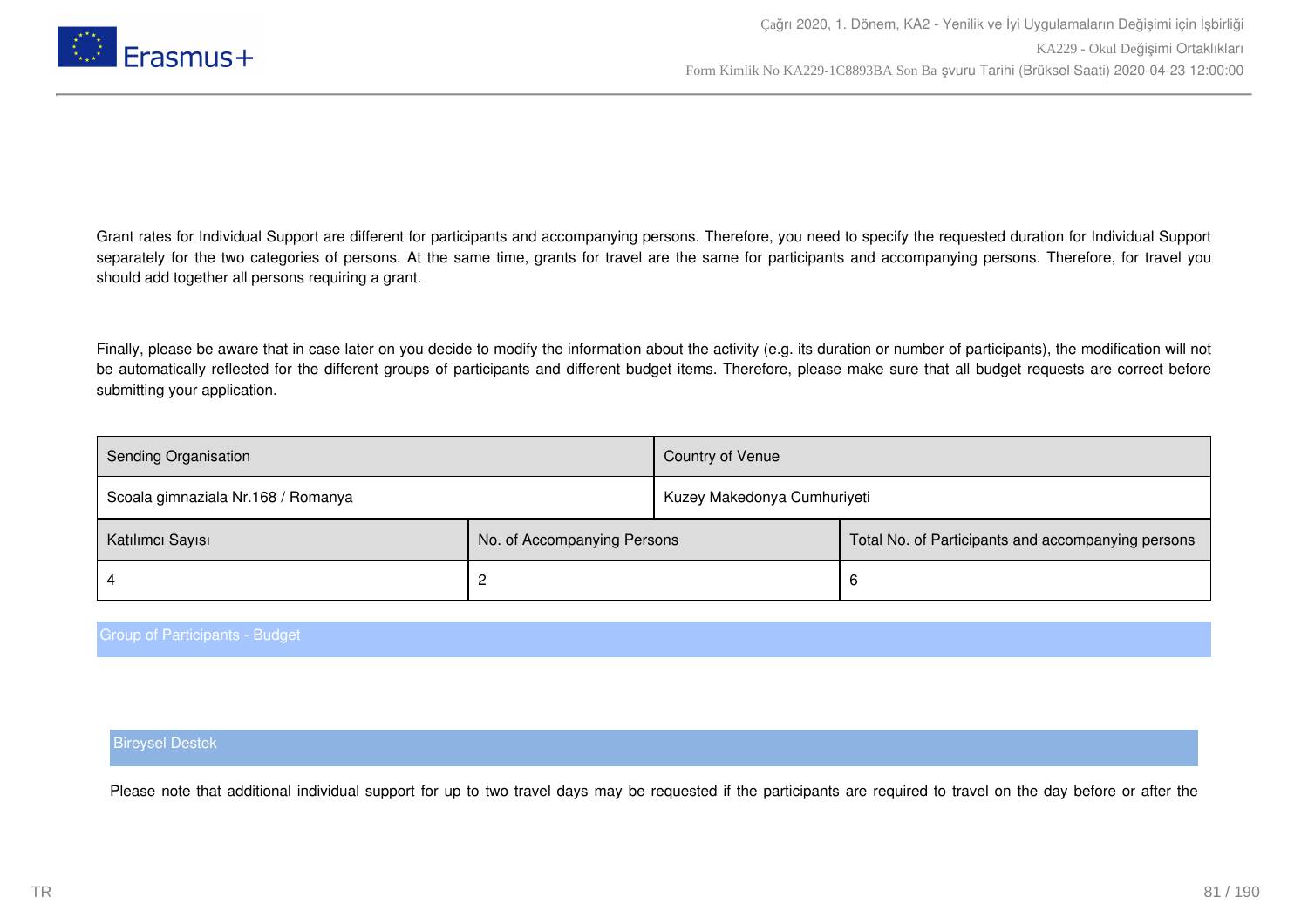

## activity.

| Katılımcı Sayısı | <b>Duration per Participant (days)</b> | <b>Grant per Participant</b> | <b>Total (for Participants)</b> |
|------------------|----------------------------------------|------------------------------|---------------------------------|
|                  |                                        | 406,00 EUR                   | 1.624,00 EUR                    |

| No. of Accompanying Persons | <b>Duration per Accompanying</b><br>Person (days) | <b>Grant per Accompanying Person</b> | <b>Total (for Accompanying Persons)</b> |
|-----------------------------|---------------------------------------------------|--------------------------------------|-----------------------------------------|
|                             |                                                   | 742,00 EUR                           | .484,00 EUR                             |

| <b>Total Individual Support Grant</b> |              |
|---------------------------------------|--------------|
|                                       | 3.108,00 EUR |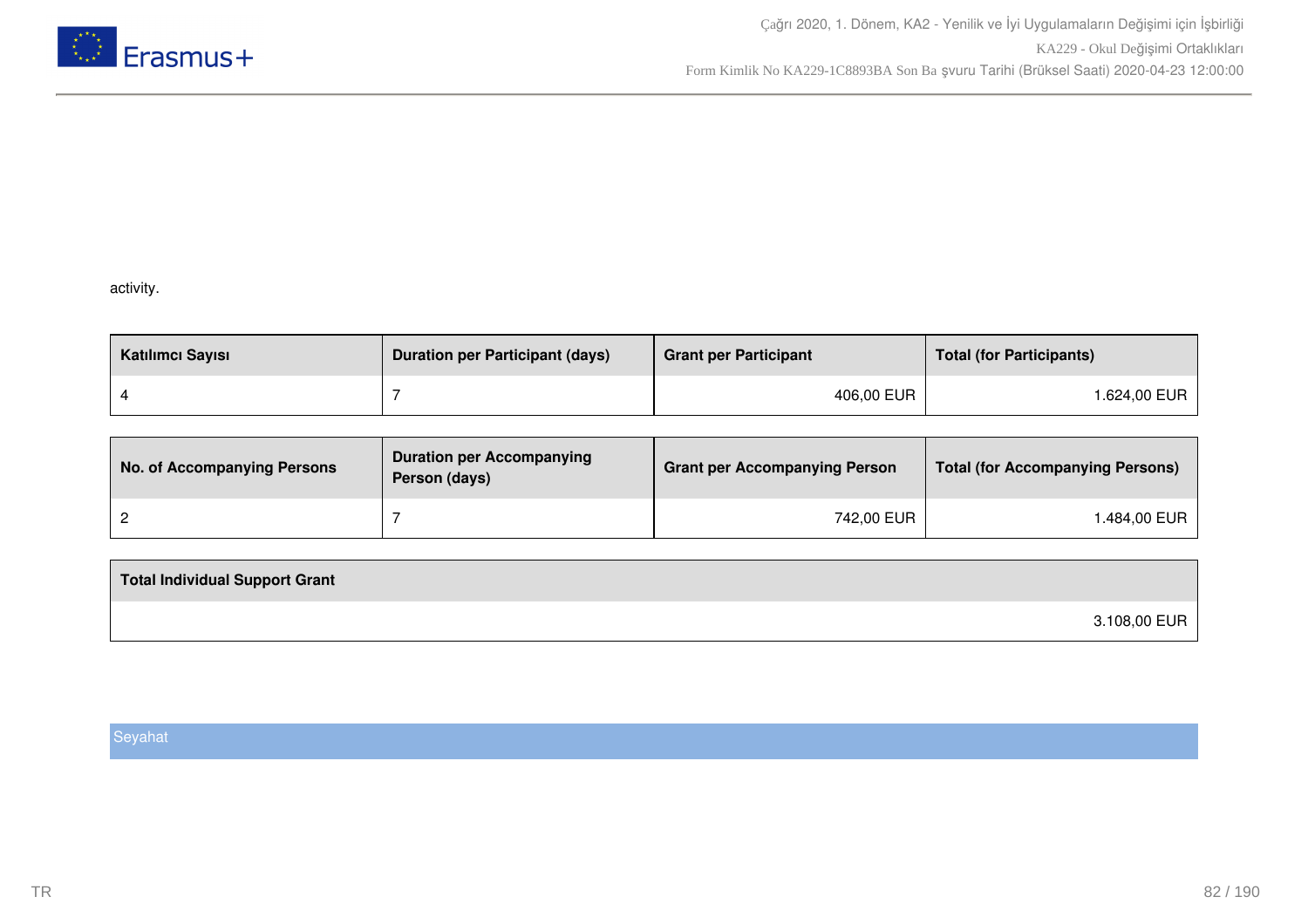

| <b>No. of Persons</b> | Distance band | <b>Grant per Participant</b> | <b>Total Travel Grant</b> |
|-----------------------|---------------|------------------------------|---------------------------|
|                       | 100 - 499 km  | 180                          | .080,00 EUR               |

Request Exceptional Costs for Expensive Travel

Activity Budget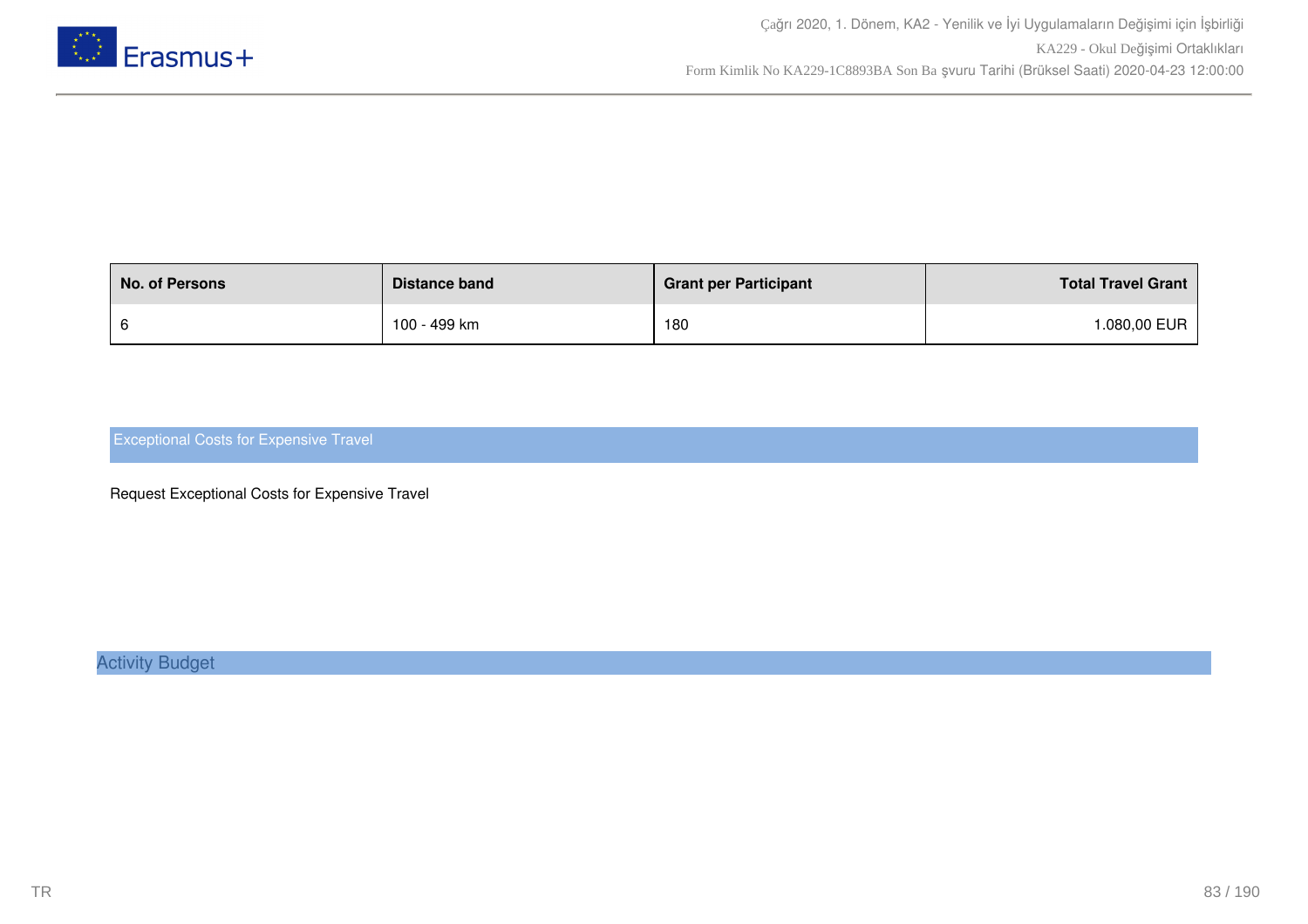

| <b>Budget Items</b>    | Grant         |
|------------------------|---------------|
| Seyahat                | 8.190,00 EUR  |
| <b>Bireysel Destek</b> | 15.540,00 EUR |
| <b>Total Grant</b>     | 23.730,00 EUR |

# Activity Details (C2)

In this section, you are asked to provide details about this specific activity. The section consists of two parts: Activity Details and Groups of Participants.

In the first part (Activity Details) you are asked to provide information about the planned activity as a whole (e.g. its venue, duration, etc.), to define the activity's lead organisation, and to list the other participating organisations. The lead organisation is typically the one hosting the activity in its premises. In case you decide to organise the activity outside of the lead organisation's premises, you must respect the detailed rules provided in the Programme Guide and you need to provide an explanation for this choice as part of the activity description. The other participating organisations are all project partners who will send their participants to take part in the activity. Adding a partner organisation to the list of participating organisations will allow you to ask funding for their participants in the second part of this section.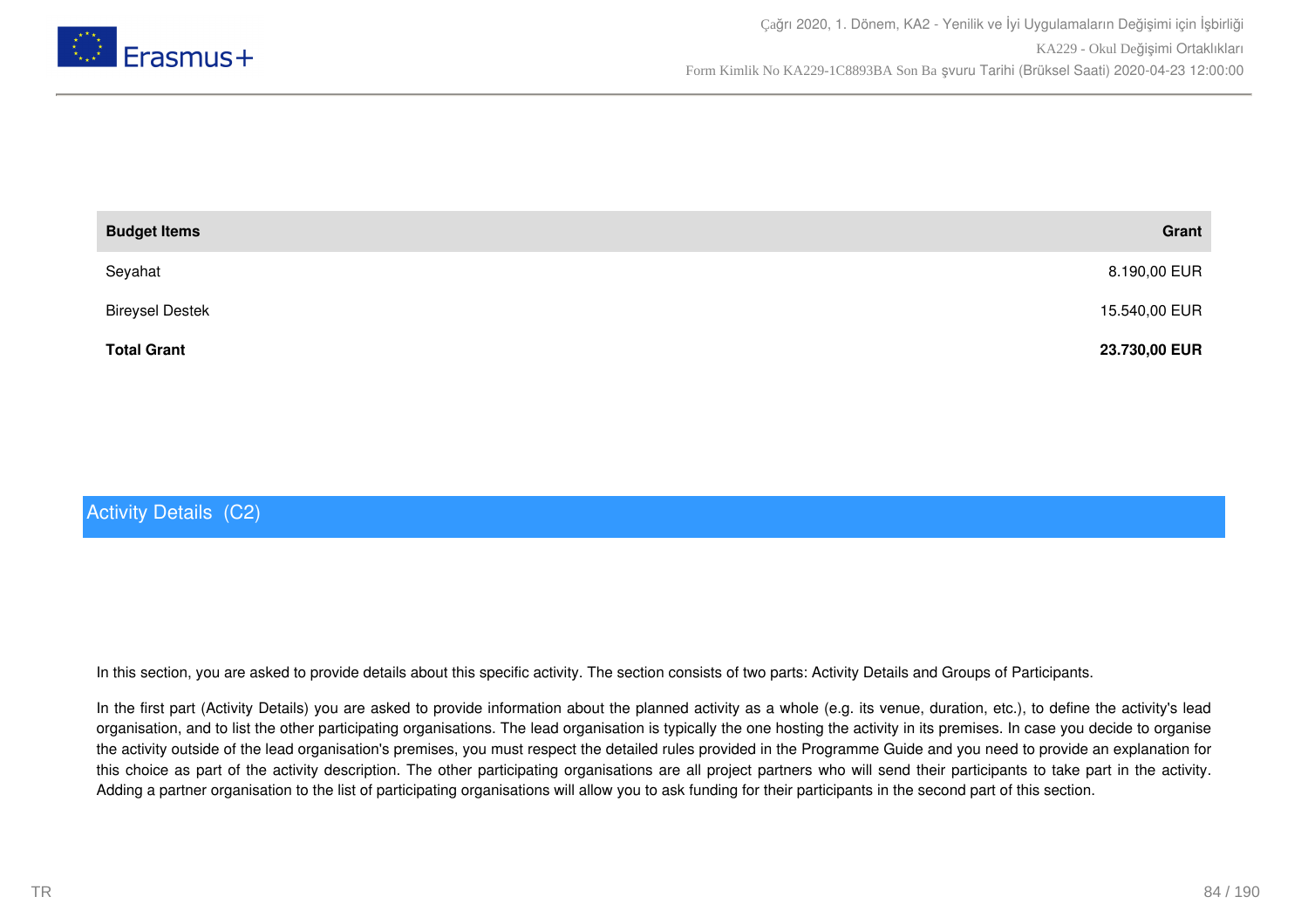

In the second part (Groups of Participants) you are asked to provide some details about the participants who will take part in this activity. The main purpose of this section is to calculate the budget that the project will receive for the participants' travel, individual support and other expenses. The participants are organised in groups for easier calculation. Each group and its budget are linked to their sending organisation.

| <b>Activity Type</b>                                                        | Okul Eğitimi |                                              | Faaliyet türü |   |                         | Öğrenci gruplarının kısa dönemli<br>değişimleri |         |
|-----------------------------------------------------------------------------|--------------|----------------------------------------------|---------------|---|-------------------------|-------------------------------------------------|---------|
| <b>Activity Title</b>                                                       |              | eBOOK TOOLS                                  |               |   |                         |                                                 |         |
| <b>Leading Organisation</b>                                                 |              | abdulhamit han ortaokulu(E10180077, Türkiye) |               |   |                         |                                                 |         |
| Katılımcı Kurum/Kuruluşlar                                                  |              |                                              |               |   |                         |                                                 |         |
| BÜYÜKMANGIT ORTAOKULU(E10022565, Türkiye)                                   |              |                                              |               |   |                         |                                                 |         |
| Istituto Comprensivo Cena(E10008839, İtalya)                                |              |                                              |               |   |                         |                                                 |         |
| OOU Mirce Acev Gjorce Petrov Skopje(E10070547, Kuzey Makedonya Cumhuriyeti) |              |                                              |               |   |                         |                                                 |         |
| Agrupamento de Escolas de São Gonçalo (E10076375, Portekiz)                 |              |                                              |               |   |                         |                                                 |         |
| Scoala gimnaziala Nr.168(E10085840, Romanya)                                |              |                                              |               |   |                         |                                                 |         |
| <b>Starting Period</b>                                                      | 06-<br>2021  | Duration(days)                               |               | 5 | <b>Country of Venue</b> |                                                 | Türkiye |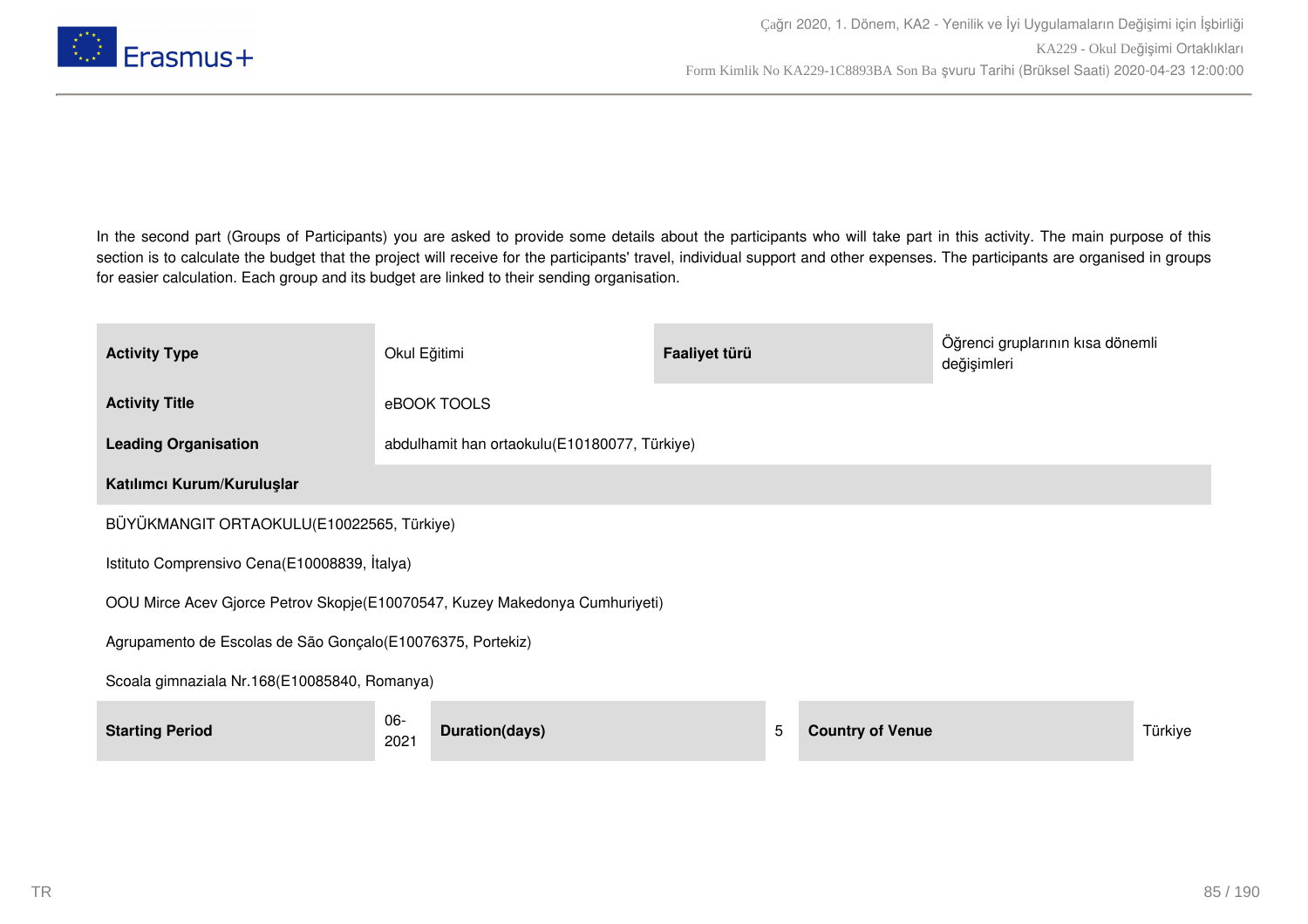

### **Description of the activity:**

- Describe the content, methodology and expected results of the activity.

- How is it going to be related to or integrated with the normal activities of the involved schools?

The activity will take place in Niğde, Turkey. Each country will participate with 4 students and 2 teachers. The activity will take place for 5 days. An e-journal will be designed within the activity. Each partner will design a 6-page journal document before mobility takes place. What topics will be included in the journal, pictures to be used and a bibliography will be prepared if necessary. 6 partners will prepare a 36-page journal document totaly. Partners will devote 2 pages to this project. The development process of this project and the work done to date will be included. 1 page will be used to promote their schools. 1 page will be related to Erasmus (Erasmus history, goals, inspiration, etc.) 2 pages will be carried out on the topics they want. These documents will be ready before mobility. During mobility, the host country (Niğde,Turkey) is responsible for the design of the front and back pages. The host country will finish the front page design and bibliography. In this way, a common journal will be designed for the project. Each partner will be able to print the magazine by translating it into his / her own language. The journal language is English. The journal will be published on the website and on the eTwinning page.

First day: Introducing the necessary programs for the e-Journal Second day: Using the visuals and writings in the e-journal Third day: Combining the common areas of the journal Fourth day: Adding the e-journal of each partner to their pages in turn. Fifth day: Adding the magazine cover, bibliography and completeing the journal.

Students will understand the group work within the scope of the project. They will be able to comprehend how to make the whole part with large groups. It will serve as an example for group work in schools, and will see that people from different languages and cultures can come together for common goals.

**Does this activity combine physical mobility with virtual exchanges through eTwinning?** Evet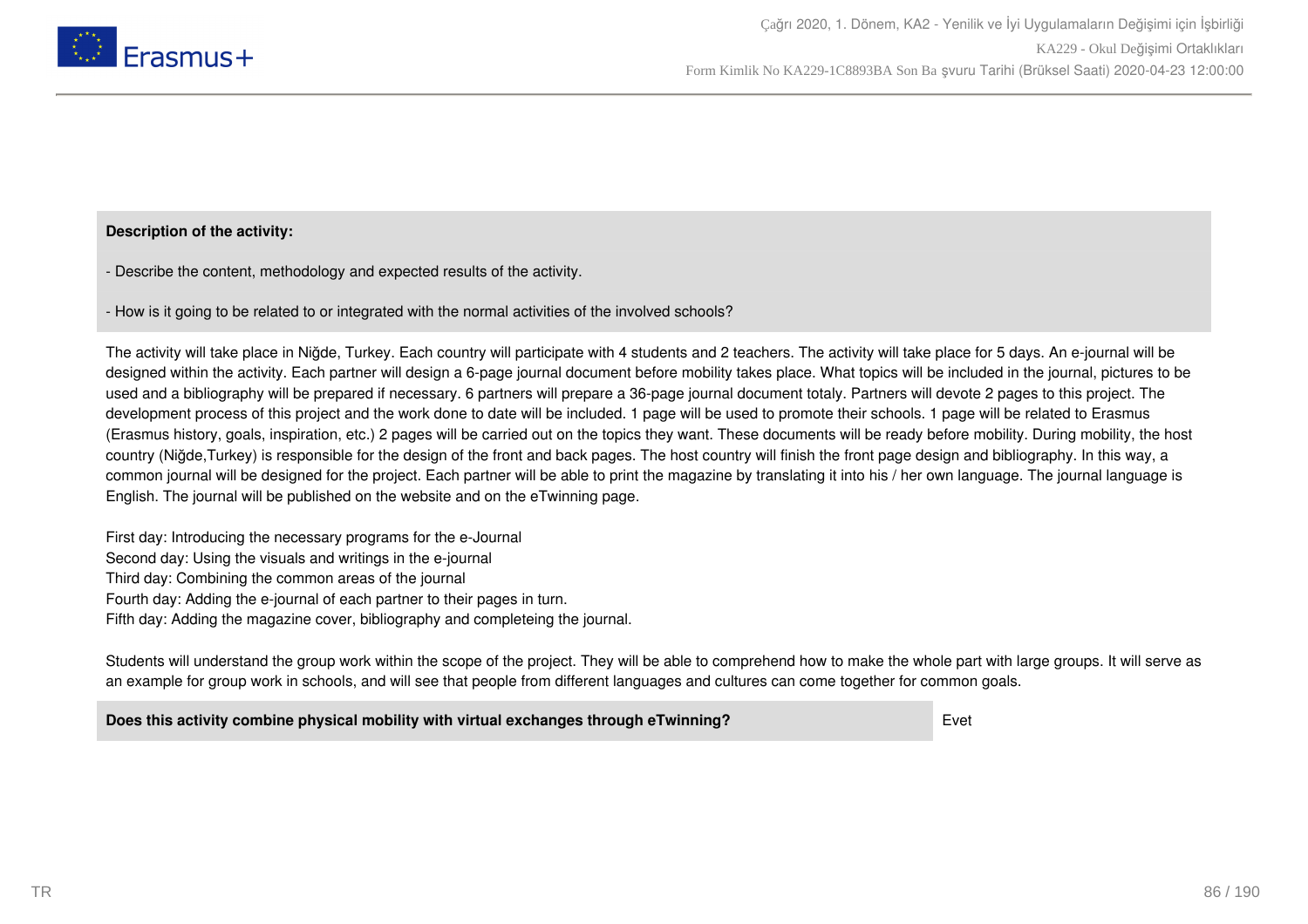

## **Please explain how this will be achieved and what the expected benefits are.**

Journals to be prepared will be published on the eTwining platform. In this way, a document will be prepared for the promotion of the project and a value will be created with the other partners in the eTwining project. Not only the partners participating in the mobility, but also other partners from other countries will contribute to the journal.

## **How is participation in this activity going to benefit the involved participants?**

Many schools make activities such as magazines, newspapers, and wall corner preparation for students to express themselves and introduce the school. We aim to make these events global with eTwinning platform not only within the schools but also worldwide. Both our project and our schools will be promoted thanks to this magazine. This work with multiple partners will have the chance to appeal to more audiences. The participants will have prepared this project with people who speak different languages and have different cultures.So, they will prepare a common magazine in different 6 languages (Turkish, Portuguese, Italian, Macedonian, Romanian) including English.

## Summary of Groups of Participants

In the following table, please define the groups of participants who will require funding to participate in this activity. Participants who do not require funding (for example local participants) do not need to be specified in this part.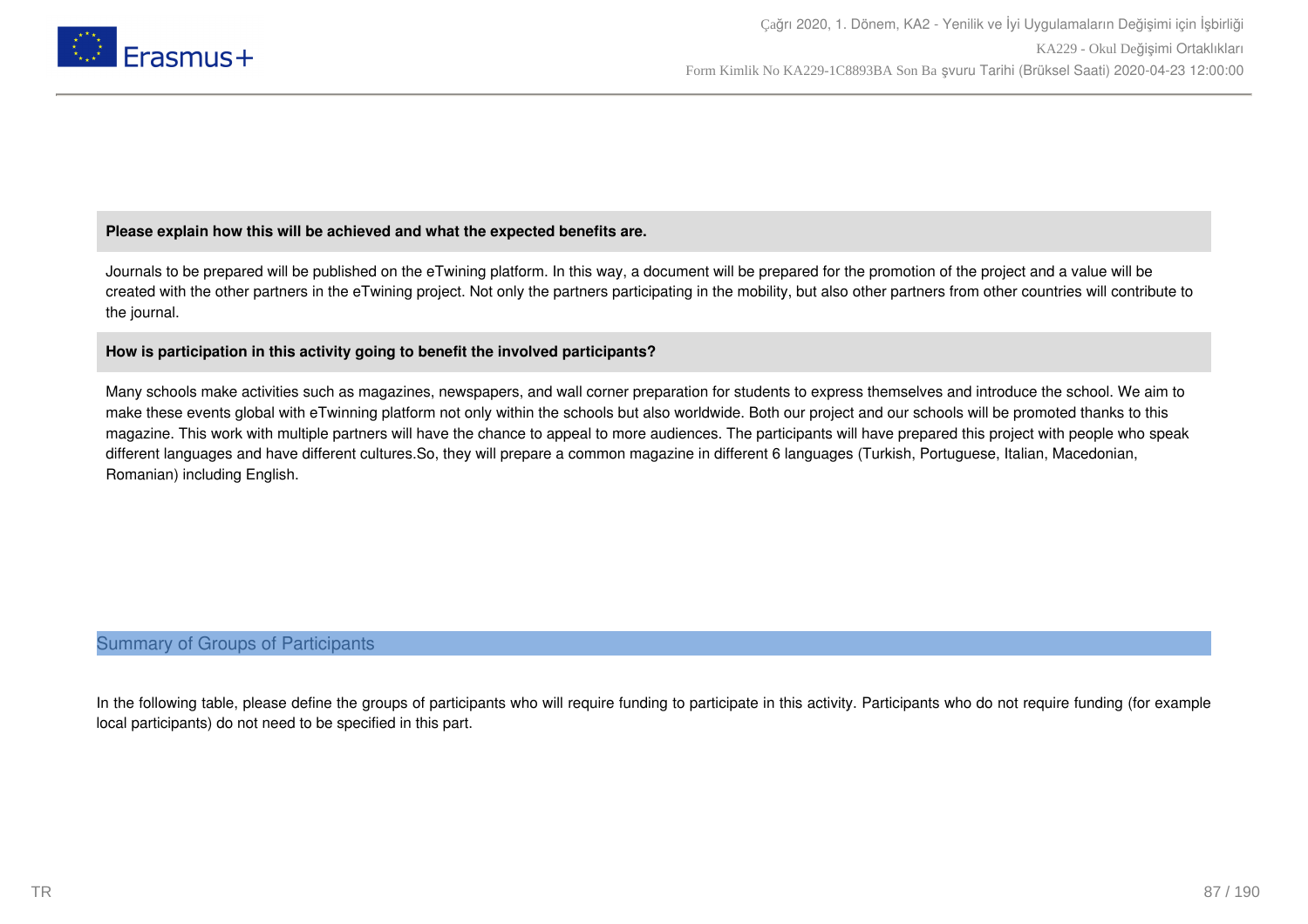

| ID             | <b>Sending Organisati</b><br>on                                                         | <b>Distance Band</b> | <b>Duration (days)</b> | Katılımcı Sayısı | No. of<br>Accompanying<br><b>Persons</b> | Grant        |
|----------------|-----------------------------------------------------------------------------------------|----------------------|------------------------|------------------|------------------------------------------|--------------|
| 1              | Agrupamento de<br>Escolas de São<br>Gonçalo(E10076375,<br>Portekiz)                     | 3000-3999 km         | $\overline{7}$         | 4                | $\overline{c}$                           | 6.288,00 EUR |
| $\overline{c}$ | BÜYÜKMANGIT<br>ORTAOKULU(E<br>10022565, Türkiye)                                        | 100-499 km           | $\overline{7}$         | 4                | $\sqrt{2}$                               | 4.188,00 EUR |
| 3              | Istituto Comprensivo<br>Cena(E10008839,<br><i>italya)</i>                               | 500-1999 km          | $\overline{7}$         | 4                | $\overline{c}$                           | 4.758,00 EUR |
| 4              | OOU Mirce Acev<br>Gjorce Petrov<br>Skopje(E10070547,<br>Kuzey Makedonya<br>Cumhuriyeti) | 500-1999 km          | 7                      | 4                | $\overline{c}$                           | 4.758,00 EUR |
| 5              | Scoala gimnaziala<br>Nr.168(E10085840,<br>Romanya)                                      | 500-1999 km          | 7                      | 4                | $\overline{c}$                           | 4.758,00 EUR |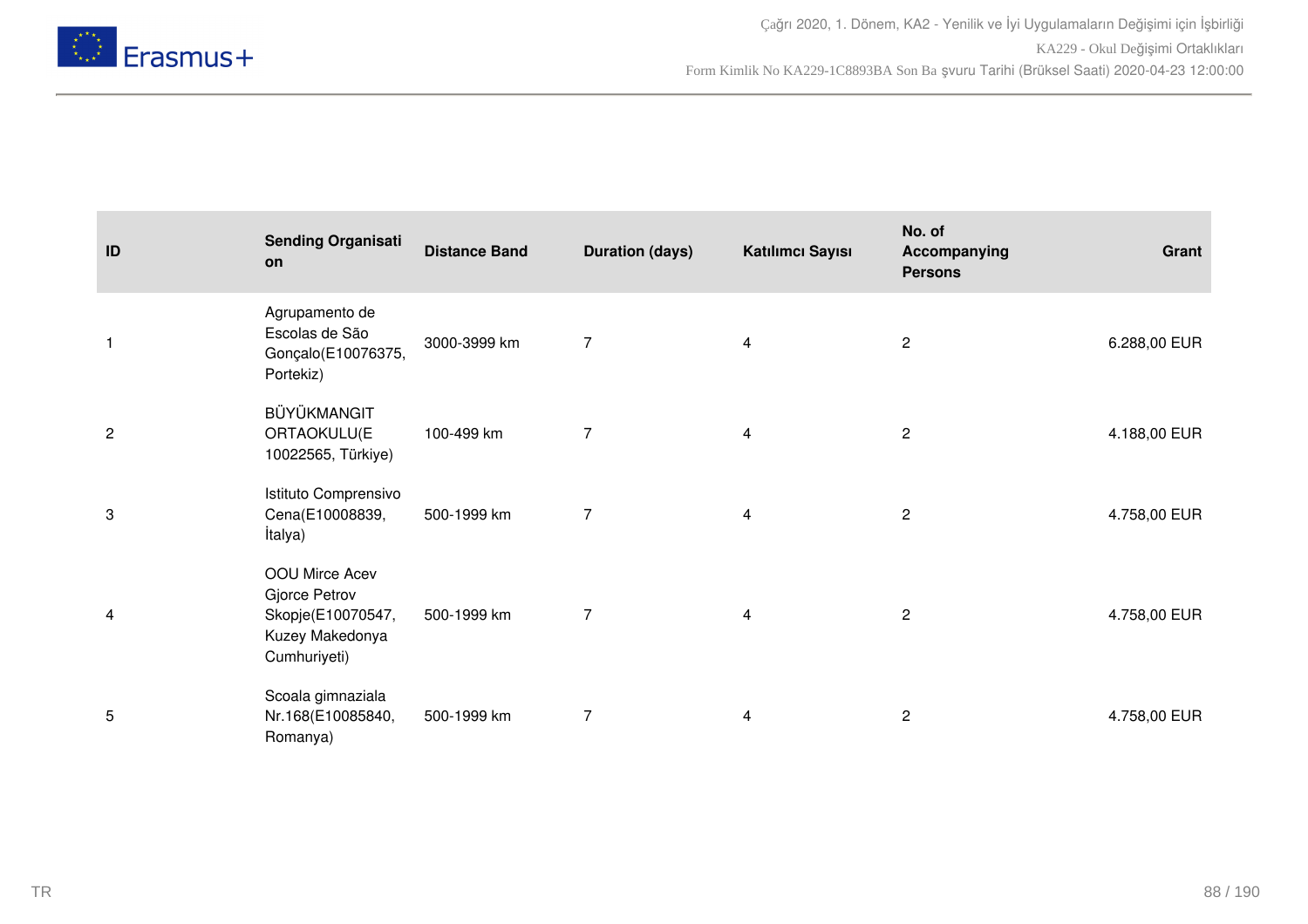

## Group of Participants (1, C2 (eBOOK TOOLS))

To request funds for participants in this group, please complete the information below.

Please note that there are two categories of persons who can be funded: people directly taking part in the planned activity (always referred to as participants) and accompanying persons. Accompanying persons include teachers or other staff travelling together with pupils, as well as assistants supporting participants with special needs.

Grant rates for Individual Support are different for participants and accompanying persons. Therefore, you need to specify the requested duration for Individual Support separately for the two categories of persons. At the same time, grants for travel are the same for participants and accompanying persons. Therefore, for travel you should add together all persons requiring a grant.

Finally, please be aware that in case later on you decide to modify the information about the activity (e.g. its duration or number of participants), the modification will not be automatically reflected for the different groups of participants and different budget items. Therefore, please make sure that all budget requests are correct before submitting your application.

| Sending Organisation                             |                             | Country of Venue |                                                    |
|--------------------------------------------------|-----------------------------|------------------|----------------------------------------------------|
| Agrupamento de Escolas de São Gonçalo / Portekiz |                             | Türkiye          |                                                    |
| Katılımcı Sayısı                                 | No. of Accompanying Persons |                  | Total No. of Participants and accompanying persons |
|                                                  |                             |                  | 6                                                  |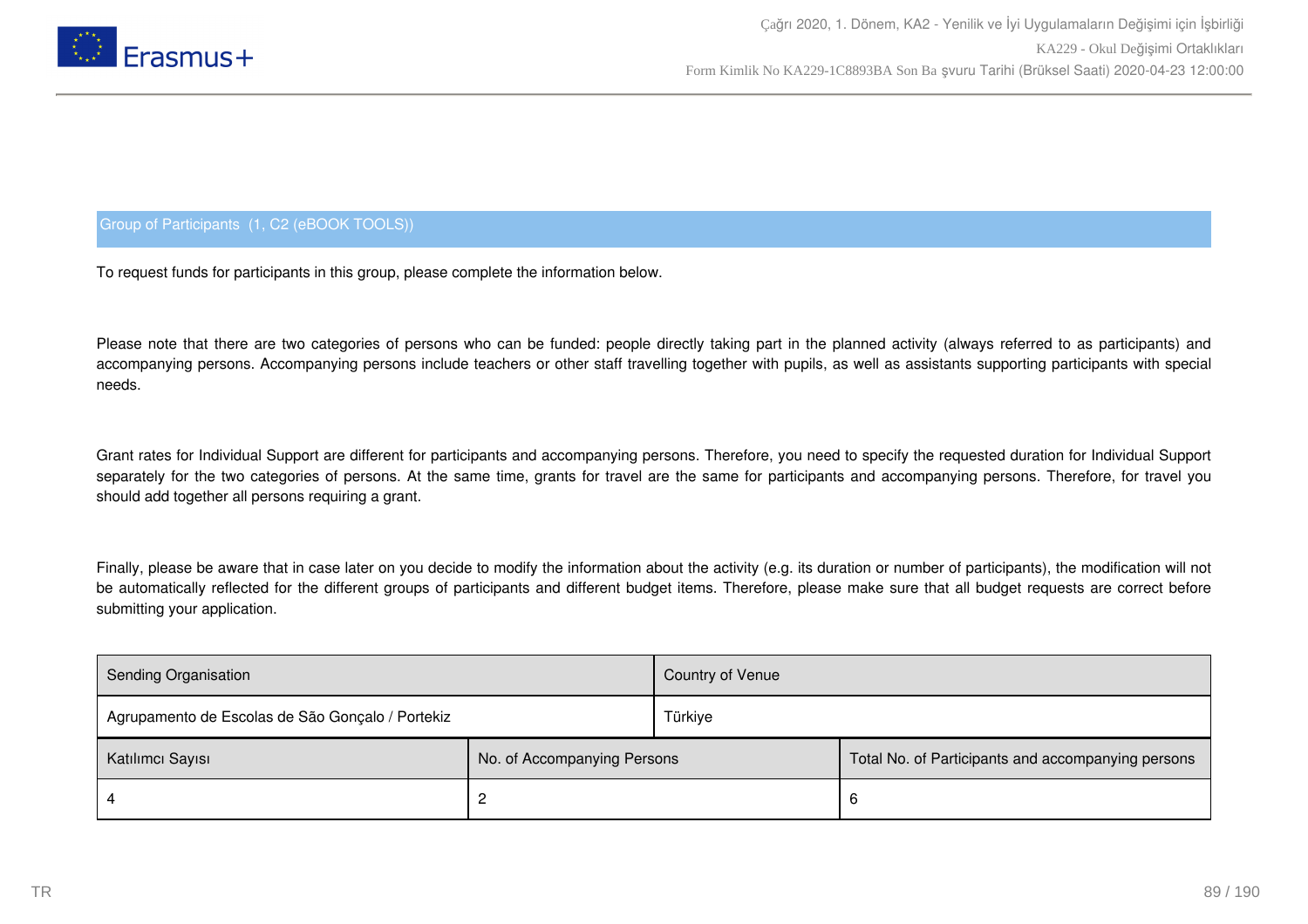

## Bireysel Destek

Please note that additional individual support for up to two travel days may be requested if the participants are required to travel on the day before or after the activity.

| Katılımcı Sayısı | <b>Duration per Participant (days)</b> | <b>Grant per Participant</b> | <b>Total (for Participants)</b> |
|------------------|----------------------------------------|------------------------------|---------------------------------|
|                  |                                        | 406,00 EUR                   | 1.624,00 EUR                    |

| No. of Accompanying Persons | <b>Duration per Accompanying</b><br>Person (days) | <b>Grant per Accompanying Person</b> | Total (for Accompanying Persons) |
|-----------------------------|---------------------------------------------------|--------------------------------------|----------------------------------|
|                             |                                                   | 742,00 EUR                           | l.484,00 EUR                     |

| Total Individual Support Grant |              |
|--------------------------------|--------------|
|                                | 3.108,00 EUR |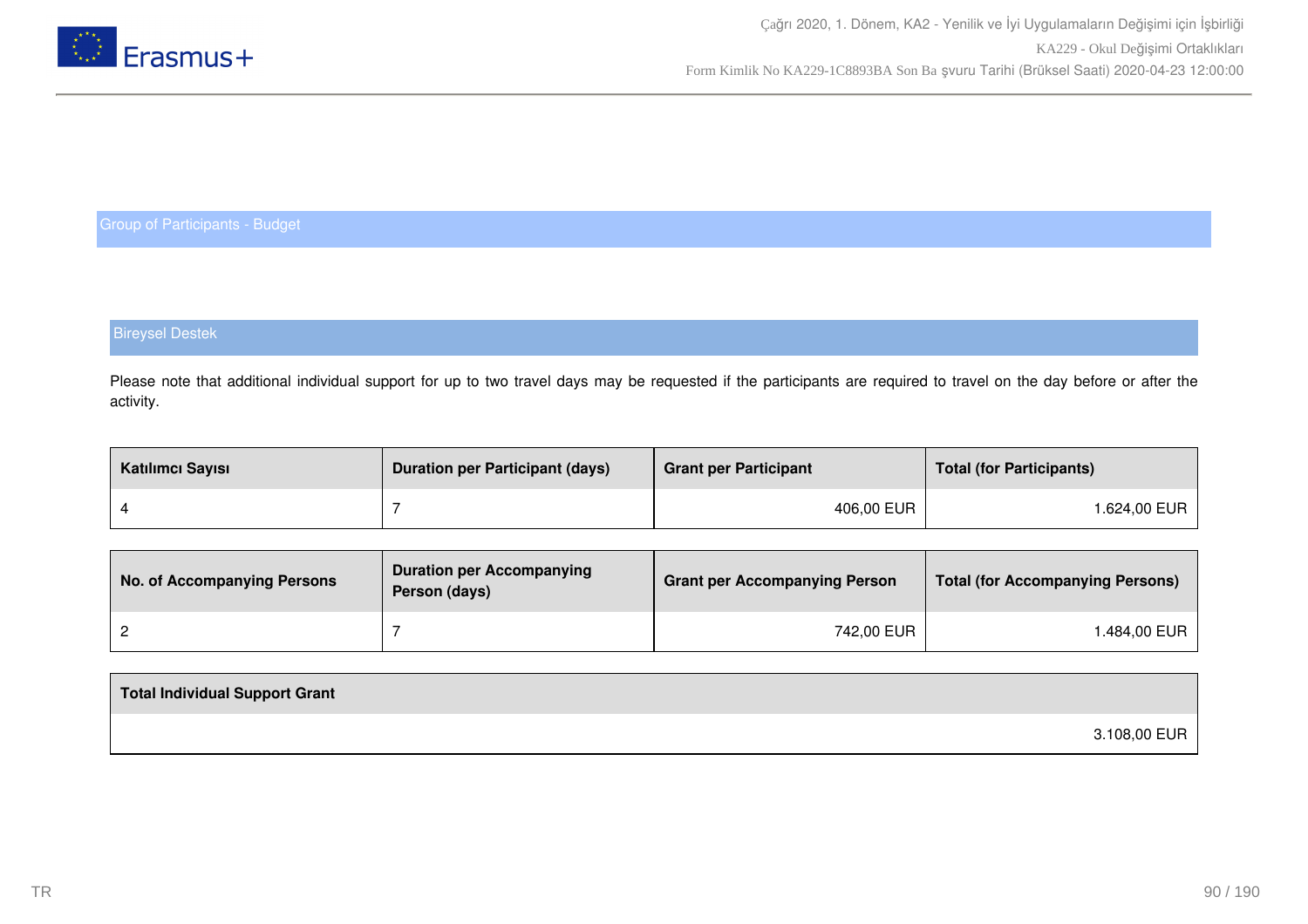

| Seyahat        |                |                              |                           |
|----------------|----------------|------------------------------|---------------------------|
| No. of Persons | Distance band  | <b>Grant per Participant</b> | <b>Total Travel Grant</b> |
| 6              | 3000 - 3999 km | 530                          | 3.180,00 EUR              |

Request Exceptional Costs for Expensive Travel

## Group of Participants (2, C2 (eBOOK TOOLS))

To request funds for participants in this group, please complete the information below.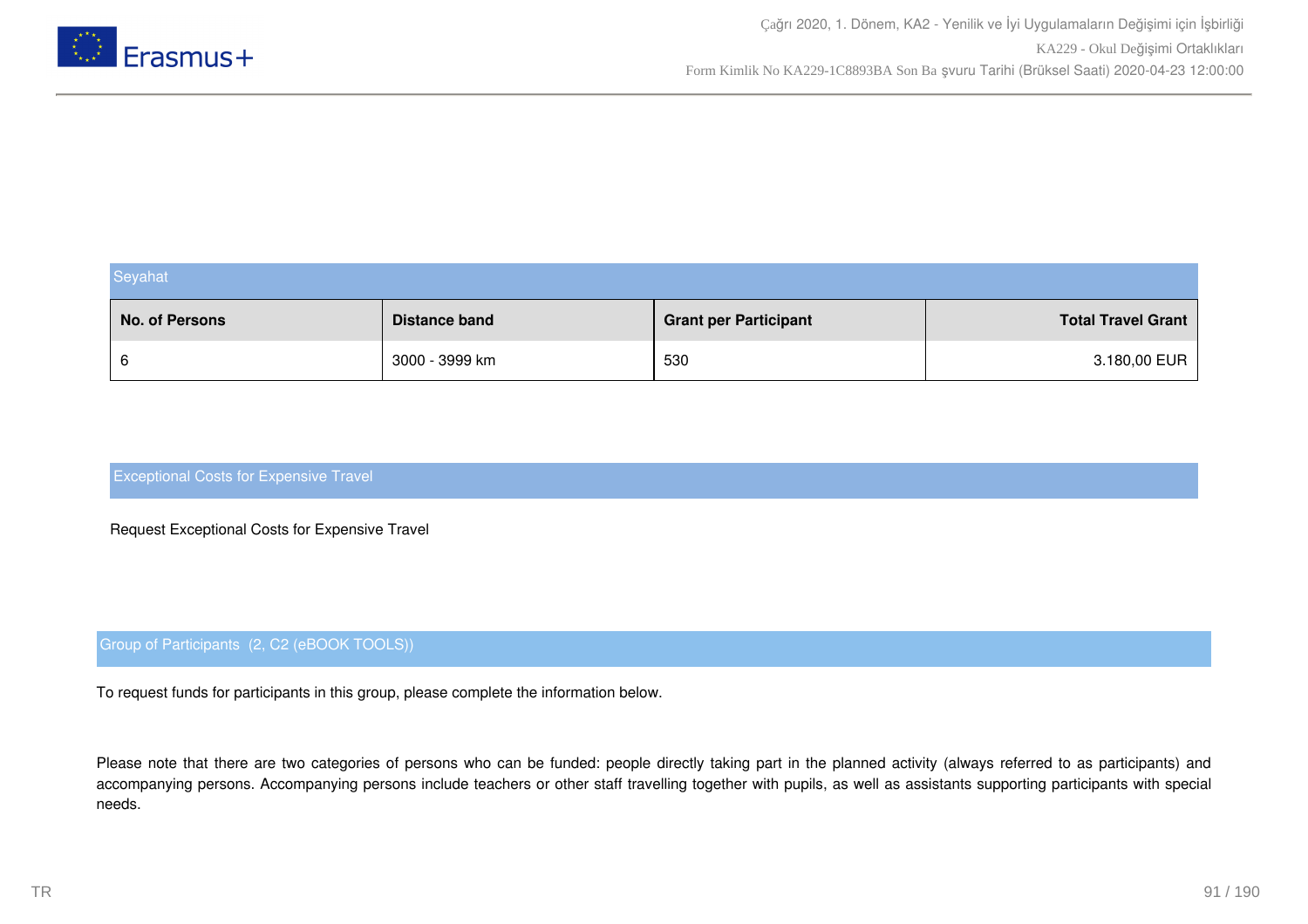

Finally, please be aware that in case later on you decide to modify the information about the activity (e.g. its duration or number of participants), the modification will not be automatically reflected for the different groups of participants and different budget items. Therefore, please make sure that all budget requests are correct before submitting your application.

| Sending Organisation            |                             | Country of Venue |                                                    |
|---------------------------------|-----------------------------|------------------|----------------------------------------------------|
| BÜYÜKMANGIT ORTAOKULU / Türkiye |                             | Türkiye          |                                                    |
| Katılımcı Sayısı                | No. of Accompanying Persons |                  | Total No. of Participants and accompanying persons |
|                                 |                             |                  | 6                                                  |

Group of Participants - Budget

Bireysel Destek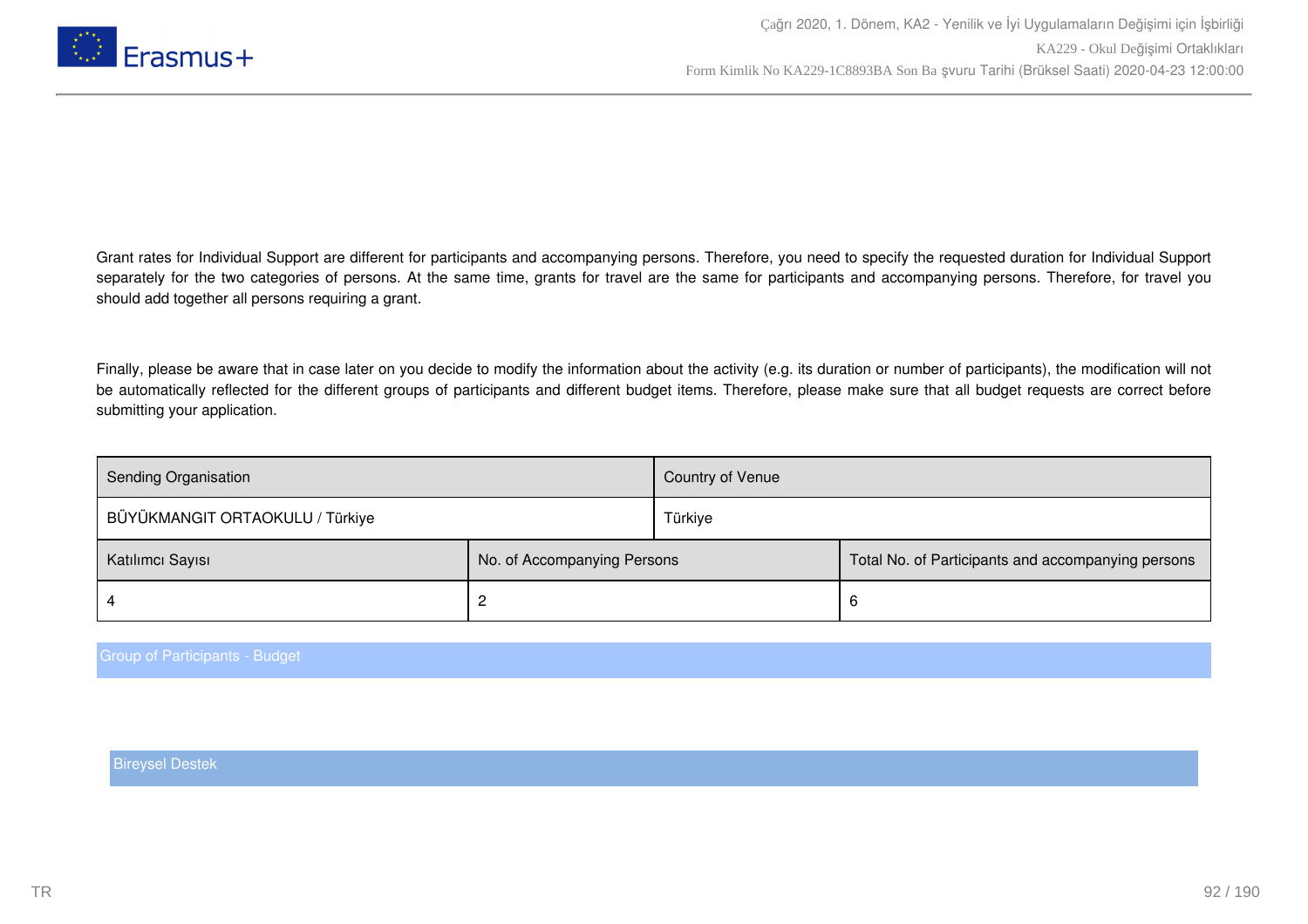

Please note that additional individual support for up to two travel days may be requested if the participants are required to travel on the day before or after the activity.

| Katılımcı Sayısı | <b>Duration per Participant (days)</b> | <b>Grant per Participant</b> | <b>Total (for Participants)</b> |
|------------------|----------------------------------------|------------------------------|---------------------------------|
|                  |                                        | 406,00 EUR                   | 1.624,00 EUR                    |

| No. of Accompanying Persons | <b>Duration per Accompanying</b><br>Person (days) | <b>Grant per Accompanying Person</b> | Total (for Accompanying Persons) |
|-----------------------------|---------------------------------------------------|--------------------------------------|----------------------------------|
|                             |                                                   | 742,00 EUR                           | .484,00 EUR                      |

| Total Individual Support Grant |              |
|--------------------------------|--------------|
|                                | 3.108,00 EUR |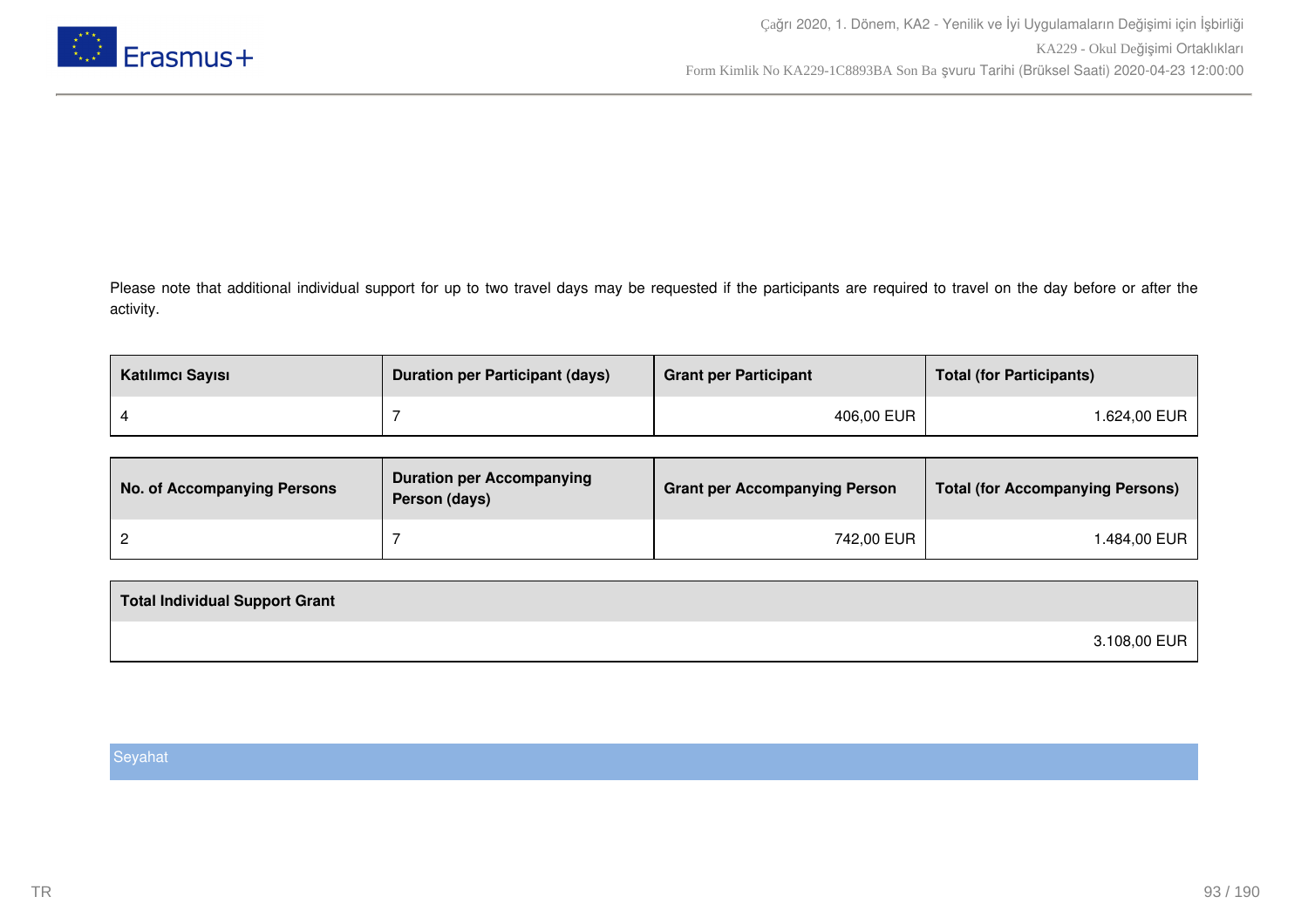

| <b>No. of Persons</b> | Distance band | <b>Grant per Participant</b> | <b>Total Travel Grant</b> |
|-----------------------|---------------|------------------------------|---------------------------|
|                       | 100 - 499 km  | 180                          | .080,00 EUR               |

Request Exceptional Costs for Expensive Travel

## Group of Participants (3, C2 (eBOOK TOOLS))

To request funds for participants in this group, please complete the information below.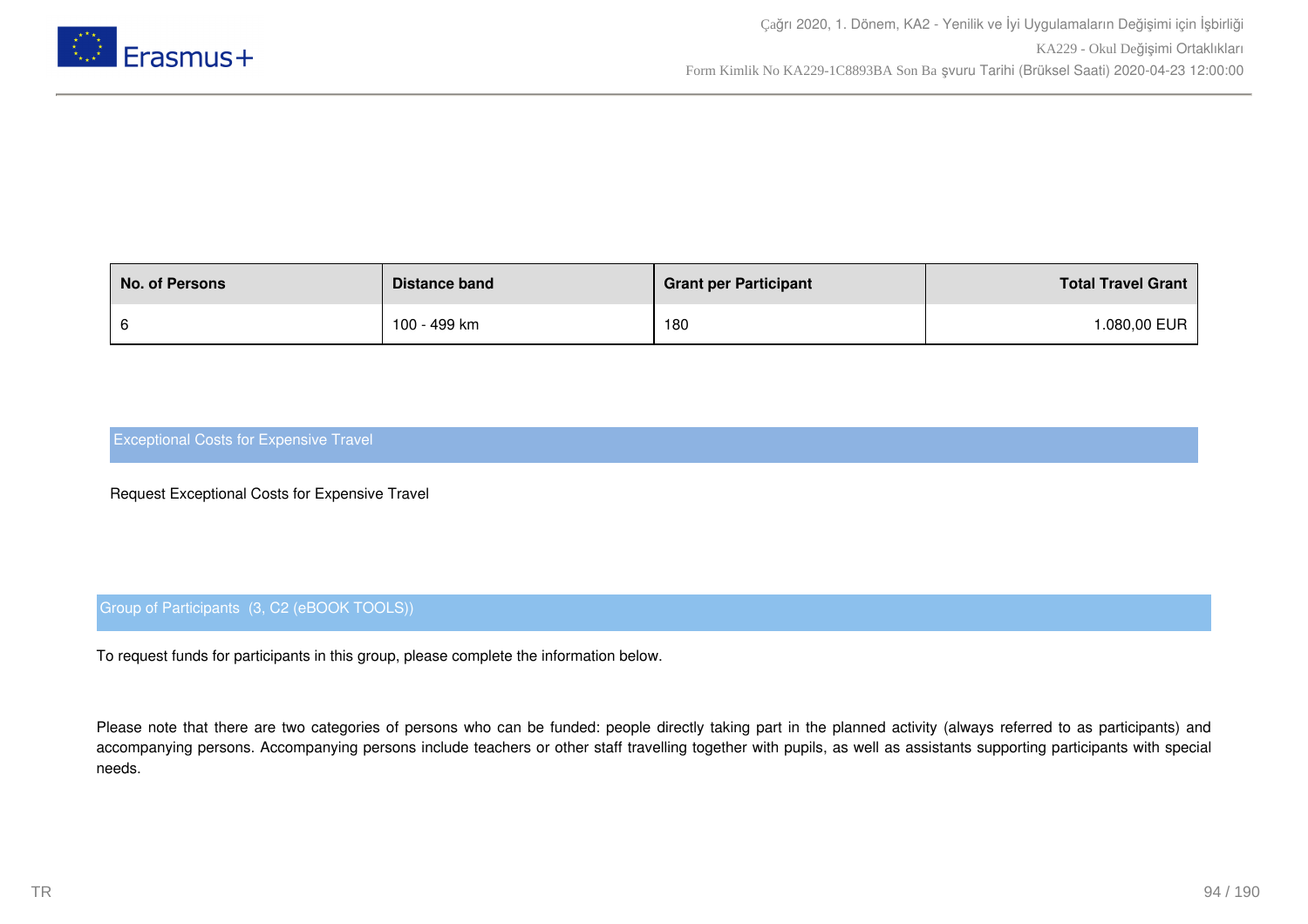

Finally, please be aware that in case later on you decide to modify the information about the activity (e.g. its duration or number of participants), the modification will not be automatically reflected for the different groups of participants and different budget items. Therefore, please make sure that all budget requests are correct before submitting your application.

| Sending Organisation               |                             | Country of Venue |                                                    |
|------------------------------------|-----------------------------|------------------|----------------------------------------------------|
| Istituto Comprensivo Cena / Italya |                             | Türkiye          |                                                    |
| Katılımcı Sayısı                   | No. of Accompanying Persons |                  | Total No. of Participants and accompanying persons |
|                                    |                             |                  | 6                                                  |

#### Group of Participants - Budget

#### Bireysel Destek

Please note that additional individual support for up to two travel days may be requested if the participants are required to travel on the day before or after the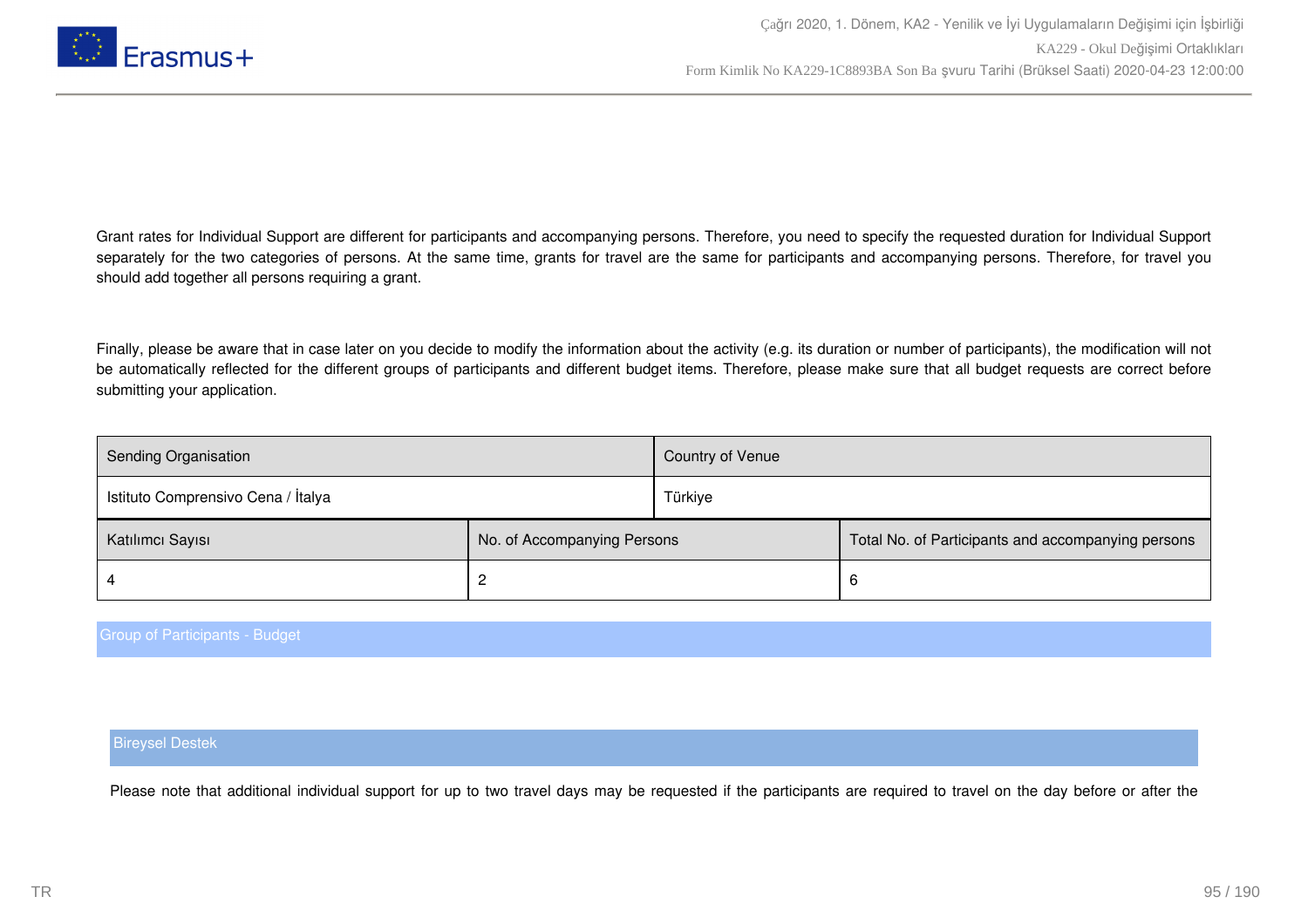

## activity.

| Katılımcı Sayısı | <b>Duration per Participant (days)</b> | <b>Grant per Participant</b> | <b>Total (for Participants)</b> |
|------------------|----------------------------------------|------------------------------|---------------------------------|
|                  |                                        | 406,00 EUR                   | l.624,00 EUR                    |

| No. of Accompanying Persons | <b>Duration per Accompanying</b><br>Person (days) | <b>Grant per Accompanying Person</b> | <b>Total (for Accompanying Persons)</b> |
|-----------------------------|---------------------------------------------------|--------------------------------------|-----------------------------------------|
|                             |                                                   | 742,00 EUR                           | 1.484,00 EUR                            |

| <b>Total Individual Support Grant</b> |              |
|---------------------------------------|--------------|
|                                       | 3.108,00 EUR |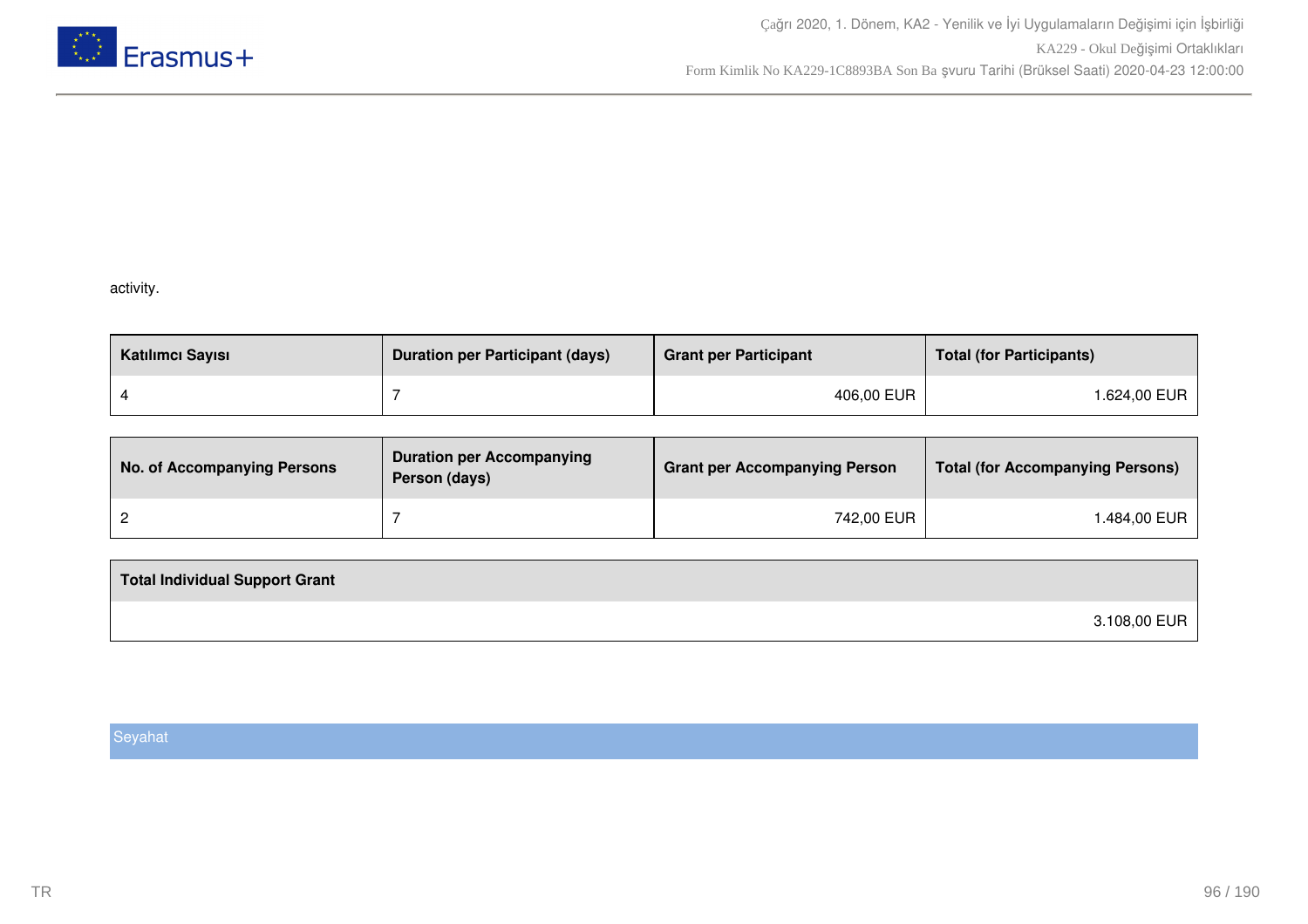

| <b>No. of Persons</b> | Distance band | <b>Grant per Participant</b> | <b>Total Travel Grant</b> |
|-----------------------|---------------|------------------------------|---------------------------|
|                       | 500 - 1999 km | 275                          | <b>.650,00 EUR</b>        |

Request Exceptional Costs for Expensive Travel

## Group of Participants (4, C2 (eBOOK TOOLS))

To request funds for participants in this group, please complete the information below.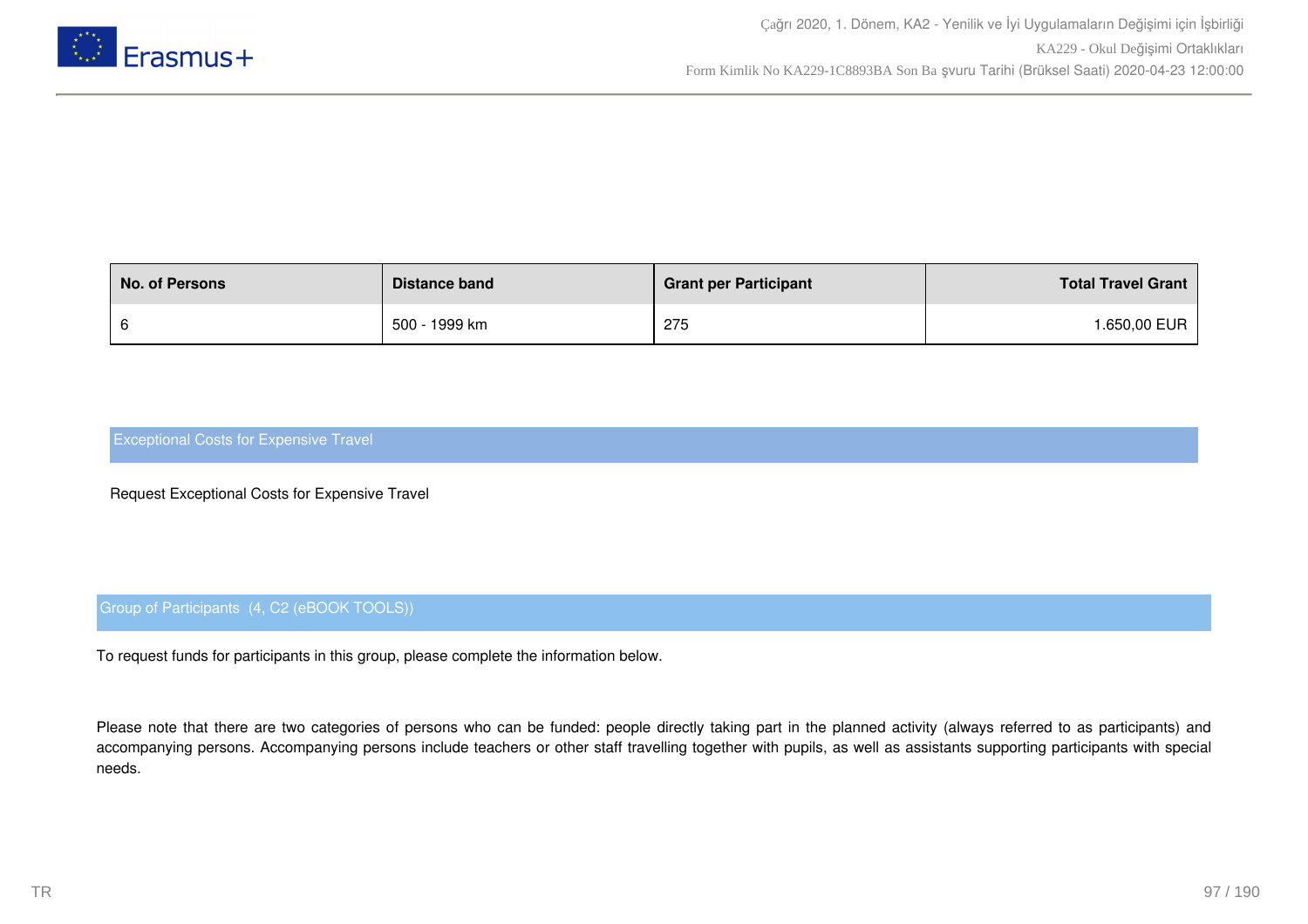

Finally, please be aware that in case later on you decide to modify the information about the activity (e.g. its duration or number of participants), the modification will not be automatically reflected for the different groups of participants and different budget items. Therefore, please make sure that all budget requests are correct before submitting your application.

| Sending Organisation                                              |                             | Country of Venue |                                                    |
|-------------------------------------------------------------------|-----------------------------|------------------|----------------------------------------------------|
| OOU Mirce Acev Gjorce Petrov Skopje / Kuzey Makedonya Cumhuriyeti |                             | Türkiye          |                                                    |
| Katılımcı Sayısı                                                  | No. of Accompanying Persons |                  | Total No. of Participants and accompanying persons |
|                                                                   |                             |                  | 6                                                  |

#### Group of Participants - Budget

#### Bireysel Destek

Please note that additional individual support for up to two travel days may be requested if the participants are required to travel on the day before or after the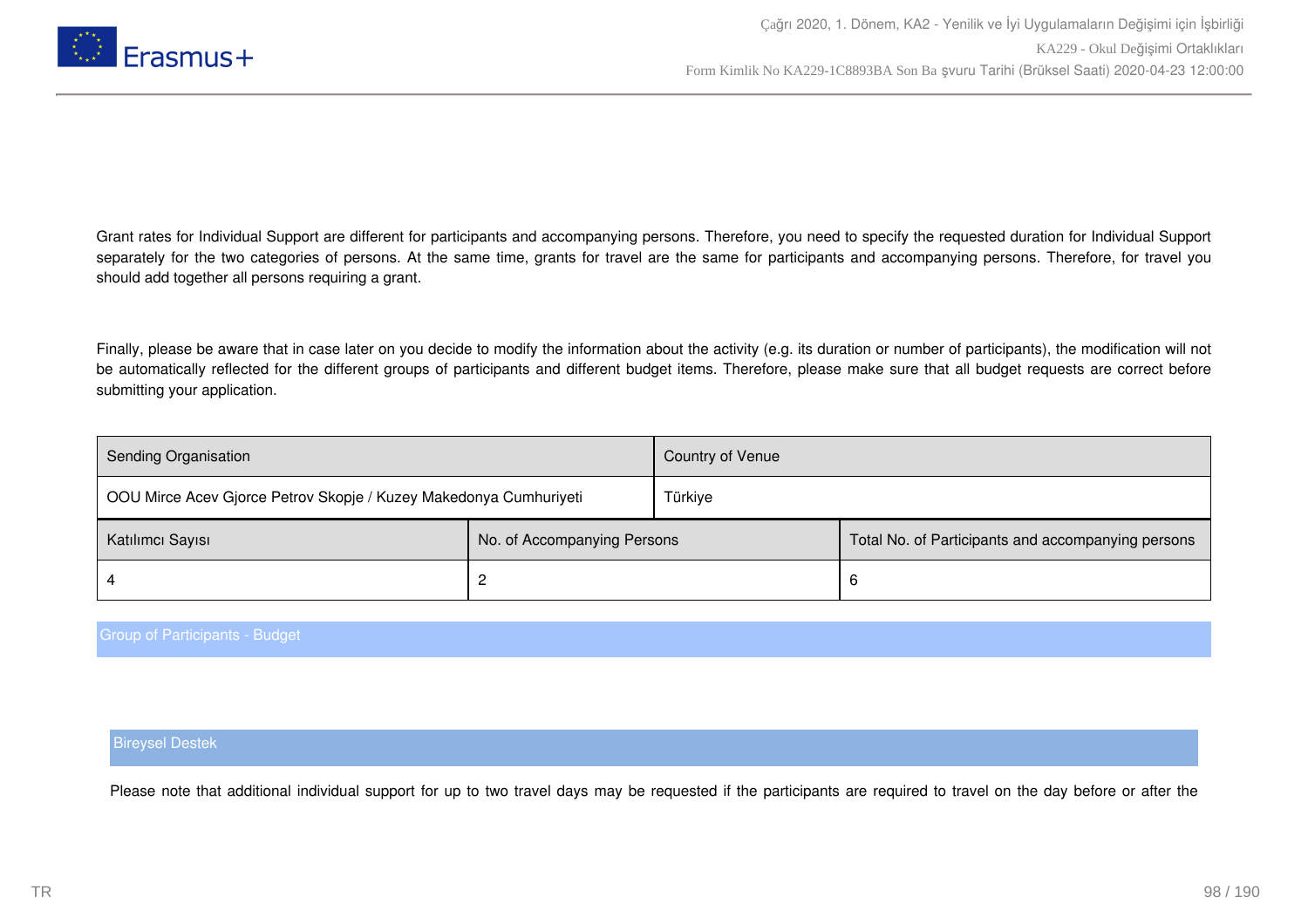

## activity.

| Katılımcı Sayısı | <b>Duration per Participant (days)</b> | <b>Grant per Participant</b> | <b>Total (for Participants)</b> |
|------------------|----------------------------------------|------------------------------|---------------------------------|
|                  |                                        | 406,00 EUR                   | l.624,00 EUR                    |

| <b>No. of Accompanying Persons</b> | <b>Duration per Accompanying</b><br>Person (days) | <b>Grant per Accompanying Person</b> | <b>Total (for Accompanying Persons)</b> |
|------------------------------------|---------------------------------------------------|--------------------------------------|-----------------------------------------|
|                                    |                                                   | 742,00 EUR                           | ⊺.484,00 EUR                            |

| <b>Total Individual Support Grant</b> |              |
|---------------------------------------|--------------|
|                                       | 3.108,00 EUR |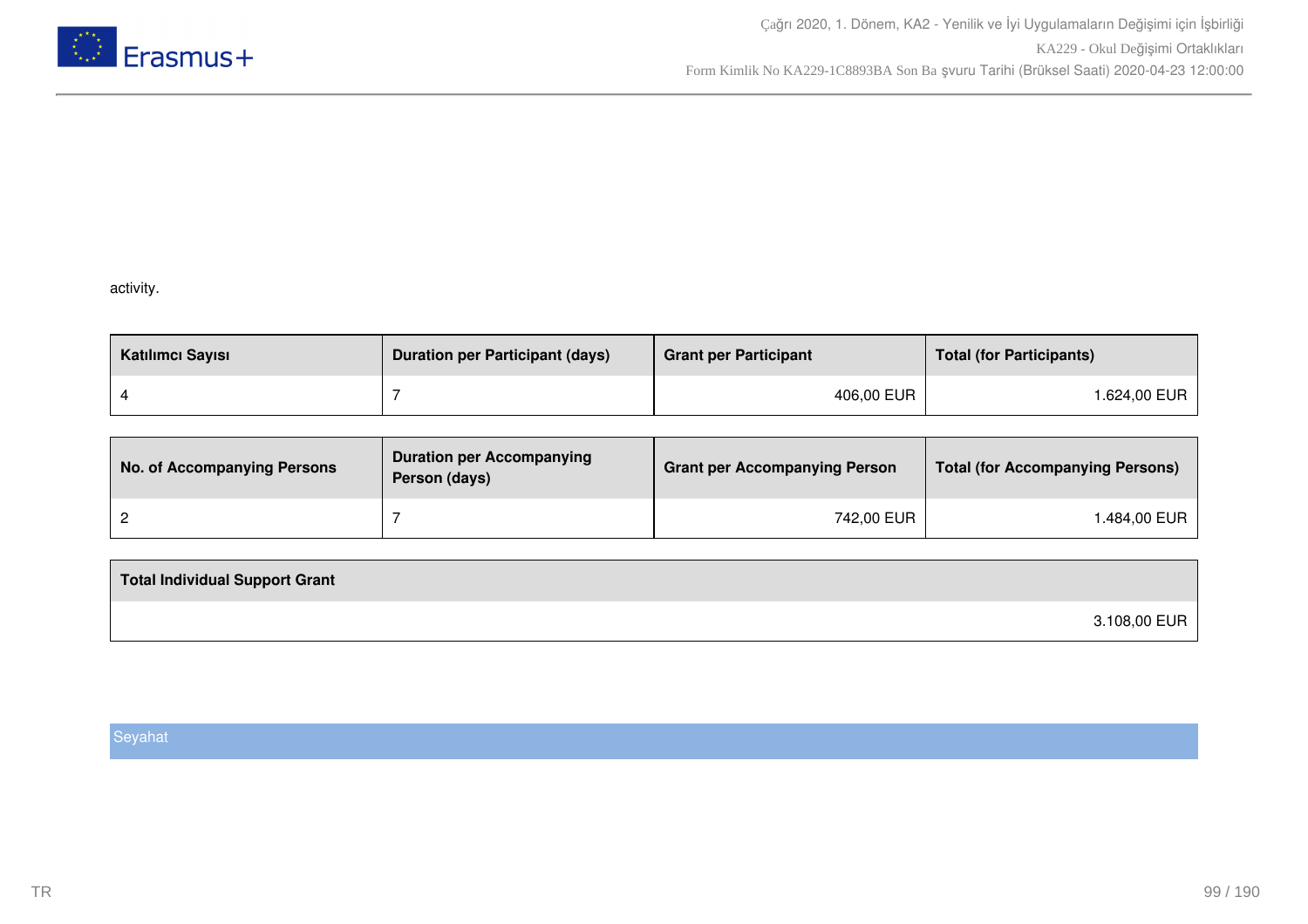

| <b>No. of Persons</b> | Distance band | <b>Grant per Participant</b> | <b>Total Travel Grant</b> |
|-----------------------|---------------|------------------------------|---------------------------|
|                       | 500 - 1999 km | 275                          | <b>.650,00 EUR</b>        |

Request Exceptional Costs for Expensive Travel

## Group of Participants (5, C2 (eBOOK TOOLS))

To request funds for participants in this group, please complete the information below.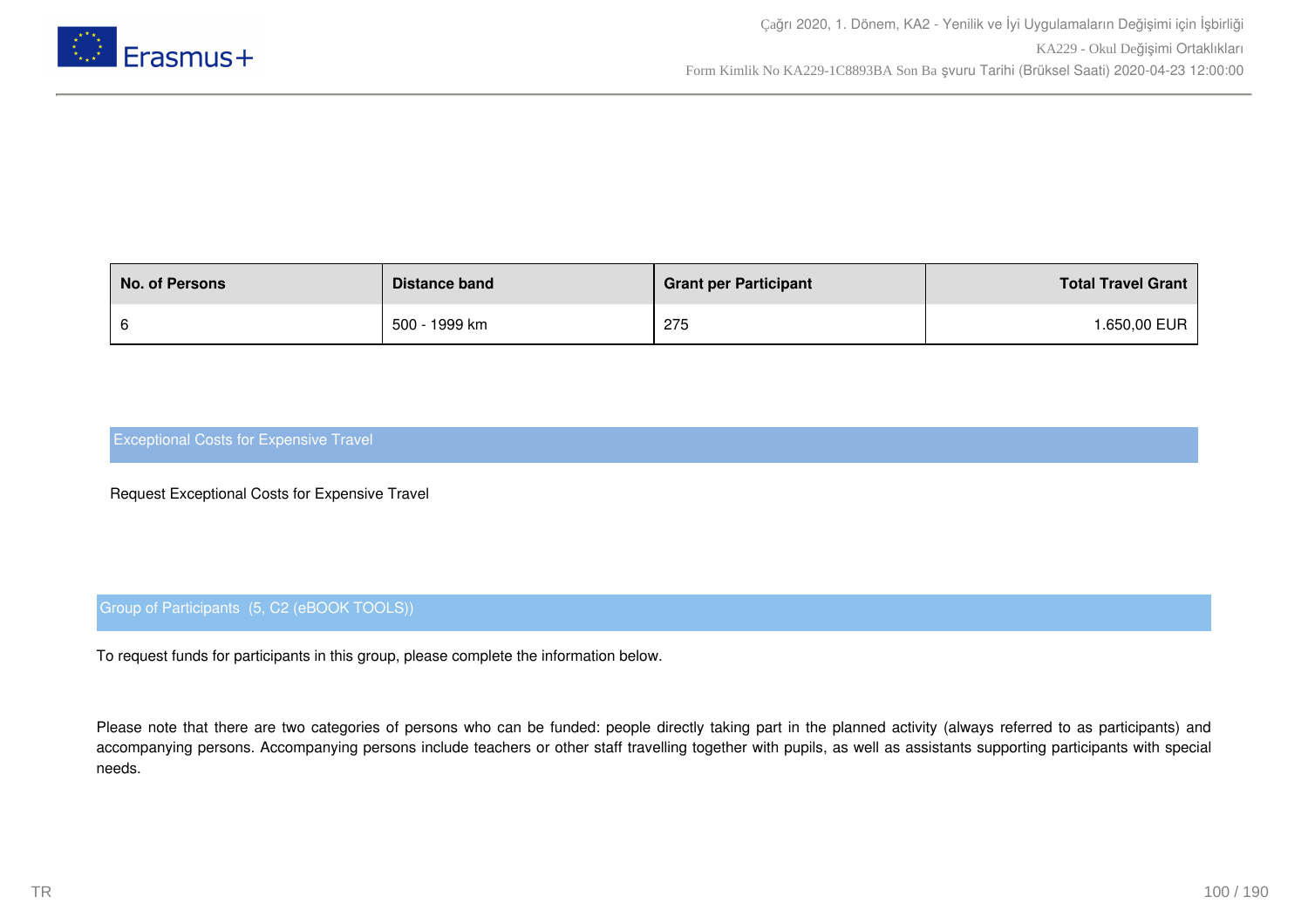

Finally, please be aware that in case later on you decide to modify the information about the activity (e.g. its duration or number of participants), the modification will not be automatically reflected for the different groups of participants and different budget items. Therefore, please make sure that all budget requests are correct before submitting your application.

| <b>Sending Organisation</b>        |                             | Country of Venue |                                                    |
|------------------------------------|-----------------------------|------------------|----------------------------------------------------|
| Scoala gimnaziala Nr.168 / Romanya |                             | Türkiye          |                                                    |
| Katılımcı Sayısı                   | No. of Accompanying Persons |                  | Total No. of Participants and accompanying persons |
|                                    |                             |                  | 6                                                  |

#### Group of Participants - Budget

#### Bireysel Destek

Please note that additional individual support for up to two travel days may be requested if the participants are required to travel on the day before or after the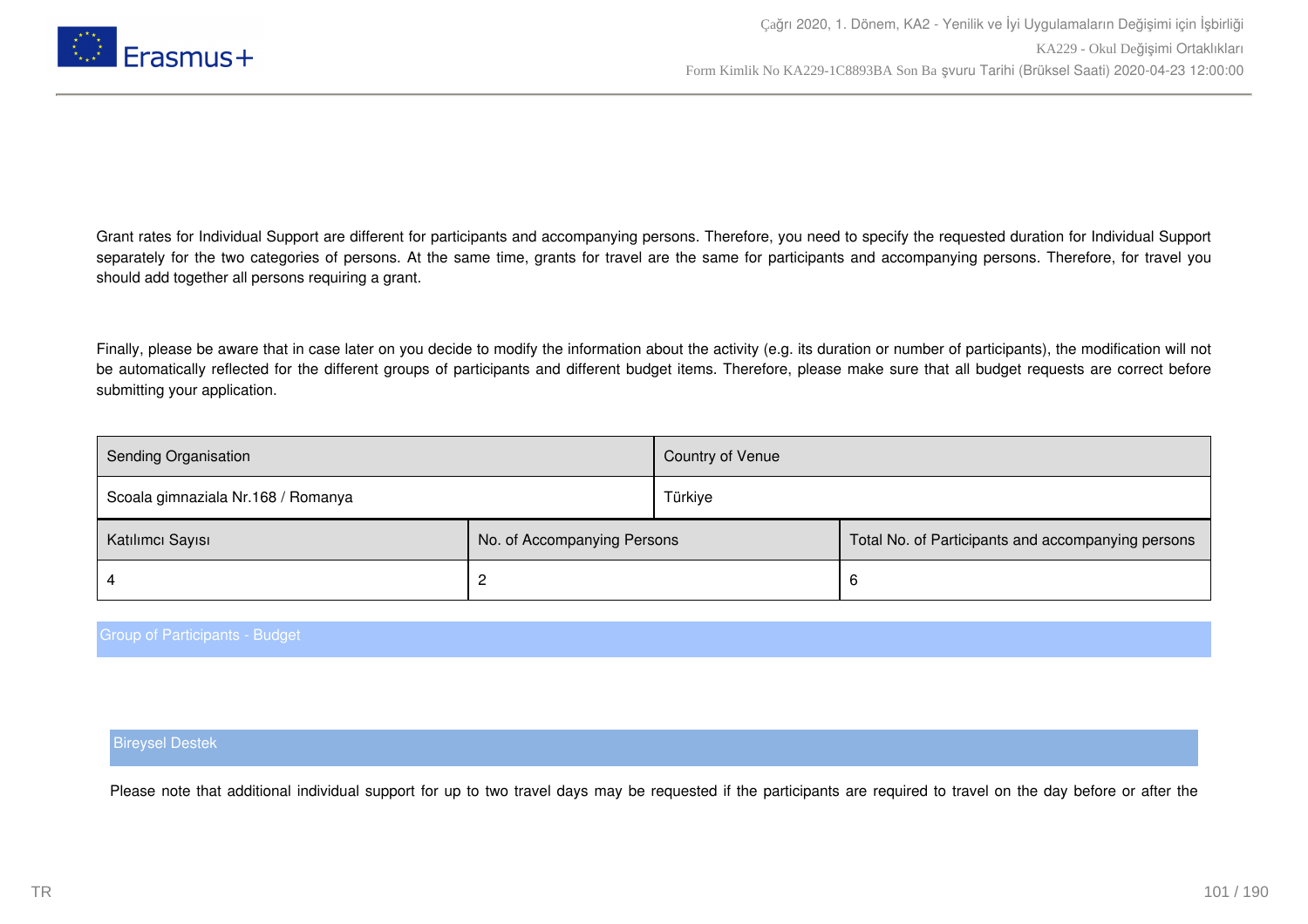

## activity.

| Katılımcı Sayısı | <b>Duration per Participant (days)</b> | <b>Grant per Participant</b> | <b>Total (for Participants)</b> |
|------------------|----------------------------------------|------------------------------|---------------------------------|
|                  |                                        | 406,00 EUR                   | l.624,00 EUR                    |

| No. of Accompanying Persons | <b>Duration per Accompanying</b><br>Person (days) | <b>Grant per Accompanying Person</b> | <b>Total (for Accompanying Persons)</b> |
|-----------------------------|---------------------------------------------------|--------------------------------------|-----------------------------------------|
|                             |                                                   | 742,00 EUR                           | l.484,00 EUR                            |

| <b>Total Individual Support Grant</b> |              |
|---------------------------------------|--------------|
|                                       | 3.108,00 EUR |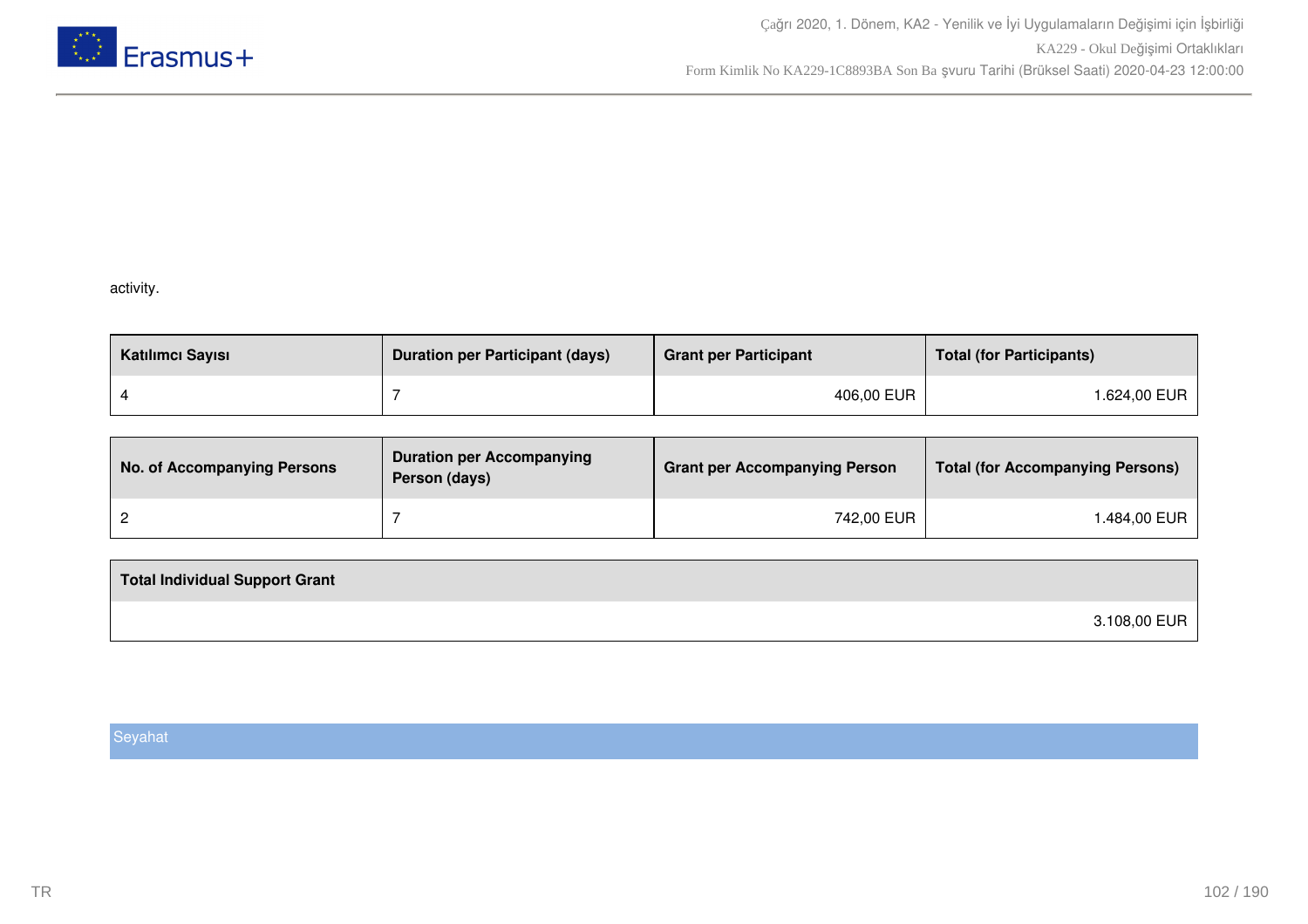

| <b>No. of Persons</b> | Distance band | <b>Grant per Participant</b> | <b>Total Travel Grant</b> |
|-----------------------|---------------|------------------------------|---------------------------|
|                       | 500 - 1999 km | 275                          | .650,00 EUR               |

Request Exceptional Costs for Expensive Travel

Activity Budget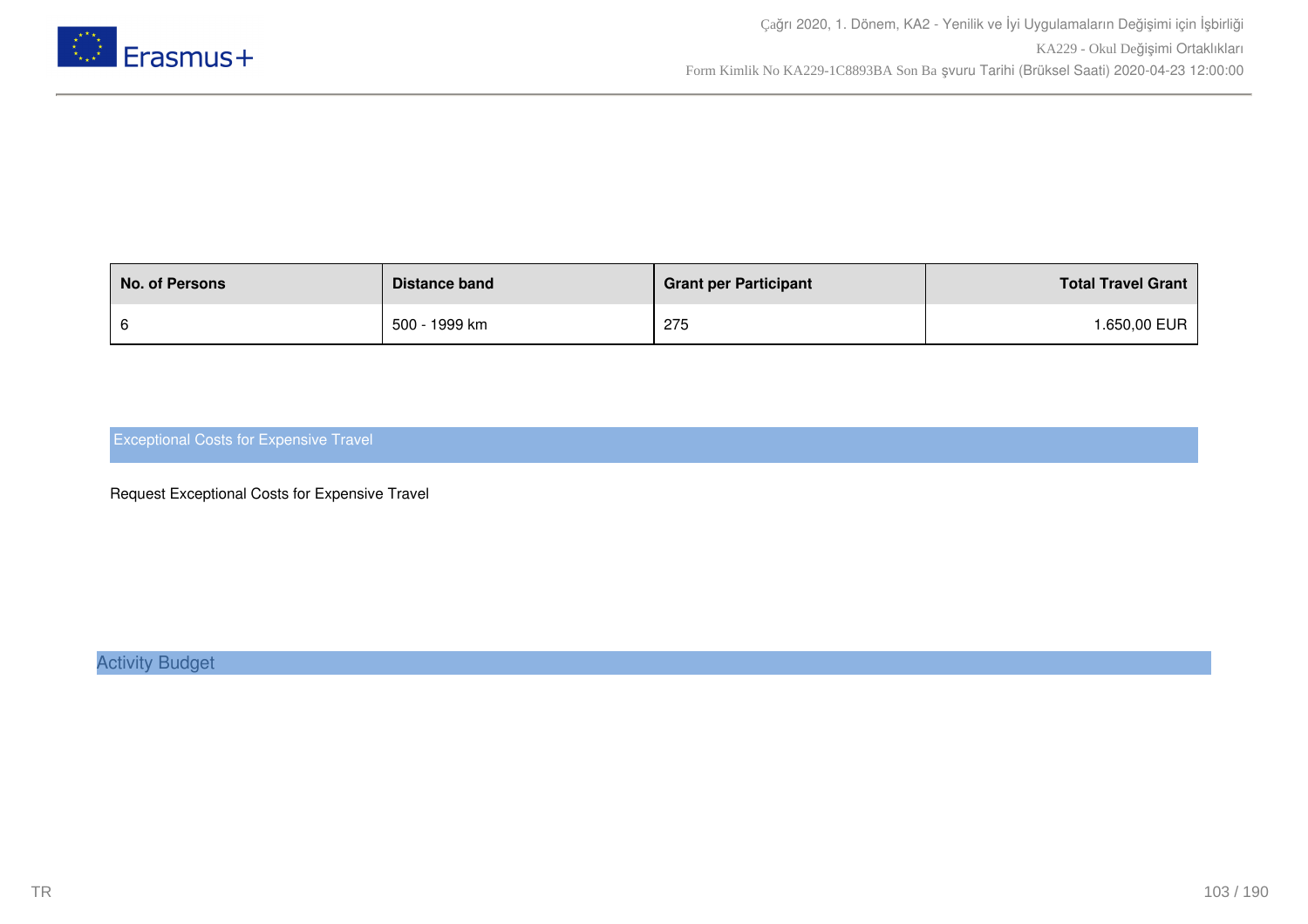

| <b>Budget Items</b>    | Grant         |
|------------------------|---------------|
| Seyahat                | 9.210,00 EUR  |
| <b>Bireysel Destek</b> | 15.540,00 EUR |
| <b>Total Grant</b>     | 24.750,00 EUR |

# Activity Details (C3)

In this section, you are asked to provide details about this specific activity. The section consists of two parts: Activity Details and Groups of Participants.

In the first part (Activity Details) you are asked to provide information about the planned activity as a whole (e.g. its venue, duration, etc.), to define the activity's lead organisation, and to list the other participating organisations. The lead organisation is typically the one hosting the activity in its premises. In case you decide to organise the activity outside of the lead organisation's premises, you must respect the detailed rules provided in the Programme Guide and you need to provide an explanation for this choice as part of the activity description. The other participating organisations are all project partners who will send their participants to take part in the activity. Adding a partner organisation to the list of participating organisations will allow you to ask funding for their participants in the second part of this section.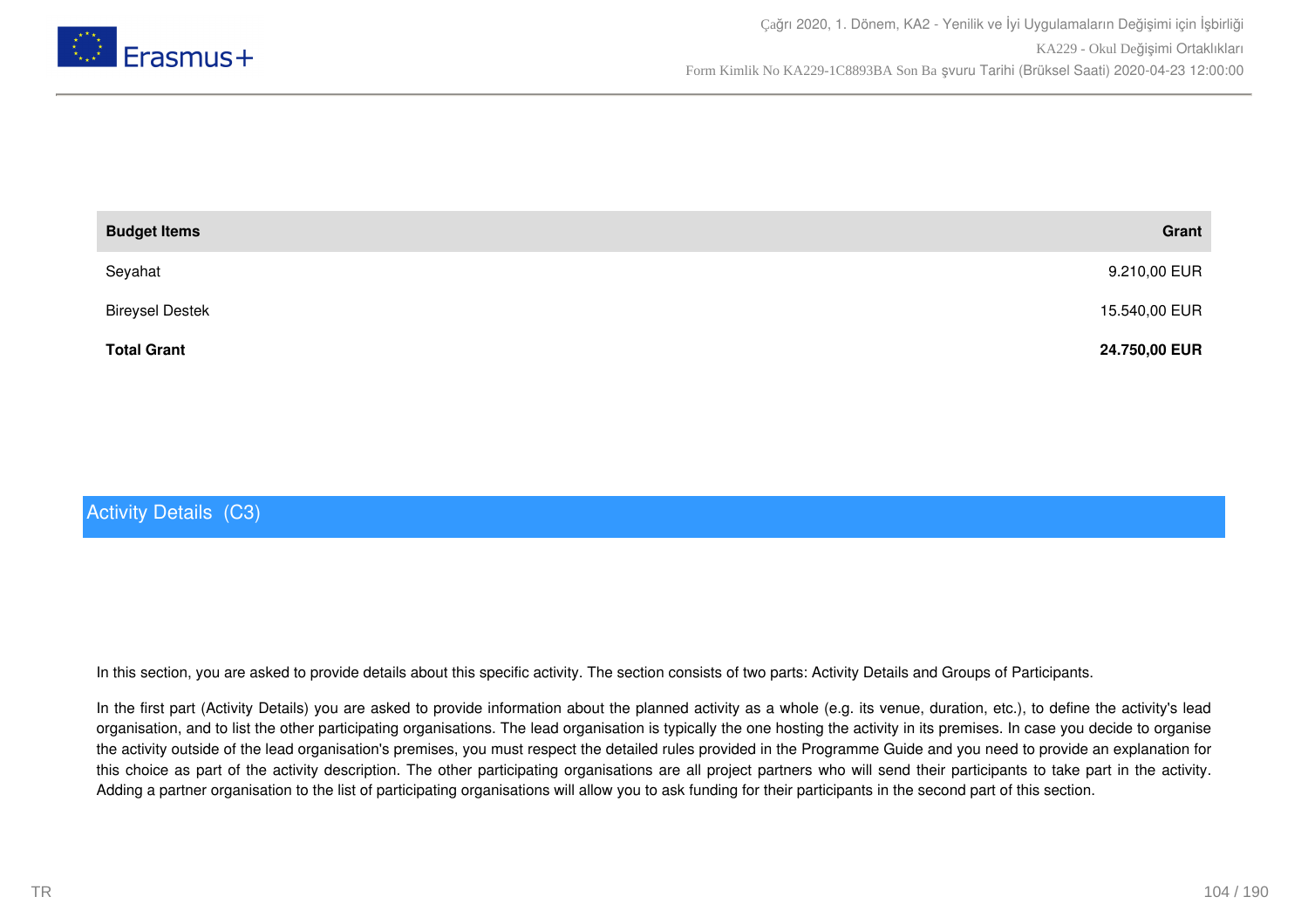

In the second part (Groups of Participants) you are asked to provide some details about the participants who will take part in this activity. The main purpose of this section is to calculate the budget that the project will receive for the participants' travel, individual support and other expenses. The participants are organised in groups for easier calculation. Each group and its budget are linked to their sending organisation.

| <b>Activity Type</b>                                                        | Okul Eğitimi                                 |                | Faaliyet türü |   |                         | Öğrenci gruplarının kısa dönemli<br>değişimleri |             |  |  |  |
|-----------------------------------------------------------------------------|----------------------------------------------|----------------|---------------|---|-------------------------|-------------------------------------------------|-------------|--|--|--|
| <b>Activity Title</b>                                                       | MIND-MAPPING TOOLS                           |                |               |   |                         |                                                 |             |  |  |  |
| <b>Leading Organisation</b>                                                 | Scoala gimnaziala Nr.168(E10085840, Romanya) |                |               |   |                         |                                                 |             |  |  |  |
| Katılımcı Kurum/Kuruluşlar                                                  |                                              |                |               |   |                         |                                                 |             |  |  |  |
| abdulhamit han ortaokulu(E10180077, Türkiye)                                |                                              |                |               |   |                         |                                                 |             |  |  |  |
| Agrupamento de Escolas de São Gonçalo (E10076375, Portekiz)                 |                                              |                |               |   |                         |                                                 |             |  |  |  |
| BÜYÜKMANGIT ORTAOKULU(E10022565, Türkiye)                                   |                                              |                |               |   |                         |                                                 |             |  |  |  |
| Istituto Comprensivo Cena(E10008839, İtalya)                                |                                              |                |               |   |                         |                                                 |             |  |  |  |
| OOU Mirce Acev Gjorce Petrov Skopje(E10070547, Kuzey Makedonya Cumhuriyeti) |                                              |                |               |   |                         |                                                 |             |  |  |  |
| <b>Starting Period</b>                                                      | 10-<br>2021                                  | Duration(days) |               | 5 | <b>Country of Venue</b> |                                                 | Romany<br>a |  |  |  |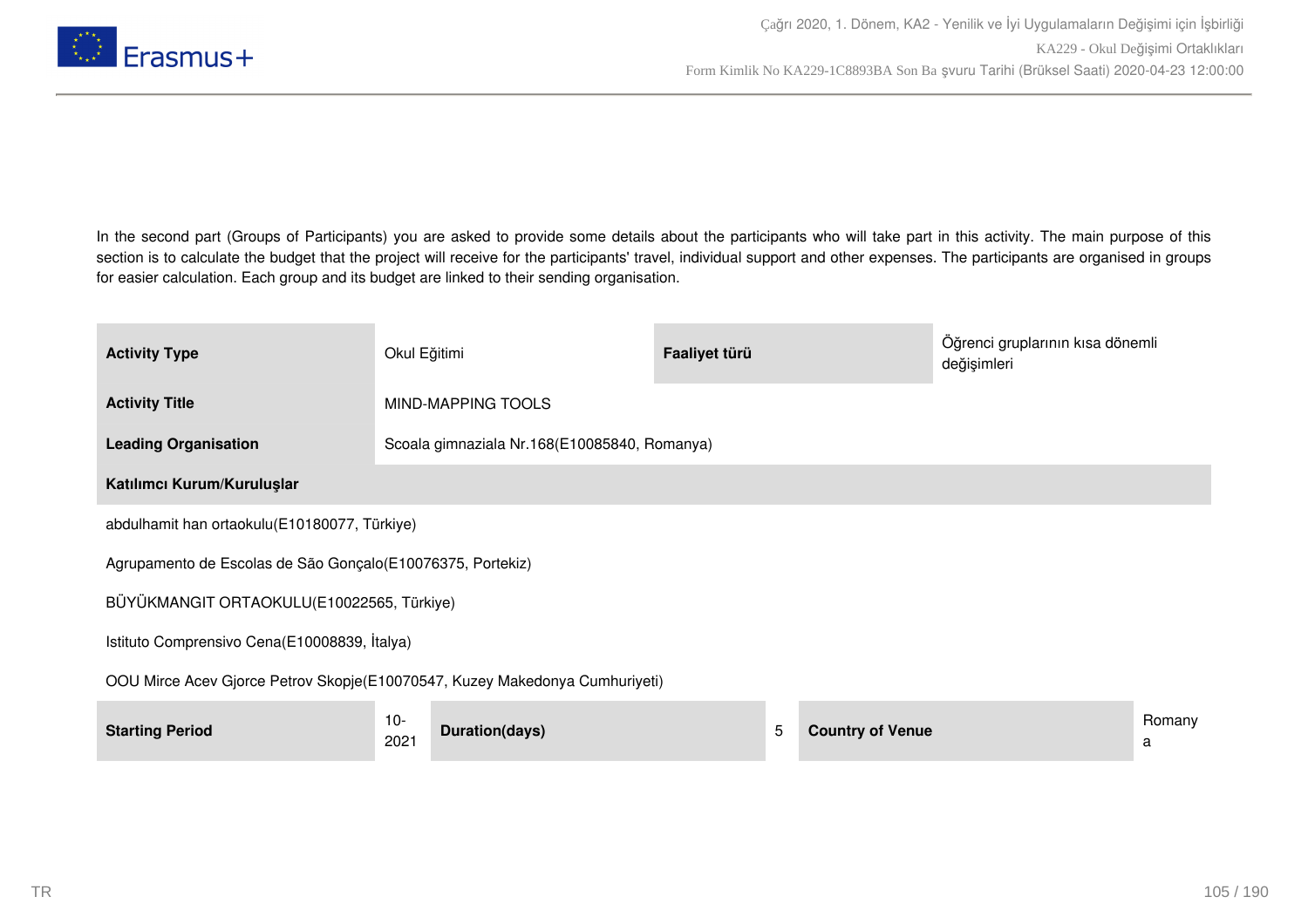

## **Description of the activity:**

- Describe the content, methodology and expected results of the activity.

- How is it going to be related to or integrated with the normal activities of the involved schools?

Mind mapping is the process of using visual diagrams to show the relationships between ideas or information. Every person has his/her own mind maps. Social status, cultural background, economic situation, and the most important factor 'education' affect people's own mind maps. In this project, mind mapping tools will take place in Romania. Each country will participate with 4 students and 2 teachers. The activity will take place for 5 days. Students participating in the project will create the mind map of the book 'The Little Prince', which they have previously given as an assignment to be read. Then they will prepare another mind map to find a solution to the problem in the story. After that, the students will make the presentations of these mind maps. In this way, we will see the differences in the mind maps of students studying in different socio cultures and countries in a concrete way. On the last day of the event, these maps will be combined and shared on the web page. Speaking a foreign language while presenting the mind maps will improve students' self-confidence. Also, this project having students with different cultures and education will bring together individuals with different mind maps and students will have the opportunity to share their invaluable experiences and mind maps with the students from different countries.

**Does this activity combine physical mobility with virtual exchanges through eTwinning?** Hayir

**How is participation in this activity going to benefit the involved participants?**

Mind mapping tool will increase students' creativity and productivity because it's an excellent tool to generate more ideas, identify relationships among the different data and information, and effectively improve memory and retention by converting a long list of monotonous information into a colorful, memorable and highly organized diagrams. As these diagrams will be created by students' imaginations, it will increase their active participation and motivation to the project. Also, students will also be able to transfer the mind maps they learned here to their all lessons.

Students will learn the importance of mind maps by actively using them and will be able to use them while learning a new topic or solving a problem. As students will work in groups during the activities, the cooperation among them will develop and they'll discover that everybody has different views of the world and each of them has equal values and rights. In this way, participant students will be able to learn to respect other people and cultures.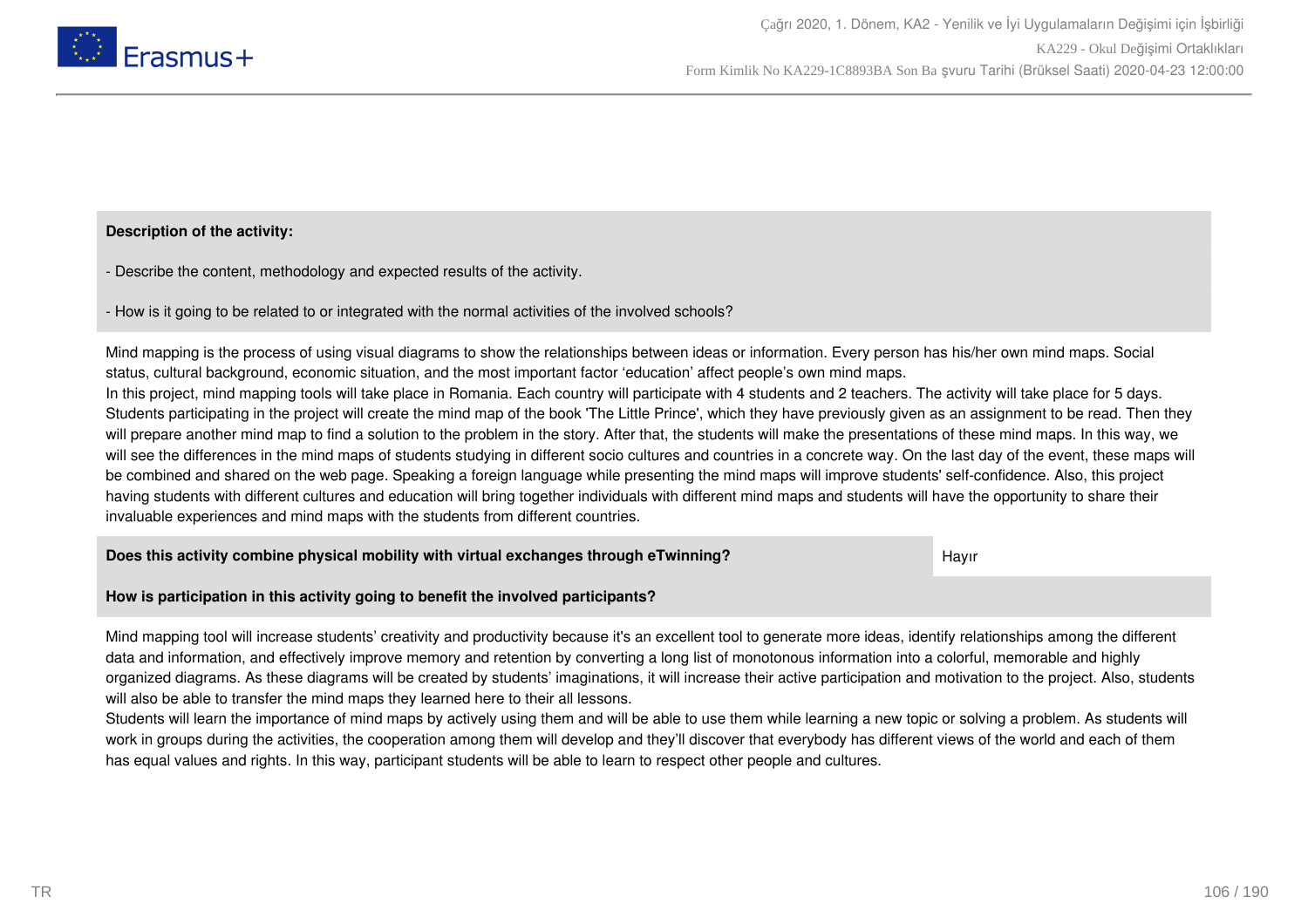

Summary of Groups of Participants

In the following table, please define the groups of participants who will require funding to participate in this activity. Participants who do not require funding (for example local participants) do not need to be specified in this part.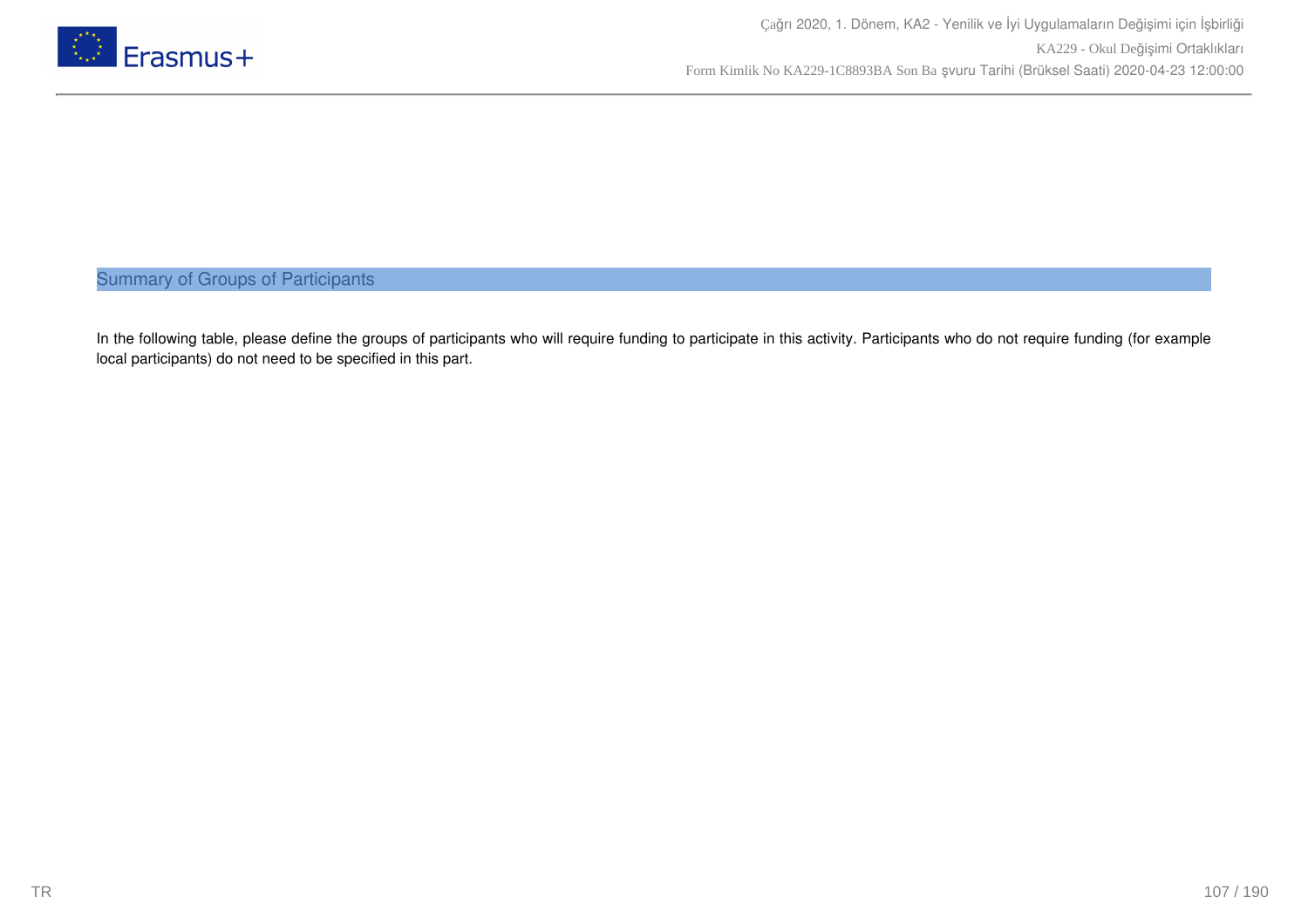

| ID           | <b>Sending Organisati</b><br>on                                                         | <b>Distance Band</b> | <b>Duration (days)</b> | Katılımcı Sayısı        | No. of<br>Accompanying<br><b>Persons</b> | Grant        |
|--------------|-----------------------------------------------------------------------------------------|----------------------|------------------------|-------------------------|------------------------------------------|--------------|
| $\mathbf{1}$ | abdulhamit han<br>ortaokulu(E<br>10180077, Türkiye)                                     | 500-1999 km          | $\overline{7}$         | $\overline{\mathbf{4}}$ | $\mathbf{2}$                             | 4.758,00 EUR |
| $\sqrt{2}$   | Agrupamento de<br>Escolas de São<br>Gonçalo(E10076375,<br>Portekiz)                     | 2000-2999 km         | $\overline{7}$         | 4                       | $\mathbf{2}$                             | 5.268,00 EUR |
| 3            | BÜYÜKMANGIT<br>ORTAOKULU(E<br>10022565, Türkiye)                                        | 500-1999 km          | $\overline{7}$         | 4                       | $\mathbf{2}$                             | 4.758,00 EUR |
| 4            | Istituto Comprensivo<br>Cena(E10008839,<br>İtalya)                                      | 500-1999 km          | 7                      | 4                       | $\overline{2}$                           | 4.758,00 EUR |
| 5            | OOU Mirce Acev<br>Gjorce Petrov<br>Skopje(E10070547,<br>Kuzey Makedonya<br>Cumhuriyeti) | 100-499 km           | 7                      | 4                       | $\overline{c}$                           | 4.188,00 EUR |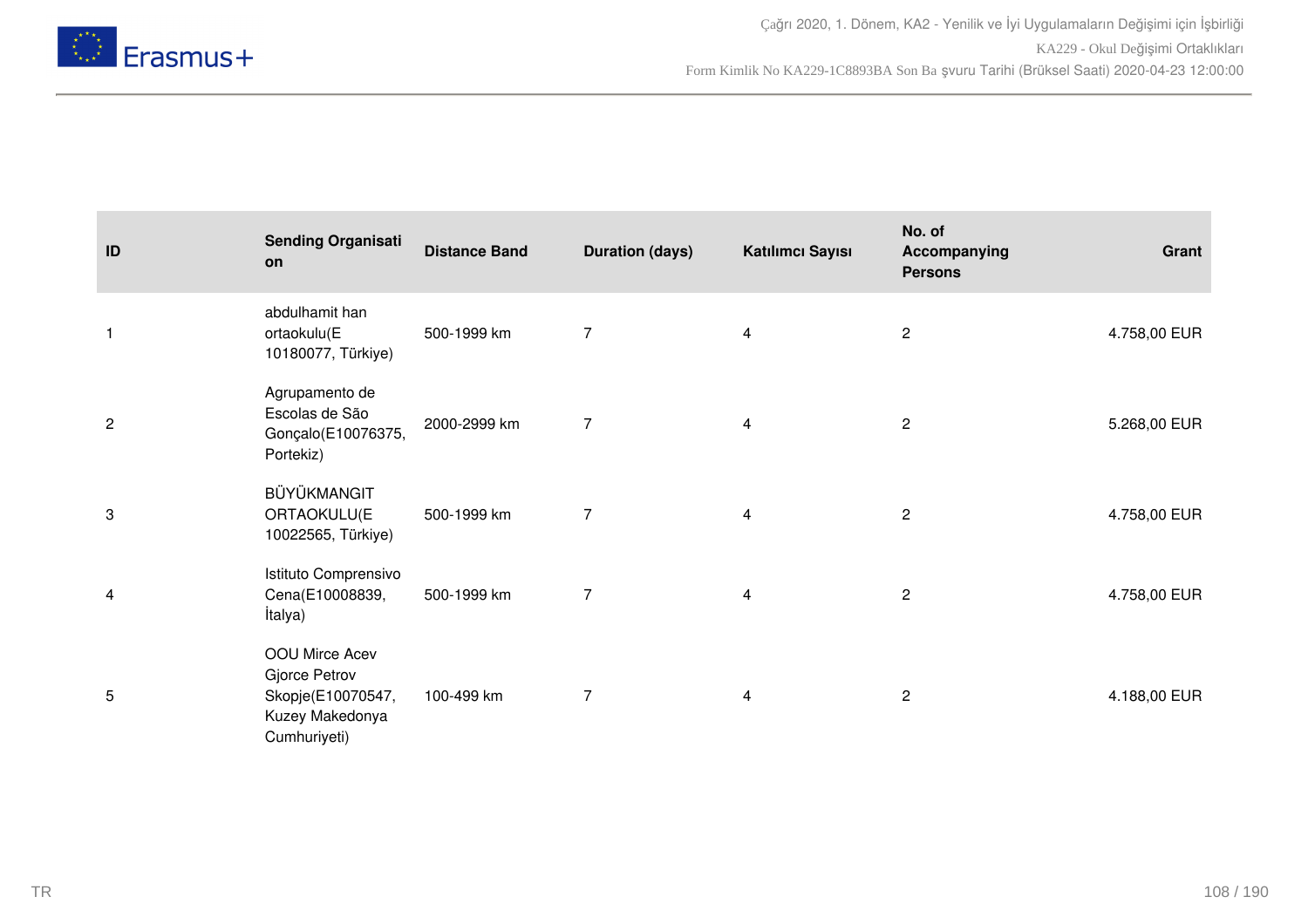

## Group of Participants (1, C3 (MIND-MAPPING TOOLS))

To request funds for participants in this group, please complete the information below.

Please note that there are two categories of persons who can be funded: people directly taking part in the planned activity (always referred to as participants) and accompanying persons. Accompanying persons include teachers or other staff travelling together with pupils, as well as assistants supporting participants with special needs.

Grant rates for Individual Support are different for participants and accompanying persons. Therefore, you need to specify the requested duration for Individual Support separately for the two categories of persons. At the same time, grants for travel are the same for participants and accompanying persons. Therefore, for travel you should add together all persons requiring a grant.

Finally, please be aware that in case later on you decide to modify the information about the activity (e.g. its duration or number of participants), the modification will not be automatically reflected for the different groups of participants and different budget items. Therefore, please make sure that all budget requests are correct before submitting your application.

| <b>Sending Organisation</b>        |                             | Country of Venue |                                                    |
|------------------------------------|-----------------------------|------------------|----------------------------------------------------|
| abdulhamit han ortaokulu / Türkiye |                             | Romanya          |                                                    |
| Katılımcı Sayısı                   | No. of Accompanying Persons |                  | Total No. of Participants and accompanying persons |
|                                    | ာ                           |                  | 6                                                  |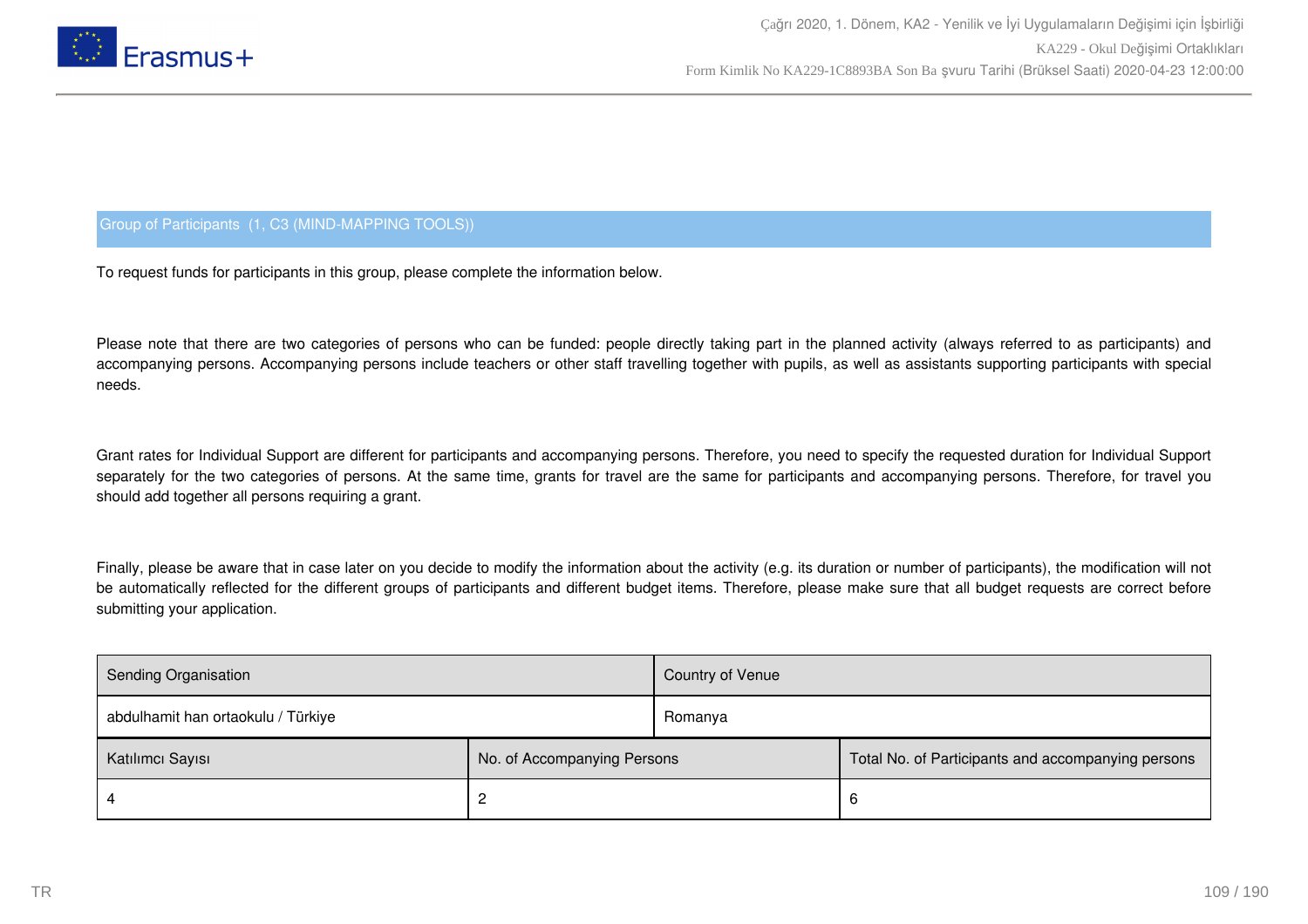

## Bireysel Destek

Please note that additional individual support for up to two travel days may be requested if the participants are required to travel on the day before or after the activity.

| Katılımcı Sayısı | <b>Duration per Participant (days)</b> | <b>Grant per Participant</b> | <b>Total (for Participants)</b> |
|------------------|----------------------------------------|------------------------------|---------------------------------|
|                  |                                        | 406,00 EUR                   | l.624,00 EUR                    |

| No. of Accompanying Persons | <b>Duration per Accompanying</b><br>Person (days) | <b>Grant per Accompanying Person</b> | <b>Total (for Accompanying Persons)</b> |
|-----------------------------|---------------------------------------------------|--------------------------------------|-----------------------------------------|
|                             |                                                   | 742,00 EUR                           | ⊦.484,00 EUR                            |

| Total Individual Support Grant |              |
|--------------------------------|--------------|
|                                | 3.108,00 EUR |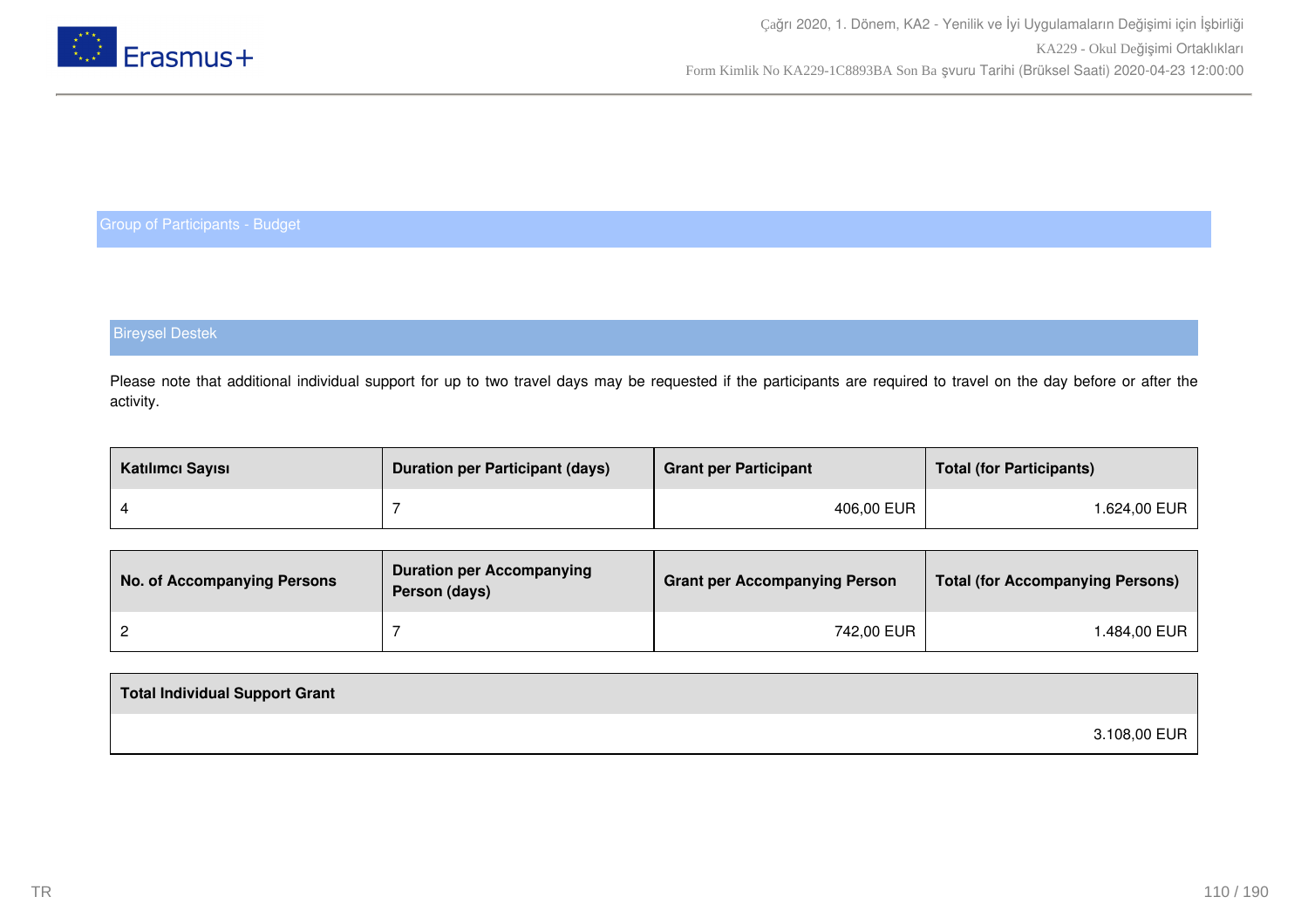

| Seyahat        |                      |                              |                           |
|----------------|----------------------|------------------------------|---------------------------|
| No. of Persons | <b>Distance band</b> | <b>Grant per Participant</b> | <b>Total Travel Grant</b> |
| 6              | 500 - 1999 km        | 275                          | 1.650,00 EUR              |

Request Exceptional Costs for Expensive Travel

### Group of Participants (2, C3 (MIND-MAPPING TOOLS))

To request funds for participants in this group, please complete the information below.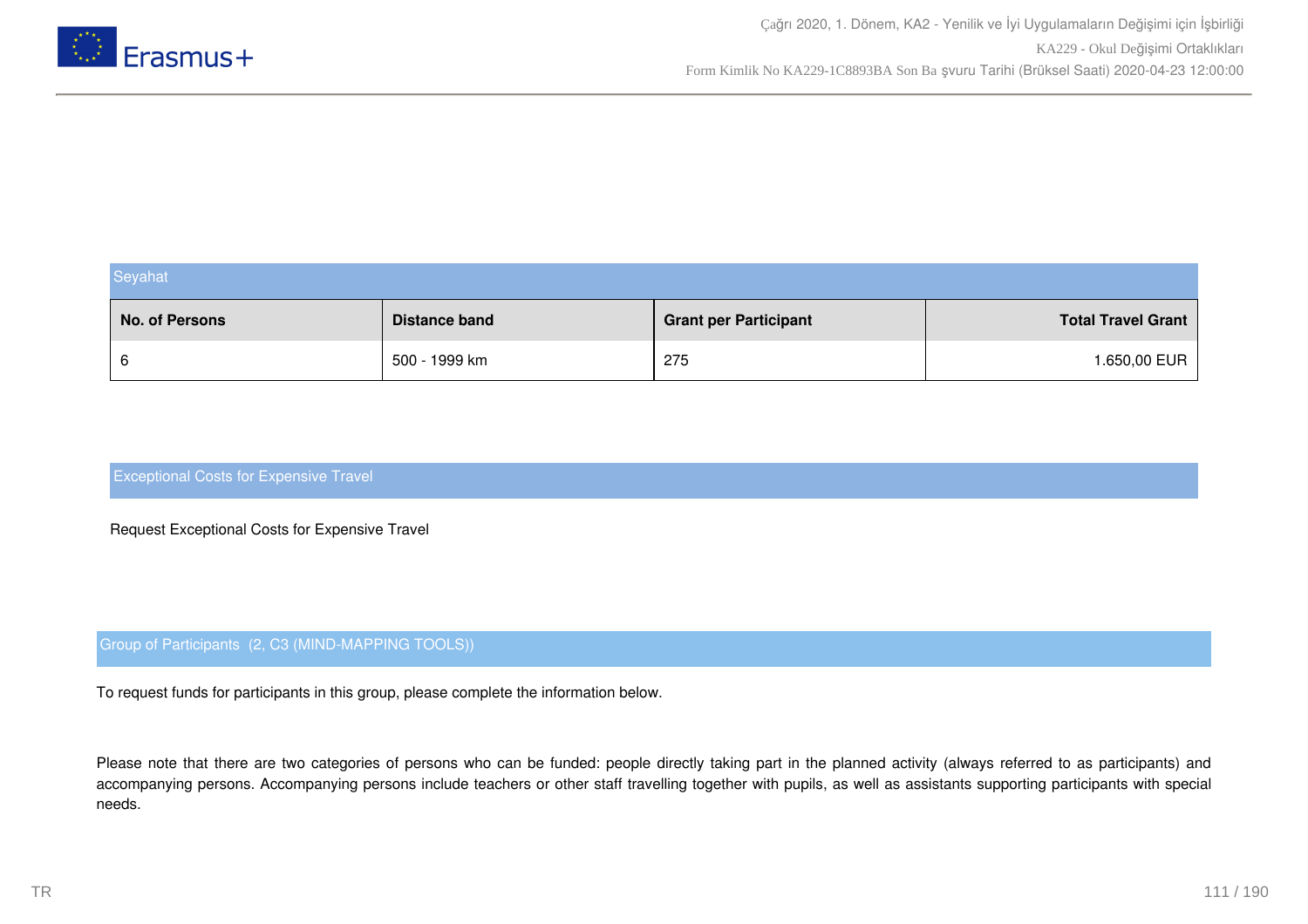

Finally, please be aware that in case later on you decide to modify the information about the activity (e.g. its duration or number of participants), the modification will not be automatically reflected for the different groups of participants and different budget items. Therefore, please make sure that all budget requests are correct before submitting your application.

| <b>Sending Organisation</b>                      |                             | Country of Venue |                                                    |
|--------------------------------------------------|-----------------------------|------------------|----------------------------------------------------|
| Agrupamento de Escolas de São Gonçalo / Portekiz |                             | Romanya          |                                                    |
| Katılımcı Sayısı                                 | No. of Accompanying Persons |                  | Total No. of Participants and accompanying persons |
|                                                  |                             |                  | 6                                                  |

Group of Participants - Budget

Bireysel Destek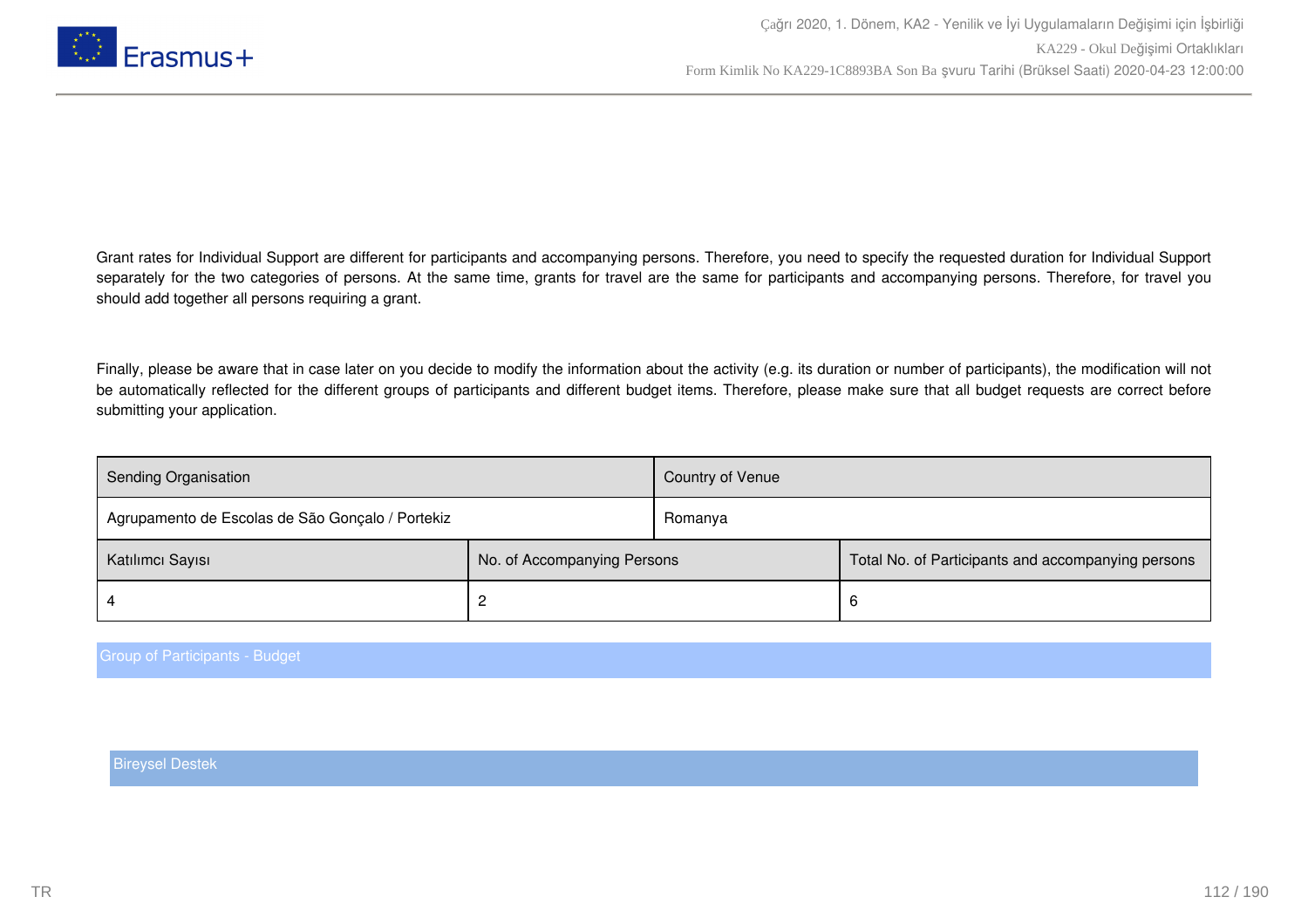

Please note that additional individual support for up to two travel days may be requested if the participants are required to travel on the day before or after the activity.

| Katılımcı Sayısı | <b>Duration per Participant (days)</b> | <b>Grant per Participant</b> | <b>Total (for Participants)</b> |
|------------------|----------------------------------------|------------------------------|---------------------------------|
|                  |                                        | 406,00 EUR                   | 1.624,00 EUR                    |

| No. of Accompanying Persons | <b>Duration per Accompanying</b><br>Person (days) | <b>Grant per Accompanying Person</b> | Total (for Accompanying Persons) |
|-----------------------------|---------------------------------------------------|--------------------------------------|----------------------------------|
|                             |                                                   | 742,00 EUR                           | 1.484,00 EUR                     |

| <b>Total Individual Support Grant</b> |              |
|---------------------------------------|--------------|
|                                       | 3.108,00 EUR |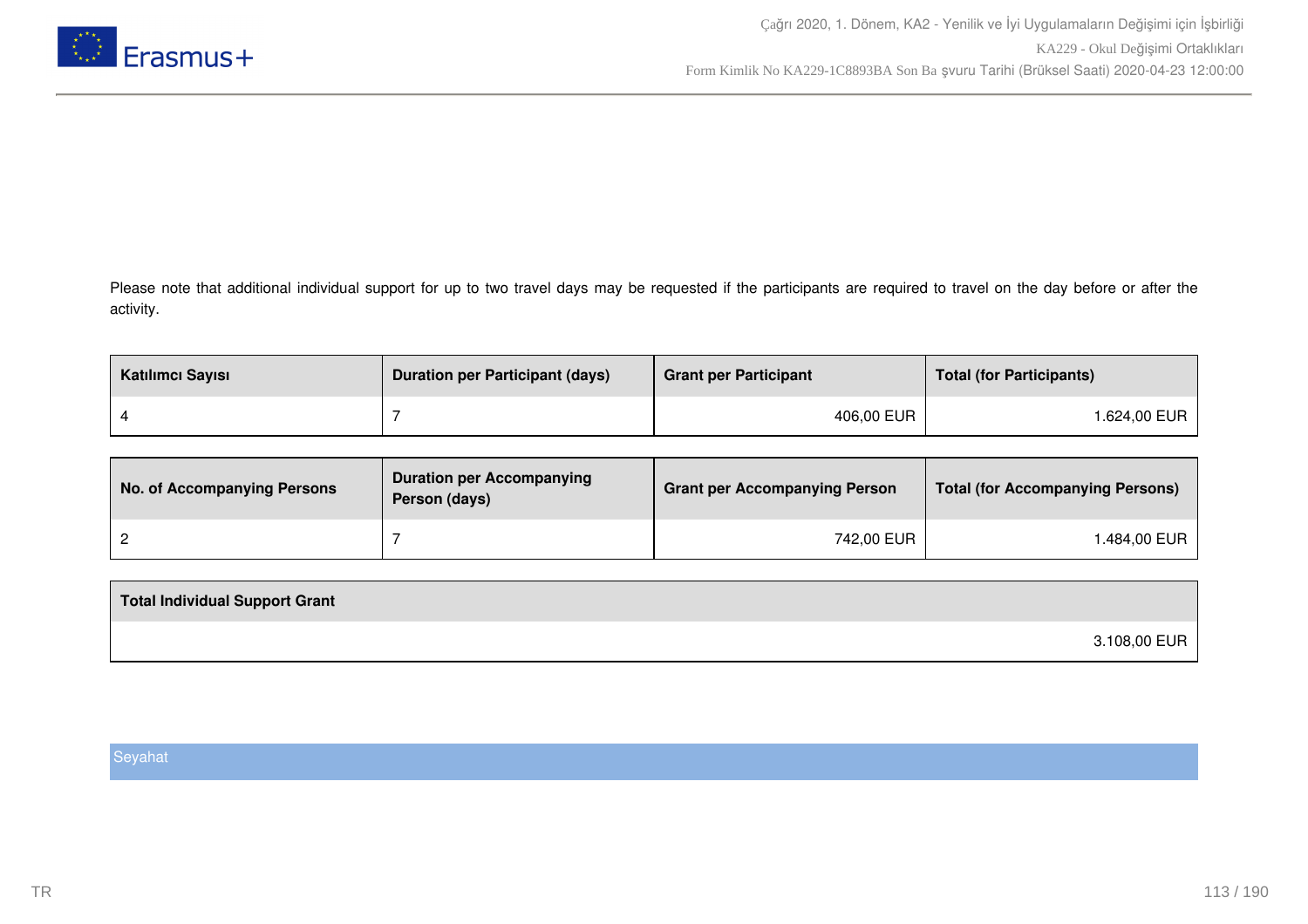

| <b>No. of Persons</b> | Distance band  | <b>Grant per Participant</b> | <b>Total Travel Grant</b> |
|-----------------------|----------------|------------------------------|---------------------------|
|                       | 2000 - 2999 km | 360                          | 2.160,00 EUR              |

Request Exceptional Costs for Expensive Travel

## Group of Participants (3, C3 (MIND-MAPPING TOOLS))

To request funds for participants in this group, please complete the information below.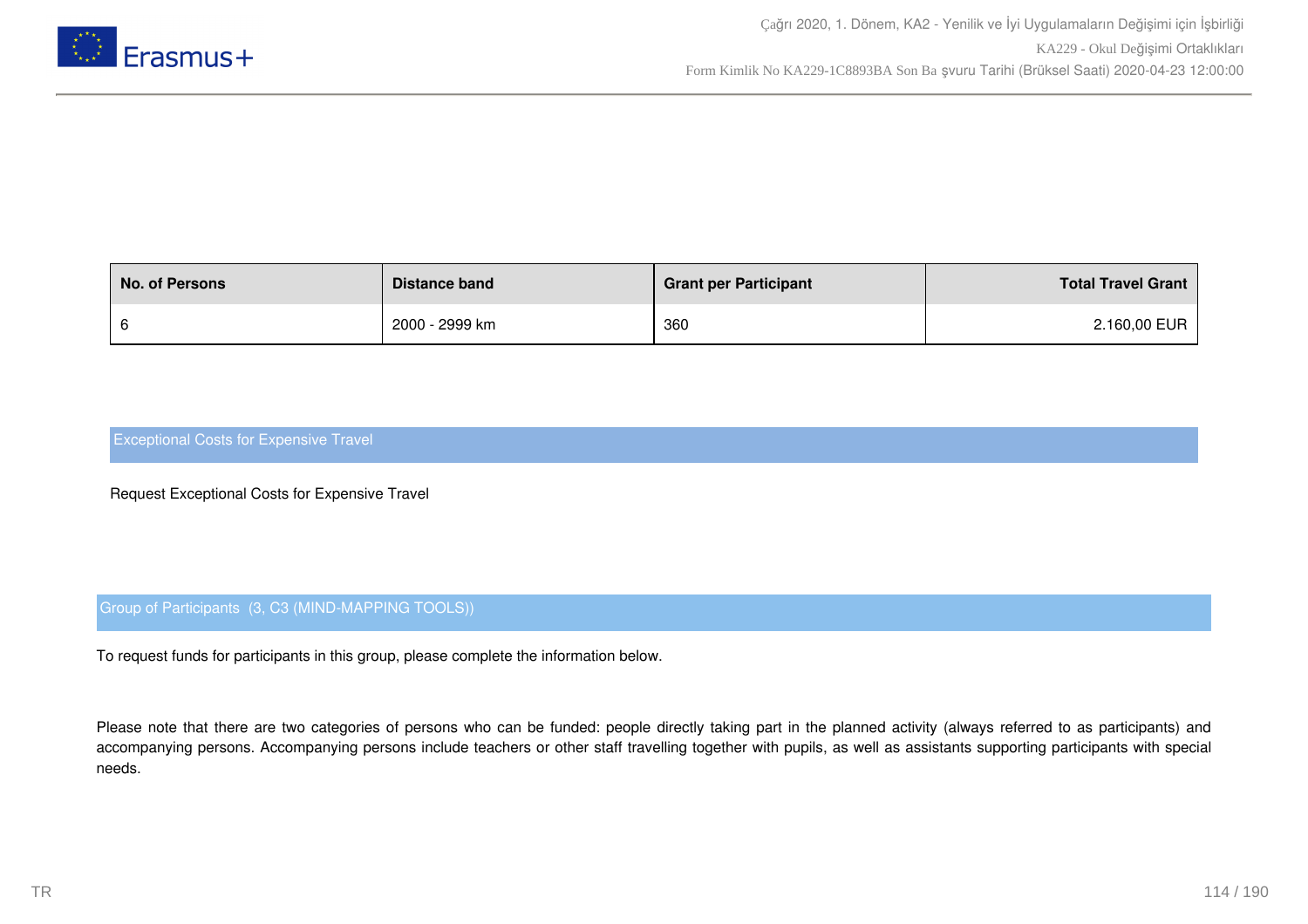

Finally, please be aware that in case later on you decide to modify the information about the activity (e.g. its duration or number of participants), the modification will not be automatically reflected for the different groups of participants and different budget items. Therefore, please make sure that all budget requests are correct before submitting your application.

| Sending Organisation            |                             | Country of Venue |                                                    |
|---------------------------------|-----------------------------|------------------|----------------------------------------------------|
| BÜYÜKMANGIT ORTAOKULU / Türkiye |                             | Romanya          |                                                    |
| Katılımcı Sayısı                | No. of Accompanying Persons |                  | Total No. of Participants and accompanying persons |
|                                 |                             |                  | b                                                  |

### Group of Participants - Budget

### Bireysel Destek

Please note that additional individual support for up to two travel days may be requested if the participants are required to travel on the day before or after the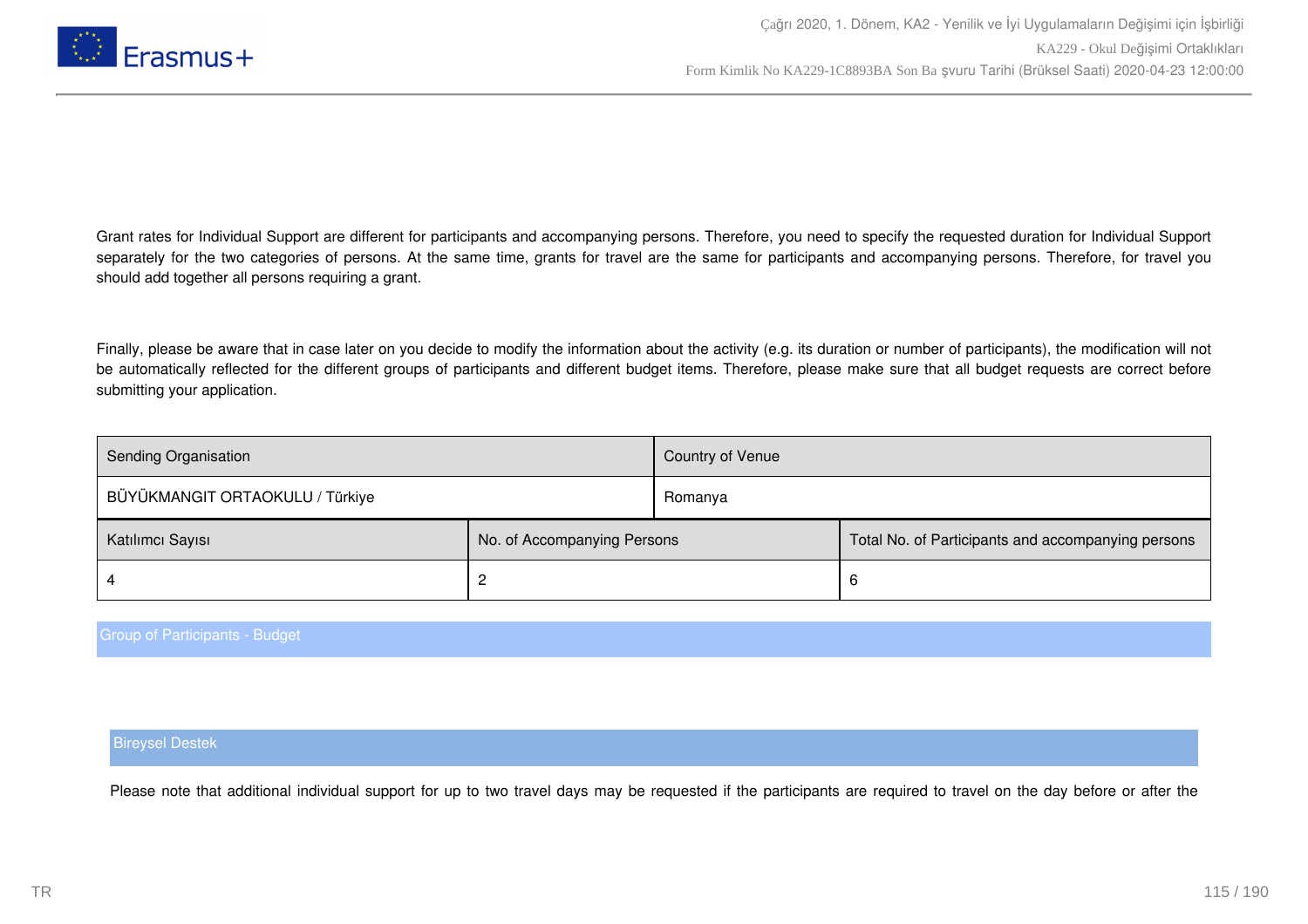

### activity.

| Katılımcı Sayısı | <b>Duration per Participant (days)</b> | <b>Grant per Participant</b> | <b>Total (for Participants)</b> |
|------------------|----------------------------------------|------------------------------|---------------------------------|
|                  |                                        | 406,00 EUR                   | l.624,00 EUR                    |

| No. of Accompanying Persons | <b>Duration per Accompanying</b><br>Person (days) | <b>Grant per Accompanying Person</b> | <b>Total (for Accompanying Persons)</b> |
|-----------------------------|---------------------------------------------------|--------------------------------------|-----------------------------------------|
|                             |                                                   | 742,00 EUR                           | .484,00 EUR                             |

| <b>Total Individual Support Grant</b> |              |
|---------------------------------------|--------------|
|                                       | 3.108,00 EUR |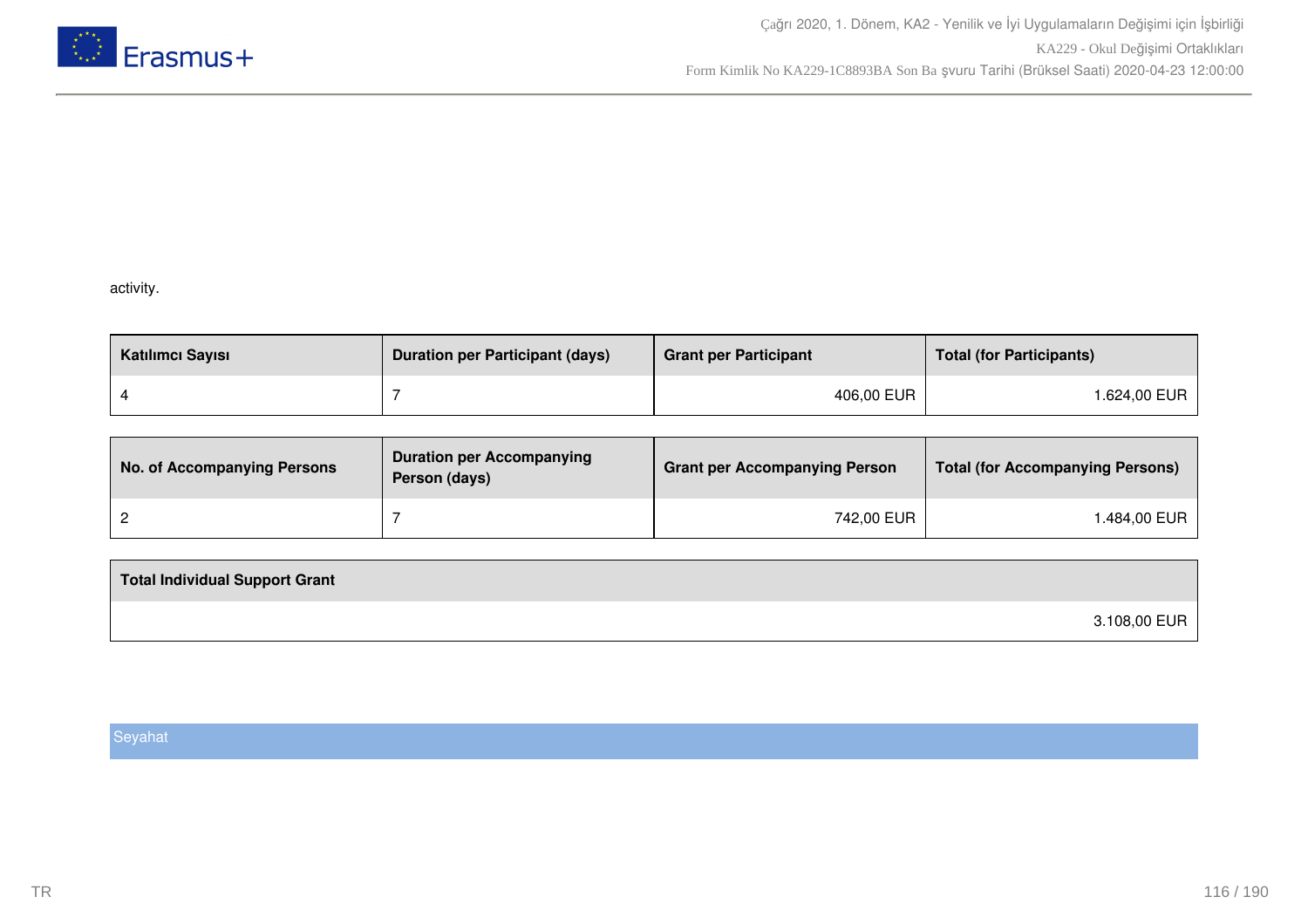

| <b>No. of Persons</b> | Distance band | <b>Grant per Participant</b> | <b>Total Travel Grant</b> |
|-----------------------|---------------|------------------------------|---------------------------|
|                       | 500 - 1999 km | 275                          | <b>.650,00 EUR</b>        |

Request Exceptional Costs for Expensive Travel

## Group of Participants (4, C3 (MIND-MAPPING TOOLS))

To request funds for participants in this group, please complete the information below.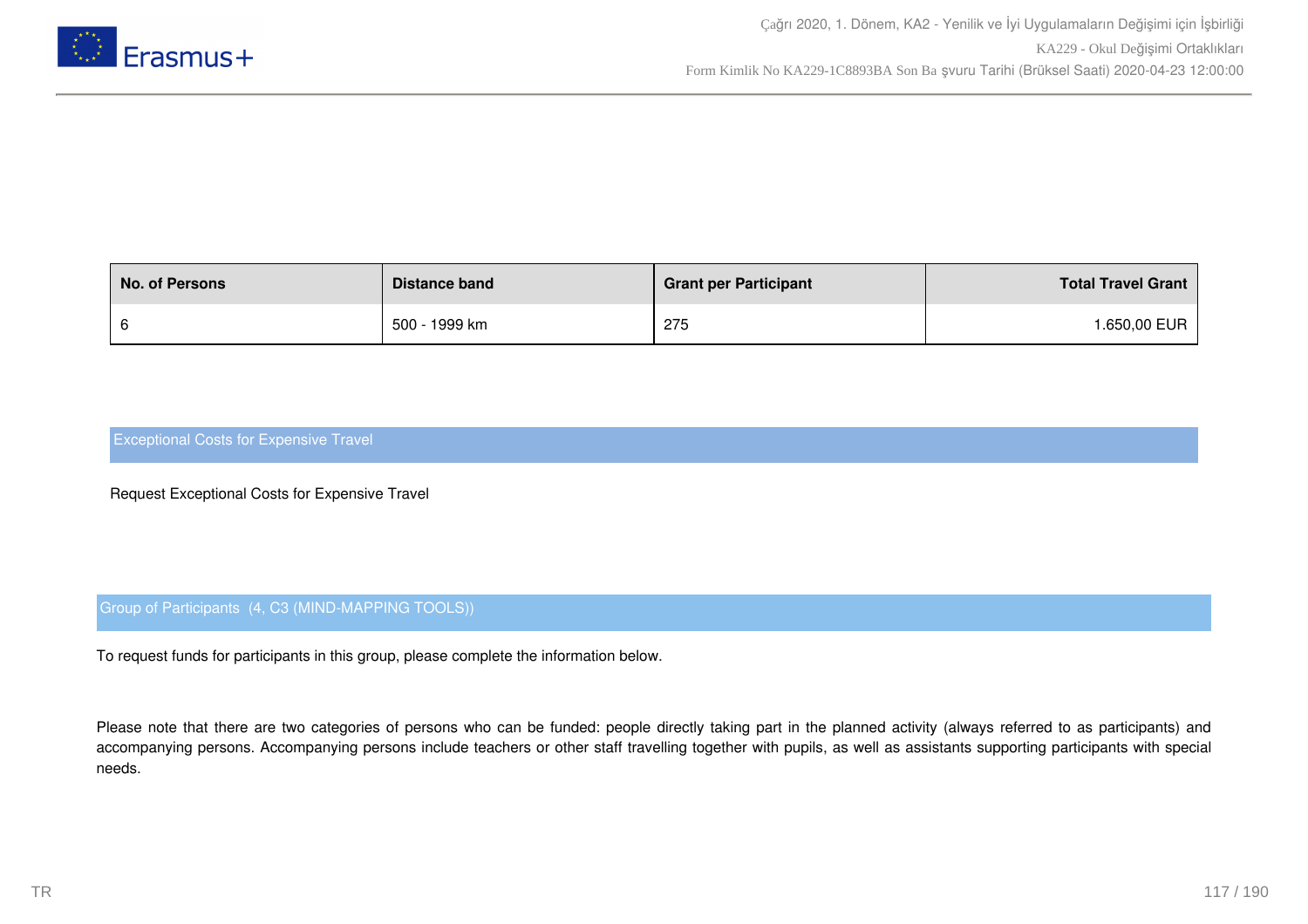

Finally, please be aware that in case later on you decide to modify the information about the activity (e.g. its duration or number of participants), the modification will not be automatically reflected for the different groups of participants and different budget items. Therefore, please make sure that all budget requests are correct before submitting your application.

| <b>Sending Organisation</b>        |                             | Country of Venue |                                                    |
|------------------------------------|-----------------------------|------------------|----------------------------------------------------|
| Istituto Comprensivo Cena / İtalya |                             | Romanya          |                                                    |
| Katılımcı Sayısı                   | No. of Accompanying Persons |                  | Total No. of Participants and accompanying persons |
|                                    |                             |                  | 6                                                  |

### Group of Participants - Budget

### Bireysel Destek

Please note that additional individual support for up to two travel days may be requested if the participants are required to travel on the day before or after the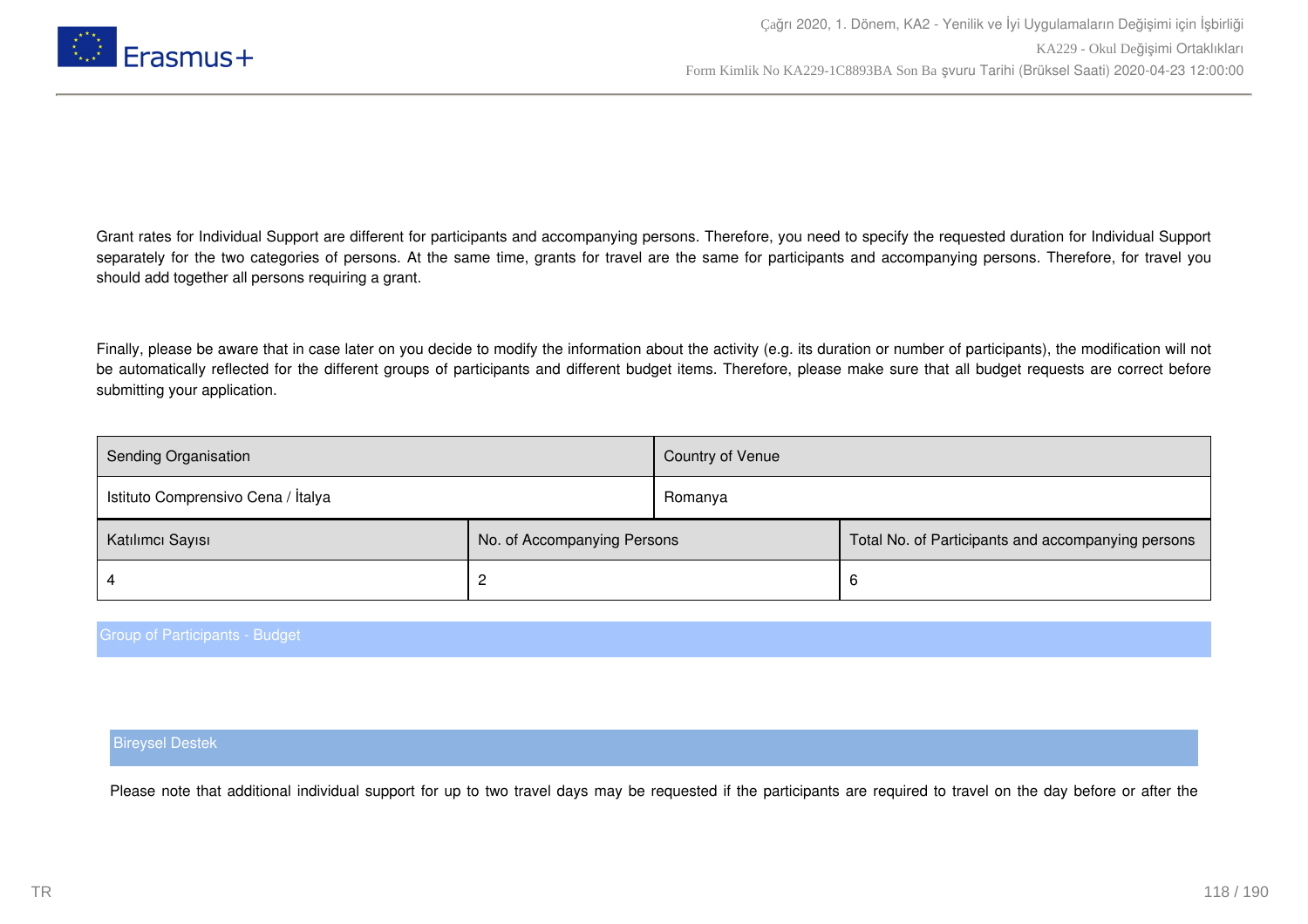

## activity.

| Katılımcı Sayısı | <b>Duration per Participant (days)</b> | <b>Grant per Participant</b> | <b>Total (for Participants)</b> |
|------------------|----------------------------------------|------------------------------|---------------------------------|
|                  |                                        | 406,00 EUR                   | l.624,00 EUR                    |

| No. of Accompanying Persons | <b>Duration per Accompanying</b><br>Person (days) | <b>Grant per Accompanying Person</b> | <b>Total (for Accompanying Persons)</b> |
|-----------------------------|---------------------------------------------------|--------------------------------------|-----------------------------------------|
|                             |                                                   | 742,00 EUR                           | .484,00 EUR                             |

| <b>Total Individual Support Grant</b> |              |
|---------------------------------------|--------------|
|                                       | 3.108,00 EUR |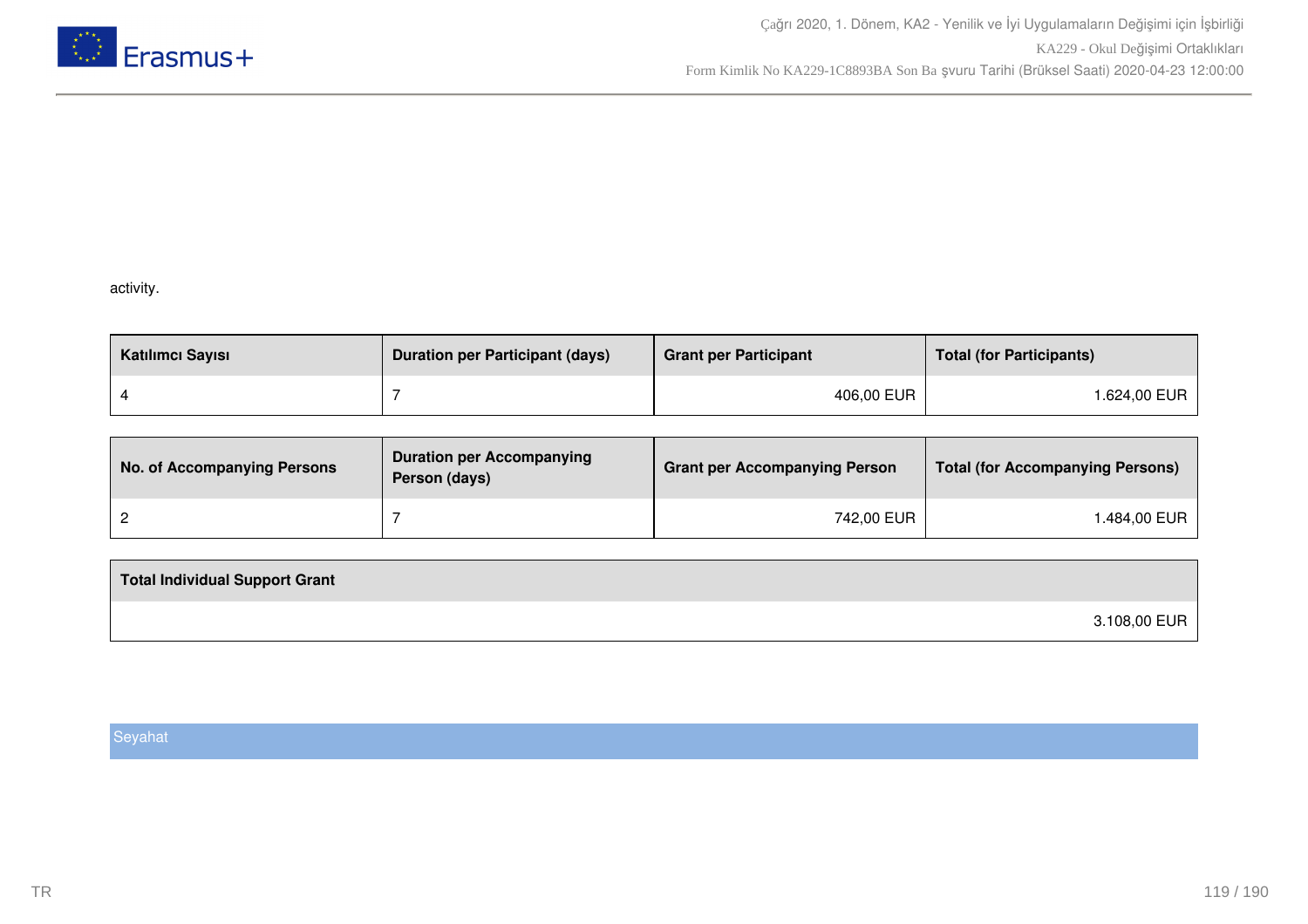

| <b>No. of Persons</b> | Distance band | <b>Grant per Participant</b> | <b>Total Travel Grant</b> |
|-----------------------|---------------|------------------------------|---------------------------|
|                       | 500 - 1999 km | 275                          | <b>.650,00 EUR</b>        |

Request Exceptional Costs for Expensive Travel

## Group of Participants (5, C3 (MIND-MAPPING TOOLS))

To request funds for participants in this group, please complete the information below.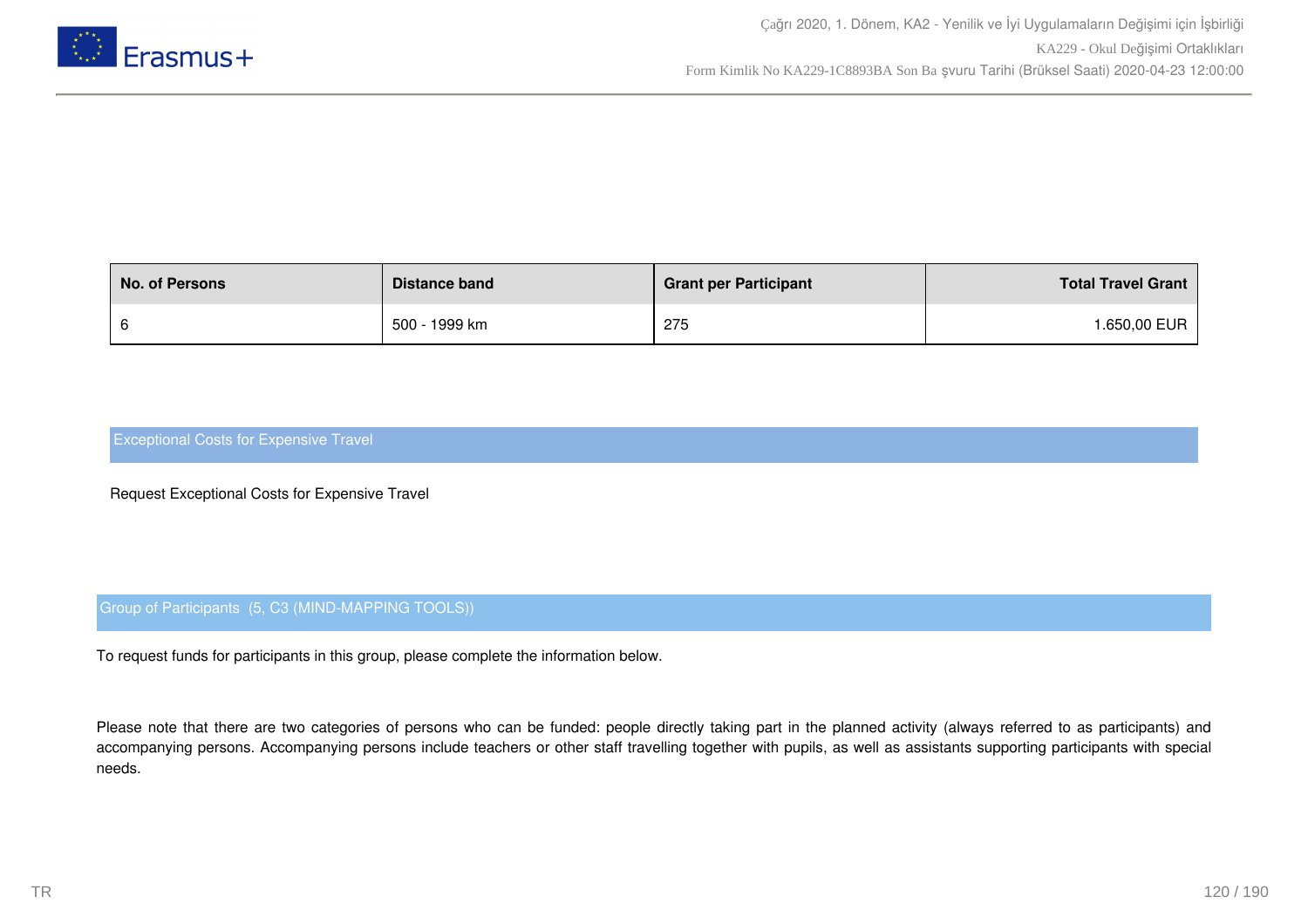

Finally, please be aware that in case later on you decide to modify the information about the activity (e.g. its duration or number of participants), the modification will not be automatically reflected for the different groups of participants and different budget items. Therefore, please make sure that all budget requests are correct before submitting your application.

| Sending Organisation                                              |                             | Country of Venue |                                                    |
|-------------------------------------------------------------------|-----------------------------|------------------|----------------------------------------------------|
| OOU Mirce Acev Gjorce Petrov Skopje / Kuzey Makedonya Cumhuriyeti |                             | Romanya          |                                                    |
| Katılımcı Sayısı                                                  | No. of Accompanying Persons |                  | Total No. of Participants and accompanying persons |
|                                                                   |                             |                  | 6                                                  |

### Group of Participants - Budget

### Bireysel Destek

Please note that additional individual support for up to two travel days may be requested if the participants are required to travel on the day before or after the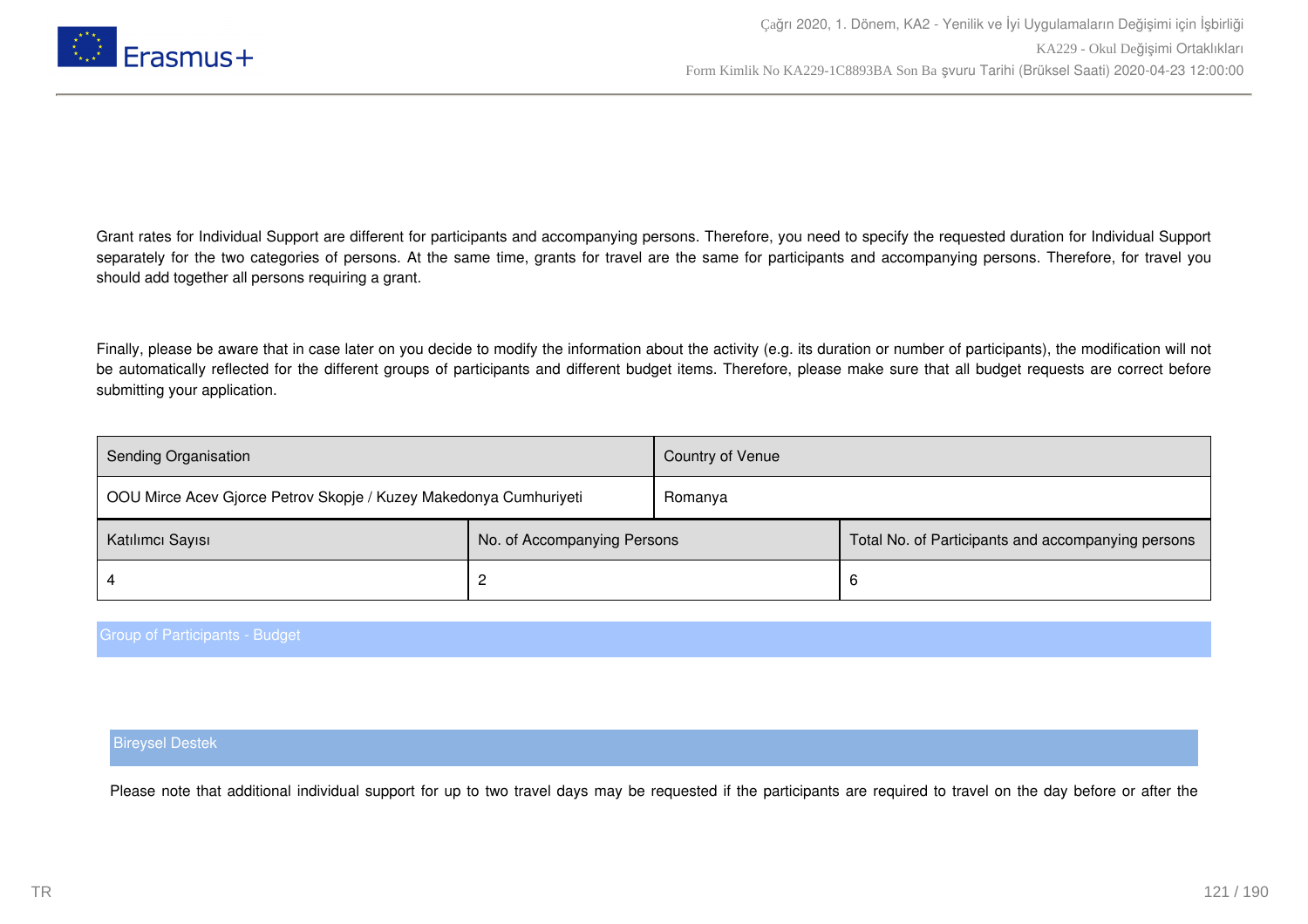

## activity.

| Katılımcı Sayısı | <b>Duration per Participant (days)</b> | <b>Grant per Participant</b> | <b>Total (for Participants)</b> |
|------------------|----------------------------------------|------------------------------|---------------------------------|
|                  |                                        | 406,00 EUR                   | l.624,00 EUR                    |

| No. of Accompanying Persons | <b>Duration per Accompanying</b><br>Person (days) | <b>Grant per Accompanying Person</b> | <b>Total (for Accompanying Persons)</b> |
|-----------------------------|---------------------------------------------------|--------------------------------------|-----------------------------------------|
|                             |                                                   | 742,00 EUR                           | 1.484,00 EUR                            |

| <b>Total Individual Support Grant</b> |              |
|---------------------------------------|--------------|
|                                       | 3.108,00 EUR |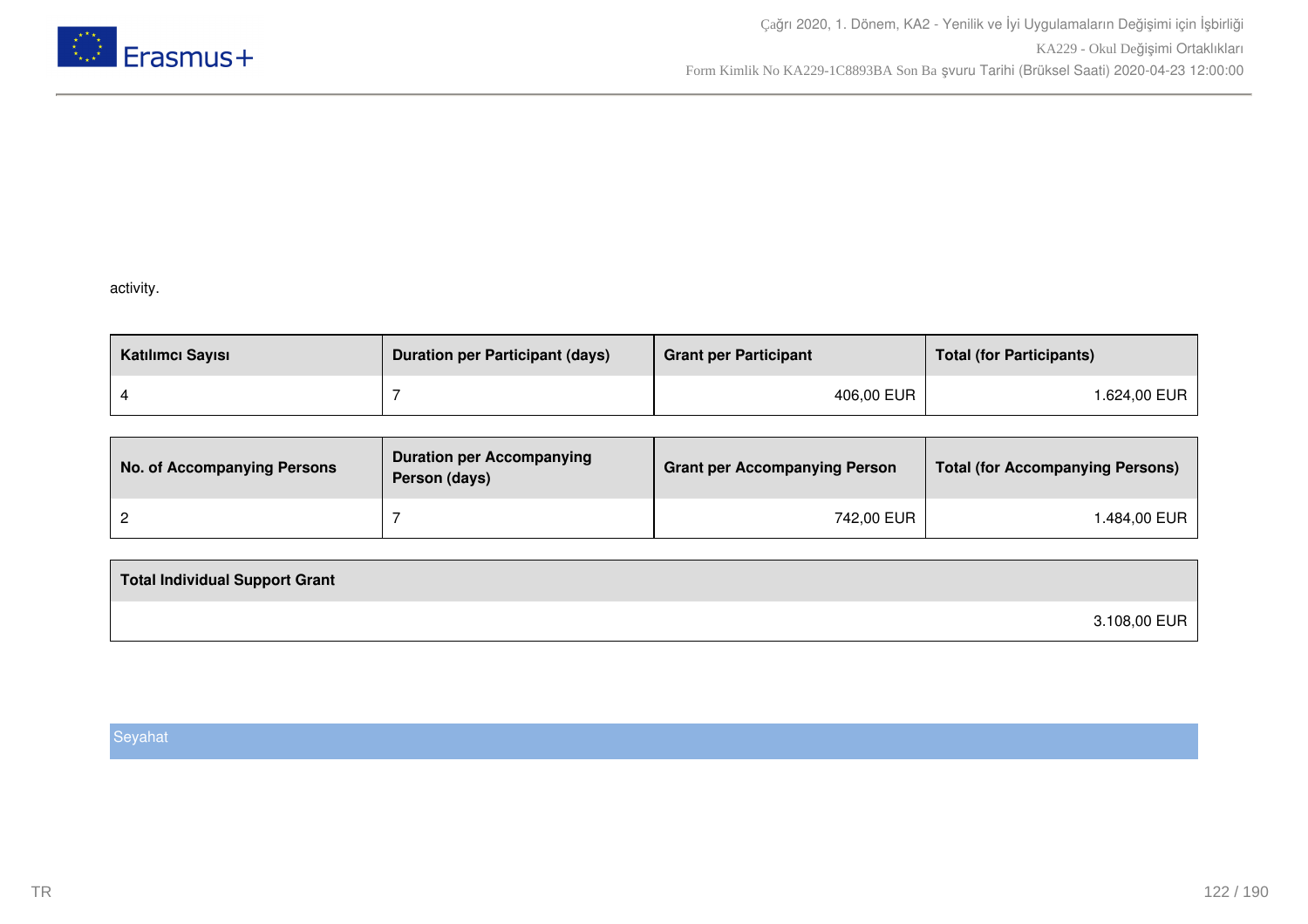

| <b>No. of Persons</b> | Distance band | <b>Grant per Participant</b> | <b>Total Travel Grant</b> |
|-----------------------|---------------|------------------------------|---------------------------|
|                       | 100 - 499 km  | 180                          | .080,00 EUR               |

Request Exceptional Costs for Expensive Travel

Activity Budget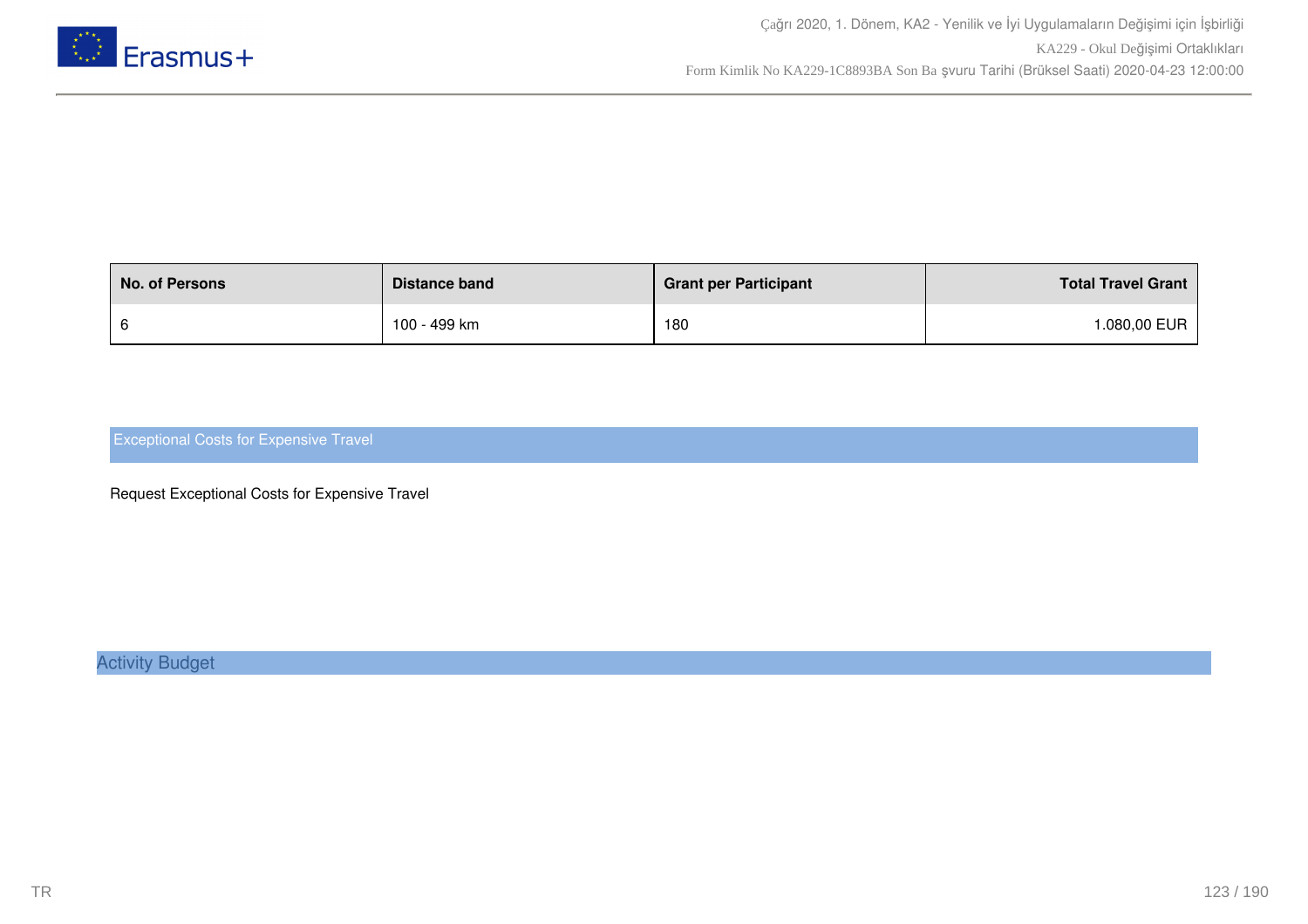

| <b>Budget Items</b>    | Grant         |
|------------------------|---------------|
| Seyahat                | 8.190,00 EUR  |
| <b>Bireysel Destek</b> | 15.540,00 EUR |
| <b>Total Grant</b>     | 23.730,00 EUR |

# Activity Details (C4)

In this section, you are asked to provide details about this specific activity. The section consists of two parts: Activity Details and Groups of Participants.

In the first part (Activity Details) you are asked to provide information about the planned activity as a whole (e.g. its venue, duration, etc.), to define the activity's lead organisation, and to list the other participating organisations. The lead organisation is typically the one hosting the activity in its premises. In case you decide to organise the activity outside of the lead organisation's premises, you must respect the detailed rules provided in the Programme Guide and you need to provide an explanation for this choice as part of the activity description. The other participating organisations are all project partners who will send their participants to take part in the activity. Adding a partner organisation to the list of participating organisations will allow you to ask funding for their participants in the second part of this section.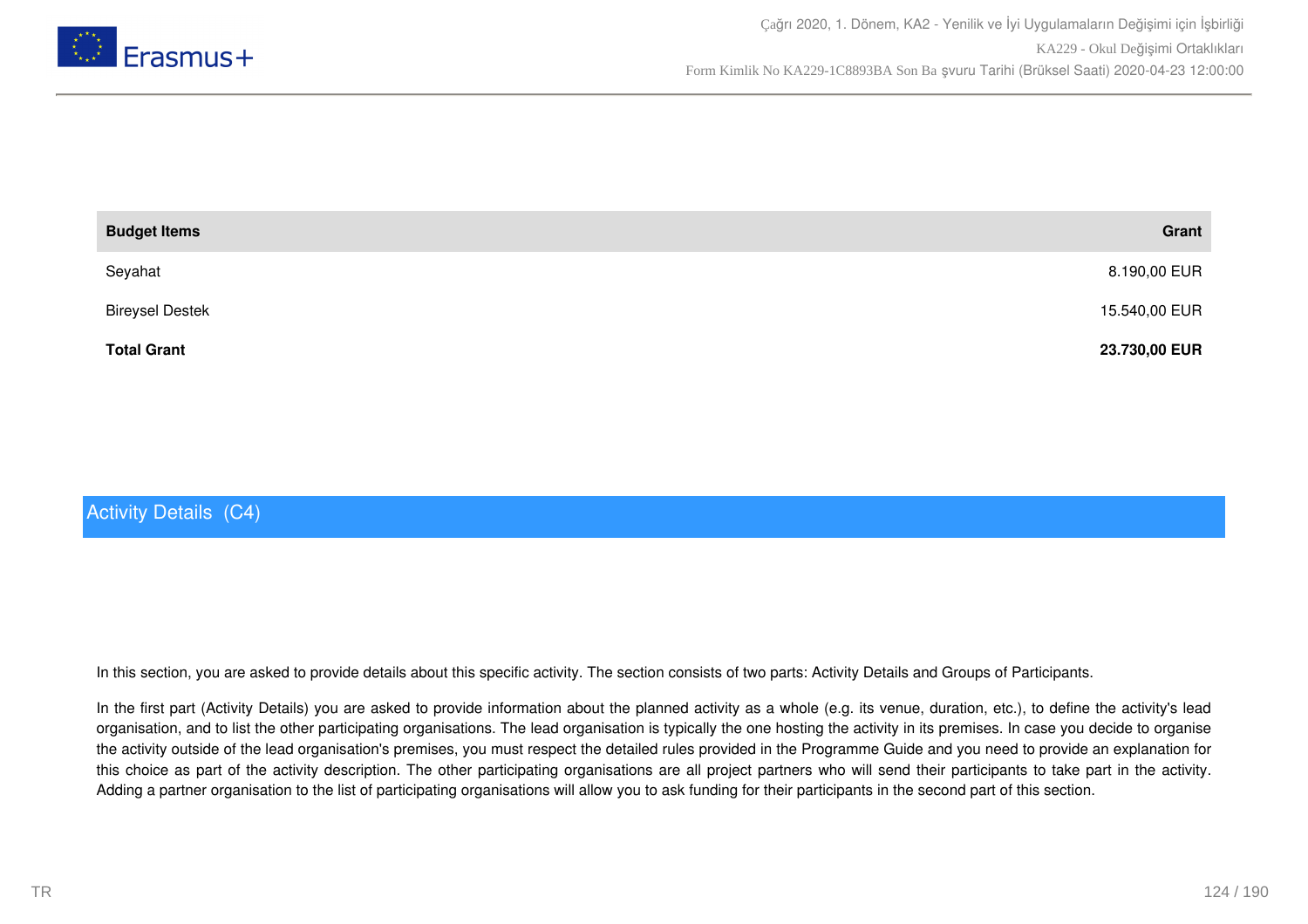

In the second part (Groups of Participants) you are asked to provide some details about the participants who will take part in this activity. The main purpose of this section is to calculate the budget that the project will receive for the participants' travel, individual support and other expenses. The participants are organised in groups for easier calculation. Each group and its budget are linked to their sending organisation.

| <b>Activity Type</b>                                                        | Okul Eğitimi                                 | Faaliyet türü                             |                         | Öğrenci gruplarının kısa dönemli<br>değişimleri |         |  |
|-----------------------------------------------------------------------------|----------------------------------------------|-------------------------------------------|-------------------------|-------------------------------------------------|---------|--|
| <b>Activity Title</b>                                                       | <b>CODING EDUCATION</b>                      |                                           |                         |                                                 |         |  |
| <b>Leading Organisation</b>                                                 |                                              | BÜYÜKMANGIT ORTAOKULU(E10022565, Türkiye) |                         |                                                 |         |  |
| Katılımcı Kurum/Kuruluşlar                                                  |                                              |                                           |                         |                                                 |         |  |
|                                                                             | abdulhamit han ortaokulu(E10180077, Türkiye) |                                           |                         |                                                 |         |  |
| Agrupamento de Escolas de São Gonçalo (E10076375, Portekiz)                 |                                              |                                           |                         |                                                 |         |  |
| Istituto Comprensivo Cena(E10008839, İtalya)                                |                                              |                                           |                         |                                                 |         |  |
| OOU Mirce Acev Gjorce Petrov Skopje(E10070547, Kuzey Makedonya Cumhuriyeti) |                                              |                                           |                         |                                                 |         |  |
| Scoala gimnaziala Nr.168(E10085840, Romanya)                                |                                              |                                           |                         |                                                 |         |  |
| <b>Starting Period</b>                                                      | 04-<br>Duration(days)<br>2022                | 5                                         | <b>Country of Venue</b> |                                                 | Türkiye |  |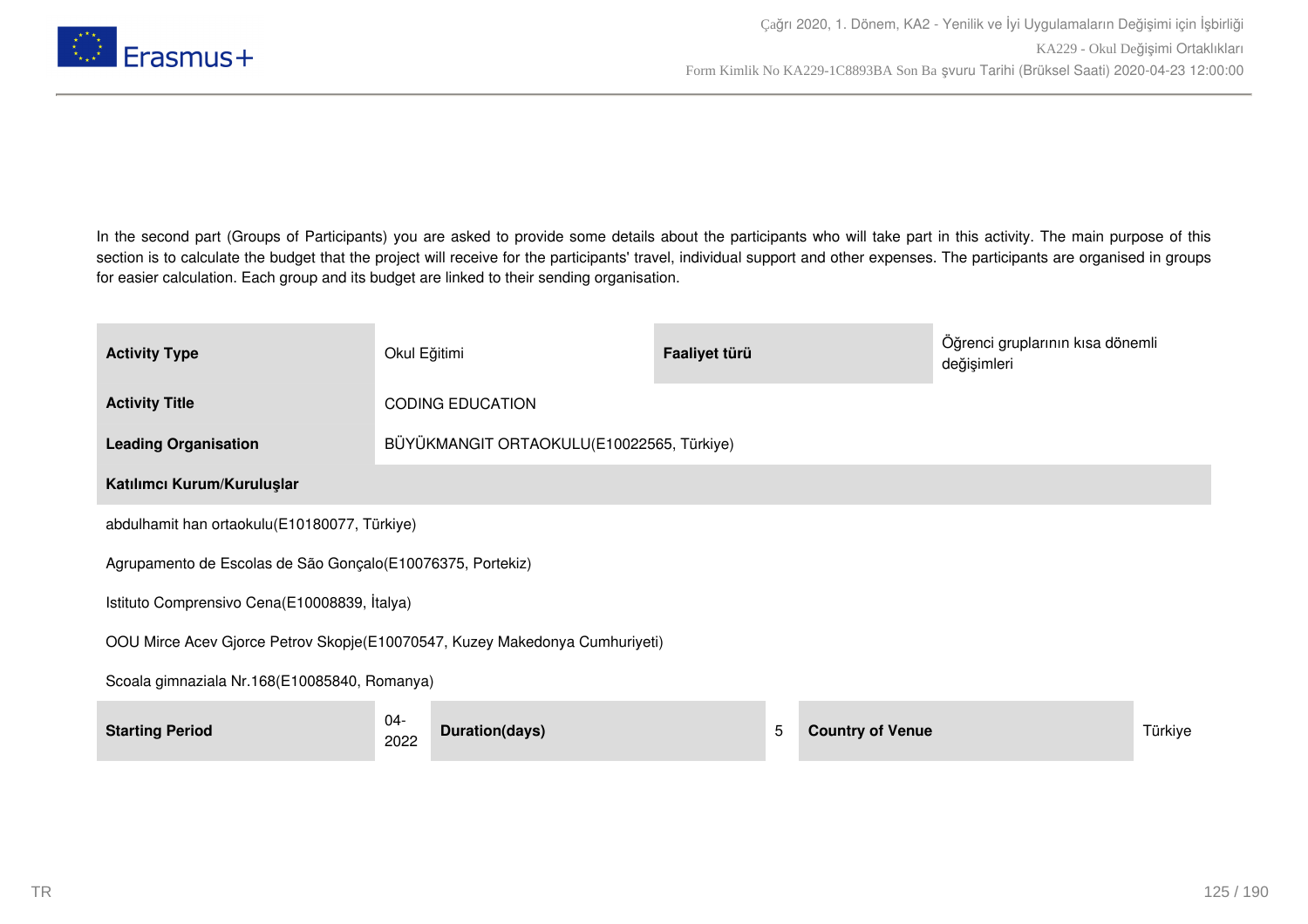

### **Description of the activity:**

- Describe the content, methodology and expected results of the activity.

- How is it going to be related to or integrated with the normal activities of the involved schools?

The activity will take place in Adana, Turkey. Each country will participate with 4 students and 2 teachers. The activity will take place for 5 days. Coding training has started to be included in the curricula of many countries today. Especially in our country, even if late, there have been many studies in this regard in recent years. It will be important to see the perspectives of various countries on coding education and to examine different coding programs.

A common portal will be identified for this project. This is planned as code.org site.This application is free and supports in many languages. Creating classes and evaluating them remotely will provide a great advantage in this training. In this way, it will be possible for teachers from different countries to train students from different countries and schools and evaluations will be reached at the desired time. It will add a difference to the project competition with its map design feature. The prepared maps will be shared between schools and will allow many students to use their own maps. This feature will also be important in using the desired commands. It will be advantageous for students to register on this site easily and even teachers can register their students collectively. In this way, students will use a common language and there will be no differences during mobility. Three of the schools use or have used code.org platform before (one school in Turkey, Italy, and Portugal). The remaining three schools will be supported by the partners using the paltform with their knowledge. In this way, progress on this platform will be made with a good cooperation. With this mobility, students will share their experiences and transfer them to each other. Each school will show a different method. Considering that the boundary is wide in coding, students' perspectives will expand. Students will learn that a problem doesn't have just a solution and can reach the same goal by using different solutions.

Our main goal will be the cultural exchange and students will have the opportunity to get acquainted with the different cultures and structures. It will also affect students' language development positively as they will use a common languge during the project and increase their self-confidence.

**Does this activity combine physical mobility with virtual exchanges through eTwinning?** Hayir

## **How is participation in this activity going to benefit the involved participants?**

With the coding training, students will be able to interact with each other by playing games and they will be able to explore different perspectives. Each partner will create an account through code.org and students will also be registered to these accounts by their instructors in this platform. Students will start the sections specified at code.org in cooperation. While the students will develop their working skills in collaboration, it will be ensured that remote communication and language skills will be improved.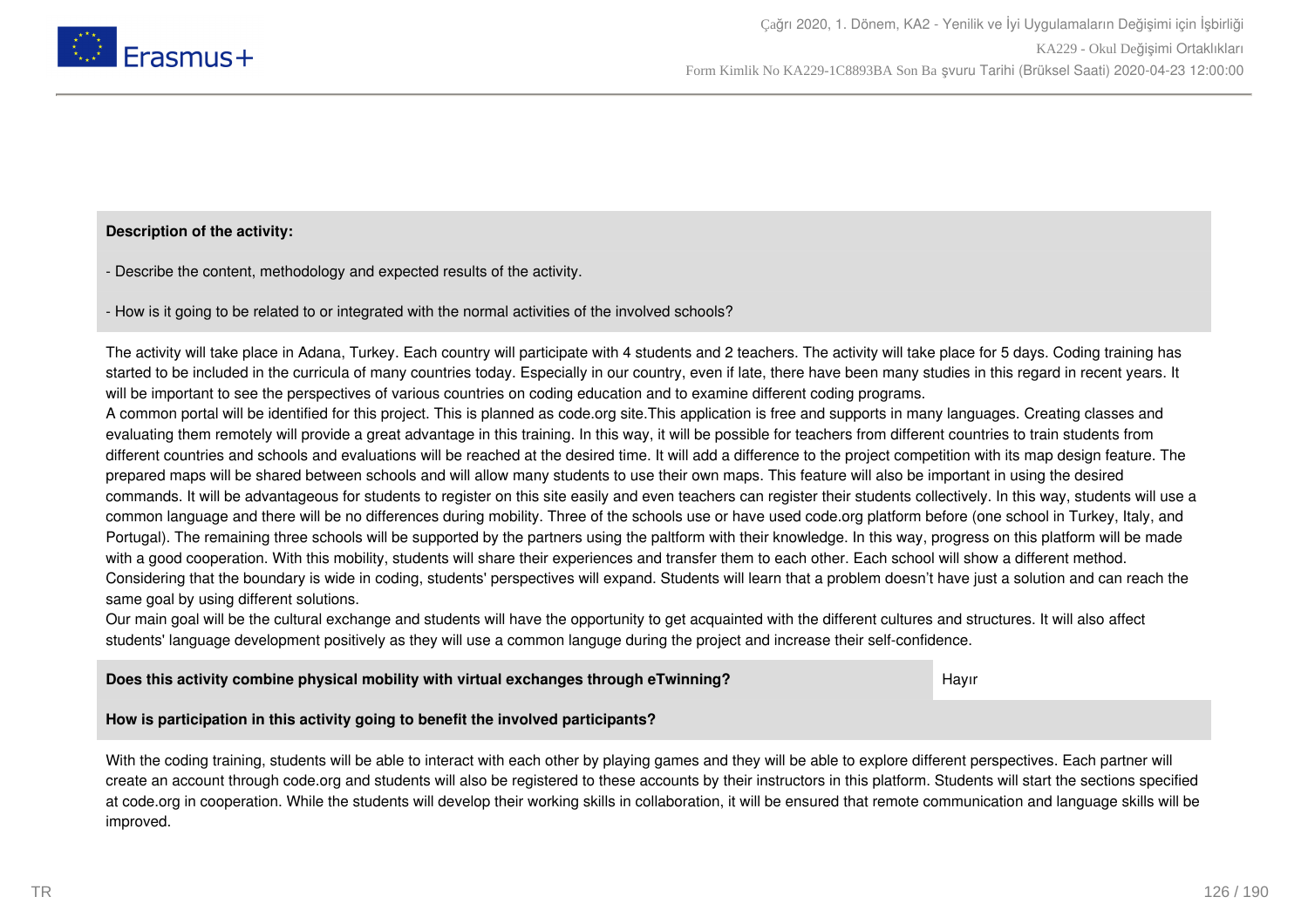

Summary of Groups of Participants

In the following table, please define the groups of participants who will require funding to participate in this activity. Participants who do not require funding (for example local participants) do not need to be specified in this part.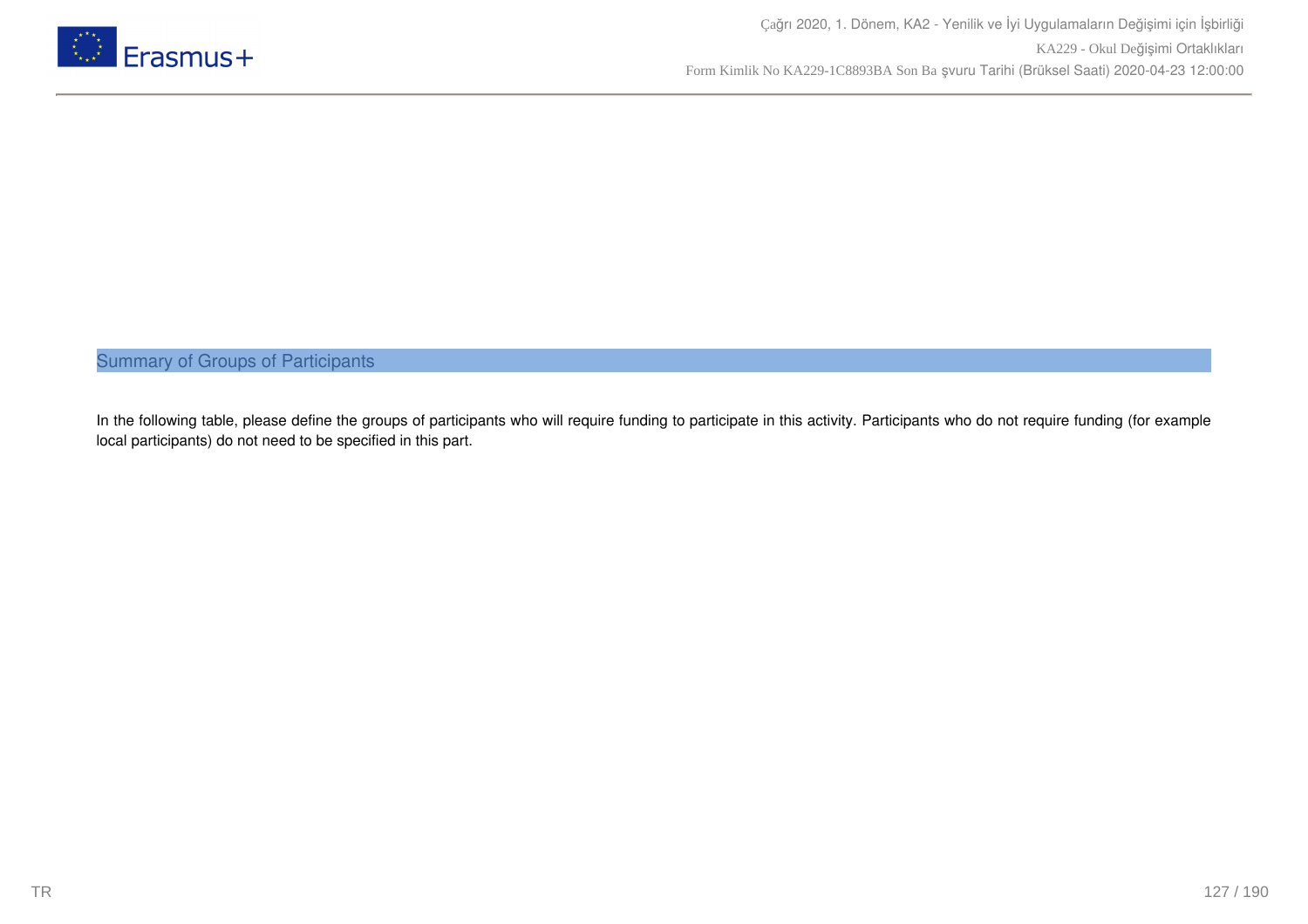

| ID                      | <b>Sending Organisati</b><br>on                                                         | <b>Distance Band</b> | <b>Duration (days)</b> | Katılımcı Sayısı        | No. of<br>Accompanying<br><b>Persons</b> | Grant        |
|-------------------------|-----------------------------------------------------------------------------------------|----------------------|------------------------|-------------------------|------------------------------------------|--------------|
| $\mathbf{1}$            | abdulhamit han<br>ortaokulu(E<br>10180077, Türkiye)                                     | 100-499 km           | $\overline{7}$         | $\overline{\mathbf{4}}$ | $\mathbf{2}$                             | 4.188,00 EUR |
| $\sqrt{2}$              | Agrupamento de<br>Escolas de São<br>Gonçalo(E10076375,<br>Portekiz)                     | 3000-3999 km         | $\overline{7}$         | 4                       | $\overline{c}$                           | 6.288,00 EUR |
| 3                       | Istituto Comprensivo<br>Cena(E10008839,<br>İtalya)                                      | 2000-2999 km         | $\overline{7}$         | 4                       | $\overline{c}$                           | 5.268,00 EUR |
| $\overline{\mathbf{4}}$ | OOU Mirce Acev<br>Gjorce Petrov<br>Skopje(E10070547,<br>Kuzey Makedonya<br>Cumhuriyeti) | 500-1999 km          | $\overline{7}$         | 4                       | $\mathbf{2}$                             | 4.758,00 EUR |
| 5                       | Scoala gimnaziala<br>Nr.168(E10085840,<br>Romanya)                                      | 500-1999 km          | $\overline{7}$         | 4                       | $\mathbf{2}$                             | 4.758,00 EUR |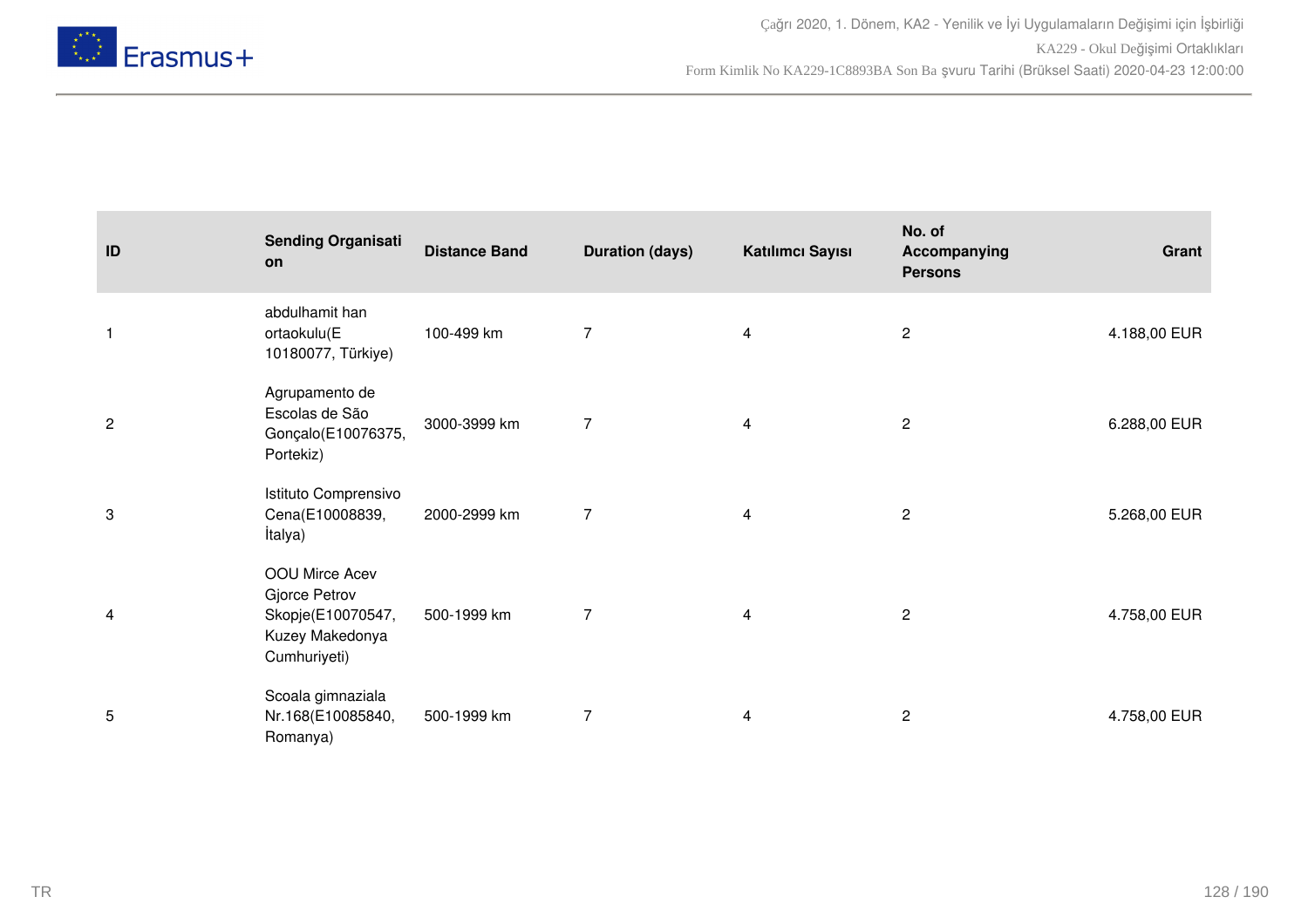

## Group of Participants (1, C4 (CODING EDUCATION))

To request funds for participants in this group, please complete the information below.

Please note that there are two categories of persons who can be funded: people directly taking part in the planned activity (always referred to as participants) and accompanying persons. Accompanying persons include teachers or other staff travelling together with pupils, as well as assistants supporting participants with special needs.

Grant rates for Individual Support are different for participants and accompanying persons. Therefore, you need to specify the requested duration for Individual Support separately for the two categories of persons. At the same time, grants for travel are the same for participants and accompanying persons. Therefore, for travel you should add together all persons requiring a grant.

Finally, please be aware that in case later on you decide to modify the information about the activity (e.g. its duration or number of participants), the modification will not be automatically reflected for the different groups of participants and different budget items. Therefore, please make sure that all budget requests are correct before submitting your application.

| Sending Organisation               |                             | <b>Country of Venue</b> |                                                    |
|------------------------------------|-----------------------------|-------------------------|----------------------------------------------------|
| abdulhamit han ortaokulu / Türkiye |                             | Türkiye                 |                                                    |
| Katılımcı Sayısı                   | No. of Accompanying Persons |                         | Total No. of Participants and accompanying persons |
|                                    |                             |                         | <sub>t</sub>                                       |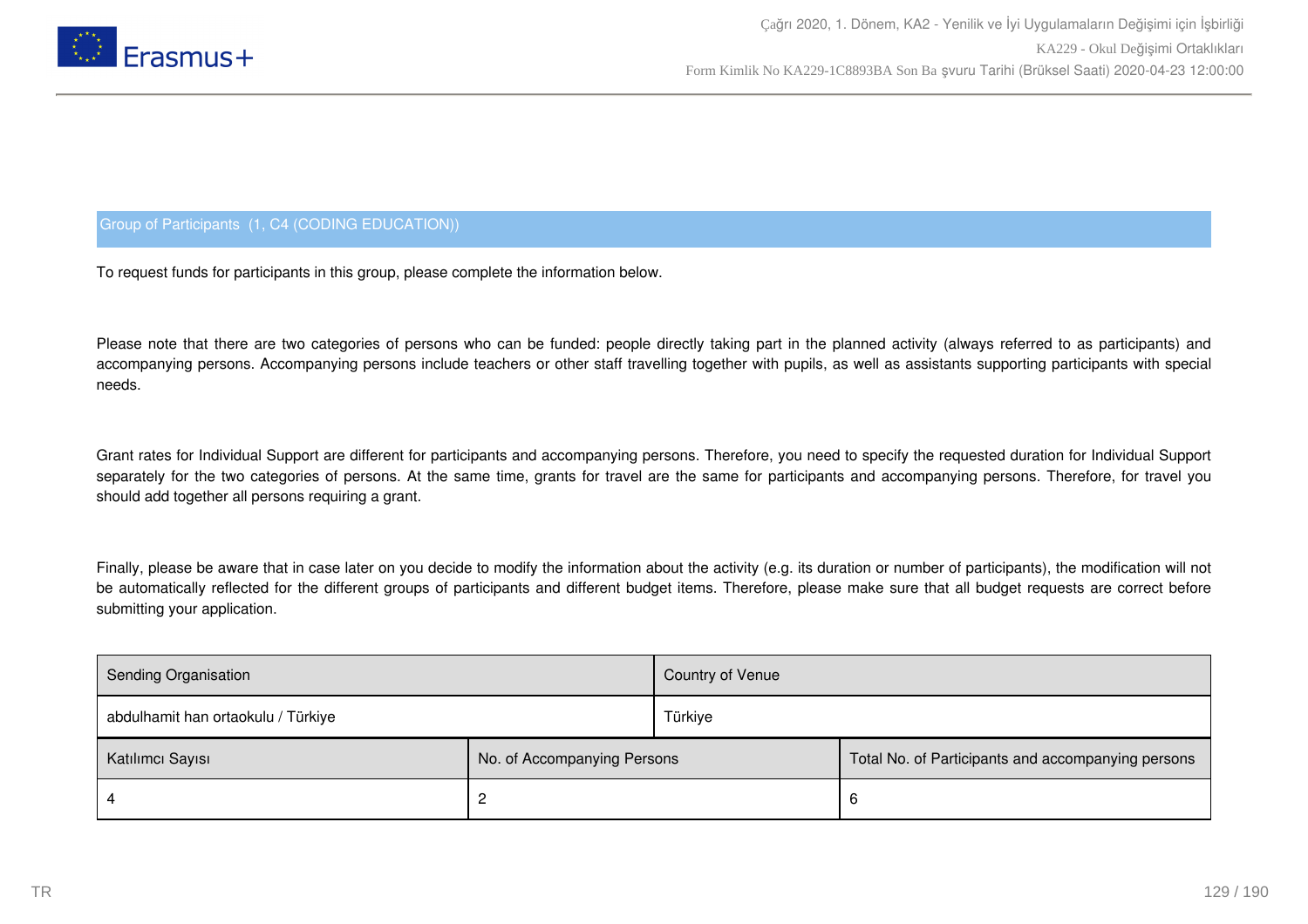

## Bireysel Destek

Please note that additional individual support for up to two travel days may be requested if the participants are required to travel on the day before or after the activity.

| Katılımcı Sayısı | <b>Duration per Participant (days)</b> | <b>Grant per Participant</b> | <b>Total (for Participants)</b> |
|------------------|----------------------------------------|------------------------------|---------------------------------|
|                  |                                        | 406,00 EUR                   | l.624,00 EUR                    |

| No. of Accompanying Persons | <b>Duration per Accompanying</b><br>Person (days) | <b>Grant per Accompanying Person</b> | <b>Total (for Accompanying Persons)</b> |
|-----------------------------|---------------------------------------------------|--------------------------------------|-----------------------------------------|
|                             |                                                   | 742,00 EUR                           | ⊦.484,00 EUR                            |

| Total Individual Support Grant |              |
|--------------------------------|--------------|
|                                | 3.108,00 EUR |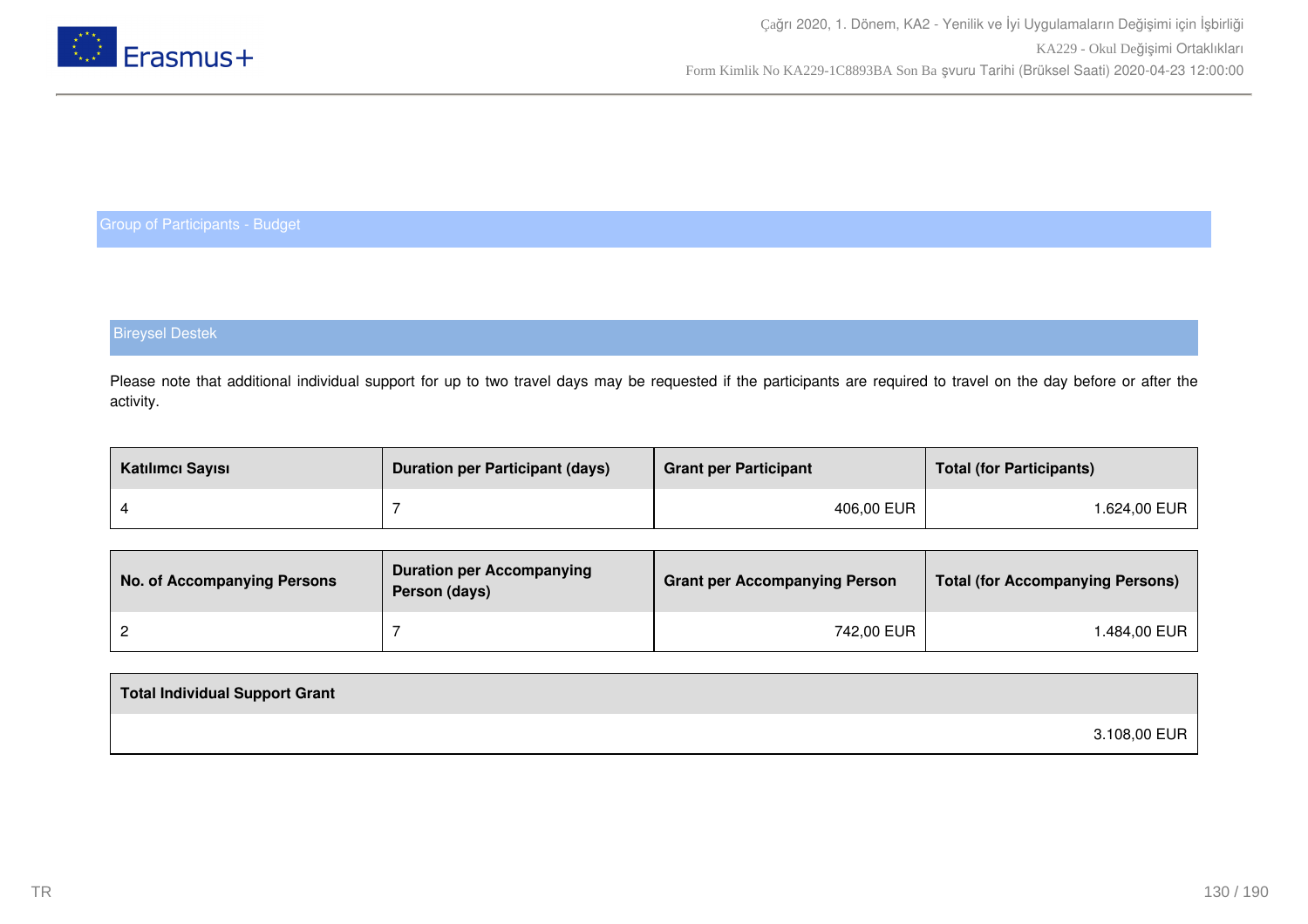

| Seyahat        |                      |                              |                           |  |
|----------------|----------------------|------------------------------|---------------------------|--|
| No. of Persons | <b>Distance band</b> | <b>Grant per Participant</b> | <b>Total Travel Grant</b> |  |
| 6              | 100 - 499 km         | 180                          | 1.080,00 EUR              |  |

Request Exceptional Costs for Expensive Travel

## Group of Participants (2, C4 (CODING EDUCATION))

To request funds for participants in this group, please complete the information below.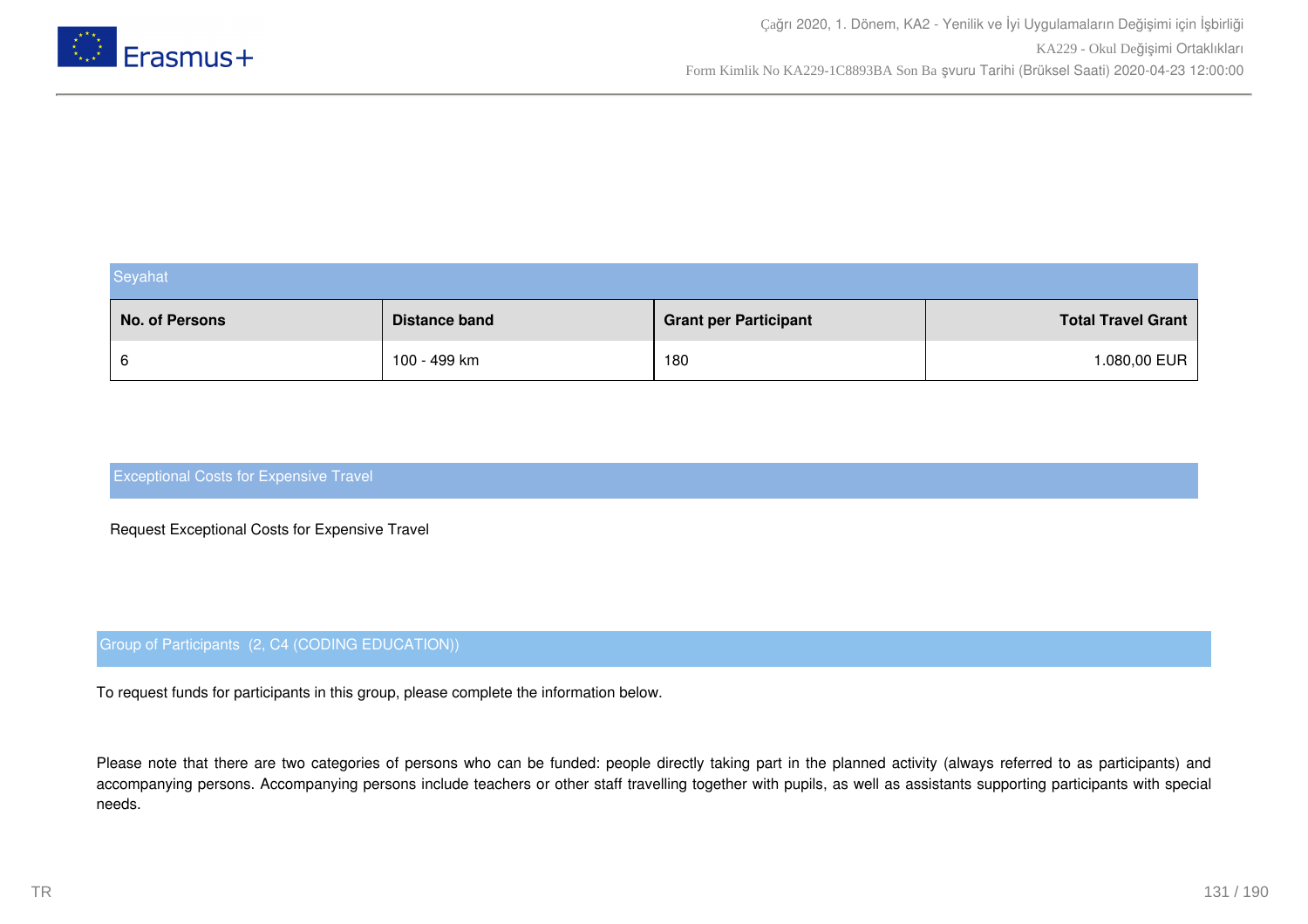

Finally, please be aware that in case later on you decide to modify the information about the activity (e.g. its duration or number of participants), the modification will not be automatically reflected for the different groups of participants and different budget items. Therefore, please make sure that all budget requests are correct before submitting your application.

| <b>Sending Organisation</b>                      |                             | Country of Venue |                                                    |
|--------------------------------------------------|-----------------------------|------------------|----------------------------------------------------|
| Agrupamento de Escolas de São Gonçalo / Portekiz |                             | Türkiye          |                                                    |
| Katılımcı Sayısı                                 | No. of Accompanying Persons |                  | Total No. of Participants and accompanying persons |
|                                                  |                             |                  | 6                                                  |

Group of Participants - Budget

Bireysel Destek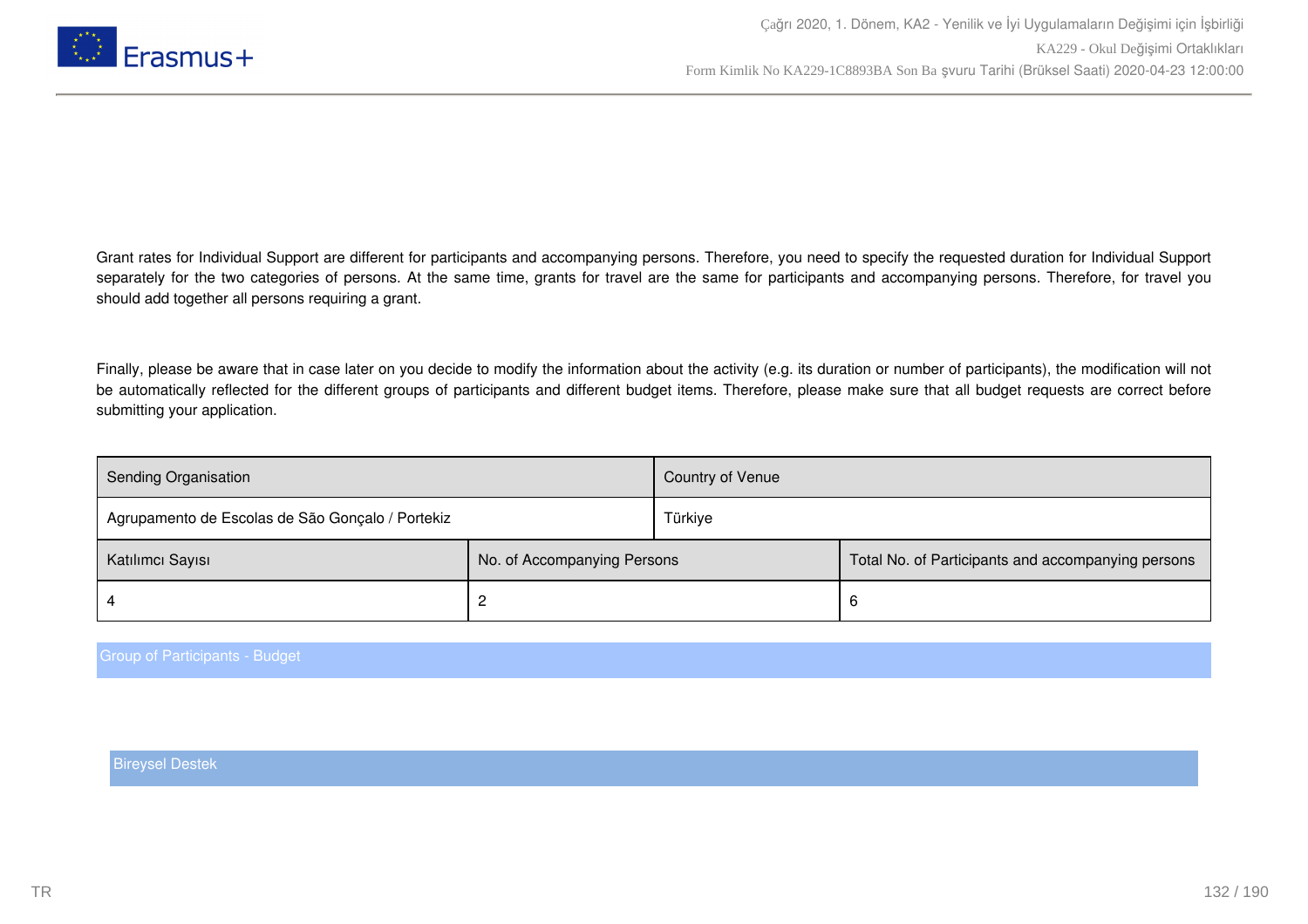

Please note that additional individual support for up to two travel days may be requested if the participants are required to travel on the day before or after the activity.

| Katılımcı Sayısı | <b>Duration per Participant (days)</b> | <b>Grant per Participant</b> | <b>Total (for Participants)</b> |
|------------------|----------------------------------------|------------------------------|---------------------------------|
|                  |                                        | 406,00 EUR                   | 1.624,00 EUR                    |

| No. of Accompanying Persons | <b>Duration per Accompanying</b><br>Person (days) | <b>Grant per Accompanying Person</b> | Total (for Accompanying Persons) |
|-----------------------------|---------------------------------------------------|--------------------------------------|----------------------------------|
|                             |                                                   | 742,00 EUR                           | 1.484,00 EUR                     |

| 3.108,00 EUR |  |
|--------------|--|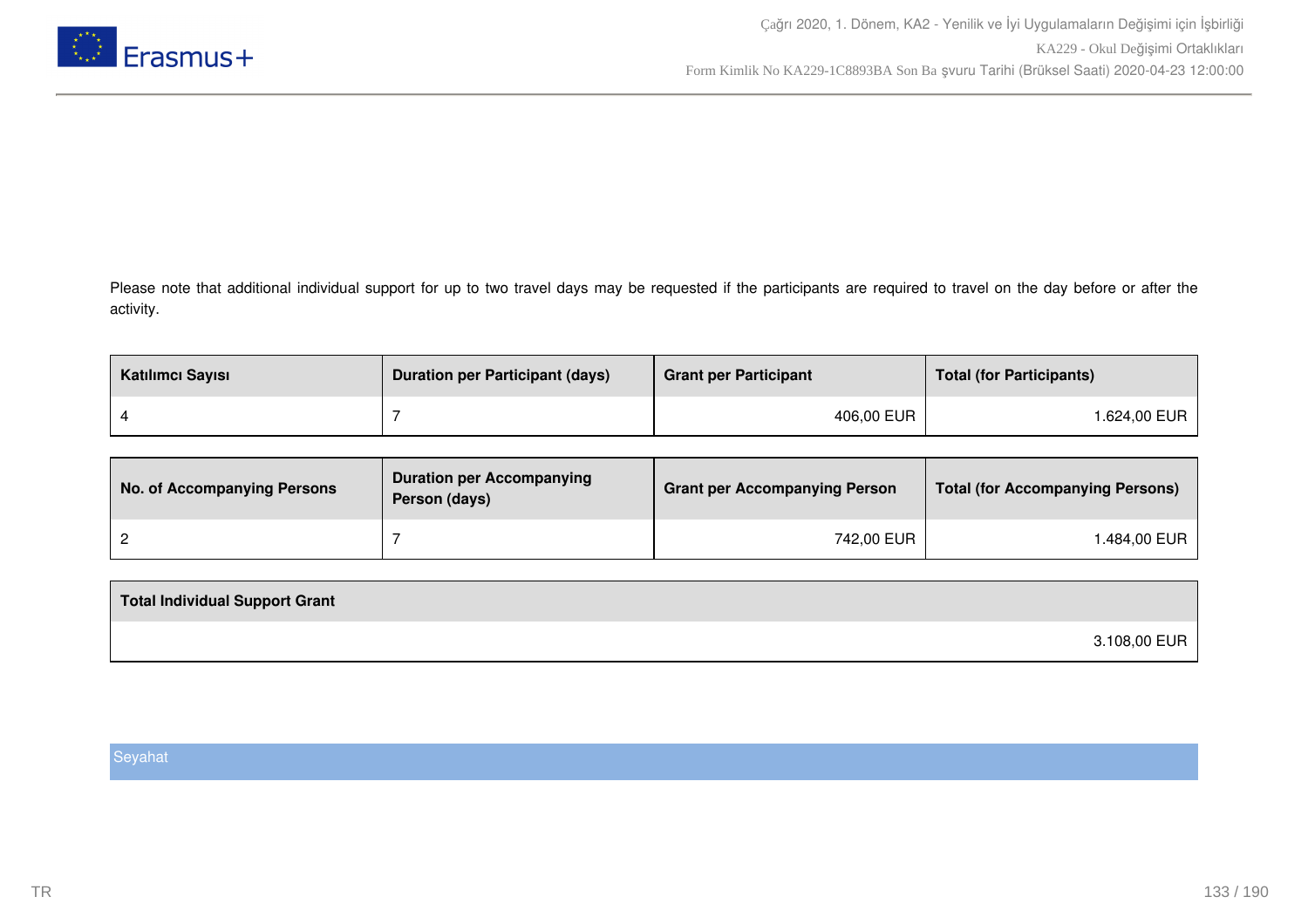

| <b>No. of Persons</b> | Distance band  | <b>Grant per Participant</b> | <b>Total Travel Grant</b> |
|-----------------------|----------------|------------------------------|---------------------------|
|                       | 3000 - 3999 km | 530                          | 3.180,00 EUR              |

Request Exceptional Costs for Expensive Travel

## Group of Participants (3, C4 (CODING EDUCATION))

To request funds for participants in this group, please complete the information below.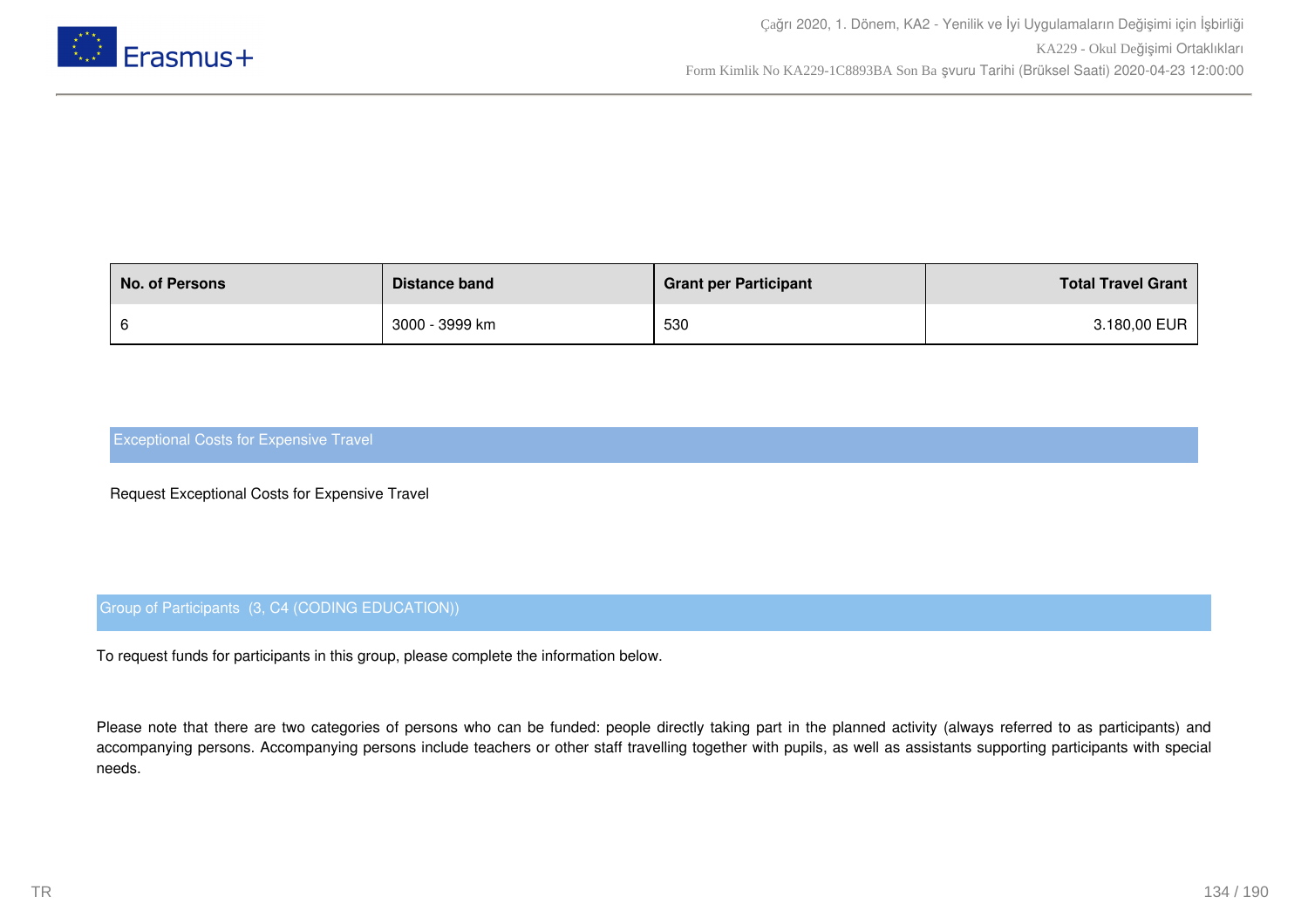

Finally, please be aware that in case later on you decide to modify the information about the activity (e.g. its duration or number of participants), the modification will not be automatically reflected for the different groups of participants and different budget items. Therefore, please make sure that all budget requests are correct before submitting your application.

| <b>Sending Organisation</b>        |                             | Country of Venue |                                                    |
|------------------------------------|-----------------------------|------------------|----------------------------------------------------|
| Istituto Comprensivo Cena / Italya |                             | Türkiye          |                                                    |
| Katılımcı Sayısı                   | No. of Accompanying Persons |                  | Total No. of Participants and accompanying persons |
|                                    |                             |                  | 6                                                  |

### Group of Participants - Budget

### Bireysel Destek

Please note that additional individual support for up to two travel days may be requested if the participants are required to travel on the day before or after the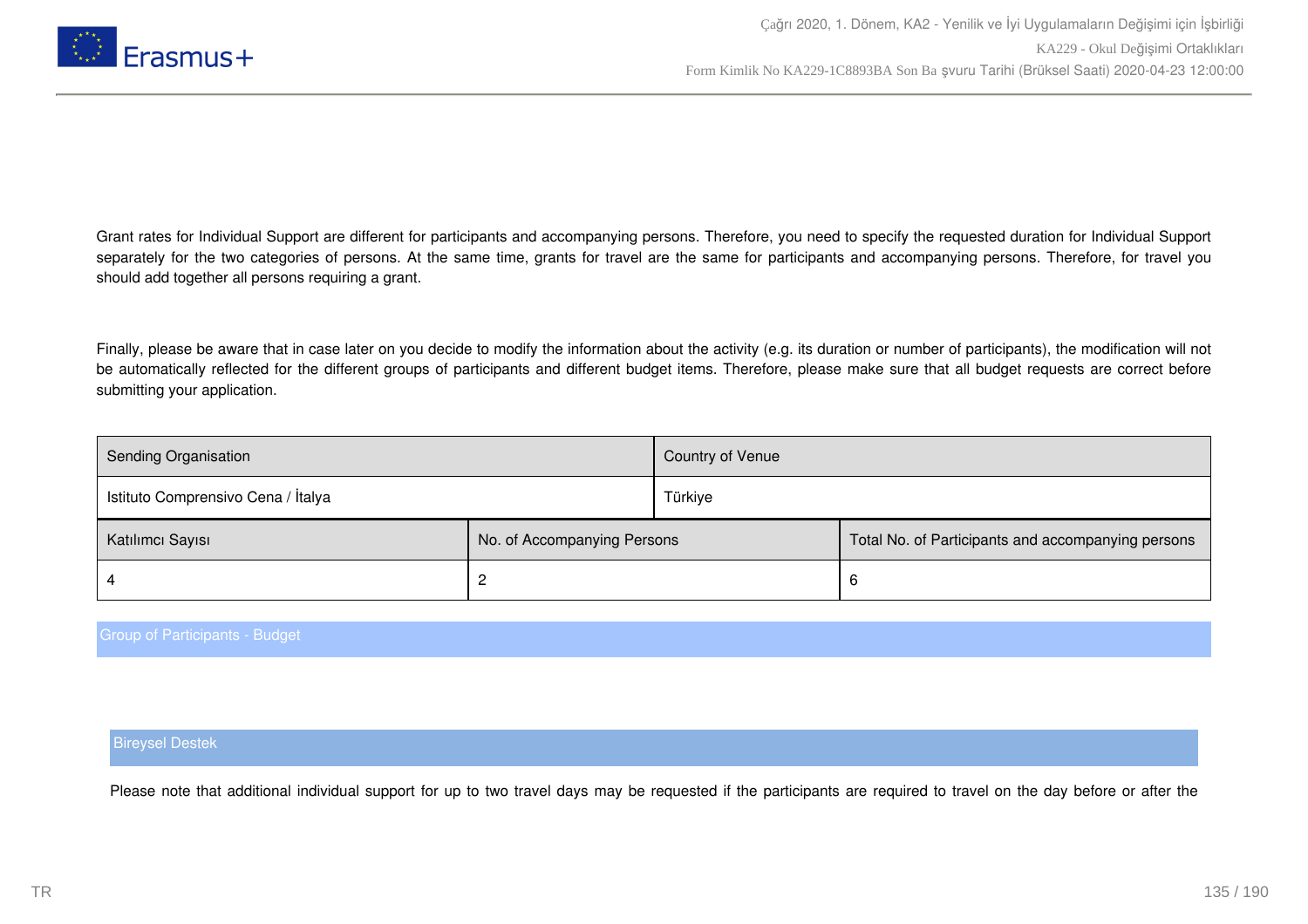

## activity.

| Katılımcı Sayısı | <b>Duration per Participant (days)</b> | <b>Grant per Participant</b> | <b>Total (for Participants)</b> |
|------------------|----------------------------------------|------------------------------|---------------------------------|
|                  |                                        | 406,00 EUR                   | l.624,00 EUR                    |

| No. of Accompanying Persons | <b>Duration per Accompanying</b><br>Person (days) | <b>Grant per Accompanying Person</b> | <b>Total (for Accompanying Persons)</b> |
|-----------------------------|---------------------------------------------------|--------------------------------------|-----------------------------------------|
|                             |                                                   | 742,00 EUR                           | .484,00 EUR                             |

| <b>Total Individual Support Grant</b> |              |
|---------------------------------------|--------------|
|                                       | 3.108,00 EUR |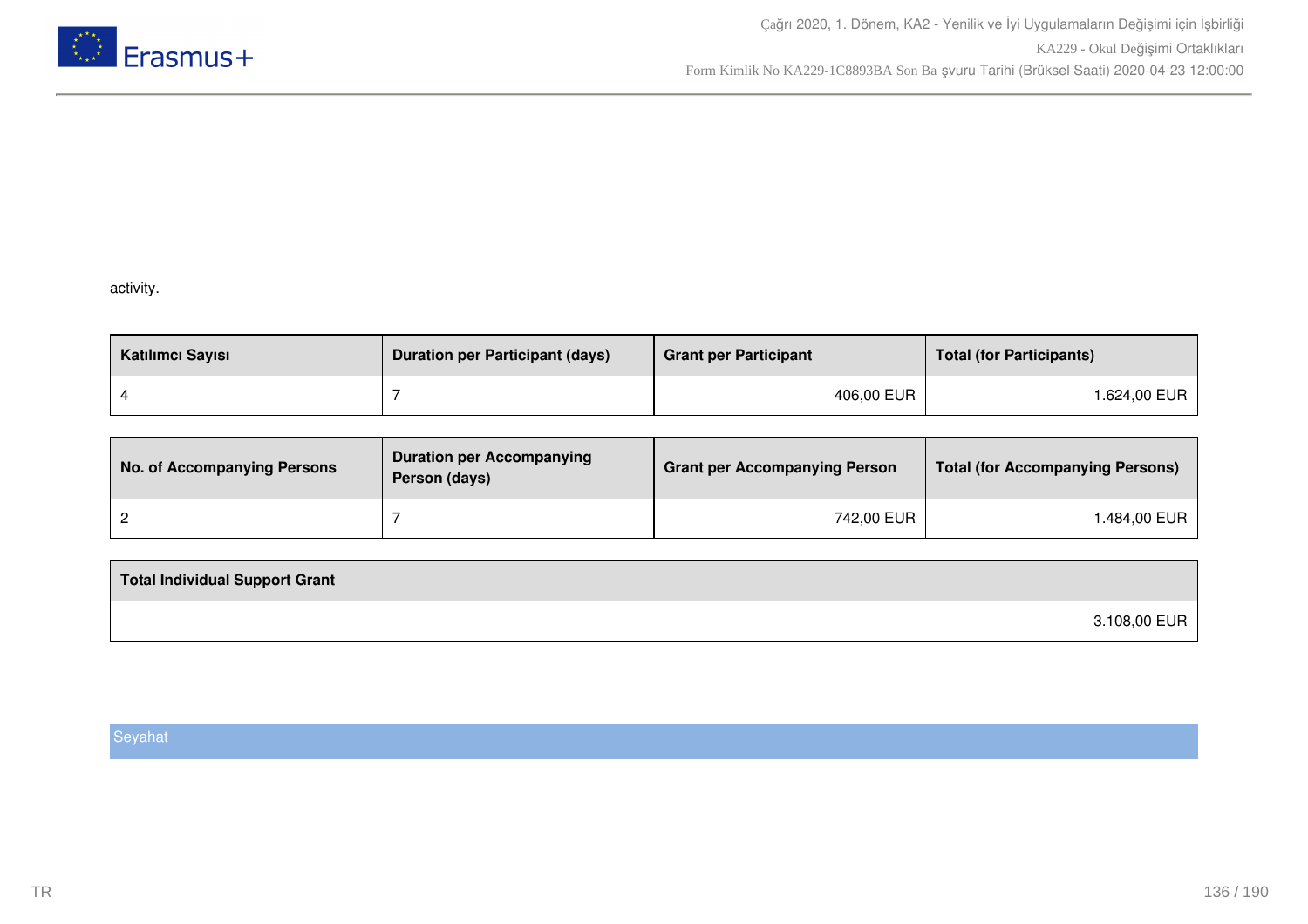

| <b>No. of Persons</b> | Distance band  | <b>Grant per Participant</b> | <b>Total Travel Grant</b> |
|-----------------------|----------------|------------------------------|---------------------------|
|                       | 2000 - 2999 km | 360                          | 2.160,00 EUR              |

Request Exceptional Costs for Expensive Travel

## Group of Participants (4, C4 (CODING EDUCATION))

To request funds for participants in this group, please complete the information below.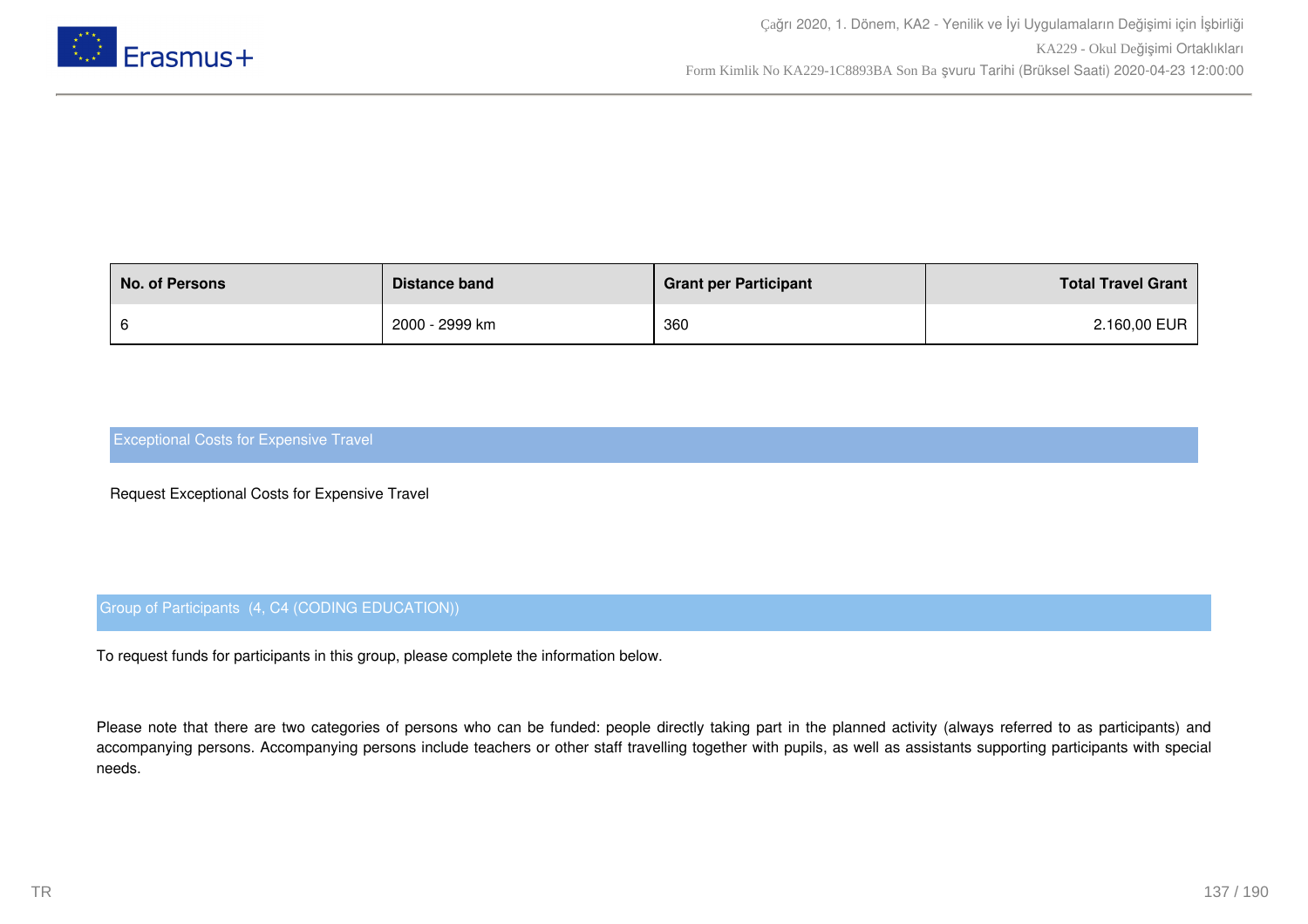

Finally, please be aware that in case later on you decide to modify the information about the activity (e.g. its duration or number of participants), the modification will not be automatically reflected for the different groups of participants and different budget items. Therefore, please make sure that all budget requests are correct before submitting your application.

| <b>Sending Organisation</b>                                       |                             | Country of Venue |                                                    |
|-------------------------------------------------------------------|-----------------------------|------------------|----------------------------------------------------|
| OOU Mirce Acev Gjorce Petrov Skopje / Kuzey Makedonya Cumhuriyeti |                             | Türkiye          |                                                    |
| Katılımcı Sayısı                                                  | No. of Accompanying Persons |                  | Total No. of Participants and accompanying persons |
|                                                                   |                             |                  | 6                                                  |

### Group of Participants - Budget

### Bireysel Destek

Please note that additional individual support for up to two travel days may be requested if the participants are required to travel on the day before or after the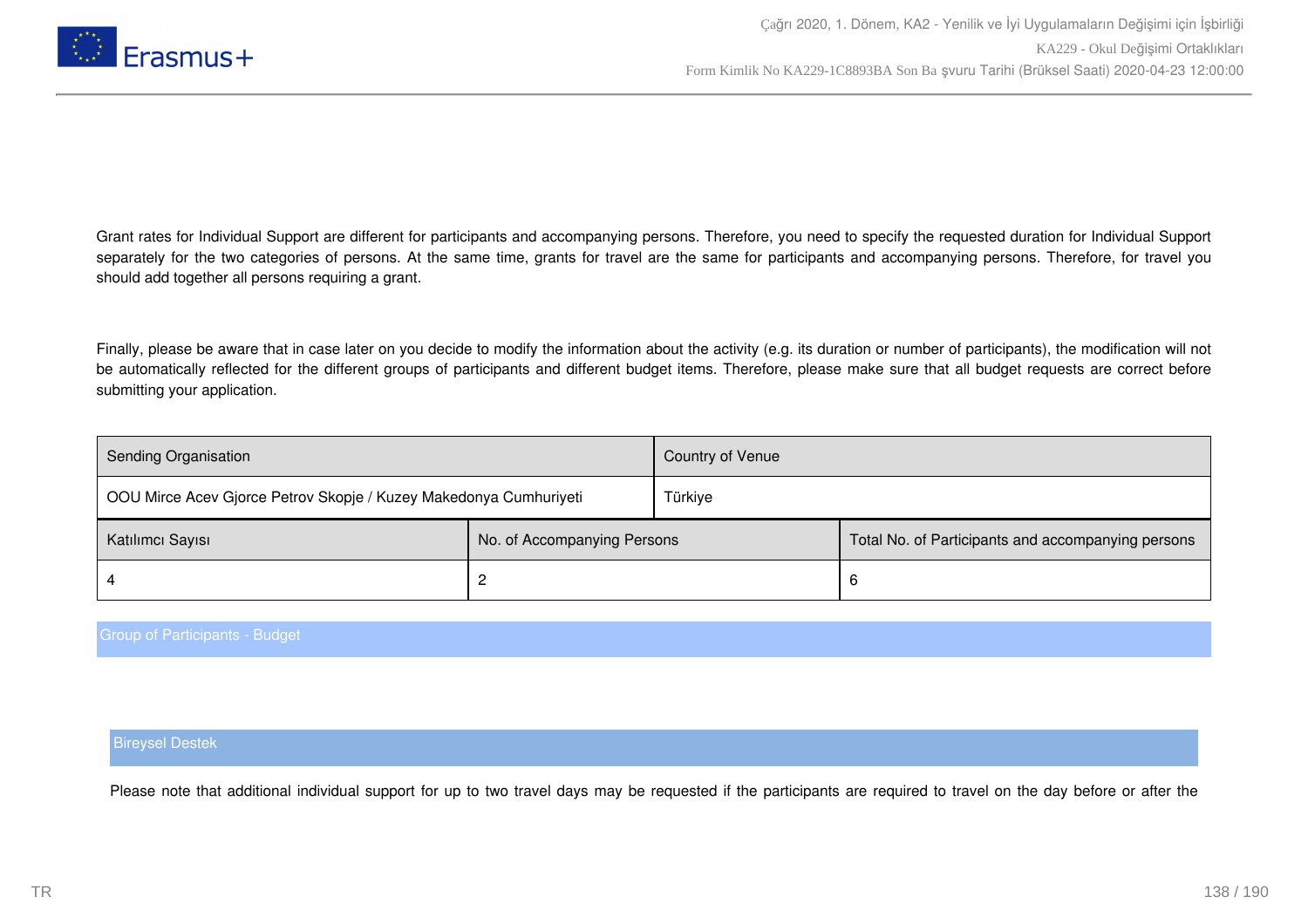

### activity.

| Katılımcı Sayısı | <b>Duration per Participant (days)</b> | <b>Grant per Participant</b> | <b>Total (for Participants)</b> |
|------------------|----------------------------------------|------------------------------|---------------------------------|
|                  |                                        | 406,00 EUR                   | l.624,00 EUR                    |

| No. of Accompanying Persons | <b>Duration per Accompanying</b><br>Person (days) | <b>Grant per Accompanying Person</b> | <b>Total (for Accompanying Persons)</b> |
|-----------------------------|---------------------------------------------------|--------------------------------------|-----------------------------------------|
|                             |                                                   | 742,00 EUR                           | .484,00 EUR                             |

| <b>Total Individual Support Grant</b> |              |
|---------------------------------------|--------------|
|                                       | 3.108,00 EUR |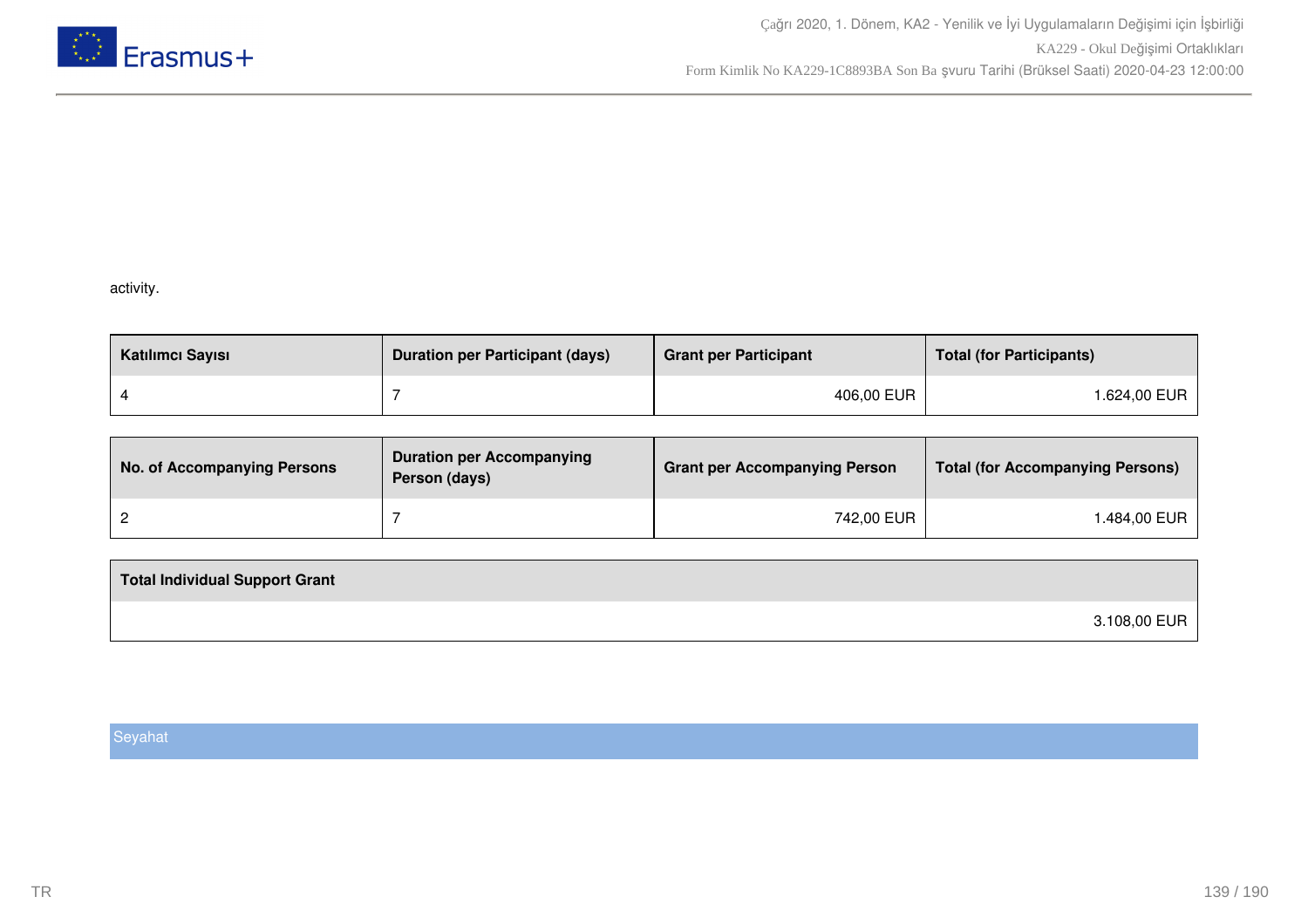

| <b>No. of Persons</b> | Distance band | <b>Grant per Participant</b> | <b>Total Travel Grant</b> |
|-----------------------|---------------|------------------------------|---------------------------|
|                       | 500 - 1999 km | 275                          | <b>.650,00 EUR</b>        |

Request Exceptional Costs for Expensive Travel

## Group of Participants (5, C4 (CODING EDUCATION))

To request funds for participants in this group, please complete the information below.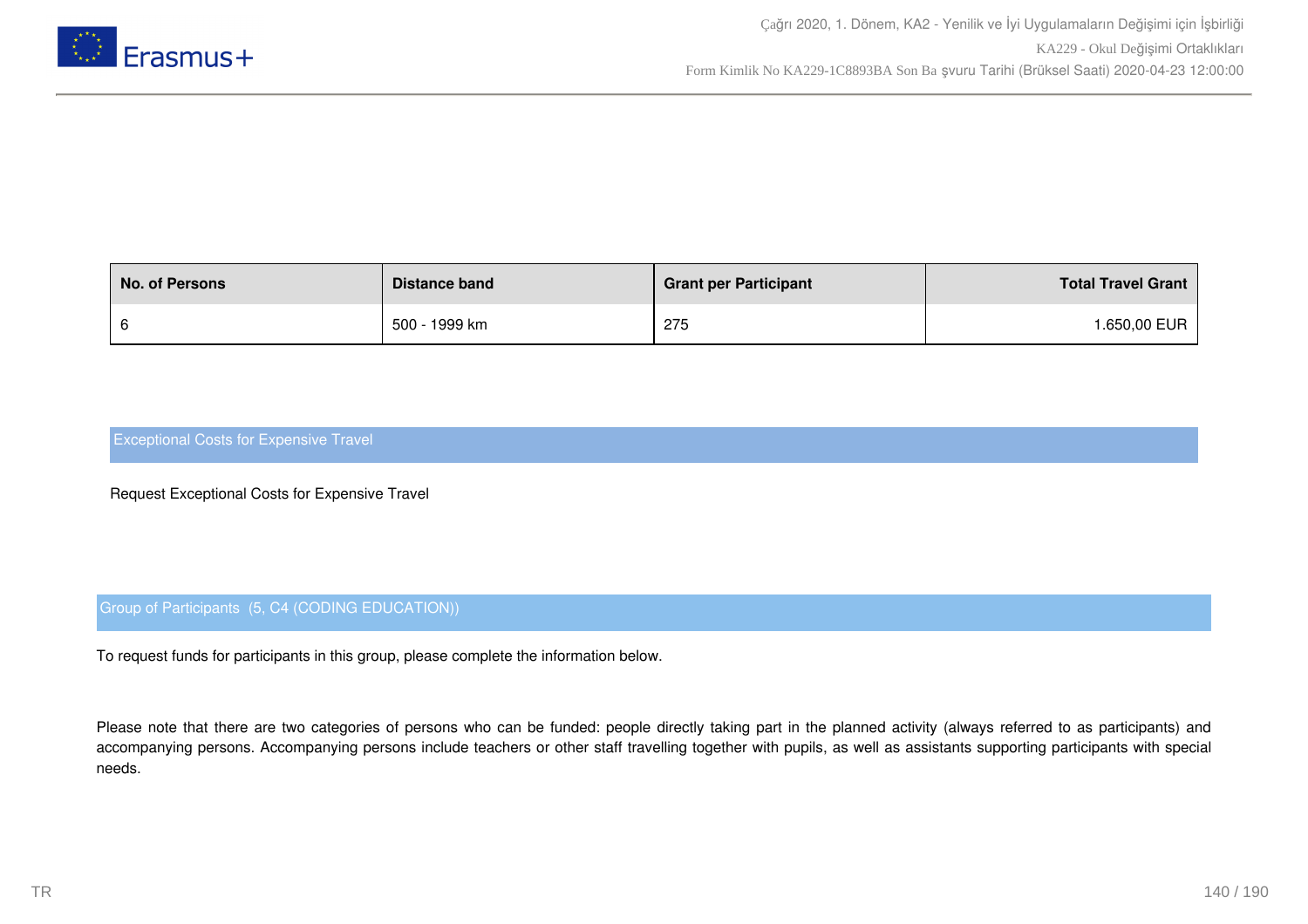

Finally, please be aware that in case later on you decide to modify the information about the activity (e.g. its duration or number of participants), the modification will not be automatically reflected for the different groups of participants and different budget items. Therefore, please make sure that all budget requests are correct before submitting your application.

| <b>Sending Organisation</b>        |                             | Country of Venue |                                                    |
|------------------------------------|-----------------------------|------------------|----------------------------------------------------|
| Scoala gimnaziala Nr.168 / Romanya |                             | Türkiye          |                                                    |
| Katılımcı Sayısı                   | No. of Accompanying Persons |                  | Total No. of Participants and accompanying persons |
|                                    |                             |                  | 6                                                  |

### Group of Participants - Budget

### Bireysel Destek

Please note that additional individual support for up to two travel days may be requested if the participants are required to travel on the day before or after the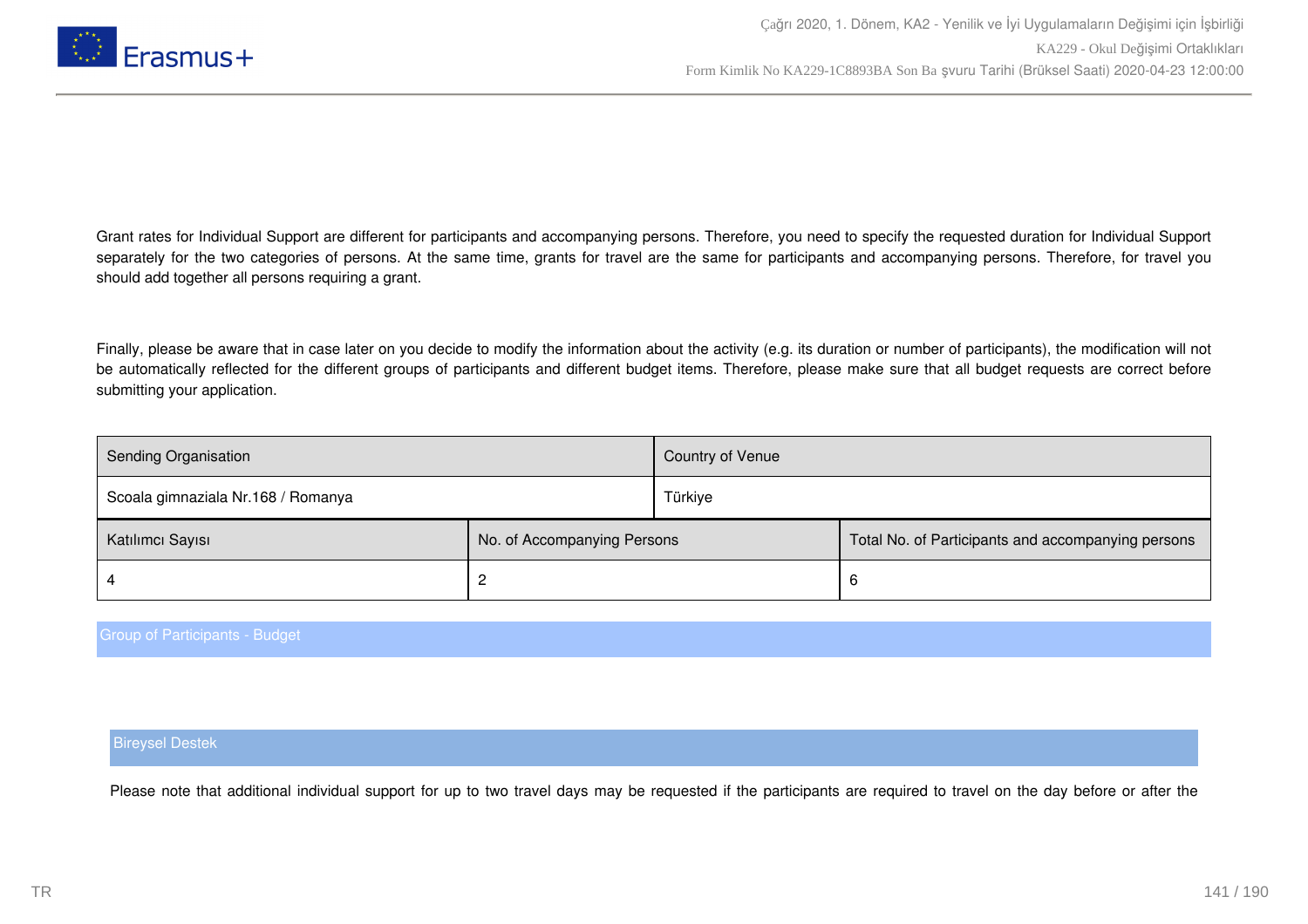

## activity.

| Katılımcı Sayısı | <b>Duration per Participant (days)</b> | <b>Grant per Participant</b> | <b>Total (for Participants)</b> |
|------------------|----------------------------------------|------------------------------|---------------------------------|
|                  |                                        | 406,00 EUR                   | l.624,00 EUR                    |

| No. of Accompanying Persons | <b>Duration per Accompanying</b><br>Person (days) | <b>Grant per Accompanying Person</b> | <b>Total (for Accompanying Persons)</b> |
|-----------------------------|---------------------------------------------------|--------------------------------------|-----------------------------------------|
|                             |                                                   | 742,00 EUR                           | 1.484,00 EUR                            |

| <b>Total Individual Support Grant</b> |              |
|---------------------------------------|--------------|
|                                       | 3.108,00 EUR |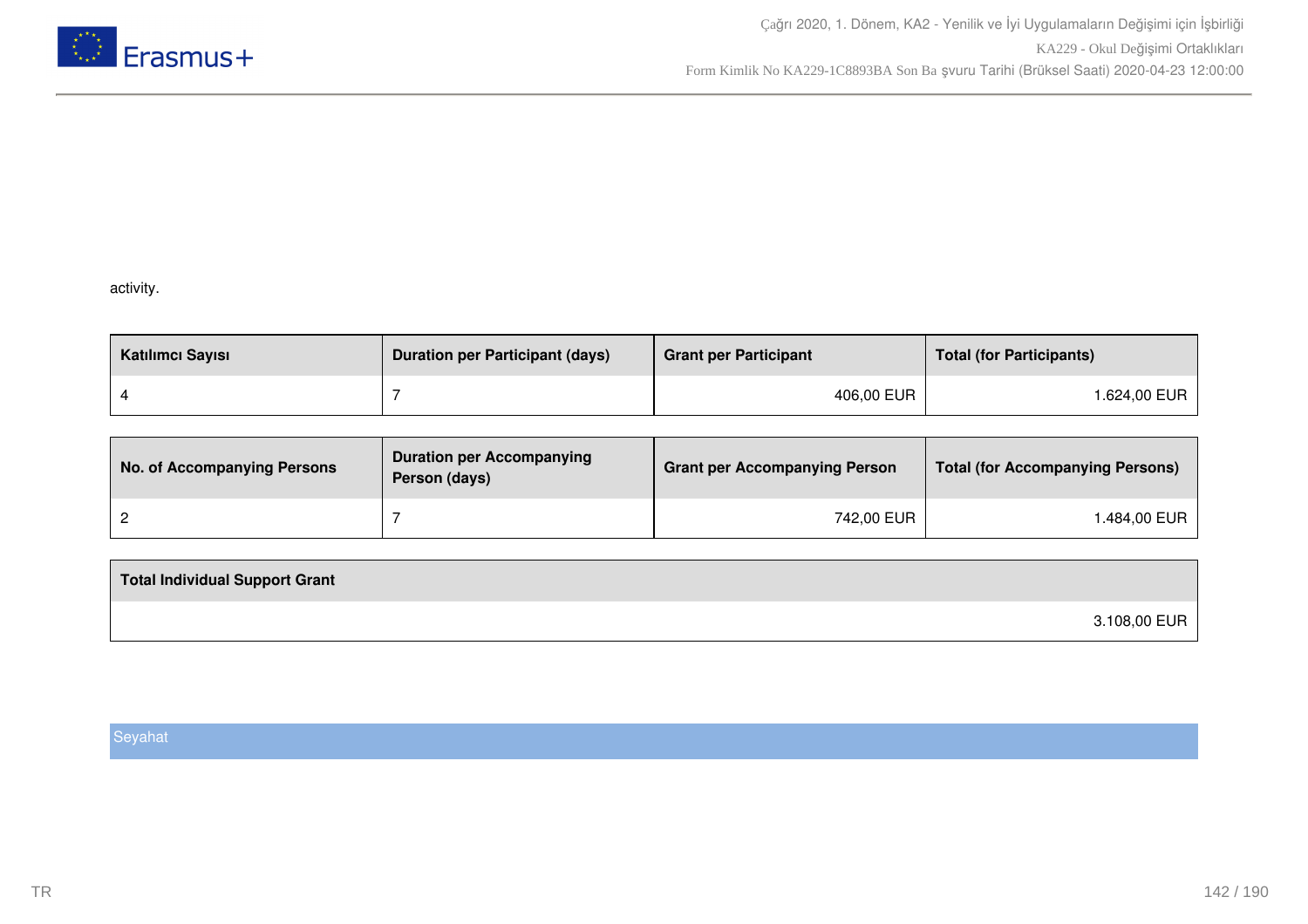

| <b>No. of Persons</b> | Distance band | <b>Grant per Participant</b> | <b>Total Travel Grant</b> |
|-----------------------|---------------|------------------------------|---------------------------|
|                       | 500 - 1999 km | 275                          | .650,00 EUR               |

Request Exceptional Costs for Expensive Travel

Activity Budget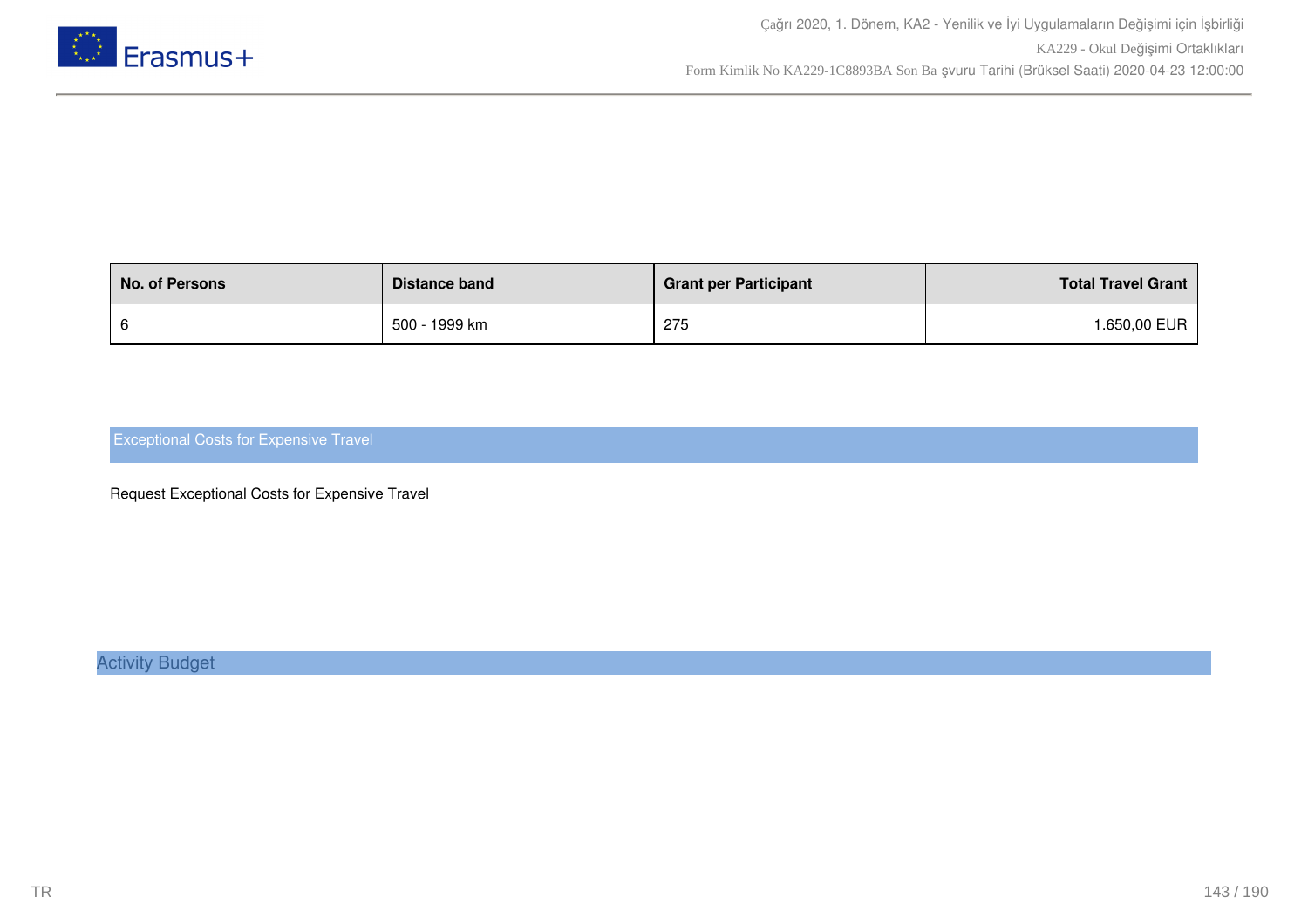

| <b>Budget Items</b>    | Grant         |
|------------------------|---------------|
| Seyahat                | 9.720,00 EUR  |
| <b>Bireysel Destek</b> | 15.540,00 EUR |
| <b>Total Grant</b>     | 25.260,00 EUR |

# Activity Details (C5)

In this section, you are asked to provide details about this specific activity. The section consists of two parts: Activity Details and Groups of Participants.

In the first part (Activity Details) you are asked to provide information about the planned activity as a whole (e.g. its venue, duration, etc.), to define the activity's lead organisation, and to list the other participating organisations. The lead organisation is typically the one hosting the activity in its premises. In case you decide to organise the activity outside of the lead organisation's premises, you must respect the detailed rules provided in the Programme Guide and you need to provide an explanation for this choice as part of the activity description. The other participating organisations are all project partners who will send their participants to take part in the activity. Adding a partner organisation to the list of participating organisations will allow you to ask funding for their participants in the second part of this section.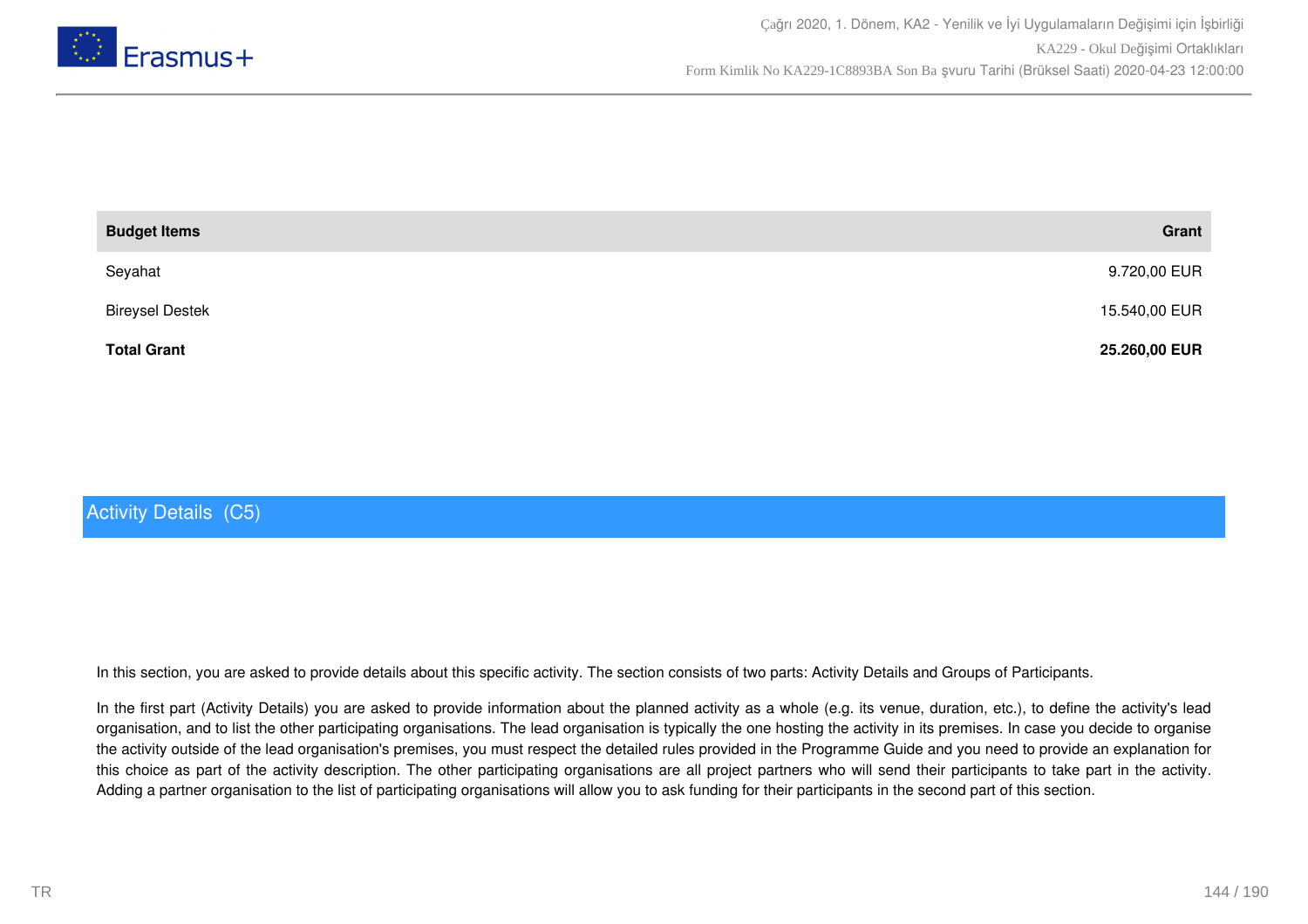

In the second part (Groups of Participants) you are asked to provide some details about the participants who will take part in this activity. The main purpose of this section is to calculate the budget that the project will receive for the participants' travel, individual support and other expenses. The participants are organised in groups for easier calculation. Each group and its budget are linked to their sending organisation.

| <b>Activity Type</b>                                                        | Okul Eğitimi                                 |                                              | Faaliyet türü |   |                         | Öğrenci gruplarının kısa dönemli<br>değişimleri |        |
|-----------------------------------------------------------------------------|----------------------------------------------|----------------------------------------------|---------------|---|-------------------------|-------------------------------------------------|--------|
| <b>Activity Title</b>                                                       |                                              | <b>VIDEO TOOLS</b>                           |               |   |                         |                                                 |        |
| <b>Leading Organisation</b>                                                 |                                              | Istituto Comprensivo Cena(E10008839, İtalya) |               |   |                         |                                                 |        |
| Katılımcı Kurum/Kuruluşlar                                                  |                                              |                                              |               |   |                         |                                                 |        |
|                                                                             | abdulhamit han ortaokulu(E10180077, Türkiye) |                                              |               |   |                         |                                                 |        |
| Agrupamento de Escolas de São Gonçalo (E10076375, Portekiz)                 |                                              |                                              |               |   |                         |                                                 |        |
| BÜYÜKMANGIT ORTAOKULU(E10022565, Türkiye)                                   |                                              |                                              |               |   |                         |                                                 |        |
| OOU Mirce Acev Gjorce Petrov Skopje(E10070547, Kuzey Makedonya Cumhuriyeti) |                                              |                                              |               |   |                         |                                                 |        |
| Scoala gimnaziala Nr.168(E10085840, Romanya)                                |                                              |                                              |               |   |                         |                                                 |        |
| <b>Starting Period</b>                                                      | $06 -$<br>2022                               | Duration(days)                               |               | 5 | <b>Country of Venue</b> |                                                 | İtalya |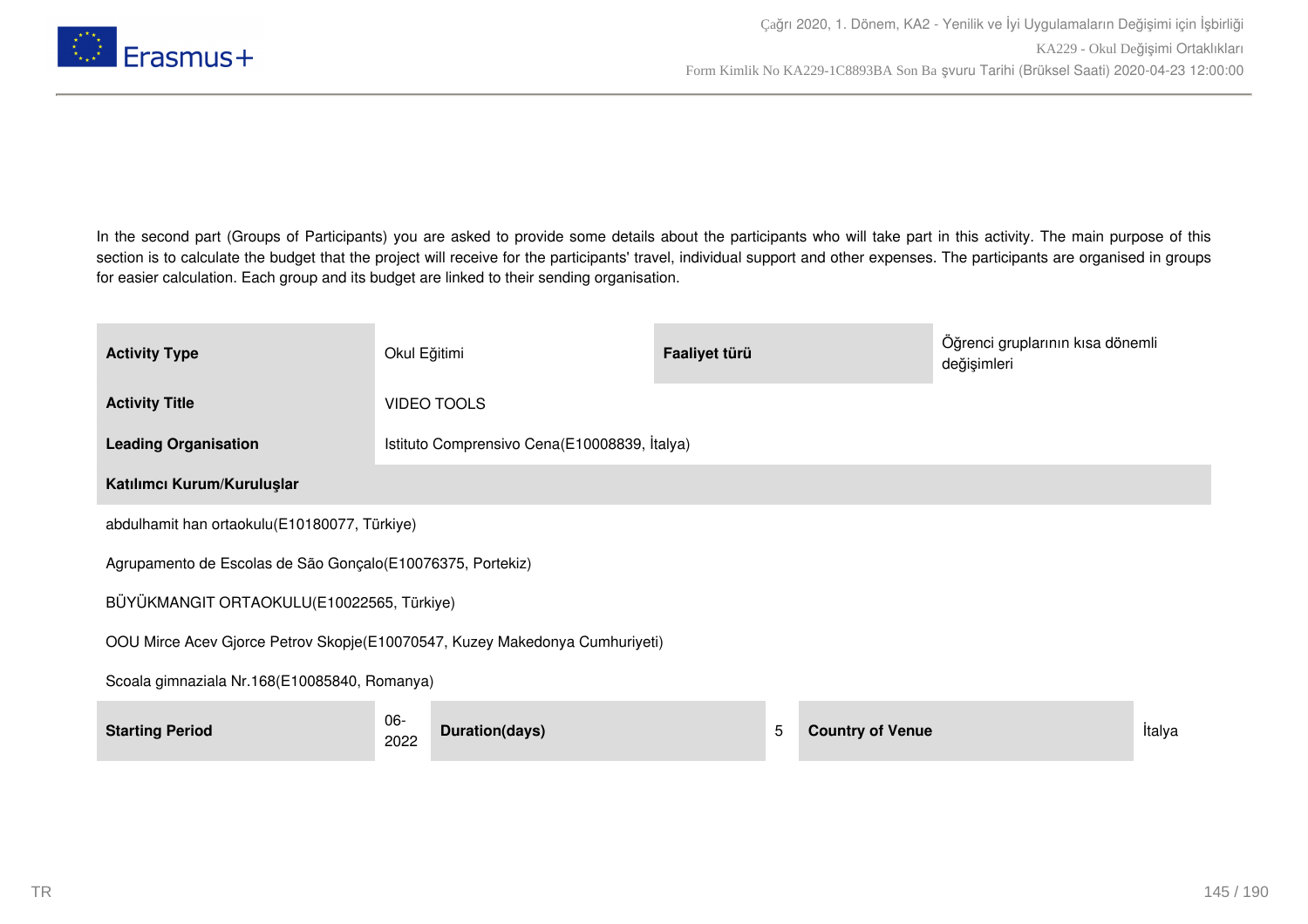

# **Description of the activity:**

- Describe the content, methodology and expected results of the activity.

- How is it going to be related to or integrated with the normal activities of the involved schools?

The activities are complementary with each other. In the first stage, the image editing tools have been processed. In this phase, video tools and the use of videos in the lessons will be covered. In particular, if teachers use videos in lessons, this will address more sensory organs of students and learning will be more powerful. Students will prepare videos introducing their schools before mobility. Short videos will be combined in each school to create a school promotional video. The created videos will be uploaded to social media and twinspace. Within the mobility, videos from each school will be combined to create videos of project schools. This will be published as a project video. Host country (Italy) will prepare a video to introduce the project and will add it to the first part of the common video. It will be uploaded to social media and web page. Those who are responsible for this work will be predetermined and each country will upload their own videos. The course will cover the use of video and how to use it more effectively. In this way, both a more useful course will be processed for the students and it will increase the students' interest in the course.

**Does this activity combine physical mobility with virtual exchanges through eTwinning?** Hayir

**How is participation in this activity going to benefit the involved participants?**

Students and teachers participating in the activity will see different methods. Each country will demonstrate how to prepare effective videos and how to integrate videos into lessons at their schools. Students participating in the project will see the video preparation tools in more detail and transfer them to their friends in their own schools. This will enable the dissemination and more students'll take part in the course and project. And also it'll enable students to prepare more effective projects and assignments.

Students will realize that the digital world is not only about games, but also they can use it in different areas.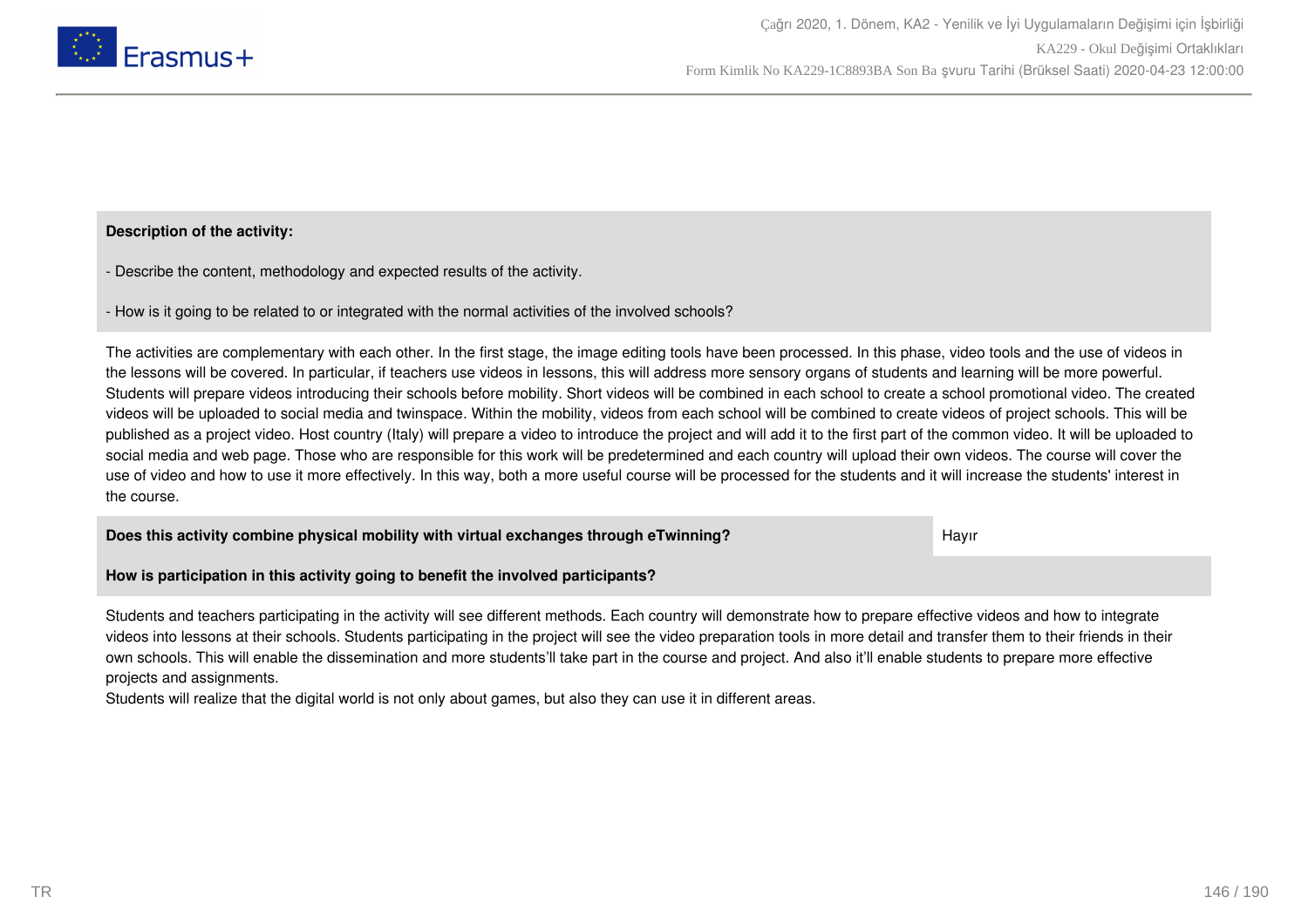

Summary of Groups of Participants

In the following table, please define the groups of participants who will require funding to participate in this activity. Participants who do not require funding (for example local participants) do not need to be specified in this part.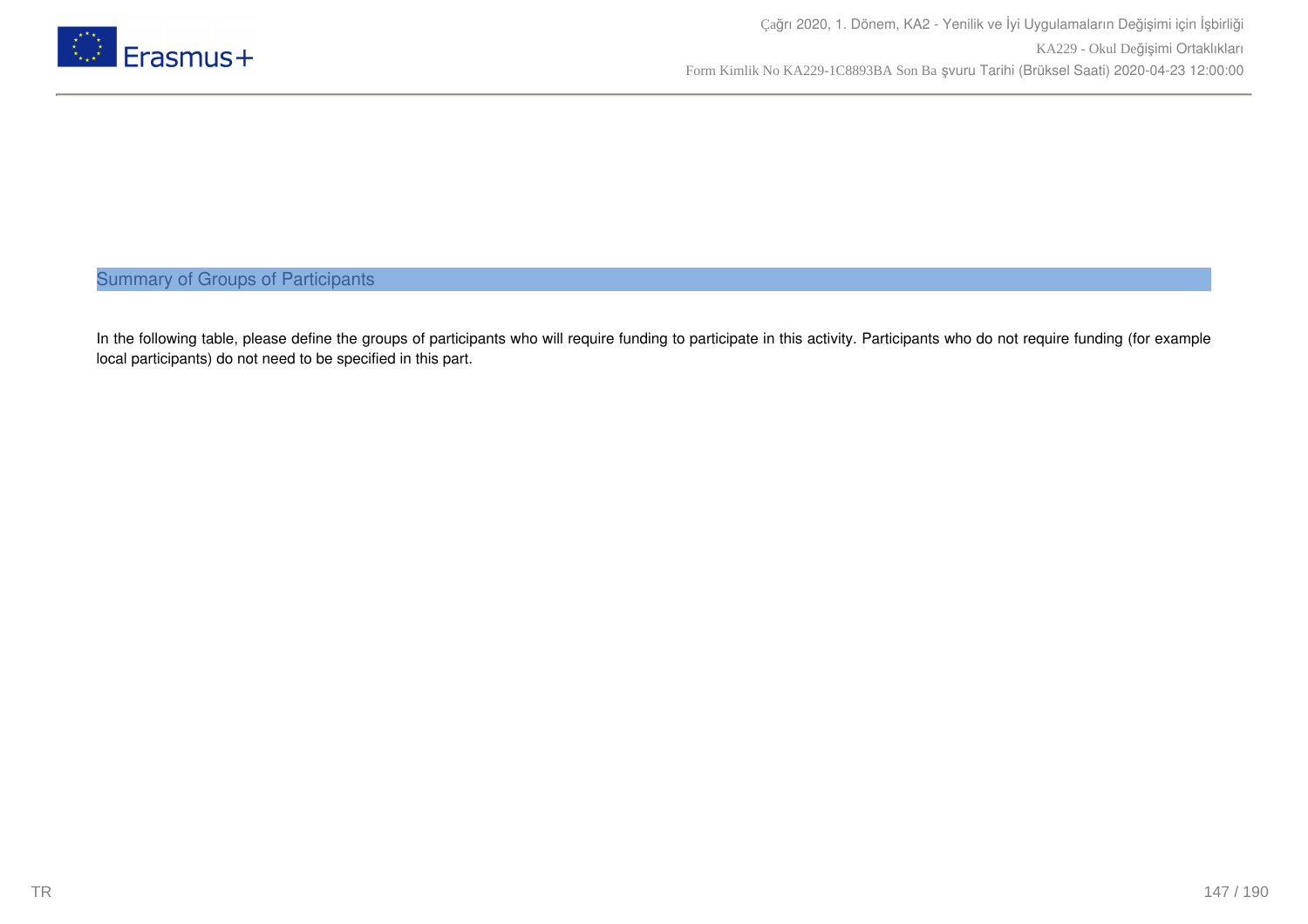

| ID             | <b>Sending Organisati</b><br>on                                                         | <b>Distance Band</b> | <b>Duration (days)</b> | Katılımcı Sayısı | No. of<br>Accompanying<br><b>Persons</b> | Grant        |
|----------------|-----------------------------------------------------------------------------------------|----------------------|------------------------|------------------|------------------------------------------|--------------|
| $\mathbf{1}$   | abdulhamit han<br>ortaokulu(E<br>10180077, Türkiye)                                     | 500-1999 km          | $\overline{7}$         | $\overline{4}$   | $\mathbf{2}$                             | 4.758,00 EUR |
| $\overline{c}$ | Agrupamento de<br>Escolas de São<br>Gonçalo(E10076375,<br>Portekiz)                     | 500-1999 km          | $\overline{7}$         | 4                | $\overline{2}$                           | 4.758,00 EUR |
| 3              | BÜYÜKMANGIT<br>ORTAOKULU(E<br>10022565, Türkiye)                                        | 2000-2999 km         | $\overline{7}$         | 4                | $\mathbf{2}$                             | 5.268,00 EUR |
| 4              | OOU Mirce Acev<br>Gjorce Petrov<br>Skopje(E10070547,<br>Kuzey Makedonya<br>Cumhuriyeti) | 500-1999 km          | $\overline{7}$         | 4                | $\mathbf{2}$                             | 4.758,00 EUR |
| 5              | Scoala gimnaziala<br>Nr.168(E10085840,<br>Romanya)                                      | 500-1999 km          | $\overline{7}$         | 4                | $\overline{2}$                           | 4.758,00 EUR |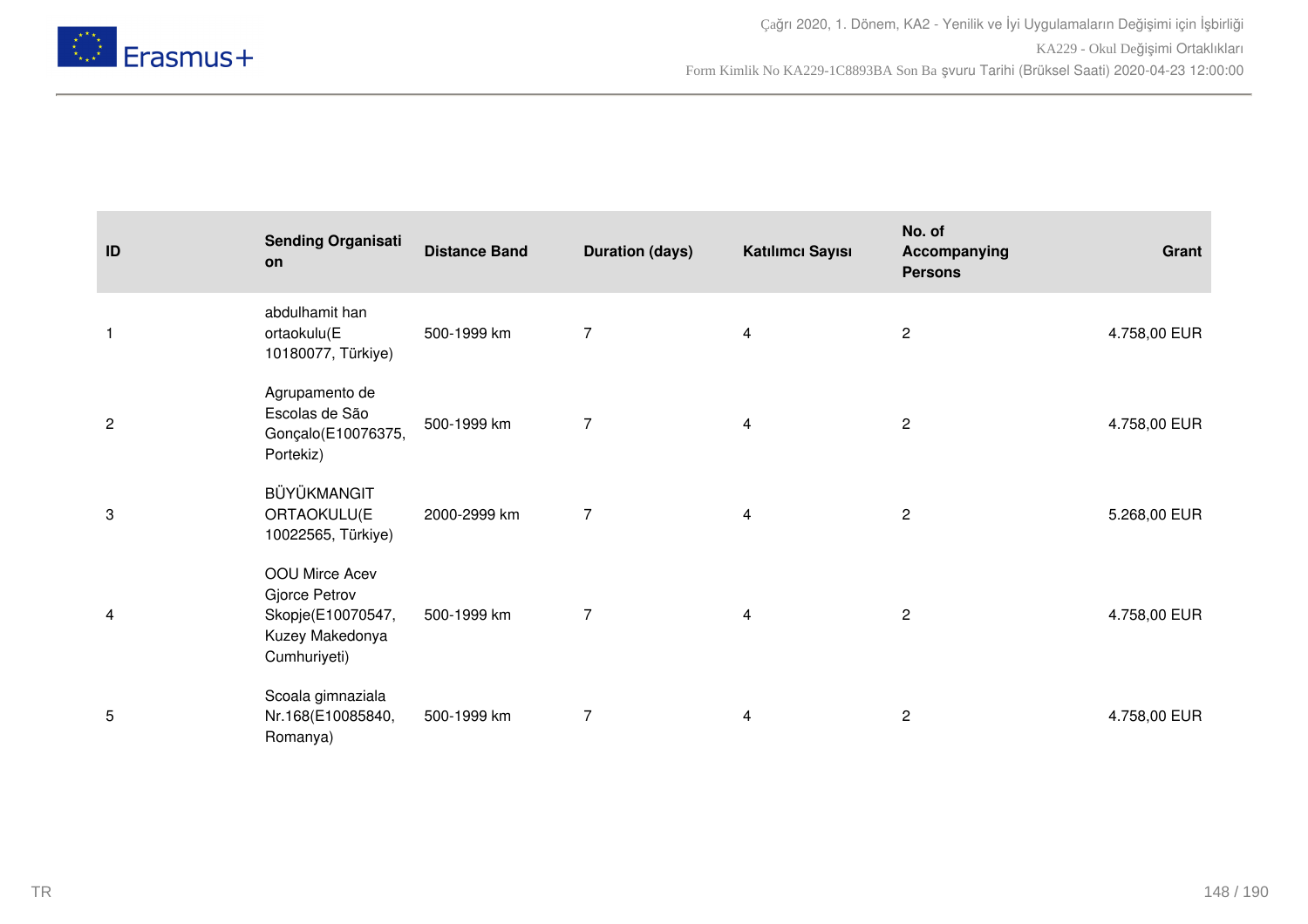

# Group of Participants (1, C5 (VIDEO TOOLS))

To request funds for participants in this group, please complete the information below.

Please note that there are two categories of persons who can be funded: people directly taking part in the planned activity (always referred to as participants) and accompanying persons. Accompanying persons include teachers or other staff travelling together with pupils, as well as assistants supporting participants with special needs.

Grant rates for Individual Support are different for participants and accompanying persons. Therefore, you need to specify the requested duration for Individual Support separately for the two categories of persons. At the same time, grants for travel are the same for participants and accompanying persons. Therefore, for travel you should add together all persons requiring a grant.

Finally, please be aware that in case later on you decide to modify the information about the activity (e.g. its duration or number of participants), the modification will not be automatically reflected for the different groups of participants and different budget items. Therefore, please make sure that all budget requests are correct before submitting your application.

| Sending Organisation                            |  | Country of Venue |                                                    |  |
|-------------------------------------------------|--|------------------|----------------------------------------------------|--|
| abdulhamit han ortaokulu / Türkiye              |  | İtalya           |                                                    |  |
| No. of Accompanying Persons<br>Katılımcı Sayısı |  |                  | Total No. of Participants and accompanying persons |  |
|                                                 |  |                  | <sub>t</sub>                                       |  |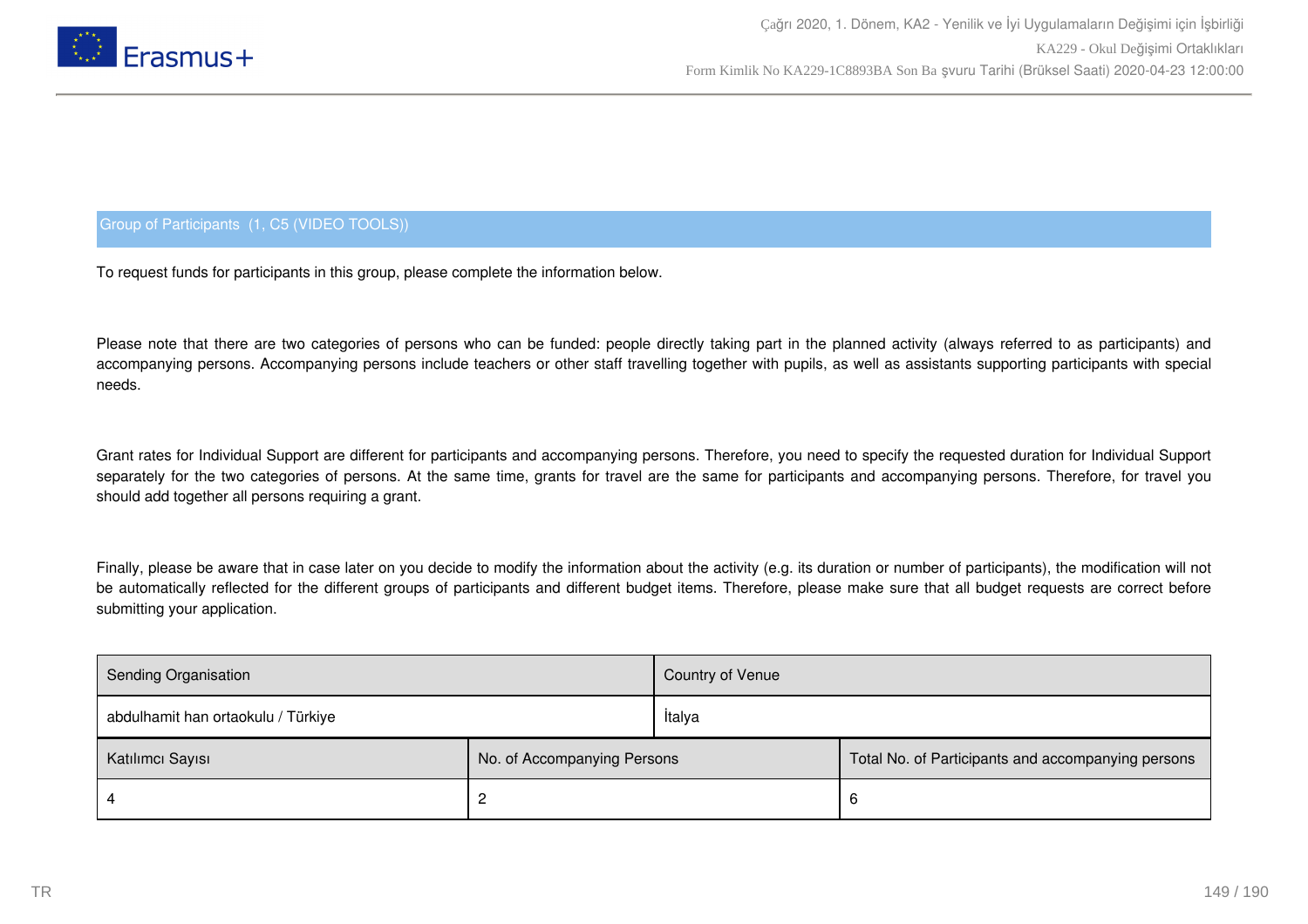

# Bireysel Destek

Please note that additional individual support for up to two travel days may be requested if the participants are required to travel on the day before or after the activity.

| Katılımcı Sayısı | <b>Duration per Participant (days)</b> | <b>Grant per Participant</b> | <b>Total (for Participants)</b> |
|------------------|----------------------------------------|------------------------------|---------------------------------|
|                  |                                        | 406,00 EUR                   | l.624,00 EUR                    |

| No. of Accompanying Persons | <b>Duration per Accompanying</b><br>Person (days) | <b>Grant per Accompanying Person</b> | <b>Total (for Accompanying Persons)</b> |
|-----------------------------|---------------------------------------------------|--------------------------------------|-----------------------------------------|
|                             |                                                   | 742,00 EUR                           | ⊦.484,00 EUR                            |

| Total Individual Support Grant |              |
|--------------------------------|--------------|
|                                | 3.108,00 EUR |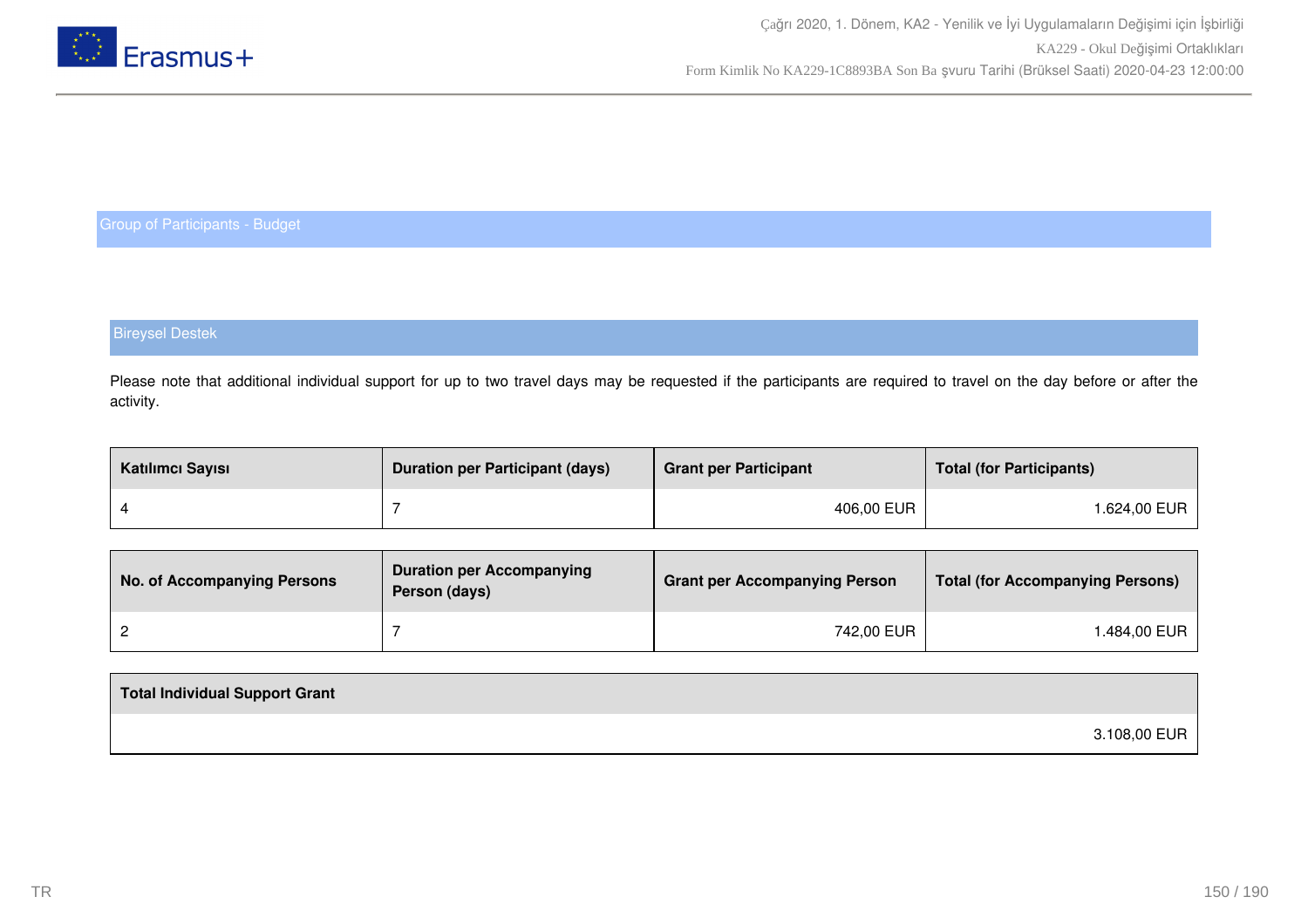

| Seyahat        |                      |                              |                           |  |  |
|----------------|----------------------|------------------------------|---------------------------|--|--|
| No. of Persons | <b>Distance band</b> | <b>Grant per Participant</b> | <b>Total Travel Grant</b> |  |  |
| 6              | 500 - 1999 km        | 275                          | 1.650,00 EUR              |  |  |

Request Exceptional Costs for Expensive Travel

# Group of Participants (2, C5 (VIDEO TOOLS))

To request funds for participants in this group, please complete the information below.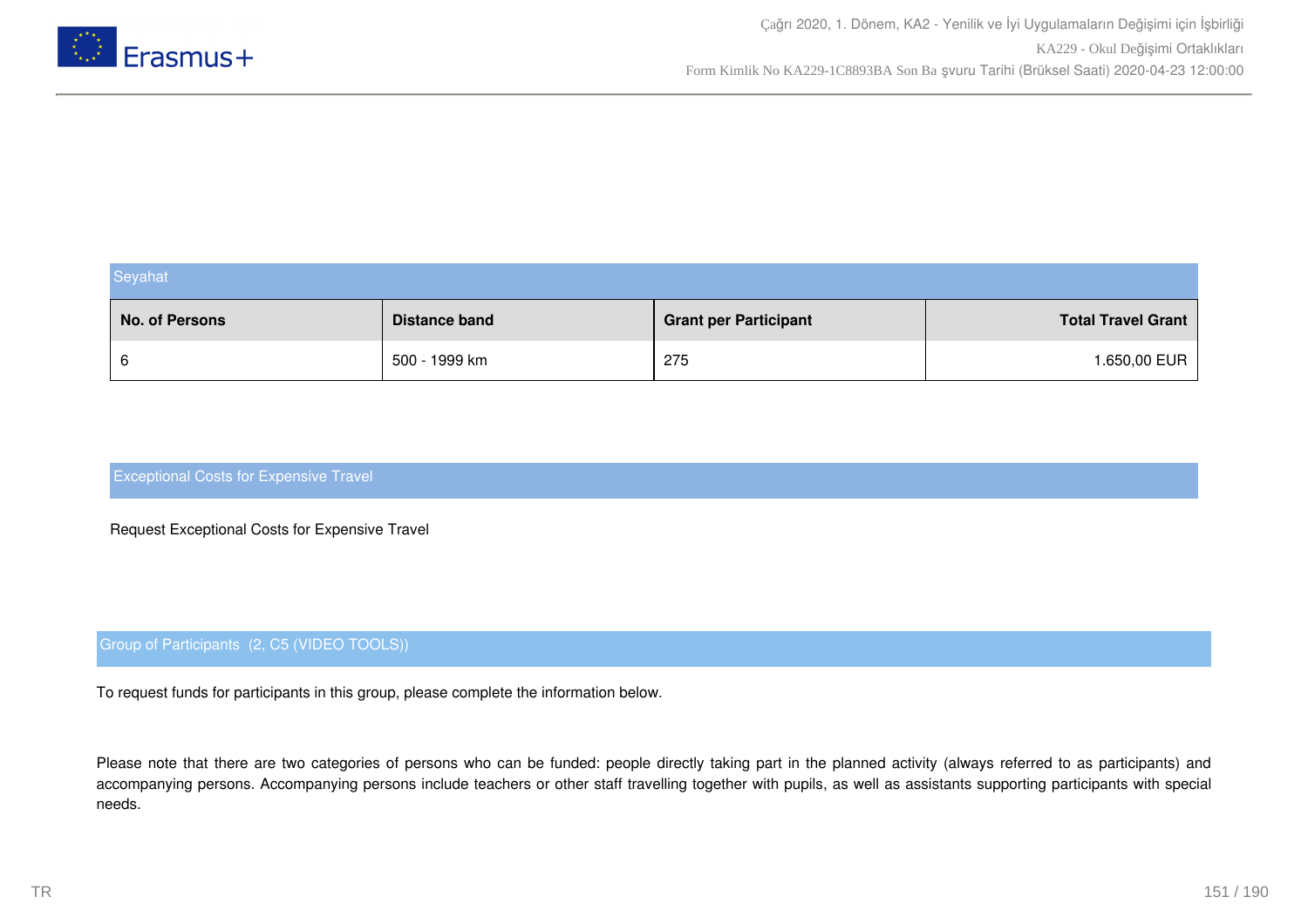

Finally, please be aware that in case later on you decide to modify the information about the activity (e.g. its duration or number of participants), the modification will not be automatically reflected for the different groups of participants and different budget items. Therefore, please make sure that all budget requests are correct before submitting your application.

| <b>Sending Organisation</b>                      |                             | Country of Venue |                                                    |  |
|--------------------------------------------------|-----------------------------|------------------|----------------------------------------------------|--|
| Agrupamento de Escolas de São Gonçalo / Portekiz |                             | İtalya           |                                                    |  |
| Katılımcı Sayısı                                 | No. of Accompanying Persons |                  | Total No. of Participants and accompanying persons |  |
|                                                  |                             |                  | b                                                  |  |

Group of Participants - Budget

Bireysel Destek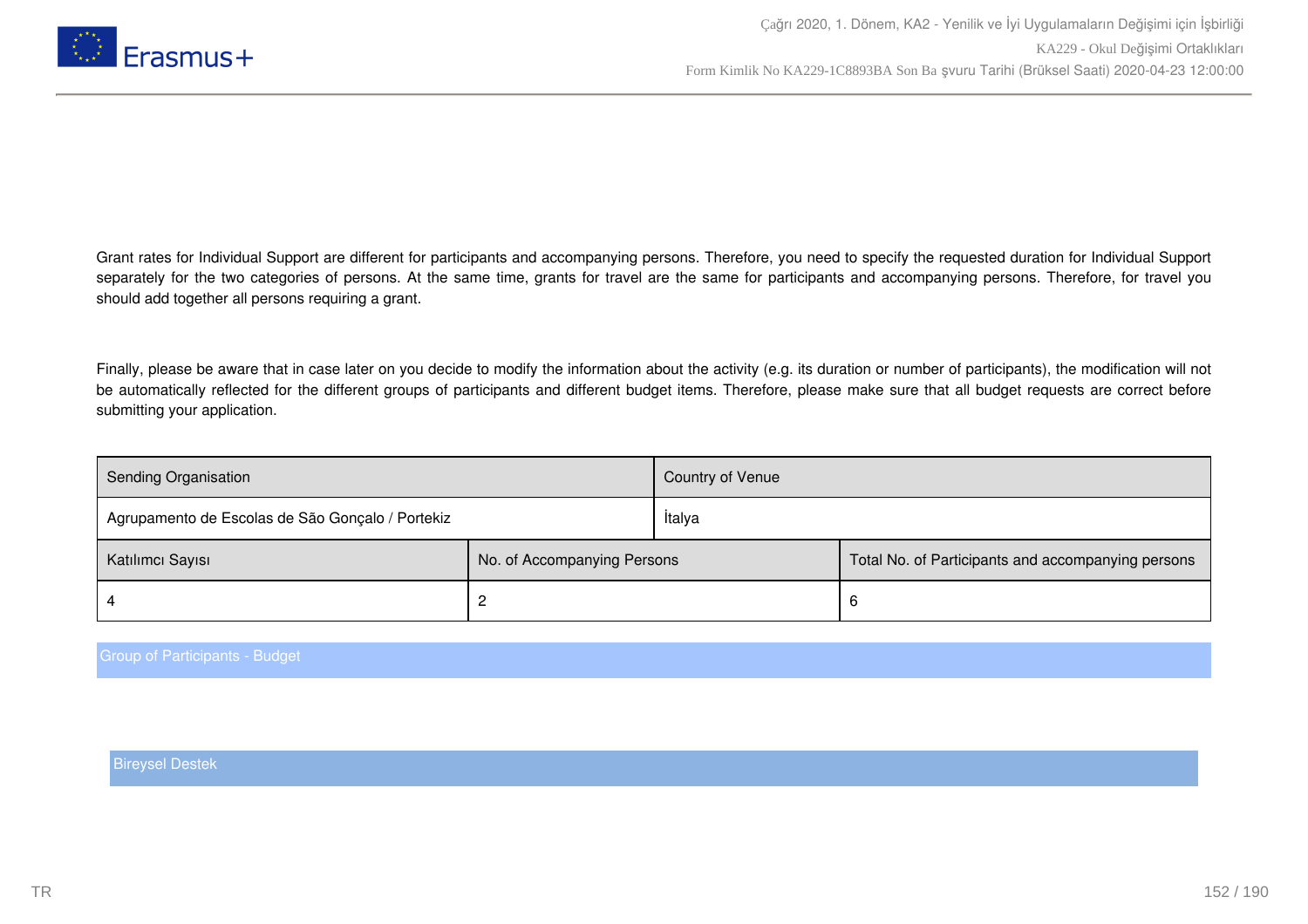

Please note that additional individual support for up to two travel days may be requested if the participants are required to travel on the day before or after the activity.

| Katılımcı Sayısı | <b>Duration per Participant (days)</b> | <b>Grant per Participant</b> | <b>Total (for Participants)</b> |
|------------------|----------------------------------------|------------------------------|---------------------------------|
|                  |                                        | 406,00 EUR                   | 1.624,00 EUR                    |

| No. of Accompanying Persons | <b>Duration per Accompanying</b><br>Person (days) | <b>Grant per Accompanying Person</b> | Total (for Accompanying Persons) |
|-----------------------------|---------------------------------------------------|--------------------------------------|----------------------------------|
|                             |                                                   | 742,00 EUR                           | 1.484,00 EUR                     |

| 3.108,00 EUR |  |
|--------------|--|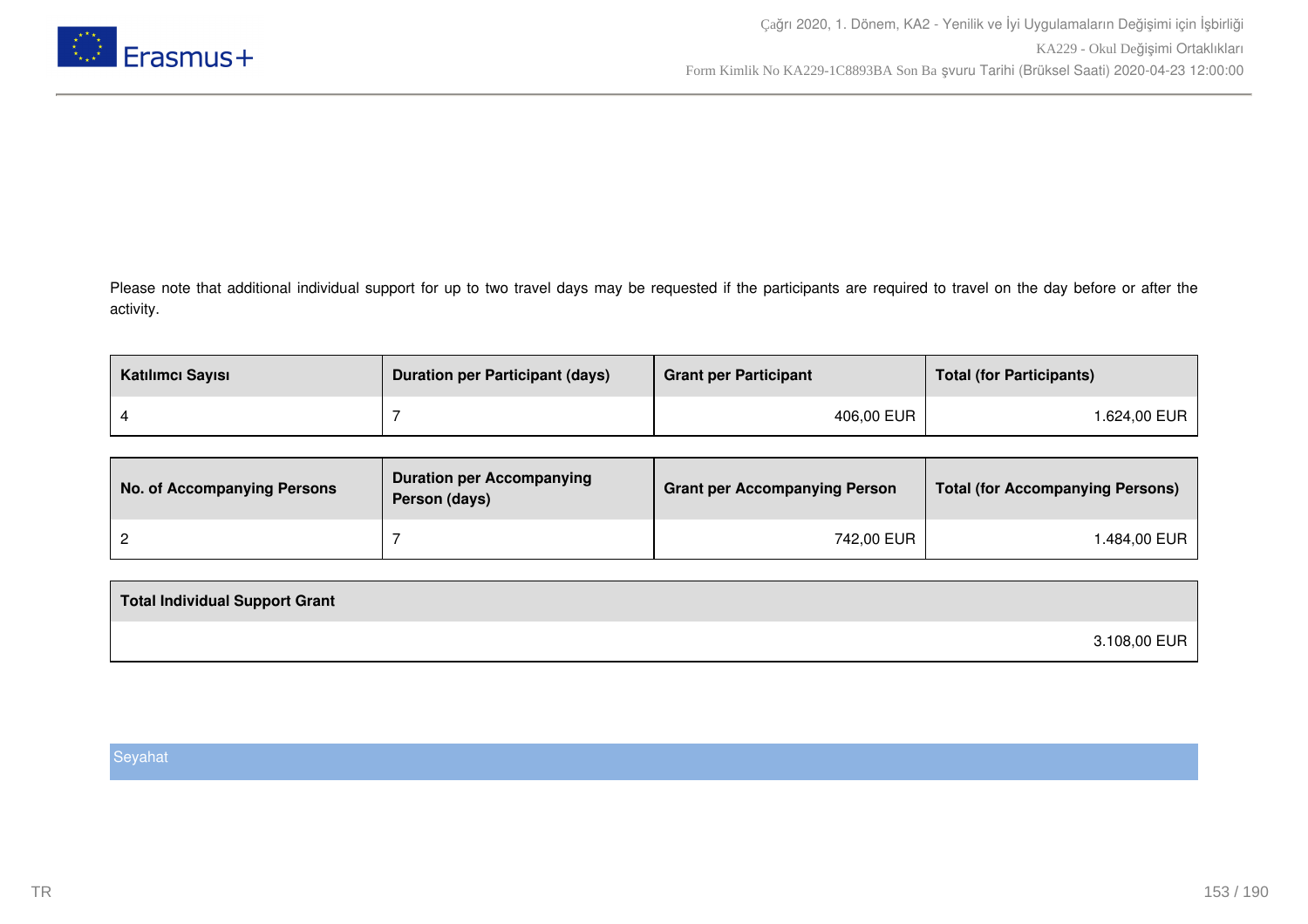

| <b>No. of Persons</b> | Distance band | <b>Grant per Participant</b> | <b>Total Travel Grant</b> |
|-----------------------|---------------|------------------------------|---------------------------|
|                       | 500 - 1999 km | 275                          | <b>.650,00 EUR</b>        |

Request Exceptional Costs for Expensive Travel

# Group of Participants (3, C5 (VIDEO TOOLS))

To request funds for participants in this group, please complete the information below.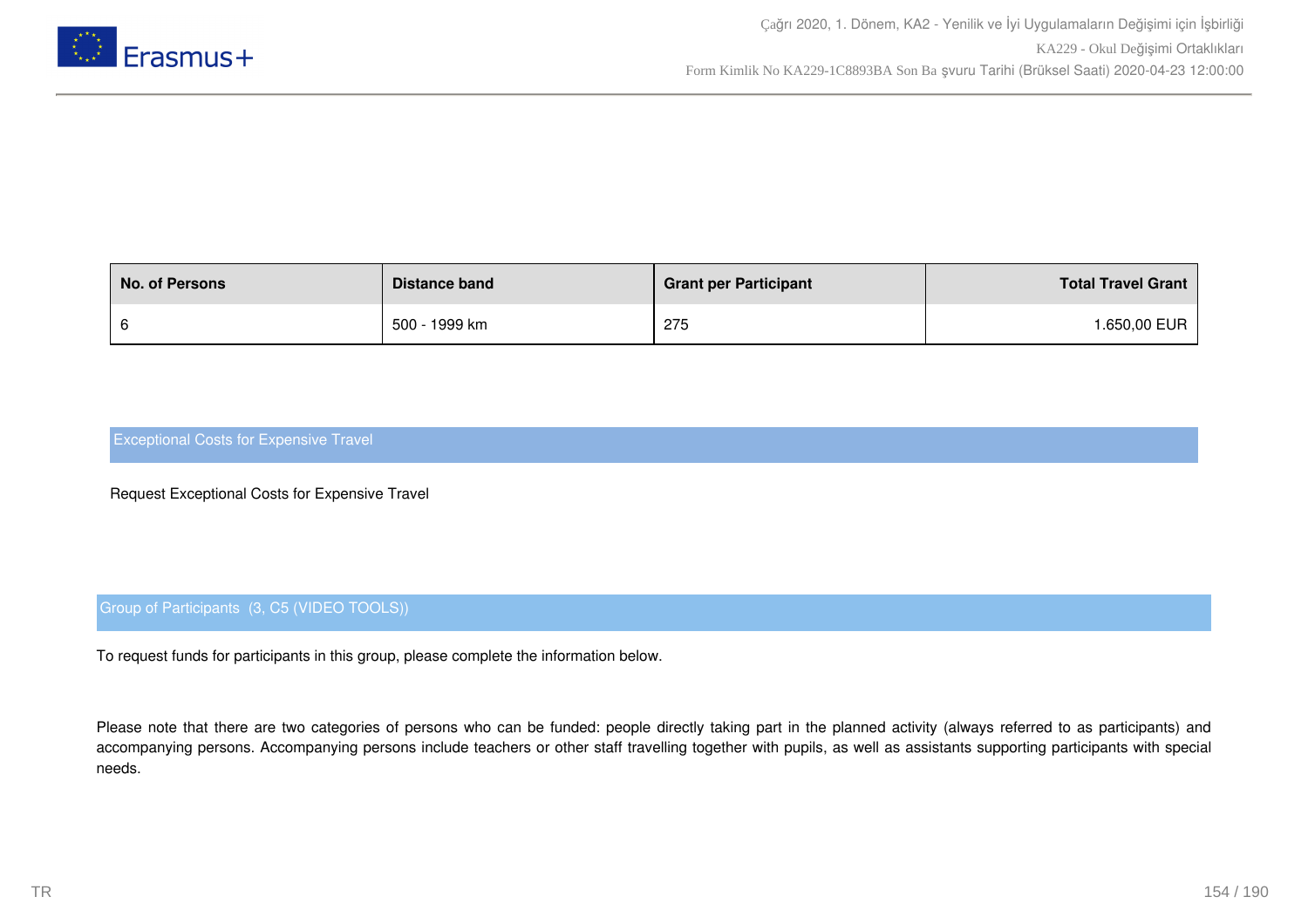

Finally, please be aware that in case later on you decide to modify the information about the activity (e.g. its duration or number of participants), the modification will not be automatically reflected for the different groups of participants and different budget items. Therefore, please make sure that all budget requests are correct before submitting your application.

| <b>Sending Organisation</b>     |                             | Country of Venue |                                                    |
|---------------------------------|-----------------------------|------------------|----------------------------------------------------|
| BÜYÜKMANGIT ORTAOKULU / Türkiye |                             | İtalya           |                                                    |
| Katılımcı Sayısı                | No. of Accompanying Persons |                  | Total No. of Participants and accompanying persons |
|                                 |                             |                  | 6                                                  |

#### Group of Participants - Budget

#### Bireysel Destek

Please note that additional individual support for up to two travel days may be requested if the participants are required to travel on the day before or after the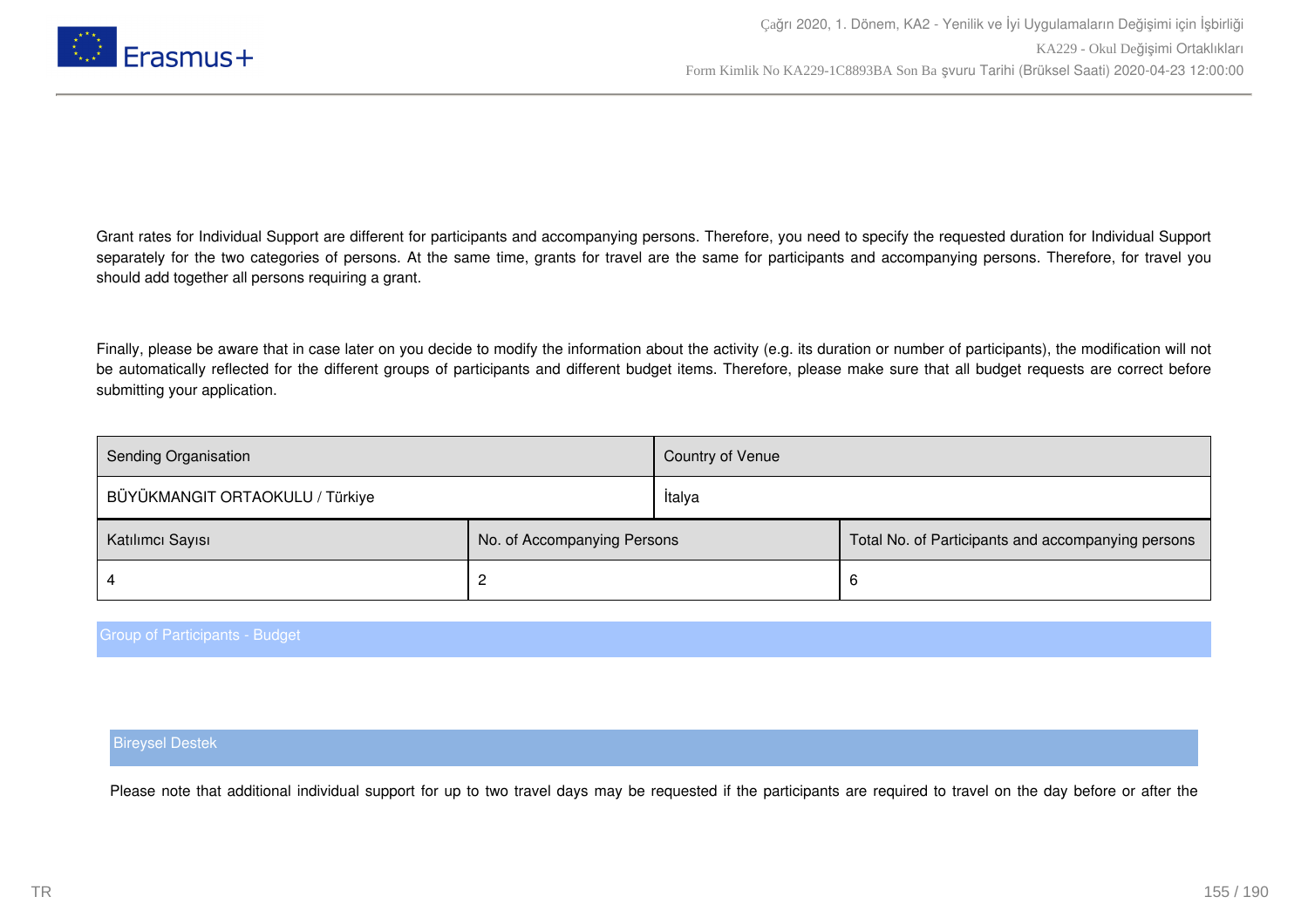

# activity.

| Katılımcı Sayısı | <b>Duration per Participant (days)</b> | <b>Grant per Participant</b> | <b>Total (for Participants)</b> |
|------------------|----------------------------------------|------------------------------|---------------------------------|
|                  |                                        | 406,00 EUR                   | l.624,00 EUR                    |

| <b>No. of Accompanying Persons</b> | <b>Duration per Accompanying</b><br>Person (days) | <b>Grant per Accompanying Person</b> | <b>Total (for Accompanying Persons)</b> |
|------------------------------------|---------------------------------------------------|--------------------------------------|-----------------------------------------|
|                                    |                                                   | 742,00 EUR                           | ⊺.484,00 EUR                            |

| <b>Total Individual Support Grant</b> |              |
|---------------------------------------|--------------|
|                                       | 3.108,00 EUR |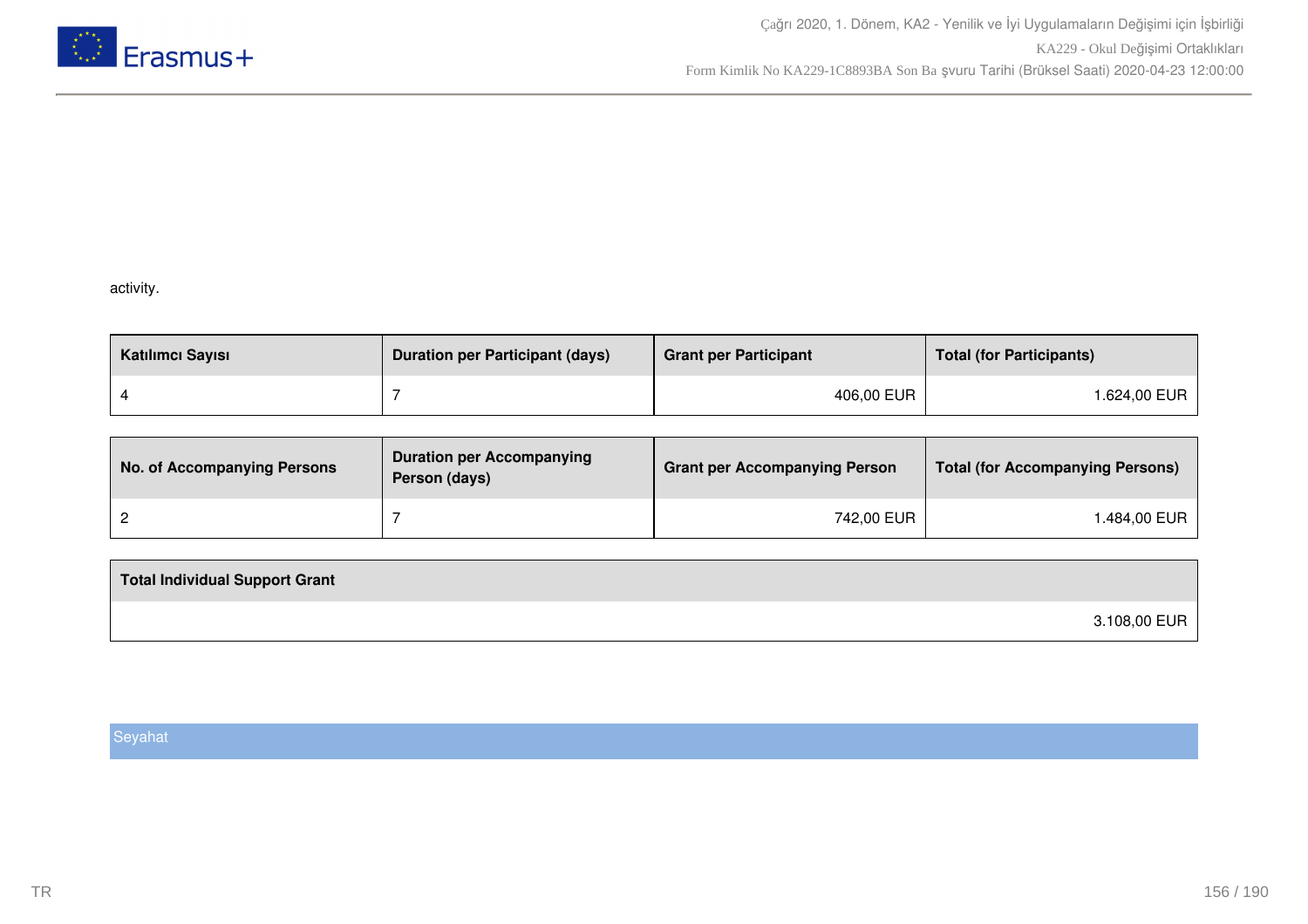

| <b>No. of Persons</b> | Distance band  | <b>Grant per Participant</b> | <b>Total Travel Grant</b> |
|-----------------------|----------------|------------------------------|---------------------------|
|                       | 2000 - 2999 km | 360                          | 2.160,00 EUR              |

Request Exceptional Costs for Expensive Travel

# Group of Participants (4, C5 (VIDEO TOOLS))

To request funds for participants in this group, please complete the information below.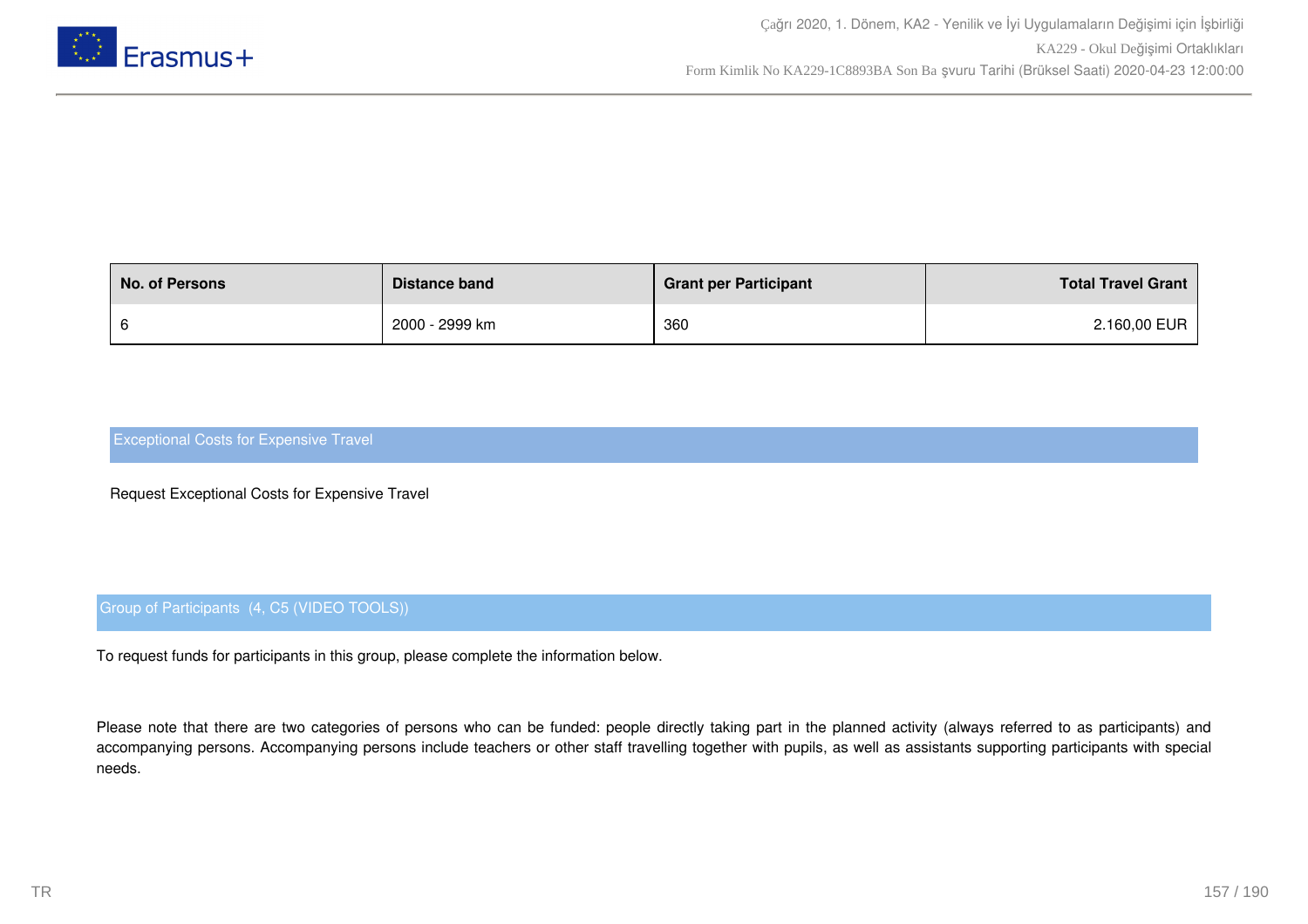

Finally, please be aware that in case later on you decide to modify the information about the activity (e.g. its duration or number of participants), the modification will not be automatically reflected for the different groups of participants and different budget items. Therefore, please make sure that all budget requests are correct before submitting your application.

| Sending Organisation                                              |                             | Country of Venue |                                                    |
|-------------------------------------------------------------------|-----------------------------|------------------|----------------------------------------------------|
| OOU Mirce Acev Gjorce Petrov Skopje / Kuzey Makedonya Cumhuriyeti |                             | <b>Italya</b>    |                                                    |
| Katılımcı Sayısı                                                  | No. of Accompanying Persons |                  | Total No. of Participants and accompanying persons |
|                                                                   |                             |                  | 6                                                  |

#### Group of Participants - Budget

#### Bireysel Destek

Please note that additional individual support for up to two travel days may be requested if the participants are required to travel on the day before or after the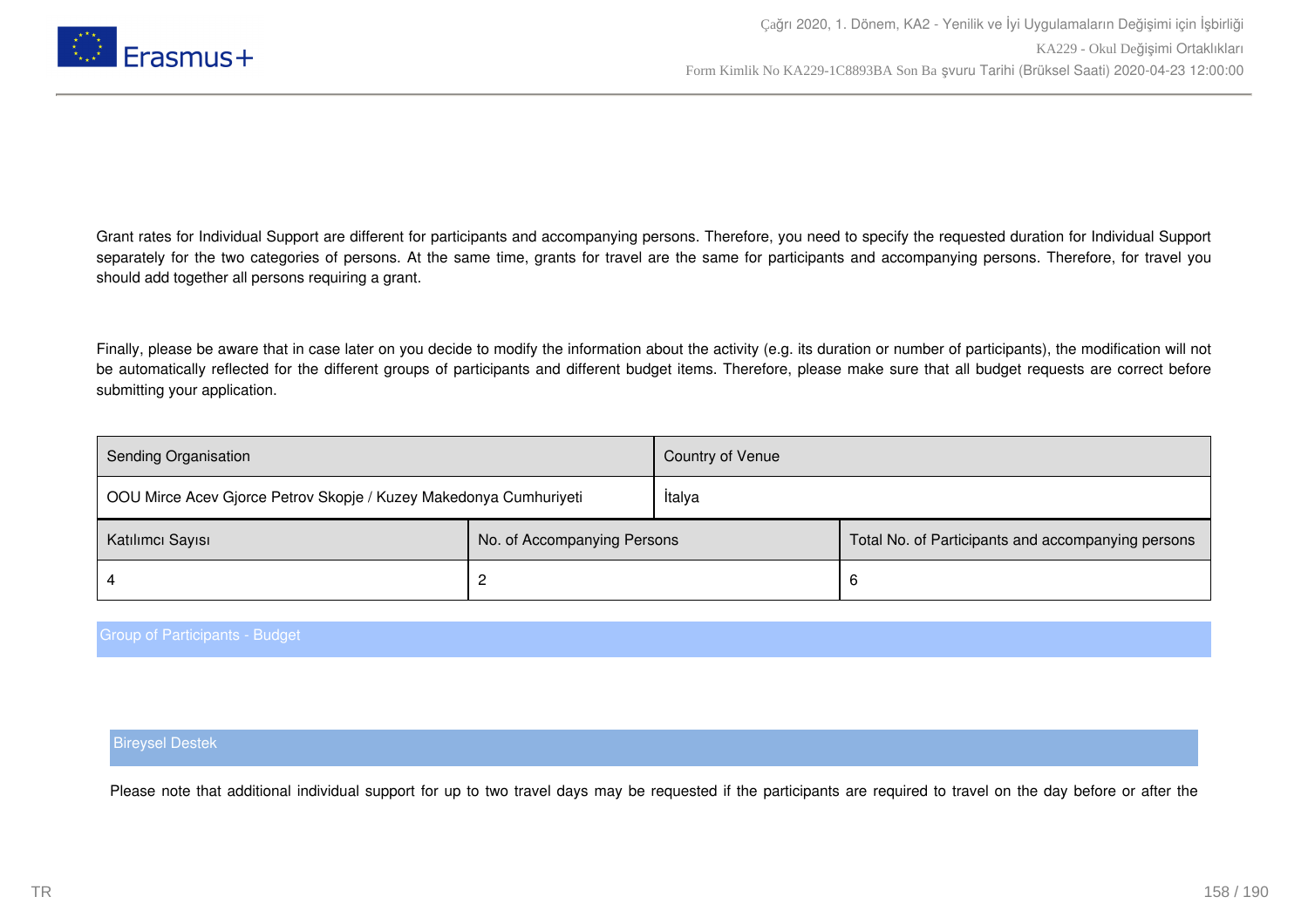

# activity.

| Katılımcı Sayısı | <b>Duration per Participant (days)</b> | <b>Grant per Participant</b> | <b>Total (for Participants)</b> |
|------------------|----------------------------------------|------------------------------|---------------------------------|
|                  |                                        | 406,00 EUR                   | l.624,00 EUR                    |

| <b>No. of Accompanying Persons</b> | <b>Duration per Accompanying</b><br>Person (days) | <b>Grant per Accompanying Person</b> | <b>Total (for Accompanying Persons)</b> |
|------------------------------------|---------------------------------------------------|--------------------------------------|-----------------------------------------|
|                                    |                                                   | 742,00 EUR                           | ⊺.484,00 EUR                            |

| <b>Total Individual Support Grant</b> |              |
|---------------------------------------|--------------|
|                                       | 3.108,00 EUR |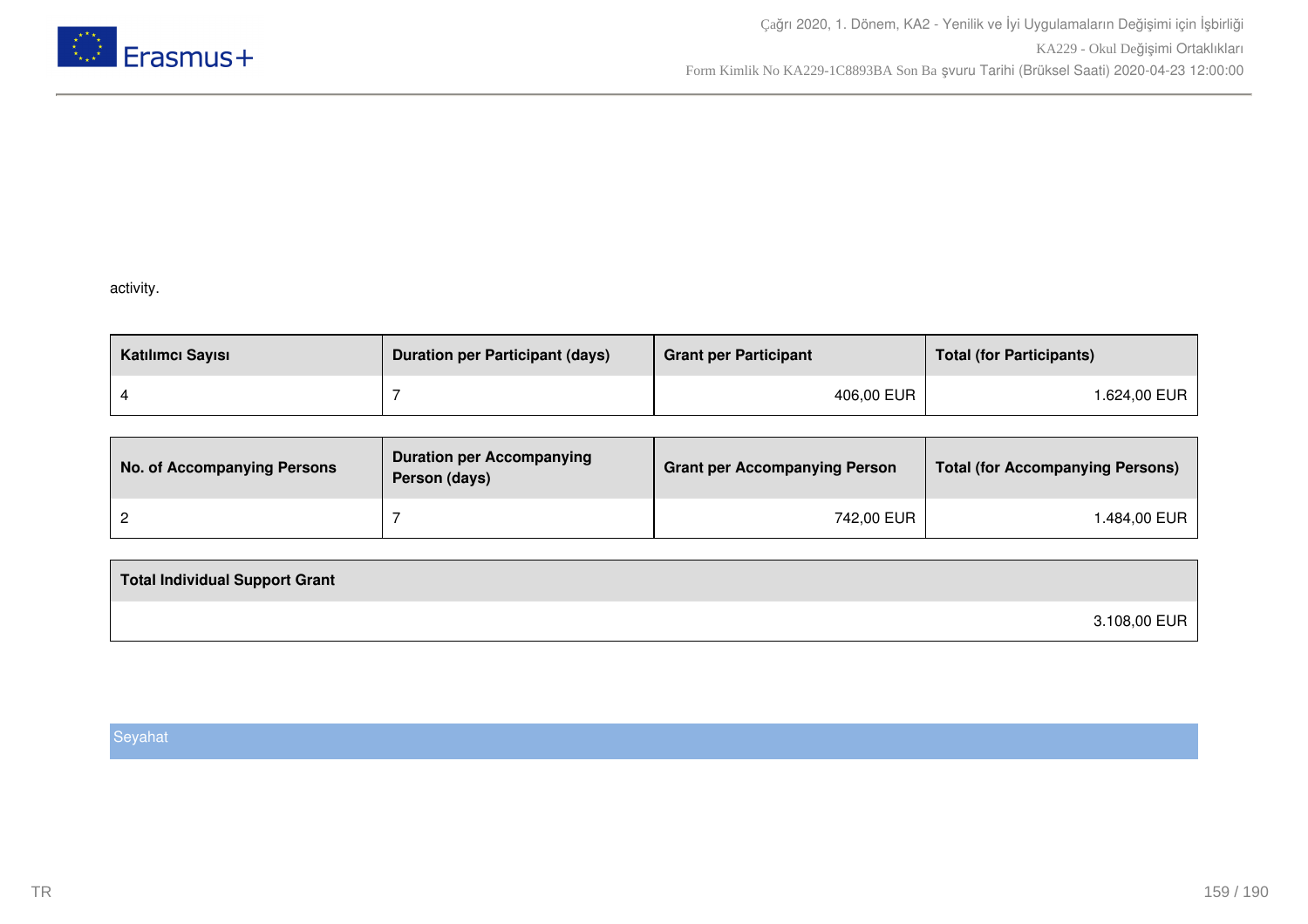

| <b>No. of Persons</b> | Distance band | <b>Grant per Participant</b> | <b>Total Travel Grant</b> |
|-----------------------|---------------|------------------------------|---------------------------|
|                       | 500 - 1999 km | 275                          | <b>.650,00 EUR</b>        |

Request Exceptional Costs for Expensive Travel

# Group of Participants (5, C5 (VIDEO TOOLS))

To request funds for participants in this group, please complete the information below.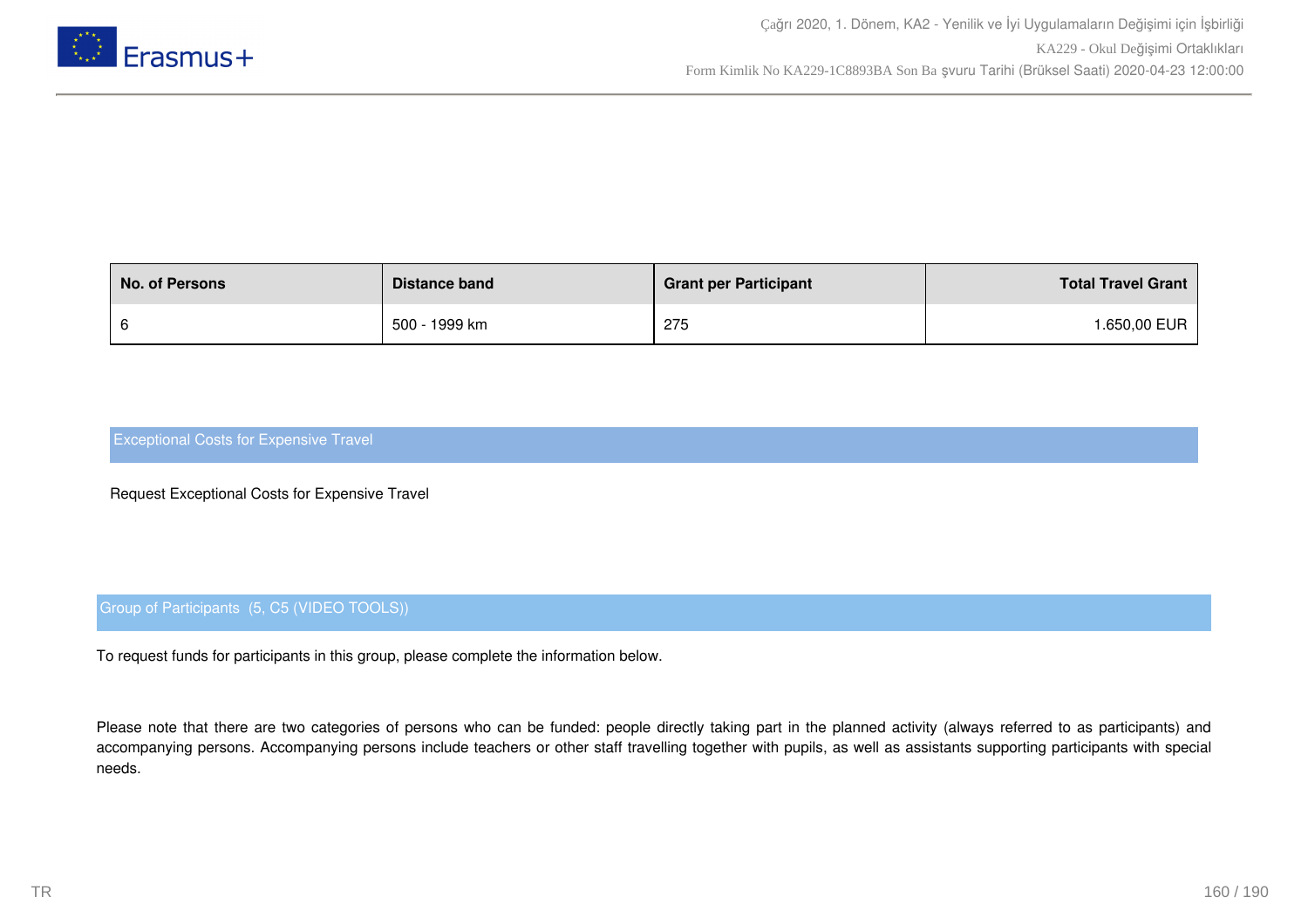

Finally, please be aware that in case later on you decide to modify the information about the activity (e.g. its duration or number of participants), the modification will not be automatically reflected for the different groups of participants and different budget items. Therefore, please make sure that all budget requests are correct before submitting your application.

| Sending Organisation               |                             | Country of Venue |                                                    |
|------------------------------------|-----------------------------|------------------|----------------------------------------------------|
| Scoala gimnaziala Nr.168 / Romanya |                             | İtalya           |                                                    |
| Katılımcı Sayısı                   | No. of Accompanying Persons |                  | Total No. of Participants and accompanying persons |
|                                    |                             |                  | b                                                  |

#### Group of Participants - Budget

#### Bireysel Destek

Please note that additional individual support for up to two travel days may be requested if the participants are required to travel on the day before or after the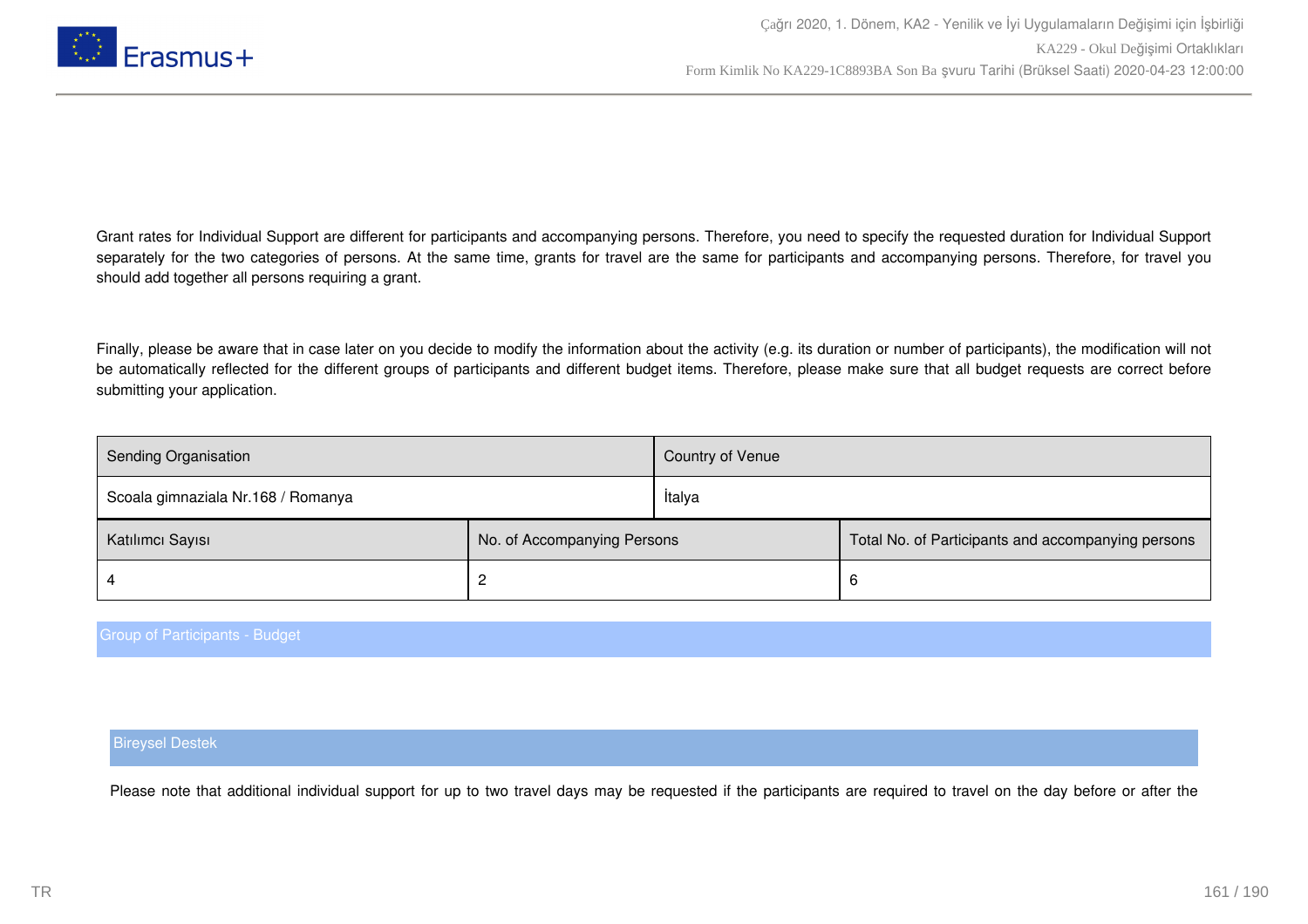

# activity.

| Katılımcı Sayısı | <b>Duration per Participant (days)</b> | <b>Grant per Participant</b> | <b>Total (for Participants)</b> |
|------------------|----------------------------------------|------------------------------|---------------------------------|
|                  |                                        | 406,00 EUR                   | l.624,00 EUR                    |

| <b>No. of Accompanying Persons</b> | <b>Duration per Accompanying</b><br>Person (days) | <b>Grant per Accompanying Person</b> | <b>Total (for Accompanying Persons)</b> |
|------------------------------------|---------------------------------------------------|--------------------------------------|-----------------------------------------|
|                                    |                                                   | 742,00 EUR                           | ⊺.484,00 EUR                            |

| <b>Total Individual Support Grant</b> |              |
|---------------------------------------|--------------|
|                                       | 3.108,00 EUR |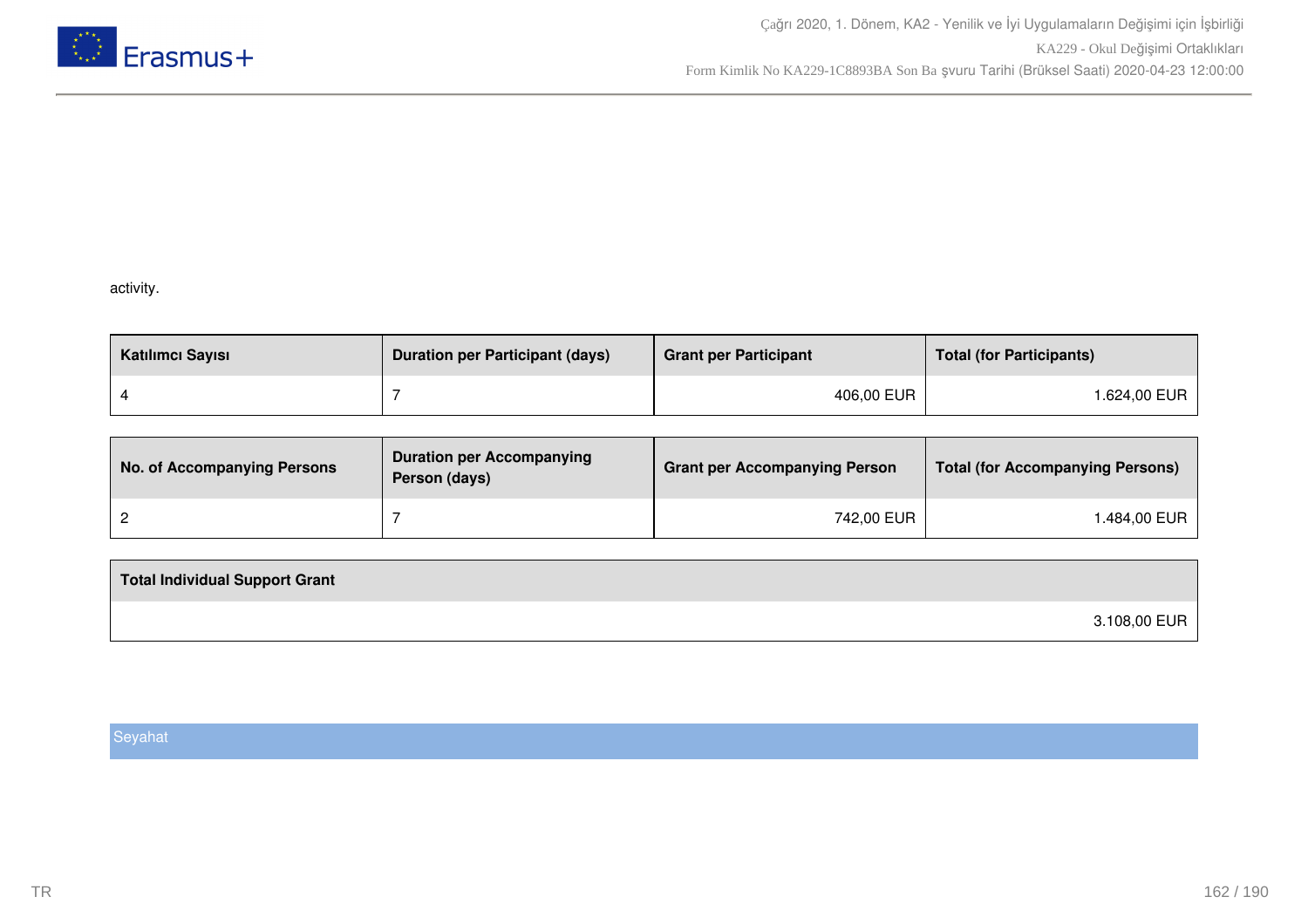

| <b>No. of Persons</b> | Distance band | <b>Grant per Participant</b> | <b>Total Travel Grant</b> |
|-----------------------|---------------|------------------------------|---------------------------|
|                       | 500 - 1999 km | 275                          | .650,00 EUR               |

Request Exceptional Costs for Expensive Travel

Activity Budget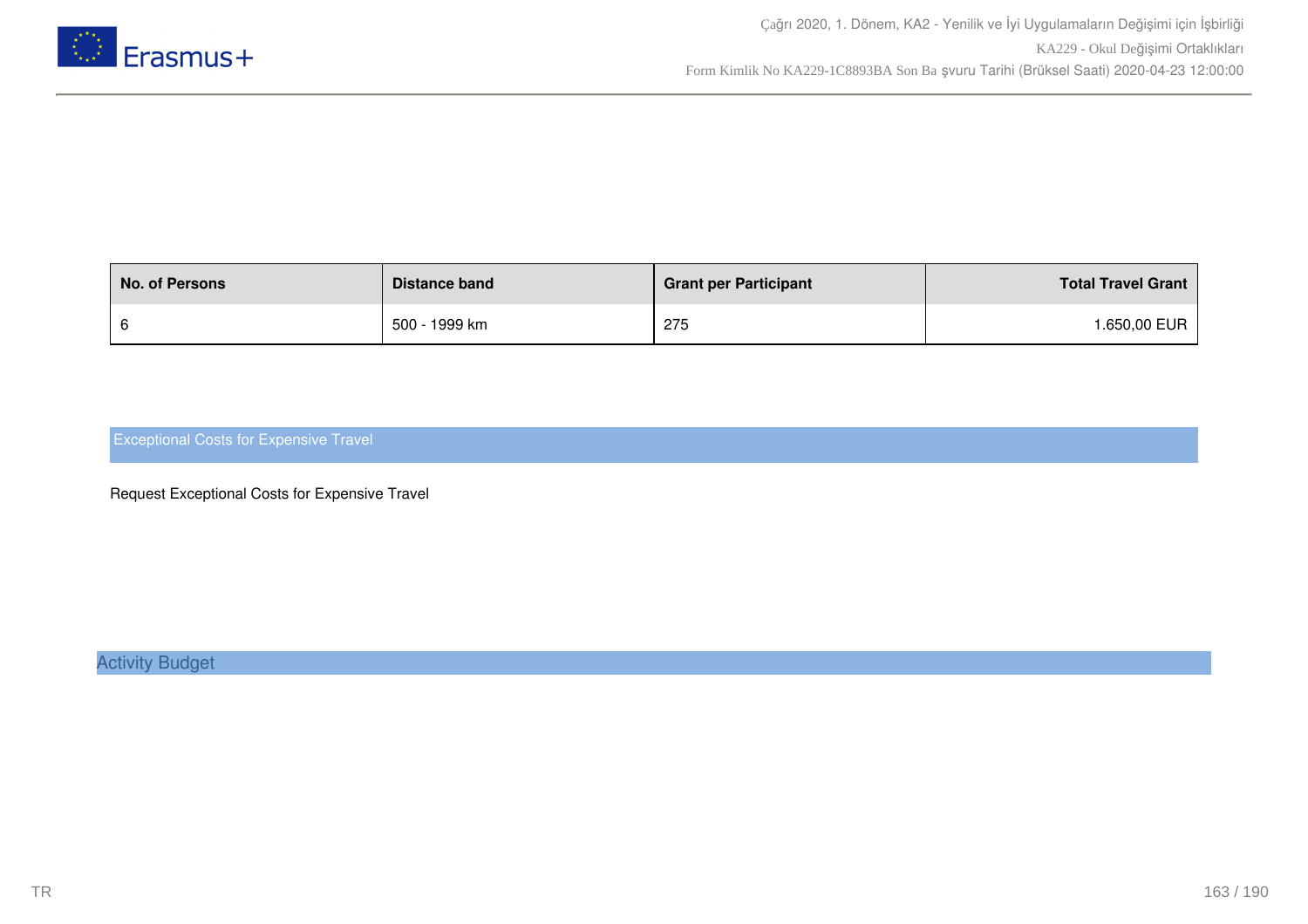

| <b>Budget Items</b>    | Grant         |
|------------------------|---------------|
| Seyahat                | 8.760,00 EUR  |
| <b>Bireysel Destek</b> | 15.540,00 EUR |
| <b>Total Grant</b>     | 24.300,00 EUR |

# Activity Details (C6)

In this section, you are asked to provide details about this specific activity. The section consists of two parts: Activity Details and Groups of Participants.

In the first part (Activity Details) you are asked to provide information about the planned activity as a whole (e.g. its venue, duration, etc.), to define the activity's lead organisation, and to list the other participating organisations. The lead organisation is typically the one hosting the activity in its premises. In case you decide to organise the activity outside of the lead organisation's premises, you must respect the detailed rules provided in the Programme Guide and you need to provide an explanation for this choice as part of the activity description. The other participating organisations are all project partners who will send their participants to take part in the activity. Adding a partner organisation to the list of participating organisations will allow you to ask funding for their participants in the second part of this section.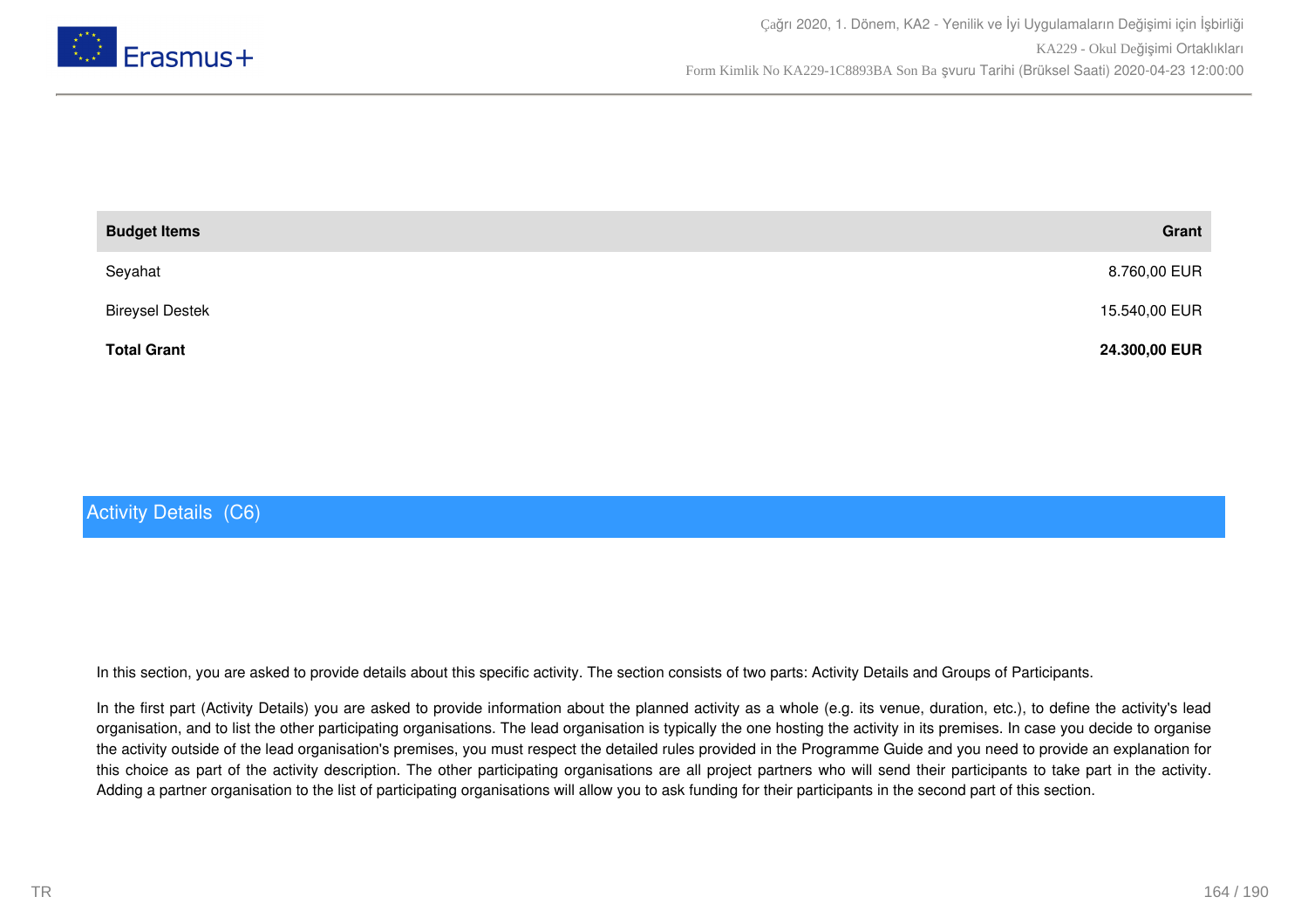

In the second part (Groups of Participants) you are asked to provide some details about the participants who will take part in this activity. The main purpose of this section is to calculate the budget that the project will receive for the participants' travel, individual support and other expenses. The participants are organised in groups for easier calculation. Each group and its budget are linked to their sending organisation.

| <b>Activity Type</b>                                                        | Okul Eğitimi   |                                                             | Faaliyet türü |   |                         | Öğrenci gruplarının kısa dönemli<br>değişimleri |          |
|-----------------------------------------------------------------------------|----------------|-------------------------------------------------------------|---------------|---|-------------------------|-------------------------------------------------|----------|
| <b>Activity Title</b>                                                       |                | <b>WEB TOOLS</b>                                            |               |   |                         |                                                 |          |
| <b>Leading Organisation</b>                                                 |                | Agrupamento de Escolas de São Gonçalo (E10076375, Portekiz) |               |   |                         |                                                 |          |
| Katılımcı Kurum/Kuruluşlar                                                  |                |                                                             |               |   |                         |                                                 |          |
| abdulhamit han ortaokulu(E10180077, Türkiye)                                |                |                                                             |               |   |                         |                                                 |          |
| BÜYÜKMANGIT ORTAOKULU(E10022565, Türkiye)                                   |                |                                                             |               |   |                         |                                                 |          |
| Istituto Comprensivo Cena(E10008839, İtalya)                                |                |                                                             |               |   |                         |                                                 |          |
| OOU Mirce Acev Gjorce Petrov Skopje(E10070547, Kuzey Makedonya Cumhuriyeti) |                |                                                             |               |   |                         |                                                 |          |
| Scoala gimnaziala Nr.168(E10085840, Romanya)                                |                |                                                             |               |   |                         |                                                 |          |
| <b>Starting Period</b>                                                      | $10 -$<br>2022 | Duration(days)                                              |               | 5 | <b>Country of Venue</b> |                                                 | Portekiz |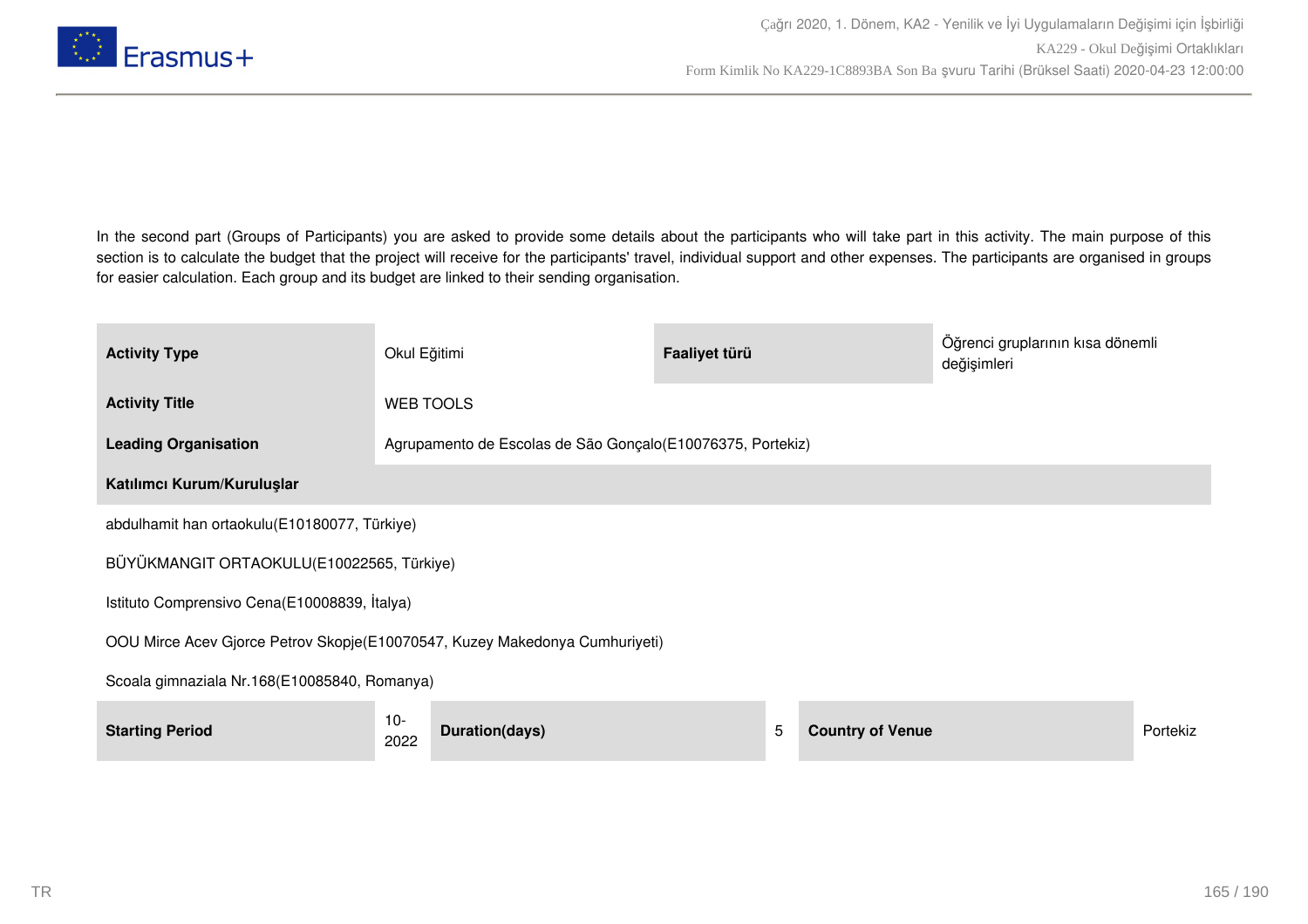

## **Description of the activity:**

- Describe the content, methodology and expected results of the activity.

- How is it going to be related to or integrated with the normal activities of the involved schools?

The aim of this activity is to ensure the integrity of the previous activities and to use the materials obtained. Graphics from image and video tools will be used in this event. Thus, while the continuity of the project is ensured, an integrity will be obtained as well. Each school will create its own page on the project website. The partner responsible for the website activities (Portugal) will design the entire site, while other partners will design their own pages and upload them to the page with Portuguese partner. In this way, each partner will have a task on the page and the website activities will be increased. The activity will last for 5 days and 4 students and 2 teachers will participate in this activity.

Day 1: Website structure will be examined.

Day 2: Web site definitions will be mentioned and main page, sub page logic and link building issues will be covered.

Day 3: Table creation and image upload will be transferred to the web site.

Day 4: The contents of the website will be filled in and ready for uploading.

Day 5: Uploading pages to the web site and folder logic will be examined.

In this way, students will understand what to consider when preparing websites and what they can pay attention to when visiting a page. Students will also be able to comprehend the technical data such as field name and field when creating a page.

### **Does this activity combine physical mobility with virtual exchanges through eTwinning?** Evet

### **Please explain how this will be achieved and what the expected benefits are.**

Each school will create its own page through the twinspace. Each partner will then see what other partners are dealing with. Communication ties will be strengthened with the partners. eTwinning will increase the mobility of the page, as well as how page editing will be evaluated and how the page will be made more functional. In this way, the interest of the participants will increase to the page and the eTwininng platform will become more interesting.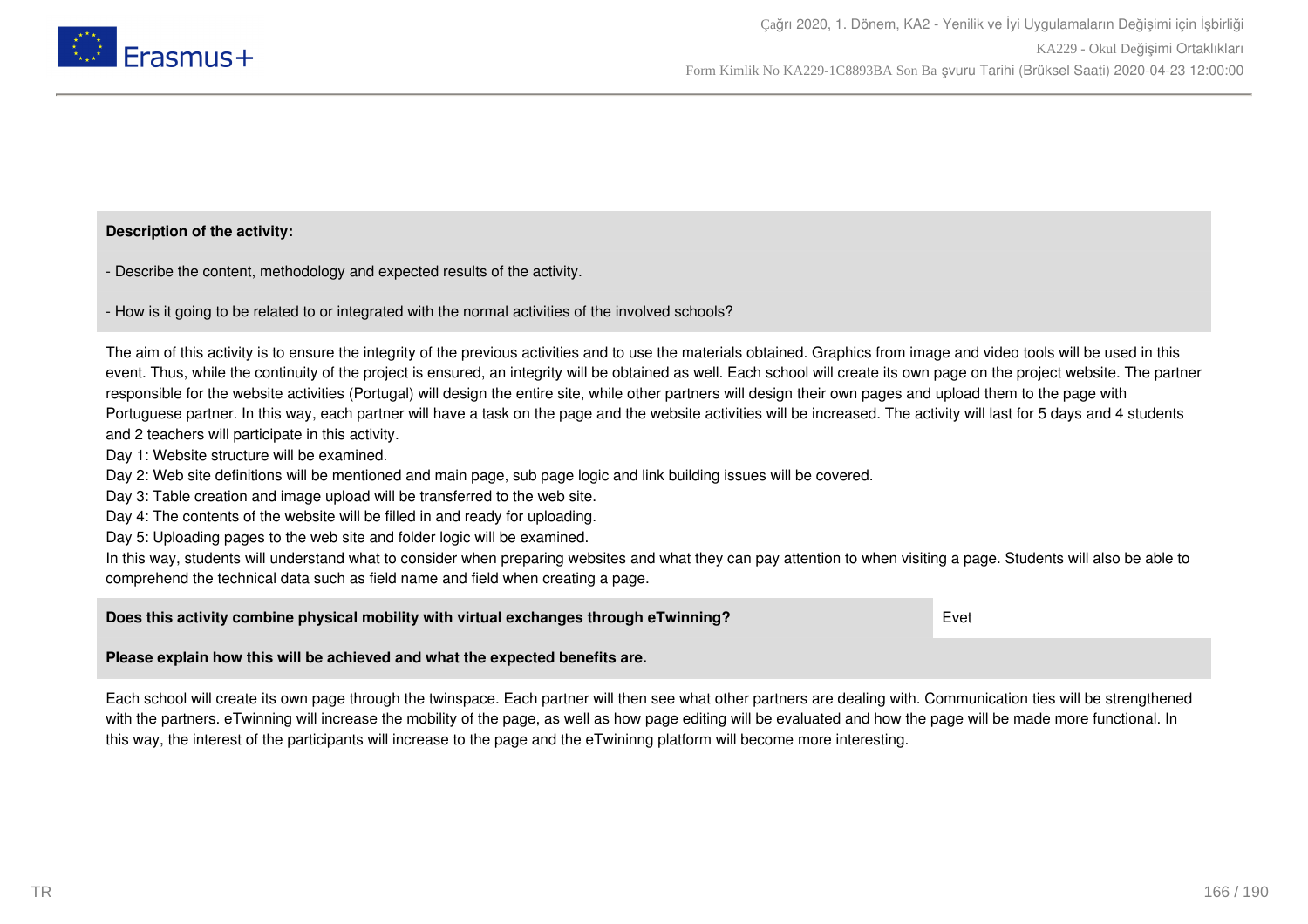

# **How is participation in this activity going to benefit the involved participants?**

The coding course taken by the participants in the first stage will provide great convenience in creating a web page. They will better understand the flowchart of a job and the ways in which it will be followed. We as techers will show how students can use social media and webpages to think broadly and promote a project. The participants will be able to create their own school pages and will be able to do this work together with the students. Students will improve their ability to express themselves later and gain self confidence. Students who have confidence in themselves will be more successful, too. Each school will broadly evaluate web page creation and web design issues with coding training in itself.

# Summary of Groups of Participants

In the following table, please define the groups of participants who will require funding to participate in this activity. Participants who do not require funding (for example local participants) do not need to be specified in this part.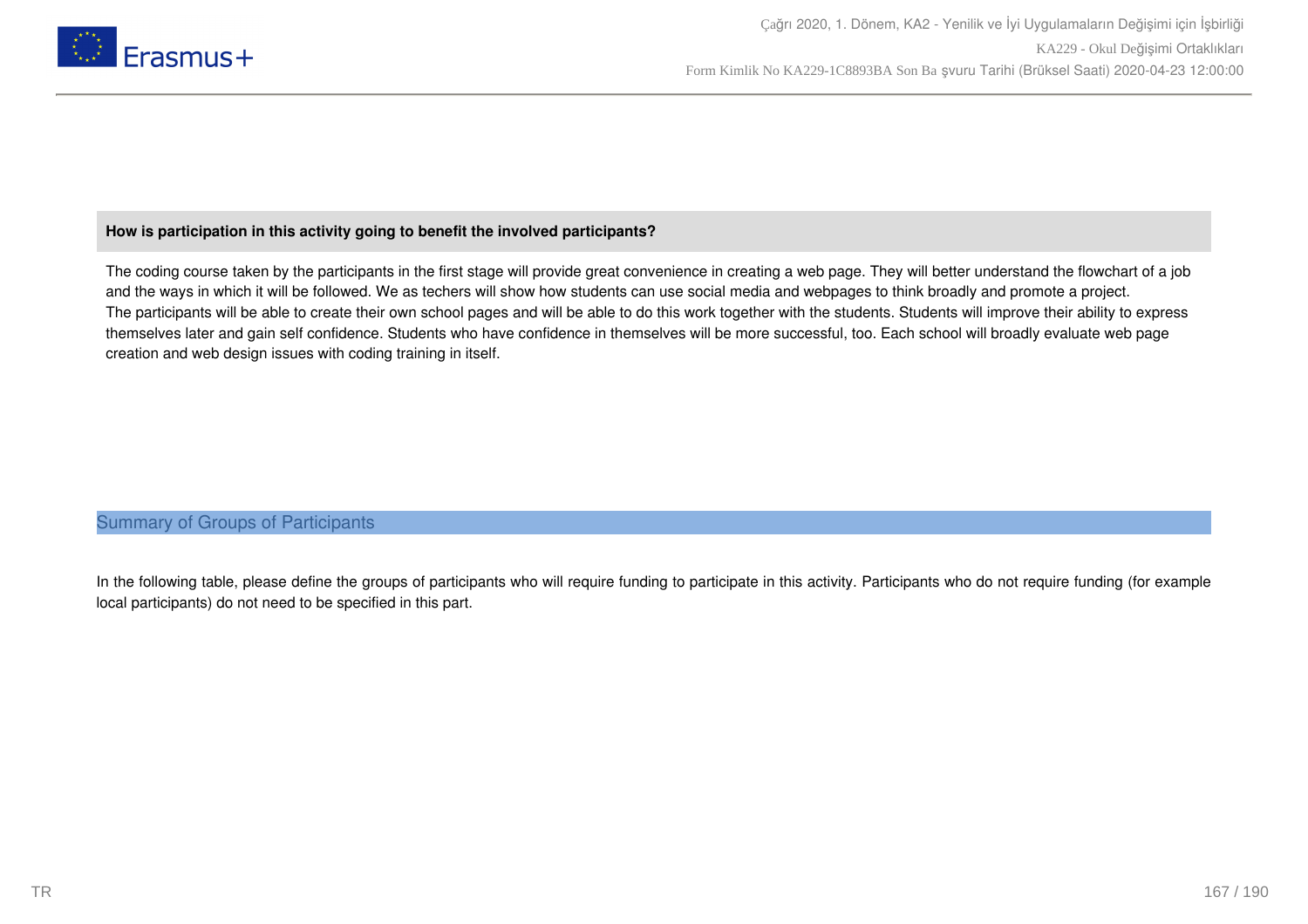

| ID             | <b>Sending Organisati</b><br>on                                                         | <b>Distance Band</b> | <b>Duration (days)</b> | Katılımcı Sayısı        | No. of<br>Accompanying<br><b>Persons</b> | Grant        |
|----------------|-----------------------------------------------------------------------------------------|----------------------|------------------------|-------------------------|------------------------------------------|--------------|
| $\mathbf{1}$   | abdulhamit han<br>ortaokulu(E<br>10180077, Türkiye)                                     | 3000-3999 km         | $\overline{7}$         | 4                       | $\overline{2}$                           | 6.288,00 EUR |
| $\overline{c}$ | BÜYÜKMANGIT<br>ORTAOKULU(E<br>10022565, Türkiye)                                        | 3000-3999 km         | $\overline{7}$         | 4                       | $\mathbf{2}$                             | 6.288,00 EUR |
| 3              | Istituto Comprensivo<br>Cena(E10008839,<br>İtalya)                                      | 500-1999 km          | $\overline{7}$         | 4                       | $\mathbf{2}$                             | 4.758,00 EUR |
| 4              | OOU Mirce Acev<br>Gjorce Petrov<br>Skopje(E10070547,<br>Kuzey Makedonya<br>Cumhuriyeti) | 2000-2999 km         | $\overline{7}$         | 4                       | $\overline{2}$                           | 5.268,00 EUR |
| 5              | Scoala gimnaziala<br>Nr.168(E10085840,<br>Romanya)                                      | 2000-2999 km         | $\overline{7}$         | $\overline{\mathbf{4}}$ | $\overline{2}$                           | 5.268,00 EUR |

# Group of Participants (1, C6 (WEB TOOLS))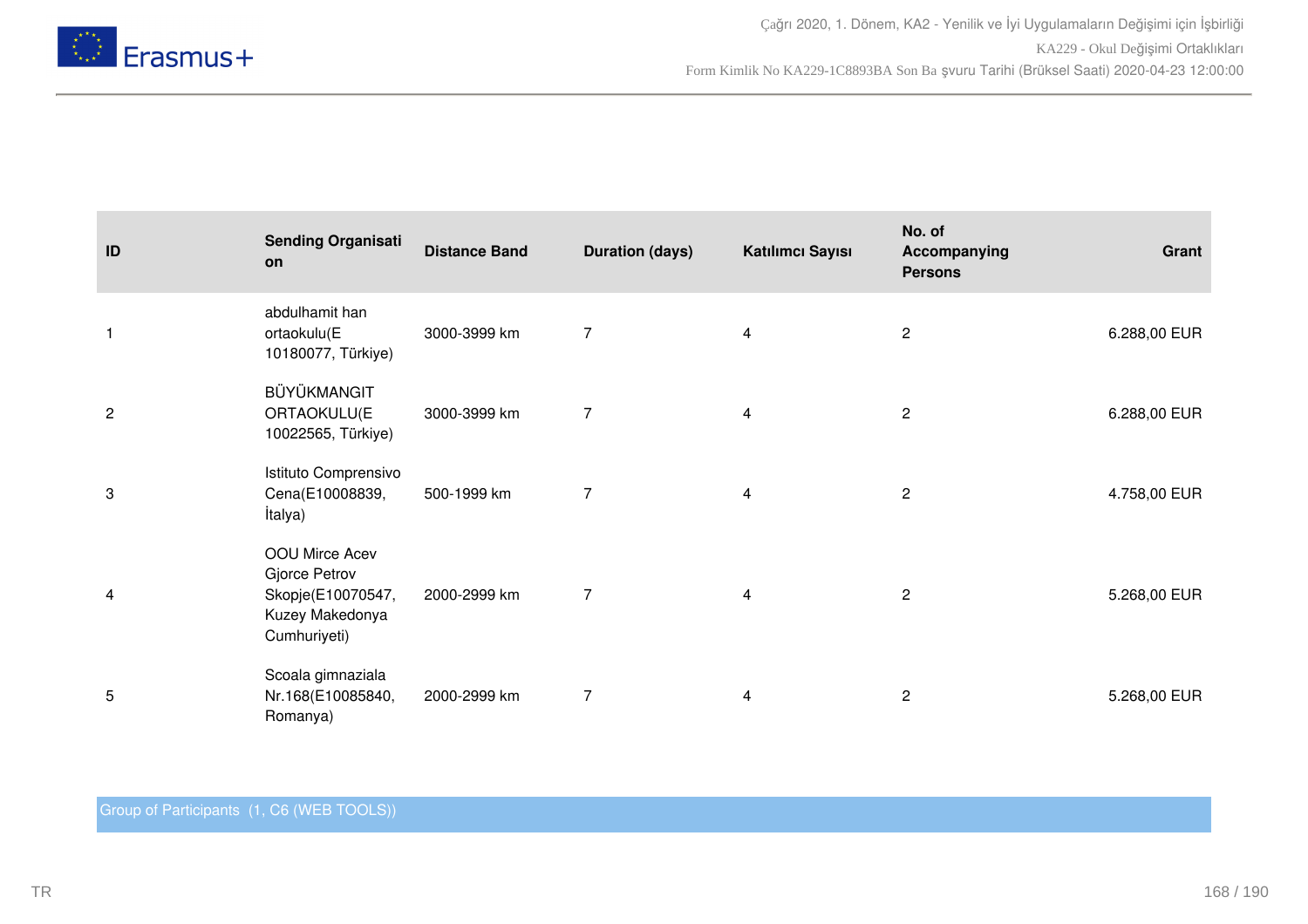

To request funds for participants in this group, please complete the information below.

Please note that there are two categories of persons who can be funded: people directly taking part in the planned activity (always referred to as participants) and accompanying persons. Accompanying persons include teachers or other staff travelling together with pupils, as well as assistants supporting participants with special needs.

Grant rates for Individual Support are different for participants and accompanying persons. Therefore, you need to specify the requested duration for Individual Support separately for the two categories of persons. At the same time, grants for travel are the same for participants and accompanying persons. Therefore, for travel you should add together all persons requiring a grant.

Finally, please be aware that in case later on you decide to modify the information about the activity (e.g. its duration or number of participants), the modification will not be automatically reflected for the different groups of participants and different budget items. Therefore, please make sure that all budget requests are correct before submitting your application.

| Sending Organisation               |                             | Country of Venue |                                                    |
|------------------------------------|-----------------------------|------------------|----------------------------------------------------|
| abdulhamit han ortaokulu / Türkiye |                             | Portekiz         |                                                    |
| Katılımcı Sayısı                   | No. of Accompanying Persons |                  | Total No. of Participants and accompanying persons |
|                                    | ▃                           |                  | -6                                                 |

Group of Participants - Budget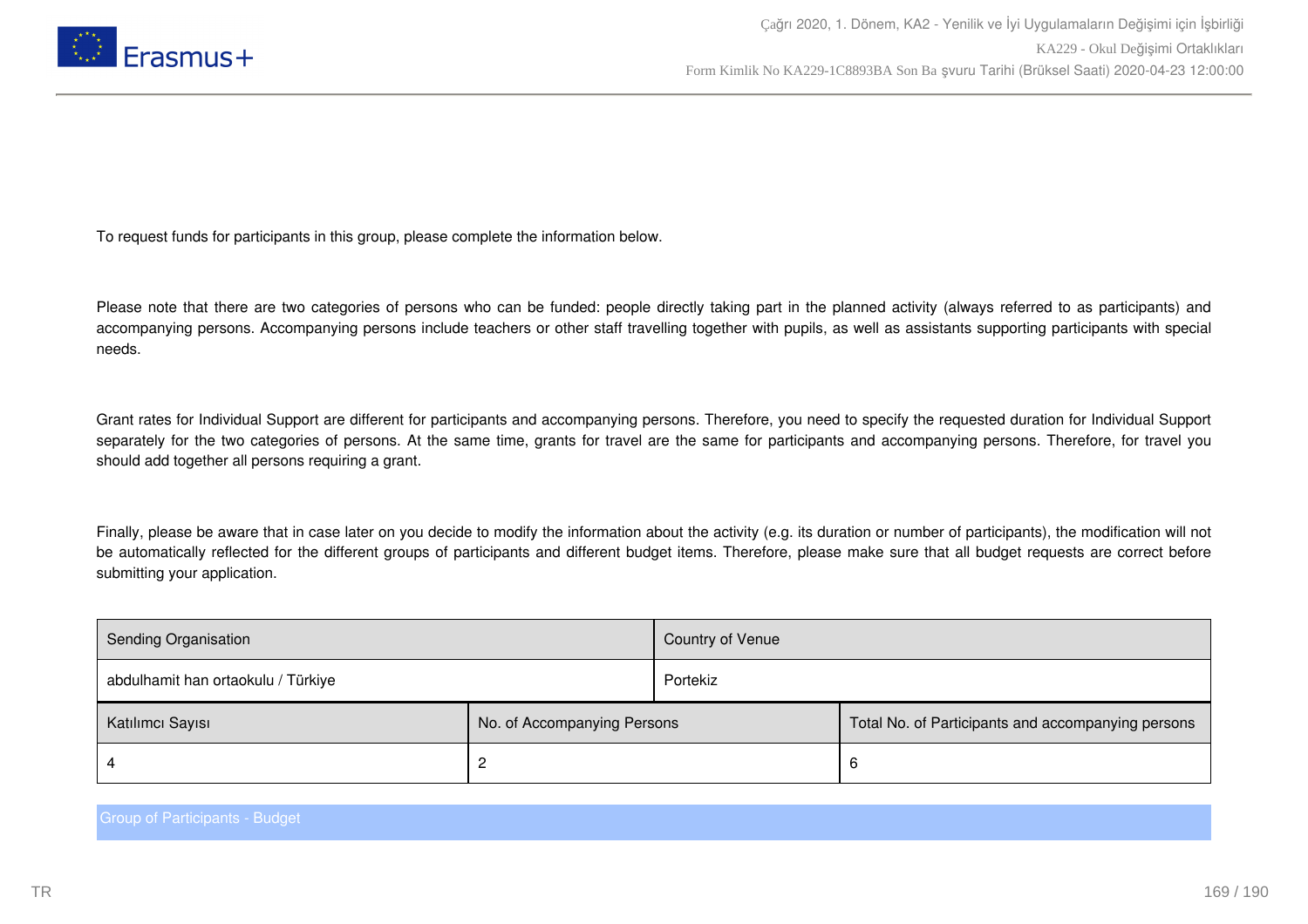

# Bireysel Destek

Please note that additional individual support for up to two travel days may be requested if the participants are required to travel on the day before or after the activity.

| Katılımcı Sayısı | <b>Duration per Participant (days)</b> | <b>Grant per Participant</b> | <b>Total (for Participants)</b> |
|------------------|----------------------------------------|------------------------------|---------------------------------|
|                  |                                        | 406,00 EUR                   | 1.624,00 EUR                    |

| No. of Accompanying Persons | <b>Duration per Accompanying</b><br>Person (days) | <b>Grant per Accompanying Person</b> | <b>Total (for Accompanying Persons)</b> |
|-----------------------------|---------------------------------------------------|--------------------------------------|-----------------------------------------|
|                             |                                                   | 742,00 EUR                           | ⊦.484,00 EUR                            |

| Total Individual Support Grant |              |
|--------------------------------|--------------|
|                                | 3.108,00 EUR |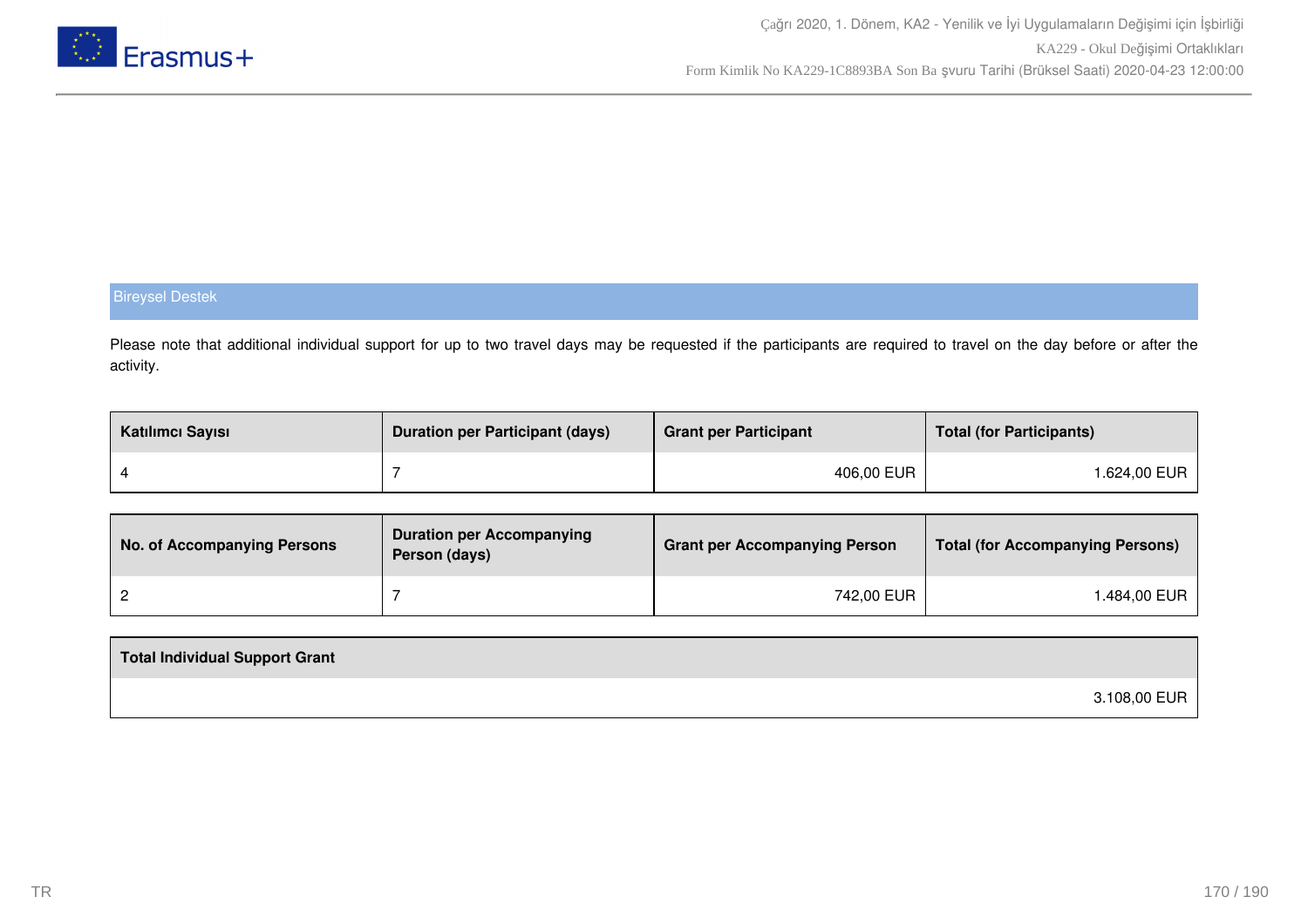

| Seyahat        |                |                              |                           |  |
|----------------|----------------|------------------------------|---------------------------|--|
| No. of Persons | Distance band  | <b>Grant per Participant</b> | <b>Total Travel Grant</b> |  |
| 6              | 3000 - 3999 km | 530                          | 3.180,00 EUR              |  |

Request Exceptional Costs for Expensive Travel

# Group of Participants (2, C6 (WEB TOOLS))

To request funds for participants in this group, please complete the information below.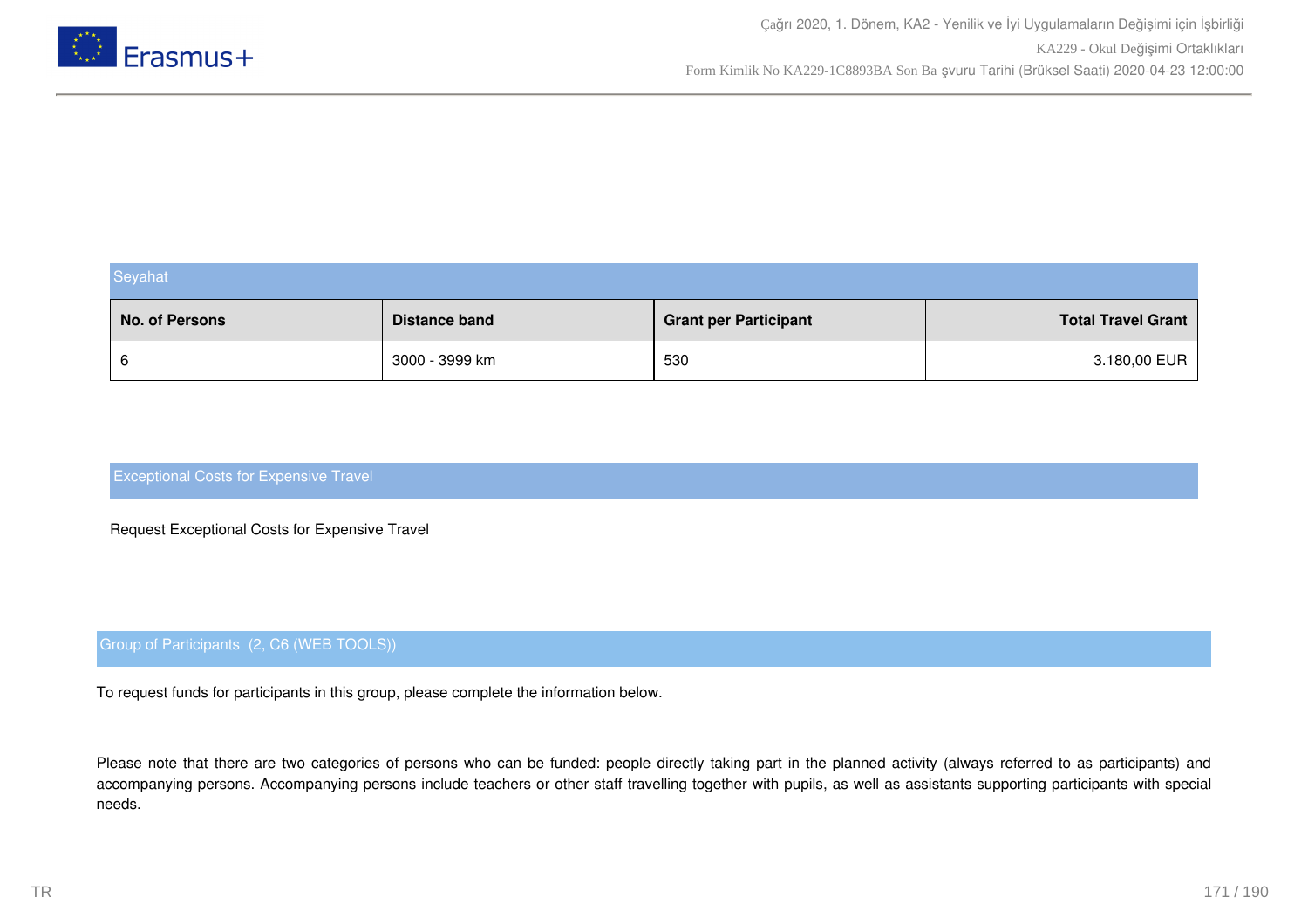

Finally, please be aware that in case later on you decide to modify the information about the activity (e.g. its duration or number of participants), the modification will not be automatically reflected for the different groups of participants and different budget items. Therefore, please make sure that all budget requests are correct before submitting your application.

| Sending Organisation            |                             | Country of Venue |                                                    |
|---------------------------------|-----------------------------|------------------|----------------------------------------------------|
| BÜYÜKMANGIT ORTAOKULU / Türkiye |                             | Portekiz         |                                                    |
| Katılımcı Sayısı                | No. of Accompanying Persons |                  | Total No. of Participants and accompanying persons |
|                                 |                             |                  | b                                                  |

Group of Participants - Budget

Bireysel Destek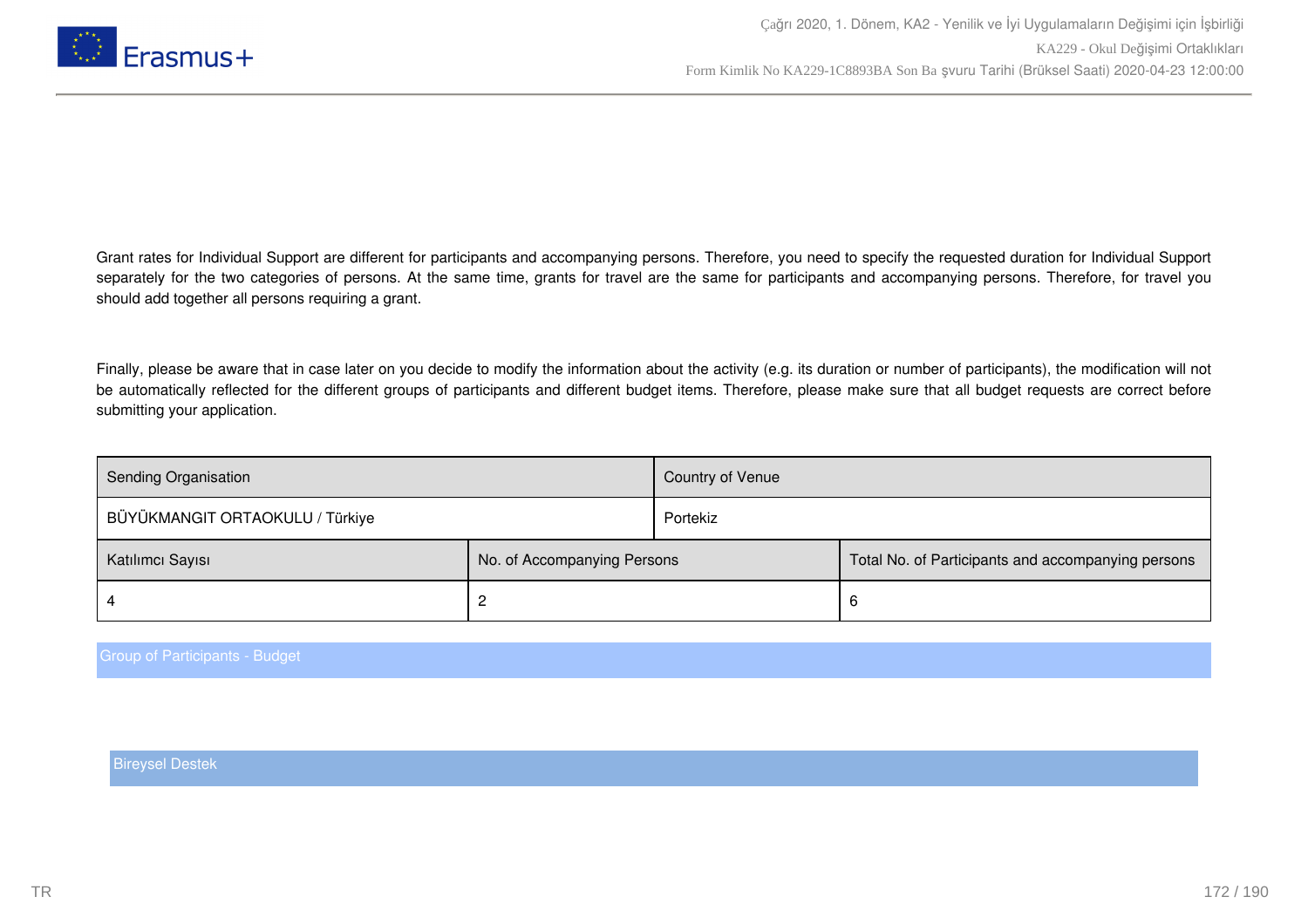

Please note that additional individual support for up to two travel days may be requested if the participants are required to travel on the day before or after the activity.

| Katılımcı Sayısı | <b>Duration per Participant (days)</b> | <b>Grant per Participant</b> | <b>Total (for Participants)</b> |
|------------------|----------------------------------------|------------------------------|---------------------------------|
|                  |                                        | 406,00 EUR                   | 1.624,00 EUR                    |

| No. of Accompanying Persons | <b>Duration per Accompanying</b><br>Person (days) | <b>Grant per Accompanying Person</b> | Total (for Accompanying Persons) |
|-----------------------------|---------------------------------------------------|--------------------------------------|----------------------------------|
|                             |                                                   | 742,00 EUR                           | .484,00 EUR                      |

| 3.108,00 EUR |  |
|--------------|--|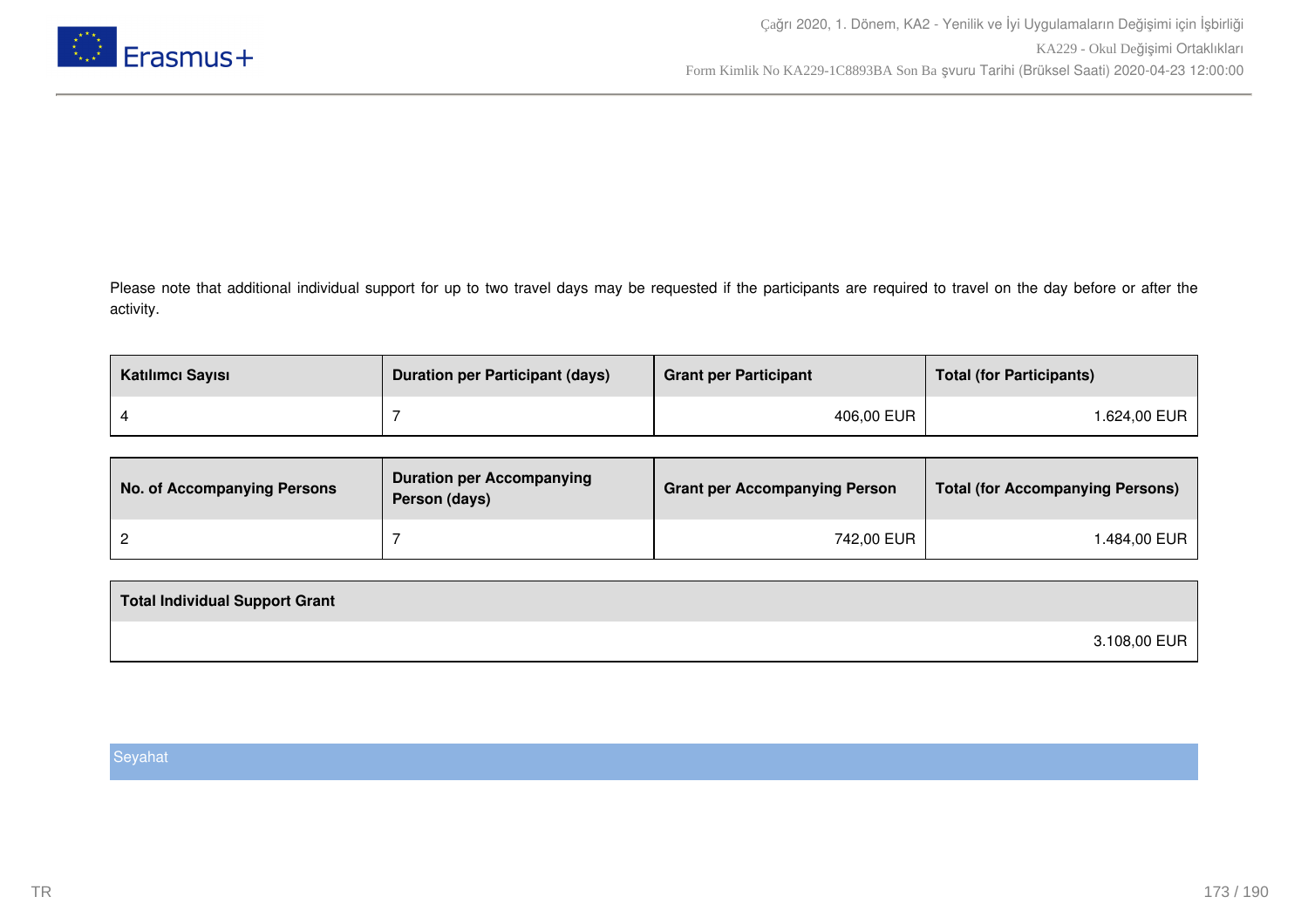

| <b>No. of Persons</b> | Distance band  | <b>Grant per Participant</b> | <b>Total Travel Grant</b> |
|-----------------------|----------------|------------------------------|---------------------------|
|                       | 3000 - 3999 km | 530                          | 3.180,00 EUR              |

Request Exceptional Costs for Expensive Travel

# Group of Participants (3, C6 (WEB TOOLS))

To request funds for participants in this group, please complete the information below.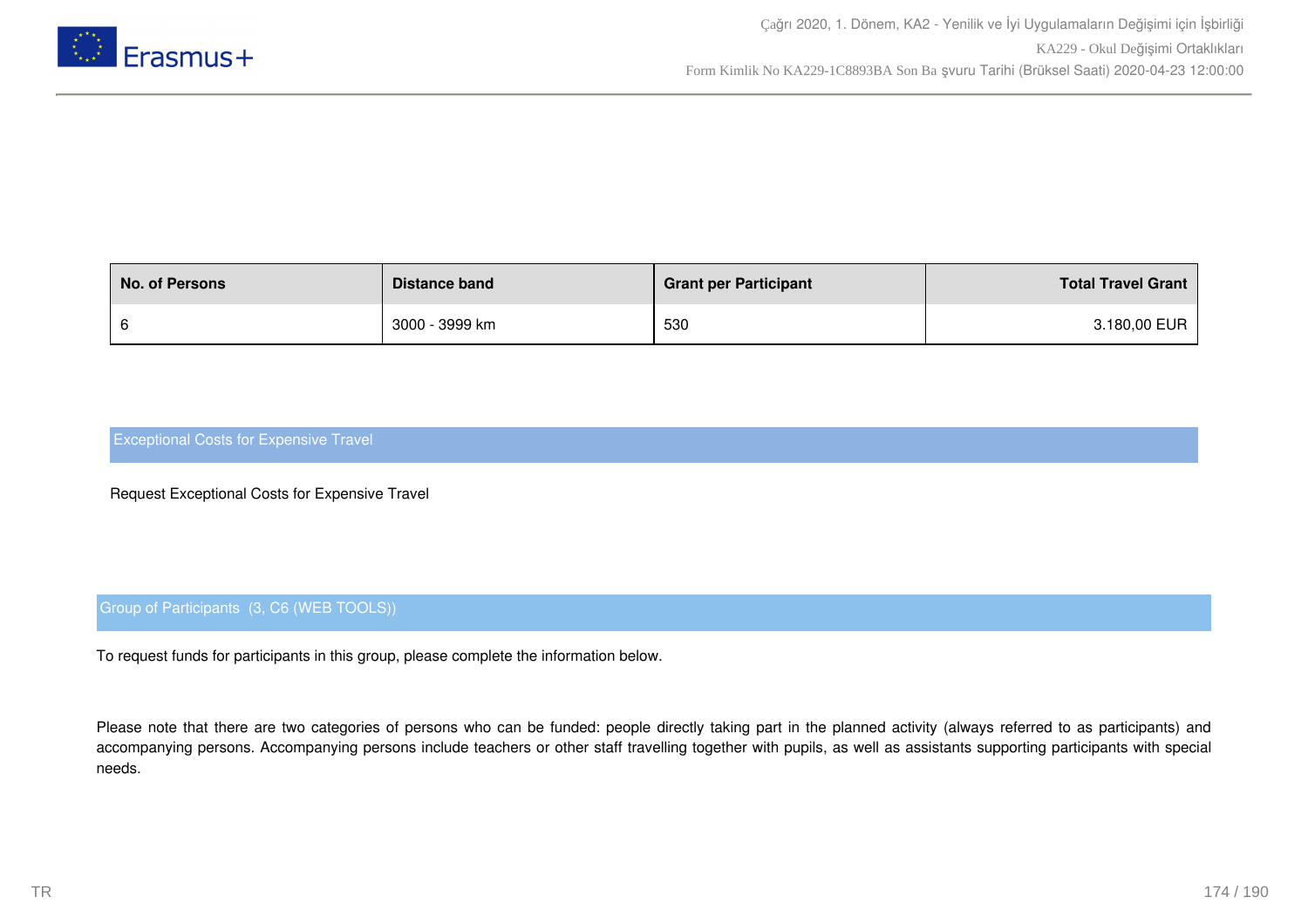

Finally, please be aware that in case later on you decide to modify the information about the activity (e.g. its duration or number of participants), the modification will not be automatically reflected for the different groups of participants and different budget items. Therefore, please make sure that all budget requests are correct before submitting your application.

| Sending Organisation               |                             | Country of Venue |                                                    |
|------------------------------------|-----------------------------|------------------|----------------------------------------------------|
| Istituto Comprensivo Cena / Italya |                             | Portekiz         |                                                    |
| Katılımcı Sayısı                   | No. of Accompanying Persons |                  | Total No. of Participants and accompanying persons |
|                                    |                             |                  | 6                                                  |

#### Group of Participants - Budget

#### Bireysel Destek

Please note that additional individual support for up to two travel days may be requested if the participants are required to travel on the day before or after the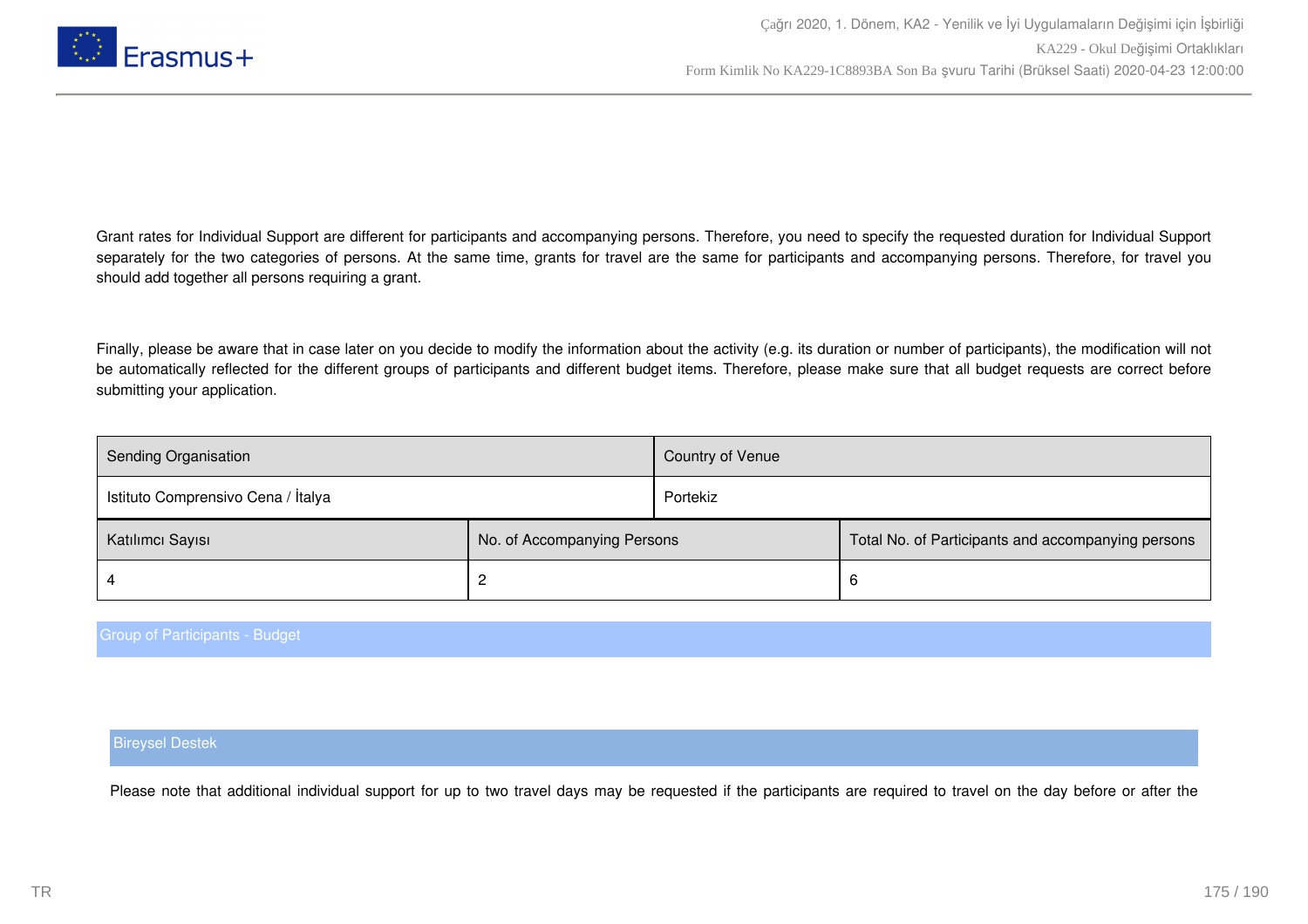

# activity.

| Katılımcı Sayısı | <b>Duration per Participant (days)</b> | <b>Grant per Participant</b> | <b>Total (for Participants)</b> |
|------------------|----------------------------------------|------------------------------|---------------------------------|
|                  |                                        | 406,00 EUR                   | l.624,00 EUR                    |

| No. of Accompanying Persons | <b>Duration per Accompanying</b><br>Person (days) | <b>Grant per Accompanying Person</b> | <b>Total (for Accompanying Persons)</b> |
|-----------------------------|---------------------------------------------------|--------------------------------------|-----------------------------------------|
|                             |                                                   | 742,00 EUR                           | 1.484,00 EUR                            |

| <b>Total Individual Support Grant</b> |              |
|---------------------------------------|--------------|
|                                       | 3.108,00 EUR |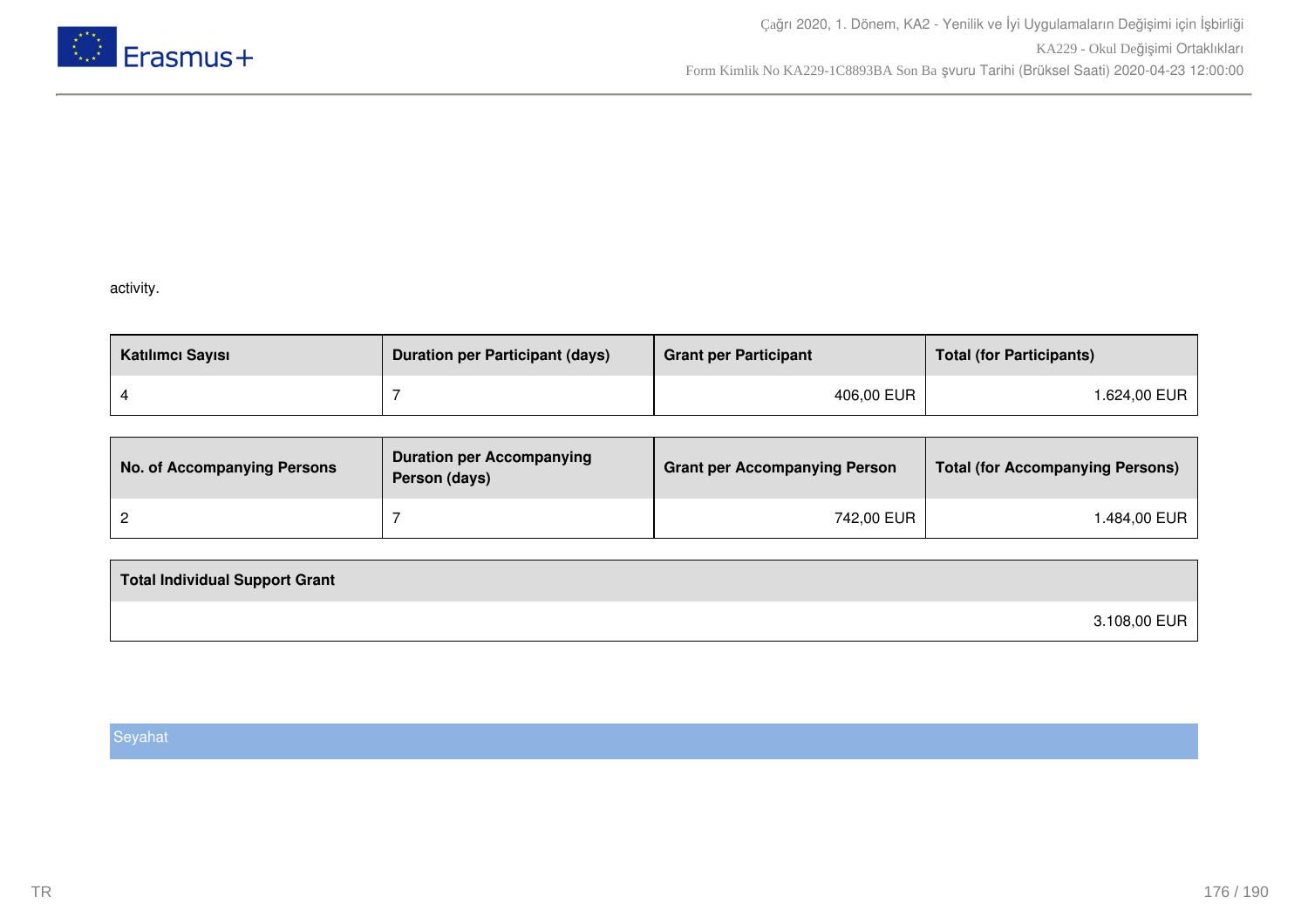

| <b>No. of Persons</b> | Distance band | <b>Grant per Participant</b> | <b>Total Travel Grant</b> |
|-----------------------|---------------|------------------------------|---------------------------|
|                       | 500 - 1999 km | 275                          | <b>.650,00 EUR</b>        |

Request Exceptional Costs for Expensive Travel

# Group of Participants (4, C6 (WEB TOOLS))

To request funds for participants in this group, please complete the information below.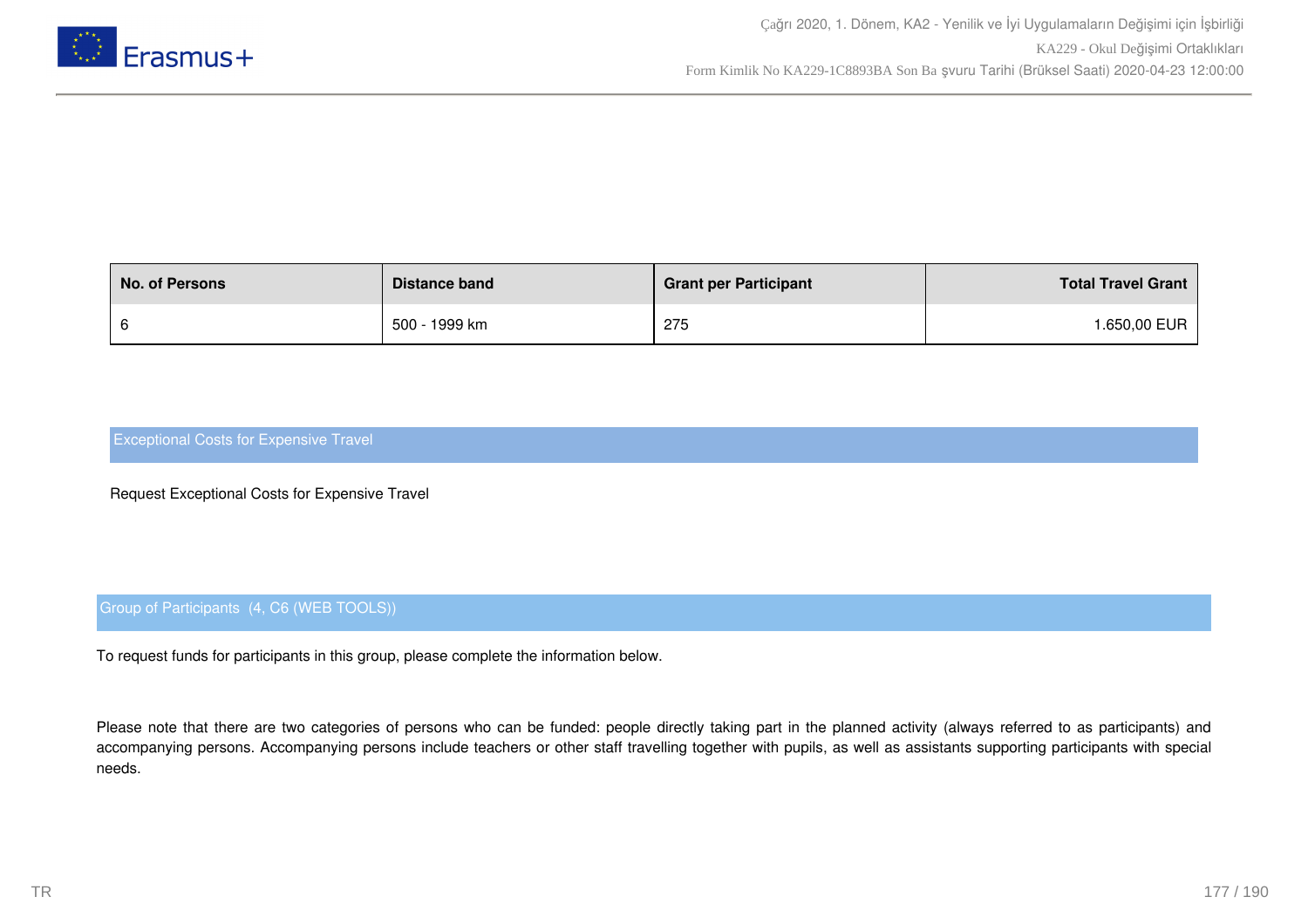

Finally, please be aware that in case later on you decide to modify the information about the activity (e.g. its duration or number of participants), the modification will not be automatically reflected for the different groups of participants and different budget items. Therefore, please make sure that all budget requests are correct before submitting your application.

| Sending Organisation                                              |                             | Country of Venue |                                                    |
|-------------------------------------------------------------------|-----------------------------|------------------|----------------------------------------------------|
| OOU Mirce Acev Gjorce Petrov Skopje / Kuzey Makedonya Cumhuriyeti |                             | Portekiz         |                                                    |
| Katılımcı Sayısı                                                  | No. of Accompanying Persons |                  | Total No. of Participants and accompanying persons |
|                                                                   |                             |                  | 6                                                  |

#### Group of Participants - Budget

#### Bireysel Destek

Please note that additional individual support for up to two travel days may be requested if the participants are required to travel on the day before or after the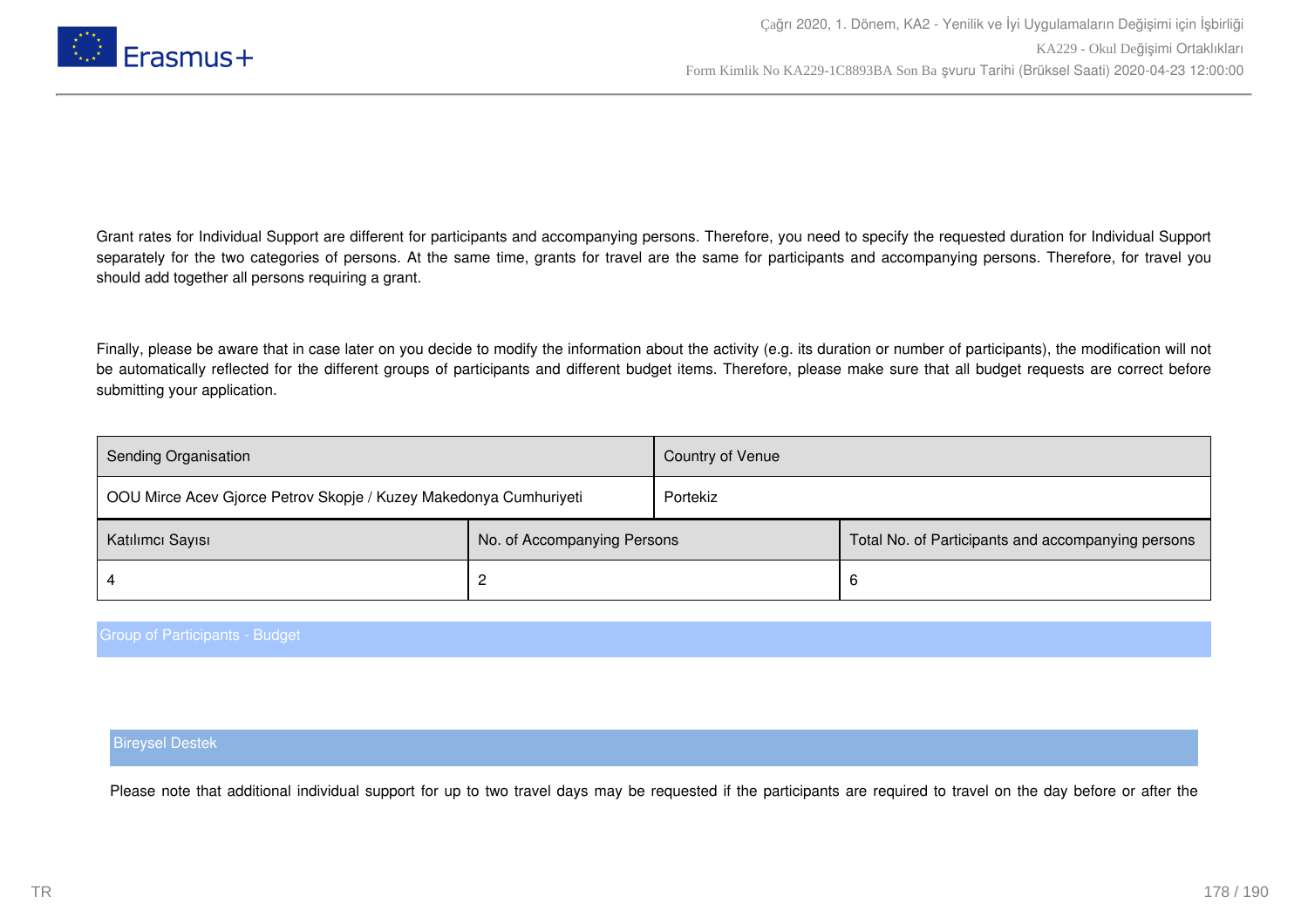

# activity.

| Katılımcı Sayısı | <b>Duration per Participant (days)</b> | <b>Grant per Participant</b> | <b>Total (for Participants)</b> |
|------------------|----------------------------------------|------------------------------|---------------------------------|
|                  |                                        | 406,00 EUR                   | l.624,00 EUR                    |

| No. of Accompanying Persons | <b>Duration per Accompanying</b><br>Person (days) | <b>Grant per Accompanying Person</b> | <b>Total (for Accompanying Persons)</b> |
|-----------------------------|---------------------------------------------------|--------------------------------------|-----------------------------------------|
|                             |                                                   | 742,00 EUR                           | 1.484,00 EUR                            |

| <b>Total Individual Support Grant</b> |              |
|---------------------------------------|--------------|
|                                       | 3.108,00 EUR |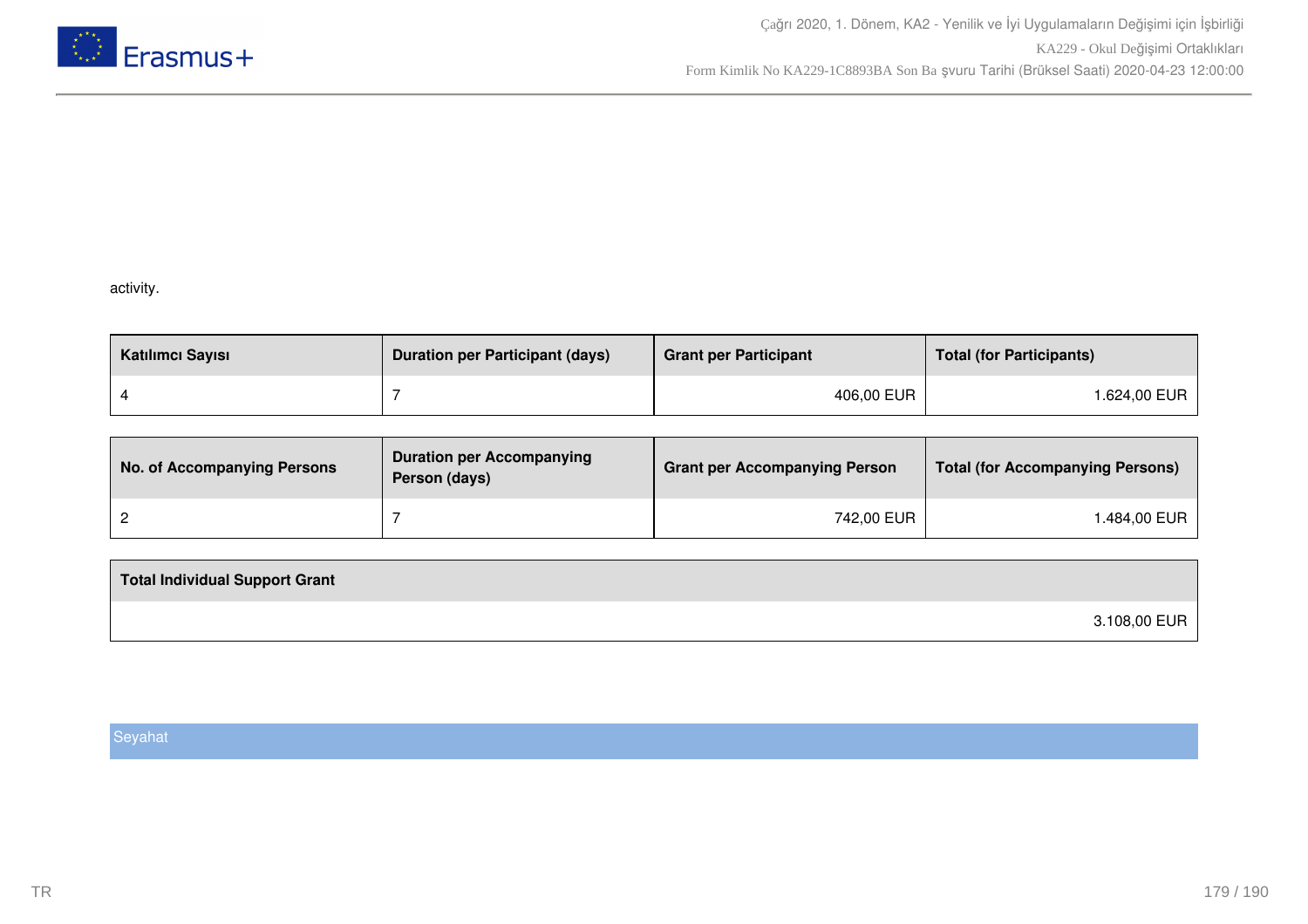

| <b>No. of Persons</b> | Distance band  | <b>Grant per Participant</b> | <b>Total Travel Grant</b> |
|-----------------------|----------------|------------------------------|---------------------------|
|                       | 2000 - 2999 km | 360                          | 2.160,00 EUR              |

Request Exceptional Costs for Expensive Travel

# Group of Participants (5, C6 (WEB TOOLS))

To request funds for participants in this group, please complete the information below.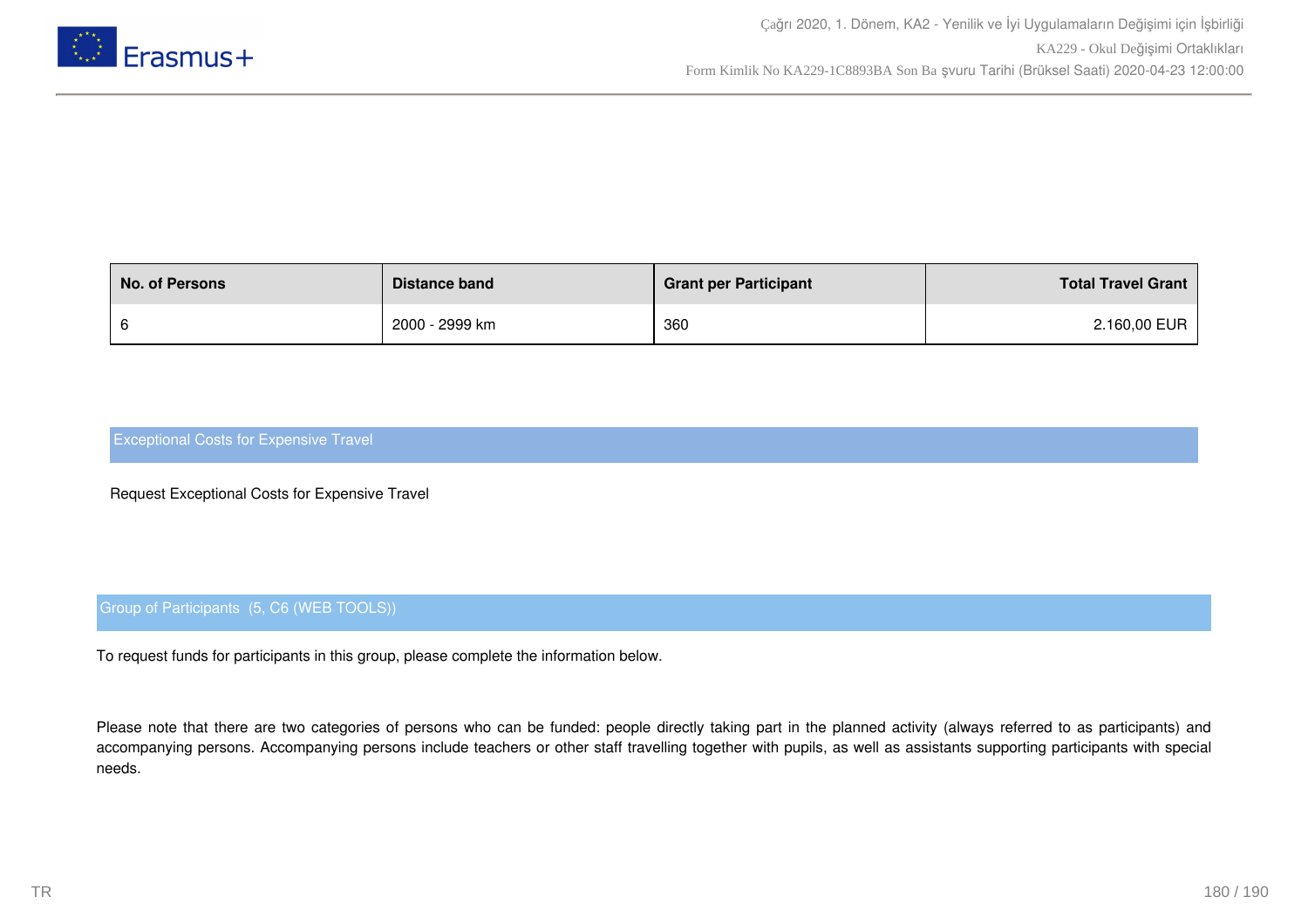

Grant rates for Individual Support are different for participants and accompanying persons. Therefore, you need to specify the requested duration for Individual Support separately for the two categories of persons. At the same time, grants for travel are the same for participants and accompanying persons. Therefore, for travel you should add together all persons requiring a grant.

Finally, please be aware that in case later on you decide to modify the information about the activity (e.g. its duration or number of participants), the modification will not be automatically reflected for the different groups of participants and different budget items. Therefore, please make sure that all budget requests are correct before submitting your application.

| <b>Sending Organisation</b>        |                             | Country of Venue |                                                    |
|------------------------------------|-----------------------------|------------------|----------------------------------------------------|
| Scoala gimnaziala Nr.168 / Romanya |                             | Portekiz         |                                                    |
| Katılımcı Sayısı                   | No. of Accompanying Persons |                  | Total No. of Participants and accompanying persons |
|                                    |                             |                  | 6                                                  |

### Group of Participants - Budget

#### Bireysel Destek

Please note that additional individual support for up to two travel days may be requested if the participants are required to travel on the day before or after the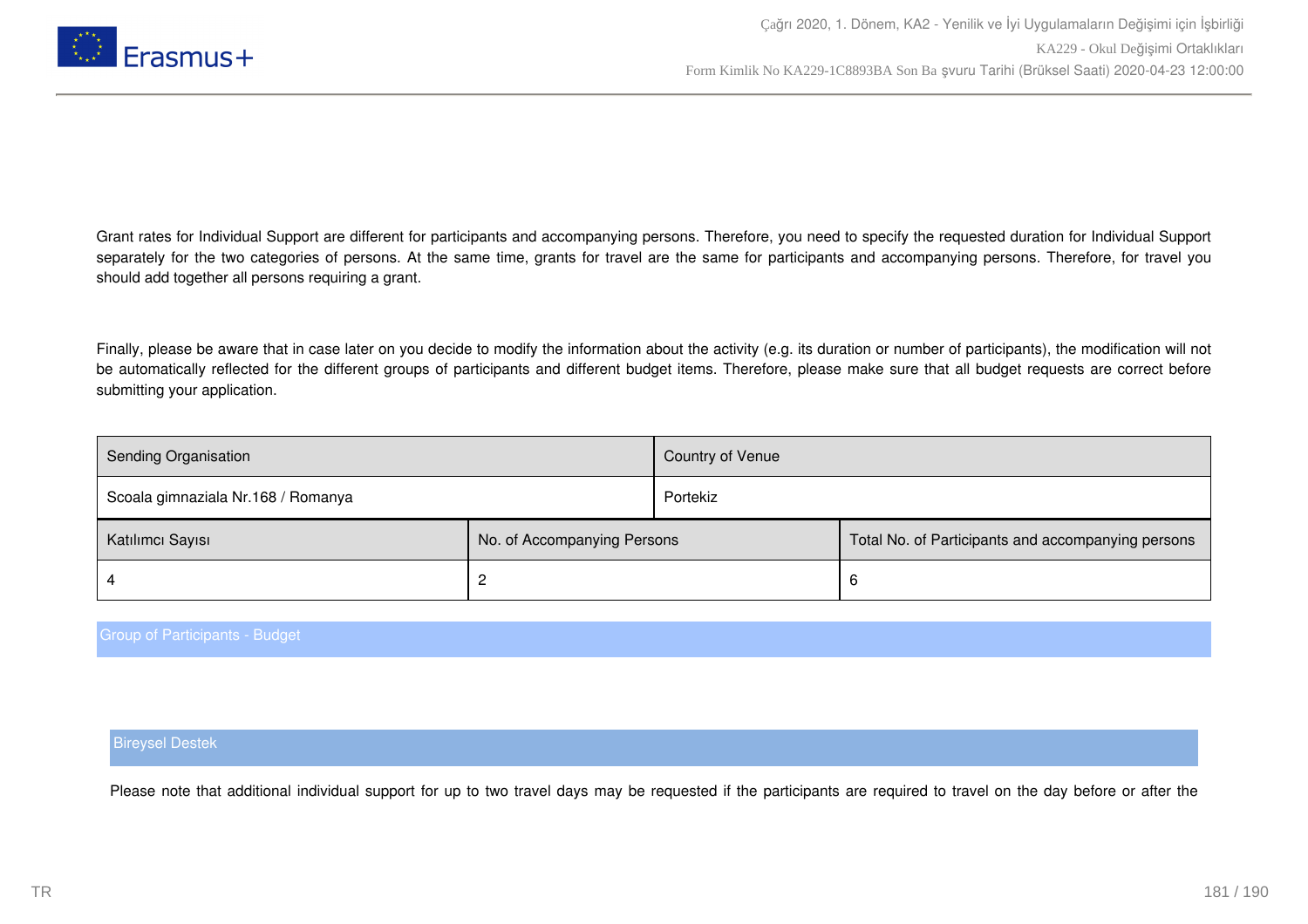

### activity.

| Katılımcı Sayısı | <b>Duration per Participant (days)</b> | <b>Grant per Participant</b> | <b>Total (for Participants)</b> |
|------------------|----------------------------------------|------------------------------|---------------------------------|
|                  |                                        | 406,00 EUR                   | l.624,00 EUR                    |

| <b>No. of Accompanying Persons</b> | <b>Duration per Accompanying</b><br>Person (days) | <b>Grant per Accompanying Person</b> | <b>Total (for Accompanying Persons)</b> |
|------------------------------------|---------------------------------------------------|--------------------------------------|-----------------------------------------|
|                                    |                                                   | 742,00 EUR                           | ⊺.484,00 EUR                            |

| <b>Total Individual Support Grant</b> |              |
|---------------------------------------|--------------|
|                                       | 3.108,00 EUR |

### Seyahat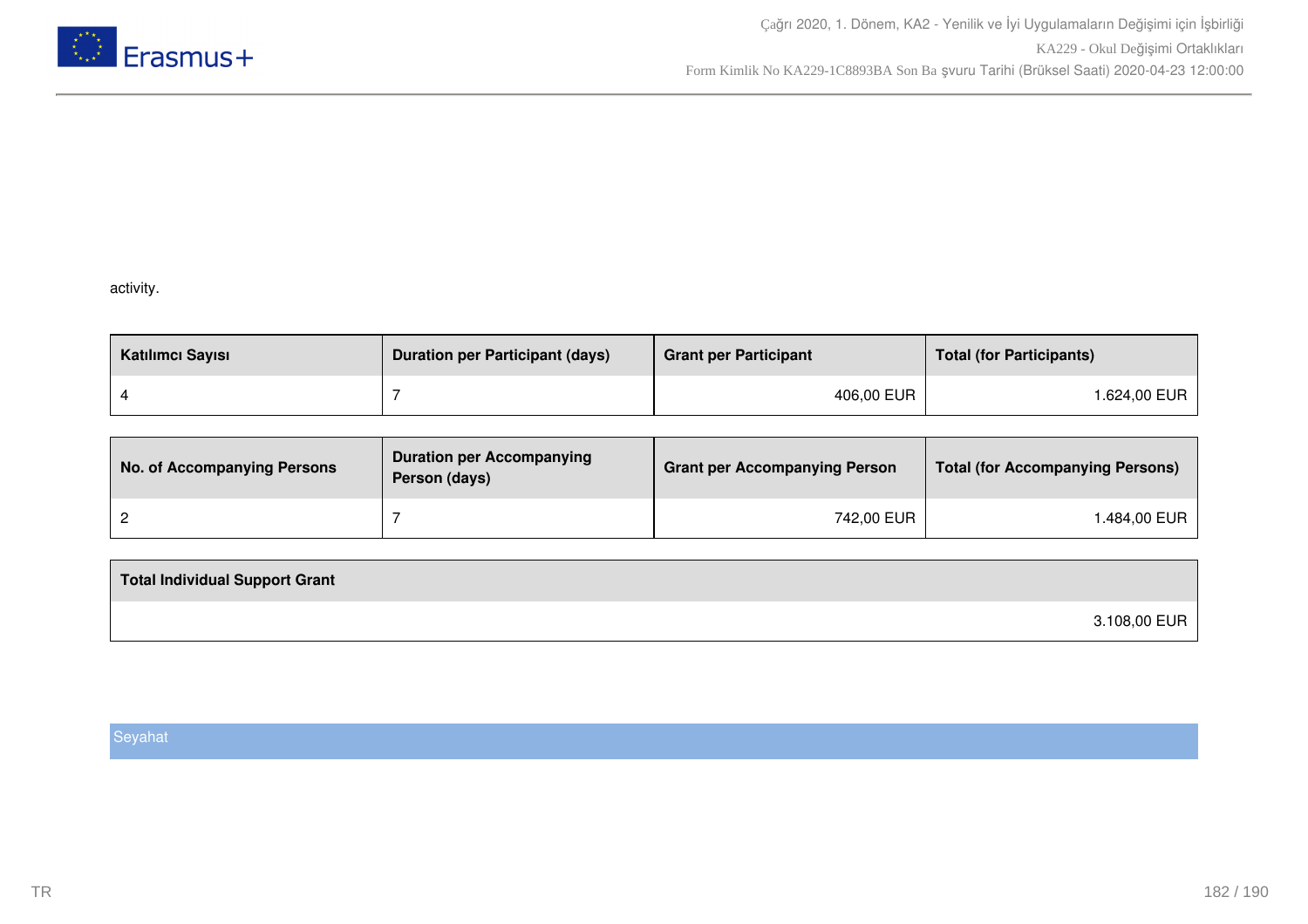

| <b>No. of Persons</b> | Distance band  | <b>Grant per Participant</b> | <b>Total Travel Grant</b> |
|-----------------------|----------------|------------------------------|---------------------------|
|                       | 2000 - 2999 km | 360                          | 2.160,00 EUR              |

### Exceptional Costs for Expensive Travel

Request Exceptional Costs for Expensive Travel

Activity Budget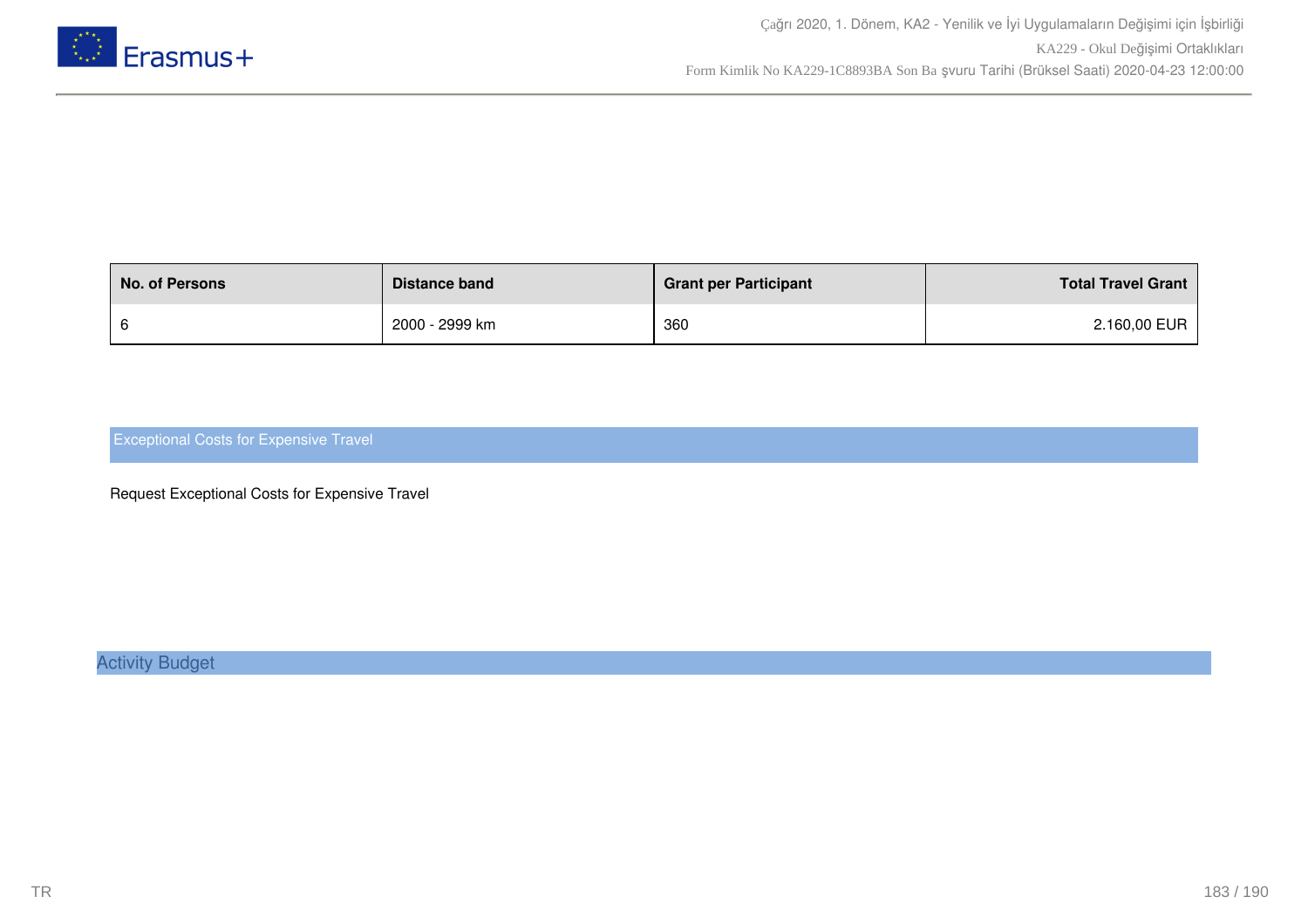

| <b>Budget Items</b>    | Grant         |
|------------------------|---------------|
| Seyahat                | 12.330,00 EUR |
| <b>Bireysel Destek</b> | 15.540,00 EUR |
| <b>Total Grant</b>     | 27.870,00 EUR |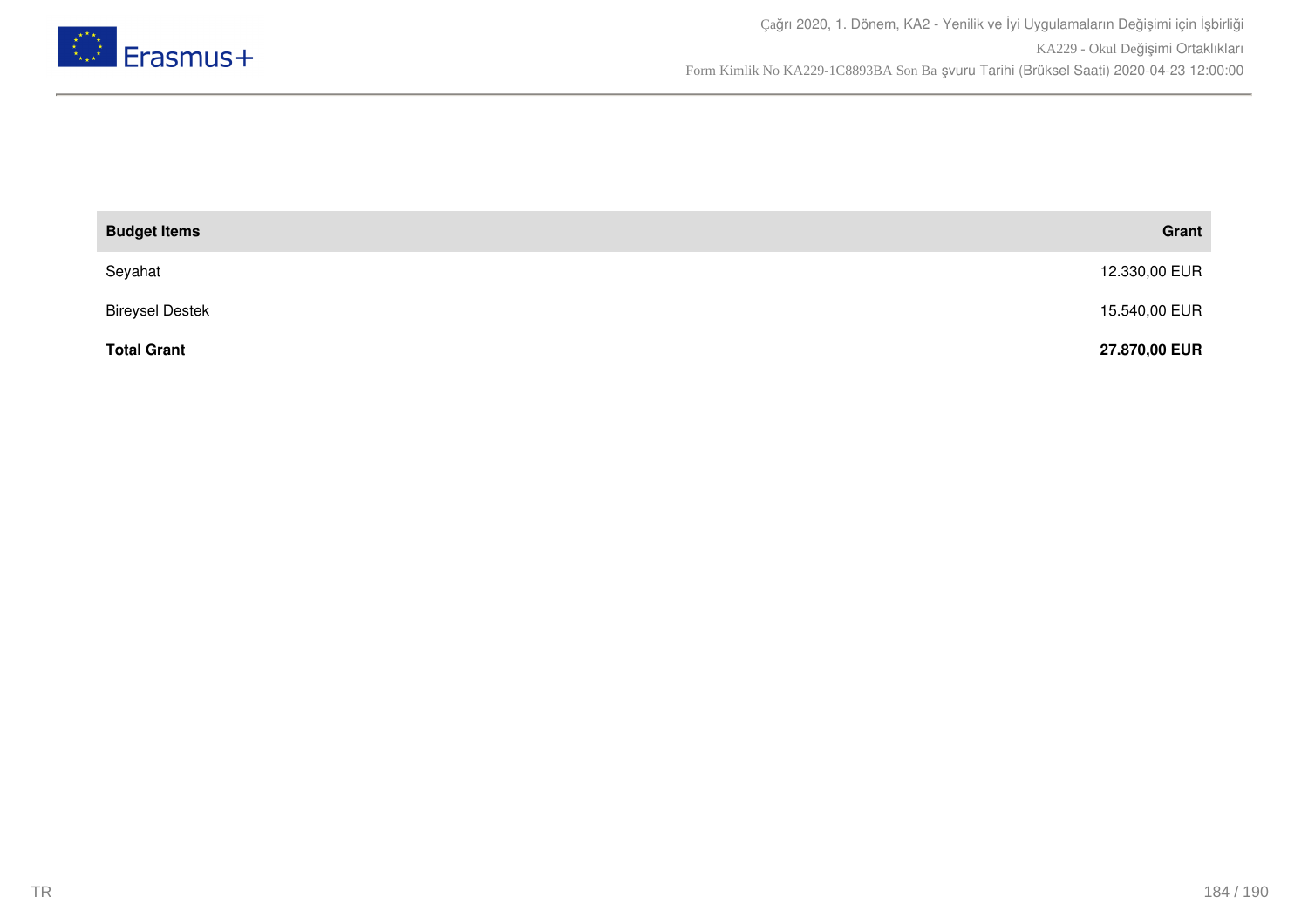

# Special Costs

In this section, you may request budget for types of expenses that are funded based on their actual cost. For more detailed information on what can be supported, please consult the Programme Guide or request advice from your National Agency.

## Özel İhtiyaç Desteği

| ID            | Organisation | Kurumun<br>Yerleşik<br>Olduğu Ülke | No. of<br><b>Participants</b><br><b>With Special</b><br><b>Needs</b> | <b>Description</b><br>and Justificatio<br>n | <b>Talep edilen</b><br>hibe |
|---------------|--------------|------------------------------------|----------------------------------------------------------------------|---------------------------------------------|-----------------------------|
| <b>Toplam</b> |              |                                    |                                                                      |                                             | 0,00 EUR                    |

| Istisnai Masraflar |              |                                 |                                                |                                 |
|--------------------|--------------|---------------------------------|------------------------------------------------|---------------------------------|
|                    |              |                                 |                                                |                                 |
| ID                 | Organisation | Kurumun Yerleşik<br>Olduğu Ülke | <b>Description and</b><br><b>Justification</b> | <b>Requested Grant</b><br>(75%) |
| <b>Toplam</b>      |              |                                 |                                                | 0,00 EUR                        |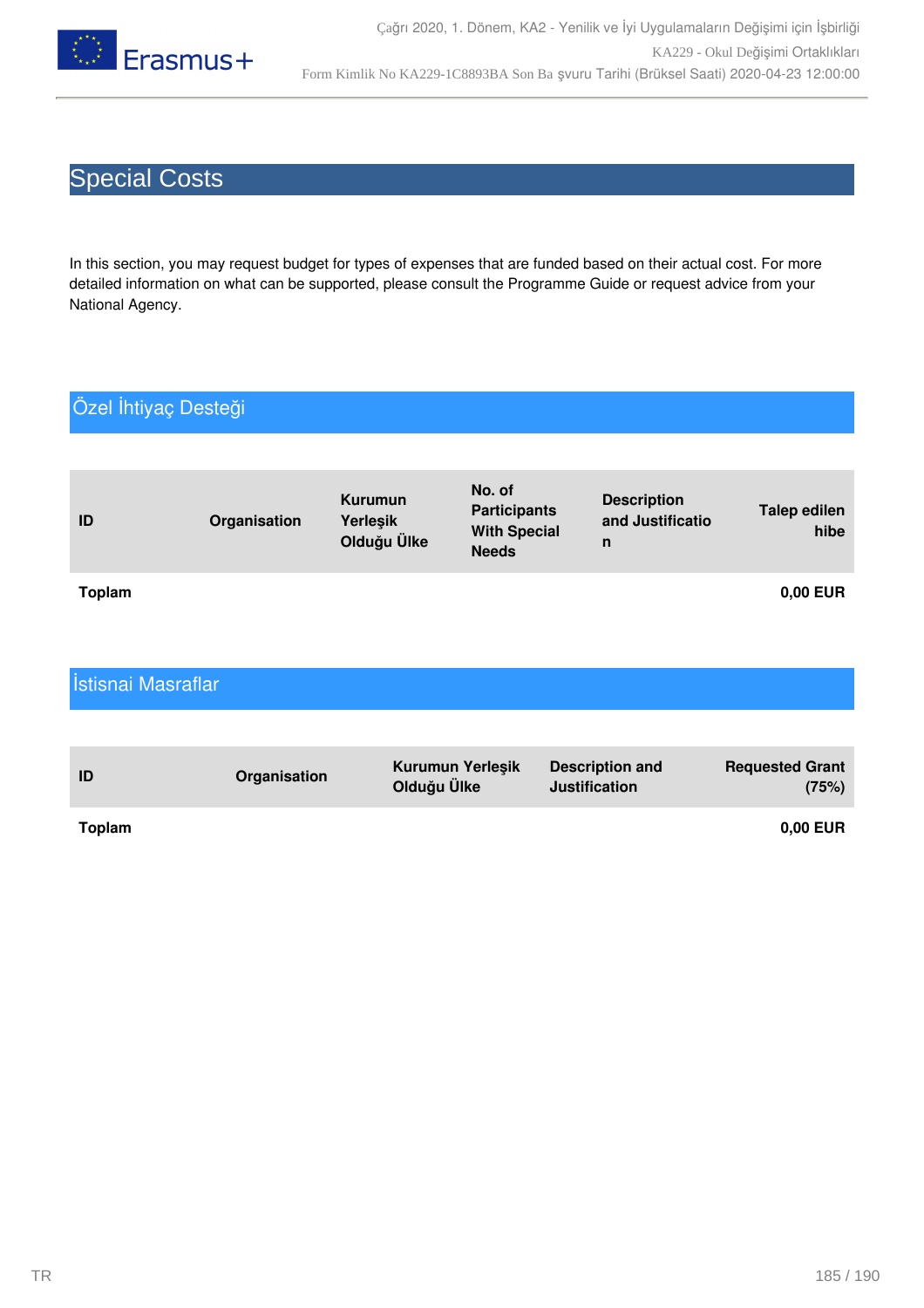

### ollow-up

How are you going to assess if the project's objectives have been met?

With the questionnaire to be done on eTwinning before the project, information about the use of web 2.0 tools will be obtained. How effective the technology is used in classrooms and its benefits for the student will be investigated. In the last month of the project, this survey will be repeated and development will be monitored. It will be examined whether teachers and students use web 2.0 tools better.

With the projects to be carried out, students will be able to use these technologies more effectively. Participation of students in these projects will be observed and the increase rates will be monitored with regular competitions.

As interest in the project increases, participation rates will increase as well. This will ensure that the project is horizontally mobile. The biggest advantage of competitions is that it makes easier to attract students' attention to the project. As student participation increases, our success in achieving our goals will increase, too.

With the responsibilities assigned to the partners, they will follow the interest of the students in the social media and on eTwinning platform. Teachers need to keep their pages up to date in order to increase interest in the project and enable students to follow these platforms more.

The competitions held prior to each topic will be the main parts for assessing students' learning. The selected competitions will firstly be evaluated within the school and the selected outputs will be taken to the common studies. With the consultation held here, where the students have difficulty and what their interets are will be determined and it'll be used by all partners.

In the projects, students' learning will be reinforced by giving instant feedbacks within the school. The works carried out in the projects will be transferred to social media and eTwinning platform and the comments of the other participants will be taken. ETwinning platform responsible for (Turkey) will provide an effective learning by opening surveys and discussion forms. All of these will be important steps to follow up the project and to determine whether it has achieved its objectives or not.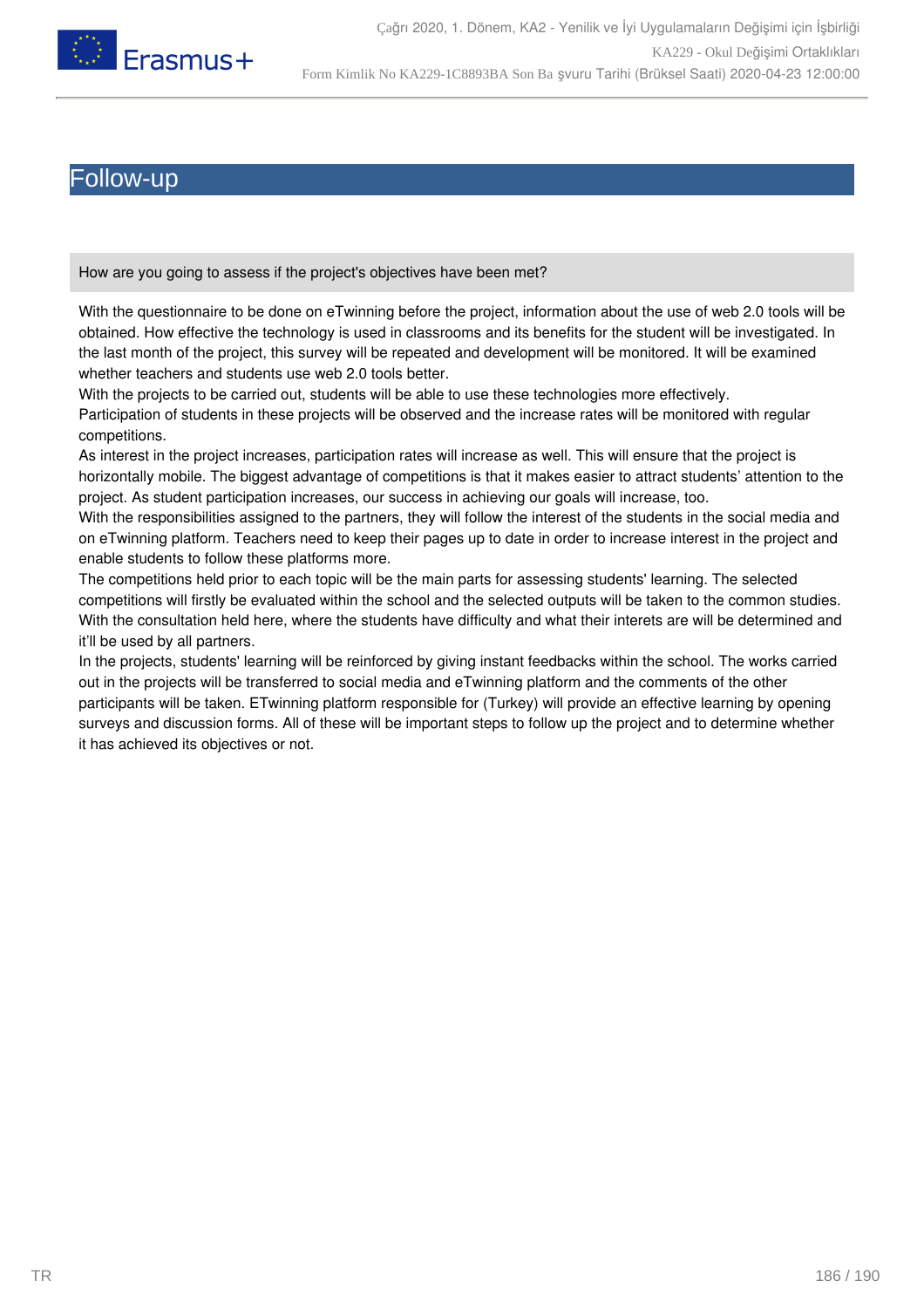

How will the participation in this project contribute to the development of the involved schools in the long-term? Do you have plans to continue using the results of the project or continue to implement some of the activities after the project's end?

It will be an important project for today's Z generation children to use technology more effectively in education and to understand that technology is not just about games and social media. Since our project started with the eTwinning platform, communication with other partners is more effective. All participating partners are eager to continue the work and to make the competitions traditional on the eTwinning platform. Within the framework of this opinion, competitions will be held continuously within the determined dates. This will prevent the project from being limited to 2 years and will be transferred to the generations to be trained for a long time. Considering that a small trip or a competition create unforgettable memories for children of this age, 3-4 competitions to be held each year will be unforgettable memories for our schools, too.

Students who participate in competitions have the opportunity to interact with peers not only in their own schools but also from other countries.

This project will contribute not only to the effective use of technology in education but also to language development of students. They will see the lifestyles of different people of different cultures and this will change students' perspectives. Thanks to this, students will also learn to respect other cultures. Although technology is the basis of the project, it will affect our students in many other areas.

Competitions with the eTwinning platform (Panoramic picture, poster, video and robot) will be repeated every year and participation will be increased gradually. The 6 schools involved in the project will be able to expand this project in their own countries.

In this way, schools will form strong ties with each other and enable them to follow different curricula. There will be opportunities to be informed more quickly about the changing curricula and new practices. In addition, each school will have the opportunity to get a different idea from each other and accelerate the development of the schools themselves.

Please describe your plans for dissemination and use of project results.

- How will you make the results of your project known within your partnership, in your local communities and in the wider public? Who are the main target groups you would like to share your results with?
- Are there other groups or organisations that will benefit from your project? Please explain how.

6 main topics of our project were identified and shared for each partner. Within the framework of responsibilities given to the partners, each partner is primarily responsible for preparing its own topic for social media. Participants will request the necessary documents and pictures from each other and publish them in the social media and on the website. In addition, they will be able to plan their own studies on the eTwinning platform. Four of the competitions will be held within the school and one will be between the students and the family and one will be with the environment. This will involve both the environment and the families. The competitions and results of them will be reported in the local press and more attention will be drawn in this way. The competitions on the eTwinning platform will contribute to reaching more schools. This project, which covers children aged 11-14, actually involves many age groups as well. The activities will be implemented in many schools, which will increase the quality of the competitions as well as the scope of the project.

An eTwinning page has been opened for dissemination work and founders are Turkish partners.

Apart from these, all selected partners are involved in this project. This will be an advantage for dissemination. The selected partners are experienced in understanding each other and work in cooperation and solidarity. Members of eTwinnig page will increase day by day. This is important in terms of the dissemination of the studies. With the competitions to be held, the surrounding schools and every school in the eTwinnig platform will be able to become partners in this project. This means reaching out to more partners and reaching more individuals.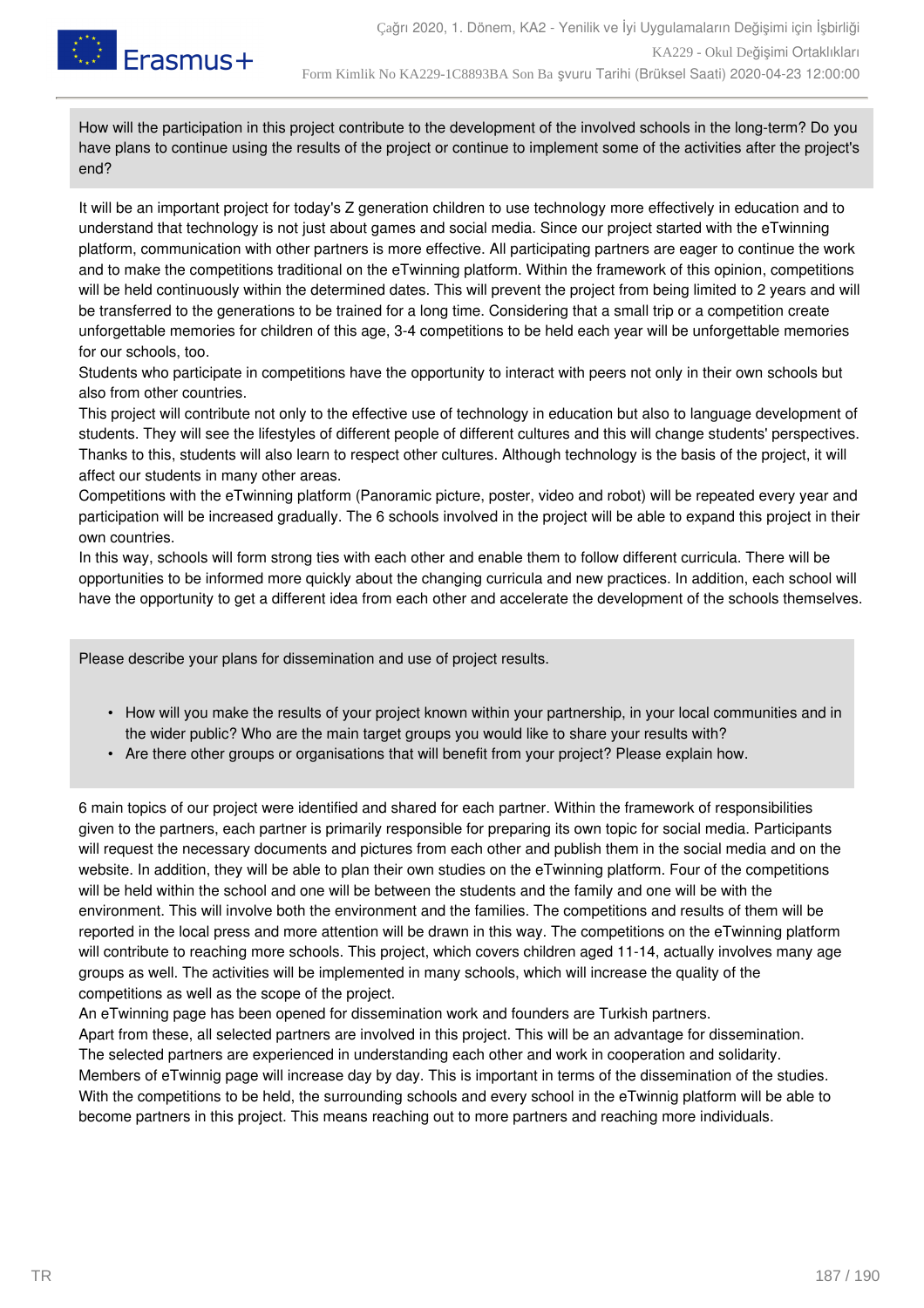

# Ekler

The maximum size of a file is 15 MB and the maximum total size is 100 MB.

| Please download the Declaration on Honour, print it, have it signed by the legal representative and attach.   |                |  |  |  |
|---------------------------------------------------------------------------------------------------------------|----------------|--|--|--|
| Dosya Adı                                                                                                     | File Size (KB) |  |  |  |
| Declaration of Honour.pdf                                                                                     | 1,407          |  |  |  |
|                                                                                                               |                |  |  |  |
| Lütfen diğer ilgili belgeleri ekleyin.                                                                        |                |  |  |  |
| If you have any additional questions, please contact your National Agency. You can find their contact details |                |  |  |  |
| Dosya Adı                                                                                                     | File Size (KB) |  |  |  |

**Total Size (KB) 1,407**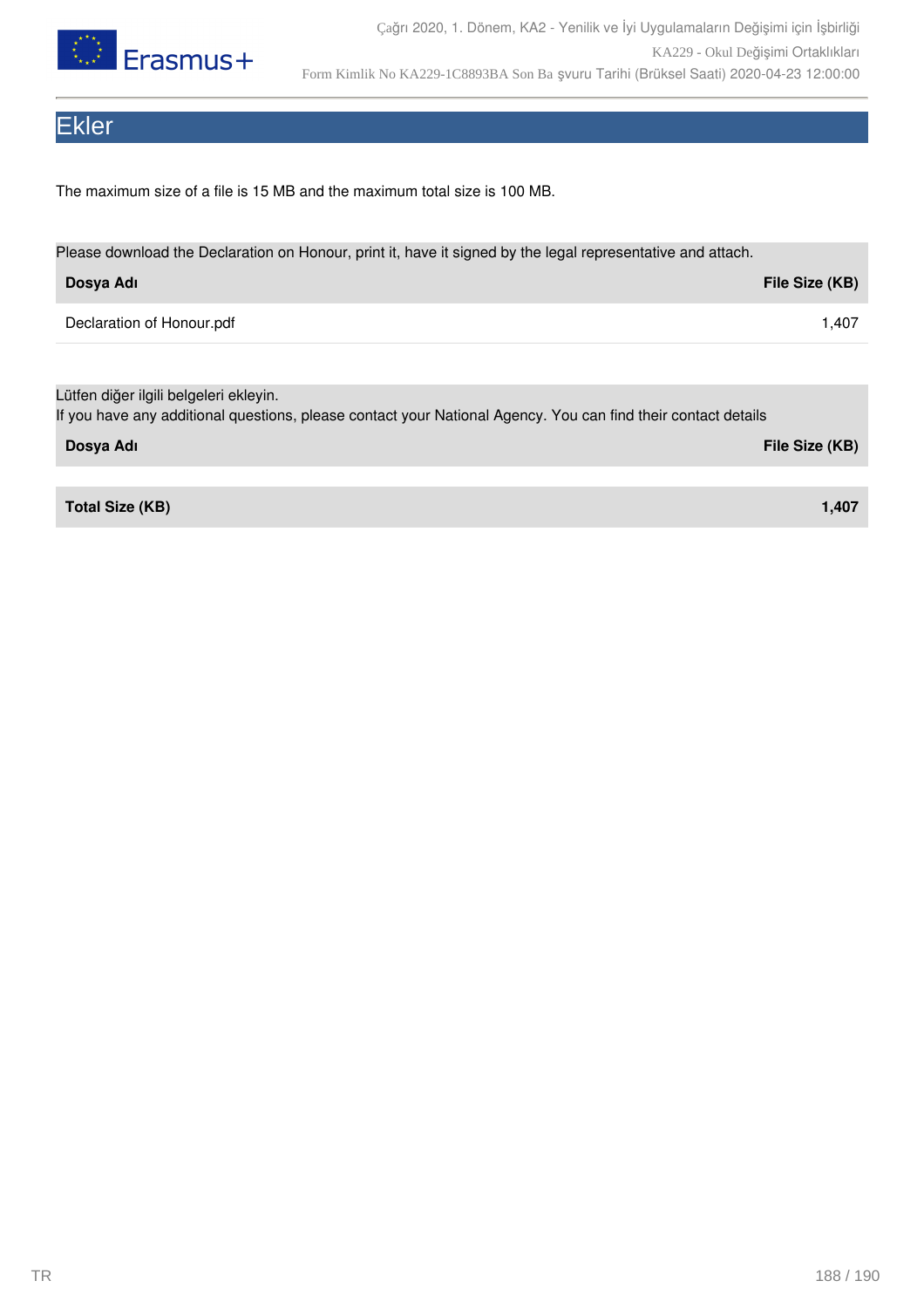

# Kontrol Listesi

Başvuru formunu çevrim içi olarak Ulusal Ajansa sunmadan (submit etmeden) önce, lütfen aşağıdaki hususları yerine getirdiğinizden emin olunuz:

Proje Başvurumuz Program Rehberinde belirtilen uygunluk kriterlerini karşılamaktadır.

Başvuru formundaki tüm ilgili alanlar doldurulmuştur.

You have chosen the correct National Agency of the country in which your organisation is established. Currently selected NA is:RO01 (ROMÂNIA)

Lütfen aşağıdaki hususları unutmayınız:

- Only the coordinating school needs to submit the application to its National Agency. Partner schools need to be listed in this application and must not submit the same application to their own National Agencies. If similar or identical applications are submitted by different schools to different National Agencies, all applications may be rejected.
- Only schools are eligible to participate in School Exchange Partnerships. Depending on the country where the school is registered, a specific definition of eligible schools applies. The definition or a list of eligible schools is published on the website of each National Agency. Before submitting your application, make sure that all participating schools are eligible in their respective countries.
- The documents proving the legal status of the applicant and each partner must be uploaded in the Erasmus and European Solidarity Corps platform (for more details, see Part C of the Programme Guide - 'Information for applicants').

### **Veri Koruma Bildirimi**

### KİŞİSEL VERİLERİN KORUNMASI

The application form will be processed electronically. All personal data (such as names, addresses, CVs, etc.) will be processed pursuant to Regulation (EC) No 45/2001 on the protection of individuals with regard to the processing of personal data by the EU institutions and bodies and on the free movement of such data. Any personal data requested will only be used for the intended purpose, i.e. the processing of your application in accordance with the specifications of the call for proposals, the management of the administrative and financial aspects of the project if eligible and the dissemination of results through appropriate Erasmus+ IT tools. For the latter, as regards the details of the projects' contact persons, an unambiguous consent will be requested.

For the full description of the collected personal data, the purpose of the collection and the description of the processing, please refer to the Specific Privacy Statement (see link below) associated with this form. [http://ec.europa.eu/programmes/](http://ec.europa.eu/programmes/erasmus-plus/documents/epluslink-eforms-privacy_en.htm) [erasmus-plus/documents/epluslink-eforms-privacy\\_en.htm](http://ec.europa.eu/programmes/erasmus-plus/documents/epluslink-eforms-privacy_en.htm)

I agree with the Specific Privacy Statement on Data Protection